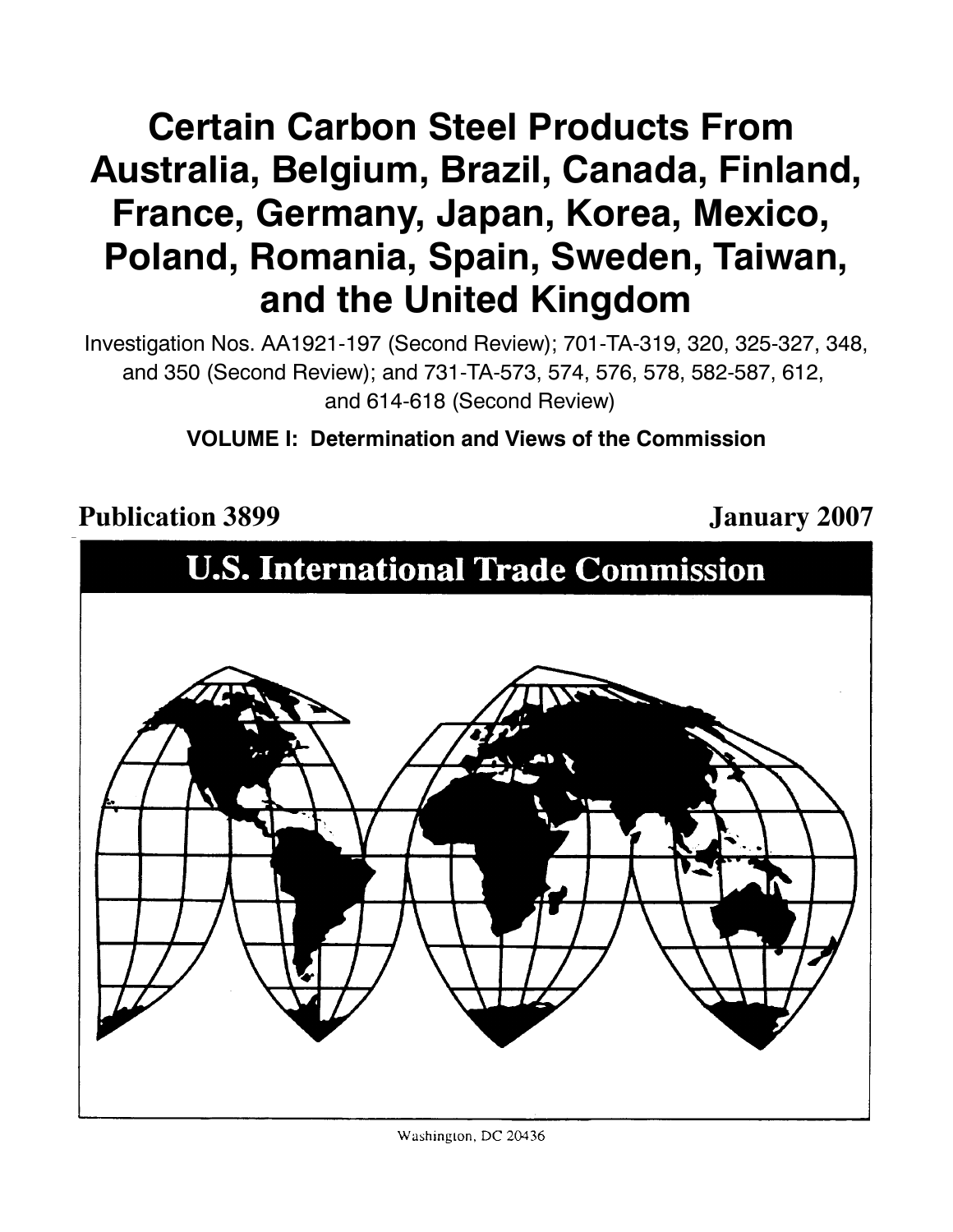# **U.S. International Trade Commission**

# **COMMISSIONERS**

**Jennifer A. Hillman Shara L. Aranoff, Vice Chairman Daniel R. Pearson, Chairman Stephen Koplan Deanna Tanner Okun Charlotte R. Lane**

> Robert A. Rogowsky *Director of Operations*

#### **Staff assigned**

Elizabeth Haines*, Investigator* Michael Szustakowski*, Investigator* Kelly Clark, *Economist* Gerald Houck, *Industry Analyst* Heather Sykes, *Industry Analyst* Mary Klir, *Accountant* June Brown, *Attorney* David Fishberg, *Attorney* Mary Jane Alves, *Attorney* Gabriel Ellenberger, *Research Assistant* Steven Hudgens, *Statistician*

Douglas E. Corkran, *Supervisory Investigator*

**Address all communications to Secretary to the Commission United States International Trade Commission Washington, DC 20436**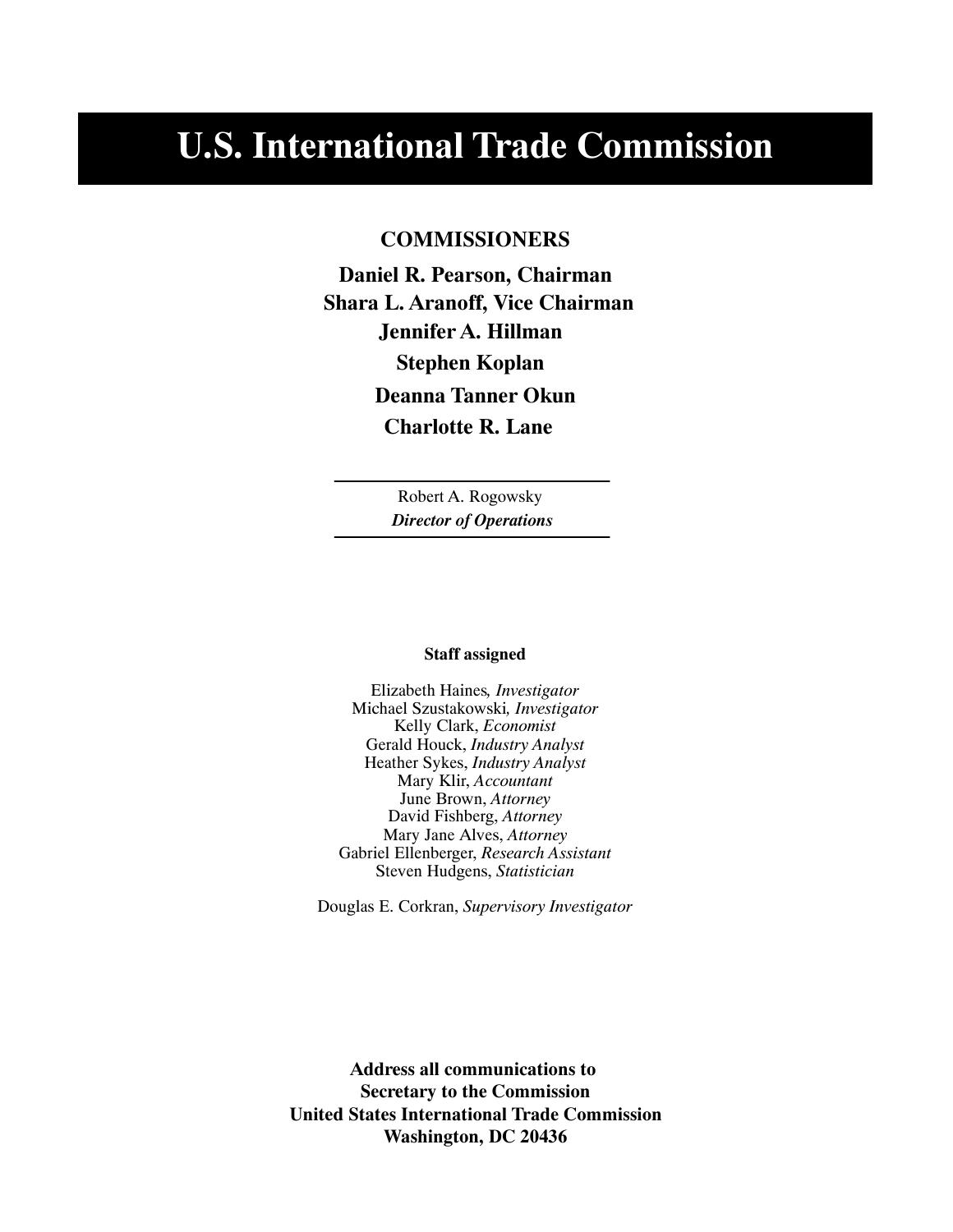# **U.S. International Trade Commission**

Washington, DC 20436 *www.usitc.gov*

# **Certain Carbon Steel Products From Australia, Belgium, Brazil, Canada, Finland, France, Germany, Japan, Korea, Mexico, Poland, Romania, Spain, Sweden, Taiwan, and the United Kingdom**

Investigation Nos. AA1921-197 (Second Review); 701-TA-319, 320, 325-327, 348, and 350 (Second Review); and 731-TA-573, 574, 576, 578, 582-587, 612, and 614-618 (Second Review)

**VOLUME I: Determination and Views of the Commission**



**Publication 3899**

**January 2007**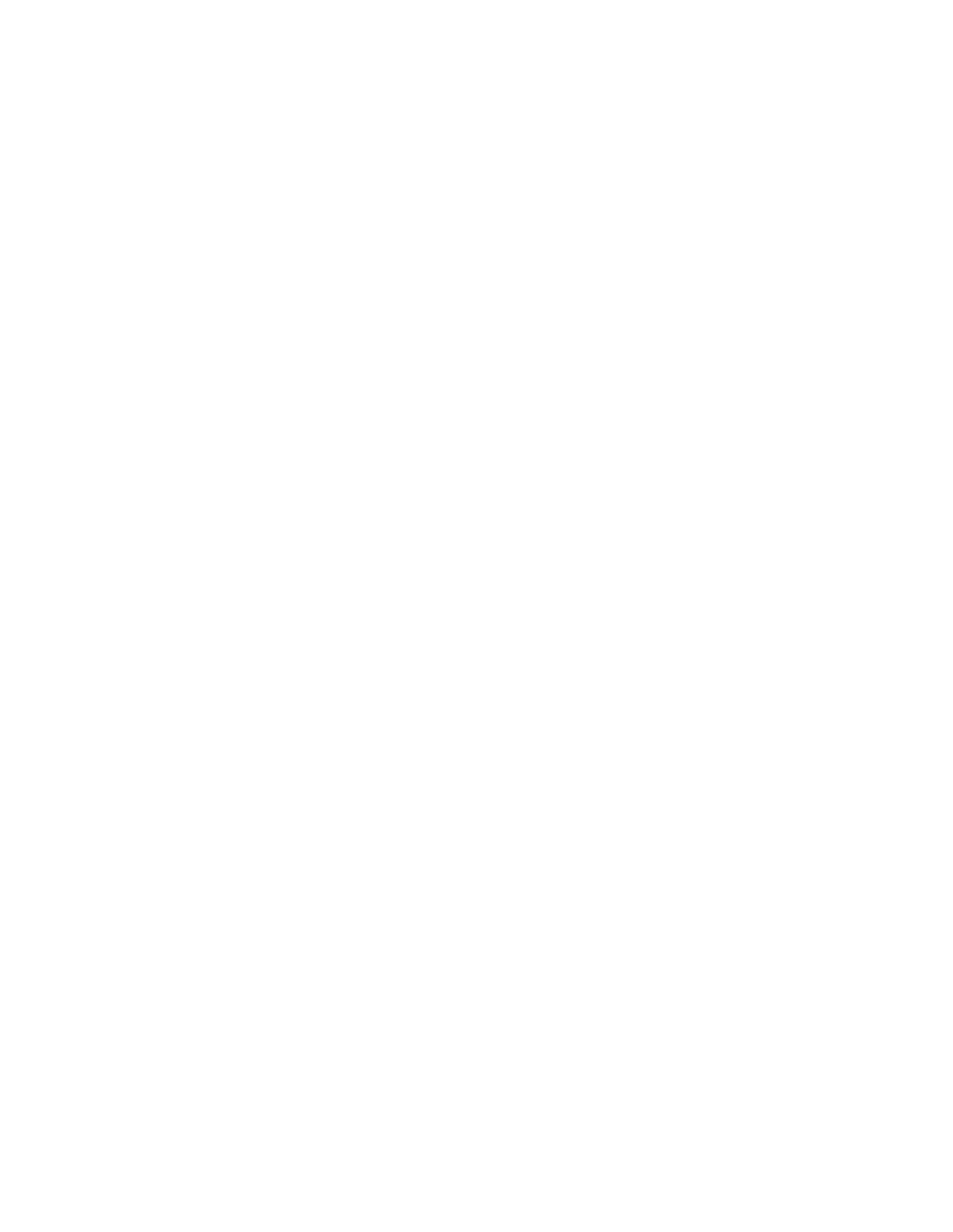# **CONTENTS**

# *Page*

|                                                                       | 3   |
|-----------------------------------------------------------------------|-----|
| <b>Separate and Dissenting Views of</b>                               |     |
| <b>Commissioner Stephen Koplan and Commissioner Charlotte R. Lane</b> |     |
| with Respect to Certain Carbon Corrosion-Resistant Steel              | 147 |

# **Introduction and Overview**

|                                                   | <b>OVERVIEW-1</b>  |
|---------------------------------------------------|--------------------|
|                                                   | <b>OVERVIEW-1</b>  |
|                                                   | <b>OVERVIEW-2</b>  |
|                                                   | <b>OVERVIEW-2</b>  |
|                                                   | <b>OVERVIEW-4</b>  |
|                                                   | <b>OVERVIEW-4</b>  |
|                                                   | <b>OVERVIEW-4</b>  |
|                                                   | <b>OVERVIEW-5</b>  |
| Previous and related title VII investigations     | <b>OVERVIEW-5</b>  |
|                                                   | <b>OVERVIEW-10</b> |
| Statutory criteria and organization of the report | <b>OVERVIEW-12</b> |
|                                                   | <b>OVERVIEW-12</b> |
|                                                   |                    |
|                                                   |                    |

# **Cut-To-Length (CTL) Plate**

# **Part I: Introduction and Overview**

|                                                                | $CTL-L1$        |
|----------------------------------------------------------------|-----------------|
|                                                                |                 |
|                                                                | $CL-L-1-6$      |
| Results of expedited and full five-year reviews                | $CTL-I-12$      |
| Distribution of Continued Dumping and Subsidy Offset Act funds | $CTL-I-16$      |
|                                                                | $CTL-I-17$      |
|                                                                | $CTL-I-17$      |
|                                                                | $CL-I-18$       |
|                                                                |                 |
|                                                                | $CL-I-19$       |
|                                                                | $CL-I-19$       |
|                                                                | $CL-I-21$       |
| Domestic like product issues concerning wide flat bar          | $CL-I-22$       |
|                                                                | <b>CTL-I-22</b> |
|                                                                | $CL-I-23$       |
|                                                                | $CTL-I-23$      |
| Common manufacturing facilities, employees, and processes      | $CTI - I-23$    |
|                                                                | $CTI - I-24$    |
| Price                                                          | CTI - I-24      |
|                                                                |                 |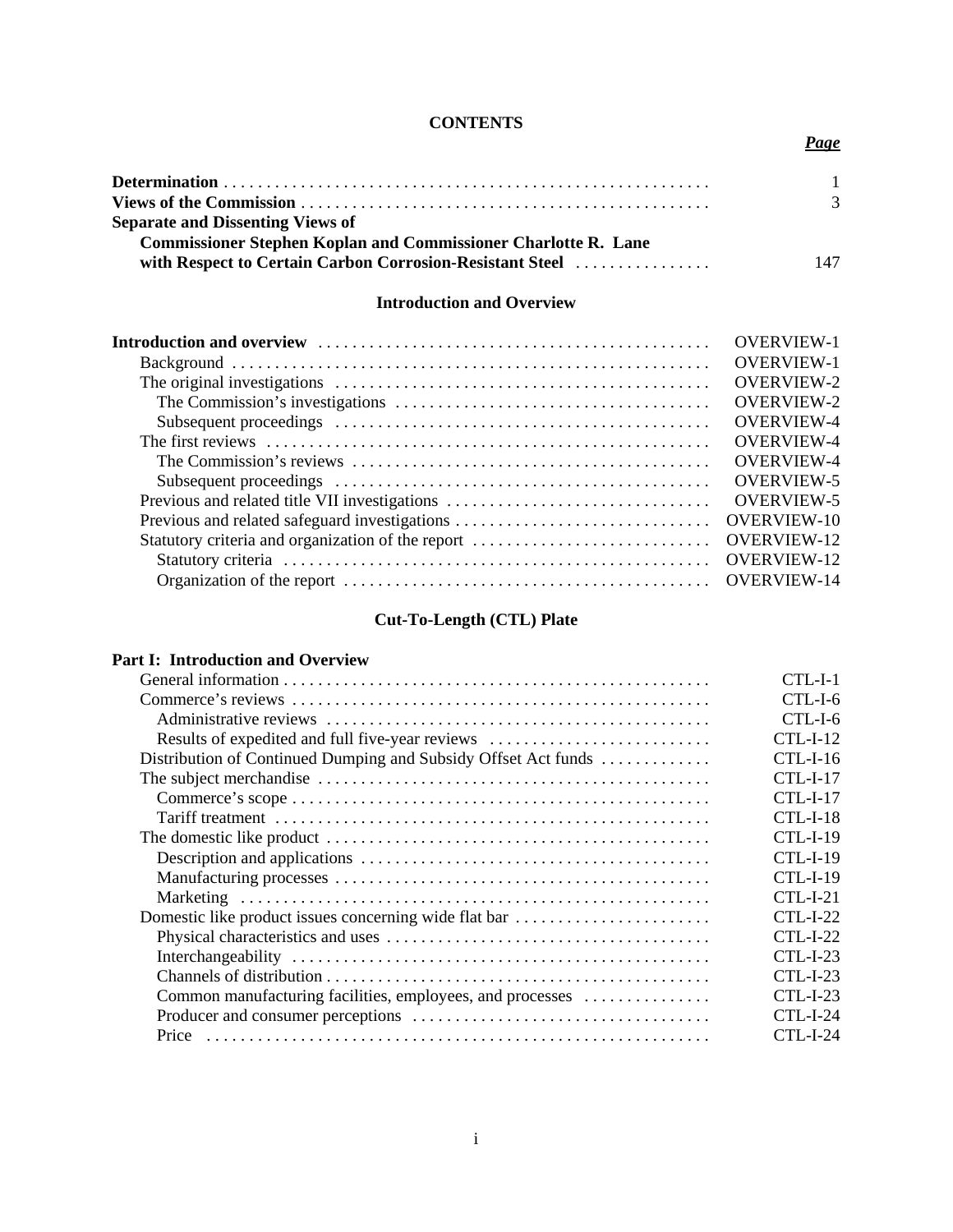| Part I: Introduction and overview - Continued                               |                 |
|-----------------------------------------------------------------------------|-----------------|
| Domestic like product issues concerning micro-alloy CTL plate               | $CTL-I-25$      |
|                                                                             | <b>CTL-I-25</b> |
|                                                                             | CTL-I-26        |
|                                                                             | <b>CTL-I-27</b> |
| Common manufacturing facilities, employees, and processes                   | <b>CTL-I-27</b> |
|                                                                             | <b>CTL-I-27</b> |
|                                                                             | CTL-I-28        |
|                                                                             | CTL-I-28        |
|                                                                             | CTL-I-28        |
|                                                                             | <b>CTL-I-30</b> |
|                                                                             | <b>CTL-I-32</b> |
|                                                                             | CTL-I-34        |
| Part II: Conditions of competition in the U.S. market                       |                 |
|                                                                             | $CTL-II-1$      |
|                                                                             | CTL-II-1        |
|                                                                             | CTL-II-3        |
|                                                                             | CTL-II-3        |
|                                                                             | CTL-II-9        |
|                                                                             | CTL-II-13       |
|                                                                             | CTL-II-15       |
| Comparisons of domestic products, subject imports, and nonsubject imports   | $CTL-II-21$     |
|                                                                             | CTL-II-28       |
|                                                                             | CTL-II-28       |
|                                                                             | CTL-II-28       |
|                                                                             | CTL-II-28       |
| Part III: Condition of the U.S. industry                                    |                 |
| U.S. producers' capacity, production, and capacity utilization              | CTL-III-3       |
|                                                                             | CTL-III-5       |
|                                                                             | CTL-III-6       |
| U.S. producers' domestic shipments, company transfers, and export shipments | CTL-III-7       |
|                                                                             | CTL-III-9       |
|                                                                             | CTL-III-10      |
| U.S. producers' employment, wages, and productivity                         | CTL-III-11      |
|                                                                             | CTL-III-12      |
|                                                                             | CTL-III-12      |

Operations on CTL plate . . . . . . . . . . . . . . . . . . . . . . . . . . . . . . . . . . . . . . . . . . . . CTL-III-12 Capital expenditures and research and development expenses . . . . . . . . . . . . . . . CTL-III-15 Assets and return on investment . . . . . . . . . . . . . . . . . . . . . . . . . . . . . . . . . . . . . . CTL-III-16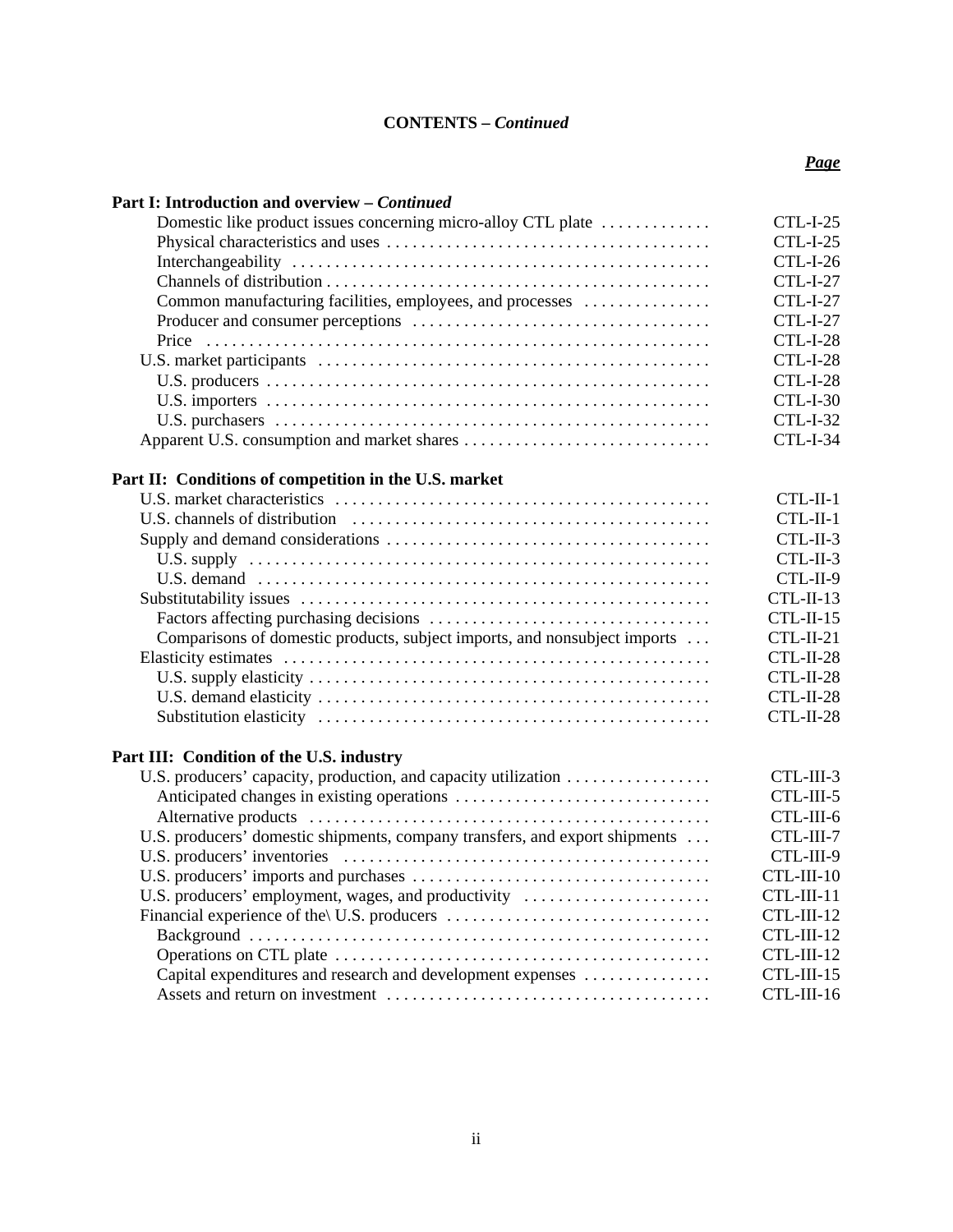| CTL-IV-1    |
|-------------|
| CTL-IV-7    |
| CTL-IV-7    |
| CTL-IV-8    |
| CTL-IV-10   |
| CTL-IV-11   |
| CTL-IV-11   |
| CTL-IV-11   |
| CTL-IV-12   |
| CTL-IV-13   |
| CTL-IV-13   |
| CTL-IV-13   |
| CTL-IV-14   |
| CTL-IV-15   |
| CTL-IV-15   |
| CTL-IV-15   |
| CTL-IV-16   |
| $CTL-IV-17$ |
| CTL-IV-17   |
| $CTL-IV-17$ |
| CTL-IV-18   |
| CTL-IV-23   |
| CTL-IV-24   |
| CTL-IV-24   |
| CTL-IV-25   |
| CTL-IV-26   |
| CTL-IV-26   |
| CTL-IV-26   |
| CTL-IV-27   |
| CTL-IV-29   |
| CTL-IV-29   |
| CTL-IV-29   |
| CTL-IV-30   |
| CTL-IV-31   |
| CTL-IV-31   |
| CTL-IV-31   |
| CTL-IV-32   |
| CTL-IV-32   |
| CTL-IV-34   |
| CTL-IV-34   |
| CTL-IV-35   |
| CTL-IV-36   |
| CTL-IV-36   |
| CTL-IV-36   |
| CTL-IV-37   |
| CTL-IV-39   |
|             |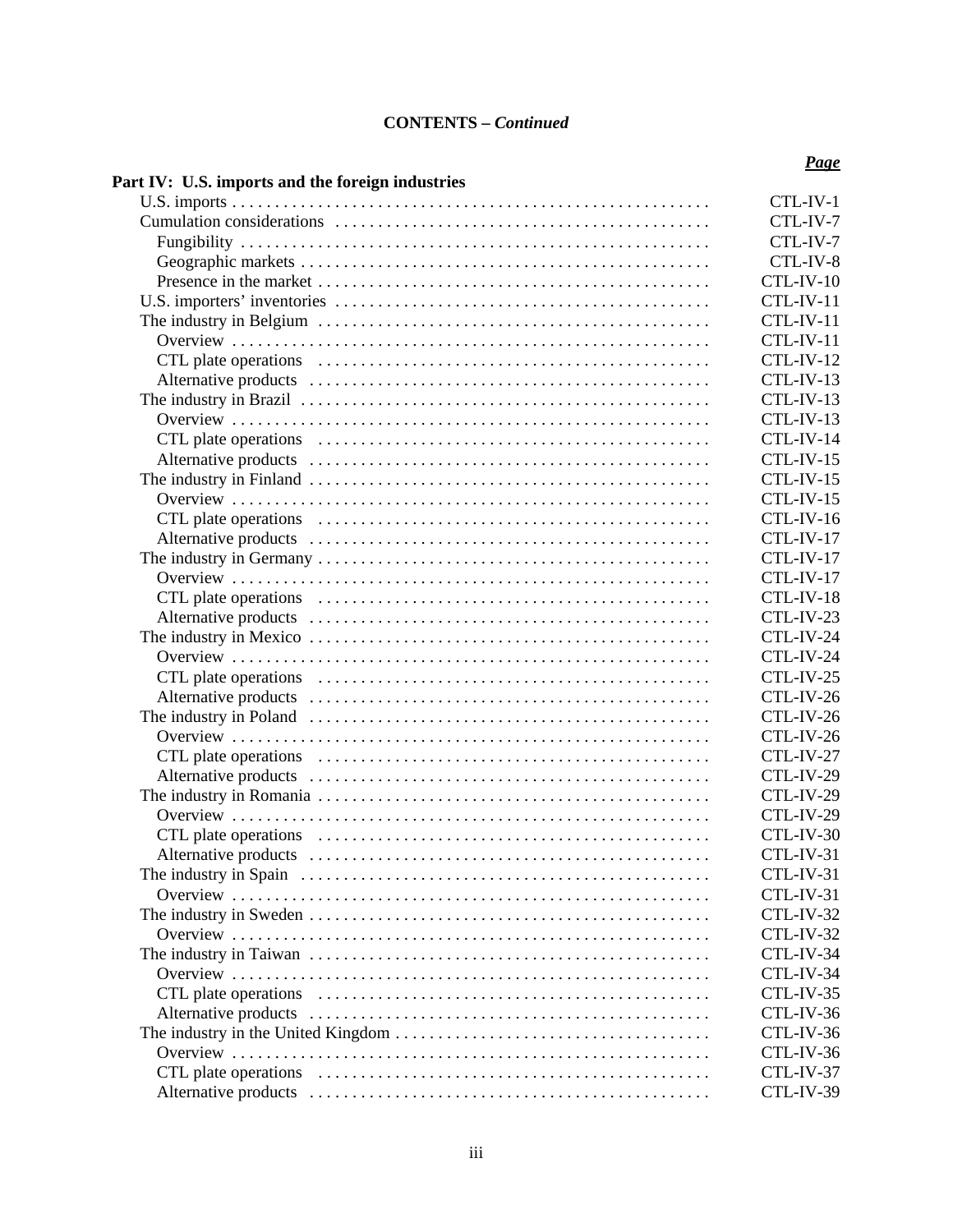# *Page*

# Part IV: U.S. imports and the foreign industries – *Continued*

|  | $CTI$ $-IV-39$ |
|--|----------------|
|  | CTL-IV-40      |
|  | CTL-IV-40      |
|  |                |
|  |                |
|  |                |
|  |                |
|  |                |

# **Part V: Pricing and related information**

|                                                                                                                 | $CTL-V-1$             |
|-----------------------------------------------------------------------------------------------------------------|-----------------------|
| Raw materials $\dots \dots \dots \dots \dots \dots \dots \dots \dots \dots \dots \dots \dots \dots \dots \dots$ | $CTL-V-1$             |
|                                                                                                                 | $CTL-V-2$             |
|                                                                                                                 | $CTL-V-3$             |
|                                                                                                                 | $CTL-V-3$             |
|                                                                                                                 | $CTL-V-9$             |
|                                                                                                                 | $CTI$ <sub>-V-9</sub> |
|                                                                                                                 | $CTL-V-10$            |
|                                                                                                                 | $CTL-V-11$            |
|                                                                                                                 | $CTL-V-15$            |
|                                                                                                                 | $CTL-V-16$            |
|                                                                                                                 |                       |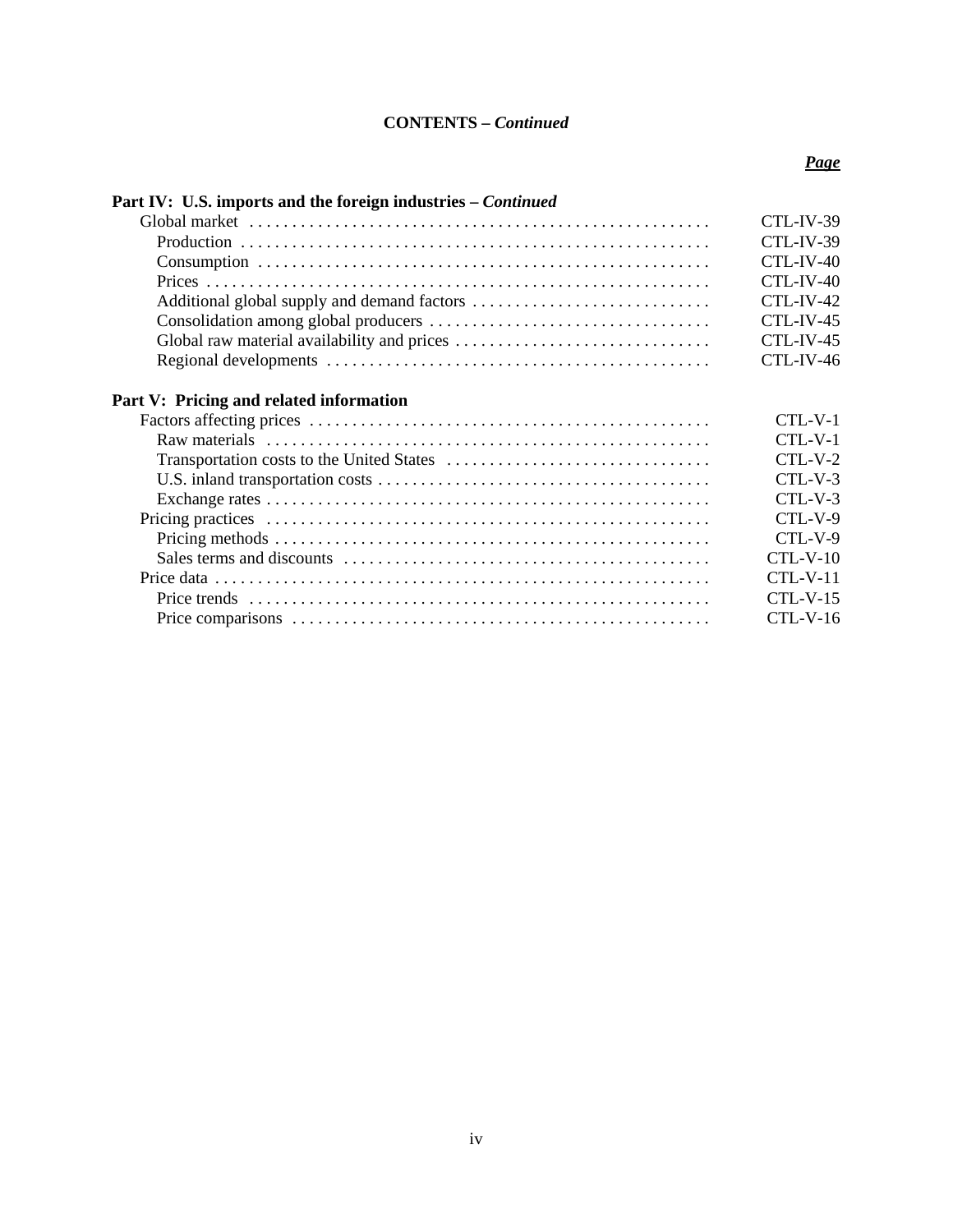## *Page*

# **Corrosion-Resistant (CORE) Steel**

| Part I: Introduction and overview                                             |            |
|-------------------------------------------------------------------------------|------------|
|                                                                               | CORE-I-1   |
|                                                                               | CORE-I-5   |
|                                                                               | CORE-I-5   |
| Results of expedited and full five-year reviews                               | CORE-I-10  |
| Distribution of Continued Dumping and Subsidy Offset Act funds                | CORE-I-12  |
|                                                                               | CORE-I-14  |
|                                                                               | CORE-I-14  |
|                                                                               | CORE-I-15  |
|                                                                               | CORE-I-15  |
|                                                                               | CORE-I-15  |
|                                                                               | CORE-I-16  |
|                                                                               | CORE-I-16  |
| Domestic like product issues concerning micro-alloy corrosion-resistant steel | CORE-I-17  |
|                                                                               | CORE-I-17  |
|                                                                               | CORE-I-18  |
|                                                                               | CORE-I-18  |
| Common manufacturing facilities, employees, and processes                     | CORE-I-18  |
|                                                                               | CORE-I-19  |
|                                                                               | CORE-I-19  |
|                                                                               | CORE-I-19  |
|                                                                               | CORE-I-19  |
|                                                                               | CORE-I-21  |
|                                                                               | CORE-I-23  |
|                                                                               | CORE-I-25  |
| Part II: Conditions of competition in the U.S. market                         |            |
|                                                                               | CORE-II-1  |
|                                                                               | CORE-II-1  |
|                                                                               | CORE-II-3  |
|                                                                               | CORE-II-3  |
|                                                                               | CORE-II-9  |
|                                                                               | CORE-II-13 |
|                                                                               | CORE-II-15 |
| Comparisons of domestic products, subject imports, and nonsubject imports     | CORE-II-21 |
|                                                                               | CORE-II-25 |

U.S. supply elasticity . . . . . . . . . . . . . . . . . . . . . . . . . . . . . . . . . . . . . . . . . . . . . . . CORE-II-25 U.S. demand elasticity . . . . . . . . . . . . . . . . . . . . . . . . . . . . . . . . . . . . . . . . . . . . . . CORE-II-25 Substitution elasticity . . . . . . . . . . . . . . . . . . . . . . . . . . . . . . . . . . . . . . . . . . . . . . CORE-II-25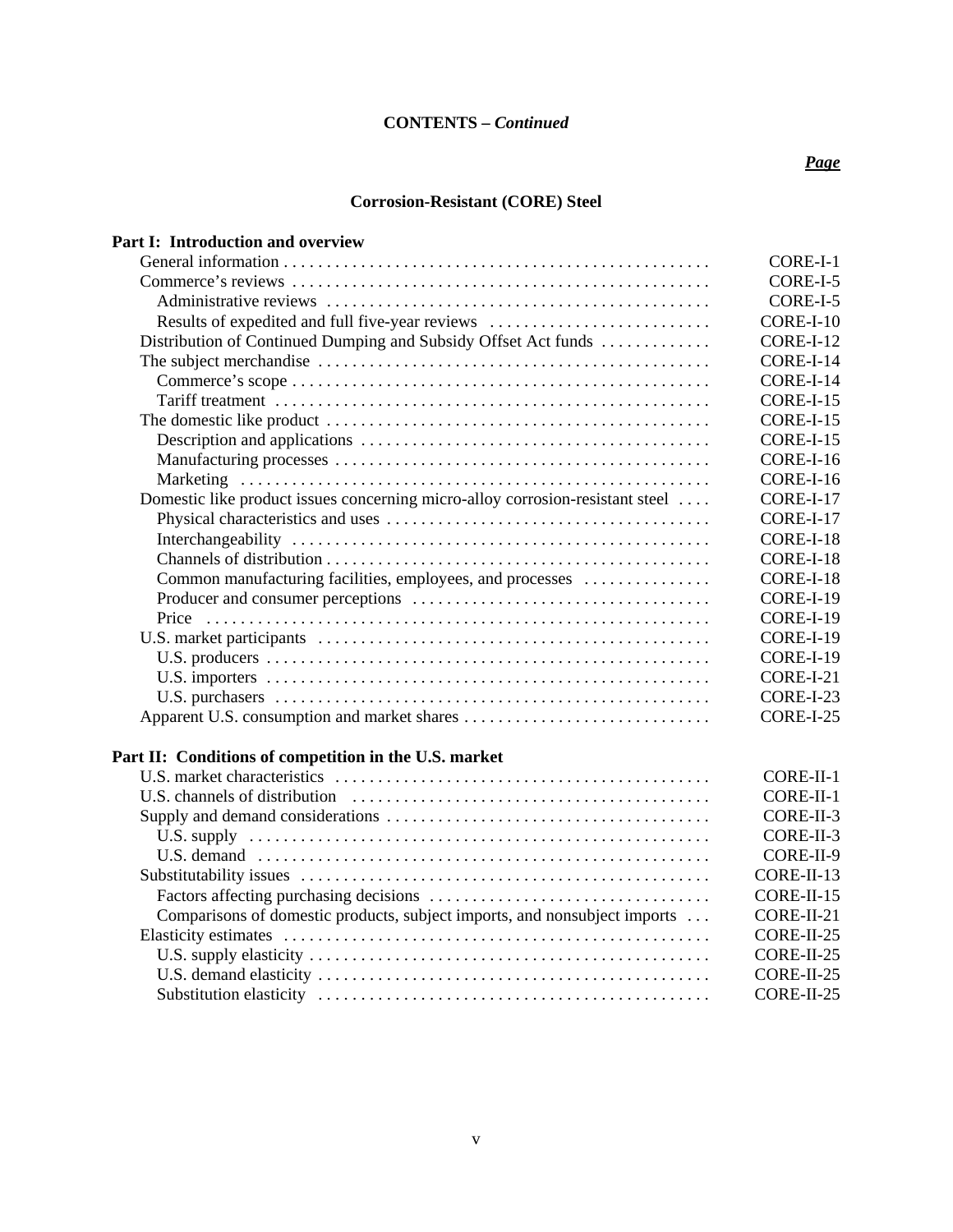# **Part III: Condition of the U.S. industry**

| U.S. producers' capacity, production, and capacity utilization              | CORE-III-2  |
|-----------------------------------------------------------------------------|-------------|
|                                                                             | CORE-III-4  |
|                                                                             | CORE-III-5  |
| U.S. producers' domestic shipments, company transfers, and export shipments | CORE-III-6  |
|                                                                             | CORE-III-9  |
|                                                                             | CORE-III-10 |
| U.S. producers' employment, wages, and productivity                         | CORE-III-10 |
|                                                                             | CORE-III-11 |
|                                                                             | CORE-III-11 |
|                                                                             | CORE-III-12 |
| Capital expenditures and research and development expenses                  | CORE-III-15 |
|                                                                             | CORE-III-16 |

# **Part IV: U.S. imports and the foreign industries**

| CORE-IV-1  |
|------------|
| CORE-IV-4  |
| CORE-IV-5  |
| CORE-IV-6  |
| CORE-IV-7  |
| CORE-IV-8  |
| CORE-IV-9  |
| CORE-IV-9  |
| CORE-IV-9  |
| CORE-IV-11 |
| CORE-IV-11 |
| CORE-IV-11 |
| CORE-IV-12 |
| CORE-IV-14 |
| CORE-IV-15 |
| CORE-IV-15 |
| CORE-IV-16 |
| CORE-IV-17 |
| CORE-IV-18 |
| CORE-IV-18 |
| CORE-IV-19 |
| CORE-IV-21 |
| CORE-IV-21 |
| CORE-IV-21 |
| CORE-IV-23 |
| CORE-IV-25 |
| CORE-IV-25 |
| CORE-IV-25 |
| CORE-IV-26 |
| CORE-IV-30 |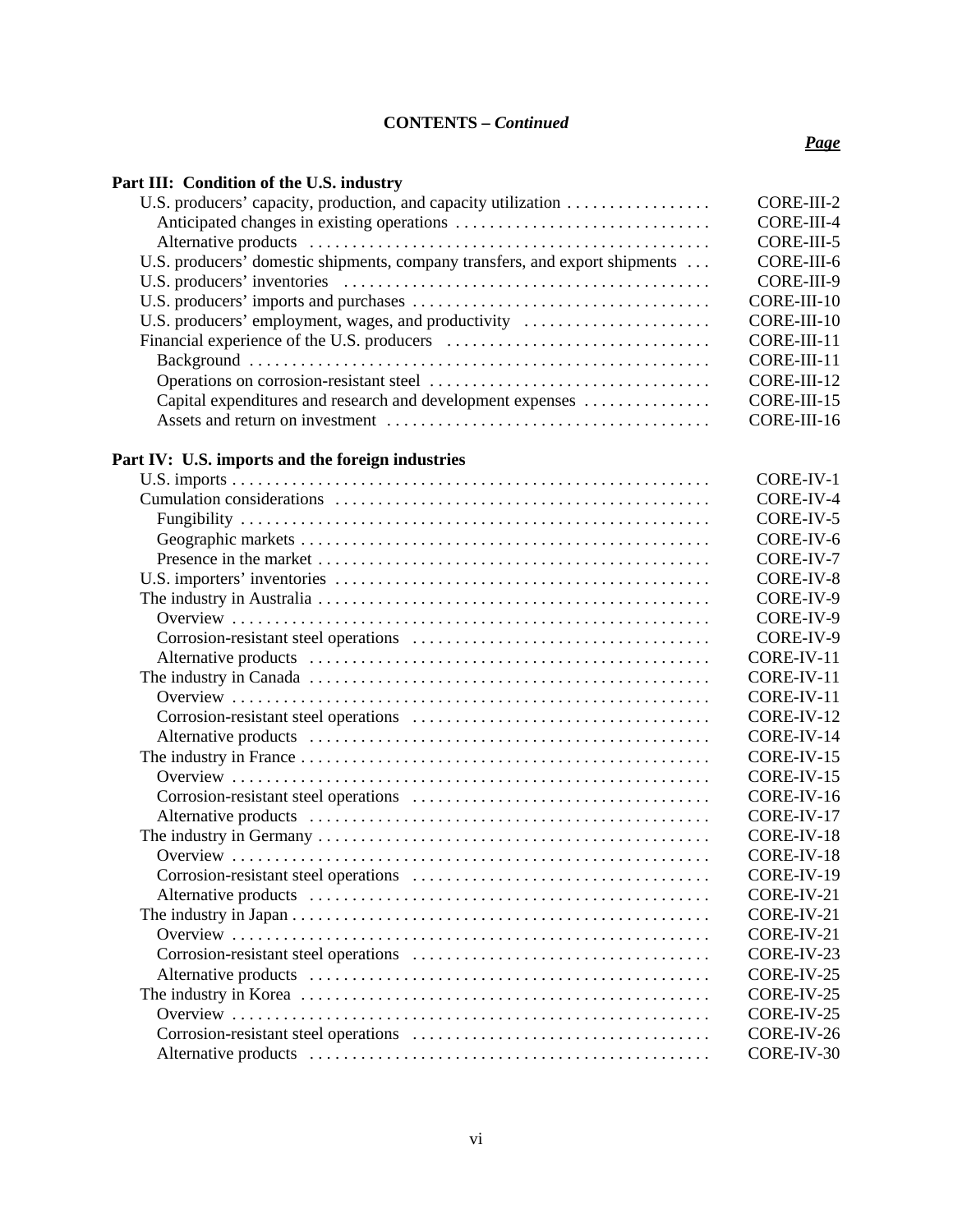#### *Page*

# Part IV: U.S. imports and the foreign industries – *Continued*

| CORE-IV-31 |
|------------|
| CORE-IV-33 |
|            |
|            |
|            |
|            |
|            |

# **Part V: Pricing and related information**

|  | CORE-V-1    |
|--|-------------|
|  | CORE-V-1    |
|  | CORE-V-3    |
|  | CORE-V-4    |
|  | $CORE-V-4$  |
|  | CORE-V-8    |
|  | CORE-V-8    |
|  | CORE-V-8    |
|  | CORE-V-9    |
|  | $CORE-V-16$ |
|  | CORE-V-17   |
|  |             |

# **Appendixes**

# **Appendixes**

| A.             |                                                                                             | $A-1$ |
|----------------|---------------------------------------------------------------------------------------------|-------|
| В.             |                                                                                             | $B-1$ |
| C.             |                                                                                             | $C-1$ |
| D.             | Treatment of CTL plate and corrosion-resistant steel in the HTSUS                           | $D-1$ |
| Е.             |                                                                                             | $E-1$ |
| F.             | Comments by U.S. producers, importers, purchasers, and foreign producers regarding          |       |
|                |                                                                                             | $F-1$ |
|                | G. Comments by U.S. producers, importers, and purchasers regarding carbon and micro-alloy   |       |
|                |                                                                                             | $G-1$ |
|                | H. Comments by U.S. producers, importers, and purchasers regarding carbon and micro-alloy   |       |
|                |                                                                                             | $H-1$ |
| $\mathbf{I}$ . | Comments by U.S. producers, importers, purchasers, and foreign producers regarding          |       |
|                | the effects of the orders on CTL plate and the likely effects of revocation                 | $I-1$ |
| $J_{\cdot}$    | Comments by U.S. producers, importers, purchasers, and foreign producers regarding          |       |
|                | the effects of the orders on corrosion-resistant steel and the likely effects of revocation | $J-1$ |
| K.             |                                                                                             | $K-1$ |
|                |                                                                                             |       |

Note.–Information that would reveal confidential operations of individual concerns may not be published and therefore has been deleted from this report. Such deletions are indicated by asterisks.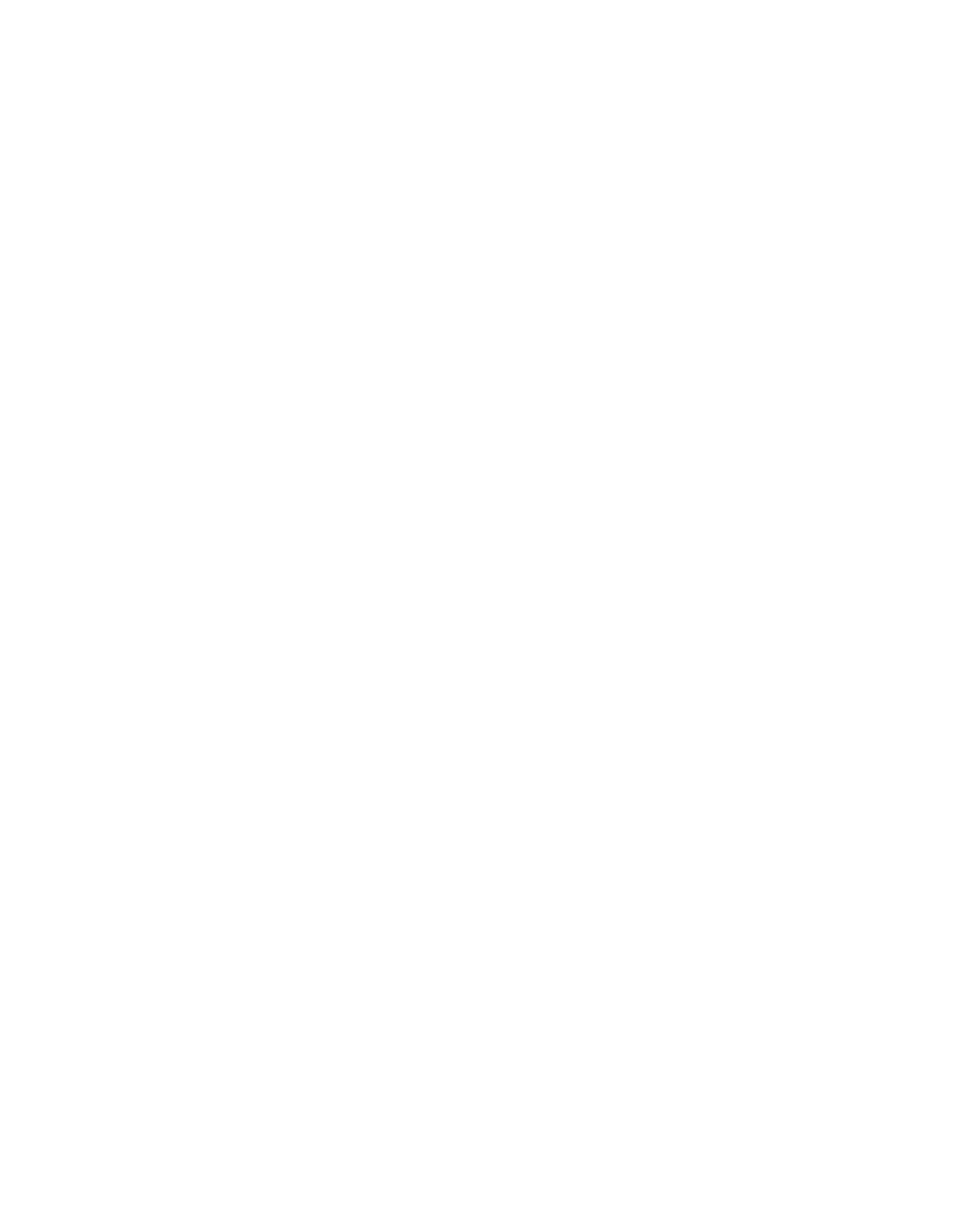#### **UNITED STATES INTERNATIONAL TRADE COMMISSION**

Investigation Nos. AA1921-197 (Second Review); 701-TA-319, 320, 325-327, 348 and 350 (Second Review); and 731-TA-573, 574, 576, 578, 582-587, 612, and 614-618 (Second Review)

Certain Carbon Steel Products from Australia, Belgium, Brazil, Canada, Finland, France, Germany, Japan, Korea, Mexico, Poland, Romania, Spain, Sweden, Taiwan, and the United Kingdom

#### **DETERMINATION**

On the basis of the record<sup>1</sup> developed in the subject five-year reviews, the United States International Trade Commission (Commission) determines, pursuant to section 751(c) of the Tariff Act of 1930 (19 U.S.C. § 1675(c)) (the Act), that revocation of the antidumping duty orders on cut-to-length carbon steel plate from Belgium, Brazil, Finland, Germany, Mexico, Poland, Romania, Spain, Sweden, and the United Kingdom, and the antidumping finding on cut-to-length carbon steel plate from Taiwan, as well as revocation of countervailing duty orders on cut-to-length carbon steel plate from Belgium, Brazil, Mexico, Spain, and Sweden, would not be likely to lead to continuation or recurrence of material injury to an industry in the United States within a reasonably foreseeable time.

The Commission further determines that revocation of the antidumping duty orders on corrosionresistant steel from Germany and Korea and the countervailing duty order on corrosion-resistant steel from Korea would be likely to lead to continuation or recurrence of material injury to an industry in the United States within a reasonably foreseeable time. Finally, the Commission determines that revocation of the antidumping duty orders on corrosion-resistant steel from Australia, Canada, France, and Japan, as well as the countervailing duty order on corrosion-resistant steel from France, would not be likely to lead to continuation or recurrence of material injury to an industry in the United States within a reasonably foreseeable time.<sup>2</sup>

#### **BACKGROUND**

The Commission instituted these reviews on November 1, 2005 (70 F.R. 62324, October 31, 2005), and determined on February 6, 2006, that it would conduct full reviews (70 F.R. 8874, February 21, 2006). Notice of the scheduling of the Commission's reviews and of public hearings to be held in connection therewith was given by posting copies of the notice in the Office of the Secretary, U.S. International Trade Commission, Washington, DC, and by publishing the notice in the *Federal Register* on March 30, 2006 (71 F.R. 16178). The hearings were held in Washington, DC, on October 17 and 19, 2006, and all persons who requested the opportunity were permitted to appear in person or by counsel.

<sup>&</sup>lt;sup>1</sup> The record is defined in sec. 207.2(f) of the Commission's Rules of Practice and Procedure (19 CFR § 207.2(f)).

<sup>&</sup>lt;sup>2</sup> Commissioners Charlotte R. Lane and Stephen Koplan dissenting with respect to corrosion-resistant steel from Australia, Canada, France, and Japan.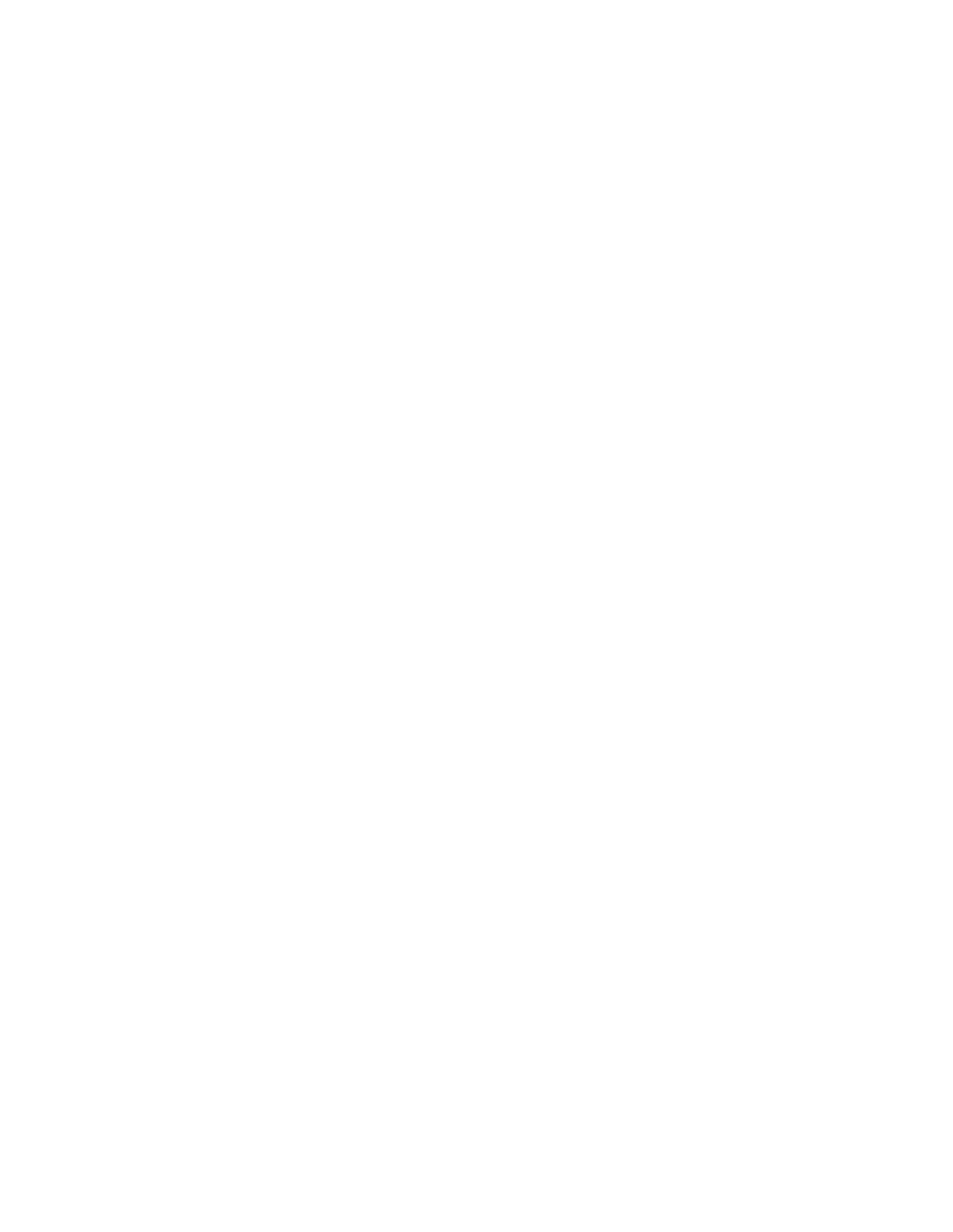# **VIEWS OF THE COMMISSION**

Based on the record in these second five-year reviews, we determine under section 751(c) of the Tariff Act of 1930, as amended ("the Act"), that revocation of the countervailing duty orders on certain imports of flat-rolled carbon steel cut-to-length steel plate ("CTL plate") from Belgium, Brazil, Mexico, Spain, and Sweden, of the antidumping duty orders on CTL plate from Belgium, Brazil, Finland, Germany, Mexico, Poland, Romania, Spain, Sweden, and the United Kingdom, as well as of the antidumping finding on CTL plate from Taiwan would not be likely to lead to continuation or recurrence of material injury to an industry in the United States within a reasonably foreseeable time.

With respect to certain corrosion-resistant steel, we determine under section 751(c) of the Act that revocation of the countervailing duty order on certain corrosion-resistant steel from Korea and of the antidumping duty orders on certain corrosion-resistant steel from Germany and Korea would be likely to lead to continuation or recurrence of material injury to an industry in the United States within a reasonably foreseeable time. We also determine that revocation of the countervailing duty order on certain corrosion-resistant steel from France and of the antidumping duty orders on certain corrosionresistant steel from Australia, Canada, France, and Japan would not be likely to lead to continuation or recurrence of material injury to an industry in the United States within a reasonably foreseeable time.<sup>1</sup>

# **I. SUMMARY**

#### **A. Cut-To-Length Plate**

#### **1. Background and Market Conditions**

These five-year reviews concern an antidumping finding issued in 1979 as well as antidumping and countervailing duty orders issued in 1993. In its 1979 finding, the Commission concluded that subject CTL plate imports from Taiwan increased sharply in volume, substantially undersold and suppressed prices for the domestic like product, and resulted in lost sales and lower profitability for the domestic industry.2 The more numerous determinations made in 1993 occurred in the context of a national economic recession, a shrinking U.S. market for CTL plate, and falling CTL plate prices.<sup>3</sup> The focus of those determinations was that the domestic industry had lost market share to subject imports, subject imports depressed and suppressed prices for domestic CTL plate, and domestic industry profits turned to losses as unit production costs climbed and prices for CTL plate fell.<sup>4</sup>

In 2000, the Commission conducted five-year reviews of the finding and orders, and determined that revocation would be likely to lead to the continuation or recurrence of material injury. At the time of

<sup>&</sup>lt;sup>1</sup> Commissioners Koplan and Lane dissenting with respect to certain corrosion-resistant steel from Australia, Canada, France and Japan. See Separate and Dissenting Views of Commissioner Stephen Koplan and Commissioner Charlotte R. Lane with respect to Certain Carbon Corrosion-Resistant Steel. They join the Commission's views in Sections I, II, III, IV, and V, and, with respect to corrosion-resistant steel, Sections VI.A and VI.B on domestic like product and domestic industry, respectively.

<sup>&</sup>lt;sup>2</sup> See Carbon Steel Plate from Taiwan, Inv. No. AA1921-197, USITC Pub. 970 at 5-7 (May 1979). The Commission defined the domestic industry as a regional one encompassing the states of California, Oregon, and Washington. See USITC Pub. 970 at 4-5.

<sup>&</sup>lt;sup>3</sup> See Certain Flat-Rolled Carbon Steel Products from Argentina, Australia, Austria, Belgium, Brazil, Canada, Finland, France, Germany, Italy, Japan, Korea, Mexico, the Netherlands, New Zealand, Poland, Romania, Spain, Sweden, and the United Kingdom, Invs. Nos. 701-TA-319-332, 334, 336-342, 344, and 347-353 (Final), and Invs. Nos. 731-TA-573-579, 581-592, 594-597, 599-609, and 612-619 (Final), USITC Pub. 2664 at 217, 237, and 242 (Aug. 1993).

<sup>&</sup>lt;sup>4</sup> See USITC Pub. 2664 at 237-38, 241-44.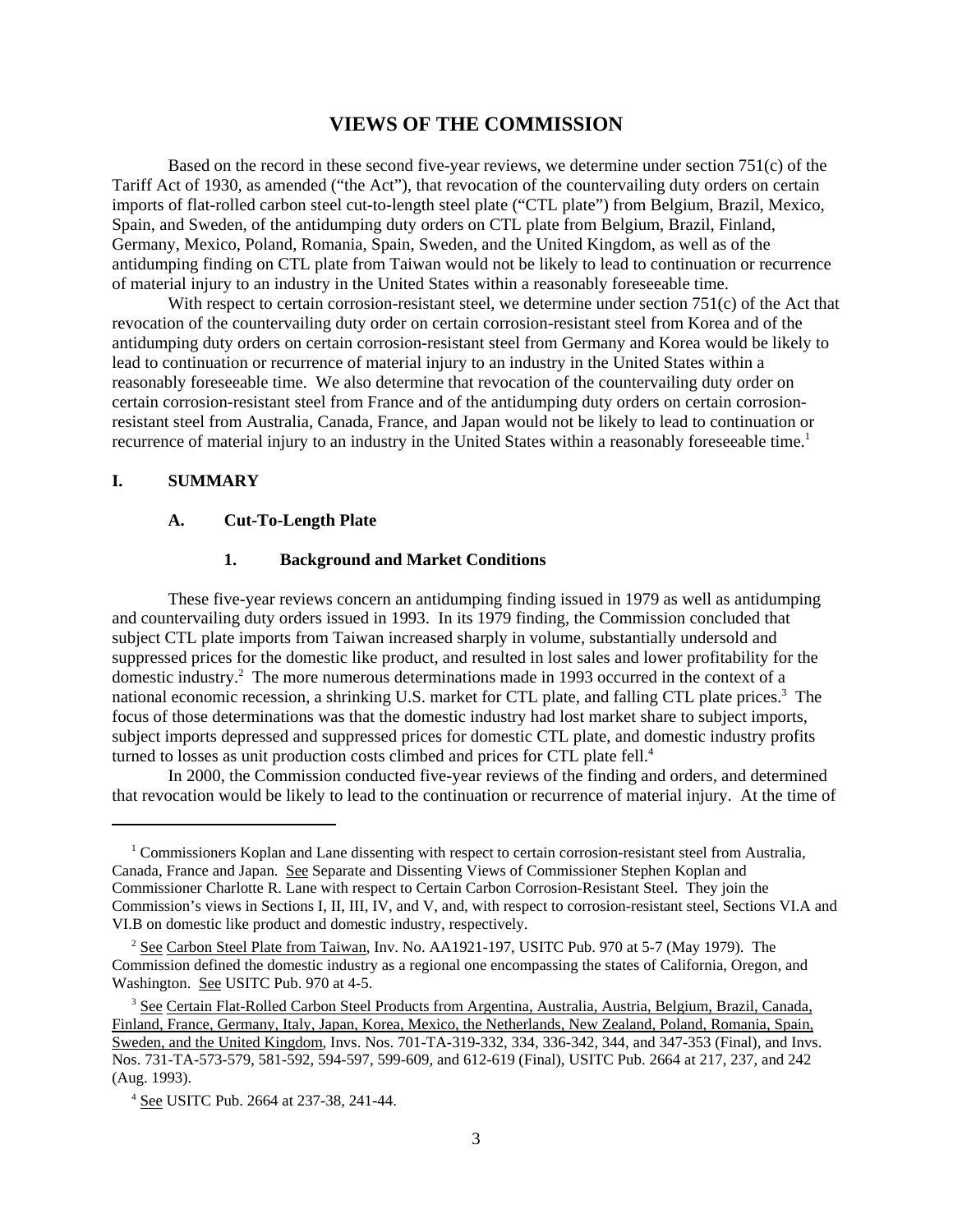the reviews, successive waves of unfairly traded CTL plate had left the domestic industry in a weakened condition and prices for CTL plate were deteriorating or, at best, had stabilized at low levels.<sup>5</sup> Under these adverse conditions of competition, the Commission found that even relatively modest volumes of subject imports would be likely to have a significant adverse effect on prices for domestic CTL plate as well as on the domestic industry.<sup>6</sup>

The adverse conditions that figured in both the original determinations and first five-year reviews are no longer in evidence. The domestic industry is now stronger and fundamentally changed after a difficult period marked by bankruptcies, mergers, and asset acquisitions. New and efficient capacity was brought into production, less efficient capacity was shuttered, labor productivity increased, and existing capacity was reorganized to enhance producers' ability to manage production volumes in response to changes in demand. Some integrated mills shed legacy costs through bankruptcy, and producers generally will accrue fewer such costs in the future as a result of new labor agreements. Moreover, prices for CTL plate in the U.S. market have doubled or nearly doubled since 2000 as demand has expanded both in the United States and worldwide. The strong demand that drove the price increases is projected to increase during the reasonably foreseeable future.

#### **2. Cumulation7**

In the current reviews, the Commission has exercised its discretion to consider the likely effects of subject imports on a cumulated basis, except for subject imports from Mexico and Romania. Subject imports from Mexico are ineligible for cumulation because revocation of the antidumping and countervailing duty orders on those imports would be likely to have no discernible adverse impact on the domestic industry. The CTL plate industry in Mexico is smaller than any other subject industry, it exports only very small volumes, and even operating at very high rates of capacity utilization, it is unable to meet home market demand. In addition, Mexico is a net importer of CTL plate, and prices for CTL plate in Mexico are comparable to those in the United States.

As to subject imports from Romania, the Commission declines to exercise its discretion to cumulate those imports because they would likely compete under different conditions of competition than would those from the remaining nine subject countries. The sole CTL plate producer in Romania is related to a major U.S. producer, Romania has more excess capacity than any other subject country, and it is the only subject country that is subject to tariff barriers in third-country markets.

<sup>&</sup>lt;sup>5</sup> See Certain Carbon Steel Products from Australia, Belgium, Brazil, Canada, Finland, France, Germany, Japan, Korea, Mexico, the Netherlands, Poland, Romania, Spain, Sweden, Taiwan, and the United Kingdom, Invs. Nos. AA1921-197 (Review), 701-TA-231, 319-20, 322, 325-28, 340, 342, and 348-350 (Review), and 731-TA-573-576, 578, 582-587, 604, 607-608, 612, and 614-618 (Review), USITC Pub. 3364 at 29, 32 (Nov. 2000).

<sup>&</sup>lt;sup>6</sup> See USITC Pub. 3364 at 28.

<sup>&</sup>lt;sup>7</sup> Commissioner Koplan and Commissioner Lane exercise their discretion to cumulate subject imports from all eleven subject countries. In doing so, they determine that (1) subject imports from Belgium, Brazil, Finland, Germany, Mexico, Poland, Romania, Spain, Sweden, Taiwan, and the United Kingdom, assessed individually, are not likely to have no discernible adverse impact on the domestic industry in the event of revocation; (2) subject imports from these countries are likely to compete with each other and with the domestic like product in the event of revocation; and (3) many of the likely conditions of competition faced by subject imports from each of these subject countries are similar. See their separate views with respect to cumulation below in Section V. Separate Views of Commissioners Stephen Koplan and Commissioner Charlotte R. Lane on Cumulation with Respect to Cut-To-Length Plate Products.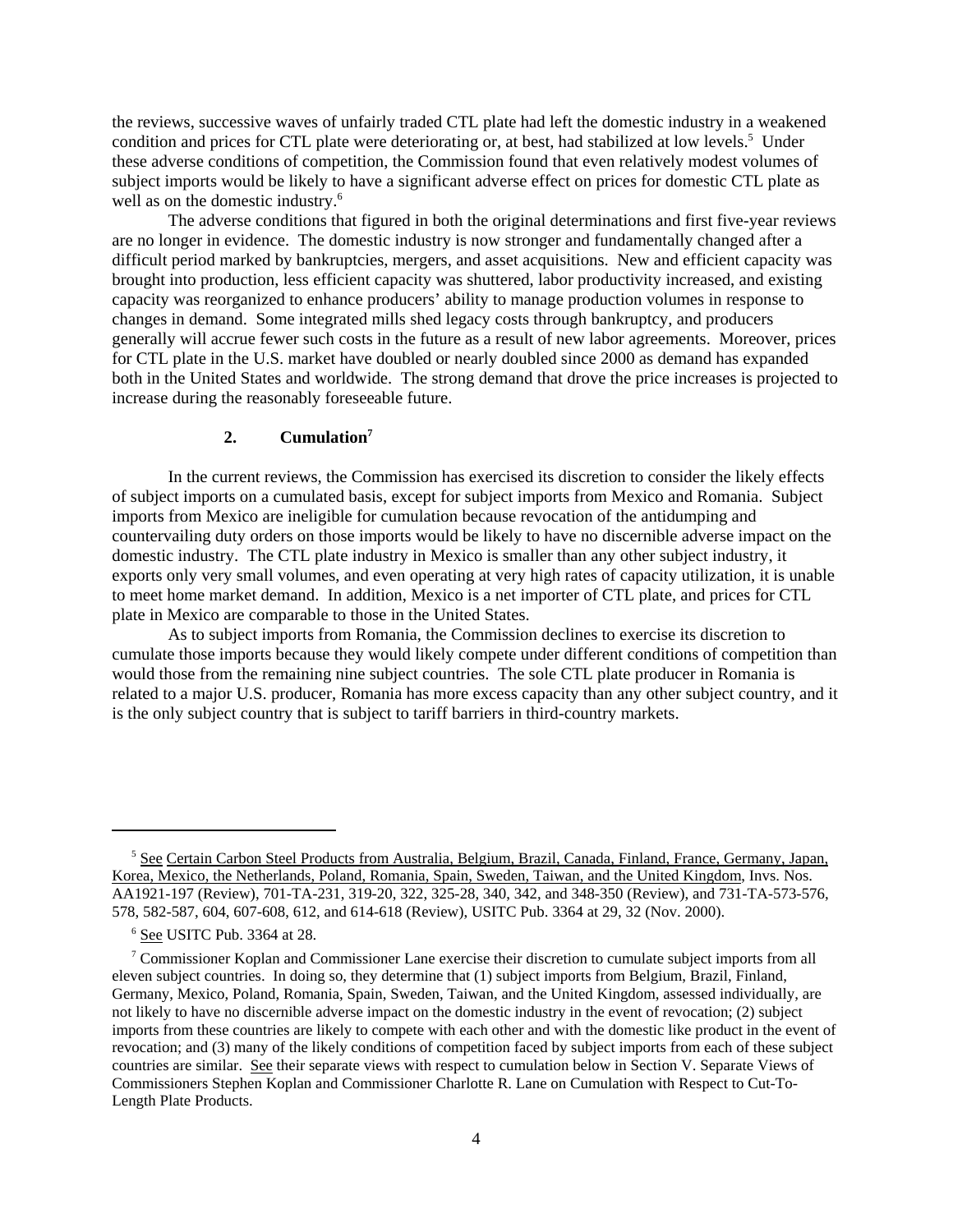#### **3. Belgium, Brazil, Finland, Germany, Poland, Spain, Sweden, Taiwan, and the United Kingdom: Likely Volume, Likely Price Effects, and Likely Impact8**

In evaluating the likely effects of revocation of the finding and orders on subject imports from Belgium, Brazil, Finland, Germany, Poland, Spain, Sweden, Taiwan, and the United Kingdom, we do not find it likely that the cumulated volume of subject imports will be significant. We note first that the combined production capacity for the nine subject countries has declined substantially since 1993. In addition, the CTL plate industry in each subject country is currently operating at a higher rate of capacity utilization than in 1993, except for a small decline in the still high capacity utilization rate for the industry in Brazil. Demand for CTL plate is projected to grow in the markets served by the subject producers, and, in turn, these subject producers which project no substantial increases in production capacity within the reasonably foreseeable future. For these reasons, the nine subject countries would have considerably less ability to increase shipments to the United States upon revocation than they did prior to the orders.

For some of the same reasons, these foreign producers would lack a volume-based incentive to increase shipments to the United States upon revocation. The subject CTL plate producers were generally operating at high levels of capacity utilization in 2005, over 90 percent in most cases. Demand in the markets served by those producers is projected to remain strong and grow during the reasonably foreseeable future. Accordingly, the foreign producers already have non-U.S. markets into which they sell a large percentage of their production.

Nor is there a strong price motivation to increase shipments to the United States. In general, prices for CTL plate in the markets served by the subject foreign producers are high and comparable to U.S. prices, even prior to allowing for higher shipping costs to the United States. Although there may be such a price incentive vis-a-vis sales currently made into some Asian markets, most of the subject producers export mainly to countries within the European Union, where prices are high and comparable to U.S. prices. Although the European Union is not the primary export market for the CTL plate industries in Taiwan and Brazil, Taiwan ships over \*\*\* percent of its production to the home market, and Brazil similarly ships over \*\*\* percent of production to the home market, with most of the rest of Brazilian production exported to neighboring markets in Latin America. Moreover, supply shortages continue in the U.S. market for certain types of CTL plate, U.S. demand is projected to grow, and there are no projected additions to production capacity in the United States for the reasonably foreseeable future. For the reasons summarized here, we do not find it likely that the volume of the cumulated subject imports will be significant in the event of revocation.

Moreover, we do not find that the cumulated subject imports would likely significantly undersell the domestic like product or would likely have significant price depressing or price suppressing effects on prices for domestically produced CTL plate upon revocation. Most of the very large price increases for CTL plate in the U.S. market occurred during 2004, despite a concurrent increase in the volume of total imports. While prices for raw materials also increased, the spread between the price of CTL plate and raw materials enlarged. Growing demand for CTL plate caused the price increases, and that demand is projected to remain strong and grow in the reasonably foreseeable future.

Finally, in considering the likely impact of the cumulated subject imports, we find the domestic industry is no longer in a vulnerable state. As noted, the industry has emerged stronger and transformed after passing through a difficult period. Two of what are now the three leading domestic producers invested in new, efficient facilities, while the third rationalized and consolidated much of the integrated

 <sup>8</sup> Commissioner Koplan and Commissioner Lane have exercised their discretion to cumulate subject imports from all eleven subject countries. Thus, they examine the likely cumulated volume of CTL imports from eleven subject countries (Belgium, Brazil, Finland, Germany, Mexico, Poland, Romania, Spain, Sweden, Taiwan, and the United Kingdom) in the event of revocation and because they concur with Vice Chairman Aranoff's definition of the domestic like product, they also refer to data for the non-alloy CTL plate industry such as that summarized in Table C-1.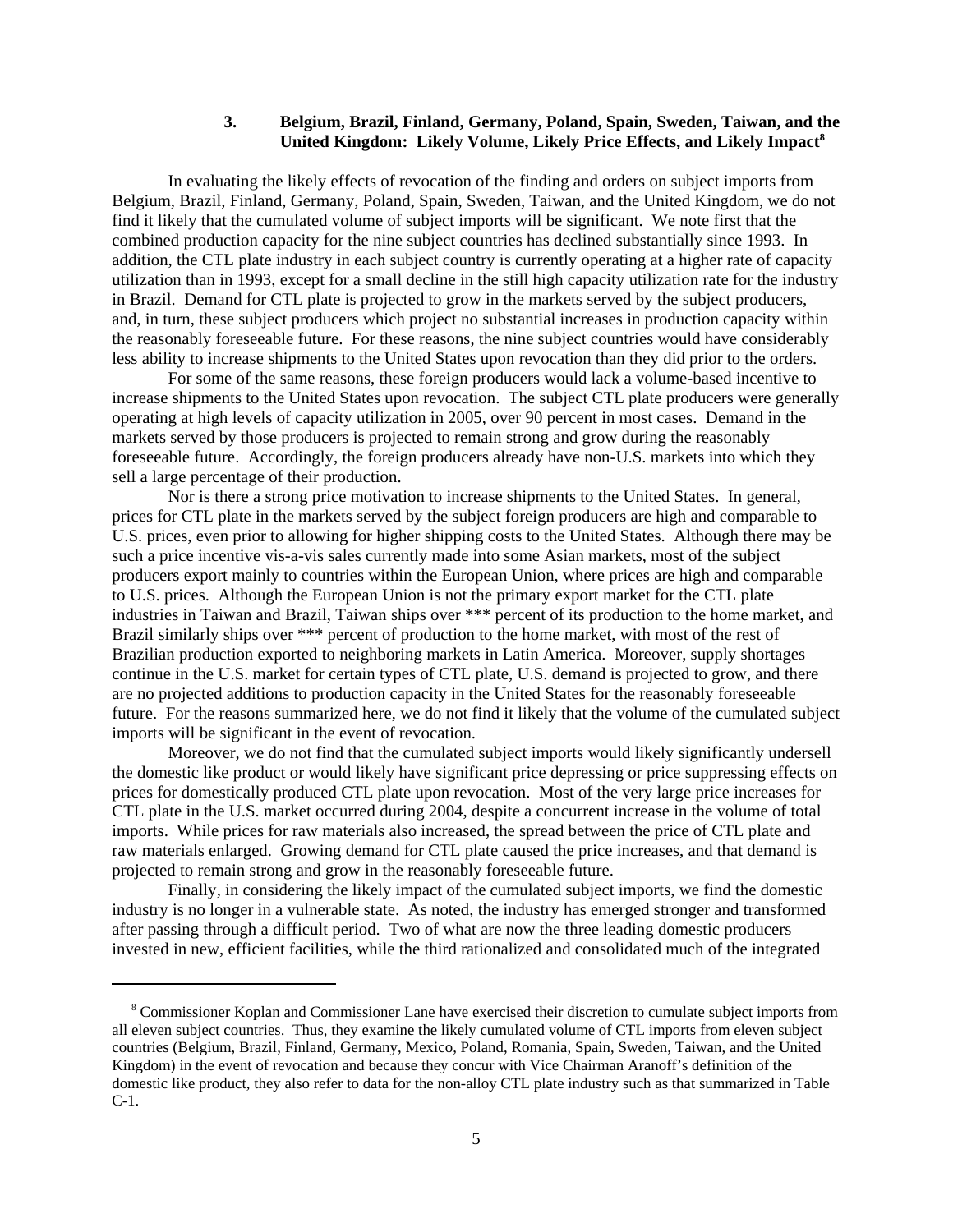segment of the industry. Most industry performance indicators improved dramatically during the period of review, including production, U.S. shipments, net sales, capacity, and capacity utilization. Operating losses experienced until 2003 turned to very strong profits in 2004 and thereafter. Consistent with these very favorable financial indicators, there was no evidence that the domestic industry was experiencing a cost/price squeeze. Moreover, the conditions that have enabled these strong improvements in industry performance are not likely to change in the reasonably foreseeable future, as efficiency gains are not likely to be lost and demand is projected to remain strong and grow. In this environment, and considering that the cumulated subject imports are not likely to be significant in volume or to have significant adverse price effects, we find that revocation of the finding and orders on CTL plate from Belgium, Brazil, Finland, Germany, Poland, Spain, Sweden, Taiwan, and the United Kingdom is not likely to have a significant adverse impact on the domestic industry within a reasonably foreseeable time.

#### **4.** Mexico: Likely Volume, Likely Price Effects, and Likely Impact<sup>9</sup>

In evaluating the likely effects of revocation of the orders on subject imports from Mexico, we do not find it likely that the volume of subject imports from Mexico will be significant. Prior to the orders, the volume of subject imports from Mexico never exceeded 1.2 percent of apparent U.S. consumption and such imports were non-existent or very small during the period of review. Despite producing at very high rates of capacity utilization, the Mexican CTL plate industry is unable to meet home market demand, with the result that Mexico has become a significant net importer of CTL plate. Exports by the Mexican CTL plate industry to all markets have been small or non-existent over the period of review. For the reasons summarized here, we do not find it likely that the volume of CTL plate imports from Mexico would be significant in the event of revocation.

With \*\*\* available excess capacity, the CTL plate industry in Mexico has no incentive to price aggressively in order to ship large volumes of subject product into the U.S. market. Given the likely small volume of subject imports from Mexico in the event of revocation, and the sustained rise in CTL plate prices in the U.S. market, we do not find it likely that subject imports from Mexico will have significant price depressing or price suppressing effects on the price of domestic CTL plate within a reasonably foreseeable time.

In evaluating the likely impact of subject imports from Mexico, we consider that the domestic industry is not vulnerable and has reported large profits since 2004. Accordingly, and given that it is not likely that subject imports from Mexico will be significant in volume or have significant adverse price effects, we find that revocation of the orders on CTL plate from Mexico would not be likely to have a significant adverse impact on the domestic industry.

### 5. Romania: Likely Volume, Likely Price Effects, and Likely Impact<sup>10</sup>

In evaluating the likely effects of revocation of the antidumping duty order on subject imports from Romania, we do not find it likely that the volume of subject imports will be significant. Although the CTL plate industry in Romania likely has the ability to increase shipments to the United States substantially, we find that it lacks the incentive to do so because (1) the sole CTL plate producer in Romania recently became affiliated with a major U.S. producer and (2) Romanian CTL plate exports are increasingly directed to the European Union, a market likely to become more attractive after Romania's likely accession to the European Union in early 2007.

<sup>&</sup>lt;sup>9</sup> Commissioner Koplan and Commissioner Lane have exercised their discretion to cumulate subject imports from all eleven countries and do not join in the discussion in this section.

 $10$  Commissioner Koplan and Commissioner Lane have exercised their discretion to cumulate subject imports from all eleven countries and do not join in the discussion in this section.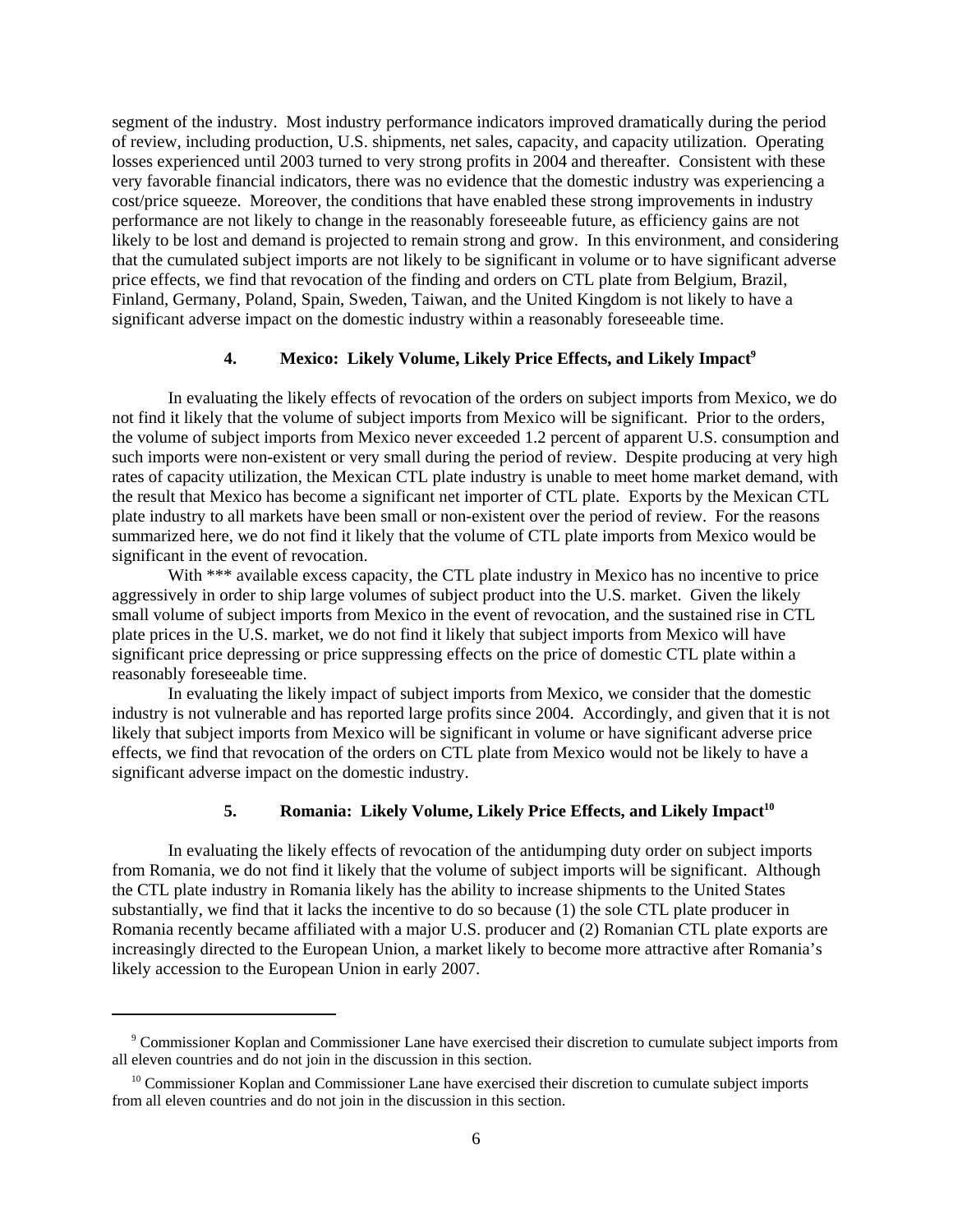Previously a state-owned enterprise, the sole Romanian producer became affiliated with the multinational Mittal Steel companies in 2001. The Mittal companies gained their first presence in the United States upon acquiring the assets of domestic producer ISG in April 2005, naming the new enterprise Mittal Steel U.S.A. Consistent with these events, exports of CTL plate to the United States increased irregularly from 2001 through 2004, but fell in 2005 by more than half compared to 2004, and there were only \*\*\* short tons exported during interim 2006 compared to \*\*\* short tons during interim 2005. The corporate affiliation between Mittal Steel Galati and Mittal Steel U.S.A. makes it unlikely that the Romanian producer would move aggressively to capture U.S. market share or sell CTL plate in such a manner that would have a negative effect on prices received by the domestic industry.

The European Union is a more likely destination than the United States for any additional CTL plate exports from Romania. CTL plate exports from Romania to the European Union have grown irregularly since 2000, and were sharply higher during the first half of 2006, when they accounted for nearly \*\*\* of total shipments by the Romanian CTL plate industry. Moreover, as of the closing of our record, Romania's membership to the European Union was scheduled to be ratified by early 2007. Accession to the European Union will facilitate Mittal Steel Galati's access to that very large market, making it an even more attractive export destination. Recent EU market prices for CTL plate have been comparable to U.S. prices, even before factoring in additional transportation costs, providing another reason that any shift in exports by Mittal Steel Galati will more likely be to the European Union than more distant markets such as the United States. For the reasons summarized here, we do not find it likely that the volume of subject CTL plate from Romania will be significant in the reasonably foreseeable future in the event of revocation.

As to likely price effects, the record evidence shows that CTL plate prices rose sharply during 2004, and have remained at or near historic highs through late 2006. In particular, all five pricing products examined by the Commission registered their greatest price increases in 2004, the same year that subject imports from Romania reached their highest levels during the period of review. As noted, demand for CTL plate in the U.S. market is projected to remain strong and grow in the reasonably foreseeable future. For these reasons, and given that CTL plate imports from Romania are not likely to be significant in volume, we conclude that subject imports from Romania are not likely to have significant adverse price effects.

As to the likely impact of subject imports from Romania, we also note that the domestic industry is not vulnerable, that the industry has reported very large operating margins beginning in 2004, and that demand for CTL plate in U.S. is projected to grow during the reasonably foreseeable future. Given that subject imports from Romania are not likely to be significant in volume or have significant adverse price effects, and considering the very strong financial results of the domestic industry, we do not find it likely that the subject imports would have a significant adverse impact on the domestic industry in the event of revocation.

#### **B. Corrosion-Resistant Steel**

#### **1. Majority Views**

#### **a. Background and Market Conditions**

The Commission's determination in the original investigations in 1993 found the domestic industry had been materially injured by reason of the significant and increasing volume of corrosionresistant steel from Australia, Canada, France, Germany, Japan, and Korea, the high import penetration throughout the period of investigation, the significant loss of market share for the domestic industry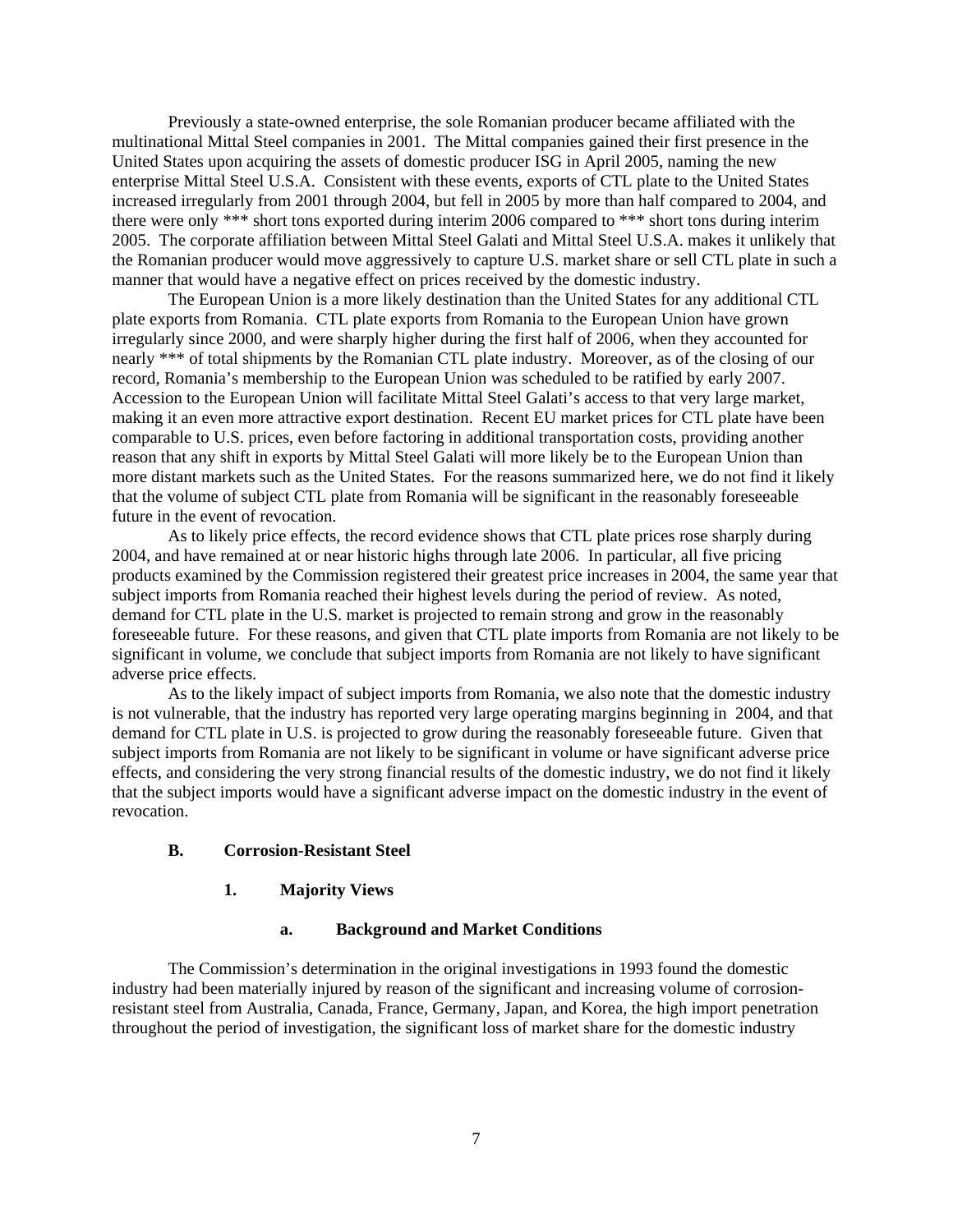during a time of increasing apparent domestic consumption, the inability of the domestic industry to capture market share even with price discounting, and the lower profitability of the domestic industry.<sup>11</sup>

Substantial changes in the U.S. market and industry have taken place since the issuance of the antidumping and countervailing duty orders in August 1993, particularly since 2000. The domestic industry producing corrosion-resistant steel experienced several bankruptcies, and shed billions of dollars of pension obligations to the Pension Benefit Guaranty Corporation. Following these actions, significant parts of the industry underwent consolidation and rationalization, a process that was facilitated in part by the United States placing global safeguards on a variety of steel products, including corrosion-resistant steel, from March 2002 through December 2003. Domestic producers renegotiated labor contracts, reduced their fixed costs, and increased their productivity. As a result of these consolidations, the top four domestic mills, AK Steel, Mittal Steel USA, Nucor and U.S. Steel, now account for \*\*\* percent of U.S. corrosion-resistant steel production in 2005, as compared to \*\*\* percent in 1999. Furthermore, several producers have expanded their facilities, invested in greenfield facilities, or announced expansion plans (e.g., CSN, Winner Steel, SeverCorr, Steelscape, Mittal, and Nucor). While corrosion-resistant steel production remains capital intensive, these changes have lowered the industry's fixed costs. As a result, it now is better able to control output and maintain price levels in response to changing business cycles than it was during the original investigations and first reviews.

Consolidations and mergers among corrosion-resistant steel producers worldwide as well as in the United States since the original investigations have supported a regionalization of production strategies by multinational companies. For example, Mittal Steel N.V. acquired the assets of several U.S. producers, including LTV, Bethlehem Steel, and Weirton Steel. In June 2006, Mittal announced a merger with Arcelor. Once this merger closes in the first half of 2007, it will form the world's largest steel producer with steelmaking facilities located in regions throughout the world. The stated strategy of both Arcelor and Mittal, even before their merger, was to acquire or build plants to serve clients within a region, rather than having to export product from one region to another region.

Apparent U.S. consumption has grown substantially since the original investigations, when it was 13.6 million short tons in 1992, to 22.7 million short tons in 2005.12 In 2004 and 2005, the U.S. market experienced tight supplies, which affected contract terms between domestic producers and purchasers in the U.S. auto industry. U.S. demand has been robust through the first half of 2006, and demand growth is expected to continue for the reasonably foreseeable future, but at a slower rate. While North American auto production appears to be declining somewhat in 2006, it is expected to recover in 2007 and grow at a slow rate through 2008. Demand in the non-residential construction sector, however, is expected to remain strong into 2007. Demand for corrosion-resistant steel outside the United States increased during the review period, particularly in China and other industrializing countries in Asia, Latin America, and Eastern Europe. Global vehicle production is expected to increase in the foreseeable future, driven by developing countries such as China, India, and Brazil.

#### **b. Cumulation**

In the current reviews, we consider the likely effects of subject imports based on three groupings of subject countries. As to subject imports from Canada, we decline to exercise our discretion to cumulate those imports because they likely would compete under different conditions than would imports from the remaining subject countries. The Canadian industry is unique in that auto producers and auto parts suppliers treat the United States and Canada as a unified market for production and sourcing decisions. These producers require just-in-time delivery of supplies; thus, North American corrosionresistant steel producers possess an economic advantage over other mills.

 <sup>11</sup> USITC Pub. 2664 at 188-192.

<sup>&</sup>lt;sup>12</sup> CR/PR at Table CORE-I-1.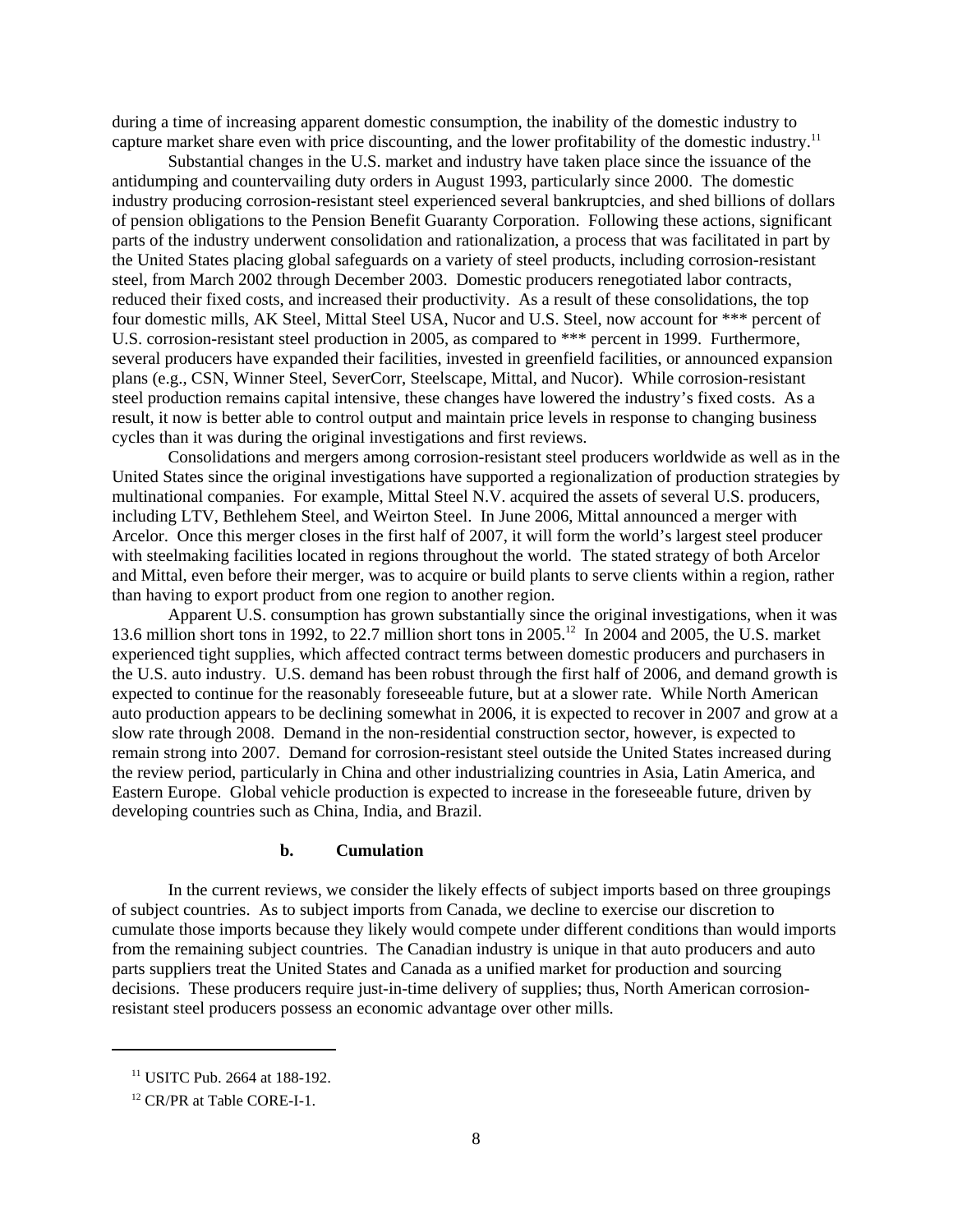As to subject imports from Germany and Korea, we exercise our discretion to cumulate those imports because they likely would compete under different conditions than would those from Australia, France, and Japan. Unlike subject producers in Australia, France, and Japan, producers in Germany and Korea have evidenced a strong interest in exporting to the North American market generally, confirming the attractiveness of the North American region to these producers; yet they have limited production facilities in North America from which to service their interests.

Finally, we exercise our discretion to cumulate subject imports from Australia, France, and Japan because subject producers in those countries have demonstrated a lack of interest in supplying the U.S. market to any significant degree. Instead, the industries in all three countries are focused to a significant extent on markets in their respective regions (namely, Asia for Australia and Japan, and the European Union for France), including their home markets. To the extent that Japan and France have any interest in sales in the U.S. market, they are likely to sell corrosion-resistant steel from their U.S.-based affiliates or subsidiaries.

#### **c. Australia, France, and Japan: Likely Volume, Likely Price Effects, and Likely Impact**

In the absence of the orders, we do not find it likely that the volume of subject imports from Australia, France, and Japan would be significant. Producers in the three cumulated countries currently supply the least amount of corrosion-resistant steel to the U.S. market out of the subject countries. They have operated at relatively high capacity utilization rates during the review period. Their focus has been predominantly on their home and regional markets. In 2005, only \*\*\* percent of Australia's exports were to destinations outside Asia; less than \*\*\* percent of French shipments were exported outside the European Union; and less than \*\*\* percent of Japan's total shipments were exported outside the Asian region.

Producers in the three cumulated countries have not shown a strong interest in the United States or the broader North American market, and the record evidence does not indicate that there are volumebased incentives for this to change in the reasonably foreseeable future.

In Australia, the sole producer is focused on its home and nearby Asian markets. Its production is for non-automotive applications as it manufactures primarily pre-fabricated construction components. It has set up local corrosion-resistant production facilities in multiple Asian countries to serve regional construction markets. The corrosion-resistant steel it sells in China and other Asian markets is of higher quality than what these Asian producers currently produce or likely will be able to produce in the reasonably foreseeable future. Thus, growing Asian production of other types of corrosion-resistant steel is unlikely to displace Australia's exports to that region.

In France, the Arcelor-Mittal merger, which is scheduled to close in the first half of 2007, will establish an affiliation between two large multinational producers, Mittal Steel and Arcelor, which have large production operations in both the United States and France. The French industry, which has essentially been absent from the U.S. market at least since the first review period, will have even less incentive to resume shipments to the United States, given the merger.

After the orders were imposed, Japanese producers began to supply transplant Japanese automakers in the United States with corrosion-resistant steel made by the Japanese producers' U.S. affiliates. Most Japanese producers now are related to U.S. producers of corrosion-resistant steel accounting for more than \*\*\* percent of U.S. production. Some of these relationships have led to technology transfers to the U.S. joint ventures or \*\*\* in the United States. Furthermore, demand in Japan and Asia generally grew throughout the period of review and is expected to continue to grow in the reasonably foreseeable future. Japanese exports to China are concentrated in electro-galvanized corrosion-resistant steel, which is not made in China and would thus not be displaced by any increase in Chinese capacity to produce other corrosion-resistant steel.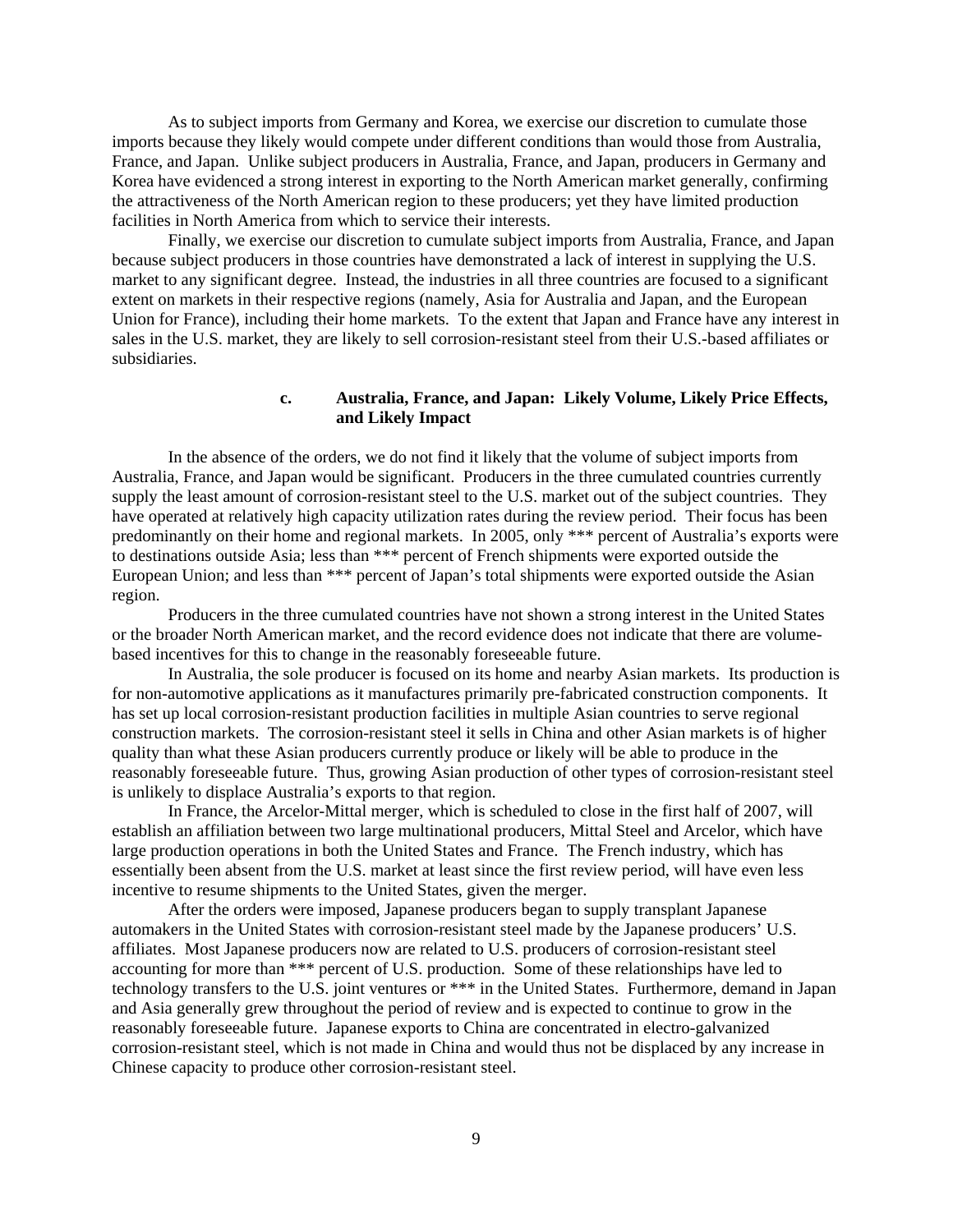For the reasons summarized here, we do not find it likely that the volume of these cumulated subject imports would be significant in the event of revocation of the orders.

Nor do we find that the cumulated subject imports from Australia, France, and Japan would likely have significant price depressing or price suppressing effects on U.S. prices. U.S. prices have been strong and rose during the period of review for the following reasons: (1) rapidly growing demand, both in the United States and globally; (2) substantial increases in raw material and energy costs; and (3) the restructuring of the domestic industry during the review period, which lowered the domestic industry's fixed costs somewhat and gave it more flexibility than in the past to manage output in order to maintain prices in the face of rising costs. While prices for some products had fallen from their period highs by mid-2006, a number of U.S. producers announced additional price increases in the middle of 2006 and the record shows that a number of contracts recently negotiated for shipments in the second half of 2006 and 2007 are at higher prices for domestic producers than in previous periods.

We recognize that auto producers testified that, although they prefer to buy corrosion-resistant steel from North American suppliers in order to satisfy their just-in-time inventory requirements, the availability of subject imports in the event of revocation of the orders would give them leverage to negotiate more favorable prices. The record does not support the likelihood that subject imports from Australia, France, and Japan will result in significant price depressing or price suppressing effects on prices for domestically produced corrosion-resistant steel. Producers in these cumulated subject countries have neither the capacity nor the incentive to ship significant quantities of the subject product to the United States in the event of revocation. Thus, producers in these subject countries are unlikely to price aggressively for such limited sales or to ship significant enough volumes to create leverage for auto producers to negotiate significantly lower prices.

Finally, in considering the likely impact of the cumulated subject imports from Australia, France, and Japan, we find the domestic industry is no longer in a vulnerable state. The consolidations and restructuring that occurred during the review period have resulted in an industry that is stronger and healthier than in previous periods considered. Domestic producers have renegotiated labor contracts, shed more than \$7.5 billion in legacy costs, reduced their fixed costs, and increased their productivity. Following these significant structural changes, the industry returned to operating profitability and both current producers and new entrants have invested in new facilities or plan to add 1.9 million net tons of corrosion-resistant capacity by 2008.

Moreover, the conditions that have enabled these strong improvements in industry performance are not likely to change in the reasonably foreseeable future, as efficiency gains are not likely to be lost and demand is projected to remain strong and grow, albeit at a slower rate. In this environment, and considering that these cumulated subject imports are not likely to be significant in volume or to have significant adverse price effects, we find that revocation of the orders on corrosion-resistant steel from Australia, France, and Japan is not likely to have a significant adverse impact on the domestic industry within a reasonably foreseeable time.

#### **d. Canada: Likely Volume, Likely Price Effects, and Likely Impact**

In the absence of the order, we do not find it likely that the volume of subject imports from Canada would be significant because Canadian producers lack a volume-based incentive to increase shipments to the United States. During the review period, the Canadian industry shipped the majority of its total shipments of corrosion-resistant steel to its home market. Canada is a net importer of corrosionresistant steel, not only from the United States, but globally. Moreover, production and demand in the Canadian automotive and non-residential construction sectors are forecast to remain strong through 2008.

Most of Canada's exports to the United States are directed toward the automotive sector, which dominates the U.S. corrosion-resistant steel market. While imports from Canada have remained in the U.S. market despite the order, their volume has been relatively consistent and they primarily supplied the North American auto market pursuant to long-term contracts. Any increases in imports from Canada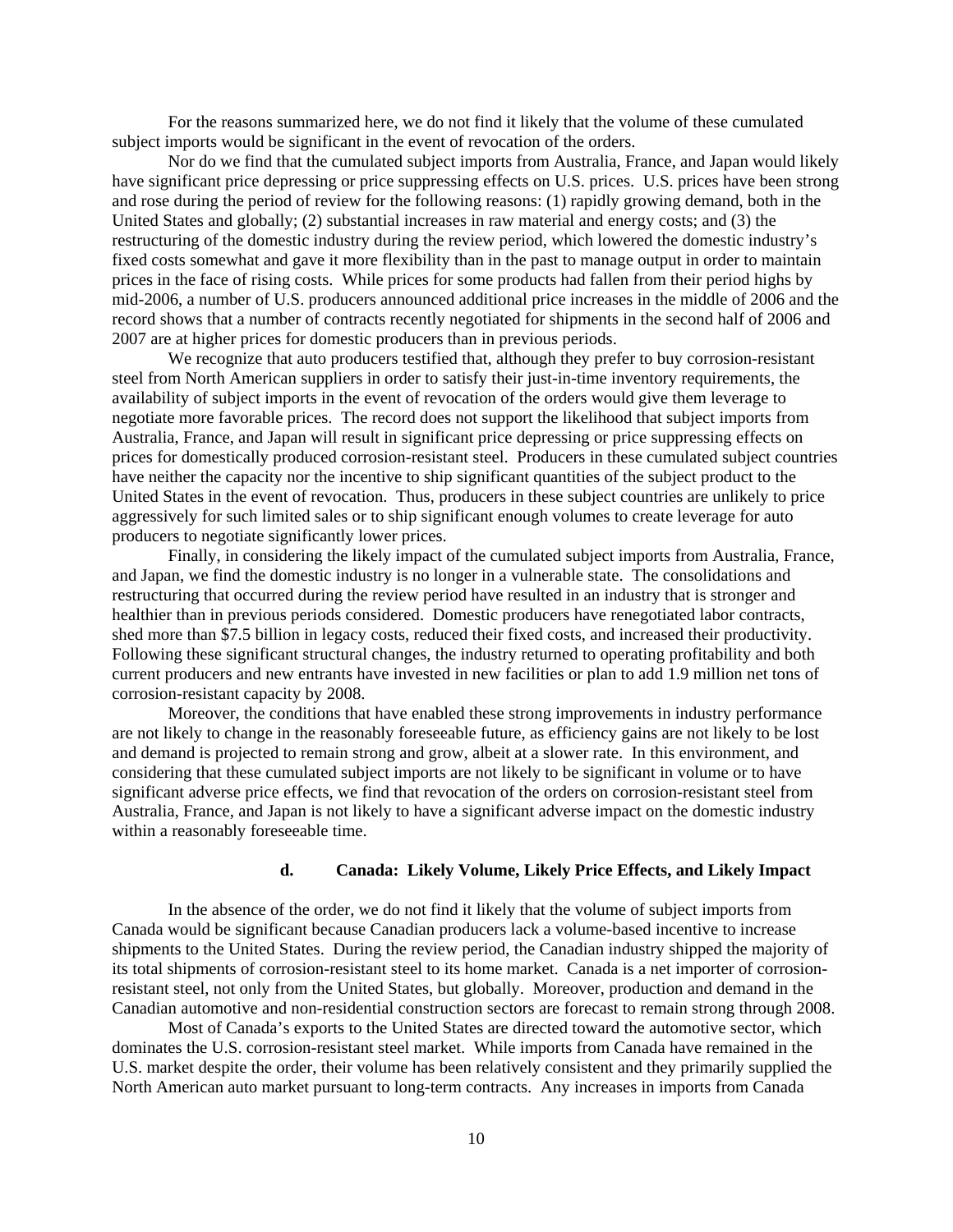during the period for the most part did not displace U.S. production, or represent sales lost to Canadian product on the basis of price, but rather reflected increased U.S. demand or \*\*\*.

Nor do Canadian producers have a strong price motivation to increase shipments to the United States. Canadian prices have been comparable to U.S. prices, as would be expected in these markets showing significant connections in the automotive sector.

These conditions are likely to remain for the reasonably foreseeable future. Thus, for the reasons summarized here, we do not find it likely that the volume of subject imports from Canada would be significant in the event of revocation of the order.

As to likely price effects, the record evidence shows that U.S. prices have been strong and rose during the period of review because of growing demand, rising raw material and energy costs, and the increased flexibility of the domestic industry to manage output in order to maintain prices in the face of rising costs. U.S. producers recently negotiated contracts for shipments in the second half of 2006 and 2007 to auto producers that contain higher prices for domestic producers than in previous periods. Finally, the record also does not support the likelihood that subject imports from Canada will result in significant price depressing or price suppressing effects on prices for domestically produced corrosionresistant steel.

As to the likely impact of subject imports from Canada, we note that the domestic industry is not vulnerable, that the consolidations and restructuring that occurred during the review period have created a stronger and healthier industry, that the industry continues to invest and expand, and that demand for corrosion-resistant steel in the United States is projected to remain strong and grow in the reasonably foreseeable future. Given that subject imports from Canada are not likely to be significant in volume or have significant adverse price effects, and considering the healthy condition of the domestic industry, we do not find it likely that the subject imports would have a significant adverse impact on the domestic industry in the event of revocation.

# **e. Germany and Korea: Likely Volume, Likely Price Effects, and Likely Impact**

In contrast, we determine that the likely volume of cumulated subject imports from Germany and Korea would be significant if those antidumping and countervailing duty orders are revoked. German and Korean producers have substantially increased both their combined production capacity and their production of corrosion-resistant steel since the original investigations. They have a combined excess capacity of \*\*\* short tons in 2005, equivalent to \*\*\* percent of apparent U.S. consumption in 2005.

German and Korean producers have a volume-based incentive to increase shipments to the United States upon revocation. Subject producers have exhibited a strong interest in exporting to the United States and the rest of North America during the period of review and generally lack a significant North American production base from which to supply their customers. Several subject producers have strong relationships with U.S. distributors and/or customers that would facilitate their increased exports to the United States from their production operations in their home countries. Another indication of their strong interest in the North American market is the possibility that German producer ThyssenKrupp will establish a production facility in North America by purchasing the assets of Dofasco in Canada, or constructing or acquiring a production facility in the United States. The record, however, does not indicate that it is more likely than not that this will happen in the reasonably foreseeable future as all of these options are tied up in regulatory uncertainty or will take years to bring to fruition. Similarly, while POSCO has indicated plans to construct a production facility in Mexico, such a facility would not be completed in the reasonably foreseeable future. Thus, both producers will have to supply the U.S. market with exports.

Subject producers from Korea also have a price motivation to increase shipments to the U.S. market. The majority of imports from Korea have gone into the non-automotive sector during the review period. A significant portion of Korea's exports to its Asian markets is to the construction sector, which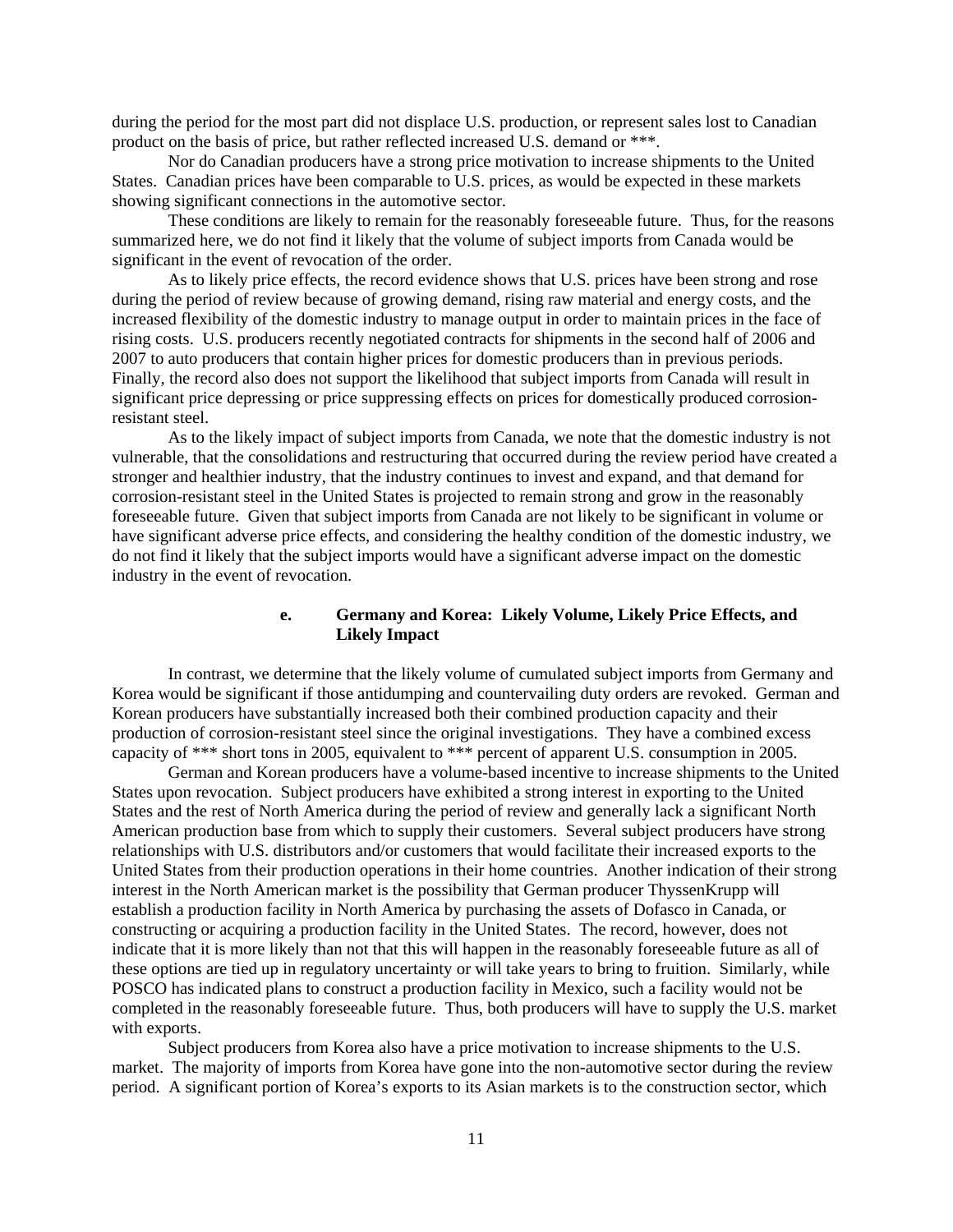is typically project-based and not supplied under long-term contracts. U.S. prices for corrosion-resistant steel have typically been higher than prices in several Asian markets.

As to likely price effects, we find that the cumulated subject imports from Germany and Korea would likely have significant price depressing or price suppressing effects on U.S. prices. While U.S. prices increased over the period of review and the U.S. industry has lowered its fixed costs, subject imports from Germany and Korea likely would have a significant effect on U.S. prices in the event of revocation of the orders. The substantially increased volume of subject imports from Korea likely would be priced aggressively to compete in non-automotive sectors. These imports would put pressure on spot prices, which would, in turn, negatively affect contract prices. In contrast to our finding that subject producers from Australia, Canada, France, and Japan either lack incentive or the ability to export significant volumes to the United States, the substantially increased volume of subject imports from both Germany and Korea likely would be used by U.S. automakers to leverage down U.S. prices, likely leading to significant price depression or suppression. To the extent that producers from both countries plan to establish North American production platforms, they will have to increase their volumes to this sector. Therefore, they are likely to build their automotive customer base with discounted prices.

Finally, in considering the likely impact of the cumulated subject imports from Germany and Korea, we find that subject imports would have a significant adverse impact on the U.S. industry. While we do not find the domestic industry to be vulnerable, we do find that if the orders were revoked, the likely significant increase in the volume of subject imports from Germany and Korea, coupled with their likely adverse price effects, likely would have a significant negative impact on the domestic industry's ability to cover its high raw material and energy costs. Even though the domestic industry is stronger and better able to weather changes in the corrosion-resistant steel market, aggressive pricing in the construction sector and the spot market, by subject imports from Korea, and the ability of the automakers to use the increased volumes of Korean and German product to leverage down prices in long-term contracts likely would injure the U.S. industry.

#### **2. Separate and Dissenting Views of Commissioner Stephen Koplan and Commissioner Charlotte R. Lane with respect to Corrosion-Resistant Steel**

Based on the record in these five-year reviews, we determine that revocation of the antidumping and countervailing duty orders on certain carbon corrosion-resistant ("CORE") steel from Australia, Canada, France, Germany, Japan, and Korea would be likely to lead to continuation or recurrence of material injury to an industry in the United States within a reasonably foreseeable time. Since we dissent from the Commission's determination with respect to CORE steel imports from Australia, Canada, France, and Japan, we write separately to explain our findings.<sup>13</sup>

*Cumulation*. We have exercised our discretion to cumulatively assess the likely volume and effect of subject imports of CORE steel from Australia, Canada, France, Germany, Japan, and Korea. Based on the record regarding, inter alia, the capacity, excess capacity, and exports of the industries in Australia, Canada, France, Germany, Japan, and Korea, as well as their trade and pricing patterns during the original investigations and the first and second reviews, we find that subject imports from all six countries would be likely to have a discernible adverse impact on the domestic industry if the orders were revoked. We also find that a reasonable overlap of competition between the subject imports and the domestic like product would be likely to exist if the orders were revoked. While there are some variations in the volume and price trends for subject imports from all six countries during the current review period, we find that none of them are distinct from all others or that there are any significant differences in the conditions of competition among the subject countries.

 $13$  Except, as noted in the Commission's opinion, we join its determination regarding legal standards, cut-tolength plate, and CORE steel with respect to background, domestic like product, and domestic industry.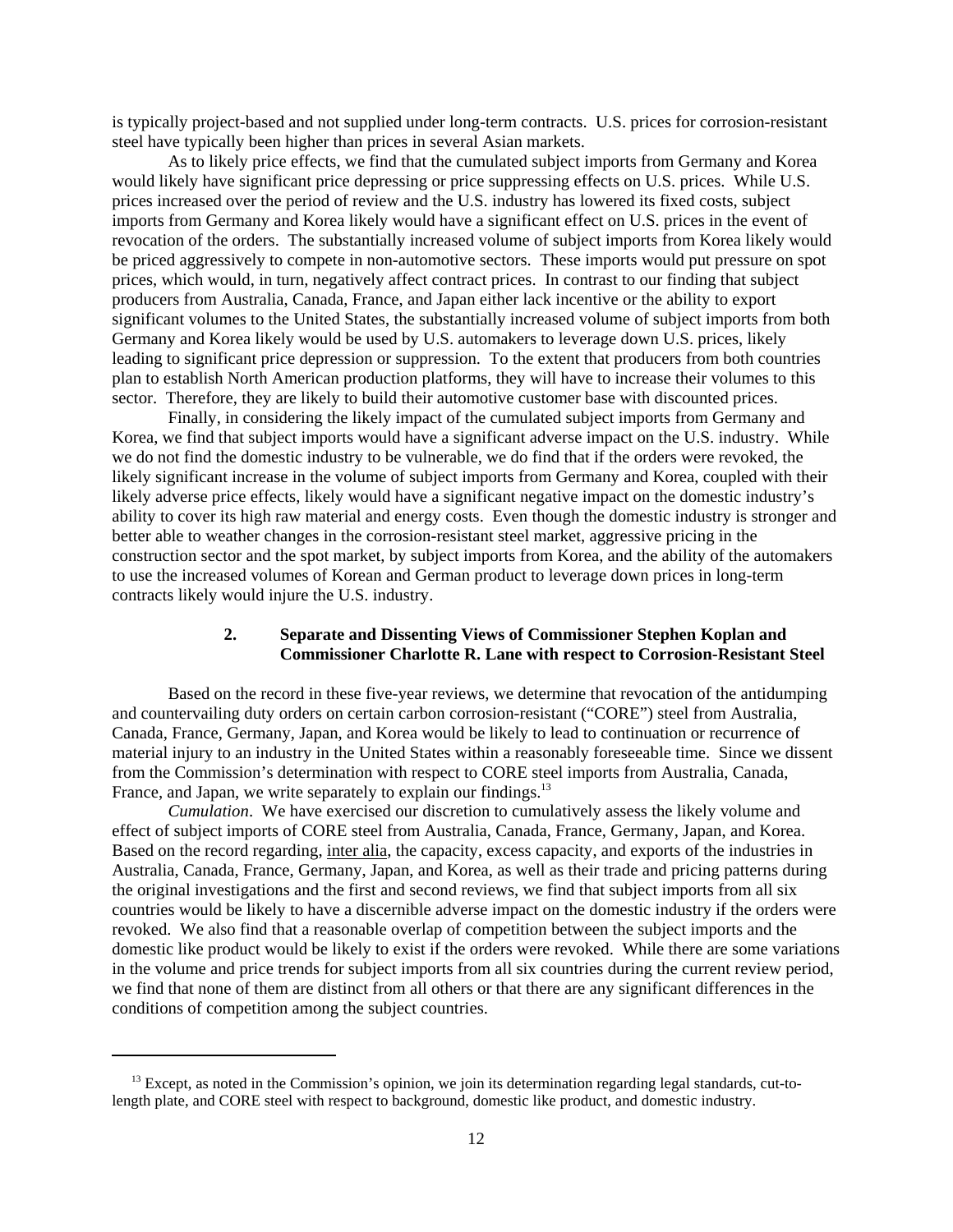*Conditions of Competition*. While many of the conditions of competition in the first reviews are the same in the current reviews, $14$  there are some differences which we also find relevant to our determinations: 1) apparent U.S. consumption for CORE steel increased substantially during the first reviews, but it only increased by 3.4 percent from 2000 to 2005 and is expected to remain flat or increase at a slower rate in the reasonably foreseeable future than over the current review period; 2) in spite of the consolidation and restructuring of the domestic CORE steel industry since the first reviews, the number of domestic CORE steel producers has remained about the same, the industry's production capacity remained relatively steady, and its capacity utilization hovered around 80 percent during the current review period, down from 87.3 percent in 1999; 3) while plans for a number of investments were announced in 2005 and 2006, which will add 1.9 million short tons of CORE steel capacity by 2008, these investments will provide for substantially less additional capacity than the 6.7 million short tons that the industry's positive performance warranted undertaking in the first review period; and 4) the U.S. CORE steel industry's raw material costs and energy costs increased substantially over the second review period, which had a dramatic effect on CORE steel prices.

*Likely Continuation or Recurrence of Material Injury*. Given the subject producers' reliance on export markets, their substantial and increasing excess capacity, taken together with the incentive to maximize production, and their continued and increasing presence in the U.S. market, we find that they likely will export significant and increasing volumes of CORE steel to the U.S. market upon revocation of the antidumping and countervailing duty orders. Thus, we find that the volume of cumulated subject imports likely would be significant if the orders were revoked.

Because price is important to purchasing decisions, the presence of significant quantities of CORE steel imports that are likely to enter the U.S. market after revocation will force domestic CORE steel producers to either lower prices or lose sales. Thus, we also find that the likely volume of subject imports is likely to significantly both undersell and result in price depressing or suppressing effects on the prices of the domestic product, if the orders are revoked.

The domestic CORE steel industry's performance has been mixed during the current reviews. At the beginning of the current period, the domestic industry's financial performance was lower than that in the first reviews and similar to its performance during the original investigations. While the domestic industry's performance improved substantially in 2004, as apparent U.S. consumption and domestic production increased and capacity utilization reached a period high of 85 percent, this level of performance was not sustained as evidenced by the fact that the domestic industry's operating income declined in 2005. Based on the record evidence in these reviews, we find that the domestic industry is currently vulnerable to material injury if the orders are revoked.

We find that there are a number of important factors underlying the financial performance of the CORE steel industry. First, the swings in the domestic industry's financial performance correlate to the increases in cost of goods sold, particularly rising raw material and energy costs. The evidence indicates that the automotive producers, which account for 47.6 percent of CORE steel shipments, have generally not agreed to contracts with adjustments for increases in raw material and energy costs. Thus, the domestic industry has been caught in a cost/price squeeze. Moreover, the automotive producers explicitly indicated that if the orders were revoked they would use the threat of competition from subject imports to ensure that the domestic CORE steel producers priced "competitively" and thus that this cost/price squeeze would continue. Second, the CORE steel producers with substantial shares of their shipments

<sup>&</sup>lt;sup>14</sup> Many of the conditions of competition are similar to those in the first reviews, including – demand for CORE steel is dependent on demand in the automotive and construction industries; demand for hot-dipped galvanized CORE steel grew while demand for electrogalvanized CORE steel declined; the CORE steel industry still is technologically complex, involves high fixed costs, is capital intensive in nature, and requires high capacity utilization rates to remain profitable; price continues to be an important factor in purchasing decisions, given the broad interchangeability of CORE steel; and domestic CORE steel is sold both by contract and on the spot market with little protection from contracts since price concessions are requested by purchasers if spot prices decline.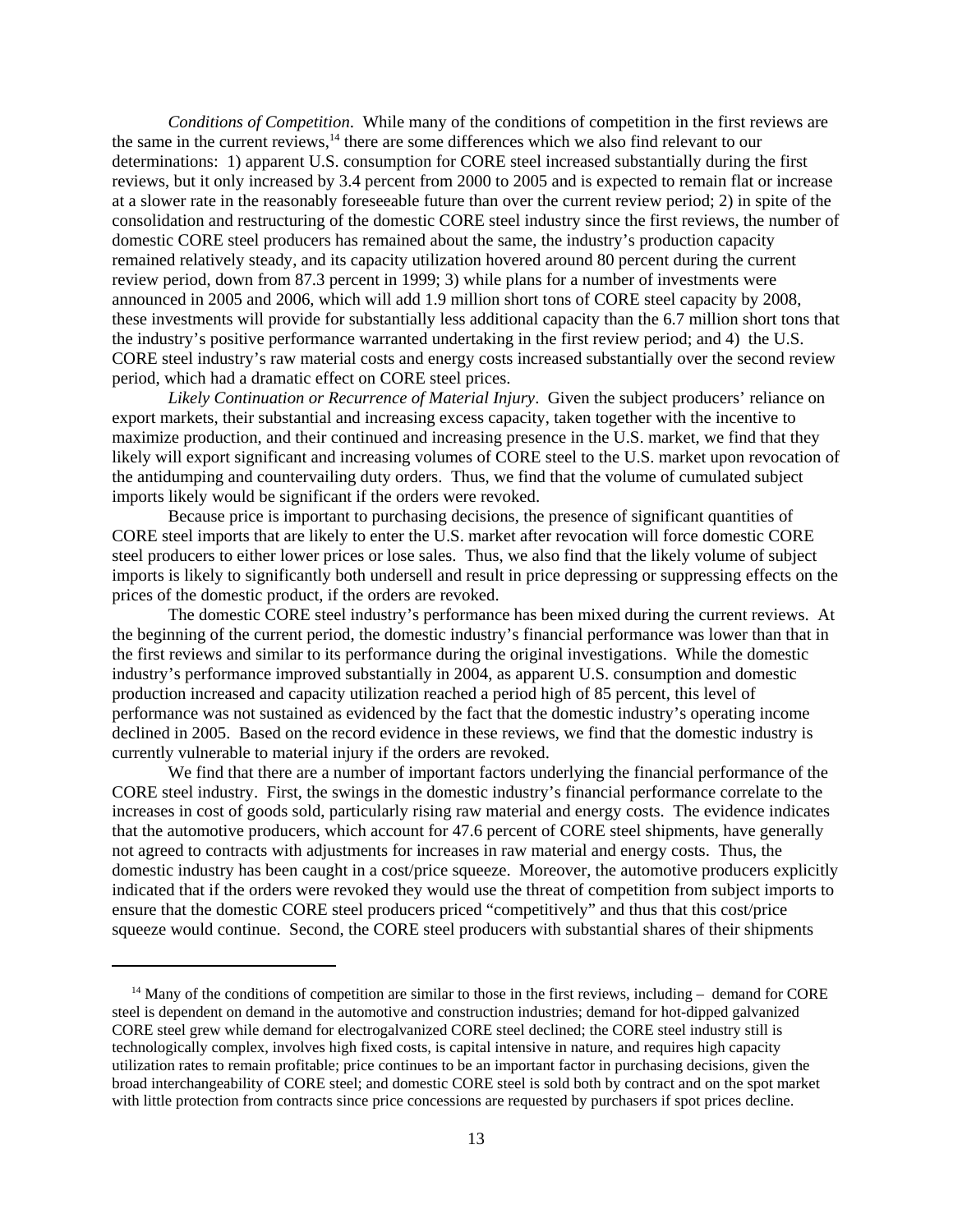devoted to the automotive sector generally are experiencing worse financial performance than those not serving the automotive sector.

We consequently find that revocation of the orders under review will likely have a significant adverse impact on the domestic industry. We therefore determine that revocation of the antidumping and countervailing duty orders on CORE steel from Australia, Canada, France, Germany, Japan, and Korea will likely lead to continuation or recurrence of material injury to the domestic CORE steel industry within a reasonably foreseeable time.

#### **II. BACKGROUND**

#### **A. Original Investigations and Related Litigation**

There were two sets of original investigations that gave rise to the countervailing duty orders, antidumping duty orders, and antidumping finding at issue in these grouped reviews. First, in conjunction with its administration of the Trigger Price Mechanism, a program established to monitor prices at which certain steel mill products entered the United States, the U.S. Department of the Treasury ("Treasury") self-initiated on October 25, 1978, an antidumping duty investigation on CTL plate from Taiwan and published a corresponding dumping finding on February 14, 1979. In turn, the U.S. International Trade Commission ("Commission") instituted an investigation and on May 12, 1979, made its affirmative final determination that a U.S. regional industry consisting of domestic producers in California, Washington, and Oregon was injured or likely to be injured by subject imports from Taiwan.<sup>15</sup>

Second, on June 30, 1992, after expiration of the voluntary export agreements on steel that were concluded in 1984, domestic producers Armco, Bethlehem, Geneva, Gulf States, Ispat/Inland, Laclede Steel, LTV, Lukens, National, Sharon, USX, and WCI alleged in petitions filed simultaneously with the U.S. Department of Commerce ("Commerce") and the Commission, inter alia, that an industry in the United States was materially injured or threatened with material injury by reason of subsidized imports of CTL plate from ten countries and dumped imports of CTL plate from fifteen countries and that an industry in the United States was materially injured or threatened with material injury by reason of subsidized corrosion-resistant products from eight countries and dumped corrosion-resistant products from nine countries.<sup>16</sup> In its final determinations, the Commission concluded that the CTL plate industry in the United States was materially injured by reason of subsidized CTL plate imports from Belgium, Brazil, Germany, Mexico, Spain, Sweden, and the United Kingdom as well as imports sold at less than fair value of CTL plate from Belgium, Brazil, Canada, Finland, Germany, Mexico, Poland, Romania, Spain, Sweden, and the United Kingdom.<sup>17</sup> Based on pre-URAA negligibility criteria, at least four

(continued...)

<sup>&</sup>lt;sup>15</sup> See, e.g., Carbon Steel Plate from Taiwan, Inv. No. AA1921-197, USITC Pub. 970 (May 1979). The antidumping finding issued by Treasury on imports from Taiwan has been in place since June 13, 1979. See, e.g., Confidential Staff Report, Mem. INV-DD-159 (Nov. 22, 2006), as amended by Mem. INV-DD-162 (Dec. 5, 2006) and Mem. INV-DD-164 (Dec. 13, 2006) ("CR") at OVERVIEW-2; Public Staff Report ("PR") at OVERVIEW-2.

<sup>&</sup>lt;sup>16</sup> See, e.g., CR at OVERVIEW-3; PR at OVERVIEW-2. They also alleged that an industry in the United States was materially injured or threatened with material injury by reason of subsidized hot-rolled products from seven countries and dumped imports of hot-rolled products from nine countries, and that an industry in the United States was materially injured or threatened with material injury by reason of subsidized cold-rolled products from eleven countries and dumped cold-rolled products from fifteen countries. See, e.g., id.

<sup>&</sup>lt;sup>17</sup> In a joint opinion, four Commissioners cumulated subject CTL plate imports from at least eight countries, namely Belgium, Brazil, Canada, Finland, Mexico, Spain, and Sweden, as well as South Africa (which was the subject of a separate preliminary investigation by Commerce at the time). Commissioners Rohr and Watson cumulated subject imports from these eight countries with subject imports from Germany, Poland, Romania, and the United Kingdom. Commissioner Crawford cumulated subject imports only from these eight countries.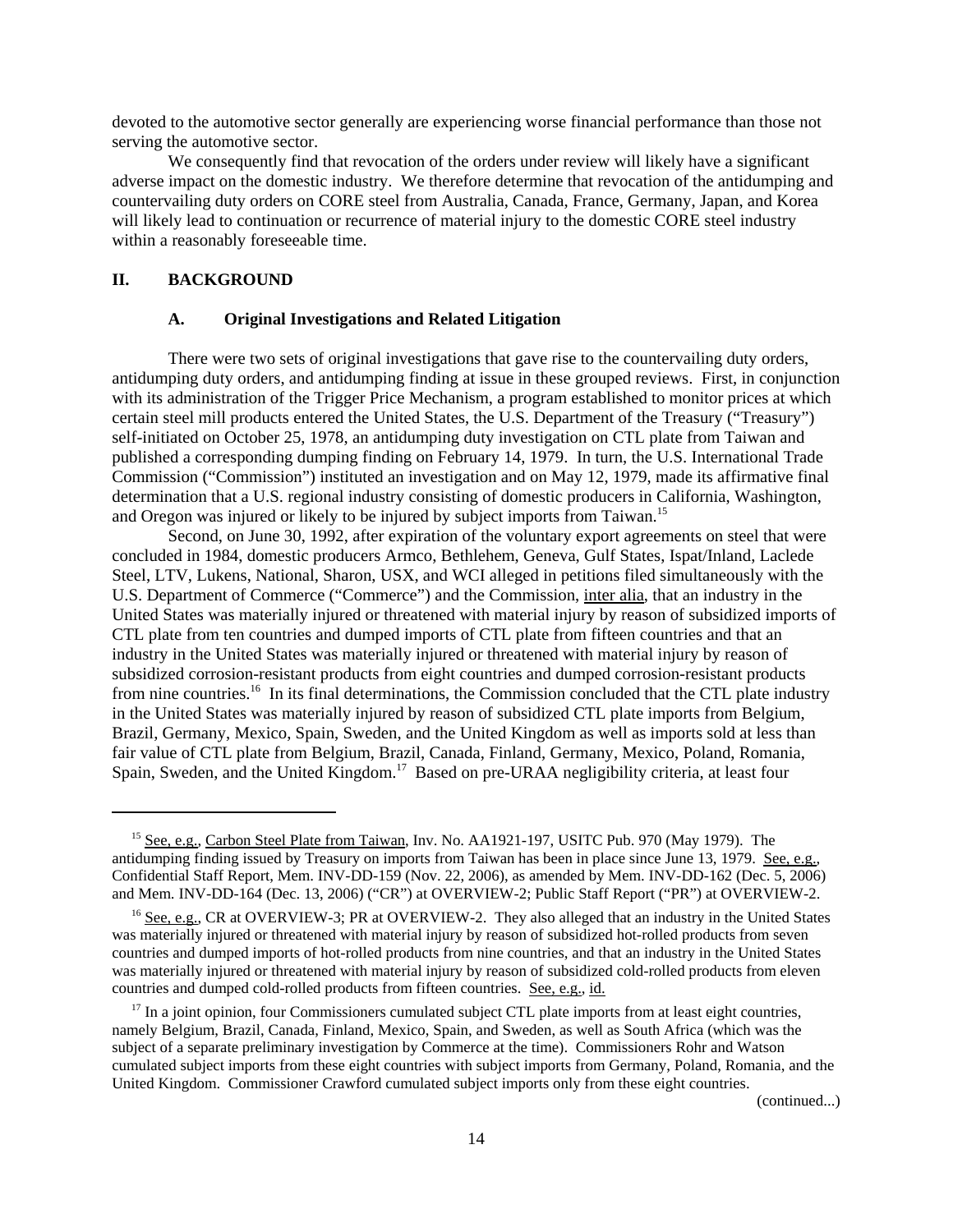Commissioners found subject CTL plate imports from France, Italy, and Korea to be negligible and, as a result of their negative final determinations, orders were not issued on subject CTL plate imports from these countries.18 The Commission further found that the domestic corrosion-resistant steel industry in the United States was materially injured by reason of subsidized imports of corrosion-resistant carbon steel flat products from France, Germany, and Korea as well as imports sold at less than fair value of corrosion-resistant steel products from Australia, Canada, France, Germany, Japan, and Korea.19 The Commission reached negative determinations with respect to corrosion-resistant steel from Brazil, Mexico, New Zealand, and Sweden.<sup>20</sup> Commerce published the countervailing duty orders on August 17, 1993 and the antidumping duty orders on August 19, 1993.<sup>21</sup>

Several issues related to the Commission's 1993 final determinations were appealed to the U.S. Court of International Trade ("CIT"). With respect to CTL plate, the Court rejected all of the challenges and affirmed the Commission's final determinations;<sup>22</sup> this decision was not further appealed. With respect to corrosion-resistant-steel, the Court affirmed the Commission's affirmative material injury determinations with respect to Australia, Canada, France, Germany, Japan, and Korea, and its negative determinations with respect to Brazil, Mexico, New Zealand, and Sweden.<sup>23</sup> The Court remanded one Commissioner's separate determination with respect to the application of the negligibility exception to

20 See, e.g., USITC Pub. 2664.

 21 See, e.g., 58 Fed. Reg. 43749 (Aug. 17, 1993) (Belgium CVD CTL plate); 58 Fed. Reg. 43751 (Aug. 17, 1993) (Brazil CVD CTL plate); 58 Fed. Reg. 43755 (Aug. 17, 1993) (Mexico CVD CTL plate); 58 Fed. Reg. 43761 (Aug. 17, 1993) (Spain CVD CTL plate); 58 Fed. Reg. 43758 (Aug. 17, 1993) (Sweden CTL plate); 58 Fed. Reg. 44164 (Aug. 19, 1993) (Belgium AD CTL plate); 58 Fed. Reg. 44164 (Aug. 19, 1993) (Brazil AD CTL plate); 58 Fed. Reg. 44165 (Aug. 19, 1993) (Finland AD CTL plate); 58 Fed. Reg. 44170 (Aug. 19, 1993) (Germany AD CTL plate); 58 Fed. Reg. 44165 (Aug. 19, 1993) (Mexico AD CTL plate); 58 Fed. Reg. 44166 (Aug. 19, 1993) (Poland AD CTL plate); 58 Fed. Reg. 44167 (Aug. 19, 1993) (Romania AD CTL plate); 58 Fed. Reg. 44167 (Aug. 19, 1993) (Spain AD CTL plate); 58 Fed. Reg. 44168 (Aug. 19, 1993) (Sweden AD CTL plate); 58 Fed. Reg. 44168 (Aug. 19, 1993) (United Kingdom AD CTL plate); 58 Fed. Reg. 43759 (Aug. 17, 1993) (France CVD corrosion-resistant steel); 58 Fed. Reg. 43752 (Aug. 17, 1993) (Korea CVD corrosion-resistant steel); 58 Fed. Reg. 44161 (Aug. 19, 1993) (Australia AD corrosion-resistant steel); 58 Fed. Reg. 44162 (Aug. 19, 1993) (Canada AD corrosion-resistant steel); 58 Fed. Reg. 44169 (Aug. 19, 1993) (France AD corrosion-resistant steel); 58 Fed. Reg. 44170 (Aug. 19, 1993) (Germany AD corrosion-resistant steel); 58 Fed. Reg. 44163 (Aug. 19, 1993) (Japan AD corrosion-resistant steel); and 58 Fed. Reg. 44159 (Aug. 19, 1993) (Korea AD corrosion-resistant steel).

<sup>22</sup> See Czestochowa v. United States, 890 F. Supp. 1053 (Ct. Int'l Trade 1995). The CIT affirmed the Commission's decision to include imports from South Africa in its cumulation analysis even though South Africa was not entitled to an injury determination because imports from that country were subject to a separate preliminary investigation by Commerce at the time of the Commission's vote in these investigations. The CIT affirmed the Commission's decision not to apply the negligible imports exception to cumulation to subject imports from Poland, Finland, and Romania. Finally, the CIT also affirmed the Commission's decision to apply the negligible imports exception to cumulation to subject imports from France and Korea.

<sup>23</sup> See Nippon Steel Corp. v. United States,  $19$  CIT 450 (1995).

 $17$  (...continued)

Commissioner Nuzum cumulated subject imports from these eight countries along with subject imports from France, Germany, Poland, Romania, and the United Kingdom. In his separate opinion, Commissioner Newquist cumulated subject imports from Belgium, Brazil, Canada, Finland, Mexico, South Africa, Spain, and Sweden. In her separate opinion, Commissioner Brunsdale cumulated subject imports from Belgium, Brazil, Canada, Finland, Mexico, Spain, and Sweden. See, e.g., USITC Pub. 2664 at 237 n.40, 276-77, and 330.

 <sup>18</sup> See, e.g., USITC Pub. 2664 at 219-36, 244-49, and 317.

 <sup>19</sup> See, e.g., USITC Pub. 2664 at 161-210.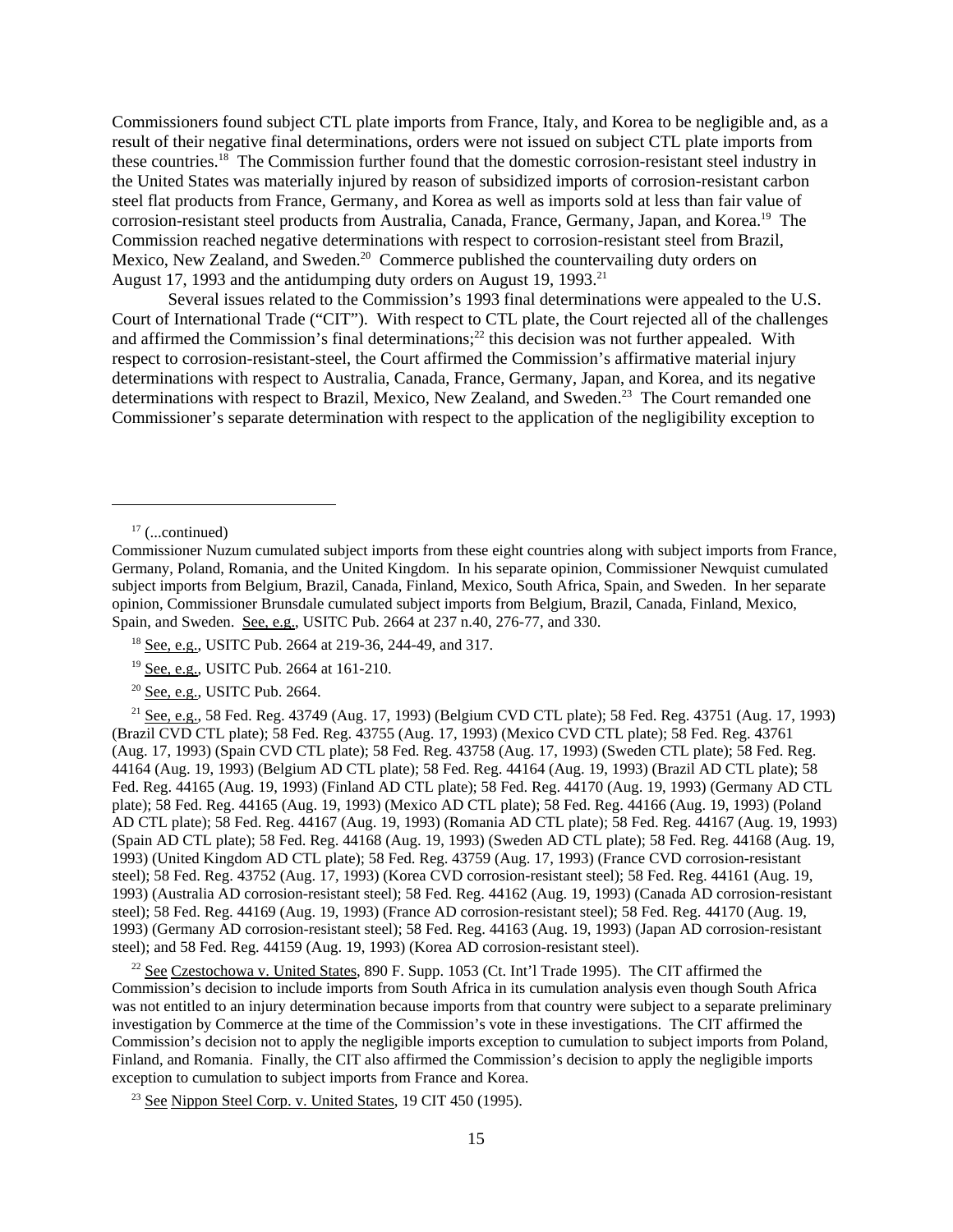cumulation to Mexican imports. Upon remand, the Court sustained the Commissioner's clarified views.<sup>24</sup> These decisions were not further appealed.

# **B. First Reviews and Related Litigation**

After conducting full five-year reviews of the grouped transition orders, on November 20, 2000, the Commission determined that revocation of the finding and orders on CTL plate from Belgium, Brazil, Finland, Germany, Mexico, Poland, Romania, Spain, Sweden, Taiwan, and the United Kingdom would be likely to lead to continuation or recurrence of material injury to the domestic industry within a reasonably foreseeable time.<sup>25</sup> It determined that revocation of the antidumping and countervailing duty orders on CTL plate from Canada would not be likely to lead to continuation or recurrence of material injury to the domestic industry within a reasonably foreseeable time.<sup>26</sup> The Commission also reached an affirmative determination with respect to the orders on corrosion-resistant steel from Australia, Canada, France, Germany, Japan, and Korea.<sup>27</sup> On December 15, 2000, Commerce published notices of the continuation of the countervailing and antidumping duty orders and finding as to which the Commission made affirmative determinations and of the revocation of the antidumping and countervailing duty orders on CTL plate from Canada.<sup>28</sup>

With respect to CTL plate, only the Commission's review determinations concerning subject imports from Belgium and Germany were appealed to the CIT. Initially, the Court remanded the case for the Commission to apply the meaning of "likely" as "probable" in conducting both its cumulation analysis under 19 U.S.C. § 1675a(a)(7) and its likelihood of material injury analysis.<sup>29</sup> On remand, the Commission provided further explanation for its views,  $30$  and the CIT found that the Commission had adequately explained all the issues for which the determinations were remanded.<sup>31</sup> But, because the U.S. Court of Appeals for the Federal Circuit ("Federal Circuit") had ruled in a separate proceeding that floor plate was not within the scope of the 1993 antidumping and countervailing duty orders that formed the basis for those reviews, the CIT again remanded the determinations so that the Commission could review the pertinent data without consideration of floor plate.<sup>32</sup> On the second remand, the Commission once again determined that revocation of the antidumping and countervailing duty orders on CTL plate from Belgium and Germany would be likely to lead to continuation or recurrence of material injury to the

<sup>&</sup>lt;sup>24</sup> See Nippon Steel Corp. v. United States, 19 CIT 827 (1995).

<sup>&</sup>lt;sup>25</sup> See Invs. Nos. AA1921-197 (Review), 701-TA-231, 319-20, 322, 325-28, 340, 342, and 348-50 (Review), and 731-TA-573-76, 578, 582-87, 604, 607-08, 612, and 614-18 (Review), USITC Pub. 3364 at 19-34 (Nov. 2000). Commissioners Koplan and Askey determined, however, that revocation of the order on CTL plate from the United Kingdom would not be likely to lead to continuation or recurrence of material injury to the domestic industry within a foreseeable time. See id. at 59-61.

 <sup>26</sup> See USITC Pub. 3364 at 19-34.

<sup>&</sup>lt;sup>27</sup> See USITC Pub. 3364 at 47-58.

<sup>&</sup>lt;sup>28</sup> See, e.g., 65 Fed. Reg. 78469 (Dec. 15, 2000); 65 Fed. Reg. 78467 (Dec. 15, 2000).

<sup>&</sup>lt;sup>29</sup> See Usinor Industeel, S.A. v. United States, 26 CIT 467 (2002).

 <sup>30</sup> See, e.g., Certain Steel Products from Australia, Belgium, Brazil, Canada, Finland, France, Germany, Japan, Korea, Mexico, the Netherlands, Poland, Romania, Spain, Sweden, Taiwan, and the United Kingdom, Invs. Nos. AA1921-197 (Review) (Remand), 701-TA-231, 319-20, 322, 325-28, 340, 342, and 348-50 (Review) (Remand), and 731-TA-573-76, 578, 582-87, 604, 607-08, 612, and 614-18 (Review) (Remand), USITC Pub. 3526 (Jul. 2002).

<sup>&</sup>lt;sup>31</sup> See Usinor Industeel, S.A. v. United States, 26 CIT 1402 (2002).

 $32$  See Duferco Steel, Inc. v. United States, 296 F.3d 1087, 1095 (Fed. Cir. 2002).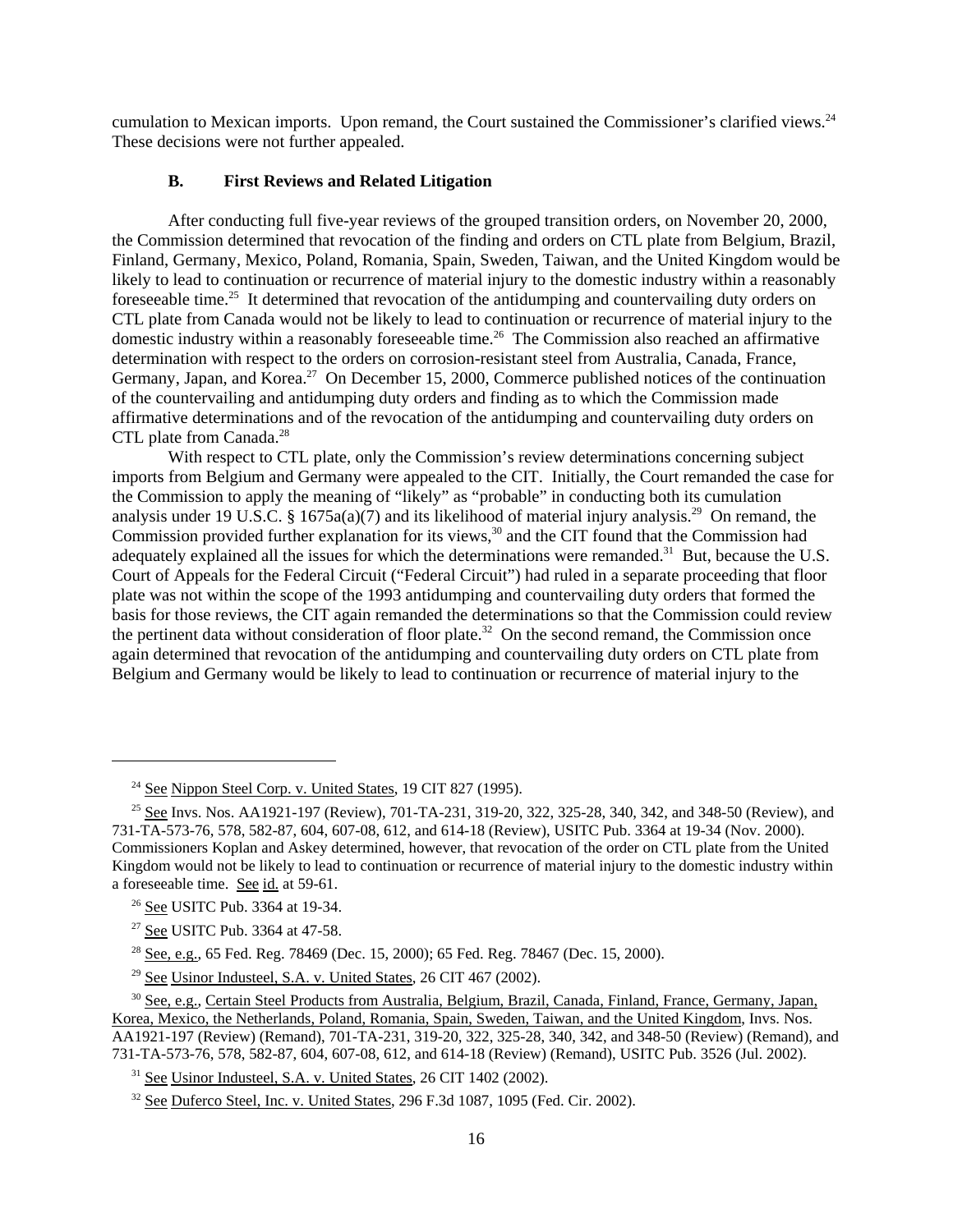domestic industry within a reasonably foreseeable time.<sup>33</sup> The CIT and, ultimately, the Federal Circuit, affirmed.34

With respect to corrosion-resistant steel, the Commission's first five-year review determinations regarding subject imports from France and Germany and subject imports from Canada were appealed to the CIT and a Chapter 19 North American Free Trade Agreement ("NAFTA") binational panel, respectively, and ultimately upheld after remand.<sup>35</sup> The CIT held, in affirming the Commission on remand, that the statutory negligibility standard for original investigations does not apply to the Commission's determination of "no discernible adverse impact" in five-year reviews.<sup>36</sup> The NAFTA Panel likewise affirmed the Commission's affirmative determination with respect to corrosion-resistant steel from Canada.<sup>37</sup>

# **C. Second Reviews**

The Commission instituted these second five-year reviews of the remaining finding and orders on CTL plate and corrosion-resistant steel on November 1, 2005,<sup>38</sup> and effective February 6, 2006, determined to conduct full reviews pursuant to section  $751(c)(5)$  of the Act.<sup>39</sup> With respect to CTL plate, the Commission found the domestic interested party group response to the notice of institution to be adequate. It also found the respondent interested party group responses with respect to Belgium, Brazil, Finland, Germany, Mexico, Poland, and the United Kingdom to be adequate, but the respondent interested party group responses with respect to Romania, Spain, Sweden, and Taiwan to be inadequate. The Commission decided, however, to conduct full reviews concerning CTL plate from all subject countries to promote administrative efficiency. With respect to corrosion-resistant steel, the Commission found the domestic interested party group response to the notice of institution for each set of reviews to be adequate, and the respondent interested party group responses to be adequate with respect to each of

<sup>&</sup>lt;sup>33</sup> See, e.g., Certain Carbon Steel Products (Cut-to-Length Plate) from Belgium and Germany, Invs. Nos. 701-TA-319 and 322 (Review) (Second Remand), and 731-TA-573 and 578 (Review) (Second Remand), USITC Pub. 3587 (Mar. 2003).

<sup>&</sup>lt;sup>34</sup> See Usinor Industeel, S.A. v. United States, Slip Op. 03-118, 2003 WL 22080731 (Ct. Int'l Trade Sept. 8, 2003), aff'd, 112 Fed. Appx. 59 (Fed. Cir. Nov. 8, 2004).

<sup>&</sup>lt;sup>35</sup> The CIT remanded to the Commission to explain why the "no discernible adverse impact" standard did not preclude cumulation of imports from France and Germany, particularly in view of each country's relatively high capacity utilization rates and their contention that their home markets and the European Union were and would remain the major focus of their exports. The NAFTA Panel likewise remanded the Commission's decision to cumulate imports from Canada given, inter alia, its high capacity utilization rate. The NAFTA Panel also asked the Commission to address its finding that the domestic industry was vulnerable. In both remand opinions, the Commission provided a thorough analysis of the facts supporting its findings against no discernible adverse impact and explained that the threshold for a finding of a likely discernible adverse impact is lower than the threshold for finding likely volume and likely material injury, although some of the same facts may support both findings. See Corrosion-Resistant Carbon Steel Flat Products From France and Germany, Invs. Nos. 701-TA-348-349, 731-TA-615 (Review) (Remand), USITC Pub. 3539 (Sept. 2002); Corrosion-Resistant Carbon Steel Flat Products From Canada, Inv. No. 731-TA-614 (Review) (Remand), USITC Pub. 3753 (Dec. 2004).

 <sup>36</sup> See Usinor v. United States, 342 F. Supp. 2d 1267 (Ct. Int'l Trade 2004).

<sup>&</sup>lt;sup>37</sup> See Corrosion-Resistant Carbon Steel Flat Products from Canada, USA-CDA-2000-1904-11.

 <sup>38</sup> See 70 Fed. Reg. 62324 (Oct. 31, 2005) (notice of institution).

<sup>&</sup>lt;sup>39</sup> Commerce revoked the countervailing duty orders on CTL plate and corrosion-resistant steel from Germany prior to the commencement of these second reviews. See 69 Fed. Reg. 17131 (Apr. 1, 2004).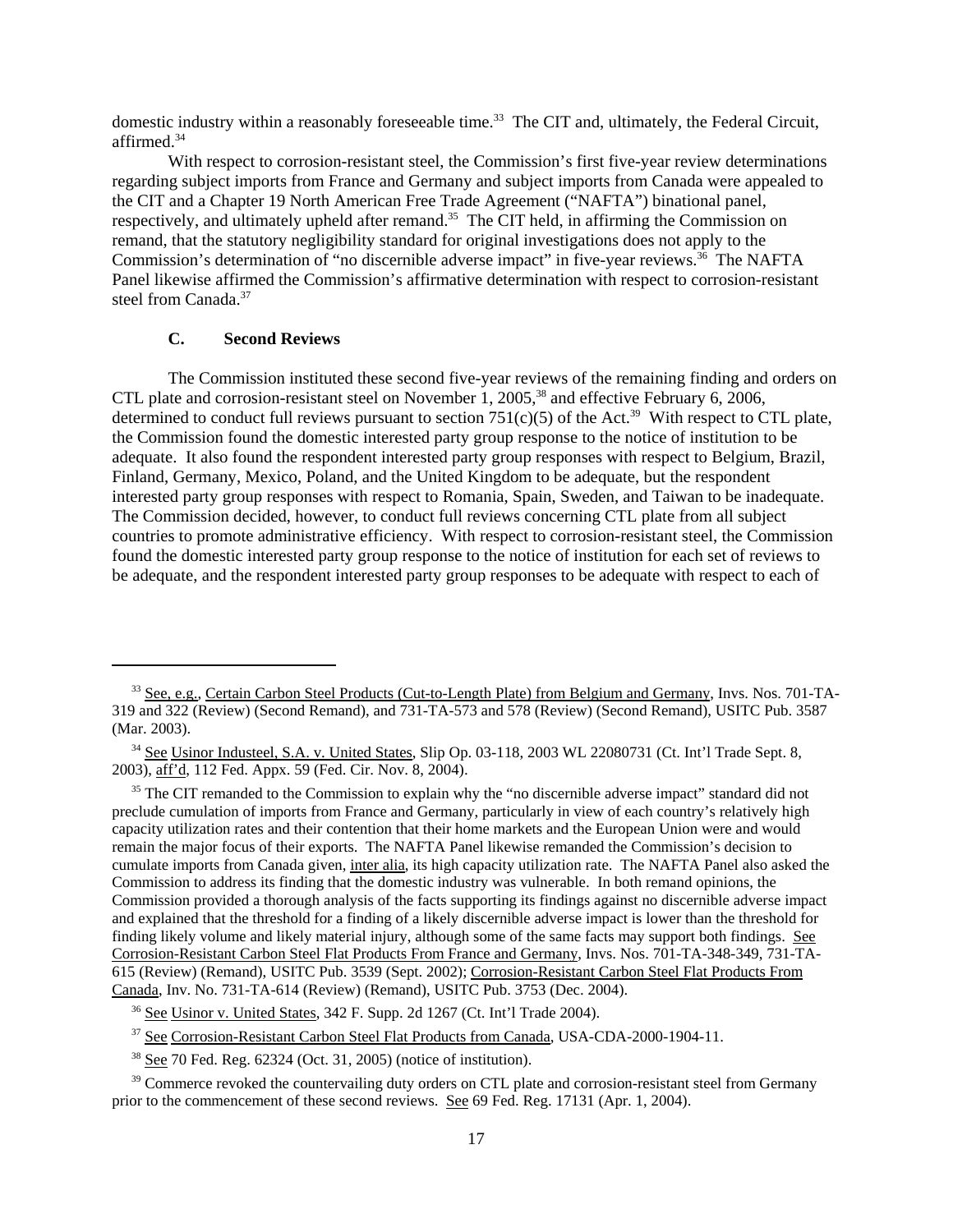the subject countries. It, therefore, determined to conduct full reviews with respect to corrosion-resistant steel.<sup>40</sup>

Commerce expedited its second reviews of the antidumping duty orders on CTL plate from Belgium, Brazil, Finland, Germany, Mexico, Poland, Romania, Spain, Sweden, and the United Kingdom and the antidumping finding on CTL plate from Taiwan and published final affirmative review determinations on March 8, 2006.<sup>41</sup> Commerce also expedited its second reviews of the countervailing duty orders on CTL plate from Mexico, Brazil, and Spain and published final affirmative review determinations on June 6, 2006.<sup>42</sup> Commerce conducted full second reviews of the other CTL plate countervailing duty orders and published affirmative determinations regarding subject imports from Belgium and Sweden on October 4, 2006.<sup>43</sup> Commerce determined, however, that revocation of the countervailing duty order on CTL plate from the United Kingdom would not be likely to lead to continuation or recurrence of a countervailable subsidy and terminated the order; the Commission terminated its related review accordingly.<sup>44</sup> Commerce also expedited its second reviews of the antidumping duty orders on corrosion-resistant steel from Australia, Canada, France, Germany, Japan, and South Korea and published final affirmative review determinations on June 6, 2006.<sup>45</sup> Commerce expedited its second review of the countervailing duty order on corrosion-resistant steel from Korea and published a final affirmative review determination on June 6, 2006.<sup>46</sup> Commerce conducted a full second review of the countervailing duty order on corrosion-resistant steel from France and published an affirmative determination on October 4, 2006.47

# **III. LEGAL STANDARDS**

The legal standards discussed below apply to all of our findings including our determinations related to subject imports of CTL plate that are found in section IV and our determinations related to corrosion-resistant steel that are found in section VI as well as the separate and dissenting opinions that follow.

#### **A. Domestic Like Product**

In making its determinations under section 751(c), the Commission defines the "domestic like product" and the "industry."48 The Act defines "domestic like product" as "a product which is like, or in

 $40$  See, e.g., 71 Fed. Reg. 8874 (Feb. 21, 2006) (notice of decision to conduct full reviews).

 <sup>41</sup> See 71 Fed. Reg. 11577 (Mar. 8, 2006) (Belgium, Brazil, Finland, Germany, Mexico, Poland, Romania, Spain, Sweden, Taiwan, and the United Kingdom).

<sup>&</sup>lt;sup>42</sup> See 71 Fed. Reg. 32521 (June 6, 2006) (Mexico); 71 Fed. Reg. 32522 (June 6, 2006) (Brazil); 71 Fed. Reg. 32523 (June 6, 2006) (Spain).

 <sup>43</sup> See 71 Fed. Reg. 58587 (Oct. 4, 2006) (Sweden); 71 Fed. Reg. 58585 (Oct. 4, 2006) (Belgium).

 <sup>44</sup> See 71 Fed. Reg. 58585 (Oct. 4, 2006) (United Kingdom); 71 Fed. Reg. 62121 (Oct. 23, 2006) (terminating review); 71 Fed. Reg. 62121 (Oct. 23, 2006) (revoking countervailing duty order).

 <sup>45</sup> See 71 Fed. Reg. 32508 (Jun. 6, 2006) (Australia, Canada, France, Germany, Japan, and South Korea ).

 <sup>46</sup> See 71 Fed. Reg. 32519 (Jun. 6, 2006) (Korea).

 <sup>47</sup> See 71 Fed. Reg. 58584 (Oct. 4, 2006) (France).

 <sup>48 19</sup> U.S.C. § 1677(4)(A).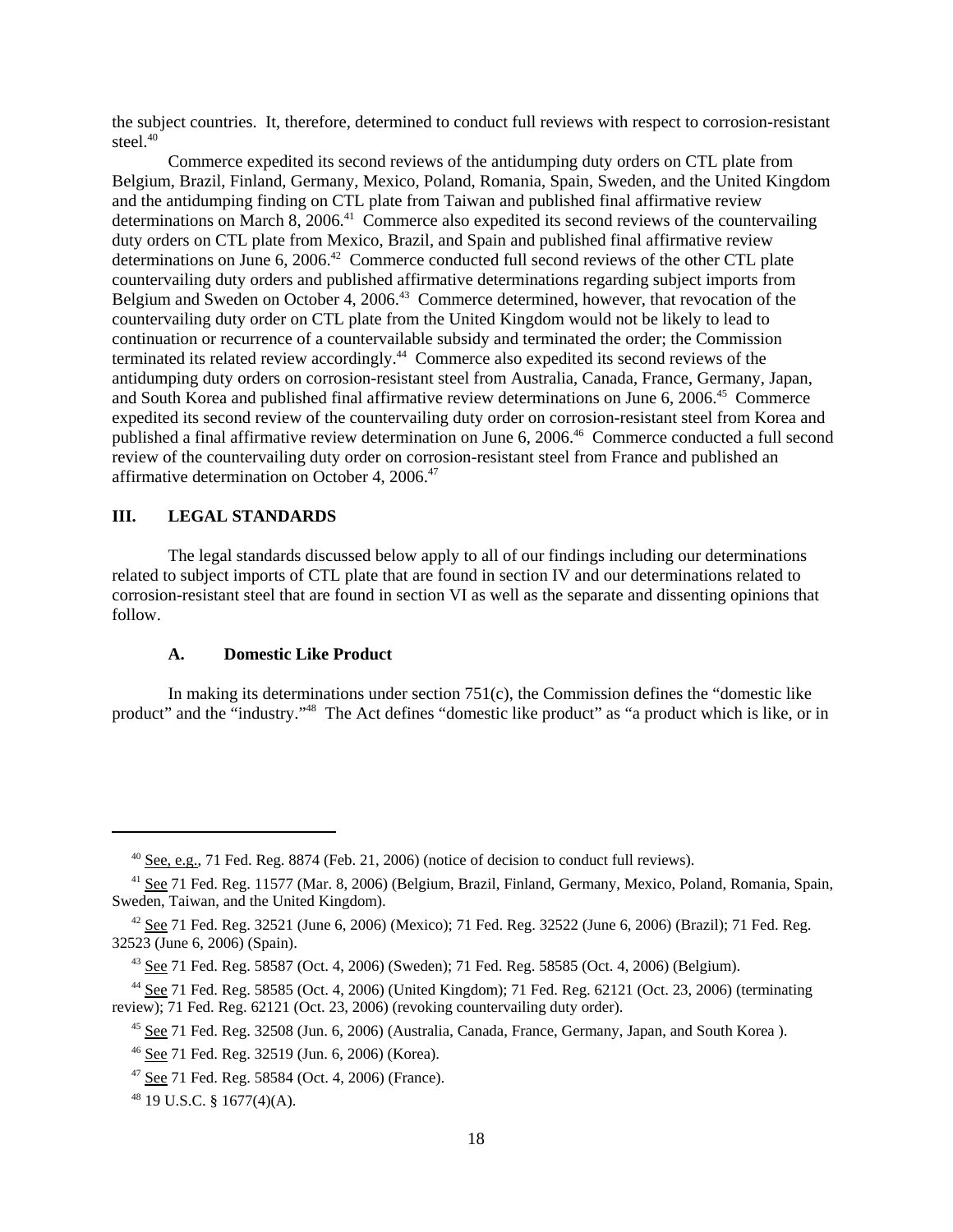the absence of like, most similar in characteristics and uses with, the article subject to an investigation under this subtitle."<sup>49</sup>

## **B. Domestic Industry**

#### **1. In General**

Section  $771(4)$ (A) of the Act defines the relevant industry as the "domestic producers as a whole of a like product, or those producers whose collective output of the like product constitutes a major proportion of the total domestic production of that product."50

# **2. Sufficient Production-Related Activities**

In defining the domestic industry, the Commission's general practice has been to include producers of all domestic production of the like product, whether toll-produced, captively consumed, or sold in the domestic merchant market, provided that adequate production-related activity is conducted in the United States.51 In assessing the nature and extent of production-related activities in the United States associated with a particular operation, the Commission generally considers six factors:

(1) source and extent of the firm's capital investment;

(2) technical expertise involved in U.S. production activities;

(3) value added to the product in the United States;

(4) employment levels;

(5) quantity and type of parts sourced in the United States; and

(6) any other costs and activities in the United States directly leading to production of the like product.

No single factor is determinative and the Commission may consider any other factors it deems relevant in light of the specific facts of any investigation or review. $52$ 

# **3. Related Parties**

The Commission must also determine whether any producer of the domestic like product should be excluded from the domestic industry pursuant to section  $771(4)(B)$  of the Act. That provision of the statute allows the Commission, if appropriate circumstances exist, to exclude from the domestic industry producers that are related to an exporter or importer of subject merchandise or which are themselves importers.<sup>53</sup> Exclusion of such a producer is within the Commission's discretion based upon the facts

 <sup>49 19</sup> U.S.C. § 1677(10). See Nippon, 19 CIT at 455; Timken Co. v. United States, 913 F. Supp. 580, 584 (Ct. Int'l Trade 1996); Torrington Co. v. United States, 747 F. Supp. 744, 748-49 (Ct. Int'l Trade 1990), aff'd, 938 F.2d 1278 (Fed. Cir. 1991); see also S. Rep. No. 96-249 at 90-91 (1979).

 $50$  19 U.S.C. § 1677(4)(A).

<sup>&</sup>lt;sup>51</sup> See United States Steel Group v. United States, 873 F. Supp. 673, 682-83 (Ct. Int'l Trade 1994), aff'd, 96 F.3d 1352 (Fed. Cir. 1996).

 $52$  See, e.g., Internal Combustion Industrial Forklift Trucks from Japan, Inv. No. 731-TA-377 (Second Review), USITC Pub. 3831 at 10-14 (Dec. 2005).

 <sup>53 19</sup> U.S.C. § 1677(4)(B).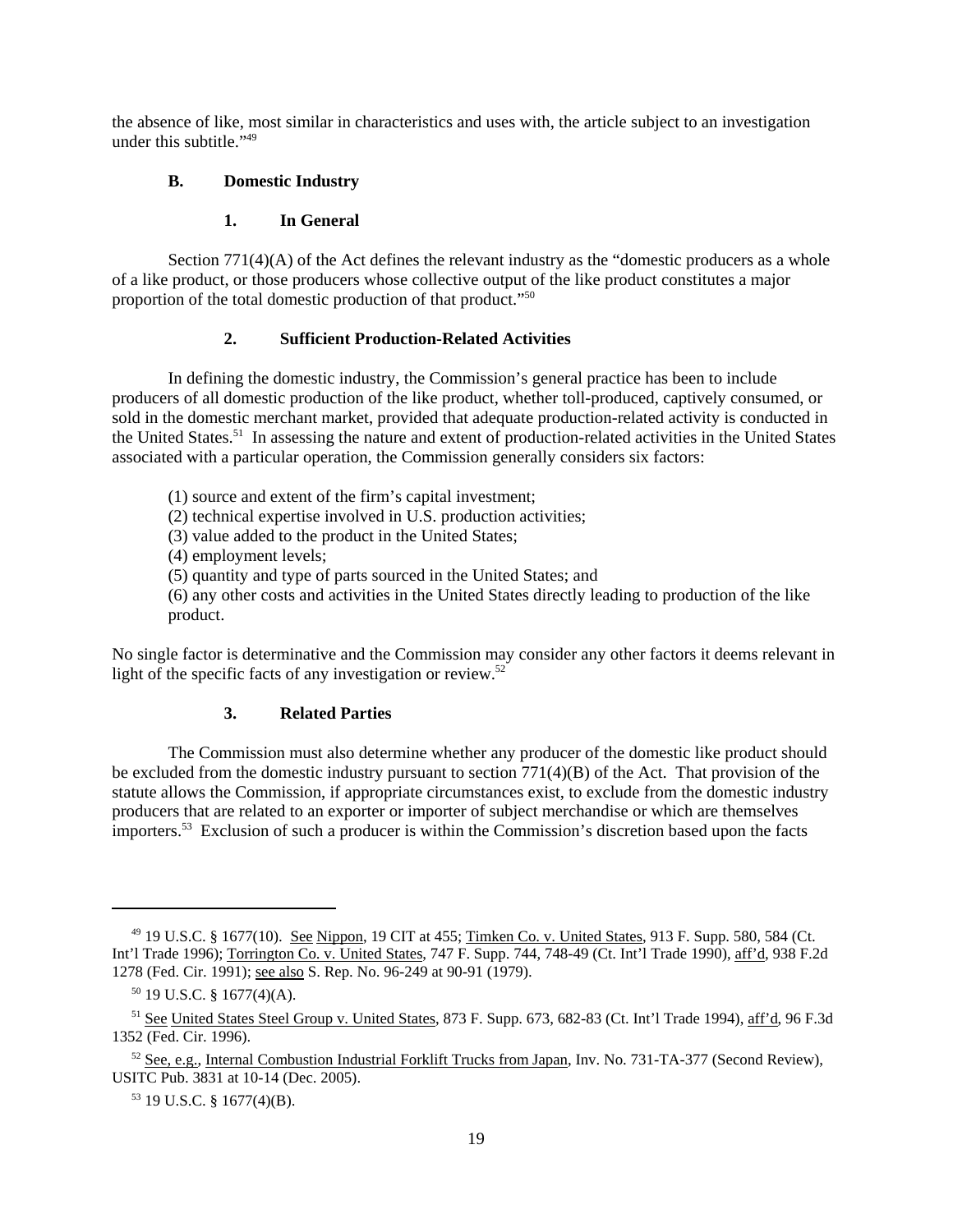presented in each case.<sup>54</sup> The purpose of the provision is to exclude domestic producers that substantially benefit from importation of subject merchandise or their relationships with foreign exporters.<sup>55</sup>

# **C. Cumulation**

Section 752(a) of the Act provides that:

the Commission may cumulatively assess the volume and effect of imports of the subject merchandise from all countries with respect to which reviews under section 1675(b) or (c) of this title were initiated on the same day, if such imports would be likely to compete with each other and with domestic like products in the United States market. The Commission shall not cumulatively assess the volume and effects of imports of the subject merchandise in a case in which it determines that such imports are likely to have no discernible adverse impact on the domestic industry.56

Thus, cumulation is discretionary in five-year reviews. The Commission may exercise its discretion to cumulate, however, only if the reviews are initiated on the same day and the Commission determines that the subject imports are likely to compete with each other and the domestic like product in the U.S. market. The statute precludes cumulation if the Commission finds that subject imports from a country are likely to have no discernible adverse impact on the domestic industry.<sup>57</sup> We note that neither the statute nor the Uruguay Round Agreements Act ("URAA") Statement of Administrative Action ("SAA") provides specific guidance on what factors the Commission is to consider in determining that imports "are likely to have no discernible adverse impact" on the domestic industry.<sup>58</sup> With respect to this provision, the Commission generally considers the likely volume of the subject imports and the likely impact of those imports on the domestic industry within a reasonably foreseeable time if the orders are revoked.<sup>59</sup>

(continued...)

 <sup>54</sup> See, e.g., Sandvik AB v. United States, 721 F. Supp. 1322, 1331-32 (Ct. Int'l Trade 1989), aff'd mem., 904 F.2d 46 (Fed. Cir. 1990); Empire Plow Co. v. United States, 675 F. Supp. 1348, 1352 (Ct. Int'l Trade 1987). The primary factors the Commission has examined in deciding whether appropriate circumstances exist to exclude the related parties include: (1) the percentage of domestic production attributable to the importing producer; (2) the reason the U.S. producer has decided to import the product subject to investigation, i.e. whether the firm benefits from the less than fair value sales or subsidies or whether the firm must import in order to enable it to continue production and compete in the U.S. market; and (3) the position of the related producers vis-a-vis the rest of the industry, i.e. whether inclusion or exclusion of the related party will skew the data for the rest of the industry. See, e.g., Torrington Co. v. United States, 790 F. Supp. 1161, 1168 (Ct. Int'l Trade 1992), aff'd mem., 991 F.2d 809 (Fed. Cir. 1993). The Commission has also considered the ratio of import shipments to U.S. production for related producers and whether the primary interests of the related producers lie in domestic production or in importation. See, e.g., Melamine Institutional Dinnerware from China, Indonesia, and Taiwan, Invs. Nos. 731-TA-741-743 (Final), USITC Pub. 3016 at 14 n.81 (Feb. 1997).

<sup>&</sup>lt;sup>55</sup> See, e.g., USEC, Inc. v. United States,  $132$  F. Supp. 2d 1,  $12$  (Ct. Int<sup>2</sup>l Trade 2001).

 <sup>56 19</sup> U.S.C. § 1675a(a)(7).

 <sup>57 19</sup> U.S.C. § 1675a(a)(7).

 <sup>58</sup> SAA, H.R. Rep. No. 103-316, vol. I (1994).

<sup>&</sup>lt;sup>59</sup> For a discussion of the analytical framework of Commissioner Koplan regarding the application of the "no discernible adverse impact" provision, see Malleable Cast Iron Pipe Fittings from Brazil, Japan, Korea, Taiwan, and Thailand, Invs. Nos. 731-TA-278 to 280 (Review) and 731-TA-347 to 348 (Review), USITC Pub. 3274 (Feb. 2000); Iron Metal Construction Castings from India; Heavy Iron Construction Castings from Brazil; and Iron Construction Castings from Brazil, Canada, and China, Invs. Nos. 303-TA-13 (Review), 701-TA-249 (Review), and 731-TA-262, 263, and 265 (Review), USITC Pub. 3247 (Oct. 1999) (Views of Commissioner Stephen Koplan Regarding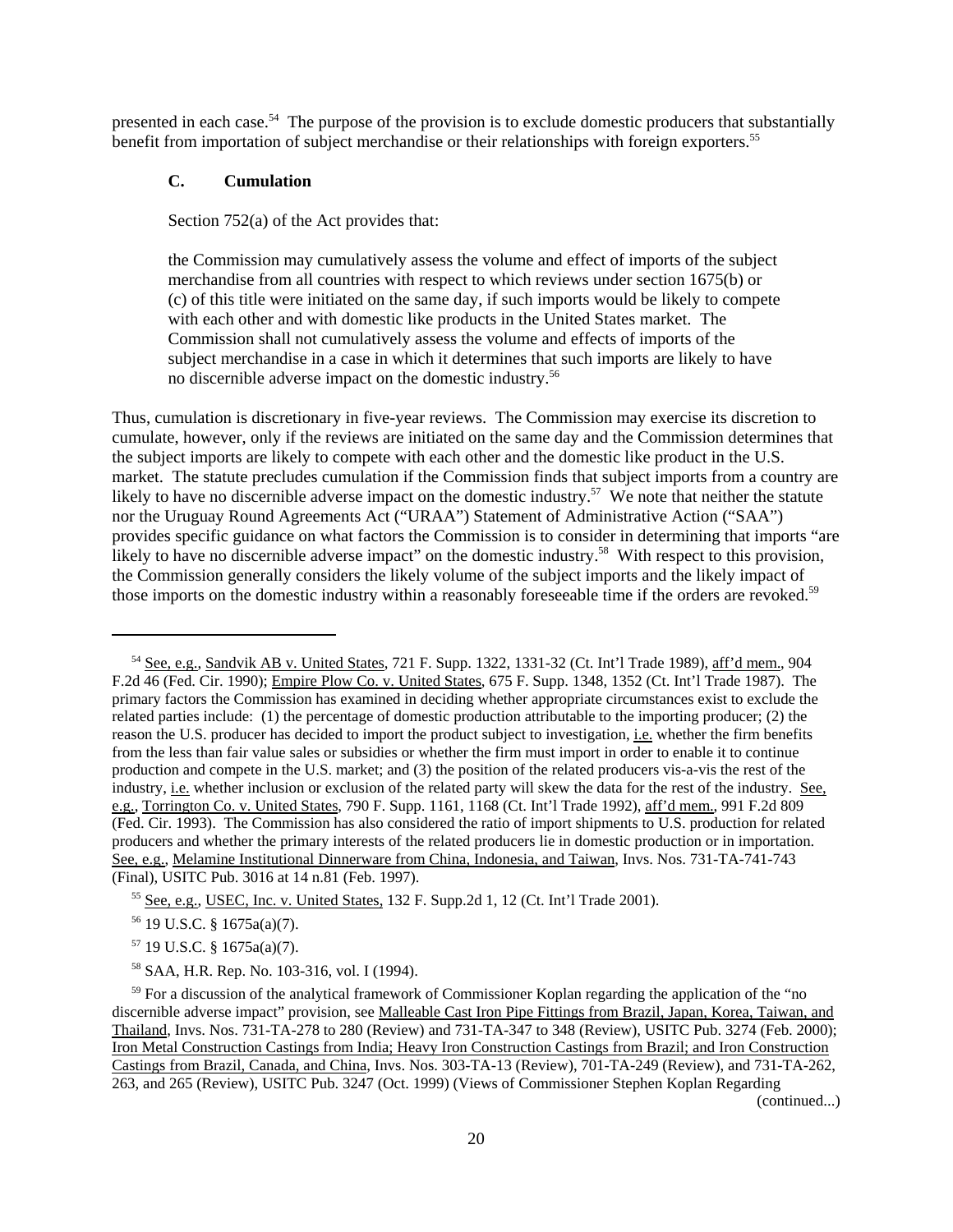The Commission generally has considered four factors intended to provide a framework for determining whether the imports compete with each other and with the domestic like product.<sup>60</sup> Only a "reasonable overlap" of competition is required.<sup>61</sup> In five-year reviews, the relevant inquiry is whether there likely would be competition even if none currently exists. Moreover, because of the prospective nature of five-year reviews, we have examined not only the Commission's traditional competition factors, but also other significant conditions of competition that are likely to prevail if the orders under review are terminated.<sup>62</sup>

#### **D. Likelihood of Continuation or Recurrence of Material Injury If the Antidumping Duty Orders, Antidumping Finding, and Countervailing Duty Orders Are Revoked: Legal Standards**

# **1. In General**

In five-year reviews conducted under section 751(c) of the Act, Commerce will revoke an antidumping duty order or finding or a countervailing duty order unless: (1) it makes a determination that dumping or a countervailable subsidy, as the case may be, is likely to continue or recur, and (2) the Commission makes a determination that revocation of the order "would be likely to lead to continuation or recurrence of material injury within a reasonably foreseeable time."63 The SAA states that "under the likelihood standard, the Commission will engage in a counter-factual analysis; it must decide the likely impact in the reasonably foreseeable future of an important change in the status quo – the revocation or termination of a proceeding and the elimination of its restraining effects on volumes and prices of

 $59$  (...continued) Cumulation).

 $60$  The four factors generally considered by the Commission in assessing whether imports compete with each other and with the domestic like product are: (1) the degree of fungibility between the imports from different countries and between imports and the domestic like product, including consideration of specific customer requirements and other quality related questions; (2) the presence of sales or offers to sell in the same geographic markets of imports from different countries and the domestic like product; (3) the existence of common or similar channels of distribution for imports from different countries and the domestic like product; and (4) whether the imports are simultaneously present in the market. See Certain Cast-Iron Pipe Fittings from Brazil, the Republic of Korea, and Taiwan, Invs. Nos. 731-TA-278 to 280 (Final), USITC Pub. 1845 (May 1986), aff'd, Fundicao Tupy, S.A. v. United States, 678 F. Supp. 898 (Ct. Int'l Trade 1988), aff'd, 859 F.2d 915 (Fed. Cir. 1988); Mukand Ltd. v. United States, 937 F. Supp. 910, 915 (Ct. Int'l Trade 1996).

 <sup>61</sup> See Mukand, 937 F. Supp. at 916; Wieland Werke, AG v. United States, 718 F. Supp. 50, 52 (Ct. Int'l Trade 1989) ("Completely overlapping markets are not required."); United States Steel Group, 873 F. Supp. at 685. We note, however, that there have been investigations where the Commission has found an insufficient overlap in competition and has declined to cumulate subject imports. See, e.g., Live Cattle from Canada and Mexico, Invs. Nos. 701-TA-386 (Prelim.) and 731-TA-812 to 813 (Prelim.), USITC Pub. 3155 at 15 (Feb. 1999), aff'd, Ranchers-Cattlemen Action Legal Foundation v. United States, 74 F. Supp.2d 1353 (Ct. Int'l Trade 1999); Static Random Access Memory Semiconductors from the Republic of Korea and Taiwan, Invs. Nos. 731-TA-761-762 (Final), USITC Pub. 3098 at 13-15 (Apr. 1998).

 $62$  See, e.g., Allegheny Ludlum Corp. v. United States, Slip Op. 05-00488 at 17 (Ct. Int'l Trade Dec. 22, 2006) (recognizing the wide latitude the Commission has in selecting the type of factors it considers relevant in undertaking its cumulation analysis).

 <sup>63 19</sup> U.S.C. §§ 1675(c)(1), 1675a(a).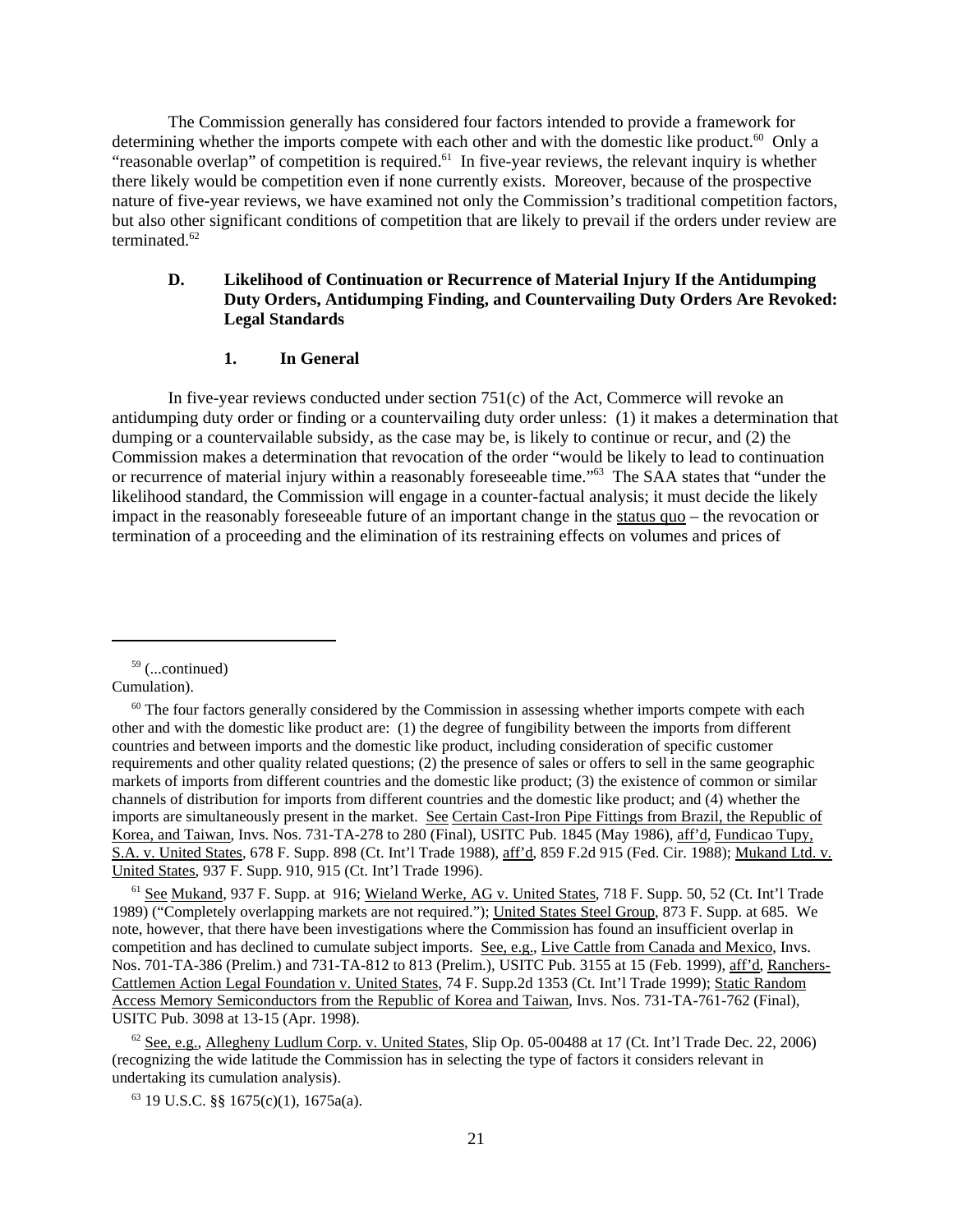imports."<sup>64</sup> Thus, the likelihood standard is prospective in nature.<sup>65</sup> The CIT has found that "likely," as used in the five-year review provisions of the Act, means "probable," and the Commission applies that standard in five-year reviews.<sup>66 67 68</sup>

The statute states that "the Commission shall consider that the effects of revocation or termination may not be imminent, but may manifest themselves only over a longer period of time."69 According to the SAA, a "'reasonably foreseeable time' will vary from case-to-case, but normally will exceed the 'imminent' timeframe applicable in a threat of injury analysis in original investigations."<sup>70 71</sup>

<sup>67</sup> Commissioner Lane notes that, consistent with her views in Pressure Sensitive Plastic Tape from Italy, Inv. No. AA1921-167 (Second Review), USITC Pub. 3698 (June 2004), she does not concur with the U.S. Court of International Trade's interpretation of "likely," but she will apply the Court's standard in these reviews and all subsequent reviews until either Congress clarifies the meaning or the U.S. Court of Appeals for the Federal Circuit addresses this issue.

<sup>68</sup> For a complete statement of Commissioner Okun's interpretation of the likely standard, see Additional Views of Vice Chairman Deanna Tanner Okun Concerning the "Likely" Standard in Certain Seamless Carbon and Alloy Steel Standard, Line and Pressure Pipe from Argentina, Brazil, Germany, and Italy, Invs. Nos. 701-TA-362 (Review) and 731-TA-707-710 (Review) (Remand), USITC Pub. 3754 (Feb. 2005).

69 19 U.S.C. § 1675a(a)(5).

 70 SAA at 887. Among the factors that the Commission should consider in this regard are "the fungibility or differentiation within the product in question, the level of substitutability between the imported and domestic products, the channels of distribution used, the methods of contracting (such as spot sales or long-term contracts), and lead times for delivery of goods, as well as other factors that may only manifest themselves in the longer term, such as planned investment and the shifting of production facilities." Id.

 $71$  In analyzing what constitutes a reasonably foreseeable time, Commissioner Koplan examines all the current and likely conditions of competition in the relevant industry. He defines "reasonably foreseeable time" as the length of time it is likely to take for the market to adjust to a revocation or termination. In making this assessment, he considers all factors that may accelerate or delay the market adjustment process including any lags in response by foreign producers, importers, consumers, domestic producers, or others due to: lead times; methods of contracting; the need to establish channels of distribution; product differentiation; and any other factors that may only manifest themselves in the longer term. In other words, this analysis seeks to define "reasonably foreseeable time" by reference to current and likely conditions of competition, but also seeks to avoid unwarranted speculation that may occur in predicting events into the more distant future.

<sup>&</sup>lt;sup>64</sup> SAA, H.R. Rep. No. 103-316, vol. I, at 883-84 (1994). The SAA states that "[t]he likelihood of injury standard applies regardless of the nature of the Commission's original determination (material injury, threat of material injury, or material retardation of an industry). Likewise, the standard applies to suspended investigations that were never completed." SAA at 883.

<sup>&</sup>lt;sup>65</sup> While the SAA states that "a separate determination regarding current material injury is not necessary," it indicates that "the Commission may consider relevant factors such as current and likely continued depressed shipment levels and current and likely continued [sic] prices for the domestic like product in the U.S. market in making its determination of the likelihood of continuation or recurrence of material injury if the order is revoked." SAA at 884.

<sup>&</sup>lt;sup>66</sup> See NMB Singapore Ltd. v. United States, 288 F. Supp. 2d 1306, 1352 (Ct. Int'l Trade 2003) ("'likely' means probable within the context of 19 U.S.C. § 1675(c) and 19 U.S.C. § 1675a(a)"), aff'd mem., Slip Op. 05-1019 (Fed. Cir. Aug. 3, 2005); Nippon Steel Corp. v. United States, Slip Op. 02-153 at 7-8 (Ct. Int'l Trade Dec. 24, 2002) (same); Usinor Industeel, S.A. v. United States, Slip Op. 02-152 at 4 n.3 & 5-6 n.6 (Ct. Int'l Trade Dec. 20, 2002) ("more likely than not" standard is "consistent with the court's opinion"; "the court has not interpreted 'likely' to imply any particular degree of 'certainty'"); Indorama Chemicals (Thailand) Ltd. v. United States, Slip Op. 02-105 at 20 (Ct. Int'l Trade Sept. 4, 2002) ("standard is based on a likelihood of continuation or recurrence of injury, not a certainty"); Usinor v. United States, Slip Op. 02-70 at 43-44 (Ct. Int'l Trade July 19, 2002) ("'likely' is tantamount to 'probable,' not merely 'possible'").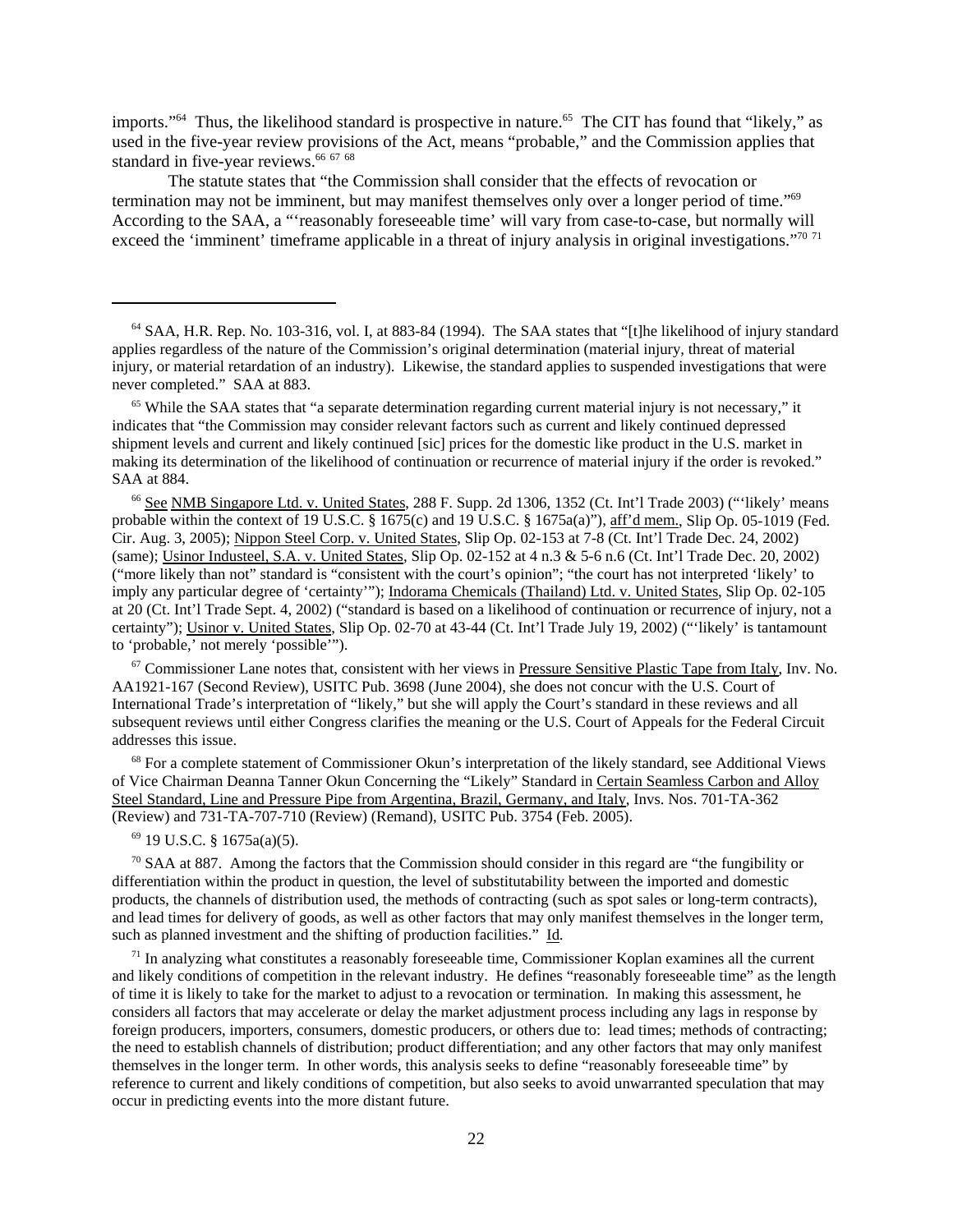Although the standard in a five-year review is not the same as the standard applied in an original antidumping or countervailing duty investigation, it contains some of the same fundamental elements. The statute provides that the Commission is to "consider the likely volume, price effect, and impact of imports of the subject merchandise on the industry if the orders are revoked or the suspended investigation is terminated."72 It also directs the Commission to take into account its prior injury determinations, whether any improvement in the state of the industry is related to the orders, whether the industry is vulnerable to material injury if the orders are revoked, and any findings by Commerce regarding duty absorption pursuant to 19 U.S.C.  $\S$  1675(a)(4).<sup>73</sup>

Notwithstanding the large number of subject countries involved in these reviews, in only a very limited number of instances did specific subject producers or importers of subject merchandise not submit a questionnaire response. We have relied on information available when appropriate, which consists primarily of information from the original investigations and first five-year reviews, information submitted in these second reviews, and information collected in these second reviews.<sup>74 75</sup>

# **2. Conditions of Competition and Business Cycle**

In evaluating the likely impact of the subject imports on the domestic industry, the statute directs the Commission to consider all relevant economic factors "within the context of the business cycle and conditions of competition that are distinctive to the affected industry."76

#### **3. Likely Volume**

In evaluating the likely volume of imports of subject merchandise if the antidumping finding, antidumping duty orders, and countervailing duty orders were to be revoked, the Commission is directed

<sup>75</sup> Commissioner Okun notes that the statute authorizes the Commission to take adverse inferences in five-year reviews, but such authorization does not relieve the Commission of its obligation to consider the record evidence as a whole in making its determination. See 19 U.S.C. § 1677e. She generally gives credence to the facts supplied by the participating parties and certified by them as true, but bases her decision on the evidence as a whole, and does not automatically accept participating parties' suggested interpretations of the record evidence. Regardless of the level of participation and the interpretations urged by participating parties, the Commission is obligated to consider all evidence relating to each of the statutory factors and may not draw adverse inferences that render such analysis superfluous. "In general, the Commission makes determinations by weighing all of the available evidence regarding a multiplicity of factors relating to the domestic industry as a whole and by drawing reasonable inferences from the evidence it finds most persuasive." SAA at 869.

76 19 U.S.C. § 1675a(a)(4).

 $72$  19 U.S.C. § 1675a(a)(1).

<sup>&</sup>lt;sup>73</sup> 19 U.S.C. § 1675a(a)(1). The statute further provides that the presence or absence of any factor that the Commission is required to consider shall not necessarily give decisive guidance with respect to the Commission's determination. 19 U.S.C. § 1675a(a)(5). While the Commission must consider all factors, no one factor is necessarily dispositive. See SAA at 886.

 <sup>74 19</sup> U.S.C. § 1677e(a) authorizes the Commission to use the "facts otherwise available" in reaching a determination when: (1) necessary information is not on the record or (2) an interested party or other person withholds information requested by the agency, fails to provide such information in the time, form, or manner requested, significantly impedes a proceeding, or provides information that cannot be verified pursuant to section 781(i) of the Act. 19 U.S.C. § 1677e(a). The verification requirements in section 781(i) are applicable only to Commerce. 19 U.S.C. § 1677m(i). See Titanium Metals Corp. v. United States, 155 F. Supp.2d 750, 765 (Ct. Int'l Trade 2002) ("the ITC correctly responds that Congress has not required the Commission to conduct verification procedures for the evidence before it, or provided a minimum standard by which to measure the thoroughness of Commission investigations.")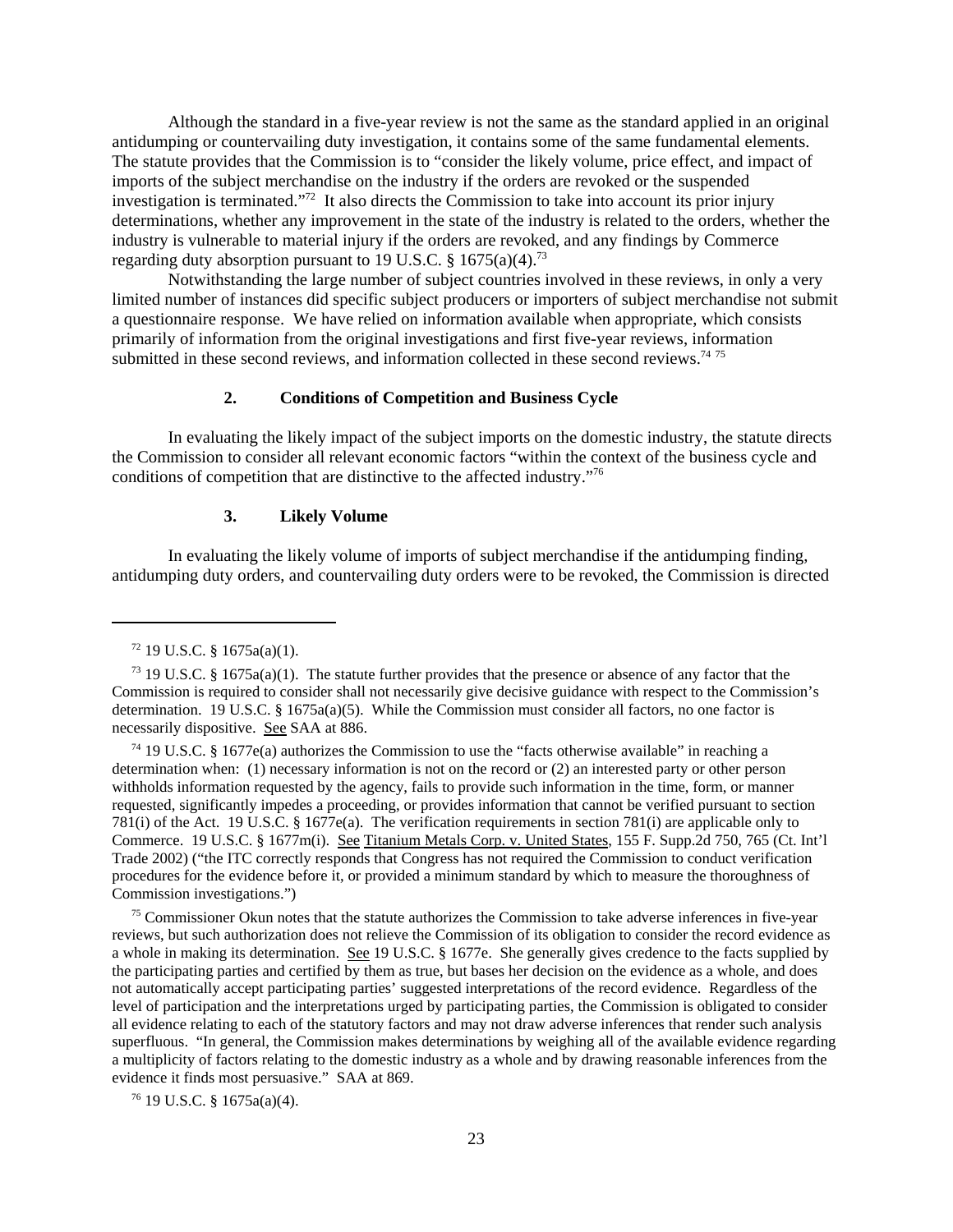to consider whether the likely volume of imports would be significant either in absolute terms or relative to production or consumption in the United States.<sup>77</sup> In doing so, the Commission must consider "all relevant economic factors," including four enumerated factors: (1) any likely increase in production capacity or existing unused production capacity in the exporting country; (2) existing inventories of the subject merchandise, or likely increases in inventories; (3) the existence of barriers to the importation of the subject merchandise into countries other than the United States; and (4) the potential for product shifting if production facilities in the foreign country, which can be used to produce the subject merchandise, are currently being used to produce other products.<sup>78</sup>

# **4. Likely Price Effects**

In evaluating the likely price effects of subject imports if the finding and orders were to be revoked, the Commission is directed to consider whether there is likely to be significant underselling by the subject imports as compared to the domestic like product and whether the subject imports are likely to enter the United States at prices that otherwise would have a significant depressing or suppressing effect on the price of the domestic like product.<sup>79</sup>

# **5. Likely Impact**

In evaluating the likely impact of imports of subject merchandise if the finding and orders were to be revoked, the Commission is directed to consider all relevant economic factors that are likely to have a bearing on the state of the industry in the United States, including but not limited to: (1) likely declines in output, sales, market share, profits, productivity, return on investments, and utilization of capacity; (2) likely negative effects on cash flow, inventories, employment, wages, growth, ability to raise capital, and investment; and (3) likely negative effects on the existing development and production efforts of the industry, including efforts to develop a derivative or more advanced version of the domestic like product.<sup>80</sup> All relevant economic factors are to be considered within the context of the business cycle and the conditions of competition that are distinctive to the industry. $81$ 

 $77$  19 U.S.C. § 1675a(a)(2).

<sup>&</sup>lt;sup>78</sup> 19 U.S.C. §§ 1675a(a)(2)(A) to 1675a(a)(2)(D).

 $79$  19 U.S.C. § 1675a(a)(3). The SAA states that "[c]onsistent with its practice in investigations, in considering the likely price effects of imports in the event of revocation and termination, the Commission may rely on circumstantial, as well as direct, evidence of the adverse effects of unfairly traded imports on domestic prices." SAA at 886.

 <sup>80 19</sup> U.S.C. § 1675a(a)(4).

 <sup>81 19</sup> U.S.C. § 1675a(a)(4).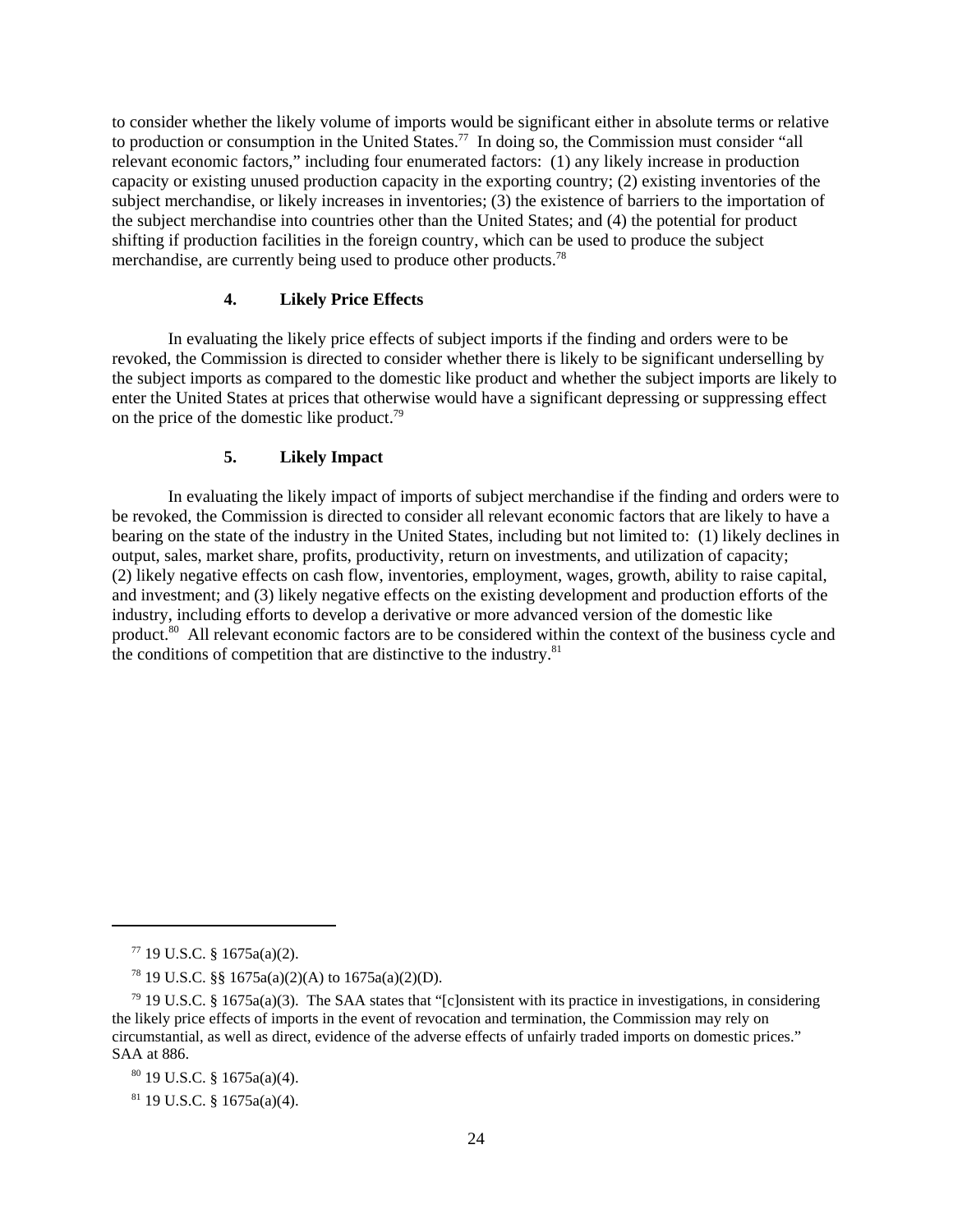# **IV. CTL PLATE**

#### **A. Domestic Like Product**

# **1. In General82**

# **a. Scope of These Reviews**

In the 1979 investigation, Treasury identified the subject plate from Taiwan as:

Hot-rolled carbon steel plate, 0.1875 inch or more in thickness, over eight inches in width, not in coils, not pickled, not coated, or plated with metal, not clad, other than black plate, and not pressed or stamped to non-rectangular shape. Such merchandise is classifiable under Tariff Schedules of the United States Annotated item number 607.6615.83

In the 1993 investigations, Commerce identified CTL plate as a separate "class or kind" of merchandise subject to investigation and defined the scope as follows:

These products include hot-rolled carbon steel universal mill plates (i.e., flat-rolled products rolled on four faces or in a closed box pass, of a width exceeding 150 millimeters but not exceeding 1,250 millimeters and of a thickness of not less than 4 millimeters, not in coils and without patterns in relief), of rectangular shape, neither clad, painted nor coated with metal, whether or not painted, varnished, or coated with plastics or other nonmetallic substances; and certain hot-rolled carbon steel flat-rolled products in straight lengths, of rectangular shape, hot rolled, neither clad, plated, nor coated with metal, whether or not painted, varnished, or coated with plastics or other nonmetallic substances, 4.75 millimeters or more in thickness and of a width which exceeds 150 millimeters and measures at least twice the thickness, as currently classifiable in the HTS under item numbers 7208.31.0000, 7208.32.0000, 7208.33.1000, 7208.33.5000, 7208.41.0000, 7208.42.0000, 7208.43.0000, 7208.90.0000, 7210.70.3000, 7210.90.9000, 7211.11.0000, 7211.12.0000, 7211.21.0000, 7211.22.0045, 7211.90.0000, 7212.40.1000, 7212.40.5000, and 7212.50.0000. Included in these investigations are flat-rolled products of nonrectangular cross-section where such cross-section is achieved subsequent to the rolling process (i.e., products which have been worked after rolling") – for example, products which have been bevelled or rounded at the edges. Excluded from these investigations is grade X-70 plate. These HTS item numbers are provided for convenience and customs purposes. The written description remains dispositive.<sup>84</sup>

As of 2000, the time of the first reviews of these orders, Commerce had made a few rulings that clarified the scope with respect to specific products or countries.<sup>85</sup> During litigation of the Commission's

(continued...)

 $82$  We applied the domestic like product legal standards discussed in section III above.

<sup>&</sup>lt;sup>83</sup> USITC Pub. 970 at A-1.

 <sup>84 58</sup> Fed. Reg. 37062 (Jul. 9, 1993).

<sup>&</sup>lt;sup>85</sup> Commerce issued a scope ruling confirming that profile slabs from Brazil were within the scope of the order; and, as a result of a changed circumstances review, Commerce revoked the order with respect to shipments of plate from the United Kingdom, Finland, and Germany with a maximum thickness of 80 mm in steel grades BS 7191, 355 EMZ, as amended by Sable Offshore Energy Project specification XB MOO Y 15 001, types 1 and 2. See 64 Fed.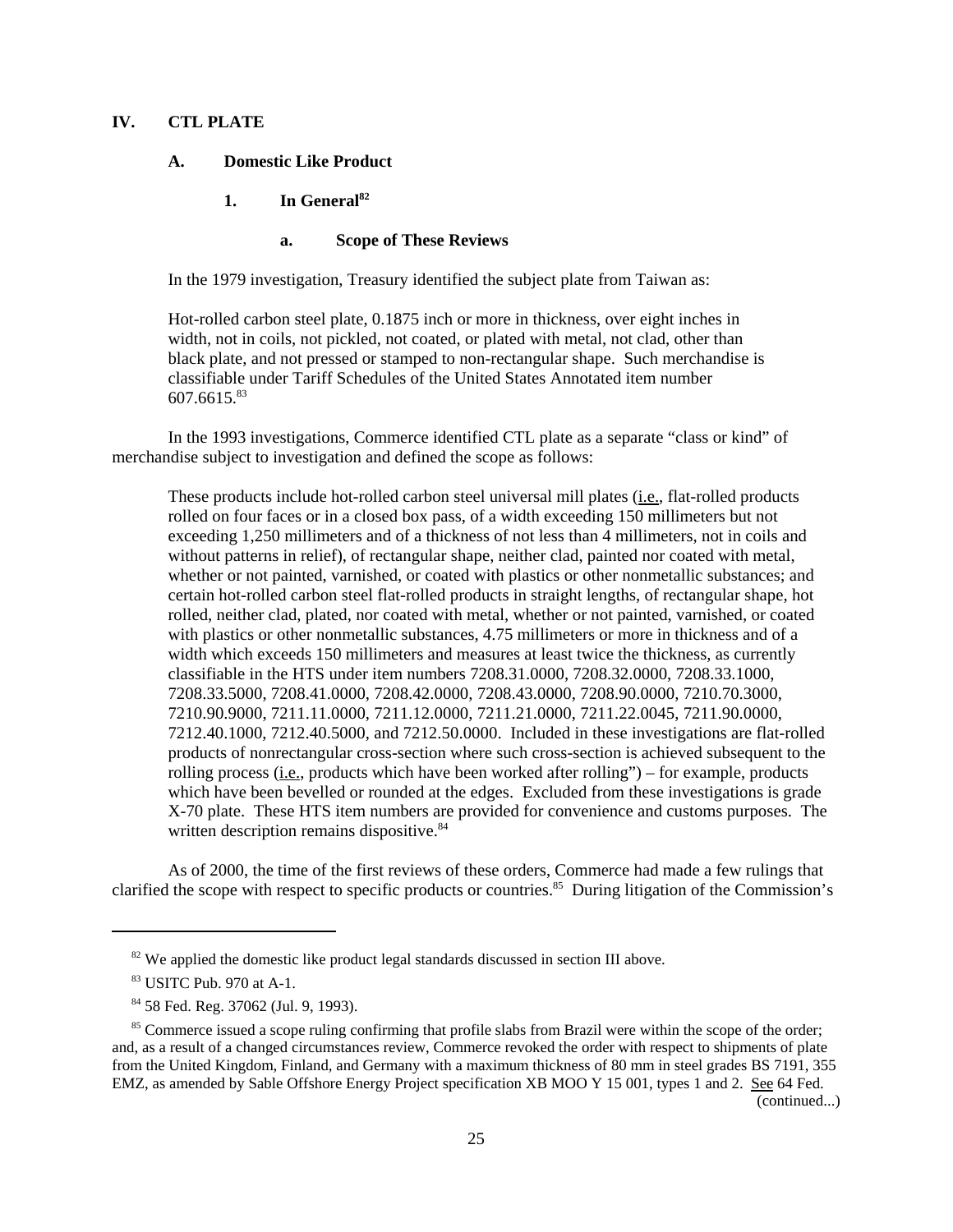first review determinations, as a result of separate litigation, Commerce also excluded from the scope floor plate from Belgium imported by Duferco Steel, Inc. "with patterns in relief derived directly from the rolling process."86 As noted above, the CIT remanded the Commission's first review determinations for consideration of this fact. The scope of these second reviews parallels the scope applicable at the time of the Commission's second remand determinations in the first reviews.

# **b. Domestic Like Product Findings in the Original Investigations and in the First Reviews**

In the 1979 original investigation regarding subject imports from Taiwan, the Commission did not make a domestic like product determination insofar as none was required under the Antidumping Act of 1921 in effect at the time, although the Commission noted that injury was to the carbon steel plate industry.87 In the 1993 original investigations, the Commission found a single domestic like product consisting of CTL plate, and it further determined that neither universal mill plate nor beveled plate (i.e., plate with nonrectangular cross-section) were separate domestic like products.88 In the first reviews and related remand determinations, the Commission defined a single domestic like product consisting of CTL plate (including floor plate), consistent with its 1993 original determinations and declined to expand the domestic like product to include micro-alloy products.89 Two domestic like product issues are presented in these second reviews: (1) whether to expand the domestic like product to include micro-alloy products and (2) whether wide flat bars rolled on a bar mill are a separate domestic like product.

# **2. Whether to Expand the Domestic Like Product to Include Micro-alloys**

#### **a. Background and Prior Treatment of This Issue**

The HTSUS differentiates among three categories of steel: stainless steel, "other alloy steel" and "non-alloy steel." Steel that is not stainless steel but that contains one or more alloying elements in an amount that exceeds a specified level is defined as "other alloy steel." Steel that is not stainless steel or other alloy steel is referred to as "non-alloy steel."90 The commonly used industry term "carbon steel" arguably includes some steel that must be classified under the HTSUS as alloy steel.<sup>91</sup> In particular, the use of small amounts of such alloying elements as columbium, vanadium, and titanium to produce a class of steels known as high-strength, low-alloy steels is common, and these steel compositions ("micro-alloy steel") are often considered within the industry to be carbon steel, regardless of whether the amounts of the alloying elements are sufficient to require that the steel be classified as alloy steel under the HTSUS

 $85$  (...continued)

<sup>89</sup> The Commission also noted that "[g]rade X-70 plate was specifically excluded from the scope of the 1993 plate investigations of all countries, and it does not appear that it was included in the 1979 investigation on Taiwan." Therefore, the Commission did not include grade X-70 plate in the domestic like product in the first determinations.

 $90$  See, e.g., HTSUS, Chapter 72 Note 1(f).

91 See, e.g., CR at CTL-I-29; PR at CTL-I-25.

Reg. 46343 (Aug. 25, 1999).

 <sup>86</sup> See, e.g., CR at CTL-I-20; PR at CTL-I-18.

 <sup>87</sup> See, e.g., USITC Pub. 970 at 3.

 <sup>88</sup> See, e.g., USITC Pub. 2664 at 214-16.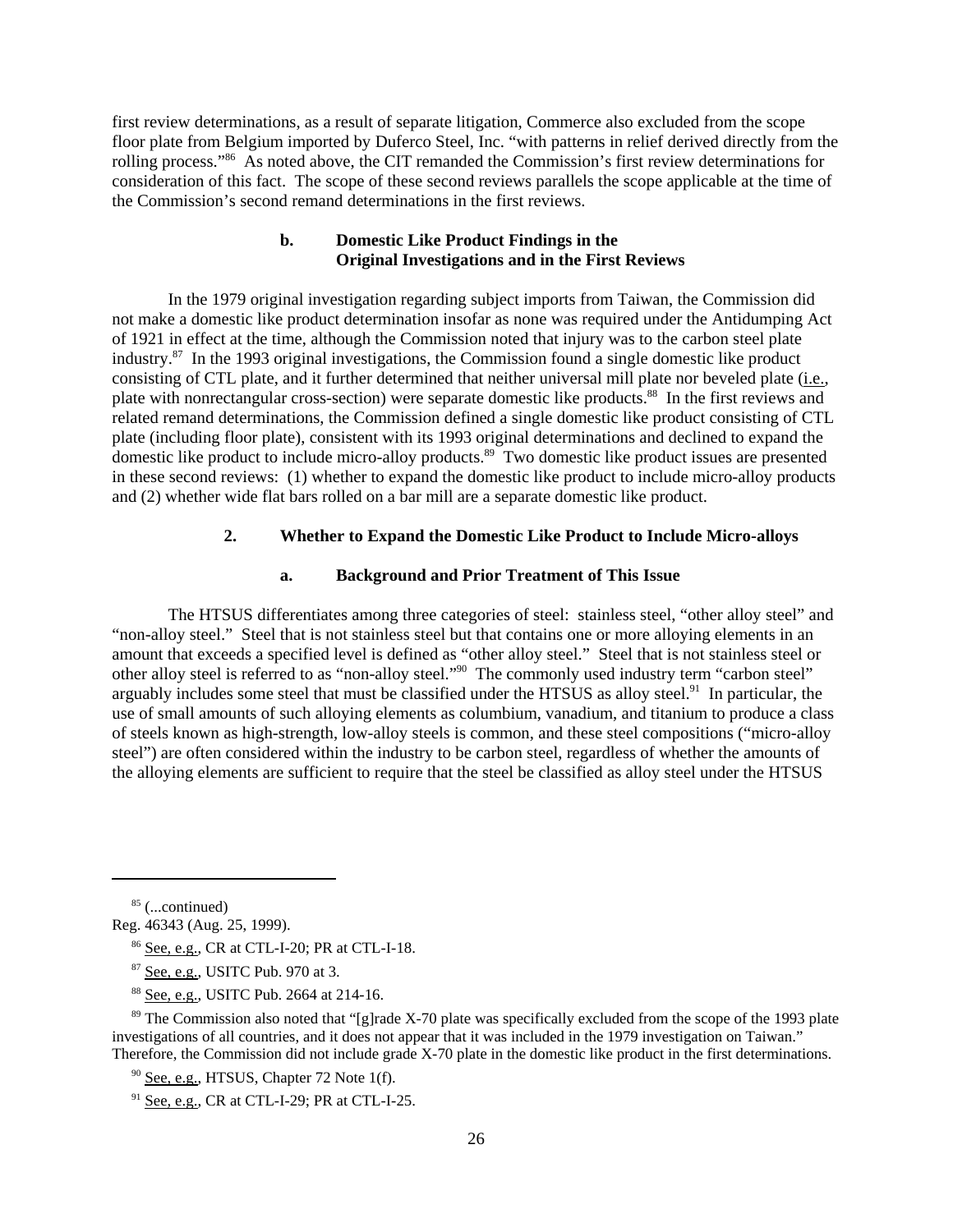definitions.<sup>92</sup> Micro-alloy steel is, therefore, a subset of alloy steel under the HTSUS but also commonly considered within the industry as a carbon steel product along with non-alloy steel products.<sup>93</sup>

The scope of these second reviews, like the scope of the original investigations and first reviews, includes only steel that is classified as "non-alloy" under the HTSUS, and does not include alloy or micro-alloy products.<sup>94</sup> In the first reviews of these orders, the Commission rejected a request by domestic producer U.S. Steel to expand the definition of the domestic like product to include micro-alloy products.<sup>95</sup> In these second reviews, no party asked the Commission to expand the domestic like product to include micro-alloy products.

## **b. Analysis of Relevant Facts and Conclusion**

In the first reviews of these orders, U.S. Steel advocated for the expansion of the domestic like product to include micro-alloy products. The Commission declined to expand the domestic like product to include such steel. It explained that this issue had not been considered and thus micro-alloy products were not specifically included in the domestic like product in the original investigations. It found that there was insufficient record evidence to indicate that changes in the marketplace had been sufficient to support modification of the domestic like product determinations made in the original investigations or to warrant a like product that was broader than the scope of the imported products subject to the reviews. The Commission also noted the absence of a standard definition of micro-alloy steel products, the fact that the issue was not raised until the prehearing briefs,<sup>96</sup> and the related time constraints on the Commission's ability to collect additional data or comments.<sup>97</sup>

A few years later, however, in the 2003 CTL plate reviews involving a different set of orders, Certain Carbon Steel Plate from China, Russia, South Africa, and Ukraine, Invs. Nos. 731-TA-753-756 (Review), USITC Pub. 3626 at 7-9 (Sept. 2003) (Commissioner Koplan dissenting),<sup>98</sup> again at U.S. Steel's request, the Commission decided to expand the domestic like product to include micro-alloy products even though micro-alloy products were not within the scope of those orders. The Commission acknowledged that there had been no major technology changes since the original investigations but found there was increased usage of micro-alloy CTL plate in applications traditionally filled by non-alloy

<sup>96</sup> The Commission recognized that some domestic producers had not been able to segregate micro-alloy products out of their reported information in the first reviews. See, e.g., USITC Pub. 3364 at 23 n.126. In these second reviews, data including and not including micro-alloy products were collected, and the questionnaires defined microalloy based on the definition used in the 2005 CTL plate reviews using the term "micro-alloy" in a narrow sense to refer to steel that contains one or more alloying elements in an amount that falls within a specified range, but none of the elements in a quantity greater than indicated. See, e.g., CR at CTL-I-30; PR at CTL-I-26.

 $92$  See, e.g., CR at CTL-I-30; PR at CTL-I-25 to CTL-I-26.

 <sup>93</sup> See, e.g., CR at CTL-I-29 to CTL-I-30; PR at CTL-I-25.

 <sup>94</sup> See, e.g., CR at CTL-I-29 n.47; PR at I-25 n.47.

<sup>&</sup>lt;sup>95</sup> See, e.g., USITC Pub. 3364 at 5-7.

<sup>&</sup>lt;sup>97</sup> See, e.g., USITC Pub. 3364 at 5-7.

<sup>&</sup>lt;sup>98</sup> In those reviews, Commissioner Koplan declined to expand the domestic like product to include micro-alloy plate because Commerce had not been asked to and had not amended the scope to include those products, there was no evidence of significant technological changes in the production of plate since the original investigations (just an apparent increase in the amount of micro-alloy products being produced with that equipment), and because there was no evidence on the record of circumvention of the orders, which could furnish a potential motivation for the domestic producer's request to expand the domestic like product. In his judgment, the evidence on the record regarding changes in the product fell short of establishing support for a modification of the original domestic like product determinations or for warranting a like product broader than the scope of the imported products subject to those reviews.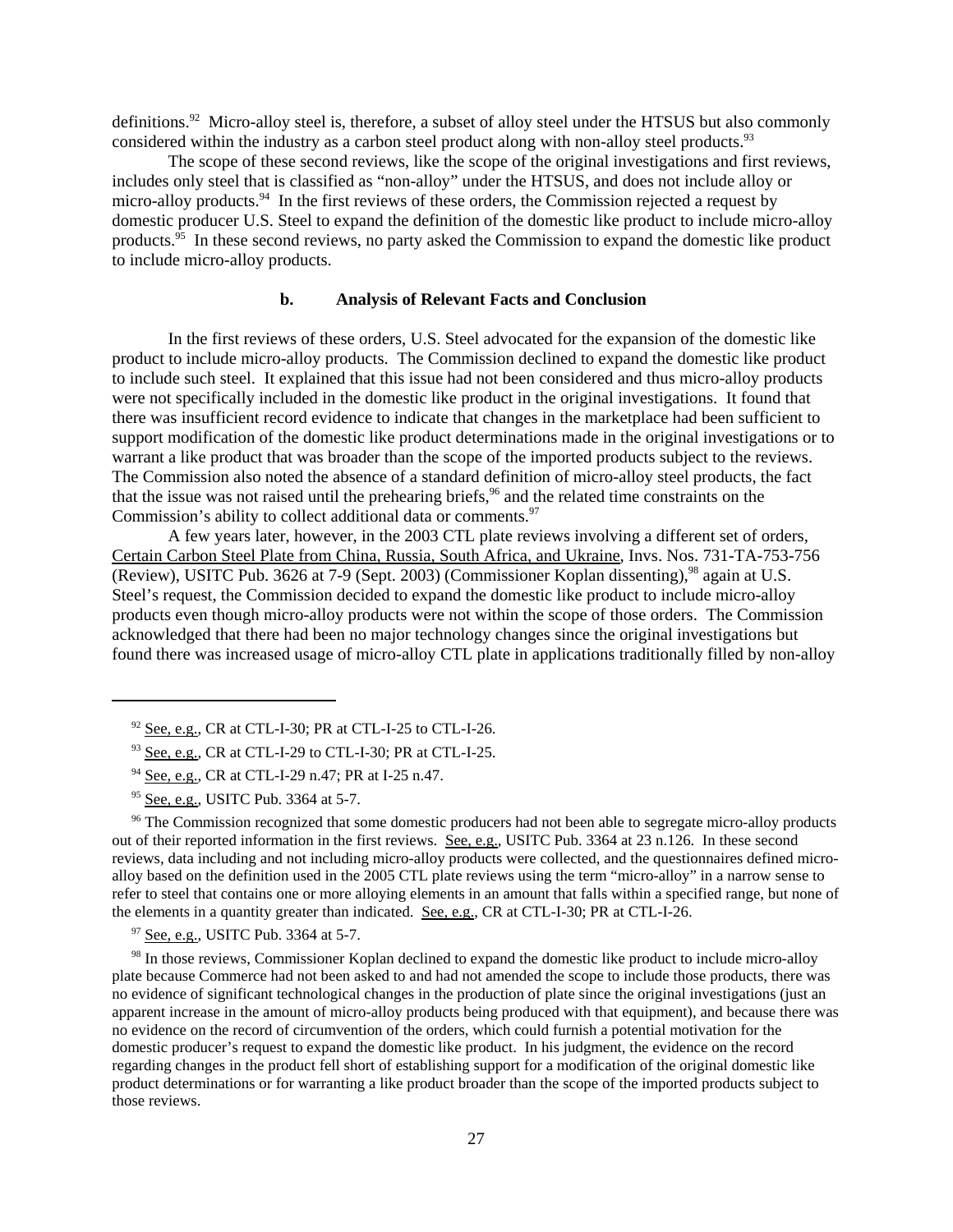CTL plate, and it found that the differences between the two products were not so pronounced as to constitute clear dividing lines. In the absence of any contrary arguments, it expanded the domestic like product to include micro-alloy products.<sup>99</sup>

In these reviews, domestic producer Nucor states that there is a clear delineation in the marketplace between non-alloy CTL plate and other products such as micro-alloy plate and Grade X-70 plate.<sup>100</sup> Mittal, the owner of the former U.S. Steel CTL plate mill, also advocates defining the domestic like product consistent with the original determinations (i.e., without expanding the domestic like product to include micro-alloys).101 Other domestic producers also advocate for the same definition of the domestic like product as in the original investigations and reviews.<sup>102</sup> Respondent interested parties have taken no position on this issue and state that the result is the same regardless of how the Commission defines the domestic like product.<sup>103</sup> The record indicates that there is a sizeable amount of micro-alloy CTL plate production in the United States.<sup>104</sup>

We review the facts using the Commission's traditional domestic like product factors:

*Physical characteristics and uses*: Micro-alloy steel generally refers to steel designed to provide better mechanical properties or greater resistance to atmospheric corrosion than conventional non-alloy carbon steel. Although technically classified under the HTSUS as an alloy steel, micro-alloy steel is more

 $100$  Nucor argues that micro-alloy plate and Grade X-70 plate cost more to produce and are purchased by customers that require additional product characteristics. As Nucor explains, if non-alloy plate, micro-alloy plate, and Grade X-70 were part of a continuum, Nucor would undoubtedly produce much more micro-alloy and Grade X-70 plate than it does. See, e.g., Nucor's Posthearing CTL Plate Br. at Exh. 9 at 2.

<sup>101</sup> Mittal asserts, however, that inclusion of the micro-alloy products in the definition of the domestic like product would not substantially alter the Commission's analysis. See, e.g., Mittal's Prehearing CTL Plate Br. at 7; Mittal's Posthearing CTL Plate Br. at Answers to Commissioner Lane's Questions at 8.

<sup>102</sup> Domestic producers IPSCO and Oregon do not advocate any change in the definition of the like product previously determined by the Commission, and they insist that their arguments apply with equal force regardless of the treatment of micro-alloy plate. See, e.g., IPSCO/Oregon Prehearing CTL Plate Br. at 4; IPSCO/Oregon Posthearing CTL Plate Br. at A-20.

 <sup>99</sup> See, e.g., USITC Pub. 3626 at 8-9. The Commission also noted that it had considered micro-alloy steel to be part of the domestic like product in several original investigations and reviews involving CTL plate, hot-rolled steel, and cold-rolled steel. See, e.g., Certain Cold-Rolled Steel Products from Australia, India, Japan, Sweden, and Thailand, Invs. Nos. 731-TA-965, 971-72, 979, and 981 (Final), USITC Pub. 3536 (Sept. 2002); Hot-Rolled Steel Products from Argentina and South Africa, Invs. Nos. 701-TA-404 (Final) and 731-TA-898 and 905 (Final), USITC Pub. 3446 (Aug. 2001); Certain Cold-Rolled Steel Products from Argentina, Brazil, Japan, Russia, South Africa, and Thailand, Invs. Nos. 701-TA-393 and 731-TA-829 to 830, 833 to 834, 836, and 838 (Final), USITC Pub. 3283 (Mar. 2000); Certain Cut-to-Length Steel Plate from France, India, Indonesia, Italy, Japan, and Korea, Invs. Nos. 701-TA-387 to 391 (Final) and 701-TA-816 to 821 (Final), USITC Pub. 3273 at 5 (Jan. 2000); Certain Hot-Rolled Steel Products from Japan, Inv. No. 731-TA-807 (Final), USITC Pub. 3202 (June 1999); Certain Hot-Rolled Steel Products from Brazil, Japan, and Russia, Invs. Nos. 701-TA-384 (Prelim.) and 731-TA-806 to 808 (Prelim.), USITC Pub. 3142 at 6 (Nov. 1998); see also, e.g., Certain Cut-to-Length Steel Plate from France, India, Indonesia, Italy, Japan, and Korea, Invs. Nos. 701-TA-387 to 391 (Final) and 701-TA-816 to 821 (Final), USITC Pub. 3816 at 4-6 (Nov. 2005).

<sup>&</sup>lt;sup>103</sup> See, e.g., Brazilian Respondents' Posthearing CTL Plate Br. at 1 n.1; AHMSA's Prehearing CTL Plate Br. at 7 n.23; Caterpillar's Prehearing CTL Plate Br. at 4. In their joint prehearing brief, several respondent interested parties argue that whether the Commission defines the domestic like product to include micro-alloy CTL plate or not, the record demonstrates that these orders should be terminated. See, e.g., Joint Respondents' Prehearing CTL Plate Br. at 2 n.1.

 <sup>104</sup> Compare, e.g., CR/PR at Table C-1 with, e.g., CR/PR at Table C-2 (indicating that in 2005, 1.3 million short tons of micro-alloy CTL plate were produced compared to 7.2 million short tons of non-alloy CTL plate).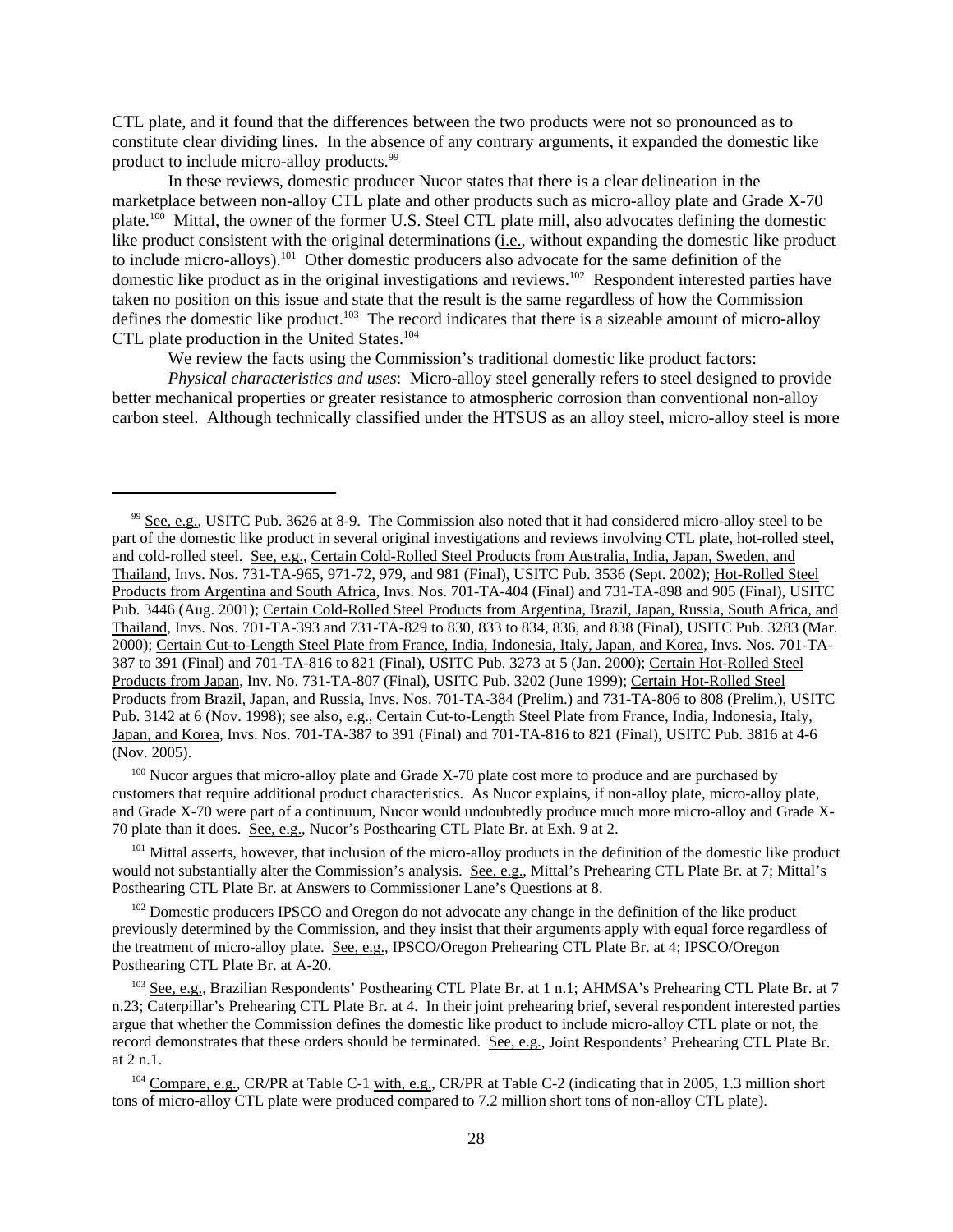similar in physical characteristics and uses to non-alloy steel than to alloy steel.<sup>105</sup> Only when plate is metallurgically tested are the differences between non-alloy and micro-alloy steel apparent.<sup>106</sup> Most questionnaire respondents agree that there are only moderate differences in physical uses between nonalloy and micro-alloy plate. When compared to non-alloy grade plate, micro-alloy steel plates generally have higher strength and toughness characteristics; thus, micro-alloy plate is typically used for applications such as construction and earth-moving/mining equipment, rail cars, line pipes, poles and towers, armored vehicles, and machine parts and bridges.<sup>107</sup> Non-alloy CTL plate is used in welded loadbearing and structural applications, such as agricultural and construction equipment (e.g., cranes, bulldozers, scrapers, and other tracked or self-propelled machinery); machine parts (e.g., the body of the machine or its frame); transmission towers and light poles; buildings; and heavy transportation equipment, such as railroad cars (especially tank cars) and ships.<sup>108</sup> Non-alloy CTL plate is also used in the production of tanks, sills, floors, offshore drilling rigs, pipes, petrochemical plants and machinery, and various other fabricated products.<sup>109</sup> Non-alloy CTL plate can also be used in utility applications, such as wind towers and pressure vehicles.<sup>110</sup>

*Interchangeability*: The two types of plate are interchangeable in a variety of applications, although the generally higher cost of micro-alloy plate would discourage its use in the most common applications. Micro-alloy steels are good substitutes where increased strength is required along with less weight. The increased strength levels achieved by the alloy additions enable the thickness of the plate to be reduced, creating a lighter product. The higher strength of micro-alloy plate, however, may exceed design requirements, and certain alloys may be restricted by customers. Also, the higher cost of microalloy plate may exceed the budgets of some customers.<sup>111</sup>

*Customer and producer perceptions*: Micro-alloy steel is considered by the industry to be carbon, rather than alloy, steel because it is designed to satisfy specific mechanical properties rather than chemical composition requirements. Some questionnaire respondents report that micro-alloy plate is perceived to be a higher-quality product than non-alloy plate, due to its greater longevity, wear resistance, and strength. Many producers and customers, however, reportedly perceive little or no difference in comparable grades of non-alloy and micro-alloy plate. $112$ 

*Common manufacturing facilities, production processes, and production employees*: Of the fourteen mills and the ten processors producing plate in the United States, six mills and one processor also produce micro-alloy plate. The manufacturing process for micro-alloy plate is essentially the same as the process for non-alloy plate, but larger amounts of alloying elements are used in the production of micro-alloy steel. Control-temperature rolling and heat-treating are often used for micro-alloy plate, while these techniques may not be used in the production of non-alloy plate. The same equipment and employees are used to produce both non-alloy and micro-alloy plate. Since the original investigations, there have been no major changes in plate production technology and methods in the United States,

109 See, e.g., CR at CTL-I-21 to CTL-I-22; PR at CTL-I-19.

 $105$  See, e.g., CR at CTL-I-30 to CTL-I-31, Appendix G-3 to G-4, G-8, G-11; PR at CTL-I-25 to CTL-I-26; USITC Pub. 3626 at 8-9.

 <sup>106</sup> See, e.g., USITC Pub. 3626 at 8-9.

 <sup>107</sup> See, e.g., CR at CTL-I-30 to CTL-I-31, Appendix G-3 to G-4, G-8, G-11; PR at CTL-I-25 to CTL-I-26; USITC Pub. 3626 at 8-9.

 <sup>108</sup> See, e.g., CR at CTL-I-21; PR at CTL-I-19.

 <sup>110</sup> See, e.g., CR at CTL-I-22; PR at CTL-I-19.

 $111$  See, e.g., CR at CTL-I-31, Appendix G-4 to G-5, G-8 to G-9, G-11 to G-12; PR at CTL-I-26; USITC Pub. 3626 at 7-9.

 <sup>112</sup> See, e.g., CR at CTL-I-32, Appendix G-6 to G-7, G-10, G-12; PR at CTL-I-27; USITC Pub. 3626 at 7-9.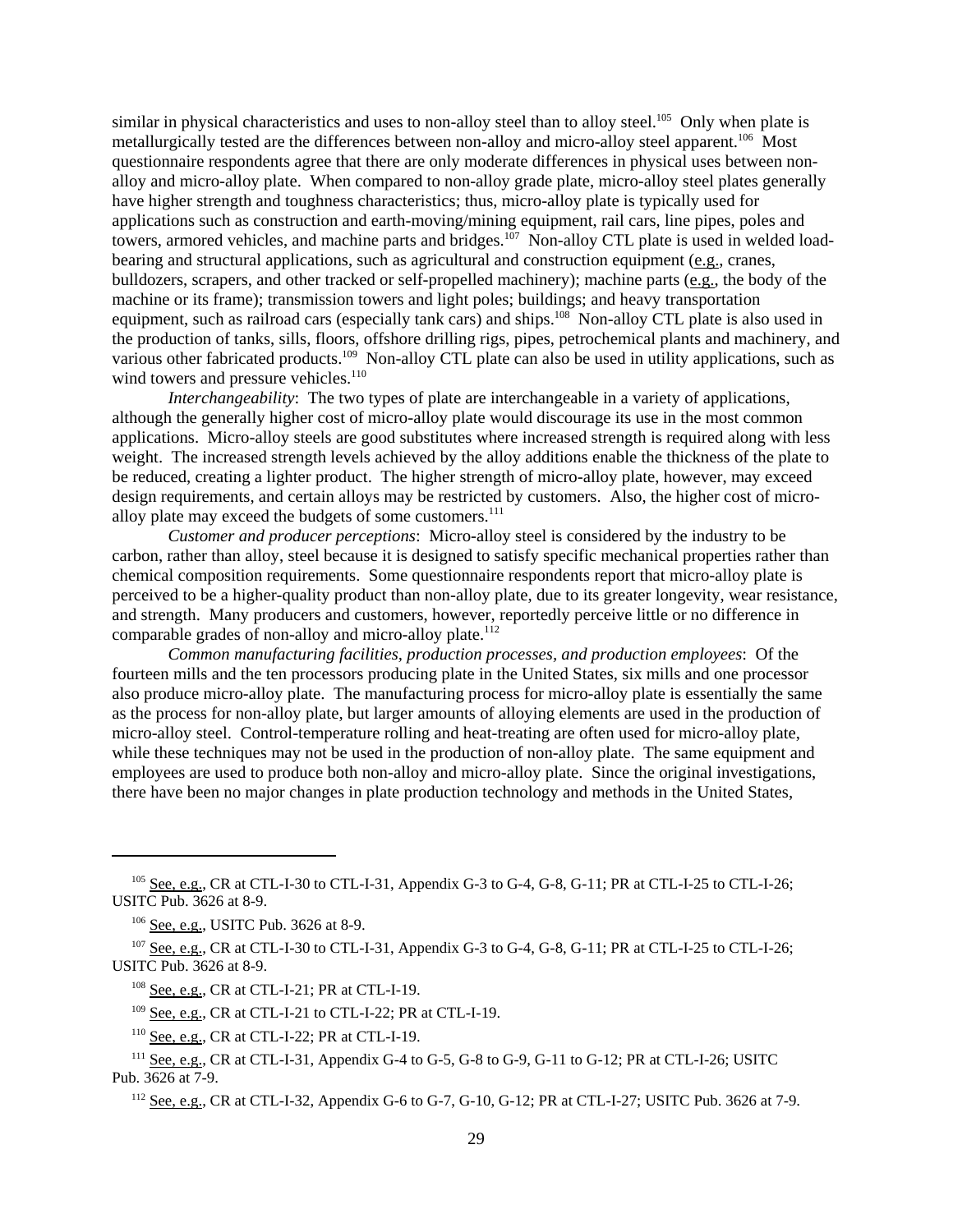although the plate market has seen an increased use of micro-alloy steel plate in applications traditionally filled by non-alloy plate. $113$ 

*Channels of distribution*: Both non-alloy and micro-alloy plate are sold through service centers and directly to end users, primarily original equipment manufacturers. On the other hand, non-alloy plate is typically purchased in standard grades for inventory, while micro-alloy plate tends to be purchased for specific jobs or by OEMs, a tendency that is reflected in the greater share of sales to end users.<sup>114</sup>

*Price*: Micro-alloy steel generally is priced from the base price for non-alloy steel rather than for alloy steel. Micro-alloy plate is usually priced higher than non-alloy plate due to the costs for the additional alloying elements. Questionnaire respondents do not agree about the exact premium, although reported data for the period of review<sup>115</sup> indicate that average unit values for micro-alloy plate were consistently higher than for non-alloy plate.<sup>116</sup>

Although there are some similarities in physical characteristics, micro-alloy steel has higher levels of certain alloying elements that provide it better mechanical properties or greater resistance to atmospheric corrosion than conventional non-alloy steel. These differences are apparent after metallurgical testing and are important to specific end-users and for specific end-uses. These differences limit interchangeability because the generally higher manufacturing cost and price of micro-alloy products would discourage their use for the more common applications for which non-alloy CTL plate is suitable. Although both are commonly considered carbon steel products, for certain customers and domestic producers, there are important differences between the two products. The same equipment and employees are used to produce both, although micro-alloy products require the addition of alloying elements during the production process. Whereas non-alloy CTL plate is typically purchased in standard grades for inventory, micro-alloy CTL plate tends to be purchased by end users for specific jobs or by OEMs.

In conclusion, the factual record with respect to the traditional six-factor test is mixed, and consistent with this reality, three Commissioners decided to expand the domestic like product to include

 <sup>113</sup> See, e.g., CR at CTL-I-32, Appendix G-5; PR at CTL-I-27; USITC Pub. 3626 at 7-9.

 <sup>114</sup> See, e.g., CR at CTL-I-31; PR at CTL-I-27; CR/PR at Tables CTL-I-18, CTL-I-20; CR at Appendix G-5 to G-6, G-9 to G-10, G-12; USITC Pub. 3626 at 8-9.

<sup>&</sup>lt;sup>115</sup> The period of review for these second reviews was from January 2000 through June 2006.

 <sup>116</sup> See, e.g., CR at CTL-I-33, Appendix G-7 to G-8, G-10 to G-11, G-12; PR at CTL-I-28; USITC Pub. 3626 at 8- 9.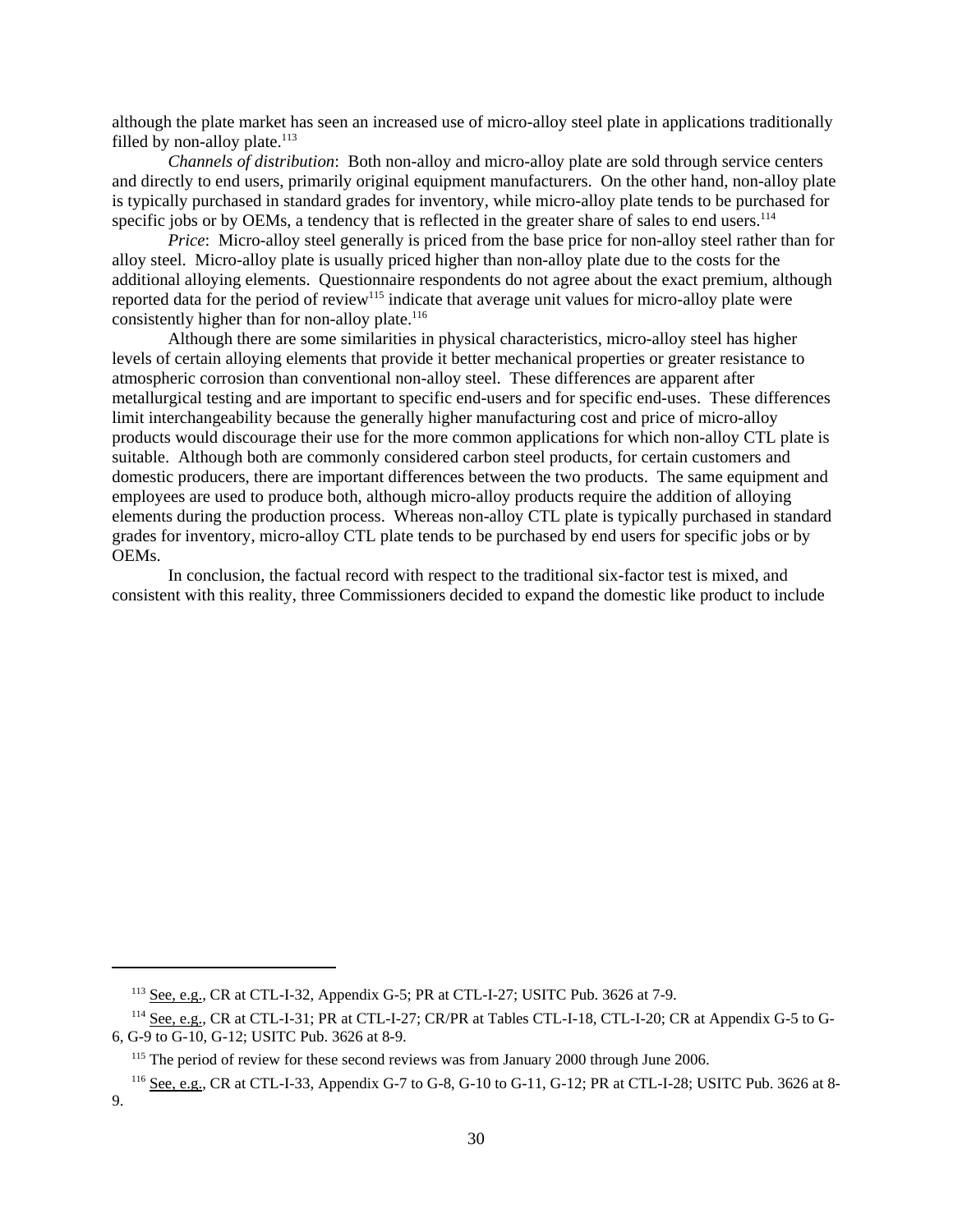micro-alloy products,<sup>117</sup> and three Commissioners declined to expand the domestic like product to include micro-alloy products.<sup>118</sup>

# **3. Whether Certain Wide Flat Bars Rolled in a Bar Mill Are a Separate Domestic Like Product**

# **a. Background and Prior Treatment of This Issue**

The scope of these second reviews, as in the previous reviews and original investigations, includes certain universal mill plate that is typically produced at a bar mill. The scope, which borrows its

 118 Commissioner Koplan and Commissioner Lane note that: (1) the scope of these reviews does not include micro-alloy products; (2) unlike in the 2003 CTL plate reviews, when domestic producer U.S. Steel asked the Commission to expand the domestic like product to include micro-alloy products, no party requested that action here; (3) all domestic producers, including Mittal Steel (the current owner of U.S. Steel's CTL plate mill), disagree with such an expansion in these reviews; (4) the Commission rejected a similar request in the first reviews of these orders and did not include micro-alloy products in the domestic like product in the original investigations; and (5) even though there is more production now than previously, production of micro-alloy CTL plate is not a new phenomenon. For these reasons and to give the benefit of doubt to the domestic industry, they do not expand the domestic like product to include micro-alloy products in these reviews. In determining not to expand the domestic like product to include micro-alloy CTL plate, Vice Chairman Aranoff relied primarily on the fact that no party advocated such an expansion during these reviews. Depending on the facts found and the arguments presented in any future investigation or review, she could reach a contrary conclusion on whether to include micro-alloy CTL plate in the domestic like product.

 $117$  While the original like product definition is the starting point for the like product definition in five-year reviews, the Commission has stated that it may revisit its original like product determination in appropriate circumstances, including when there have been significant changes in the product at issue since the original investigation. See Notice of Final Rulemaking, 63 Fed. Reg. 30599, 30602 (June 5, 1998); Carbon Steel Wire Rod From Argentina, Invs. Nos. 701-TA-A (Review) and 731-TA-157 (Review), USITC Pub. 3270 at 4-9 (Jan. 2000). The CIT has endorsed this approach. See, e.g., Chefline Corp. v. United States, 170 F. Supp.2d 1320, 1326-27 (Ct. Int'l Trade 2001).

Based on the record in these reviews, Chairman Pearson, Commissioner Hillman, and Commissioner Okun find it appropriate to include micro-alloy steel CTL plate in the definition of the domestic like product. First, the CTL plate market has seen an increased use of micro-alloy steel CTL plate in applications traditionally filled by carbon steel CTL plate. The CTL plate market has demanded higher strength steels that have the weight and other benefits of micro-alloy technology. Second, micro-alloy steel is not considered to be an alloy steel. Rather, microalloy steel is more similar in physical characteristics and uses to carbon than to alloy steel. Only when CTL plate is metallurgically tested are the differences between carbon and micro-alloy steel apparent. Third, the end uses for the two types of plate may be the same. The two types of plate are interchangeable in a variety of applications, although the generally higher cost of micro-alloy steel would discourage its use in the most common carbon steel applications. Fourth, micro-alloy steel generally is priced from the base price for carbon steel rather than for alloy steel plate. Fifth, manufacturing equipment and employees are similar for the two products. Sixth, the channels of distribution are also similar. Seventh, micro-alloy steel is considered by many producers and users to be carbon, rather than alloy, steel because it is designed to satisfy specific mechanical property rather than chemical composition requirements. Finally, such an approach takes into consideration the realities of today's CTL plate industry and is consistent with the Commission's treatment of the domestic like product in recent original antidumping and countervailing duty investigations involving CTL plate and other forms of flat-rolled steel and in the recent reviews involving CTL plate. They emphasize, however, that even had they declined to expand the domestic like product to include micro-alloy products, they would have reached negative determinations with respect to subject imports from each of the eleven subject countries.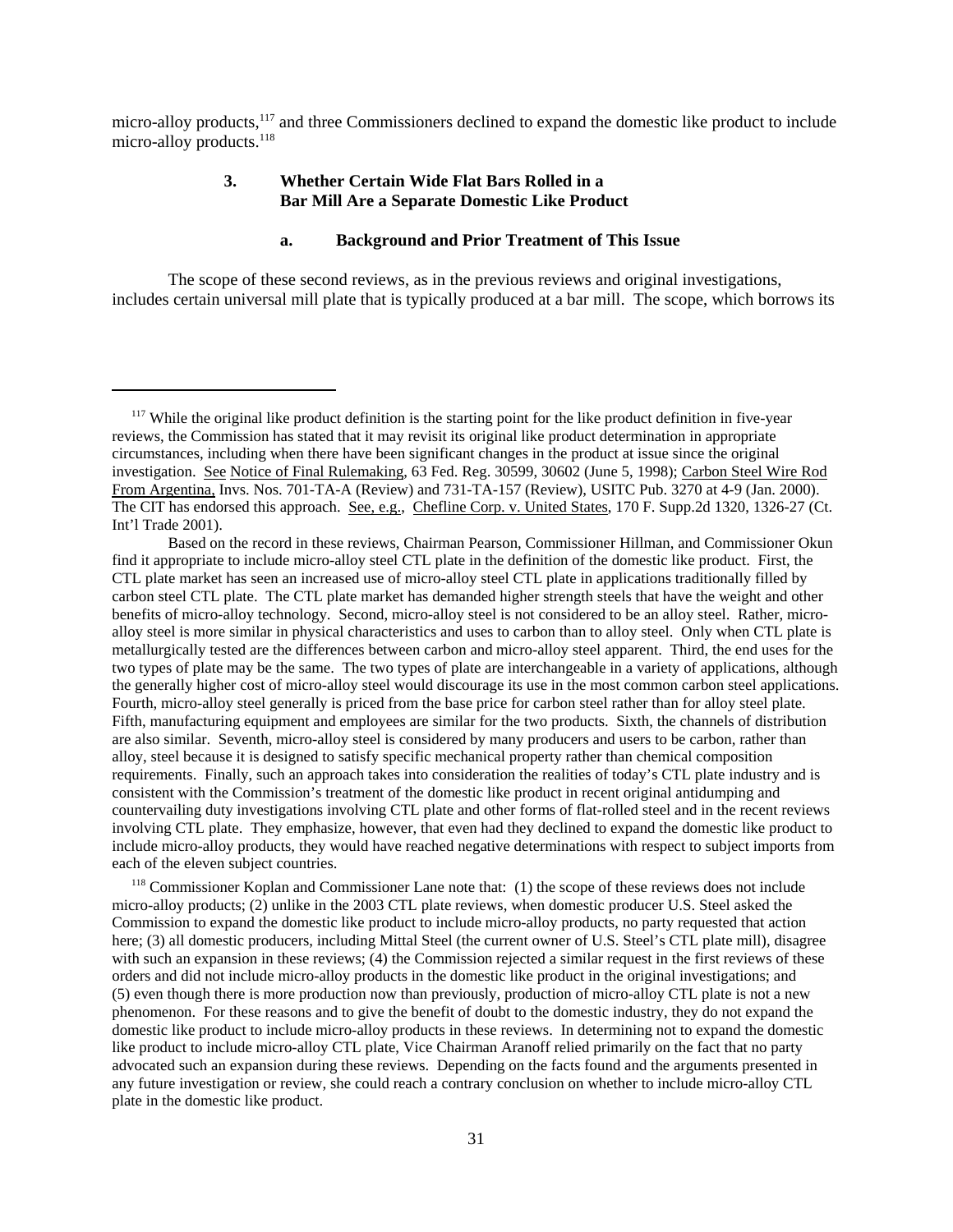language directly from the HTSUS, specifically mentions "universal mill plate"<sup>119</sup> and refers to the "closed box pass" manufacturing process used to make it. Most products produced on a bar mill are made to smaller width dimensions than plate products, but some of the larger width flat bar products fall within the scope of these reviews. $120$ 

In the preliminary phase of the 1993 original investigations, Caterpillar, Inc., an importer of universal mill plate, argued that universal mill plate was a separate domestic like product. Manitoba Rolling Mills ("MRM"), a Canadian producer, argued that certain wide flat bars should be considered a separate domestic like product.<sup>121</sup> Wide flat bar is a subset of universal mill plate.<sup>122</sup> The Commission rejected Caterpillar's request, finding that "[b]ecause in many, if not all, applications universal mill plate is like sheared-mill plate, we find that the product like universal mill plate is cut-to-length plate."<sup>123</sup> Separately, the Commission also rejected MRM's request.<sup>124</sup>

In the final phase of the 1993 original investigations, at the outset of its domestic like product discussion, before reaching any specific party arguments, the Commission emphasized in its final determinations that its domestic like product findings were made in the context of investigations involving a continuum of goods within each of the four major like product groupings (hot-rolled, coldrolled, corrosion-resistant, and CTL plate flat-rolled products). It explained that:

Respondents argued that certain of these products are differentiated, to a greater or lesser extent, from other steel products if viewed solely on the basis of the six like product factors we typically consider. However, our consideration of the six like product factors is made on the continuum on which those steel products exist. The Commission traditionally has been reluctant to fragment its like product definitions where a continuum of products exists. ... [I]n making our findings, we have carefully considered the asserted

 $121$  MRM defined these wide flat bars as "carbon steel bars between 150 mm (5.9 inches) and 250 mm (approximately 10 inches) wide and 38.1 mm (1½ inches) thick."

123 USITC Pub. 2549 at 25.

<sup>&</sup>lt;sup>119</sup> Universal mill plate is rolled on four faces and is up to  $1,250$  mm wide and may be as little as 4 mm thick. See, e.g., CR at CTL-I-24 n.29; PR at CTL-I-21 n.29.

<sup>&</sup>lt;sup>120</sup> The relevant portions of the scope language provide: "These products include hot-rolled carbon steel universal mill plates (i.e., flat-rolled products rolled on four faces or in a closed box pass, of a width exceeding 150 millimeters but not exceeding 1,250 millimeters and of a thickness of not less than 4 millimeters, not in coils and without patterns in relief), of rectangular shape, neither clad, painted nor coated with metal, whether or not painted, varnished, or coated with plastics or other nonmetallic substances ... ." See, e.g., CR at CTL-I-19 to CTL-I-20; PR at CTL-I-17 to CTL-I-18.

<sup>&</sup>lt;sup>122</sup> See, e.g., CR at CTL-I-22 n.27; PR at CTL-I-19 n.27.

 $124$  The Commission observed that flat bars are sold in strapped bundles of 5,000 or 10,000 pounds and not as individual plates like most but not all other CTL plate products. It noted that flat bars are not usually made on a plate or strip mill but on a bar mill that rolls blooms and billets as opposed to slabs. Although it found that flat bars are generally not interchangeable with the wider, thicker plate rolled on plate or strip mills, it found there was sufficient overlap of competition to include them in the category of CTL plate. The fact that flat bars were used for less demanding applications in the construction and equipment industries was not enough to distinguish them from the narrower strip mill plate because as the Commission noted, "[e]ven if flat bars and other cut-to-length plate are not interchangeable in exact applications, MRM has failed to show that these products are not used for the same general purposes." The Commission also expressed uncertainty about whether there was any domestic production of flat bars, in which case it concluded that the domestic product most similar in characteristics and uses would be other CTL plate. See, e.g., USITC Pub. 2549 at 26-27.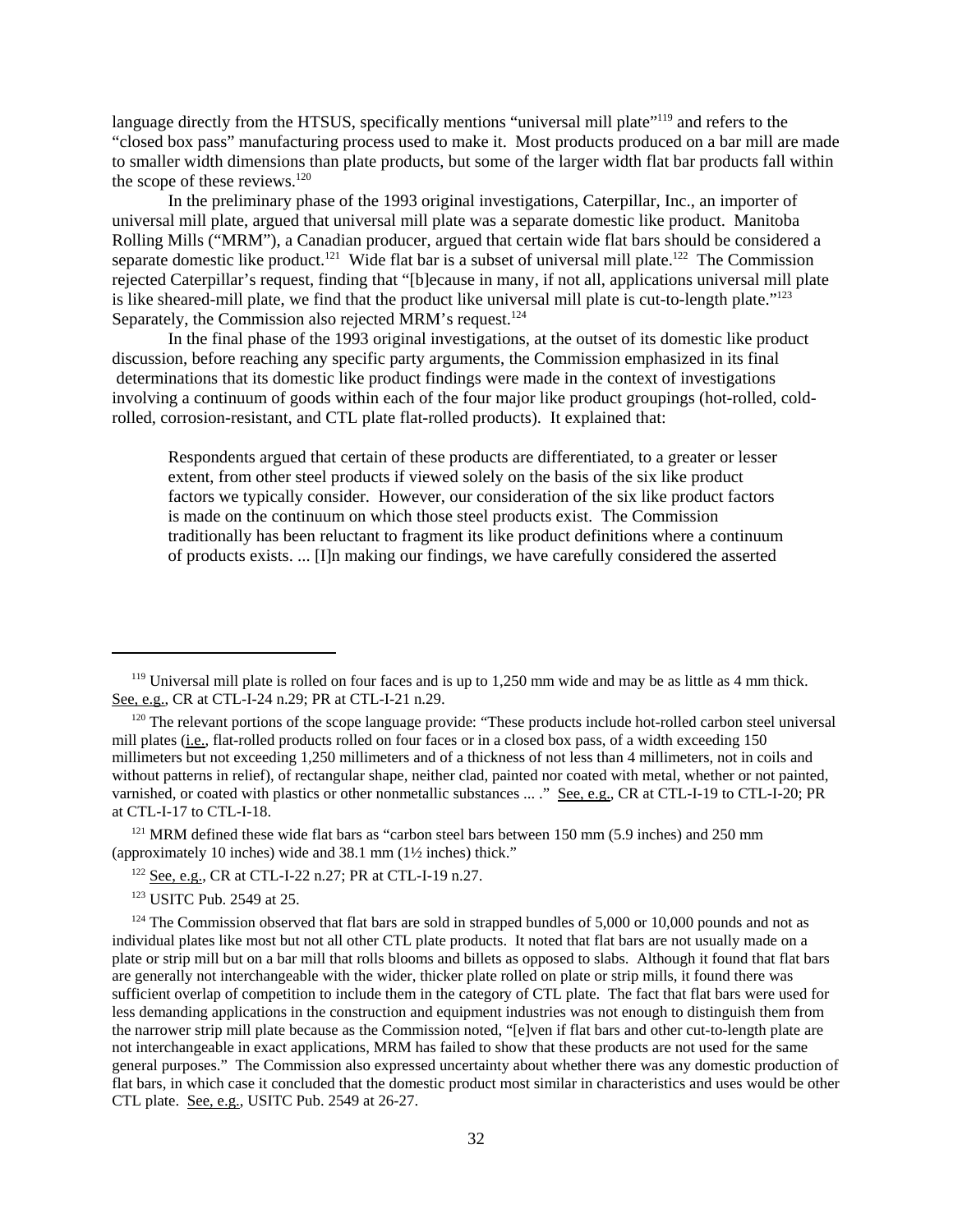grounds for distinguishing various products in the context of the "continuum" nature of the steel products involved in these investigations.<sup>125</sup>

The Commission then went on to reject a request to find universal mill plate a separate domestic like product.126

No party raised a domestic like product issue regarding wide flat bars or universal mill plate in the first reviews, so the Commission did not address the issue then.

#### **b. Analysis of the Relevant Facts and Conclusion**

In these second reviews, U.K. producers Niagara and Celsa request that the Commission find that certain wide flat bar products are a separate domestic like product.<sup>127</sup> Domestic producer Nucor appears to advocate finding wide flat bars to be a separate domestic like product.128 Domestic producers Mittal, IPSCO, and Oregon Steel disagree that wide flat bars are a separate domestic like product.<sup>129</sup> Other

<sup>127</sup> See, e.g., U.K. Steel's Prehearing CTL Plate Br. at 3-4; Niagara's Prehearing CTL Plate Br. at 12-15. U.K. producer Corus, in contrast, does not argue that wide flat bar is a separate domestic like product, but rather that the production of wide flat bar products by other U.K. producers reinforces Corus' argument that subject imports from the United Kingdom should not be cumulated with other subject imports. See, e.g., Corus' Posthearing CTL Plate Br. at Exh. A at 4.

<sup>128</sup> See, e.g., Nucor's Posthearing CTL Plate Br. at Exh. 9 at 1. Nucor cautions, however, that the Commission lacks capacity and production information for this product from most of the subject foreign producers, and so it insists that the Commission would need to rely on adverse facts available. See, e.g., Nucor's Posthearing CTL Plate Br. at Exh. 9 at 1. In fact, however, the Commission collected data on flat bar production operations in subject countries (as well as U.S. operations), and, although a number of subject producers reported no such production, several reported data concerning their production of wide flat bars, including producers in Mexico and the United Kingdom. See, e.g., CR/PR at Tables CTL-IV-35 and CTL-IV-62.

<sup>129</sup> See, e.g., Mittal's Prehearing CTL Plate Br. at 7; Mittal's Posthearing CTL Plate Br. at Answers to Commissioner Hillman's Questions at 18-19 & n.79; IPSCO/Oregon Prehearing CTL Plate Br. at 4; IPSCO/Oregon Posthearing CTL Plate Br. at A-20. Mittal emphasizes that both wide flat bars and CTL plate have similar characteristics and uses, share similar channels of distribution, are perceived to be similar and interchangeable, and that customers, with some exceptions, generally opt for the product that has the best price. Mittal also argues that the differences in production facilities used to produce the two products is only one of the factors that the Commission usually examines in a domestic like product analysis. See, e.g., Mittal's Prehearing CTL Plate Br. at 7; Mittal's Posthearing CTL Plate Br. at Answers to Commissioner Hillman's Questions at 18-19 & n.79.

<sup>&</sup>lt;sup>125</sup> USITC Pub. 2664 at 11-12.

<sup>&</sup>lt;sup>126</sup> It explained that all plate-mill plate produced in the United States was produced on sheared plate mills and trimmed by shearing or flame-cutting on all four edges whereas universal mill plate was produced by hot-rolling plate between horizontal and vertical finishing rolls to give universal mill plate two mill edges and two trimmed ends. Both products have the same basic physical characteristics including chemistry and metallurgical composition, strength, flatness, gauge and width tolerances, and ability to be welded or formed. The Commission observed that universal mill plate had been replaced by sheared-mill plate for most applications for which it was previously used, indicating interchangeability between the two types of plate. Both sheared-mill plate and universal mill plate were used for the same end products, were distributed through the same channels of distribution, and were perceived to be interchangeable by most end users. While sheared-mill plate and universal mill plate were produced on different mills and prices for universal mill plate were somewhat higher, the Commission concluded that the physical characteristics of these types of plate and their similar end uses warranted finding that they were part of the same domestic like product. See, e.g., USITC Pub. 2664 at 214.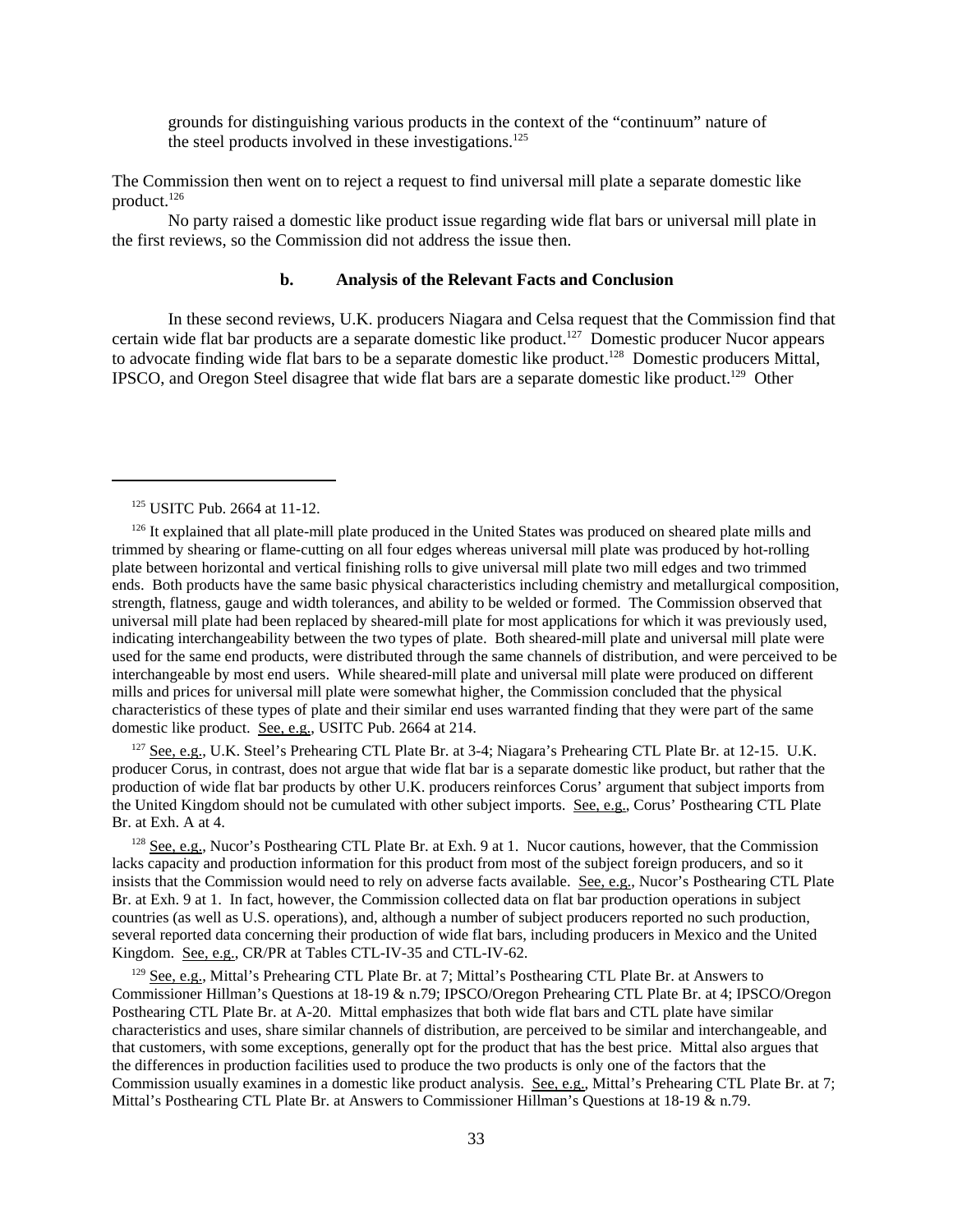parties, many of whom reported that they do not produce such wide flat bar products, have taken no position on this question.<sup>130</sup>

For purposes of these reviews, wide flat bar products are "hot-rolled non-alloy steel of rectangular cross section, more than 150 mm wide, but less than 600 mm wide, rolled on all four sides, not less than 4.75 mm thick, produced on a bar mill."<sup>131</sup> Although the dimensions of the products at issue here are not identical to the dimensions of the products at issue in the 1993 original investigations,<sup>132</sup> the thrust of the arguments is the same.133 At the hearing, the Commission specifically asked the parties to address the findings in the 1993 preliminary and final determinations and their relevance to the current arguments.134 Neither of the two U.K. parties advocating finding that wide flat bars are a separate domestic like product responded to this request at the hearing and neither submitted a posthearing brief.

Based on an examination of our traditional domestic like product factors, we determine the following:

*Physical characteristics and uses*: CTL plate is a flat-rolled steel product that is generally 4.75 millimeters or more in thickness, and it can be made in a variety of widths, thicknesses, and shapes for incorporation into other products or for further processing.135 The term "cut-to-length" indicates that the product is produced as a flat plate with a defined length.<sup>136</sup> CTL plate is used in welded load-bearing and structural applications, such as agricultural and construction equipment (e.g., cranes, bulldozers, scrapers, and other tracked or self-propelled machinery); machine parts (e.g., the body of the machine or its frame); transmission towers and light poles; buildings; and heavy transportation equipment, such as railroad cars (especially tank cars) and ships.137 CTL plate is also used in the production of tanks, sills, floors, offshore

<sup>131</sup> Questionnaire Definitions. In several places in its prehearing brief, Niagara makes assertions about the products that it makes in the United Kingdom, which it refers to as "wide flat SBQ bar." For example, it contrasts its own wide flat SBQ bar with "merchant bar" and CTL plate made in the United States and insists that its own product commands a price premium. See, e.g., Niagara's Prehearing CTL Plate Br. at 9 n.9, 14 n.16. Arguments about products and practices in the United Kingdom, however, are entirely irrelevant to the domestic like product analysis, which is focused on products made in the United States.

<sup>&</sup>lt;sup>130</sup> Belgian producer Duferco Clabecq does not produce wide flat bar and takes no position on this issue; \*\*\*. See, e.g., Duferco's Posthearing CTL Plate Br. at Response to Question 8. Brazilian producers defer to the arguments of other respondents with an interest in this product. See, e.g., Brazilian Respondent Interested Parties' Posthearing CTL Plate Br. at 1 n.1. According to the German respondents, none of them produce wide flat bar, and they therefore take no position on this issue. See, e.g., German Respondents' Posthearing CTL Plate Br. at App. 1 at 4-5. Mexican producer AHMSA insists that \*\*\* although it did report its wide flat bar production in response to the Commission's request. See, e.g., AHMSA's Prehearing CTL Plate Br. at 7 n.23. Purchaser Caterpillar takes no position with respect to the Commission's definition of the domestic like product. See, e.g., Caterpillar's Prehearing CTL Plate Br. at 4.

<sup>&</sup>lt;sup>132</sup> In the preliminary phase of the 1993 investigations, Manitoba defined wide flat bars as "carbon steel bars" between 150 mm (5.9 inches) and 250 mm (approximately 10 inches) wide and 38.1 mm (1½ inches) thick." USITC Pub. 2549 at 25.

<sup>&</sup>lt;sup>133</sup> One factual difference is that, although it was not known if there was any domestic production of wide flat bar products in the 1993 original investigations, today, there is such production. See, e.g., CR/PR at Table C-5. This was only one of the facts that informed the Commission's decision, and it is not a fact that was even discussed in the Commission's opinion in the 1993 final determinations (only in its opinion in the 1993 preliminary determinations).

<sup>&</sup>lt;sup>134</sup> See, e.g., Transcript of October 19, 2006, on CTL Plate Issues (revised and corrected copy) ("CTL Plate Hearing Tr.") at 367-68 (Vice Chairman Aranoff).

 <sup>135</sup> See, e.g., CR at CTL-I-21; PR at CTL-I-19.

<sup>&</sup>lt;sup>136</sup> See, e.g., CR at CTL-I-21; PR at CTL-I-19.

<sup>&</sup>lt;sup>137</sup> See, e.g., CR at CTL-I-21; PR at CTL-I-19.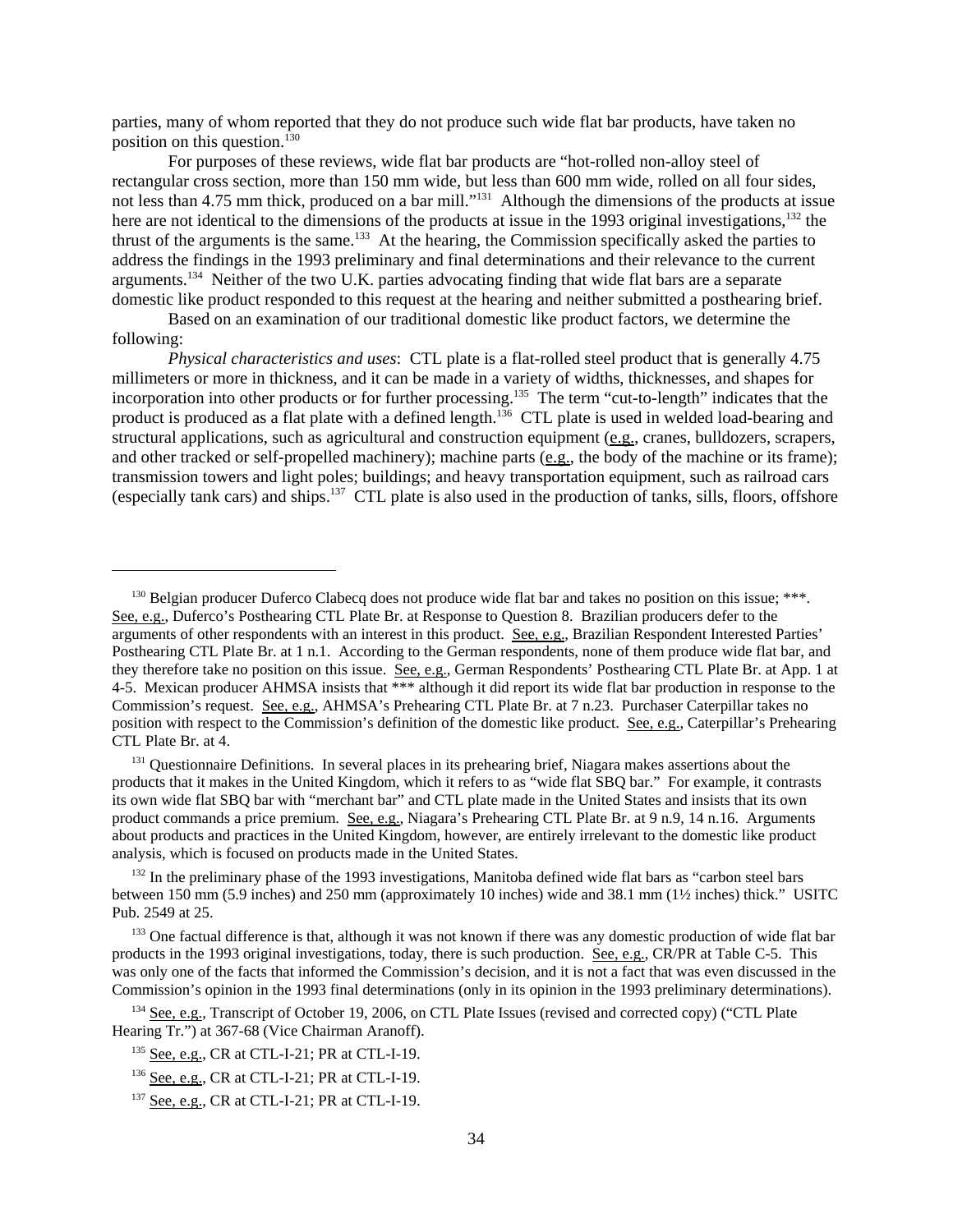drilling rigs, pipes, petrochemical plants and machinery, and various other fabricated products.<sup>138</sup> CTL plate can also be used in utility applications, such as wind towers and pressure vehicles.<sup>139</sup>

Flat bar is a hot-rolled carbon steel product made in various lengths and widths, usually starting at  $1/8$  inch in thickness.<sup>140</sup> It is often used in structural applications, such as bridges and trailers.<sup>141</sup> U.K. producer Celsa argues that wide flat bars are used in applications where it is necessary to use a narrower form of steel than can be produced on a plate mill, such as in the production of truck trailers. Although it acknowledges that CTL plate made on a plate mill could in theory be used as a substitute for wide flat bars, Celsa insists that the cost of further cutting the plate to the correct width would make it uncompetitive for such applications.<sup>142</sup> Likewise, U.K. producer Niagara asserts that wide flat bar is typically used for precision cold-finishing and subsequently various highly demanding engineering applications for which CTL plate is entirely unsuited. Niagara argues that wide flat bar is made to stringent requirements (e.g., tight dimensional tolerances, accurate cross-sectional shape with sharp corners, and high surface finish) that are irrelevant to CTL plate producers.<sup>143</sup> Domestic producer Nucor argues that while wide flat bar may be used for some of the same purposes as other CTL plate and has similar physical characteristics, it normally is sold as bar rather than plate. Nucor produces both to serve the full range of its customers' needs. $144$ 

According to questionnaire responses, flat bars and CTL plate have similar characteristics and uses, although flat bars are much narrower than CTL plate, enabling them to be more easily used in applications where narrow widths are needed, such as machine parts.145 Wide flat bars have a superior surface finish, dimensional precision, and precise edges, as they are rolled on a bar mill rather than being cut to length.<sup>146</sup> Wide flat bars are rolled along both the width and thickness dimensions whereas CTL plates are only rolled along the thickness.<sup>147</sup> The cutting operation used for CTL plate makes the edges unsuitable for cold-drawing whereas flat bars can be cold-drawn and can also be produced with rounded or beveled edges for specific applications such as off-highway wheels and earthmover wear parts.<sup>148</sup>

*Interchangeability*: U.K. producer Niagara asserts that certain questionnaire responses are contradictory on their face; even though some make conclusory assertions that wide flat bar and CTL plate products are interchangeable, elsewhere they recognize that CTL plate is not suitable for the specialty uses for which wide flat bar is designed, and CTL plate has inferior edge quality and surface finish and cannot be cold-finished.<sup>149</sup> Domestic producer Mittal points out that wide flat bar, like CTL plate, can be sold as both a commodity product and as a specialty product. Flat bar of merchant quality is used in structural applications, like the fabrication of bridges and buildings, but specialty bar is needed for applications that require special tolerances. Mittal insists that, whether sold as commodity grade or

- 143 See, e.g., Niagara's Prehearing CTL Plate Br. at 1-2 n.1, 7, 13.
- <sup>144</sup> See, e.g., Nucor's Posthearing CTL Plate Br. at Exh. 9 at 1.
- $145$  See, e.g., CR at CTL-I-26; PR at CTL-I-22; CR/PR at App. F.
- 146 See, e.g., CR at CTL-I-26; PR at CTL-I-22.

 <sup>138</sup> See, e.g., CR at CTL-I-21 to CTL-I-22; PR at CTL-I-19.

 <sup>139</sup> See, e.g., CR at CTL-I-22; PR at CTL-I-19.

 <sup>140</sup> See, e.g., CR at CTL-I-26; PR at CTL-I-22.

<sup>&</sup>lt;sup>141</sup> See, e.g., CR at CTL-I-26; PR at CTL-I-22.

 <sup>142</sup> See, e.g., U.K. Steel's Prehearing CTL Plate Br. at 3-4.

 <sup>147</sup> See, e.g., CR at CTL-I-26 to CTL-I-27; PR at CTL-I-22.

<sup>&</sup>lt;sup>148</sup> See, e.g., CR at CTL-I-27; PR at CTL-I-23.

 <sup>149</sup> See, e.g., Niagara's Prehearing CTL Plate Br. at 14.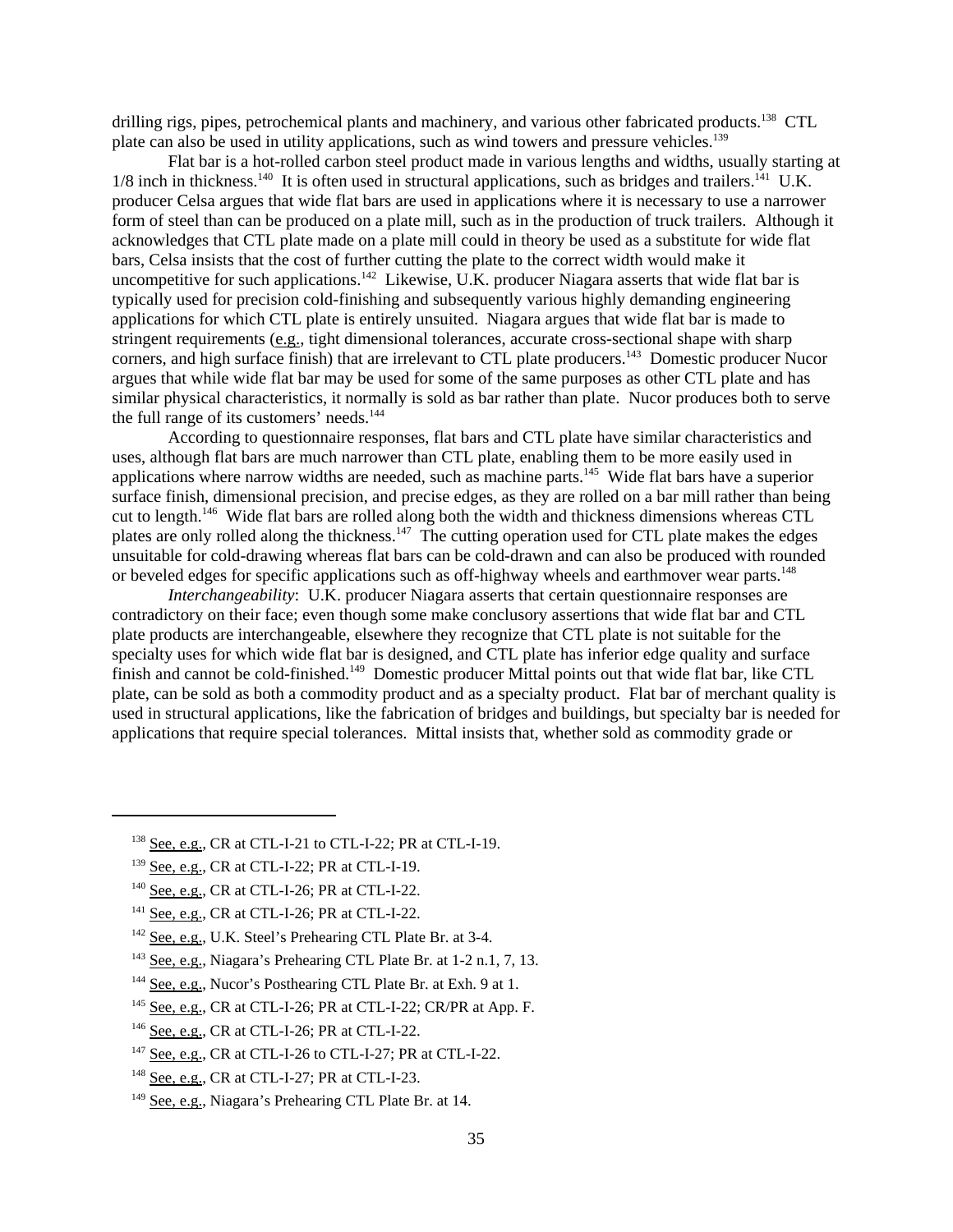specialty grade, wide flat bar and CTL plate are generally interchangeable.<sup>150</sup> According to questionnaire responses, interchangeability between wide flat bar products and CTL plate depends on the specific customer end use. For example, if the edge quality is critical, customers may prefer flat bar. The size and thickness of the material needed for the final application is also an important consideration.<sup>151</sup>

*Customer and producer perceptions*: Responding U.S. producers generally perceived wide flat bar to be interchangeable with CTL plate produced on plate mills or cut from coil. Similarly, responding producers generally reported that their customers perceived little or no substantial difference between wide flat bar and CTL plate produced on plate mills or cut from coil, despite the superior edge quality, cold-drawing capability, and tighter tolerances characteristic of wide flat bar.152 Customers' responses were a bit more varied. While several U.S. purchasers reported general interchangeability or only limited differences, several other responding purchasers view CTL plate and wide flat bar as "not interchangeable" or "not compatible," citing dimensional differences and the ability to cold-draw wide flat bar.153 U.K. producer Niagara asserts that several questionnaire respondents who perceived the two products to be interchangeable nevertheless identified important differences between them.154

*Common manufacturing facilities, production processes, and production employees*: The production process for both flat bars and CTL plate begins at the melting or refining stage where steel is produced. In the next production phase, the steel is cast into semi-finished forms (blooms and billets, on the one hand, or slabs, on the other). In a bar mill, wide flat bar is produced when blooms and billets are rolled on all faces at the same time into a long bar shape. Most CTL plate is hot-rolled on a reversing plate mill (also known as a sheared plate mill) or in a special form of a reversing mill called a Steckel mill. Plate may also be rolled on a continuous hot-strip mill; these mills primarily produce hot-rolled sheet but may also be used to produce plate up to 72 inches wide and between three-sixteenth and onehalf inch in thickness. Reversing plate mills, Steckel mills, and hot-strip mills all use slabs as the semifinished input to make plate. Finally, some CTL plate is made from hot-rolled coiled plate cut by steel service centers.<sup>155</sup>

Of the six U.S. mills that produce wide flat bar, only Nucor and Mittal produce other forms of CTL plate.<sup>156</sup> Although the melting processes are the same and both products are hot-rolled, flat bars are produced either with vertical and horizontal rolls to produce the desired width and thickness dimensions or in a closed box pass. CTL plate is rolled with horizontal rolls only. Neither the employees nor the equipment are generally interchangeable.<sup>157</sup>

*Channels of distribution*: Wide flat bars and CTL plate share similar channels of distribution. They both can be sold either to service centers or directly to end users, although a greater percentage of wide flat bars is sold to end users.<sup>158</sup>

<sup>&</sup>lt;sup>150</sup> See, e.g., Mittal's Posthearing CTL Plate Br. at Answers to Commissioner Hillman's Questions at 19, Answers to Commissioner Lane's Questions at 8.

 <sup>151</sup> See, e.g., CR at CTL-I-27; PR at CTL-I-22; CR/PR at App. F.

 <sup>152</sup> See, e.g., CR at CTL-I-28; PR at CTL-I-24; CR/PR at App. F.

 <sup>153</sup> See, e.g., CR at CTL-I-28; PR at CTL-I-24; CR/PR at App. F.

 <sup>154</sup> See, e.g., Niagara's Prehearing CTL Plate Br. at 14.

<sup>&</sup>lt;sup>155</sup> See, e.g., CR at CTL-I-22 to CTL-I-28; PR at CTL-I-19 to CTL-I-21; CR/PR at App. F.

<sup>&</sup>lt;sup>156</sup> Domestic producer Nucor reports producing wide flat bar and other CTL plate at different facilities on different equipment and using different workers. See, e.g., Nucor's Posthearing CTL Plate Br. at Exh. 9 at 1.

<sup>&</sup>lt;sup>157</sup> See, e.g., CR at CTL-I-28; PR at CTL-I-23; Niagara's Prehearing CTL Plate Br. at 7-8 & n.7.

 <sup>158</sup> See, e.g., CR at CTL-I-27; PR at CTL-I-23; CR/PR at Tables CTL-I-18, CTL-I-19, App. F.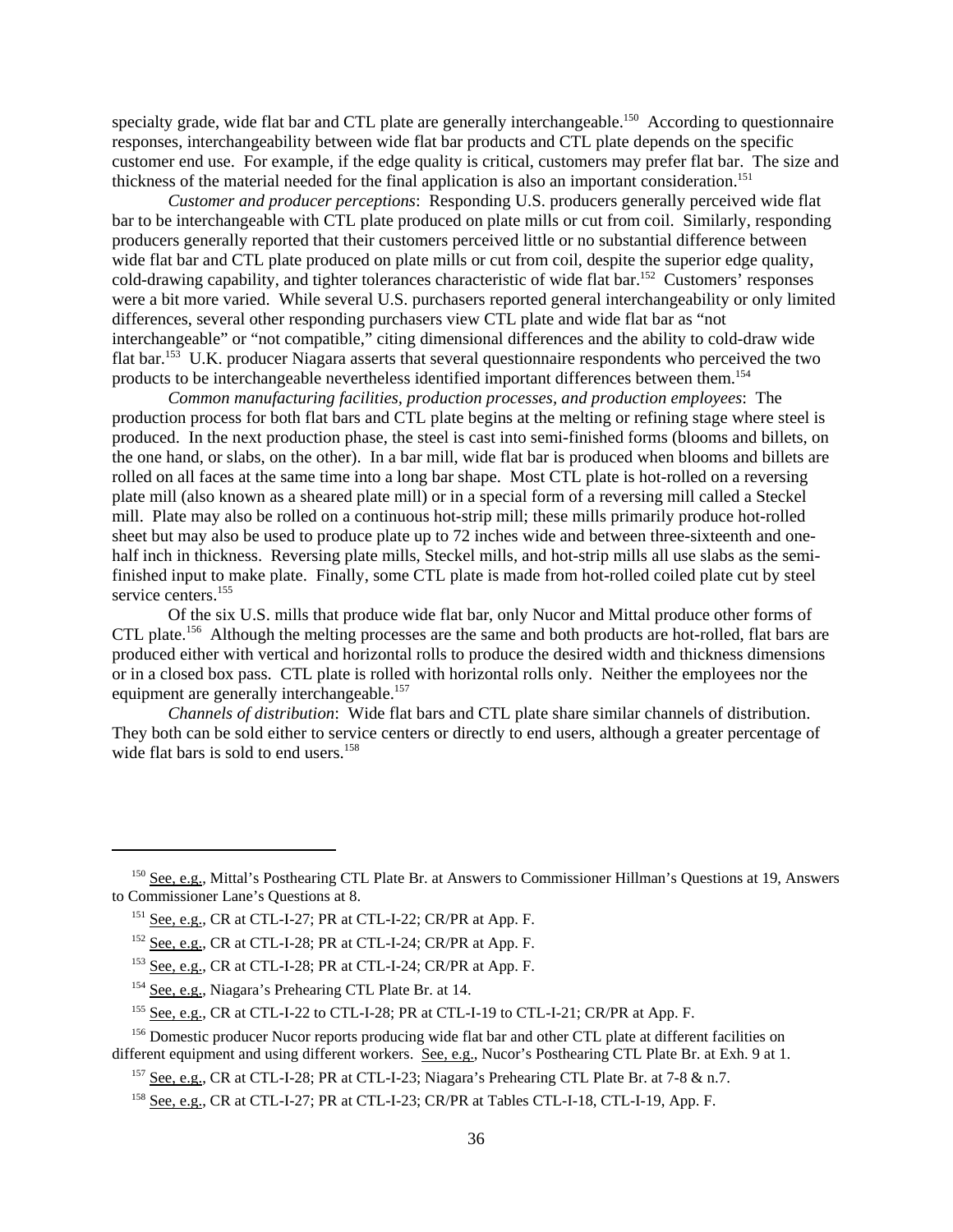*Price*: According to questionnaire responses, prices of both CTL plate and wide flat bar follow similar trends, but the data are mixed about which is priced higher.<sup>159</sup> Niagara asserts that the ambiguity in the data arises from the existence in the U.S. market of low-value wide "merchant bar," which is not the product that Niagara sells. It insists that wide flat bar is sold at a price premium over CTL plate.<sup>160</sup>

Although there is some contrary evidence, on balance we find that there is no clear dividing line between wide flat bar products and other CTL plate products. Both products have similar physical characteristics related to their overlapping production processes at the melting stage, although wide flat bar products are made to more stringent requirements and are rolled along both the width and thickness dimensions instead of just the thickness dimensions like other CTL plate products. Although wide flat bars are narrower than other CTL plate products, that characteristic does not readily distinguish the two, because CTL plate comes in a variety of widths and thicknesses. The products can be used in overlapping applications, although wide flat bar products do not need to be further cut for narrower applications, are suitable for cold-drawing, and can be produced with rounded or beveled edges for specific applications. Their interchangeability thus depends on specific customer end uses, and most domestic producers perceived them to be interchangeable although some customers perceived them differently. Both are sold through the same channels of distribution, and there is no clear indication that one is priced differently than the other. The fact that the wide flat bars are produced at bar mills from blooms or billets is also not a distinguishing feature because other CTL plate products are rolled from slabs and then produced to specified lengths in a variety of manufacturing lines in a variety of different facilities (reversing mills, more specialized Steckel mills, hot-strip mills, or service centers' processing lines), with resultant differences in their eventual characteristics. In conclusion, we do not find that wide flat bars rolled on a bar mill are a separate domestic like product.

# **4. Conclusion**

Based on our analysis of these two issues, we determine that the domestic like product is CTL plate including wide flat bars. Chairman Pearson, Commissioner Hillman, and Commissioner Okun, however, further define the like product to include micro-alloy products, but Vice Chairman Aranoff, Commissioner Koplan, and Commissioner Lane do not.<sup>161</sup>

 <sup>159</sup> Both U.S. producer and U.S. purchaser responses were divided between reporting no price (or price trend) differential (two producers and two purchasers); lower prices for wide flat bar (one producer and four purchasers); and higher prices for wide flat bar (one producer and one purchaser). The average unit value of shipments of wide flat bar was \$398.89 in 2000; it increased to \$567.11 in 2004, and has remained above that unit value through 2005- June 2006. In general, the average unit values of wide flat bar were lower than the average unit values of plate. See, e.g., CR at CTL-I-28 to CTL-I-29; PR at CTL-I-24.

<sup>&</sup>lt;sup>160</sup> See, e.g., Niagara's Prehearing CTL Plate Br. at 9, n. 2, 14. As noted previously, arguments as to products made outside the United States are irrelevant to our evaluation of domestic like product issues.

<sup>&</sup>lt;sup>161</sup> Except where noted, the data referenced in section IV of this opinion reflect the carbon CTL plate market (i.e., the data associated with a domestic like product defined as CTL plate, including micro-alloy and wide flat bar products). The data considered by Vice Chairman Aranoff, Commissioner Koplan, and Commissioner Lane differ to the extent that these Commissioners defined the domestic like product differently than their colleagues. Thus, for example, whereas Chairman Pearson, Commissioner Hillman, and Commissioner Okun refer to the data summaries for carbon CTL plate such as those provided in Table C-2 of the staff report, Vice Chairman Aranoff, Commissioner Koplan, and Commissioner Lane refer to the data summaries for non-alloy CTL plate such as those provided in Table C-1 of the staff report. Each Commissioner finds that the minor differences in the two data sets do not lead to differing results.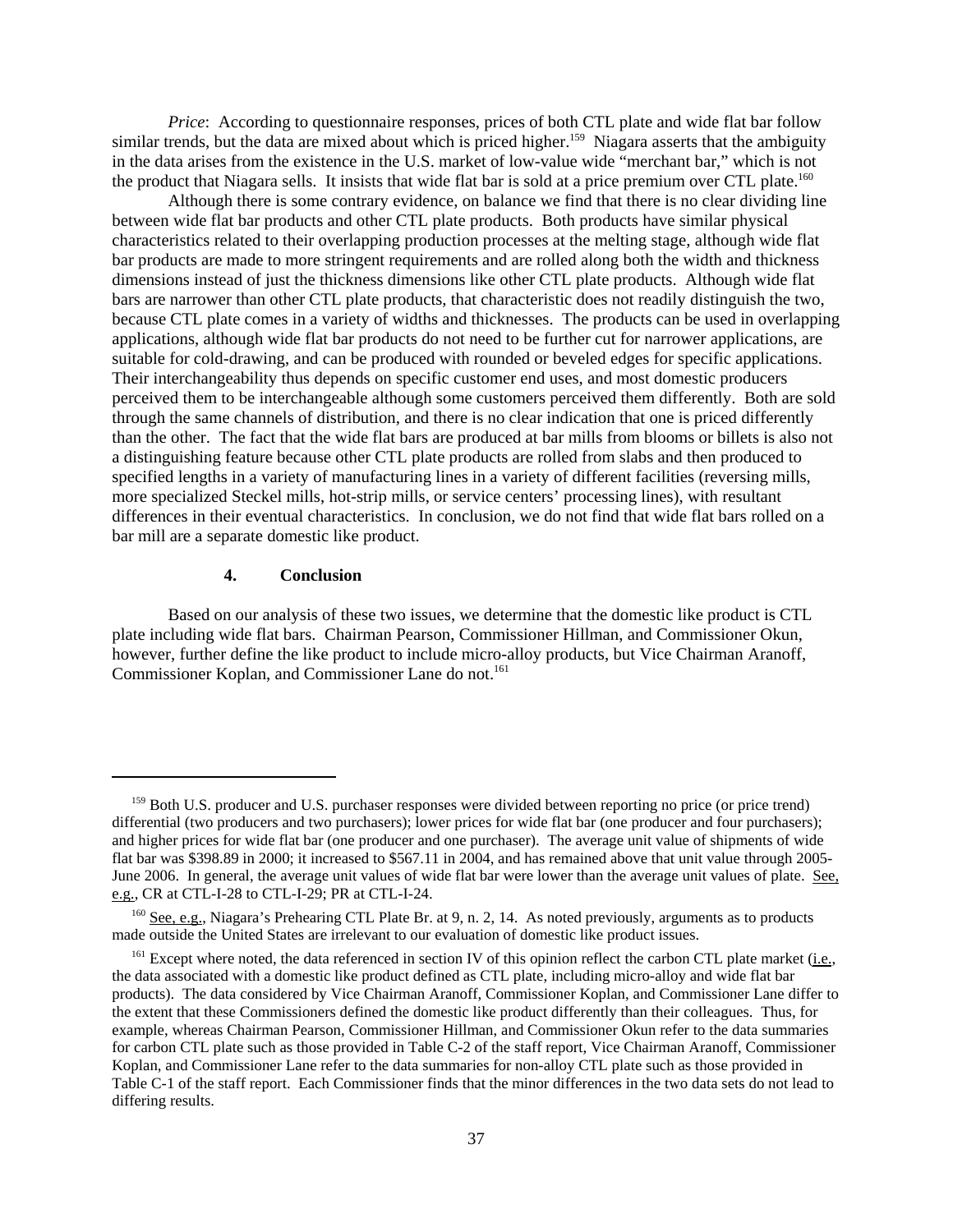# **B. Domestic Industry**

### 1. In General<sup>162</sup>

As noted above, CTL plate is produced in the United States using one of several production processes. Whether produced by the integrated or non-integrated process, molten steel is poured or "tapped" from the furnace into a ladle then cast into a suitable form and rolled.<sup>163</sup> Most CTL plate is hotrolled on a reversing plate mill (also known as a sheared plate mill) or in a special form of a reversing mill called a Steckel mill.<sup>164</sup> Plate may also be rolled on a continuous hot-strip mill or wide flat bar products may be made in a bar mill.<sup>165</sup> Finally, some service centers, which traditionally have served as distributors of CTL plate, also perform a wide range of value-added processing of steel products, such as uncoiling, flattening, and cutting plate products to length or flame/plasma cutting plate into nonrectangular shapes.<sup>166</sup> Service centers that process hot-rolled coiled plate into cut lengths or nonrectangular shapes purchase the coiled plate from U.S. or foreign mills.<sup>167</sup> The process of producing cut plate from coiled plate is the same whether performed at the steel mill or by a service center.<sup>168</sup>

# 2. Sufficient Production-Related Activities<sup>169</sup>

In the original determinations, the Commission defined the domestic industry as the steel mills producing CTL plate.<sup>170</sup> In the original determinations, the Commission did not address the issue of service centers that uncoil coiled hot-rolled plate and cut it to length into plate, and did not include such processors in the domestic industry. In the first reviews, however, at the request of respondent interested parties from Germany and the United Kingdom, the Commission did consider this issue, and, applying the reasoning from the 1997 CTL plate original investigations, it determined that service center processors engage in sufficient production-related activities to be included in the domestic industry.171 The facts relied upon by the Commission, in particular the fundamental fact that processors turn hotrolled coiled plate into a separate domestic like product, CTL plate, have not changed since then.<sup>172</sup>

171 See, e.g., USITC Pub. 3364 at 8-9.

<sup>172</sup> The Commission also found it significant that the manufacturing equipment and processes used by service centers to decoil and cut to length coiled plate are the same as those used by the domestic mills. It also found that

(continued...)

<sup>&</sup>lt;sup>162</sup> We applied the domestic industry legal standards discussed in section III above.

 <sup>163</sup> See, e.g., CR at CTL-I-22 to I-23; PR at CTL-I-19 to CTL-I-20.

<sup>&</sup>lt;sup>164</sup> See, e.g., CR at CTL-I-23; PR at CTL-I-20.

 <sup>165</sup> See, e.g., CR at CTL-I-24; PR at CTL-I-21.

 <sup>166</sup> See, e.g., CR at CTL-I-25; PR at CTL-I-21.

 <sup>167</sup> See, e.g., CR at CTL-I-25; PR at CTL-I-21.

 <sup>168</sup> See, e.g., CR at CTL-I-25; PR at CTL-I-21.

<sup>&</sup>lt;sup>169</sup> We applied the legal standards discussed in section III above.

<sup>&</sup>lt;sup>170</sup> In the 1993 original determinations, the Commission defined the domestic industry as all domestic producers of CTL plate. See, e.g., USITC Pub. 2664 at 216. In the 1979 original determination, the Commission found a regional industry consisting of the facilities of domestic carbon steel plate producers located in the west coast states of California, Washington, and Oregon. See, e.g., USITC Pub. 970 at 4. No party argued that the Commission should define a regional industry in the first reviews of these orders, and the Commission applied a national rather than a regional analysis of the domestic industry in the first reviews. See, e.g., USITC Pub. 3364 at 9-11. In the absence of any contrary arguments in these reviews, we again apply a national rather than a regional analysis of the domestic industry.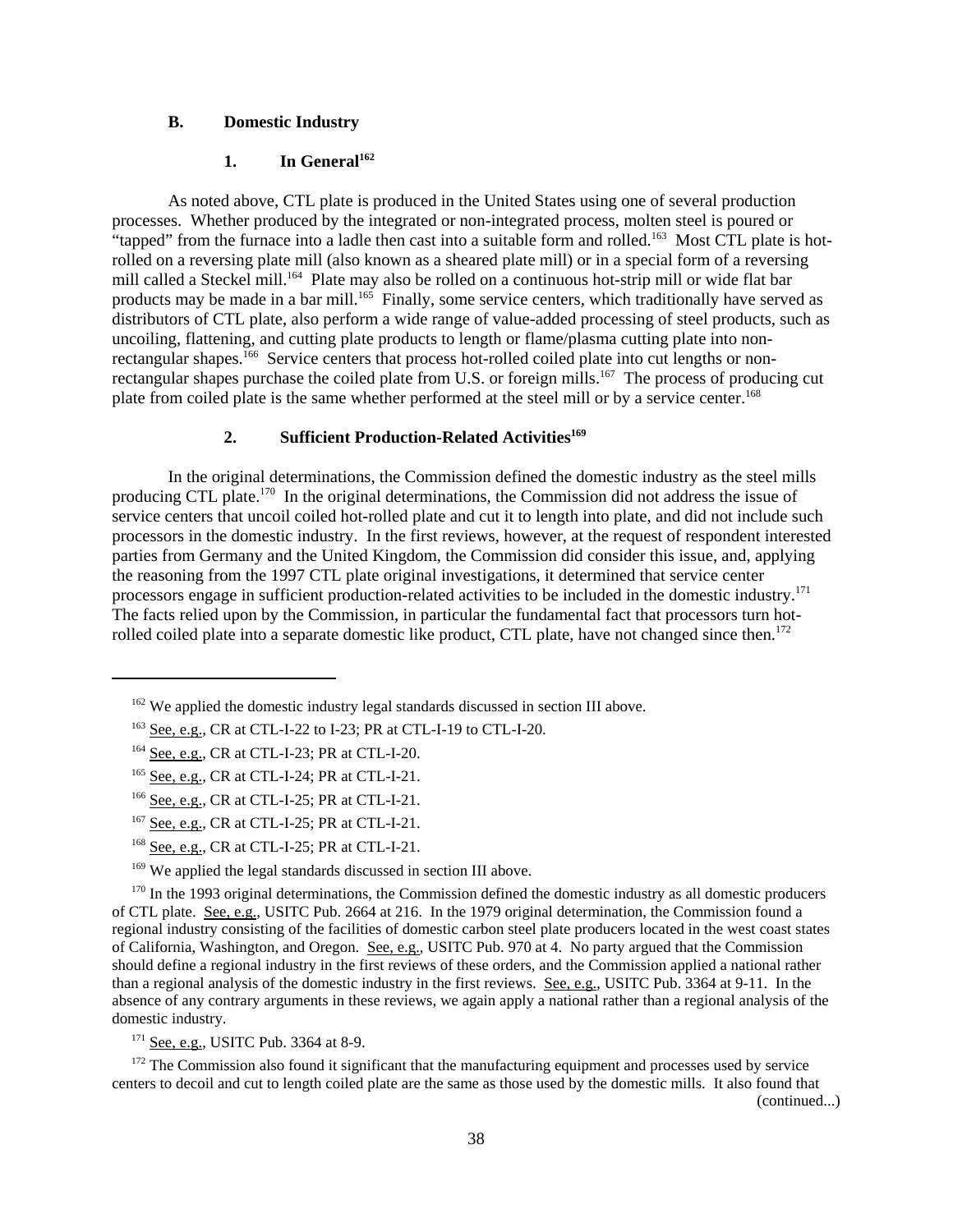In these reviews, Mittal urges the Commission to include processors in the definition of the domestic industry,<sup>173</sup> and other parties either have not commented on this issue or have taken no position.174 In the absence of contrary arguments or any apparent change in the factual or legal basis for the Commission's findings from the first reviews of these orders, we include service center processors in the domestic industry in these reviews.175

# **3. Related Parties176**

In the original 1993 investigations, the Commission did not find appropriate circumstances to exclude any producers from the domestic industry as related parties, although it noted that several domestic producers had a "financial relationship" with a subject producer through equity ownership, joint ventures, or to a lesser extent through importation of subject merchandise. It did not want to skew the data since related parties comprised a large portion of the industry and because most of the related parties were actively seeking relief from the very entities to which they were related.<sup>177</sup> In the first reviews, the Commission found two related parties, California Steel Industries and Tuscaloosa Steel Corporation, each of which was then owned by a subject foreign producer. It did not, however, find appropriate circumstances to exclude either related party from the domestic industry, absent an indication that either had been or was likely to be significantly insulated from import competition if the orders were revoked such that its inclusion in the domestic industry would present a distorted picture.<sup>178</sup> In these second reviews, no party has argued that any domestic producer is a related party or that appropriate circumstances exist to exclude any producers from the domestic industry on that basis.

In these reviews, there are two domestic producers who may be considered related parties: domestic mill Mittal Steel USA and \*\*\*. As explained below, even if Mittal Steel USA did not directly import subject merchandise, there is some indication that a third party (Mittal Steel Co., NV) directly or indirectly controls Mittal Steel USA and exporters or importers of subject merchandise. \*\*\* imported \*\*\* short tons of subject CTL plate from \*\*\* in \*\*\*, representing less than \*\*\* percent of its CTL plate

 $172$  (...continued)

processors account for a significant percentage of overall employment and invest a significant amount of capital in relatively sophisticated processing operations. See, e.g., USITC Pub. 3364 at 8-9. In 2005, U.S. processors reported 874 PRWs and capital expenditures of \$6.8 million. See, e.g., CR at CTL-III-1 at n.1; PR at III-1 at n.1. The Commission did not put much weight on the fact that the value added by service centers is small. See, e.g., USITC Pub. 3364 at 8-9.

<sup>&</sup>lt;sup>173</sup> See, e.g., Mittal's Prehearing CTL Plate Br. at 7-8; Mittal's Posthearing CTL Plate Br. at Answers to Vice-Chairman Aranoff's Questions at 19.

<sup>&</sup>lt;sup>174</sup> For example, purchaser Caterpillar takes no position with respect to the Commission's definition of the domestic industry. See, e.g., Caterpillar's Prehearing CTL Plate Br. at 4.

<sup>&</sup>lt;sup>175</sup> As the report points out, domestic industry data for the period 1990 to 1992 do not include the operations of U.S. service centers engaged in processing hot-rolled steel coils in plate thicknesses into individual plates, but data from the first reviews (1997 to 1999) and the current reviews (Jan. 2000 to June 2006) do include service center operations. See, e.g., CR at CTL-I-1; PR at CTL-I-1.

<sup>&</sup>lt;sup>176</sup> We applied the related party legal standards discussed in section III above.

<sup>&</sup>lt;sup>177</sup> See, e.g., USITC Pub. 2664 at 95-99, 216.

<sup>&</sup>lt;sup>178</sup> See, e.g., USITC Pub. 3364 at 12. The Commission focused on the small percentage of CTL plate shipped by California Steel Industries and the fact that it supported continuation of the orders. The Commission found Tuscaloosa Steel Corporation did not benefit from or receive any shielding effect from its relationship with U.K. producer Corus and it concluded that Corus' extensive investment in the Tuscaloosa facilities exhibited a commitment to U.S. production. See, e.g., USITC Pub. 3364 at 12.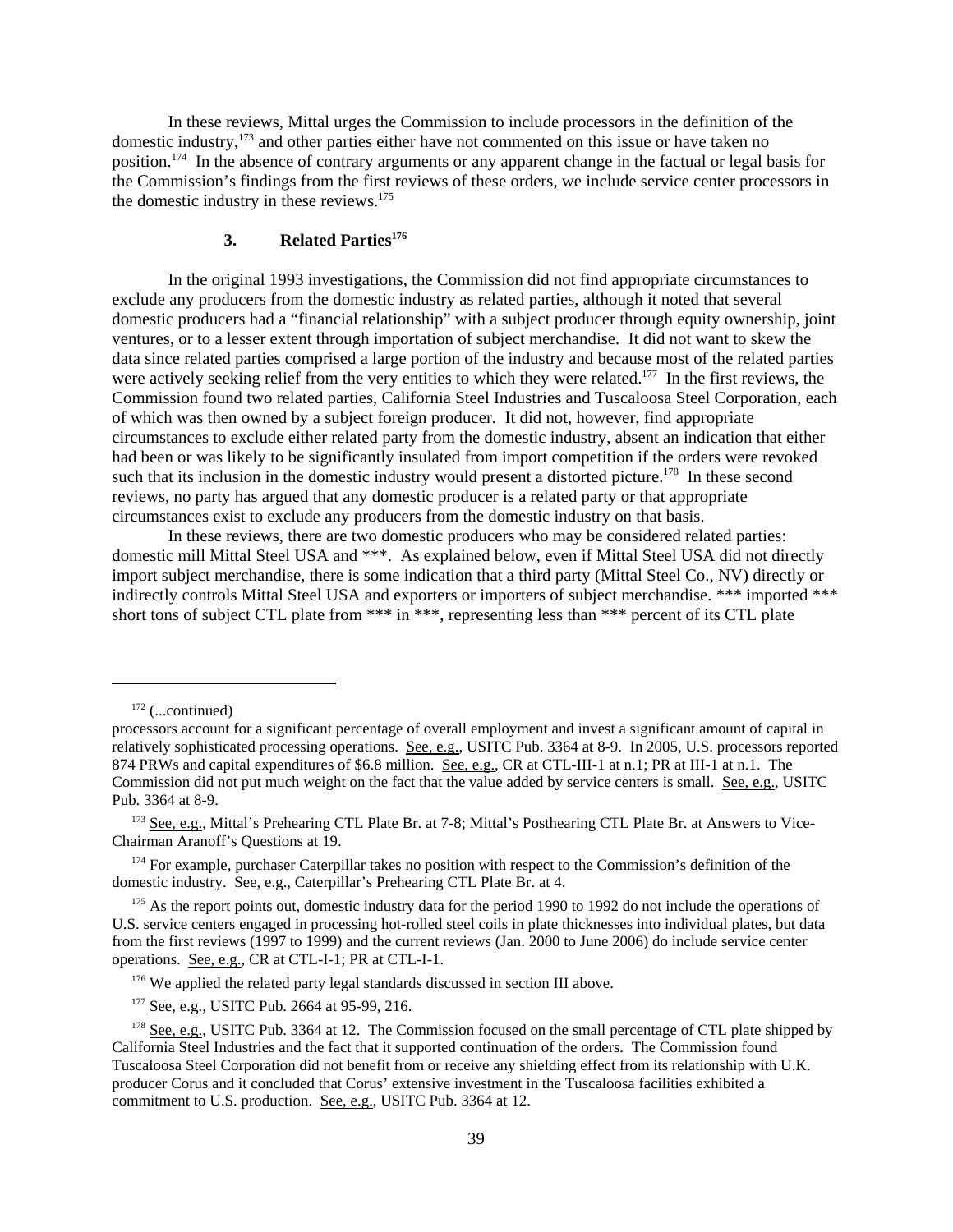production that year.<sup>179</sup> \*\*\* subject imports were small and isolated, and there is no indication that \*\*\* benefitted more than minimally from these imports, nor have any parties argued in favor of excluding \*\*\* from the domestic industry.

With regard to Mittal Steel USA, Mittal Steel Co. NV was formed in 2005, as the result of a merger between Ispat International and LNM Holdings. As the largest global steelmaker, Mittal Steel Co. owns a number of plants located throughout the world, including domestic CTL plate producer Mittal Steel USA. How Mittal Steel USA acquired its various U.S. assets is discussed in more depth in the conditions of competition section below. In brief, Mittal Steel USA's assets were acquired from the purchase of the bankrupt assets of Acme Steel, LTV, and Bethlehem Steel, as well as most of U.S. Steel's CTL plate assets.<sup>180</sup>

Mittal Steel Co. owns Mittal Steel Galati, a Romanian producer of subject merchandise.<sup>181</sup> and has a \*\*\* percent share in Huta Batory, a Polish producer of subject merchandise. Huta Batory did not respond to the Commission's questionnaires in these reviews.<sup>182</sup> Domestic producer Mittal Steel USA is also affiliated with importer Mittal Steel North America,183 \*\*\*.184

In early 2006, Mittal Steel Co. announced its intent to merge with the second largest steelmaker in the world, Arcelor, S.A., a merger still in the process of being approved and finalized.<sup>185</sup> As a result of this transaction, Mittal Steel USA will also have links to CTL plate producers in Belgium, Spain, and Germany as well as to two additional U.S. importers of CTL plate.<sup>186</sup>

During the period of review, Mittal Steel Galati shipped \*\*\*. The majority of its shipments to the United States were of a thickness \*\*\*.<sup>187</sup> However, although \*\*\*.<sup>188</sup> Joint respondent interested parties assert that Mittal Steel Galati's products not only complement the product line offered by Mittal USA but also provide Mittal with additional capacity for its U.S. marketing plan.<sup>189</sup>

Mittal Steel USA, which has CTL plate production operations in Burns Harbor, Indiana, Coatesville, Pennsylvania, and Conshohocken, Pennsylvania, accounted for \*\*\* percent of domestic production of carbon steel CTL plate in 2005 and produces \*\*\* of micro-alloy steel CTL plate in the

<sup>183</sup> Both are under the common control of Mittal Steel Company NV. See, e.g., Joint Respondents' Prehearing CTL Plate Br. at 43 n.128; CR/PR at Tables CTL-I-21, CTL-I-22.

<sup>184</sup> Mittal Steel USA explains that \*\*\*. See, e.g., Mittal's Posthearing CTL Plate Br. at Answers to Vice Chairman Aranoff's Questions at 3-4.

<sup>185</sup> See, e.g., CR at CTL-I-33 to I-34; PR at CTL-I-28. Mittal Steel USA anticipates that \*\*\*. See, e.g., Mittal's Posthearing CTL Plate Br. at Answers to Vice Chairman Aranoff's Questions at 2-3.

<sup>186</sup> Industeel, a Belgian producer of subject merchandise, and Arceralia, a Spanish producer of subject merchandise, are both subsidiaries of Arcelor; neither firm provided the Commission with a completed questionnaire. See, e.g., CR at CTL-I-34; PR at CTL-I-28. German CTL plate producer Dillinger, which responded to the Commission's questionnaires, is also a subsidiary of Arcelor. See, e.g., CR at CTL-I-37; PR at CTL-I-31. U.S. importers of subject merchandise, Arcelor and Industeel, are also Arcelor affiliates. See, e.g., CR at CTL-I-36 to CTL-I-37; PR at CTL-I-31; CR/PR at Table CTL-I-22. During the period of review, Arcelor imported from \*\*\* whereas Industeel imported from \*\*\*. See, e.g., CR/PR at Table CTL-I-22.

<sup>187</sup> See, e.g., Joint Respondents' Prehearing CTL Plate Br. at 44-45; CR/PR at Tables CTL-IV-44 and CTL-IV-45.

<sup>188</sup> See, e.g., Nucor's Posthearing CTL Plate Br. at App. 8 (citing questionnaire responses).

189 See, e.g., Joint Respondents' Prehearing CTL Plate Br. at 44-45.

<sup>&</sup>lt;sup>179</sup> See, e.g., CR at CTL-III-13; PR at III-10. Inexplicably, official import statistics show no imports from Finland in 2002. See, e.g., CR at CTL-V-13 n.12; PR at CTL-V-11 n.12.

<sup>&</sup>lt;sup>180</sup> See, e.g., CR at CTL-III-4 to III-7; PR at CTL-III-3 to CTL-III-5; CR/PR at Table CTL-III-1.

<sup>&</sup>lt;sup>181</sup> See, e.g., CR at CTL-I-33 to CTL-I-34; PR at CTL-I-28; CR/PR at Table CTL-I-21.

 $182$  See, e.g., CR at CTL-I-34; PR at CTL-I-28.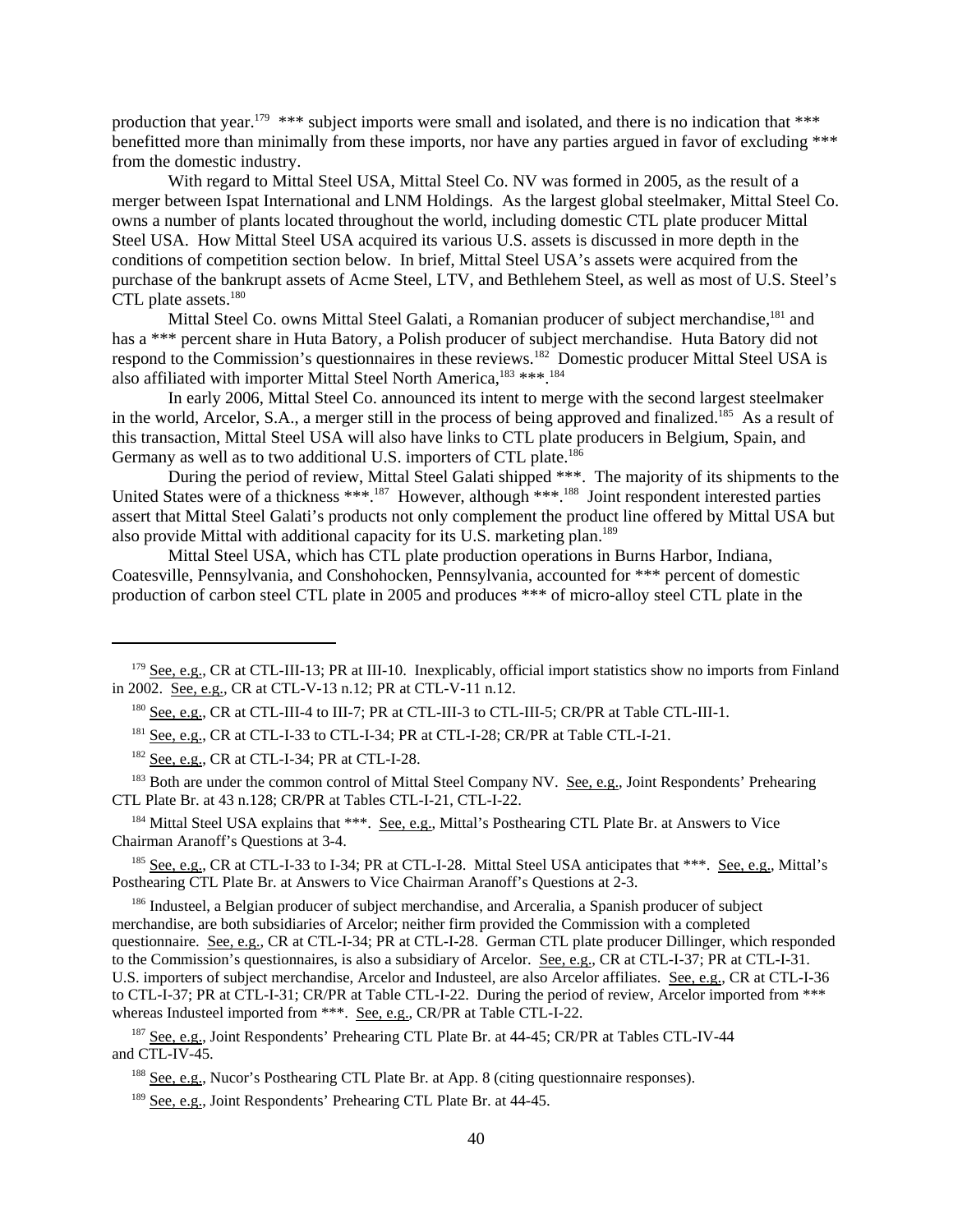United States.<sup>190</sup> The company \*\*\*.<sup>191</sup> Mittal Steel USA does not believe that it should be excluded as a related party in these reviews.<sup>192</sup> \*\*\*, and as it explains, it \*\*\*.<sup>193</sup> In its importer's questionnaire response, \*\*\*.194

Although Mittal Steel USA has a number of ties to subject producers and importers of subject merchandise and it appears that the company will have additional ties once the Mittal/Arcelor merger has been approved, we do not find appropriate circumstances to exclude Mittal Steel USA from the domestic industry. The company accounts for a large amount of domestic production and through its various acquisitions during the period of review, discussed above and in more detail below, it has strengthened its U.S. presence and made clear its commitment to the U.S. market. It supports the continuation of these orders, \*\*\*, and there is \*\*\*.195

Based on the available facts, we find that appropriate circumstances do not exist to warrant the exclusion of any producers from the domestic industry as a related party under the Act.

# **4. Conclusion**

Accordingly, we determine that the domestic CTL plate industry includes the fourteen active mills (Arkansas Steel, Claymont, CMC Steel Alabama, CSI, Gerdau Ameristeel, IPSCO, Jindal, Kentucky Electric, LeTourneau, Mittal, Nucor, Oregon, U.S. Steel, and WCI) and one closed mill (Geneva) for which there were data as well as ten service centers from which the Commission received questionnaire responses (American Steel, Cargill, Feralloy, Friedman, IPSCO, Olympic, PDM, Primary, Robinson, and Steel Warehouse).196

<sup>&</sup>lt;sup>190</sup> During the period of review, \*\*\* <u>See, e.g.</u>, CR at CTL-III-3 n.4; PR at CTL-I-CTL-III-3 n.4; CR/PR at Table CTL-I-21.

<sup>&</sup>lt;sup>191</sup> See, e.g., CR at CTL-I-33 to I-34; PR at CTL-I-28; CR/PR at Table CTL-I-21; Mittal's Prehearing CTL Plate Br. at 1-2 n.2.

 <sup>192</sup> See, e.g., Mittal's Prehearing CTL Plate Br. at 7-8.

<sup>&</sup>lt;sup>193</sup> See, e.g., Mittal's Posthearing CTL Plate Br. at Answers to Vice-Chairman Aranoff's Questions at 2-3.

<sup>&</sup>lt;sup>194</sup> See, e.g., CR at CTL-III-13 to CTL-III-14; PR at CTL-III-10; CR/PR at Table CTL-III-6.

<sup>&</sup>lt;sup>195</sup> See, e.g., CR/PR at Tables CTL-I-21, CTL-III-10.

<sup>&</sup>lt;sup>196</sup> See, e.g., CR at CTL-I-33; PR at CTL-I-28; CR/PR at Table CTL-I-21. Although industry shipment information was reported for fourteen active mills, one closed mill, and ten service centers, usable financial data was only reported for twelve U.S. mills and five processors. See, e.g., CR at CTL-III-18; PR at CTL-III-12.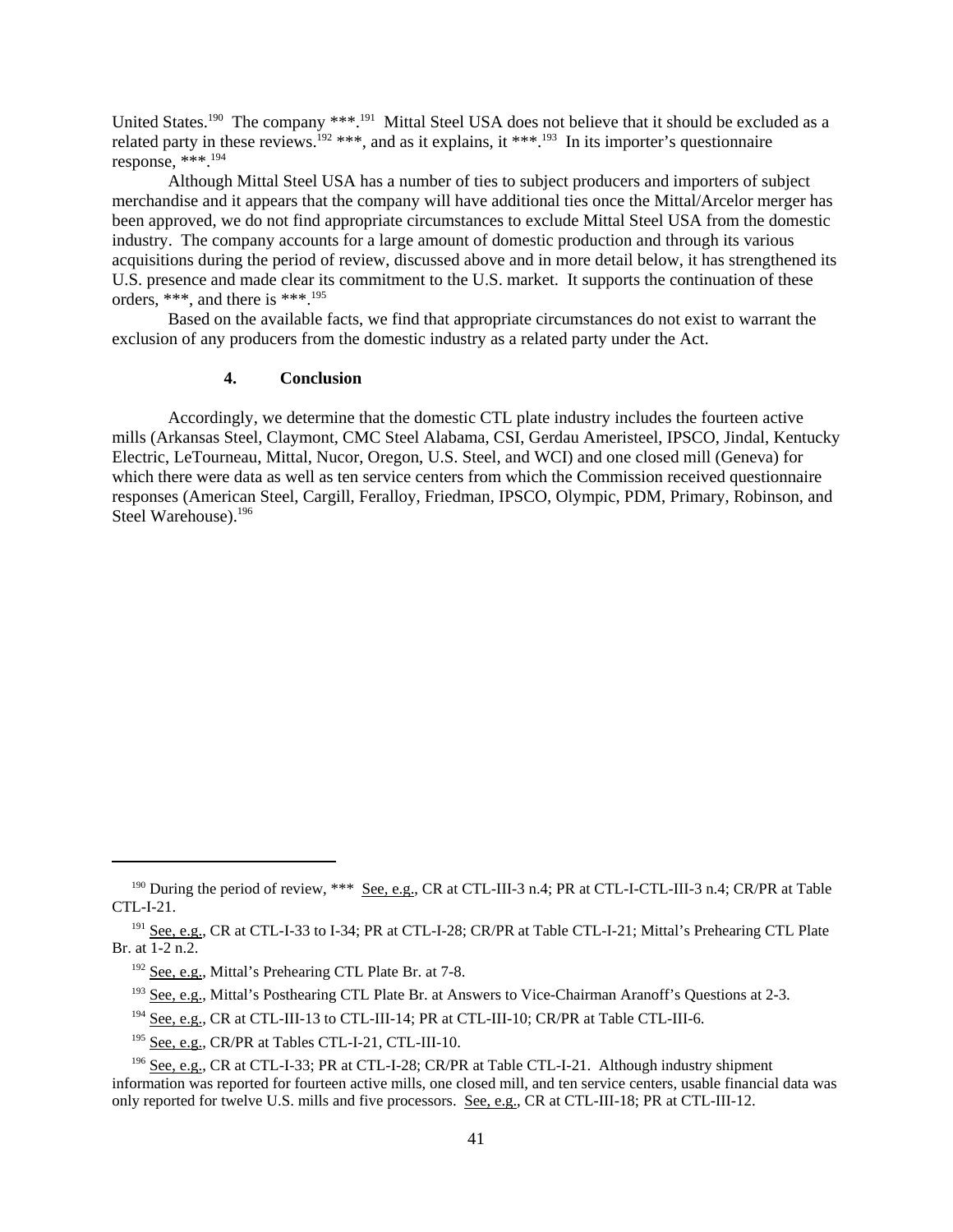# C. Cumulation<sup>197</sup>

#### **1. Framework and Background**

We applied the legal standards as discussed in Section III above.

In the first reviews, the Commission found, based on the available information on capacity, production, product mix, and export orientation,<sup>198</sup> as well as the "weakened condition of the U.S. industry," that the subject imports from Belgium, Brazil, Canada, Finland, Germany, Mexico, Poland, Romania, Spain, Sweden, Taiwan, and the United Kingdom each would be likely to have a discernible adverse impact on the domestic industry if the finding and orders were revoked. The Commission also found that there likely would be a reasonable overlap of competition between subject imports from all of those countries under review and the domestic like product, and among the subject imports from all of those countries, if the finding and orders were revoked. The Commission did not find any significant differences in the conditions of competition among those subject countries, except for Canada, with respect to which the order was revoked during those reviews and is therefore not subject to the current reviews.199 For these reasons, the Commission exercised its discretion to cumulate subject imports from Belgium, Brazil, Finland, Germany, Mexico, Poland, Romania, Spain, Sweden, Taiwan, and the United Kingdom.

The threshold criterion for cumulation in these reviews is satisfied because all of the reviews of CTL plate were initiated on the same day.

We consider three issues in deciding whether to exercise our discretion to cumulate the subject imports: (1) whether imports from any of the subject countries are precluded from cumulation because they are likely to have no discernible adverse impact on the domestic industry; (2) whether imports of CTL plate from the subject countries are likely to compete with each other and with the domestic like product; and (3) other considerations, such as similarities and differences in the likely conditions of competition of the subject imports with regard to their participation in the U.S. market for CTL plate.<sup>200</sup>

(continued...)

<sup>&</sup>lt;sup>197</sup> Commissioner Koplan and Commissioner Lane exercise their discretion to cumulate subject imports from all eleven subject countries. In doing so, they determine that (1) subject imports from Belgium, Brazil, Finland, Germany, Mexico, Poland, Romania, Spain, Sweden, Taiwan, and the United Kingdom, assessed individually, are not likely to have no discernible adverse impact on the domestic industry in the event of revocation; (2) subject imports from these countries are likely to compete with each other and with the domestic like product in the event of revocation; and (3) many of the likely conditions of competition faced by subject imports from each of these subject countries are similar. See their separate views with respect to cumulation below in Section V, Separate Views of Commissioners Stephen Koplan and Commissioner Charlotte R. Lane on Cumulation with Respect to Cut-To-Length Plate Products.

<sup>&</sup>lt;sup>198</sup> Although it noted that Canada and Mexico did not appear to export substantial quantities of subject plate, the Commission found that subject imports from these countries were still likely to have a discernible adverse impact on the domestic industry because "of their geographic proximity to the United States" as well as the fact that Mexican producer AHMSA was under bankruptcy protection, "an indication that it would have an incentive to maximize plate production and sales." USITC Pub. 3364 at 20 n.101.

 $199$  In declining to exercise its discretion to cumulate subject imports from Canada due to differences in conditions of competition, the Commission noted that only one major Canadian plate mill, Stelco, remained subject to the order. The Commission found that Stelco "rarely exported significant quantities of subject plate to any country." USITC Pub. 3364 at 19. Moreover, record evidence showed that Canada was a net importer of plate (with much of its imports originating from the United States), that demand for plate in Canada was strong, and that Canada had antidumping orders in place with respect to several countries. See, e.g., id.

<sup>&</sup>lt;sup>200</sup> Chairman Pearson and Commissioner Okun note that while they consider the same issues discussed in this section in determining whether to exercise their discretion to cumulate the subject imports, their analytical framework begins with whether imports from the subject countries are likely to face similar conditions of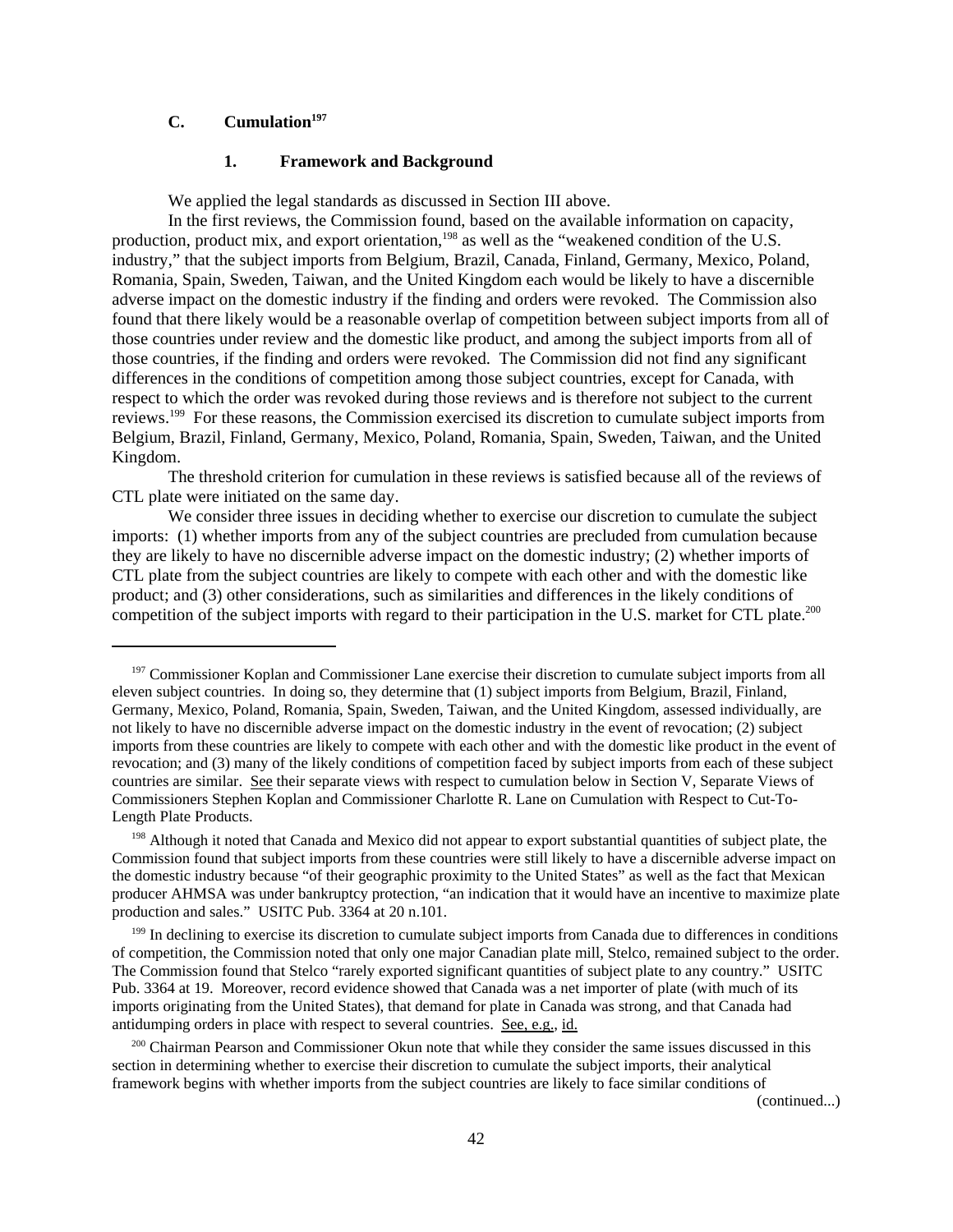In so doing, we take into account the various arguments by the parties. Our focus in five-year reviews is not only on present conditions of competition, but also on likely conditions of competition in the reasonably foreseeable future.

We have determined, as discussed below, that subject imports from Mexico are likely to have no discernible adverse impact on the domestic industry in the event of revocation, and therefore, subject imports from Mexico are not eligible for cumulation with the other subject imports. We also have determined that subject imports from the remaining ten subject countries are likely to compete with each other and with the domestic like product in the event of revocation.201 We determine finally that certain factors indicate that subject imports from Romania will likely compete under different conditions of competition than other subject imports with regard to their participation in the U.S. market for CTL plate and, therefore, we do not exercise our discretion to cumulate subject imports from Romania for purposes of our analysis of likely volume, likely price effects, and likely impact.<sup>202</sup> We therefore exercise our discretion to cumulate subject imports from Belgium, Brazil, Finland, Germany, Poland, Spain, Sweden, Taiwan, and the United Kingdom.<sup>203</sup>

They join Vice Chairman Aranoff and Commissioner Hillman's discussion of the issues in this section, and reach the same conclusion. That is, Chairman Pearson and Commissioner Okun determine that subject imports from Mexico are likely to have no discernible adverse impact on the domestic industry in the event of revocation, and therefore, subject imports from Mexico are not eligible for cumulation with the other subject imports. They also determine that certain factors indicate that subject imports from Romania will likely compete under different conditions of competition than other subject imports and, therefore, they do not exercise their discretion to cumulate subject imports from Romania for purposes of their analysis of likely volume, likely price effects, and likely injury. Finally, Chairman Pearson and Commissioner Okun determine that (1) many of the likely conditions of competition faced by subject imports from Belgium, Brazil, Finland, Germany, Poland, Spain, Sweden, Taiwan, and the United Kingdom are similar; (2) subject imports from these countries are likely to compete with each other and with the domestic like product in the event of revocation; and (3) subject imports from these countries, assessed individually, are not likely to have no discernible adverse impact on the domestic industry in the event of revocation. Therefore, Chairman Pearson and Commissioner Okun exercise their discretion to cumulate subject imports from Belgium, Brazil, Finland, Germany, Poland, Spain, Sweden, Taiwan, and the United Kingdom.

<sup>201</sup> Chairman Pearson and Commissioner Okun examine the likelihood of a reasonable overlap of competition only after first determining whether subject imports are likely to face similar conditions of competition. Because they determine that certain factors indicate that subject imports from Romania will likely compete under different conditions of competition than other subject imports, they do not include subject imports from Romania in their analysis of the likelihood of a reasonable overlap of competition.

<sup>202</sup> See Allegheny Ludlum Corp. v. United States, Slip Op. 06-188, U.S. Court of International Trade (Dec. 22, 2006).

<sup>203</sup> We find that cross-cumulation of dumped and subsidized subject imports is appropriate as an exercise of our discretion. See, e.g., Sugar from the European Union, and Sugar from Belgium, France, and Germany, Invs. Nos. 104-TAA-7 (Second Review) and AA1921-198-200 (Second Review), USITC Pub. 3793 at 11, n.47 (Aug. 2005).

 $200$  (...continued)

competition. For those subject imports which are likely to compete under similar conditions of competition, they next proceed to consider whether those imports are likely to compete with each other and with the domestic like product. Finally, if based on that analysis they intend to exercise their discretion to cumulate one or more subject countries, they analyze whether they are precluded from cumulating such imports because the imports from one or more subject countries, assessed individually, are likely to have no discernible adverse impact on the domestic industry. See Additional and Dissenting Views of Chairman Daniel R. Pearson and Commissioner Deanna Tanner Okun, found in Stainless Steel Bar from Brazil, India, Japan, and Spain, Invs. Nos. 731-TA-678, 679, 681, and 682 (Second Review), USITC Pub. 3895 (Dec. 2006).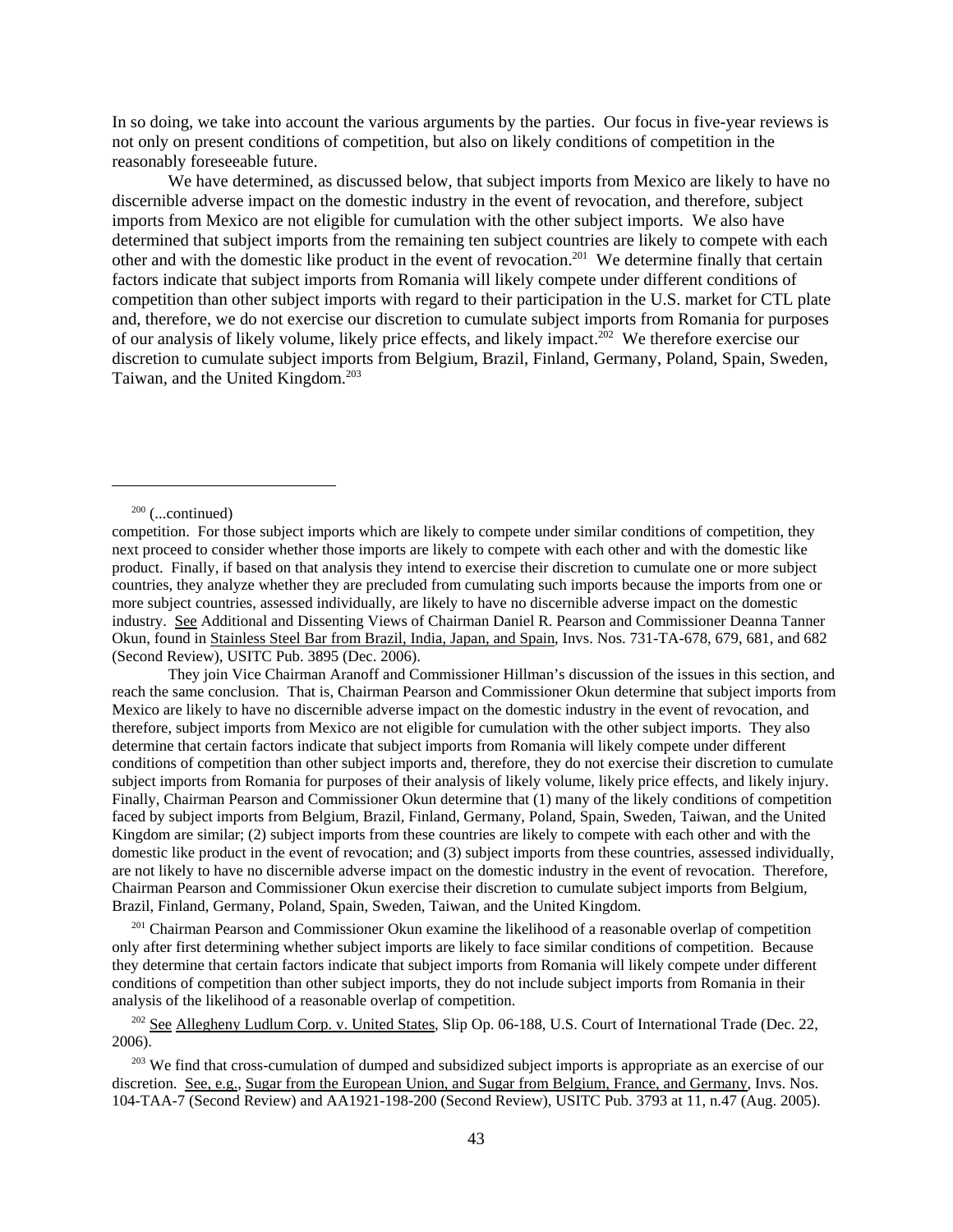### **2. Likelihood of No Discernible Adverse Impact**

We consider all relevant factors in analyzing "no discernible adverse impact" in these reviews. Based on the record, we find that subject imports from Mexico are likely to have no discernible adverse impact on the domestic industry in the event the antidumping and countervailing duty orders on imports from Mexico are revoked. We do not find, however, that subject imports from Belgium, Brazil, Finland, Germany, Poland, Spain, Sweden, Taiwan, or the United Kingdom are likely to have no discernible adverse impact if the antidumping finding, antidumping duty orders, and countervailing duty orders on imports from those countries are revoked.<sup>204</sup>

#### **a. Mexico**

We find that subject imports from Mexico are likely to have no discernible adverse impact on the domestic industry in the event of revocation. During the 1993 original investigations, subject imports from Mexico were 41,520 short tons in 1990 and 59,993 short tons in 1992, or 0.7 percent and 1.2 percent of apparent U.S. consumption in 1990 and 1992, respectively.<sup>205</sup> Since the orders were imposed, subject imports from Mexico have maintained a minimal presence in the U.S. market, comprising less than 0.05 percent of the market in all years since 1997.<sup>206</sup> Subject imports from Mexico have remained minimal despite an exemption from the Section 201 steel safeguards relief that imposed a 30 percent ad valorem tariff on CTL plate imports effective March 20, 2002, that was reduced to 24 percent on March 20, 2003, and ultimately terminated by the President on December 4,  $2003.^{207}$ 

Mexico has a single producer of subject CTL plate, Altos Hornos de Mexico, S.A., de C.V. ("AHMSA"), and the Mexican industry has the smallest capacity and production of any of the subject industries.208 While reported production capacity for subject CTL plate from Mexico remained flat over the period of review, capacity utilization rose to a full-year period high of \*\*\* percent in 2005.<sup>209</sup> Substantially all of AHMSA's capacity is dedicated to serving increasing home market demand.<sup>210</sup> Even

 206 See, e.g., CR/PR at Tables C-2, C-1. AHMSA's posthearing brief contains revised 1998 and 1999 import statistics from the U.S. Census Bureau listing the volume of imports from Mexico as 568 tons and 181 tons in 1998 and 1999, respectively. See id. citing AHMSA's Posthearing CTL Plate Br. at Exh. 11.

<sup>207</sup> See, e.g., CR at OVERVIEW-12 to OVERVIEW-15; PR at OVERVIEW-10 to OVERVIEW-12; AHMSA's Prehearing CTL Plate Br. at 8. Romania and Poland were the only other subject countries exempted from the safeguards imposed on CTL plate. See, e.g., CR at OVERVIEW-12 to OVERVIEW-15 n.30; PR at OVERVIEW-11 n.30.

208 In 2005, Mexico's reported capacity was \*\*\* short tons, and its reported production was \*\*\* short tons.

<sup>209</sup> See, e.g., CR/PR at Table CTL-IV-30. Mexico's capacity utilization was \*\*\* percent in 1992 and \*\*\* percent in 1999.

<sup>210</sup> See, e.g., CR/PR at Table CTL-IV-31. AHMSA's internal study projects an annual growth rate of \*\*\* percent in home market consumption for both subject and nonsubject CTL plate products. See, e.g., AHMSA's Prehearing CTL Plate Br. at Exhibit A. Independent economic indicators and studies also point to continued overall economic growth in Mexico and in the industries that consume CTL plate. See, e.g., AHMSA's Prehearing CTL Plate Br. at 11 n.44. Specifically, AHMSA notes that demand for CTL plate is expected to rise because Trinity, a major producer of railcars in both Mexico and the United States \*\*\*, recently opened a new railcar production facility in (continued...)

<sup>&</sup>lt;sup>204</sup> Because we decline to cumulate subject imports from Romania with those from any other subject countries on the basis of differences in conditions of competition, we find it unnecessary to decide the issue of no discernible adverse impact with respect to Romania. Cf. Top-of-the-Stove Stainless Steel Cooking Ware from Korea, Invs. Nos. 701-TA-267 and 731-TA-304 (Review) (Remand), USITC Pub. 3485 at 5 (Jan. 2002) (declining to address criterion of no discernible adverse impact in the absence of evidence of a reasonable overlap of competition).

<sup>&</sup>lt;sup>205</sup> See, e.g., CR/PR at Table CTL-I-1.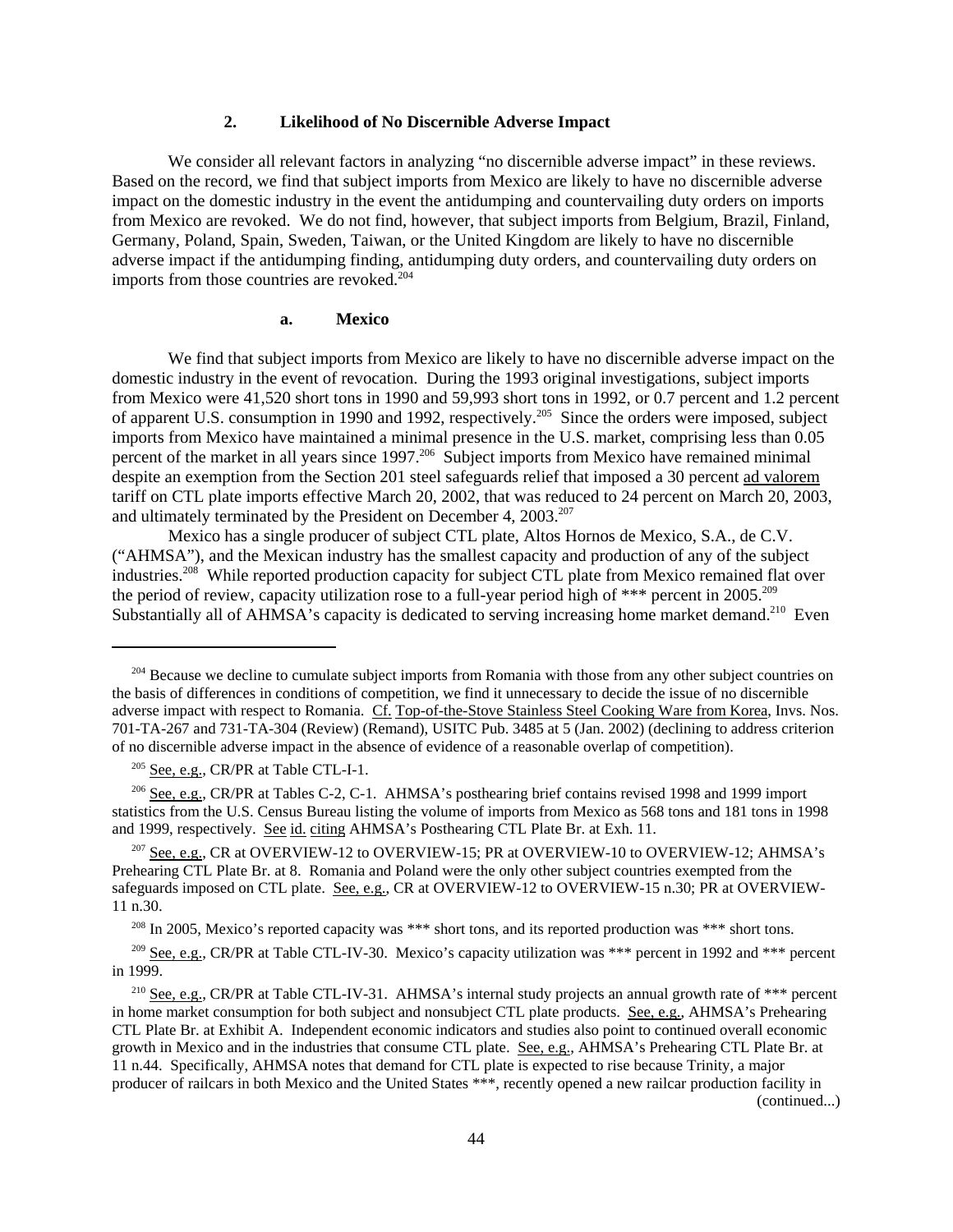running at full capacity, AHMSA has been able to meet only a little over \*\*\* percent of home market demand, with the remainder being supplied by foreign sources.<sup>211</sup> Indeed, growing home market demand has turned Mexico into a net importer of CTL plate.<sup>212</sup> Throughout the period of review, the United States was the largest exporter of CTL plate to Mexico, accounting for \*\*\* percent of apparent Mexican consumption in  $2005.^{213}$ 

The Mexican CTL plate industry is not export-oriented.<sup>214</sup> In each year of the period of review, all or substantially all of Mexico's CTL plate shipments have been made to the home market.<sup>215</sup> AHMSA reported minimal CTL plate exports to the \*\*\* in 2001, and 2005 marked the only other year it reported exports to any other markets; even then, exports accounted for only  $***$  percent of its shipments.<sup>216</sup> Moreover, U.S. CTL plate price levels will not serve as an incentive for AHMSA to start exporting to the United States. MEPS 2005-2006 pricing data, compared to home market prices supplied by AHMSA, show that AHMSA's prices in Mexico closely track U.S. CTL plate prices. At its \*\*\*, AHMSA's home market price was only \*\*\* than that of the domestic industry's, \*\*\*.<sup>217</sup> In \*\*\* months examined, \*\*\*.<sup>218</sup>

Mexico, and production from this facility is expected to increase over the next two years. See, e.g., id. at 16.

<sup>214</sup> Domestic interested parties have argued that Mexico's exports to Canada, following revocation of the Canadian antidumping order on CTL plate from Mexico in 2003, showed Mexico's ability to increase rapidly its exports following revocation. See, e.g., Mittal's Prehearing CTL Plate Br. at 16. In 2003, one of the three major Canadian producers of CTL plate, Stelco, exited from the industry, creating a supply deficit that could be filled only by imports. However, in 2004, when total CTL plate imports to Canada almost doubled, imports from Mexico declined to \*\*\*. In 2005, Canada's CTL plate imports from Mexico increased to \*\*\* short tons, but this figure represents less than a \*\*\* percent share of total CTL plate imports into Canada from the rest of the world. In interim 2006, Mexico's CTL plate exports to Canada were nominal. See, e.g., AHMSA's Prehearing CTL Plate Br. at Exh. 15 citing Certain Hot-Rolled Carbon Steel Plate Originating in or Exported from Mexico, the People's Republic of China, the Republic of South Africa and the Russian Federation, Expiry Review No. RR-2001-006 (Jan. 10, 2003) at 3, 10, 14-15.

<sup>215</sup> See, e.g., CR/PR at Table CTL-IV-31.

 216 See, e.g., CR at CTL-IV-47; PR at CTL-IV-25. To the extent AHMSA may ship CTL plate to the United States following revocation, it has stated that those shipments will serve a discrete set of multinational companies operating on both sides of the border that are end-users of CTL plate, as opposed to service centers or distributors. See, e.g., CTL Plate Hearing Tr. at 267-68 (Pierce). Since AHMSA cannot meet Mexican demand, and since the U.S. industry is the largest foreign supplier to the Mexican market, any limited sales by Mexico of CTL plate to these multinational companies, whose Mexican subsidiaries are already served by AHMSA, are likely to be at least partly offset by increased sales by the domestic industry to Mexican customers.

<sup>217</sup> See, e.g., AHMSA's Posthearing CTL Plate Br. at 9-10; see also, e.g., CR at CTL-V-3; PR at CTL-V-2 (perunit transportation costs from Mexico to the United States estimated at 4.76 percent).

<sup>218</sup> See, e.g., AHMSA's Posthearing CTL Plate Br. at 10.

 $210$  (...continued)

<sup>&</sup>lt;sup>211</sup> See, e.g., AHMSA's Prehearing CTL Plate Br. at 12. AHMSA reportedly accounts for \*\*\* percent of CTL plate production in Mexico. See, e.g., CR/PR at CTL-IV-48. We note that AHMSA has recently filed an antidumping duty petition with respect to CTL plate from China. See, e.g., AHMSA's Dec. 4, 2006 Letter. Nevertheless, there is no evidence on this record that significant volumes of Chinese CTL plate imports are displacing Mexican home market sales, or forcing Mexico to increase its exports. In fact, Mexican home market shipments have increased steadily since 2003, and as noted above, the data do not show any significant exporting activity by Mexico. See, e.g., CR/PR at Table CTL-IV-31.

 $212$  See, e.g., CR at CTL-IV-50; PR at CTL-IV-25.

 <sup>213</sup> See, e.g., AHMSA's Prehearing CTL Plate Br. at 13.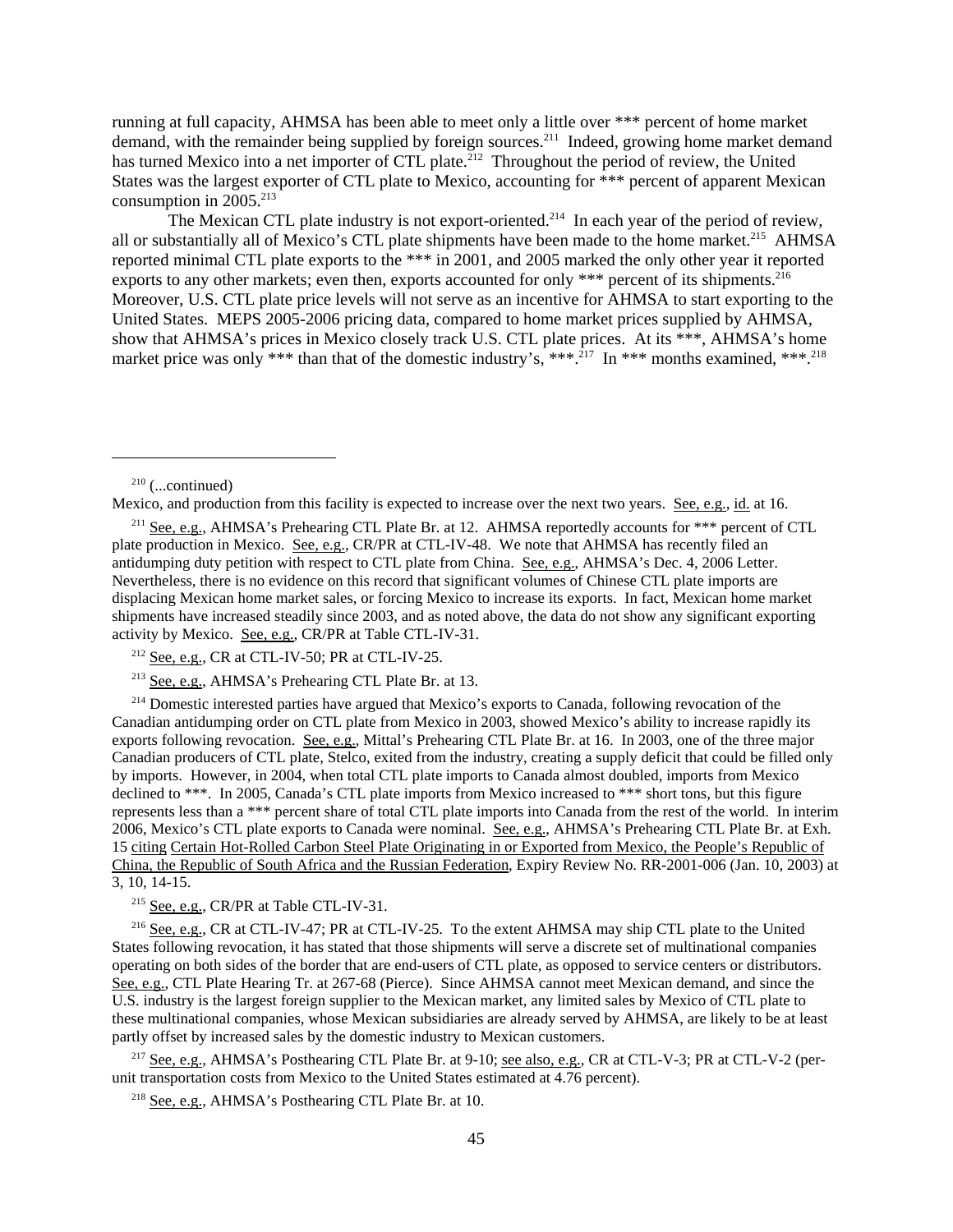Domestic interested parties argue that AHMSA is likely to increase its shipments of CTL plate to the United States after revocation due to its planned capacity expansion.<sup>219</sup> The record indicates that AHMSA's planned expansion is intended to \*\*\*.<sup>220</sup> These plans call for \*\*\*.<sup>221</sup> However, AHMSA's \*\*\*.<sup>222</sup> Since 1999, AHMSA has been operating under suspension of payment status, which will require it to overcome numerous hurdles in order to obtain financing to undertake the expansion, including an inability to access normal lines of credit, downgrades in its credit rating, and court approval before undertaking a debt obligation of this size.<sup>223</sup> Even if AHMSA is able to obtain financing for this expansion, which is uncertain at this time, it will take AHMSA at least three years for this expansion to come on line, a time frame which for purposes of these reviews we do not consider to be within the reasonably foreseeable future.<sup>224 225</sup>

For all of these reasons we find that subject imports from Mexico are likely to have no discernible adverse impact on the domestic industry within a reasonably foreseeable time in the event of revocation of the antidumping and countervailing duty orders on subject imports from Mexico, and, accordingly, we conclude that the statute precludes cumulation of subject imports from Mexico with other subject imports.

# **b. Belgium, Brazil, Finland, Germany, Poland, Spain, Sweden, Taiwan, and the United Kingdom**

By contrast, we do not find that subject imports from Belgium, Brazil, Finland, Germany, Poland, Spain, Sweden, Taiwan, and the United Kingdom would be likely to have no discernible adverse impact on the domestic industry in the event of revocation of orders covering those imports.

Relative to the U.S. market, the size of the CTL plate industry in each of these countries is significant. In 2005, the capacity in each subject country was equivalent to at least seven percent of apparent U.S. consumption.<sup>226</sup> Each country has capacity to produce a large range of plate products, and the actual production of subject plate is significant in each country. Moreover, the CTL plate industries in all of the subject countries are globally recognized, and all subject countries export subject plate, although to varying degrees.<sup>227</sup> Prior to the imposition of the antidumping finding, antidumping duty orders, and

 $223$  See, e.g., CR at CTL-IV-47; PR at CTL-IV-25.

<sup>224</sup> See, e.g., CR at CTL-IV-47; PR at CTL-IV-25; AHMSA's Posthearing CTL Plate Br. at 3-4. How we define the reasonably foreseeable future is explained in the conditions of competition section below.

<sup>225</sup> We also note that counsel for some of the domestic interested parties conceded that Mexico should not be cumulated absent a proposed capacity expansion. As stated by counsel during the hearing, "if {AHMSA's capacity expansion} wasn't public ... {t}hen Mexico would probably be out of this case in a minute ... based on {its} present capacity compared to the amount of imports in the {Mexican} market." See, e.g., CTL Plate Hearing Tr. at 210.

 226 See, e.g., CR/PR at Tables CTL-C-2, CTL-IV-9 (\*\*\* percent for Belgium), CTL-IV-14 (\*\*\* percent for Brazil), CTL-IV-19 (\*\*\* percent for Finland), CTL-IV-25 (\*\*\* percent for Germany), CTL-IV-37 (\*\*\* percent for Poland), CTL-IV-48 (\*\*\* percent for Spain), CTL-IV-50 (\*\*\* percent for Sweden), CTL-IV-53 (\*\*\* percent for Taiwan), and CTL-IV-58 (\*\*\* percent for the United Kingdom). Vice Chairman Aranoff notes that these percentages are even higher based on her definition of the domestic like product, which does not include micro-alloy products.

 227 See, e.g., CR/PR at Tables CTL-IV-9, CTL-IV-14, CTL-IV-19, CTL-IV-25, CTL-IV-37, CTL-IV-49, CTL-IV-51, CTL-IV-53, and CTL-IV-58. In 2005, total exports of CTL plate as a percentage of total shipments for subject industries ranged from a low of \*\*\* percent for the \*\*\* industry to a high of \*\*\* percent for the \*\*\*

(continued...)

 <sup>219</sup> See, e.g., Mittal's Prehearing CTL Plate Br. at 15-16.

 $220$  See, e.g., CR at CTL-IV-47; PR at CTL-IV-25.

 $221$  See, e.g., CR at CTL-IV-47; PR at CTL-IV-25.

 $222$  See, e.g., CR at CTL-IV-47; PR at CTL-IV-25.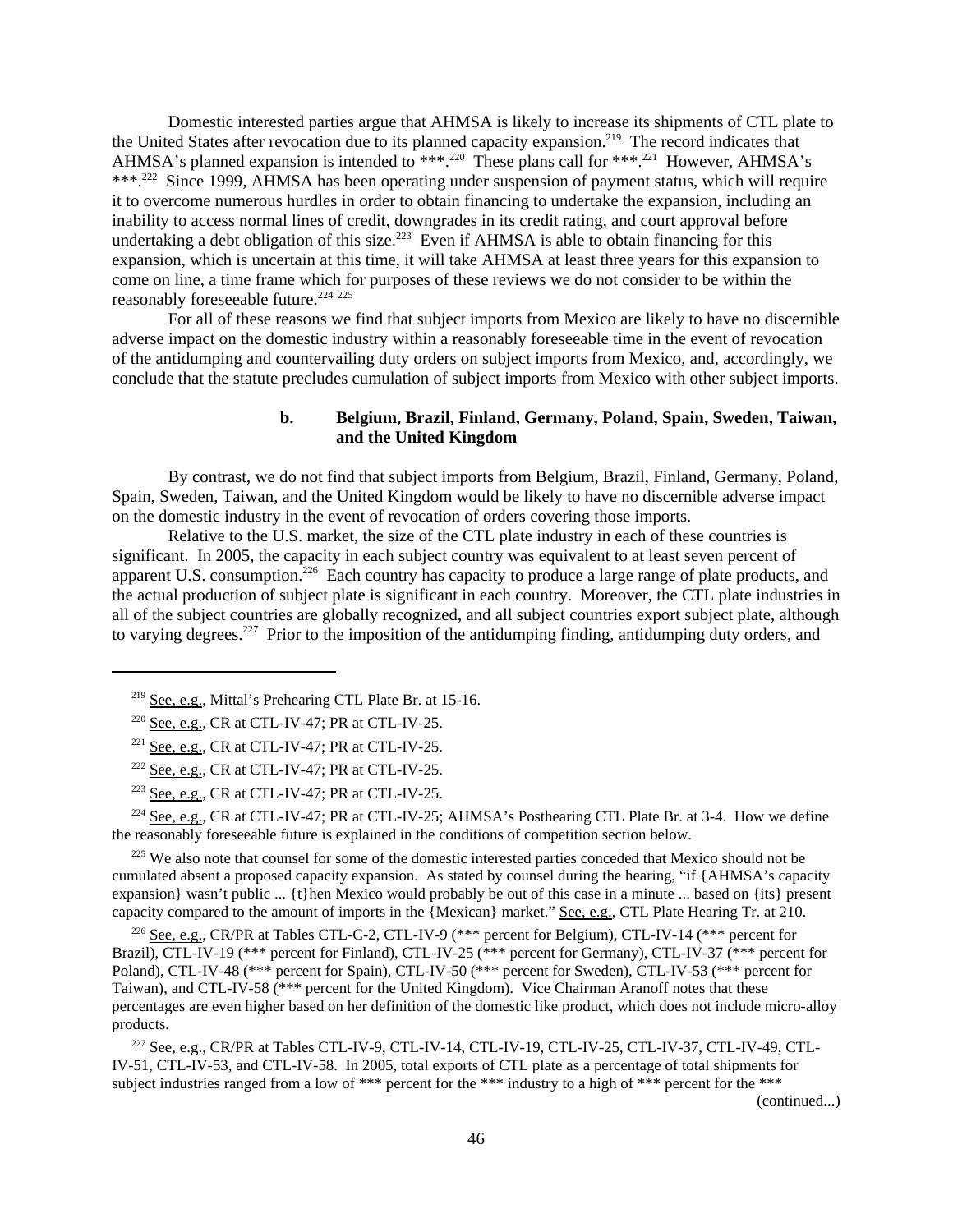countervailing duty orders, subject imports from each country were present in the U.S. market, and we find that upon revocation of the orders, subject imports from each country are likely to have at least some presence in the U.S. market.

With respect to product mix, the types of plate products manufactured and exported in each of the subject countries do not differ dramatically from the types of plate produced in the United States.<sup>228</sup> Imports from each of the subject countries are likely to be substitutable for, and competitive with, domestically produced plate.<sup>229</sup> Such competition is likely to be based, at least in part, on price, in light of the importance of price in purchasing decisions.<sup>230</sup> Producers in each country undersold U.S. producers at times during the original investigation period, and, in the case of Germany, during this review period as well.<sup>231</sup> Accordingly, we cannot conclude that subject imports from Belgium, Brazil, Finland, Germany, Poland, Spain, Sweden, Taiwan, and the United Kingdom would be likely to have no discernible adverse impact on the domestic industry in the event of revocation of orders covering those imports.

# **3. Likelihood of a Reasonable Overlap of Competition**

In assessing likely competition for purposes of cumulation in original investigations, the Commission generally has considered four factors intended to provide a framework for determining whether the imports compete with each other and with the domestic like product: (1) fungibility; (2) sales or offers in the same geographic markets; (3) common or similar channels of distribution; and (4) simultaneous presence.<sup>232</sup> In five-year reviews, the relevant inquiry is whether there likely would be a reasonable overlap of competition even if none currently exists because the subject imports are absent from the U.S. market. We consider these four factors in addition to those discretionary factors discussed below with respect to subject imports from Belgium, Brazil, Finland, Germany, Poland, Romania, Spain, Sweden, Taiwan, and the United Kingdom.<sup>233</sup> Because we do not cumulate subject imports from Mexico due to our no discernible adverse impact finding with regard to those subject imports, we find it

 $227$  (...continued)

<sup>230</sup> See, e.g., CR/PR at Table CTL-II-5.

<sup>231</sup> See, e.g., CR/PR at Table CTL-V-6. In these reviews, subject imports from Germany undersold the domestic like product. See, e.g., CR/PR at Table CTL-V-6.

<sup>232</sup> See Certain Cast-Iron Pipe Fittings from Brazil, the Republic of Korea, and Taiwan, Invs. Nos. 731-TA-278 to 280 (Final), USITC Pub. 1845 (May 1986), aff'd, Fundicao Tupy, S.A. v. United States, 678 F. Supp. 898 (Ct. Int'l Trade 1988), aff'd, 859 F.2d 915 (Fed. Cir. 1988); Mukand Ltd. v. United States, 937 F. Supp. 910, 915 (Ct. Int'l Trade 1996)).

<sup>233</sup> Chairman Pearson and Commissioner Okun examine the likelihood of a reasonable overlap of competition only after first determining whether subject imports are likely to face similar conditions of competition. Because they determine that certain factors indicate that subject imports from Romania will likely compete under different conditions of competition than other subject imports, they do not include subject imports from Romania in their analysis of the likelihood of a reasonable overlap of competition.

industry. See, e.g., CR/PR at Tables CTL-IV-9, CTL-IV-14, CTL-IV-19, CTL-IV-25, CTL-IV-37, CTL-IV-49, CTL-IV-51, CTL-IV-53, and CTL-IV-58.

 <sup>228</sup> See, e.g., Domestic Interested Parties Questionnaire Responses at II-13, II-14; CR/PR Tables CTL-IV-10, CTL-IV-11 (Belgium), CTL-IV-15, CTL-IV-16 (Brazil), CTL-IV-20, CTL-IV-21 (Finland), CTL-IV-26, CTL-IV-27 (Germany), CTL-IV-38, CTL-IV-39 (Poland), CTL-IV-54, CTL-IV-55 (Taiwan), and CTL-IV-59, CTL-IV-60 (United Kingdom). Publicly available data from Sweden indicates that "heavy plate" constituted the majority of SSAB's plate production during the period of review, although the company has stated that it plans on reducing the volume of heavy plate production in favor of high-strength steel and other niche products. See, e.g., CR at CTL-IV-75; PR at CTL-IV-33. The record contains no information regarding the product mix from Spain.

 $229$  See, e.g., CR at CTL-II-21; PR at CTL-II-13.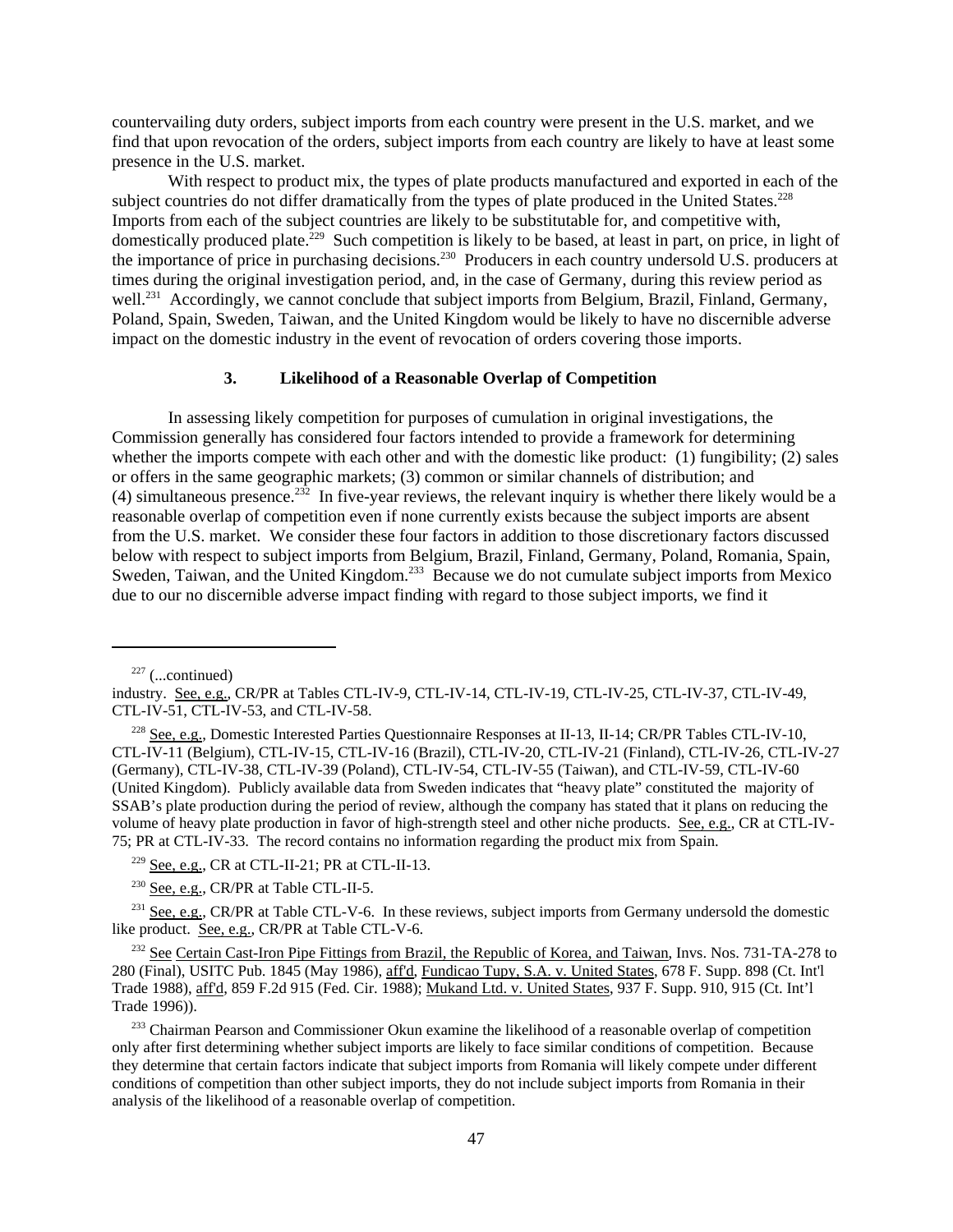unnecessary to decide the issue of the likelihood of a reasonable overlap of competition with respect to subject imports from this country.

In these reviews, the record indicates that domestically produced and imported CTL plate are fungible products. Consistent with the Commission's findings in the original investigations and the first reviews, the record in the current reviews indicates that the domestic like product and subject imports from Belgium, Brazil, Finland, Germany, Poland, Romania, Spain, Sweden, Taiwan, and the United Kingdom are generally substitutable.<sup>234</sup> For example, out of  $103$  responses from purchasers expressing familiarity with imports from subject countries (excluding Mexico), 42 reported CTL plate from these ten subject countries to be "always" interchangeable with U.S. produced CTL plate, 31 reported CTL plate from these ten subject countries to be "frequently" interchangeable with U.S.-produced CTL plate, 29 reported CTL plate from these ten subject countries to be "sometimes" interchangeable with U.S. produced CTL plate, and one reported CTL plate from these ten subject countries to be "never" interchangeable with U.S.-produced CTL plate.<sup>235</sup> A vast majority of importers expressing familiarity with subject imports, 48 of 53, reported CTL plate from these subject countries to be "always" or "frequently" interchangeable with U.S.-produced CTL plate.<sup>236</sup> Moreover, a vast majority of importers and purchasers expressing familiarity with subject imports reported that imports from subject countries were used interchangeably. A majority of purchasers reported that country of origin was rarely or never a factor in purchasing decisions.<sup>237</sup> Purchasers were asked to compare domestic and subject CTL plate products on the basis of 20 ranking factors, and, although responses were limited, purchasers found that the U.S. product was generally comparable to, and sometimes superior to, subject imports.<sup>238</sup>

German and U.K. producers were the only respondent interested parties to present arguments regarding the likelihood of a reasonable overlap of competition. They both argued that their exports are not substitutable for the domestic product because they currently export specialty CTL plate, and \*\*\*. However, the record refutes their contentions. Eleven of 14 importers and purchasers expressing familiarity with imports from the United Kingdom reported that such imports were "always" or "frequently" interchangeable with U.S.-produced CTL plate, while 16 of 20 importers and purchasers expressing familiarity with imports from Germany reported that such imports were "always" or "frequently" interchangeable with U.S.-produced CTL plate.<sup>239</sup> Moreover, the record shows that both U.K. and German producers produce and export to non-U.S. markets significant quantities of carbon structural steel plate less than four inches thick, which are directly substitutable for U.S. produced CTL

<sup>&</sup>lt;sup>234</sup> In the original investigations and the first reviews the Commission stated that specialized or "niche" products constituted only a small percentage of imports from any one country, and that subject countries continue to produce substantial volumes of commodity CTL plate that accounted for a large share of the U.S. market. See, e.g., USITC Pub. 2664 at 20; USITC Pub. 3364 at 21; USITC Pub. 3587 at 9 (Remand Determination).

<sup>&</sup>lt;sup>235</sup> See, e.g., CR/PR at Table CTL-II-8. Large numbers of purchasers and importers reported that they had no familiarity with imports from all or most of the subject countries. A majority of purchasers also stated that imported and U.S. produced CTL plate are generally used in the same applications.

<sup>&</sup>lt;sup>236</sup> See, e.g., CR/PR at Table CTL-II-8.

<sup>&</sup>lt;sup>237</sup> See, e.g., CR at CTL-II-29 to CTL-II-30; PR at CTL-II-19 to CTL-II-20. Twelve purchasers reported that certain grades, types, or sizes of CTL plate are available from only a single source. \*\*\* reported that abrasionresistant material is only available from Sweden, Germany, and Canada, while \*\*\* reported that Germany has a patented material with a unique composition. See, e.g., CR at CTL-II-25; PR at CTL-II-16.

<sup>&</sup>lt;sup>238</sup> See, e.g., CR/PR at Table CTL-II-7. No purchaser completed the comparison between the United States and Belgium, Brazil, Finland, Romania, Spain, Taiwan, or the United Kingdom, although five purchasers completed the comparison between the United States and "all foreign countries."

<sup>&</sup>lt;sup>239</sup> See, e.g., CR/PR at CTL-Table II-8. German producers reported that \*\*\*. See, e.g., CR at CTL-II-11 n.16; PR at CTL-II-7 n.16.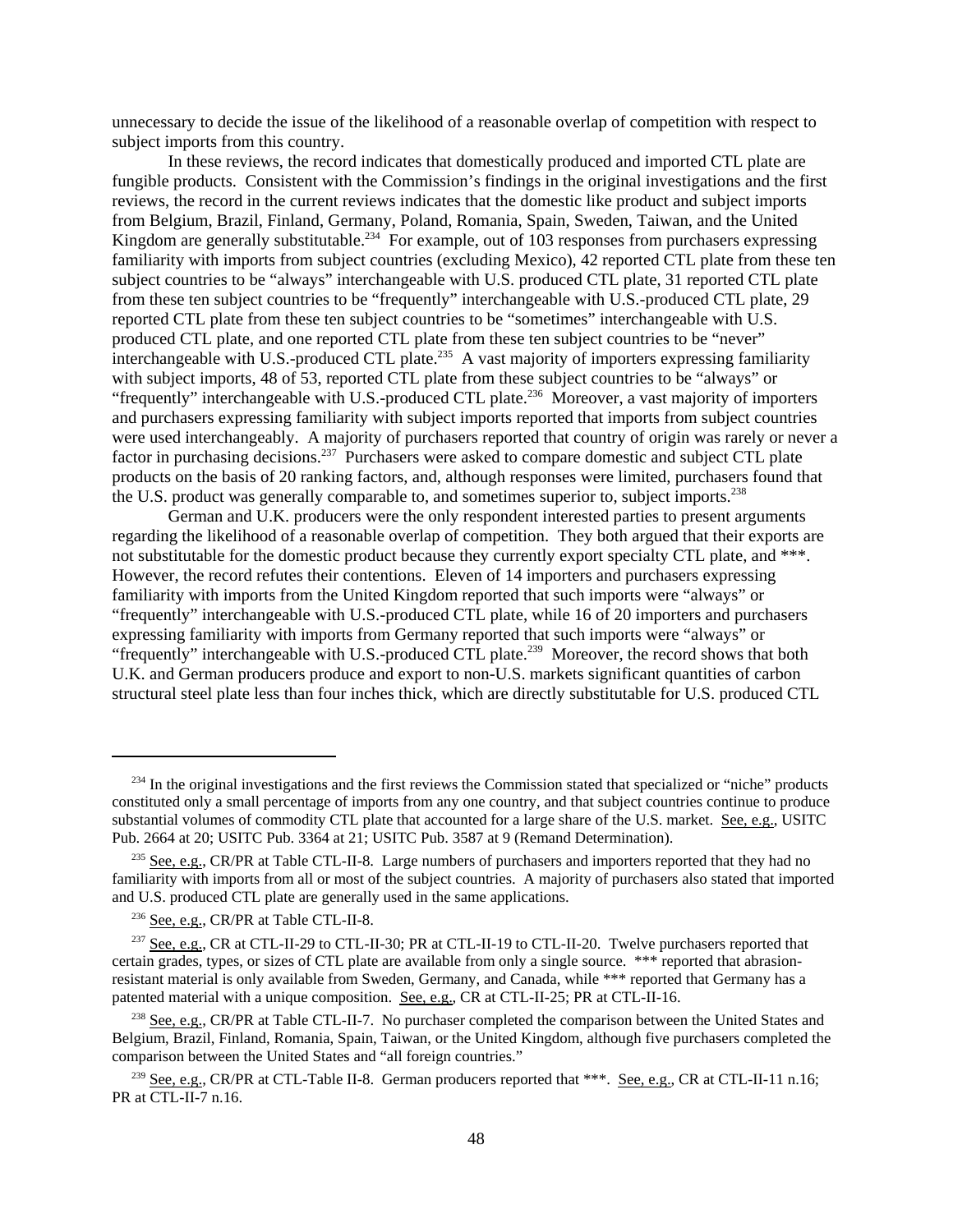plate. Although U.K. and German producers do not currently compete in the U.S. market to any significant degree, the focus of the Commission's inquiry here is on "likely," not current, competition.<sup>240</sup>

We, therefore, conclude that subject imports from Belgium, Brazil, Finland, Germany, Poland, Romania, Spain, Sweden, Taiwan, and the United Kingdom are sufficiently fungible with one another and with the domestic like product.

With respect to geographic overlap and simultaneous presence, in the first reviews, the Commission found that the record was "mixed" concerning simultaneous market presence and geographic overlap, but found that, "in light of the importance of sales to steel service centers, which are dispersed throughout the United States and hold sizeable plate inventories, we find it likely that subject imports from each subject country would be simultaneously present in the U.S. market as a whole and in the same geographical markets as other subject imports and the domestic like product."241

Similar to the record in the first reviews, the record in the current reviews is mixed regarding geographic overlap and simultaneous presence in the market. The record continues to reflect that current producers and importers as a whole reported nationwide sales. Subject imports were also generally available in multiple regions of the country during the review period.<sup>242</sup>

Subject imports from some subject countries were not present during some of the current review period. Imports of subject merchandise from all subject countries, except Romania, have declined substantially since the orders were imposed. There were reportedly \*\*\* imports of subject CTL plate from Belgium (except in 2005), Brazil, Finland, Poland, Taiwan, and the United Kingdom (except in 2003). According to official import statistics, there were no imports of subject CTL plate from Spain in 2001, and from 2003 through 2005, and from Sweden in 2003. Prior to the imposition of the orders, subject imports from each country were present in the U.S. market, and we find that upon revocation of the orders, subject imports from each country are likely to have at least some presence in the U.S. market.

The record also indicates that there is sufficient overlap in the channels of distribution for domestic and imported CTL plate. In the first reviews, the Commission found that "domestic producers and importers ship plate to end users, distributors, and service centers."<sup>243</sup> This is generally consistent with the record in the current reviews, although there were too little data reported to comment specifically on imports from subject countries.<sup>244</sup>

On balance, we find that subject imports from the ten subject countries would be sufficiently fungible, move in the same channels of distribution, and compete in the same geographic markets during the same periods, and we therefore conclude that there would likely be a reasonable overlap of competition among subject imports from Belgium, Brazil, Finland, Germany, Poland, Romania, Spain,

<sup>&</sup>lt;sup>240</sup> See generally Chefline Corp. v. United States, 219 F. Supp. 2d 1313, 1314 (Ct. Int'l Trade 2002) ("The statute and legislative history are clear: the Commission is not required to find that subject imports currently compete in the U.S. market."); cf. SAA at 888 (regional industry); see also, e.g., Granular Polytetrafluoroethylene Resin from Italy and Japan, Invs. Nos. 731-TA-385 to 386 (Second Review), USITC Pub. 3823 at 13-14 (Dec. 2005). ("While subject imports from Japan currently consist of niche products, the current composition of subject imports is affected by the discipline of the antidumping duty orders and thus not necessarily indicative of likely post-revocation behavior.") (finding a likely reasonable overlap of competition).

 <sup>241</sup> USITC Pub. 3364 at 22.

<sup>&</sup>lt;sup>242</sup> See, e.g., CR at CTL-II-3; PR at CTL-II-3; CR/PR at Table CTL-II-2. Seven of nineteen producers and seven of fifteen importers reported selling nationwide during the review period.

<sup>&</sup>lt;sup>243</sup> USITC Pub. 3364 at 21.

 $244$  See, e.g., CR at CTL-II-1; PR at CTL-II-1.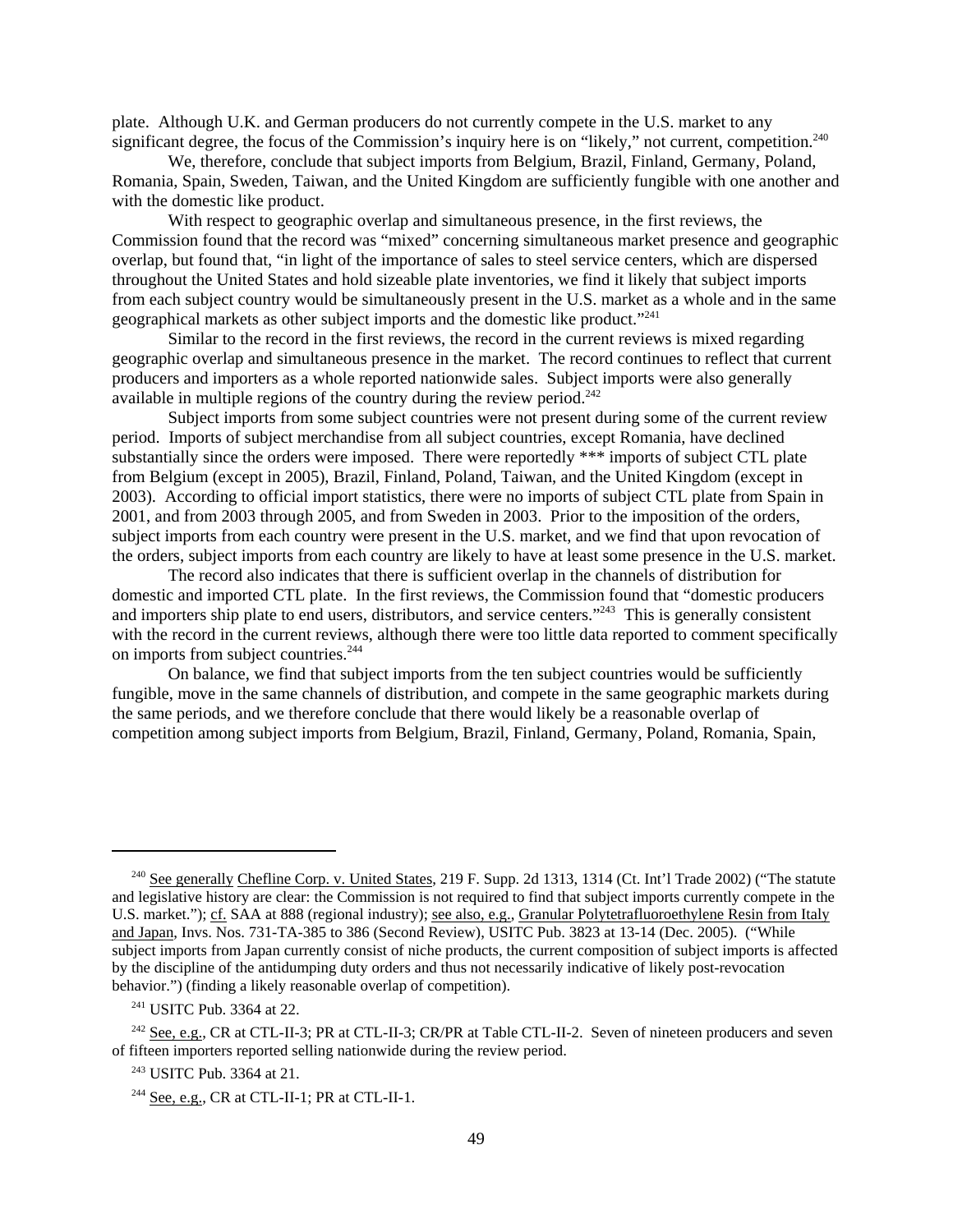Sweden, Taiwan, and the United Kingdom and between these subject imports and the domestic like product in the event of revocation.<sup>245</sup>

# **4. Other Considerations**

In determining whether to exercise our discretion to cumulate subject imports from Belgium, Brazil, Finland, Germany, Poland, Romania, Spain, Sweden, Taiwan, and the United Kingdom,<sup>246</sup> we also examine other considerations, such as similarities and differences in the likely conditions of competition of the subject imports with regard to their participation in the U.S. market for CTL plate.

Several factors indicate that subject imports from Romania will likely compete in the U.S. market under different conditions of competition than other subject imports, if the antidumping duty order on CTL plate imports from Romania were revoked.

The Romanian CTL plate industry has undergone significant changes since the original investigations and the first five-year reviews that distinguish it from the CTL plate industries in the other subject countries. Most importantly, since April 2005, the lone Romanian producer of CTL plate has been in the same corporate group as a major U.S. producer of CTL plate. During the original investigations, the Commission identified two state-owned Romanian producers of CTL plate, Sidex SA Galati and Metalexportimport. During the first reviews, there remained only one producer, Sidex.<sup>247</sup> Since the first five-year reviews, Sidex was privatized and purchased in 2001 by LNM Holdings, which eventually brought the company under the control of the multinational Mittal Group of steel companies. The Romanian producer now operates under the name Mittal Steel Galati.<sup>248</sup> As of April 2005, Mittal Steel Co., NV purchased the assets of U.S. CTL plate producer International Steel Group ("ISG"), thereby creating Mittal Steel USA, which consequently is now affiliated with its Romanian sister company Mittal Steel Galati.<sup>249</sup> This newly arising corporate affiliation between Mittal Steel Galati and Mittal Steel USA

<sup>248</sup> See, e.g., CR at CTL-IV-64 to CTL-IV-65; PR at CTL-IV-30.

<sup>&</sup>lt;sup>245</sup> See Siderca S.A.I.C. v. United States, 391 F. Supp. 2d 1353, 1364-65 (Ct. Int'l Trade 2005) (For cumulation in reviews, "[t]here is no requirement that the ITC find that all four subfactors are independently supported by a 'likeliness' determination."), citing Wieland Werke, 718 F. Supp. at 50.

<sup>&</sup>lt;sup>246</sup> We find it unnecessary to reach the issue of whether subject imports from Mexico are likely to compete in the U.S. market under different conditions of competition than other subject imports, because we decline to exercise our discretion to cumulate such imports on the basis of our finding of no likely discernible adverse impact, as discussed above.

 $247$  See, e.g., CR at CTL-IV-64; PR at CTL-IV-29.

<sup>&</sup>lt;sup>249</sup> See, e.g., CR/PR at Table CTL-III-1. In 2005, Mittal Steel USA accounted for \*\*\* percent of U.S. production of non-alloy CTL plate and \*\*\* percent of U.S. production of carbon CTL plate. Mittal Steel USA also has a corporate relationship with another subject producer, Polish producer Huta Batory (\*\*\* percent share). Further, once the Arcelor-Mittal merger is finalized \*\*\*, Mittal also will be linked to producers in Belgium, Germany, and Spain, which are subsidiaries of the Arcelor Group. See, e.g., CR at CTL-I-33 to CTL-I-34; PR at CTL-I-28. While these corporate relationships ultimately may affect the behavior of those producers in the same manner in which the behavior of Mittal Steel Galati will likely be affected, at this time we cannot determine that it is more likely than not that there will be the same effect in the reasonably foreseeable future. First, Mittal only has a partial ownership interest in Polish producer Huta Batory, and Huta Batory represents less than \*\*\* of Poland's CTL plate production capacity. See, e.g., CR at CTL-IV-54. Second, in the case of Belgium and Germany, Mittal's eventual relationship with the Arcelor Group producers in those countries represents only a portion of the industries in Belgium (Industeel is one of two Belgian producers and only accounts for about \*\*\* percent of Belgian CTL plate production) and Germany (Dillinger is \*\*\* of three German CTL plate producers). See, e.g., CR at CTL-IV-13, CTL-IV-41; PR at CTL-IV-12. Finally, while there is only one Spanish producer, it did not respond to the Commission's questionnaire, and thus, we lack any data upon which to evaluate the likely effects of the eventual Arcelor-Mittal (continued...)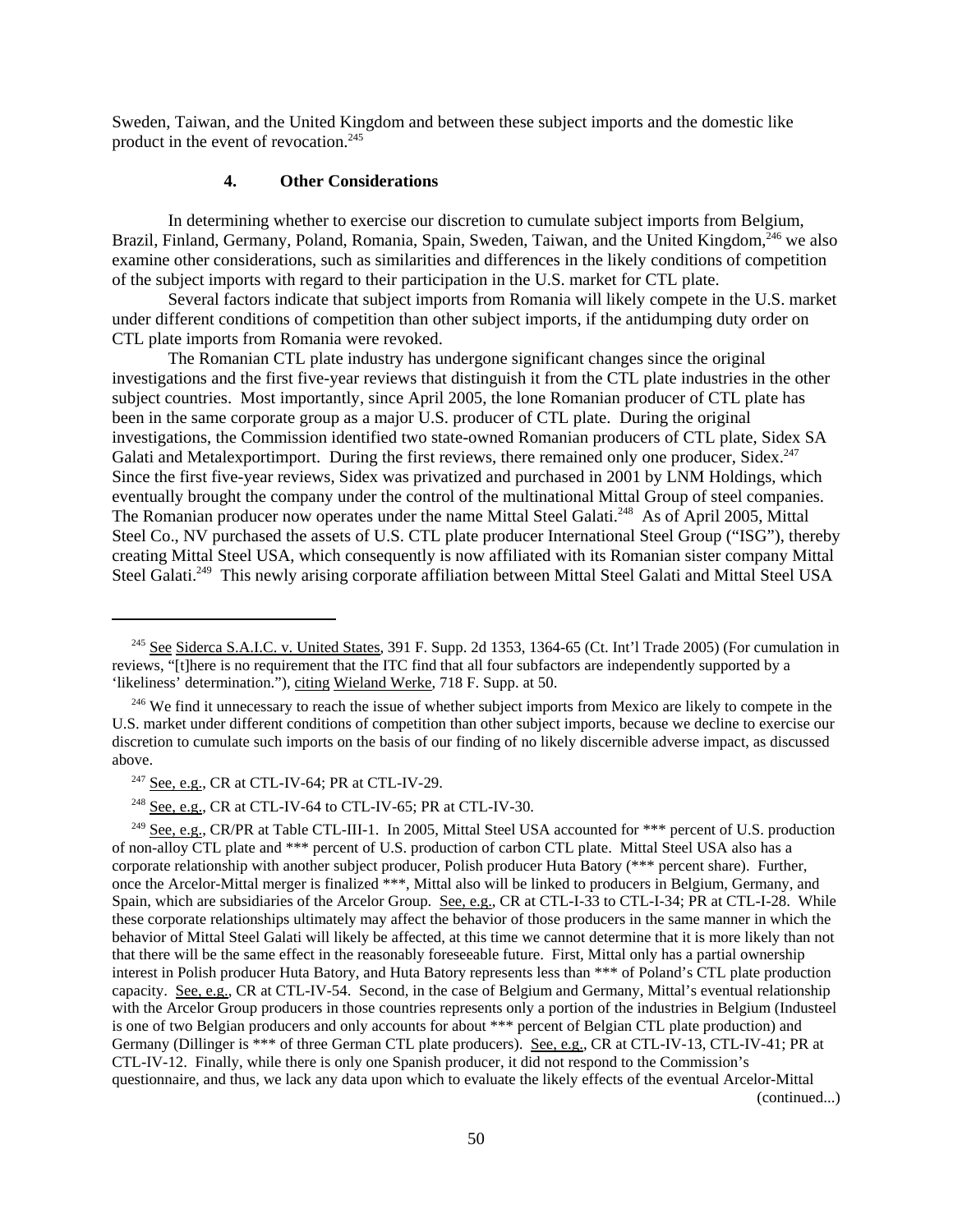will make it likely that decisions as to how Mittal Steel Galati will respond to revocation of the antidumping duty order will be made at the corporate level with the best interests of the U.S. affiliate in mind $^{250}$ 

While the reported capacity of the CTL plate industry in each of the subject countries \*\*\*, Mittal Steel Galati's capacity \*\*\* during the period of review.<sup>251</sup> Mittal Steel Galati's reported capacity increased from \*\*\* short tons in 2000 to \*\*\* short tons in 2003, before declining to \*\*\* short tons in 2005, \*\*\*.252 While the Romanian industry has increased its production over the period of review, in 2005 it still had the \*\*\* level of capacity utilization, \*\*\* percent, of any of the subject countries, and as a result, had the \*\*\* amount of excess capacity of any of the subject countries.<sup>253</sup>

Finally, the record also indicates that Romania is the only subject country that faces tariff barriers in third-country markets.<sup>254</sup> Two of those countries with tariff barriers in place, Mexico and Canada, limit Romania's export markets in North America.

For these reasons, we find that the conditions of competition with respect to Romania are sufficiently different so as to provide a reasonable basis for us to decline to exercise our discretion to cumulate subject imports from Romania with those from the other subject countries. We do not find different conditions of competition sufficient to warrant our declining to exercise our discretion to cumulate the subject imports from Belgium, Brazil, Finland, Germany, Poland, Spain, Sweden, Taiwan, or the United Kingdom.

# **5. Conclusion**

In sum, we determine that subject imports from Mexico are likely to have no discernible adverse impact on the domestic industry in the event of revocation, and are therefore ineligible for cumulation. With respect to the remaining countries, we find that the no discernible adverse impact exception to cumulation does not apply and that there would likely be a reasonable overlap of competition between subject imports from each country and the domestic like product as well as among subject imports from each country. We also determine, based on the existence of unique conditions of competition with respect to Romania, not to exercise our discretion to cumulate subject imports from Romania with those from any of the other subject countries.

Accordingly, for the reasons discussed above, we consider subject imports from Mexico separately from all other subject imports, we consider subject imports from Romania separately from all other subject imports, and we exercise our discretion to cumulate subject imports from Belgium, Brazil, Finland, Germany, Poland, Spain, Sweden, Taiwan, and the United Kingdom.<sup>255</sup>

 $249$  (...continued)

merger with regard to subject imports from Spain. See, e.g., CR at CTL-IV-73; PR at CTL-IV-31.

<sup>&</sup>lt;sup>250</sup> There were no subject imports from Romania during the first half of 2006. See, e.g., CR/PR at Table CTL-IV-1.

<sup>&</sup>lt;sup>251</sup> The record contains no information regarding the capacity or capacity utilization trends for Spain and Sweden over the period of review.

<sup>&</sup>lt;sup>252</sup> See, e.g., CR/PR at Table CTL-IV-43. Romania's reported increase in capacity was \*\*\*. See, e.g., CR at CTL-IV-65; PR at CTL-IV-30.

<sup>&</sup>lt;sup>253</sup> See, e.g., CR/PR at Table CTL-IV-43.

 $254$  See, e.g., CR at CTL-IV-68; PR at CTL-IV-30.

<sup>&</sup>lt;sup>255</sup> We note even if we had decided to exercise our discretion to cumulate subject imports from all eleven subject countries, we would have reached negative determinations with respect to subject CTL plate from each of the eleven countries.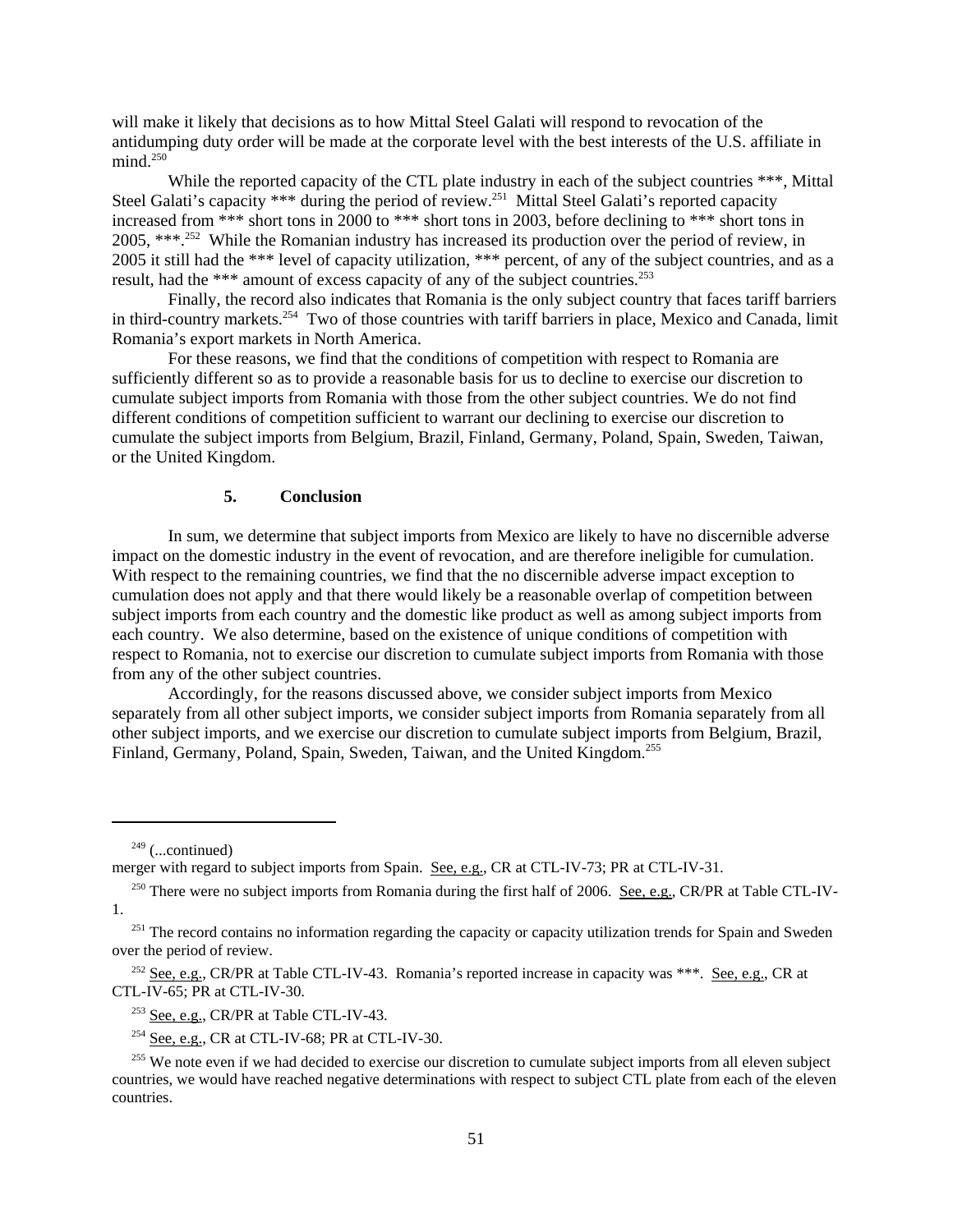## **D. Likelihood of Continuation or Recurrence of Material Injury If the Antidumping Duty Orders and Finding and Countervailing Duty Orders Are Revoked**

## **1. In General**

We applied the legal standards discussed in section III above.<sup>256</sup> As a preliminary matter, in view of the nature of this industry and market, for purposes of these reviews, and based on the facts on this record, we have given significantly greater weight to developments likely to occur in the next two years than to those pertaining to later dates, although we cite other information as appropriate.<sup>257</sup>

# **2. Conditions of Competition and Business Cycle258**

## **a. The Original Investigations**

In the 1993 original investigations, the Commission found that demand for CTL plate was generally declining over the period of investigation, and about 44 percent of domestic shipments and about 79 percent of imported CTL plate were sold to service centers. It found that service centers, which purchased CTL plate from a number of sources, did not require extensive pre-sale certification

In addition, the statute provides that "if a countervailable subsidy is involved, the Commission shall consider information regarding the nature of the countervailable subsidy and whether the subsidy is a subsidy described in Article 3 or 6.1 of the Subsidies Agreement." 19 U.S.C. § 1675a(6). In its unpublished Issues and Decision Memoranda issued in these second reviews, Commerce described 19 programs with respect to CTL plate from Belgium, and, with the exception of the "Promotion Brochure" and "Audio Visual Calling Card" programs, these programs do not fall within the meaning of Article 3. Commerce described 5 programs with respect to CTL plate from Brazil, none of which fall within the meaning of Article 3. Commerce described 11 programs with respect to CTL plate from Mexico, 2 of which were found to be export subsidies as described in Article 3 (Bancomext Export Loans and PITEX Duty-Free Imports for Companies that Export). Commerce described 6 programs with respect to CTL plate from Spain and 7 programs with respect to CTL plate from Sweden, and none of them fall within the meaning of Article 3. Commerce did not indicate that any of the programs involved Article 6.1 subsidies. See, e.g., CR at OVERVIEW-17 & nn.36-40; PR at OVERVIEW-10 & nn.36-40.

 $257$  We note that this timeframe is consistent with the period advocated by domestic interested parties. See, e.g., CTL Plate Hearing Tr. at 385 (Brightbill) ("We believe two years is the appropriate timeframe for looking at what is reasonably foreseeable.")

<sup>&</sup>lt;sup>256</sup> Section 752(a)(6) of the Act states that "the Commission may consider the magnitude of the margin of dumping" in making its determination in a five-year review. 19 U.S.C. § 1675a(a)(6). The statute defines the "magnitude of the margin of dumping" to be used by the Commission in five-year reviews as "the dumping margin or margins determined by the administering authority under section 1675a(c)(3) of this title." 19 U.S.C. § 1677(35)(C)(iv); see also SAA at 887. In the final results of its second five-year reviews of the antidumping duty orders on CTL plate, Commerce assigned the following likely margins. Belgium: Forges de Clabecq, S.A. 6.78 percent, Industeel 13.38 percent, all others 6.84 percent; Brazil: Usiminas/Cosipa 42.68 percent, all others 75.54 percent; Finland: Rautaruukki 40.36 percent, all others 40.36 percent; Germany: Dillinger 36.00 percent, all others 36.00 percent; Mexico: AHMSA 49.25 percent, all others 49.25 percent; Poland: country-wide 61.98 percent; Romania: Metalexportimport, S.A. 75.04 percent, all others 75.04 percent; Spain: Ensidesa 105.61 percent, all others 105.61 percent; Sweden: SSAB 24.23 percent, all others 24.23 percent; Taiwan: CSC 34.00 percent, all others 34.00 percent; and United Kingdom: British Steel 109.22 percent, all others 109.22 percent. See, e.g., CR/PR at Table CTL-I-14. In the final results of its second five-year reviews of the countervailing duty orders on CTL plate, Commerce assigned the following likely subsidization rates. Belgium: Cockerill 2.82 percent, Industeel 0.56 percent, all others 0.50 percent; Brazil: Usiminas 5.44 percent, Cosipa 48.64 percent, all others 23.10 percent; Mexico: AHMSA 28.32 percent, all others 20.25 percent; Spain: country-wide 33.68 percent; Sweden: de minimis. See, e.g., CR/PR at Table CTL-I-15.

 <sup>258</sup> We applied the legal standards discussed in section III above.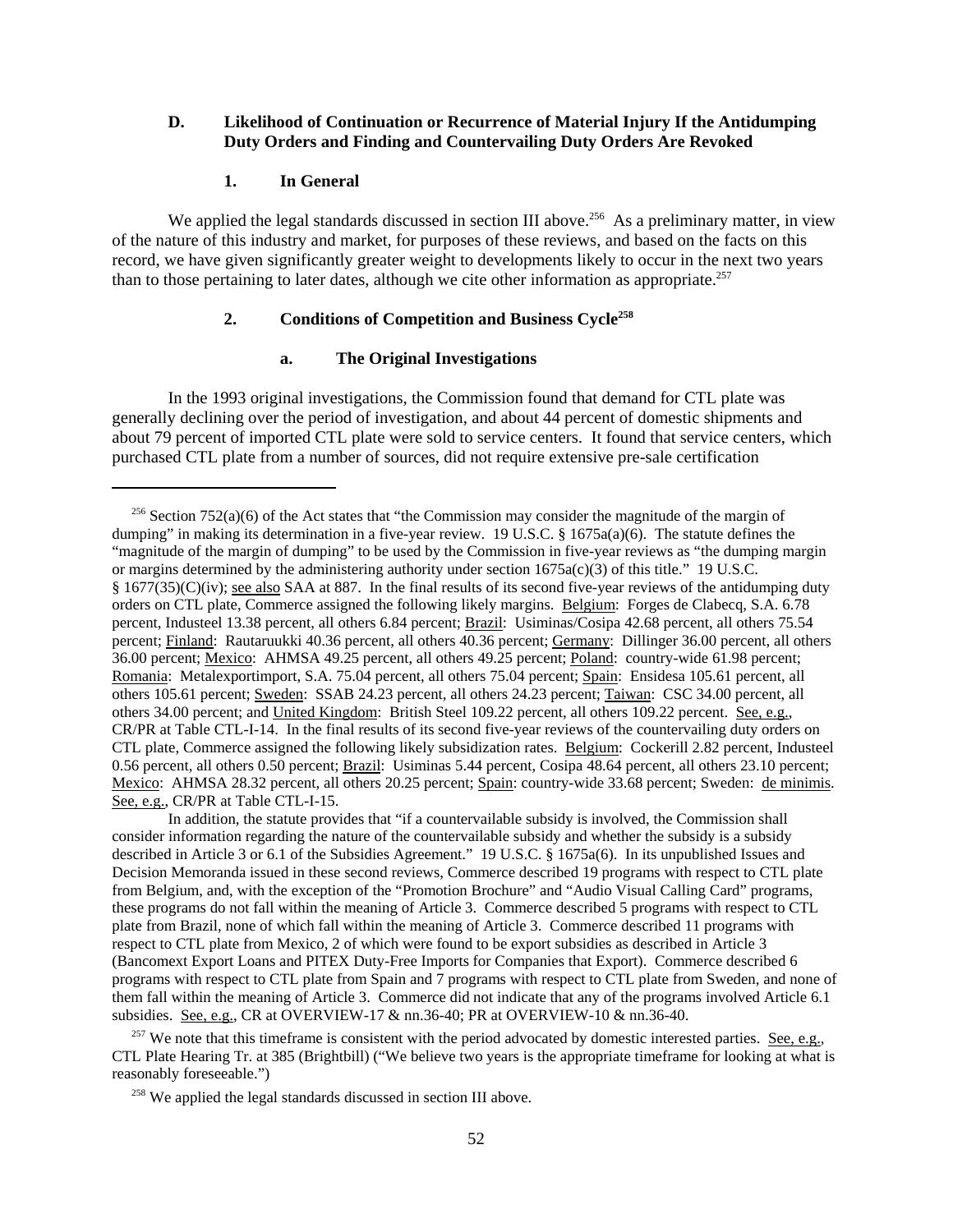procedures, and that virtually all CTL plate products were produced to ASTM standards in one of three standardized commercial grades.<sup>259</sup>

# **b. The First Reviews**

In the first reviews, the Commission found that demand in the U.S. market for CTL plate, which generally parallels the U.S. economy, had increased since the original investigations. It found that CTL plate products are used in industrial and agricultural equipment, construction, and transportation. It found that several domestic mills had closed, and that the overall industry's capacity increased as some companies made the transition from conventional reversing mills to Steckel mills. It found that the domestic industry had a high ratio of fixed to total costs such that it must produce large volumes to operate profitably. It concluded that CTL plate is a commodity product sold primarily on the basis of price, and increasingly to service centers, entities that had become more consolidated and more sophisticated. The Commission also noted that there had been additional waves of imports from a number of suppliers throughout the world that resulted in suspension agreements being signed with China, Russia, South Africa, and Ukraine in 1997 and then antidumping and countervailing duty orders being put in place in 2000 with respect to imports from France, India, Indonesia, Italy, Japan, and Korea.<sup>260</sup>

# **c. The Current Proceedings**

To the extent that non-alloy steel plate constitutes a substantial portion of the carbon CTL plate produced in the United States,<sup>261</sup> we find that the conditions of competition in the U.S. market are the same whether or not the domestic like product is expanded to include micro-alloy products. We find the following conditions of competition relevant to our determinations in these reviews.

# **(1) Demand**

CTL plate often accounts for a relatively large percentage of the total cost of end-use products, although the cost share varies widely depending on end use.<sup>262</sup> While there are reported substitutes for CTL plate, the potential for substitution is often limited by end use.<sup>263</sup> All parties agree that demand for CTL plate is derived from the demand for end-use applications.<sup>264</sup> In terms of shipments in the U.S. market in 2005 compiled from American Iron & Steel Institute ("AISI") reporting companies, more than half of shipments classified by AISI as CTL plate (54.1 percent) were for construction, 25.0 percent were for steel service centers and distributors, 8.7 percent were for rail transportation, 6.1 percent were for

 <sup>259</sup> See, e.g., USITC Pub. 2664 at 216-17. Conditions of competition were not separately discussed in the 1979 original determination concerning subject imports from Taiwan, which involved a regional industry.

<sup>&</sup>lt;sup>260</sup> See, e.g., USITC Pub. 3664 at 23-25.

<sup>&</sup>lt;sup>261</sup> See, e.g., CR/PR at Table C-1, Table C-2 (indicating that in 2005, 1.3 million short tons of micro-alloy CTL plate were produced compared to 7.3 million short tons of non-alloy CTL plate, such that non-alloy CTL plate constituted more than four-fifths of U.S. carbon steel plate production).

 <sup>262</sup> See, e.g., CR at CTL-II-20; PR at CTL-II-13.

 $263$  See, e.g., CR at CTL-II-19; PR at CTL-II-12.

 <sup>264</sup> See, e.g., CR at CTL-II-16; PR at CTL-II-10; Mittal's Prehearing CTL Plate Br. at 43; Joint Respondents' Prehearing CTL Plate Br. at 26; Caterpillar's Prehearing CTL Plate Br. at 6.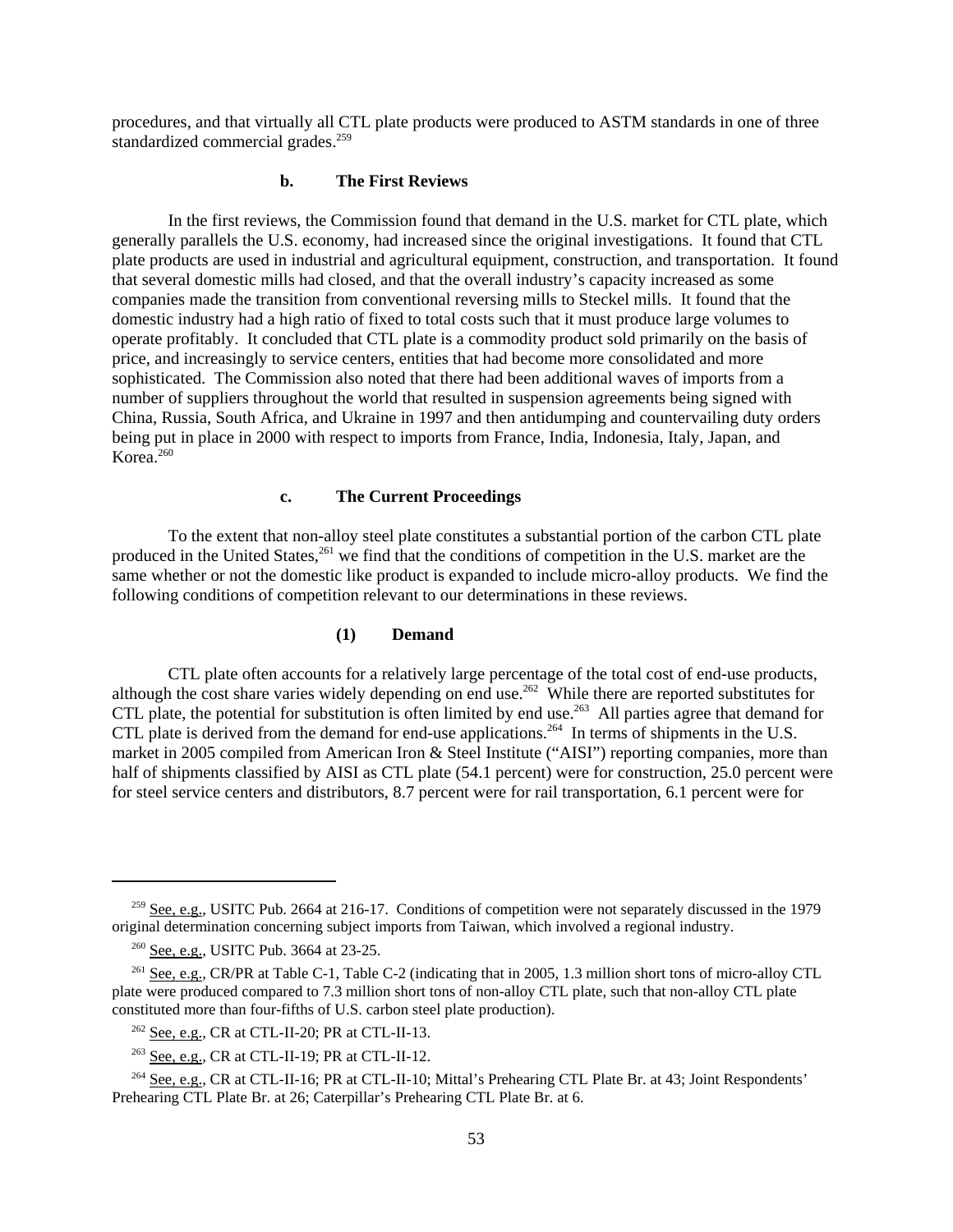machinery, industrial equipment, and tools, and the remainder were for oil and gas, shipbuilding and marine equipment, electrical and agricultural equipment, and other end-use markets.<sup>265</sup>

#### **(a) U.S. Market**

Since the original investigations, demand, as measured by apparent U.S. consumption (the sum of subject and non-subject imports and the domestic industry's U.S. shipments) has fluctuated.<sup>266</sup> During the current period of review, demand for carbon CTL plate declined from 7.7 million short tons in 2000 to 7.1 million short tons in 2001, increased to 7.5 million short tons in 2002, declined to 7.3 million short tons in 2003 and then increased sharply to 8.3 million short tons in 2004 and to 8.6 million short tons in 2005; demand in the first six months of 2006 ("interim 2006") (5.2 million short tons) was also much higher than in interim 2005 (4.3 million short tons).<sup>267</sup> Explanations offered for the increase in demand during the period of review included the improved economy, increased investment, lower interest rates, increased global consumption, increased shipbuilding, increased oil and gas exploration, increased use for military applications, rebuilding activities after the hurricanes of 2005, and increased construction and manufacturing activity.<sup>268</sup> Thirteen of sixteen responding purchasers who are end users reported that the demand for their firms' final products that use CTL plate changed since 2000, with most citing increases in demand for these final products. In identifying the major factors that contributed to the demand changes, purchasers reported factors such as a growing U.S. economy, increased pipeline construction, new ship designs, and expanded product lines.<sup>269</sup>

During this time of increasing demand in the U.S. market, raw material and energy costs increased, and CTL plate prices also increased. Raw material costs vary depending on the production process, with steel scrap playing a larger role in the raw material costs for electric arc furnace ("EAF")

<sup>267</sup> See, e.g., CR/PR at Table C-2. These data include shipments of micro-alloy CTL plate; although the Commission did not expand the domestic like product to include micro-alloy CTL plate in the first reviews, it acknowledged that some of the data it relied upon in those reviews contained micro-alloy shipments to the extent that some domestic producers were unable to segregate their micro-alloy data from their non-alloy CTL plate data. See, e.g., USITC Pub. 3364 at 23 n.126. During the period of review, demand for non-alloy CTL plate, as measured by apparent U.S. consumption declined from 6.8 million short tons in 2000 to 6.2 million short tons in 2001, increased to 6.5 million short tons in 2002, declined to 6.4 million short tons in 2003 and then increased to 7.0 million short tons in 2004 and to 7.3 million short tons in 2005; demand in the first six months of 2006 ("interim 2006") (4.4 million short tons) was also higher than in interim 2005 (3.6 million short tons). See, e.g., CR/PR at Table C-2.

268 See, e.g., CR at CTL-II-15; PR at CTL-II-10.

269 See, e.g., CR at CTL-II-17; PR at CTL-II-11.

 $^{265}$  See, e.g., CR at CTL-II-17; PR at CTL-II-11.

<sup>&</sup>lt;sup>266</sup> According to information from the 1979 original investigation of subject imports from Taiwan, apparent U.S. consumption declined from 10.0 million short tons in 1974 to 7.7 million short tons in 1975 and to 6.8 million short tons in 1976 before increasing to 7.4 million short tons in 1977 and 8.6 million short tons in 1978. See, e.g., USITC Pub. 970 at A-2. Due to changes in the composition of the domestic industry, differences in the identities of the responding companies, and differences in the scope of the two investigations, these data are not directly comparable with data from the 1993 original investigations. According to the data in the latter investigations, apparent U.S. consumption declined from 5.6 million short tons in 1990 to 4.8 million short tons in 1991 before increasing to 5.0 million short tons in 1992. <u>See, e.g.</u>, CR/PR at Table CTL-I-1. As of the time of the first reviews of these orders, apparent U.S. consumption increased from 6.6 million short tons in 1997 to 8.2 million short tons in 1998 before declining to 6.0 million short tons in 1999. See, e.g., CR/PR at Table CTL-I-1. Again, due to changes in the composition of the domestic industry, differences in the number and types of responding companies (including the response rate of bar mills), and especially the Commission's decision to include service center processors in the industry data in the first reviews, these data are not directly comparable.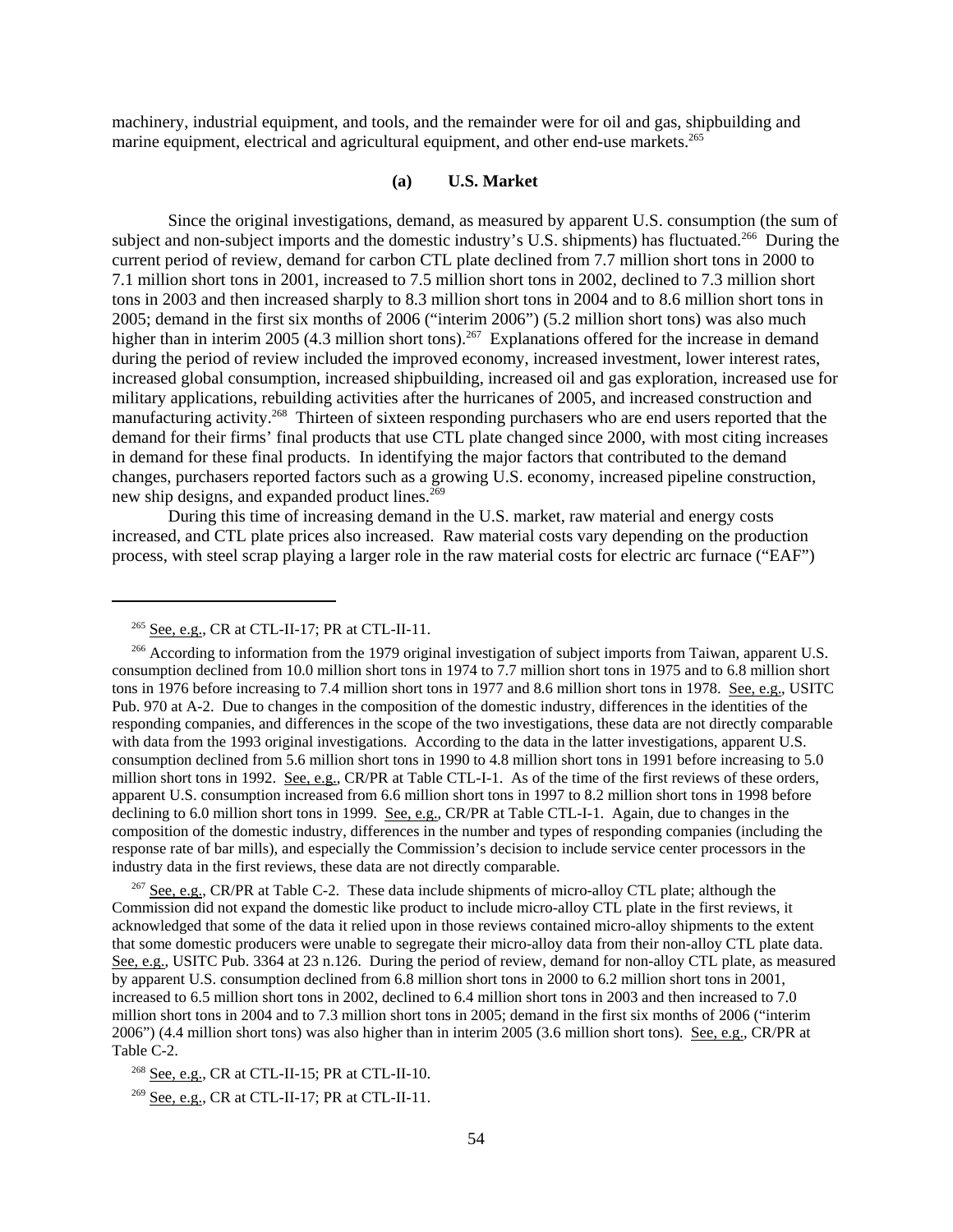mini-mills, for example.<sup>270</sup> Regardless of the production methodology used, the cost of raw materials (e.g., iron ore, coal, and steel scrap) and energy are important components of the total cost of producing CTL plate.271 Prices in the United States of iron ore and coal rose over the period of review, with the increase for iron ore occurring primarily in 2005 and 2006.<sup>272</sup> The price of iron and steel scrap in the United States decreased in 2000 and 2001 and then increased markedly.<sup>273</sup> After a decrease in early 2005, scrap prices then increased through mid-2006 and only fell slightly in late 2006.<sup>274</sup> The prices of both natural gas and electricity in the United States were higher in interim 2006 than in any of the full years between 2000 and 2005, and the prices of both generally rose over the period of review.275 During the period of review, all 19 responding U.S. producers reported increased CTL plate selling prices as a direct result of higher raw material prices, and five producers reported implementing raw material surcharges.<sup>276</sup>

Domestic interested parties acknowledge that the industry's demand forecasts have been positive until recently, but assert that the recent increases in demand in the U.S. market are not likely to continue and demand will decline or grow more slowly.<sup>277</sup> They point to two ways in which there will be changes in demand: (1) they expect declines in service center purchases while service centers work off inventories; and (2) they project slowing or declines in demand for CTL plate by end users. Domestic interested parties assert that there is little or no disagreement that service center inventories are historically high and appear to be at their peak; they believe that an inventory draw-down, with its accompanying rapid price declines, has begun and will continue to occur in the fourth quarter of 2006.<sup>278</sup> They also project a slowing or decline in demand because of declining demand from end users.<sup>279</sup> They point to testimony that domestic producers will be idling equipment or limiting shifts in the fourth quarter of 2006 due to softening demand as well as testimony by other domestic producers that their order books are not being filled as quickly as was the case earlier in 2006.<sup>280</sup>

Record data, however, contradict these claims, and instead indicate that demand in the U.S. market likely will continue to be strong for the reasonably foreseeable future. With respect to service center inventories, the evidence shows that inventory draw-downs are a regular but temporary occurrence

 $272$  See, e.g., CR at CTL-V-1; PR at CTL-V-1; CR/PR at Figure CTL-V-1.

 $275$  See, e.g., CR at CTL-V-1; PR at CTL-V-1 and V-2.

 $276$  See, e.g., CR at CTL-V-2; PR at CTL-V-2.

<sup>277</sup> See, e.g., IPSCO/Oregon's Prehearing CTL Plate Br. at 24, 27, Exh. 3; Mittal's Prehearing CTL Plate Br. at 43; Nucor's Prehearing CTL Plate Br. at 30-32; CTL Plate Hearing Tr. at 46-47 (Tulloch), 52-53 (McFadden), 56 (Insetta), 74 (Ballou), 114 (McFadden), 137 (Insetta); IPSCO/Oregon's Posthearing CTL Plate Br. at 9-13; Mittal's Posthearing CTL Plate Br. at 4-5 & n.13; Nucor's Posthearing CTL Plate Br. at 10-12, App. 3 at 1-7.

<sup>278</sup> See, e.g., IPSCO/Oregon's Prehearing CTL Plate Br. at 2, 27; Mittal's Prehearing CTL Plate Br. at 29, 43-45; CTL Plate Hearing Tr. at 37 (Schagrin), 46-48 (Tulloch), 57-58 (Insetta), 74 (Ballou), 78-79 (Ruane), 193-95 (Ruane); IPSCO/Oregon's Posthearing CTL Plate Br. at 2-3, 9-13, Exh. 2; Mittal's Posthearing CTL Plate Br. at 3-5; Nucor's Posthearing CTL Plate Br. at App. 3 at 1-7.

<sup>279</sup> See, e.g., Mittal's Prehearing CTL Plate Br. at 29, 43-45; CTL Plate Hearing Tr. at 56 (Insetta), 112-13 (Tulloch), 114 (McFadden); IPSCO/Oregon's Posthearing CTL Plate Br. at 3, 9-13; Nucor's Posthearing CTL Plate Br. at App. 3 at 1-7.

 280 See, e.g., CTL Plate Hearing Tr. at 52-53 (McFadden), 86-87 (Tulloch), 129 (Tulloch), 137 (Insetta); Mittal's Posthearing CTL Plate Br. at 6-7, Conf. Exh. 2; Nucor's Posthearing CTL Plate Br. at App. 3 at 1-7.

 $270$  See, e.g., CR at CTL-I-22; PR at CTL-I-19.

 $271$  See, e.g., CR at CTL-V-1; PR at CTL-V-1.

 $273$  See, e.g., CR at CTL-V-1; PR at CTL-V-1.

 $274$  See, e.g., CR at CTL-V-1; PR at CTL-V-1.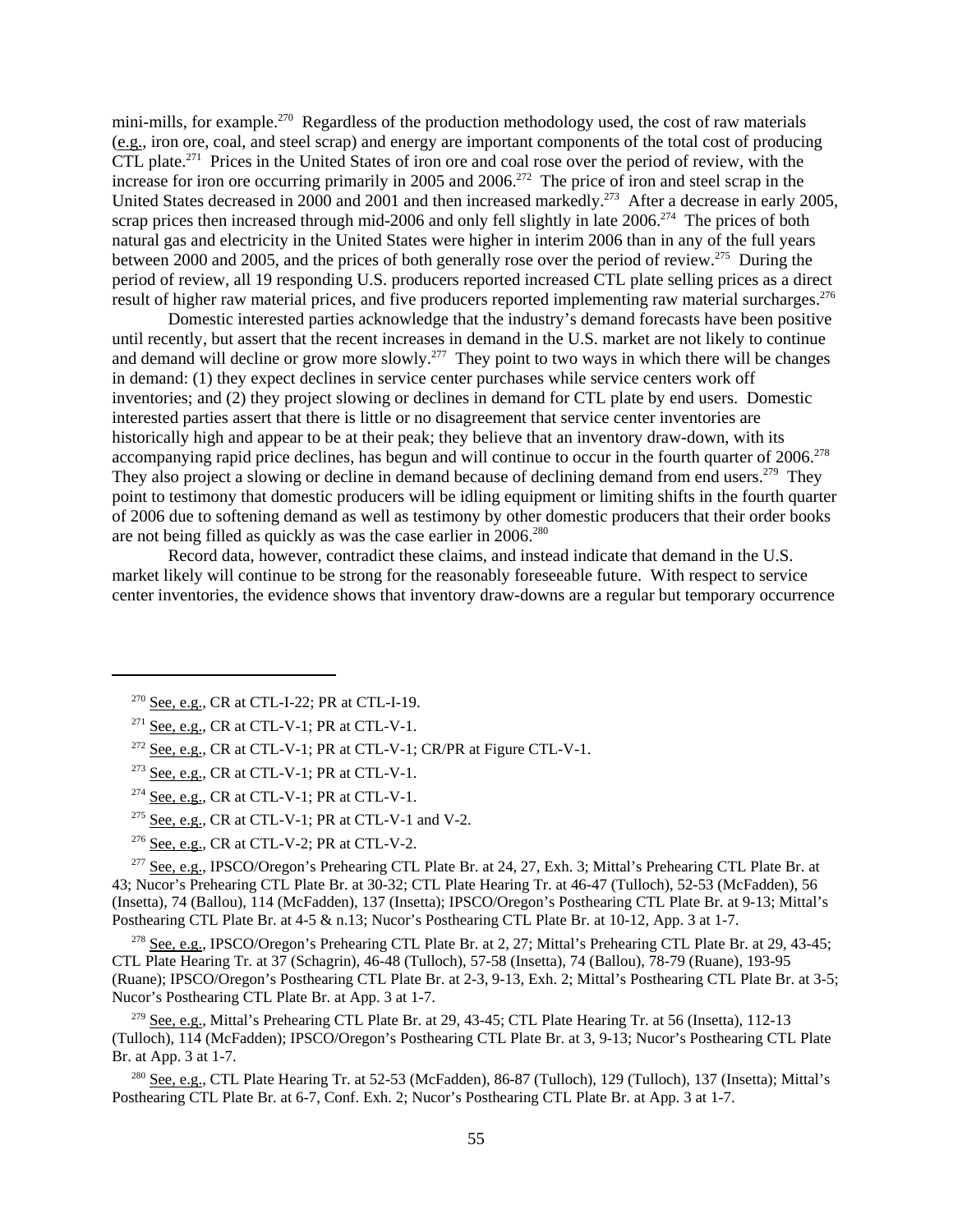in this industry.281 In the recent 2005 reviews of CTL plate orders involving other countries, domestic interested parties also pointed to the anticipated effects of an inventory overhang, but our data in these reviews do not show any meaningful change in the market dynamics after that inventory correction.<sup>282</sup> Indeed, in their interviews with industry press, domestic producers anticipate that any effects of the current inventory adjustment will be temporary as well.<sup>283</sup> Demand from end users is also expected to increase in the reasonably foreseeable future, as illustrated in domestic producers' hearing testimony,<sup>284</sup> anecdotal information collected in these reviews,  $285$  forecasts by industry observers<sup>286</sup> as well as

<sup>282</sup> Apparent U.S. consumption in 2005 was higher than in 2004, and apparent U.S. consumption in interim 2006 exceeded demand in interim 2005. See, e.g., CR/PR at Tables C-2, C-1. Likewise, although there was some leveling off or small decrease in prices in the U.S. market in 2005, the data do not show the sort of dramatic price declines that domestic interested parties suggest would have accompanied such inventory destocking. See, e.g., CR at CTL-V-23; PR at CTL-V-15; CR/PR at Figures CTL-V-3 to CTL-V-7, Tables CTL-V-1 to CTL-V-5. Moreover, the record demonstrates that the 2005 inventory correction took only a few months, after which time U.S. producers' production, shipments, and prices quickly regained and exceeded their pre-correction levels. See, e.g., CR/PR at Tables C-2, C-1, CTL-V-1 to CTL-V-5.

<sup>283</sup> See, e.g., Brazilian Respondents' Posthearing CTL Plate Br. at 9-10, Exh. 1 at 1-14; CTL Plate Hearing Tr. at 113 (Tulloch), 135 (Tulloch).

<sup>284</sup> IPSCO reported that demand growth is at a high level now and will continue at that level or perhaps a slightly lower level, particularly for energy, transportation, and construction equipment. See, e.g., CTL Plate Hearing Tr. at 111-13 (Tulloch). Oregon reported that it expects the large diameter pipe market to be strong over the next year and a half, although it expects overall demand from service centers will be down in 2007. See, e.g., CTL Plate Hearing Tr. at 114-15 (Montross). Mittal reported that it expects 2007 to be about the same as 2006 for CTL plate used by OEMs and fabricators. See, e.g., CTL Plate Hearing Tr. at 116 (Insetta). We recognize that demand associated with the recently enacted \$280 billion 2005 Transportation Equity Act may not be as great as joint respondent interested parties argued. Compare, e.g., Corus' Posthearing CTL Plate Br. at App. H at 3-4 and exhibits with, e.g., CTL Plate Hearing Tr. at 116-17 (Insetta), 170-71 (Montross), 171-72 (Insetta), 172 (Price); Mittal's Posthearing CTL Plate Br. at Answers to Commissioner Koplan's Questions at 13-16; Nucor's Posthearing CTL Plate Br. at App. 3 at 5-7.

<sup>285</sup> Reports from earlier in 2006 suggested that the U.S. market for CTL plate was buoyed by bridge and highway construction, heavy equipment production, barge building, shipbuilding, and the continued strength of the energy market. Indications at the time were that the CTL plate market would remain strong throughout 2006 and potentially beyond. See, e.g., CR at CTL-II-16 n.26; PR at CTL-II-10 n.26 (citing "Carbon plate prices firm as demand holds steady," American Metal Market, June 14, 2006, found at http://amm.com/2006-06-13 13-48-34.html, retrieved September 1, 2006). More recently, IPSCO reported that strong demand conditions are expected to extend into 2007, not only from the energy sector, but also from the production of barges, ships, and railcars. See, e.g., CR at CTL-II-16; PR at CTL-II-10 (citing "Strong North American Plate Demand Expected to Continue," Steel Business Briefing, October 11, 2006 in Brazilian Posthearing CTL Plate Br. at Exh. 2). Other published reports also indicate that end user demand for CTL plate in the United States continues to be strong, especially from the oil and gas industry, even as sheet demand has weakened. See, e.g., CR at CTL-IV-110; PR at CTL-IV-44.

 $286$  \*\*\* publishes data on historical, current, and forecast consumption of reversing mill plate. These data are understated to the extent that they do not include plate cut from coils produced on a strip mill or Steckel mill plate, (continued...)

<sup>&</sup>lt;sup>281</sup> Respondent interested parties assert that the inventory data used by the domestic interested parties and reproduced in the staff report reflect a large proportion of non-subject coiled plate inventories and that absolute growth in inventory levels is not surprising in a growing market. In their view, inventory turnover rates measured by months of shipments on hand are more instructive. See, e.g., Brazilian Respondents' Posthearing CTL Plate Br. at 9 Exh. 1 at 1-14. We find that the service center data are a reliable depiction of the trend in plate inventories. We have examined both inventory levels as well as inventory turnover. Although these data do include some nonsubject plate (e.g., plate in coils), they include only carbon plate. Additionally, plate in coils held by service centers, unlike plate in coils held by fabricators or pipe mills, frequently is converted into CTL plate. See, e.g., CR at CTL-III-13 n.26; PR at III-9 n.26; CR/PR at Figure CTL-III-1. Indeed, as noted above, we include service centers that process coiled hot-rolled plate into CTL plate in the domestic industry.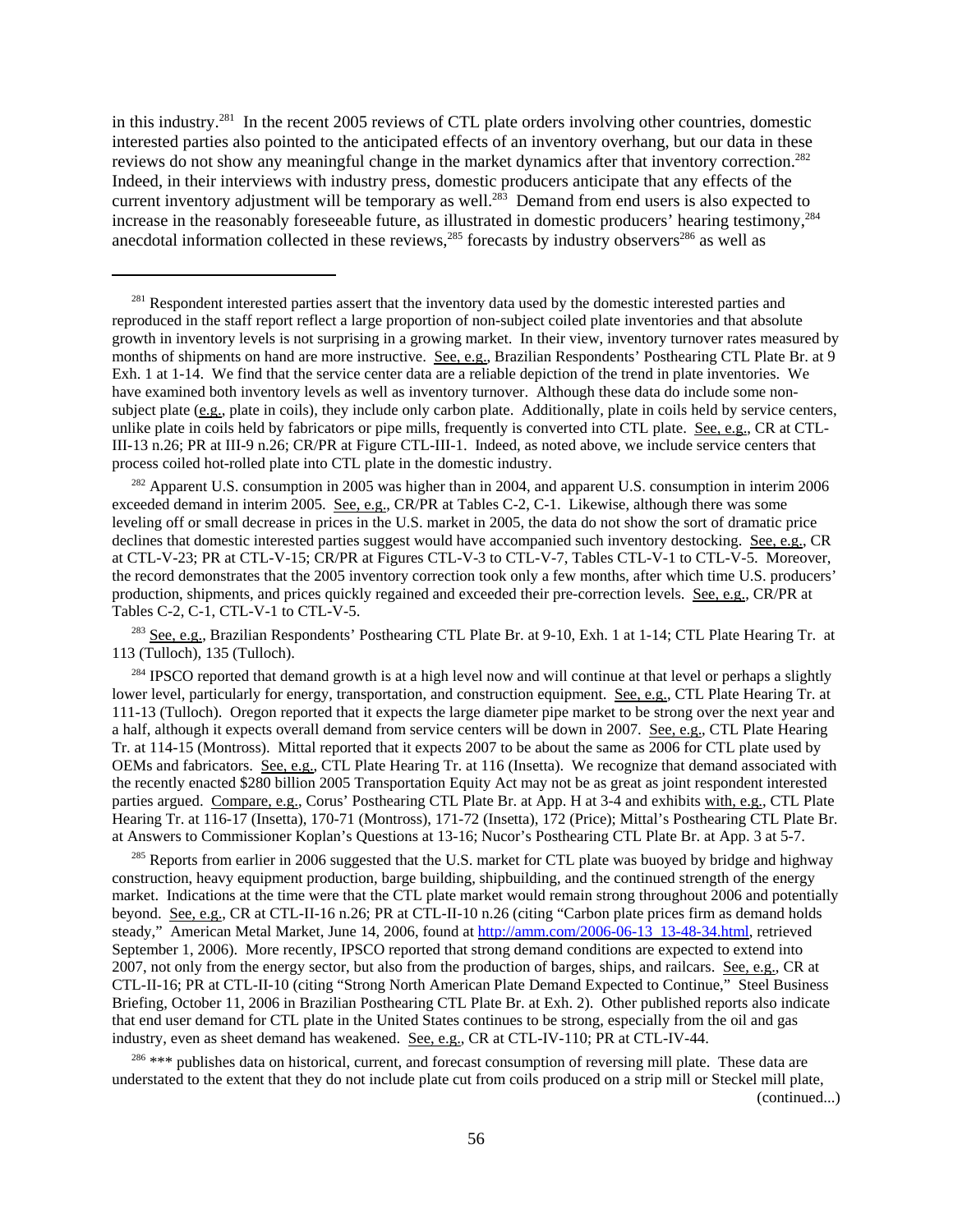predictions made by industry officials.<sup>287</sup> Importantly, projections of likely increased demand from CTL plate end users are not limited to a single industry but encompass a wide variety of end user industries, each of which is likely to have strong demand for CTL plate in the reasonably foreseeable future. Thus, the contrary arguments made by the domestic industry in these proceedings<sup>288</sup> simply do not override the weight of the evidence indicating likely continued strong and growing demand in the U.S. market in the reasonably foreseeable future.

#### **(b) Global Market**

Consistent with published data on global demand,<sup>289</sup> ten producers, 7 importers, and 21 purchasers reported that demand outside the United States also increased over the period of review. They cited factors such as rapidly increasing demand in China and other industrializing countries in Asia and Latin America; the economic recovery in Japan; increased shipbuilding, mining, and oil and gas exploration; increased investment; improvements to infrastructure; the relocation of manufacturing activities outside of the United States; and global economic growth as reasons for the increase.<sup>290</sup> In addition, the European Union has grown as a market since 2000 with the addition of thirteen new member states in 2004 and 2005 and remains a substantial non-U.S. market for exports.<sup>291</sup> The record also

<sup>287</sup> For example, in a September 2006 presentation for the Metals Service Center Institute Economic Summit Forecast 2007, domestic producers anticipated that \*\*\*. See, e.g., CR at CTL-II-16, CTL-III-8 n.19; PR at CTL-II-10; IPSCO/Oregon's Posthearing CTL Plate Br. at Exh. 5; see also, e.g., German Respondents' Prehearing CTL Plate Br. at 11-14 (citing MEPS International Steel Review, \*\*\*, SBB Global Market Outlook, Welded Steel Tube & Pipe Monthly, and John Ferriola, Executive Vice President of the Sheet Mill Group of Nucor in an American Metal Market article); Caterpillar's Prehearing CTL Plate Br. at 2, 6-7; Joint Respondents' Prehearing CTL Plate Br. at 27- 29 (citing Ferriola as well as IPSCO's executive vice president and chief commercial officer); Emergency Committee for American Trade's October 30, 2006, Written Submission at 3-4.

<sup>288</sup> See, e.g., IPSCO/Oregon's Prehearing CTL Plate Br. at 24, 27, Exh. 3; Mittal's Prehearing CTL Plate Br. at 29-30, 43-45; IPSCO/Oregon's Posthearing CTL Plate Br. at 2-3, 9-13, A-5 to A-6, Exhs. 2, 5. We give little weight to the economic modeling prepared by domestic interested parties during these proceedings, which, inter alia, do not take into consideration each of the statutory criteria that govern these proceedings. See, e.g., Brazilian Respondents' Posthearing CTL Plate Br. at Exh. 1 at 23-29; see also, e.g., Certain Frozen or Canned Warmwater Shrimp and Prawns from Brazil, China, Ecuador, India, Thailand, and Vietnam, Invs. Nos. 731-TA-1063 to 1068 (Final), USITC Pub. 3748 at n.246 (Jan. 2005).

<sup>289</sup> See, e.g., CR/PR at Table CTL-IV-67 (reproducing \*\*\* data indicating that global reversing mill plate consumption has increased from \*\*\* short tons in 2000 to \*\*\* short tons in 2005). As noted above, although these data pertain to reversing mill plate consumption and are in some respects both over- and under-inclusive, we find the trends to be consistent with other record data. See also, e.g., Joint Respondents' Prehearing CTL Plate Br. at 35-36.

<sup>290</sup> See, e.g., CR at CTL-II-21; PR at CTL-II-13.

<sup>291</sup> See, e.g., CR at CTL-IV-113 to CTL-IV-114; PR at CTL-IV-46 to CTL-IV-47; CR/PR at Tables CTL-IV-68, CTL-IV-69; German Respondents' Prehearing CTL Plate Br. at 17-20.

 $286$  (...continued)

but they are overstated due to the fact that they do not distinguish between carbon and non-carbon steel. Nevertheless, these data are consistent with other sources indicating an expectation of continued demand. See, e.g., CR at CTL-IV-97 & n.175; PR at CTL-IV-40 & n.175. According to \*\*\*, consumption of reversing mill plate in North America (of which the U.S. market is a substantial subset) was as follows between 1994 and 2005: \*\*\*. \*\*\*. See, e.g., CR/PR at Table CTL-IV-68.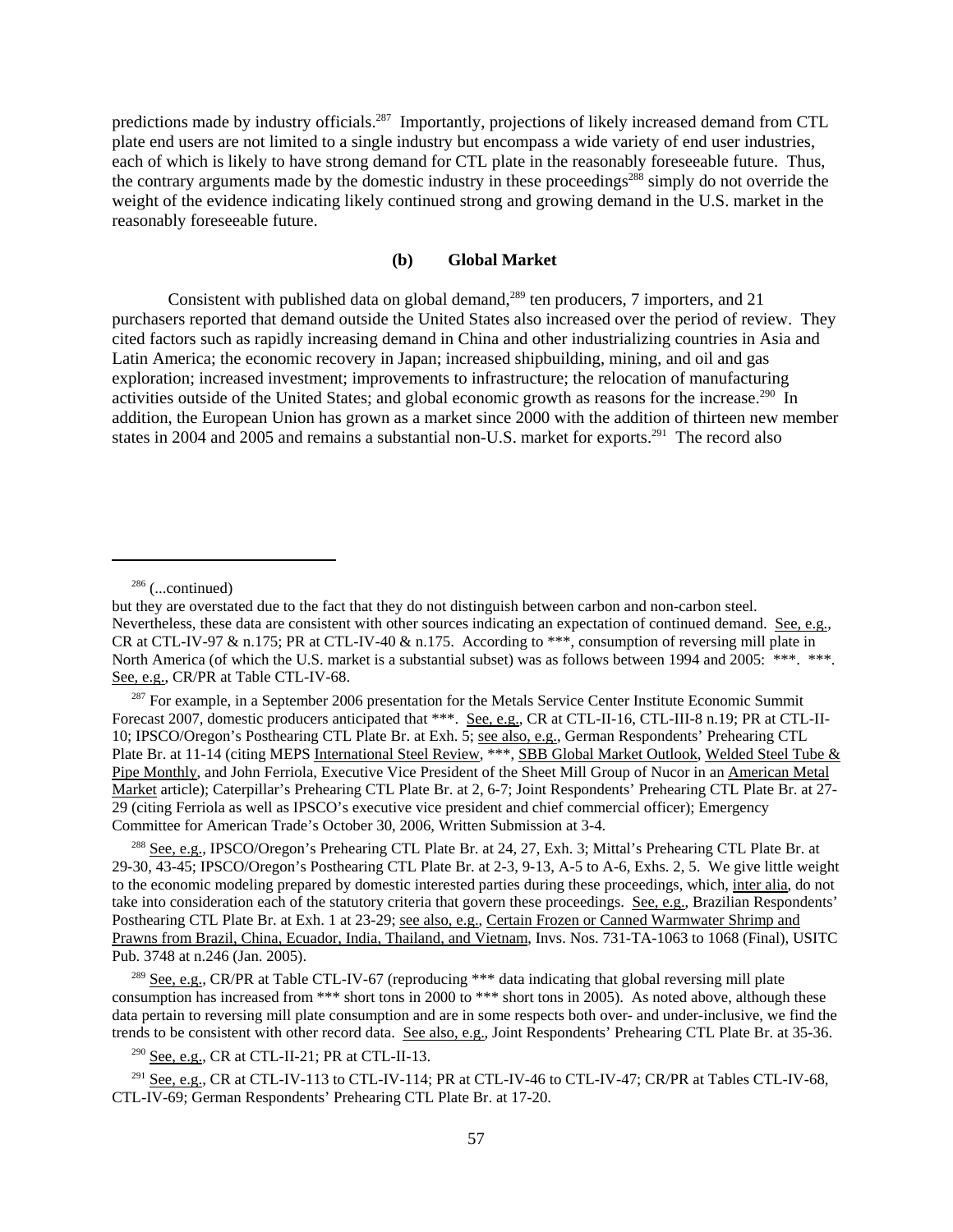indicates that global demand is likely to continue to be strong and growing, including in the markets primarily served by subject producers.<sup>292</sup>

### **(2) Supply**

#### **(a) U.S. Market**

Since the original investigations, there have been a number of changes in the identity of the suppliers to the U.S. market, although the U.S. market continues to be supplied primarily from the U.S. industry's shipments as well as by smaller volumes of subject and non-subject imports. Twelve U.S. mills were the primary sources of supply to the U.S. market in 1978,<sup>293</sup> and there were likewise twelve U.S. mills supplying the U.S. market in 1992, although some of the primary producers had changed.<sup>294</sup> As of the first reviews of these orders, after additional changes to the players, there were thirteen U.S. mills and seven processors supplying the U.S. market.<sup>295</sup> During the period of review, there were fourteen U.S. mills and ten processors that accounted for the domestic industry's shipments,<sup>296</sup> and changes in the identity of the producers (particularly of the mills) continued.<sup>297</sup>

Several U.S. mills filed for bankruptcy during the period of review, and several shuttered production capacity.298 In addition, the CTL plate assets of several U.S. mills were purchased over the

<sup>294</sup> They were \*\*\*. See, e.g., Mem. INV-O-115 at Table 12 (Jul. 20, 1993), as amended by Mem. INV-O-116 (July 20, 1993); INV-Q-118 (July 21, 1993), INV-Q-119 (July 21, 1993), INV-Q-121 (July 22, 1993), INV-Q-122 (July 26, 1993); INV-Q-123 (July 27, 1993). The Commission did not include service centers in the domestic industry in either the 1979 or 1993 original determinations.

<sup>295</sup> The mills were Bethlehem, California, Citisteel, Denro, Geneva, Gulf States, IPSCO, LeTourneau, National, North Star, Oregon, Tuscaloosa, and USX, and the processors included Cargill, Friedman, JIT, Olympic, O'Neal, Paper Cal, and Primary. See, e.g., Mem. INV-X-221 at OVERVIEW Table 2 (Oct. 18, 2000).

 296 They include fourteen active U.S. mills (Arkansas Steel, Claymont, CMC Steel Alabama, CSI, Gerdau Ameristeel, IPSCO, Jindal, Kentucky Electric, LeTourneau, Mittal, Nucor, Oregon, U.S. Steel, and WCI) and one closed mill (Geneva) from whom the Commission received data as well as ten service centers from whom it also received questionnaire responses (American Steel, Cargill, Feralloy, Friedman, IPSCO, Olympic, PDM, Primary, Robinson, and Steel Warehouse). See, e.g., CR at CTL-I-33; PR at CTL-I-28; CR/PR at Table CTL-I-21.

 $297$  See, e.g., Mittal's Prehearing CTL Plate Br. at 29-30, 56-57; Nucor's Posthearing CTL Plate Br. at 8; German Respondents' CTL Plate Br. at App. 1.

<sup>298</sup> Geneva Steel filed for bankruptcy in February 1999, emerged from bankruptcy as Geneva Steel Holdings in January 2001, shut down its operations in December 2001, and filed for bankruptcy again in January 2002. Geneva's production assets were ultimately sold to a Chinese firm, Qindao Iron & Steel Co. Gulf States Steel also filed for bankruptcy and in 2000, while in bankruptcy proceedings, closed its mill and liquidated the company; the new owner announced plans to develop the property into an industrial park and sell the equipment to a Chinese company. LTV also filed for bankruptcy in 2000, National Steel filed in 2002, and WCI entered chapter 11

(continued...)

 $292$  Demand for CTL plate is expected to grow steadily through 2010 in China, the Pacific Basin, and excommunist countries, as defined by \*\*\*. See, e.g., CR at CTL-II-21 n.29; PR at CTL-II-13 (citing IPSCO/Oregon's Posthearing CTL Plate Br. at Exh. 10). \*\*\* has also forecast continued demand growth in China, East and South East Asia (excluding China), Eastern Europe and Latin America in 2007. See, e.g., CR/PR at Table CTL-IV-69. Consistent with other commentators, <u>see, e.g.</u>, German Respondents' Prehearing CTL Plate Br. at 14-17, \*\*\* has also forecast continued increases in CTL plate demand in Europe as compared to the current level. See, e.g., CR/PR at Table CTL-IV-69.

<sup>&</sup>lt;sup>293</sup> They were Armco Steel Corp., Bethlehem Steel Corp., Gilmore Steel Corp., Inland Steel Co., Interlake, Inc., Jones & Laughlin Steel Corp., Kaiser Steel Corp., Lukens Steel Co., Phoenix Steel Corp., Republic Steel Corp., U.S. Steel Corp., and Youngstown Sheet & Tube Co. See, e.g., USITC Pub. 970 at A-5.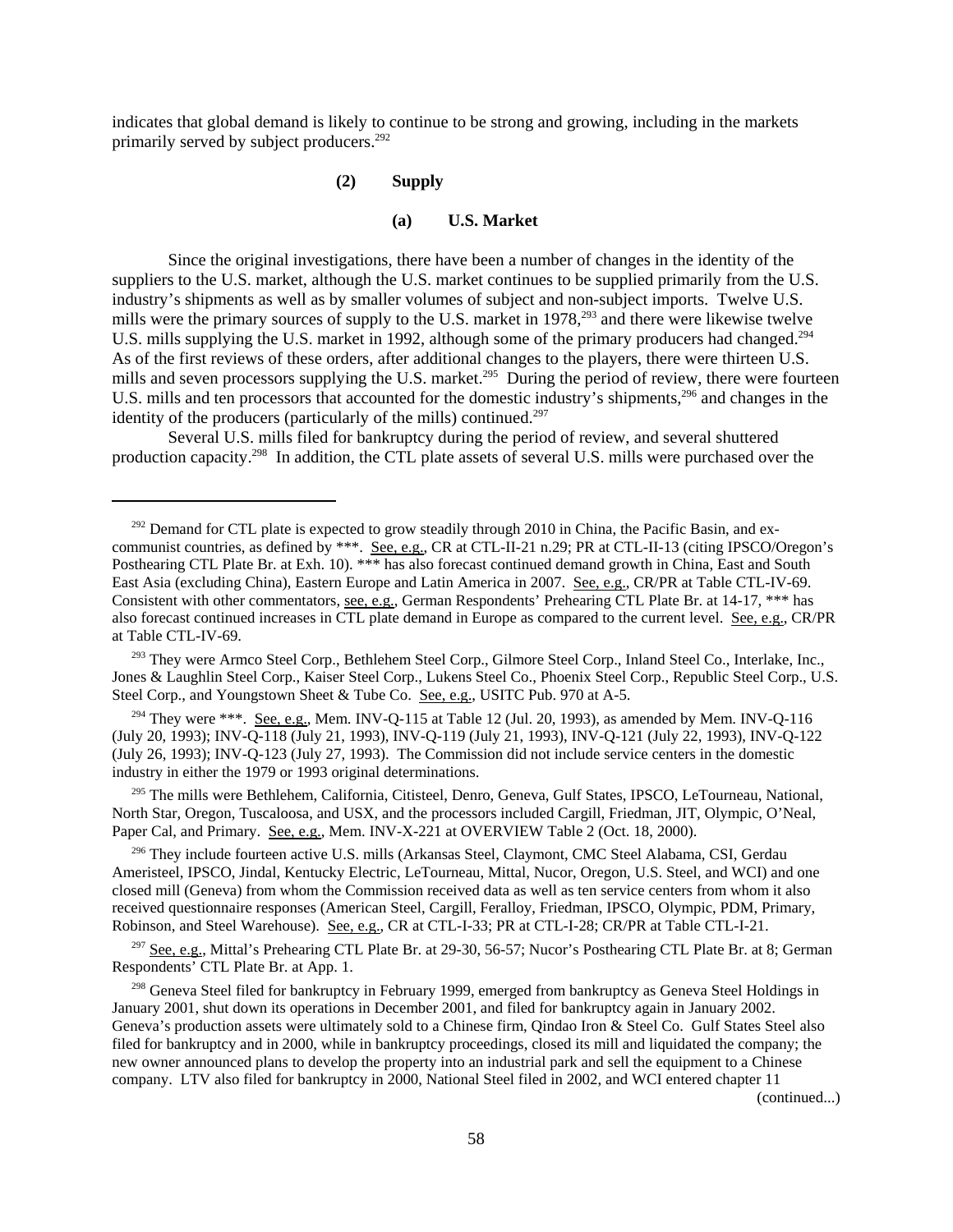course of the period of review. For example, in April and May 2002, International Steel Group ("ISG") acquired many of the assets of Acme Steel and LTV.<sup>299</sup> In 2003, U.S. Steel acquired the integrated steelmaking assets of National Steel.<sup>300</sup> In May 2003, ISG acquired most of the assets of bankrupt, but active, Bethlehem Steel Corporation, including the facilities at Burns Harbor, Indiana; Sparrows Point, Maryland; and Coatesville and Conshohocken, Pennsylvania.<sup>301</sup> ISG exchanged its pickle line at Indiana Harbor Works for U.S. Steel's Gary Works' plate mill.<sup>302</sup> In 2004, Nucor purchased substantially all of the steelmaking assets of Corus' Tuscaloosa, Alabama facility.303 Cargill, Inc., the parent company of North Star, sold the fixed assets and working capital of North Star to Gerdau Ameristeel.<sup>304</sup> In April 2005, ISG was merged into Mittal Steel Company, N.V. (formerly Ispat International N.V.), and the U.S. CTL plate facilities of ISG are now referred to as Mittal Steel USA.<sup>305</sup> In June 2006, Mittal Steel Company, N.V. announced its intention to merge with Arcelor S.A. to form Arcelor Mittal.<sup>306</sup> Finally, two producers opened greenfield EAF mini-mills in the United States during the period of review that added a total of \*\*\* short tons of new capacity to the domestic industry.<sup>307</sup> Nucor opened a new plate mill in Hertford County, North Carolina in 2000.<sup>308</sup> IPSCO opened a new plate mill in Mobile County, Alabama in 2001.<sup>309</sup>

As a result of these changes, the face of the U.S. industry has evolved in two fundamental ways: (1) the rising role of EAF mini-mill production facilities and the different cost structures that they involve; and (2) the consolidation of several of the integrated producers under a single company, Mittal.<sup>310</sup> While new entrants such as Nucor do not have the same legacy costs as some of the integrated mills, even the integrated mills have shed some of their legacy costs through the bankruptcy process and have reduced their propensity to take on such costs in the future by entering into new and innovative labor

<sup>301</sup> See, e.g., CR/PR at Table CTL-III-1; German Respondents' Prehearing CTL Plate Br. at App. 1.

302 See, e.g., CR at III-6; PR at CTL-III-5.

<sup>304</sup> See, e.g., CR/PR at Table CTL-III-1.

<sup>305</sup> See, e.g., CR/PR at Table CTL-III-1; German Respondents' Prehearing CTL Plate Br. at 3, App. 3.

<sup>306</sup> See, e.g., German Respondents' Prehearing CTL Plate Br. at 3, App. 4; Mittal's Posthearing CTL Plate Br. at Answers to Vice Chairman Aranoff's Questions at 2-4.

 $298$  (...continued)

bankruptcy protection in 2003. Newport ceased producing its own hot-rolled steel for pipe production in 2001. Kentucky Electric Steel filed for chapter 11 bankruptcy protection in 2003, and a newly formed entity (KES Acquisition Co. LLC) purchased these assets and restarted production in early 2004. In 2004, Oregon Steel idled its Napa pipe mill to focus on CTL plate production. See, e.g., CR at CTL-III-1, CTL-III-3 to CTL-III-4; PR at CTL-III-1, III-3 to CTL-III-4; CR/PR at Table CTL-III-1.

 <sup>299</sup> See, e.g., CR/PR at Table III-1; German Respondents' Prehearing CTL Plate Br. at App. 1. Neither Acme nor LTV produced CTL plate in more than minimal quantities. See, e.g., CR at Table CTL-I-1.

 <sup>300</sup> See, e.g., CR/PR at Table CTL-I-1.

 <sup>303</sup> See, e.g., CR/PR at Table CTL-III-1; Corus' Prehearing CTL Plate Br. at 8, Exh. 5.

 <sup>307</sup> See, e.g., CR at CTL-III-5 to CTL-III-6; PR at CTL-III-4 to CTL-III-5.

 <sup>308</sup> See, e.g., CR/PR at Table CTL-III-1; German Respondents' Prehearing CTL Plate Br. at 3.

 <sup>309</sup> See, e.g., CR/PR at Table CTL-III-1; German Respondents' Prehearing CTL Plate Br. at 3-4.

<sup>&</sup>lt;sup>310</sup> By 2005, IPSCO and Nucor together accounted for \*\*\* percent of domestic production of non-alloy CTL plate compared to \*\*\* percent for Mittal. Mittal does account, however, for \*\*\*. See, e.g., CR at CTL-I-33 to I-34, CTL-III-3 n.4; PR at CTL-I-28, CTL-III-3; CR/PR at Table CTL-I-21; see also, e.g., Joint Respondents' Prehearing CTL Plate Br. at 4-14.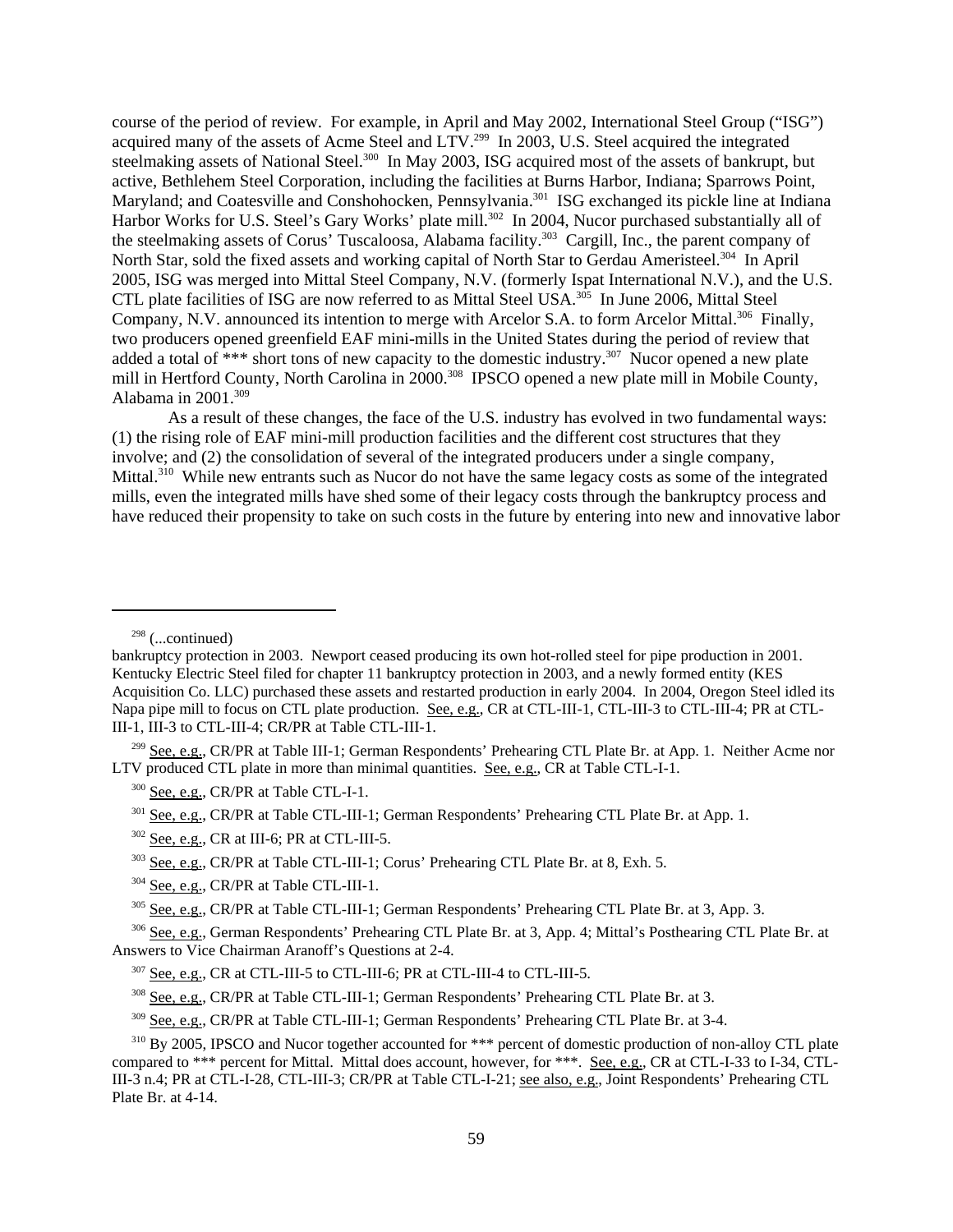agreements, thereby reducing both fixed costs and direct labor costs.<sup>311</sup> Changes in the domestic industry have also contributed to increases in productivity<sup>312</sup> as well as better rationalization of production capacity.313 Domestic producer Nucor asserts that additional industry improvements of the kind that occurred over the period of review (such as the entry of EAF mini-mills and the shedding of some of the integrated producers' legacy costs) would not be expected during the reasonably foreseeable future.<sup>314</sup> Nevertheless, going forward the U.S. industry will continue to benefit from significant events such as these. The removal of some legacy costs has reduced the U.S. industry's fixed costs and gives it more flexibility when setting production levels in the face of rising variable costs (such as rising raw material costs). The consolidation of some of the U.S. industry's production assets will likely also make it easier to re-calibrate production in response to changes in demand in order to maintain prices.<sup>315</sup> For example, in response to perceived inventory oversupply at the service centers, rather than continuing their production operations at full capacity as they would have at the time of the original investigations, U.S. producers recently opted to conduct planned maintenance outages earlier than scheduled.<sup>316</sup>

In addition to shipments from U.S. producers, there were also subject and non-subject imports (particularly from Canada and Korea) supplying the U.S. market during the period of review.317 The domestic industry's share of apparent U.S. consumption fluctuated over the period of review, but was always at least 89 percent.<sup>318</sup> Market share for the nine cumulated subject countries also fluctuated over the period of review, but never accounted for more than one percent of apparent U.S. consumption.<sup>319</sup>

<sup>313</sup> For example, although the former U.S. Steel plate mill facility at Gary Works was shut down, the resumption of production at the 110 inch mill at Burns Harbor, which had been idle since 2000, effectively replaced the capacity lost by shutting down the Gary Works facility and increased efficiency by producing closer to the source of the slabs. See, e.g., CR at CTL-III-6; PR at CTL-III-4; CR/PR at Table CTL-III-1.

<sup>315</sup> Domestic interested parties point out that there has been some consolidation among service centers since the original investigations. They assert that service centers have increased their geographic presence and play a larger role in distributing product through the U.S. market. While we agree that the service centers, whose role has increased over the years, are "independent" of the U.S. mills, domestic interested parties overlook that, by definition in these reviews, the domestic industry *includes* service centers that produce CTL plate. Moreover, any additional pricing power that service centers may have gained through consolidation has apparently had little impact on restraining prices in the U.S. market during the period of review. See, e.g., Brazilian Respondents' Posthearing CTL Plate Br. at 11-12.

317 See, e.g., CR at CTL-IV-5; PR at CTL-IV-5; CR/PR at Tables C-2, C-1.

 $318$  See, e.g., CR/PR at Tables C-2, C-1.

<sup>319</sup> See, e.g., CR/PR at Tables C-2, C-1. Because the volume of subject imports from Mexico was so small over the period of review, including Mexico does not change these trends. See, e.g., CR/PR at Table C-1. Indeed, combined market share for the eleven subject countries fluctuated over the period of review, largely as a function of the volume of subject imports from Romania, but peaked at 2.1 percent in 2004. See, e.g., CR at Table C-1.

<sup>&</sup>lt;sup>311</sup> See, e.g., CR/PR at Tables C-2, C-1 (showing declines of \*\*\* in unit labor costs between 2000 and 2005); German Respondents' Prehearing CTL Plate Br. at 2-3, App. 1 (citing ISG's Annual Report at 2 (2003)). Mittal's predecessor, ISG, negotiated revised labor agreements with its purchase of Bethlehem Steel. In addition to a reduction in salaries and healthcare benefits, Bethlehem's unfunded \$3.7 billion pension plan was transferred to the Pension Benefit Guarantee Corporation. ISG's labor agreement with the United Steelworkers of America, created in 2004 and in effect until 2008, established a trust to fund retiree, health, and welfare benefits. Contributions to the trust are based on quarterly profits and overtime hours worked. See, e.g., CR at CTL-III-7; PR at CTL-III-5; Mittal's Prehearing CTL Plate Br. at 57.

<sup>&</sup>lt;sup>312</sup> See, e.g., CR/PR at Tables C-2, C-1 (showing large increases in productivity notwithstanding declines in the total number of production and related workers (PRWs) employed by the U.S. industry).

 <sup>314</sup> See, e.g., Nucor's Posthearing CTL Plate Br. at App. 7 at 2.

 <sup>316</sup> See, e.g., CR at CTL-III-8; PR at CTL-III-6.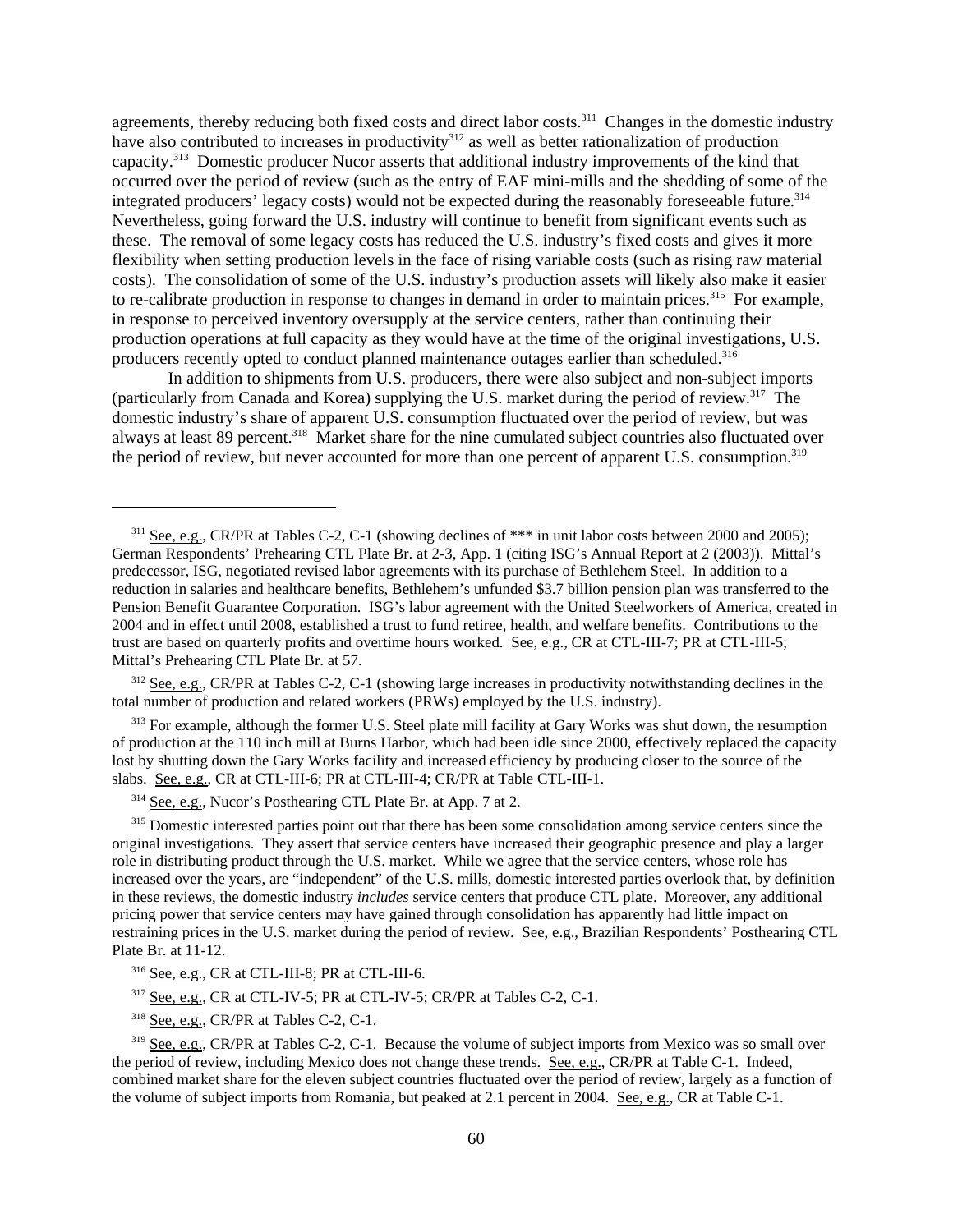Non-subject import volumes also fluctuated over the period of review, reaching a period high in interim 2006.320

During the period of review, there were a number of trade remedy measures in place that may have contributed to fluctuations in import levels in the U.S. market. In addition to the antidumping and countervailing duty orders and antidumping duty finding in place concerning subject imports,<sup>321</sup> during at least some if not all of the period of review there were also antidumping duty orders or suspension agreements in effect with respect to CTL plate imports from eleven other countries.<sup>322</sup> Moreover, subsequent to the first reviews of these orders, in response to a request from the Office of the United States Trade Representative and a resolution adopted by the Committee on Finance of the U.S. Senate, the Commission conducted an investigation under section 201 of the Trade Act of 1974 of imports of certain steel products, including CTL plate. The Commission reached, inter alia, an affirmative determination with respect to certain flat-rolled steel including CTL plate. The President subsequently implemented corresponding safeguard measures,<sup>323</sup> including an additional tariff of 30 percent ad valorem on imports effective March 20, 2002, that was reduced to 24 percent on March 20, 2003, and ultimately terminated by the President on December 4, 2003, after the Commission had conducted a mid-term review of the measures.324

Questionnaire respondents reported a number of factors that affected the availability of CTL plate in the U.S. market since 2000.<sup>325</sup> Twenty-five purchasers reported that there had been problems with supply, with most reporting that domestic mills had placed them on allocation or controlled order entry from early 2004 to early-to-mid 2005.<sup>326</sup> Four of the 19 responding producers and 5 of the 16 responding importers reported having refused, declined, or been unable to supply CTL plate since 2000. \*\*\* reported limiting orders from new accounts, reserving space for regular customers, concentrating on contractual and local accounts, or closing order books beginning in 2004.<sup>327</sup> Six purchasers reported being placed on

322 See, e.g., CR/PR at Table OVERVIEW-3.

<sup>323</sup> Safeguard measures did not apply to CTL plate imports from Mexico, Poland, or Romania. See, e.g., CR at OVERVIEW-14 at n.30; PR at OVERVIEW-11 at n.30.

<sup>324</sup> The President also instructed the Secretary of the Treasury and the Secretary of Commerce to establish a system of import licensing to facilitate the monitoring of imports of certain steel products. Import licensing measures remained in place through March 21, 2005, at which time modified measures, which remain in place, were instituted. See, e.g., CR at OVERVIEW-12 to OVERVIEW-15; PR at OVERVIEW-10 to OVERVIEW-12.

<sup>325</sup> They included the consolidation of the domestic industry; the U.S. safeguard measures on steel that increased duties on CTL plate between March 2002 and December 2003; increased U.S. capacity; bankruptcies, shutdowns, outages, or consolidations of some U.S. production facilities; increased energy and transportation costs; increased imports from non-subject countries; increased production and demand in China and India; and the U.S. military's involvement in Iraq. See, e.g., CR at CTL-II-4; PR at CTL-II-3; see also, e.g., Caterpillar's Prehearing CTL Plate Br. at 7-8; Caterpillar's Posthearing Submission at 1-3; Brazilian Respondents' Posthearing CTL Plate Br. at 10-11.

<sup>326</sup> See, e.g., CR at CTL-II-5; PR at CTL-II-4. \*\*\* reported that in 2003 through 2005, there was limited heattreatment material available, and \*\*\* reported that Mittal had customers on allocation in 2005 for thick plate. See, e.g., CR at CTL-II-5; PR at II-4.

<sup>327</sup> See, e.g., CR at CTL-II-5 to CTL-II-6; PR at CTL-II-4. Mittal's Sparrows Point blast furnace was temporarily idled in June 2006 due to an electrical storm, but is now fully operational. Its Conshohocken plate mill was temporarily idled as a result of a motor failure, but became operational again in \*\*\*. On October 24, 2006, one of Mittal's Burns Harbor blast furnaces was idled due to a mishap. The blast furnace returned to planned levels of

(continued...)

 <sup>320</sup> See, e.g., CR/PR at Tables C-2, C-1.

<sup>&</sup>lt;sup>321</sup> During the period of review, qualified U.S. producers of CTL plate were eligible to receive disbursements from the U.S. Customs and Border Protection under the Continued Dumping and Subsidy Offset Act of 2000, also known as the Byrd Amendment (19 U.S.C. § 1675(c)) related to the orders under review. See, e.g., CR at CTL-I-17; PR at CTL-I-16; CR/PR at Tables CTL-16, CTL-17.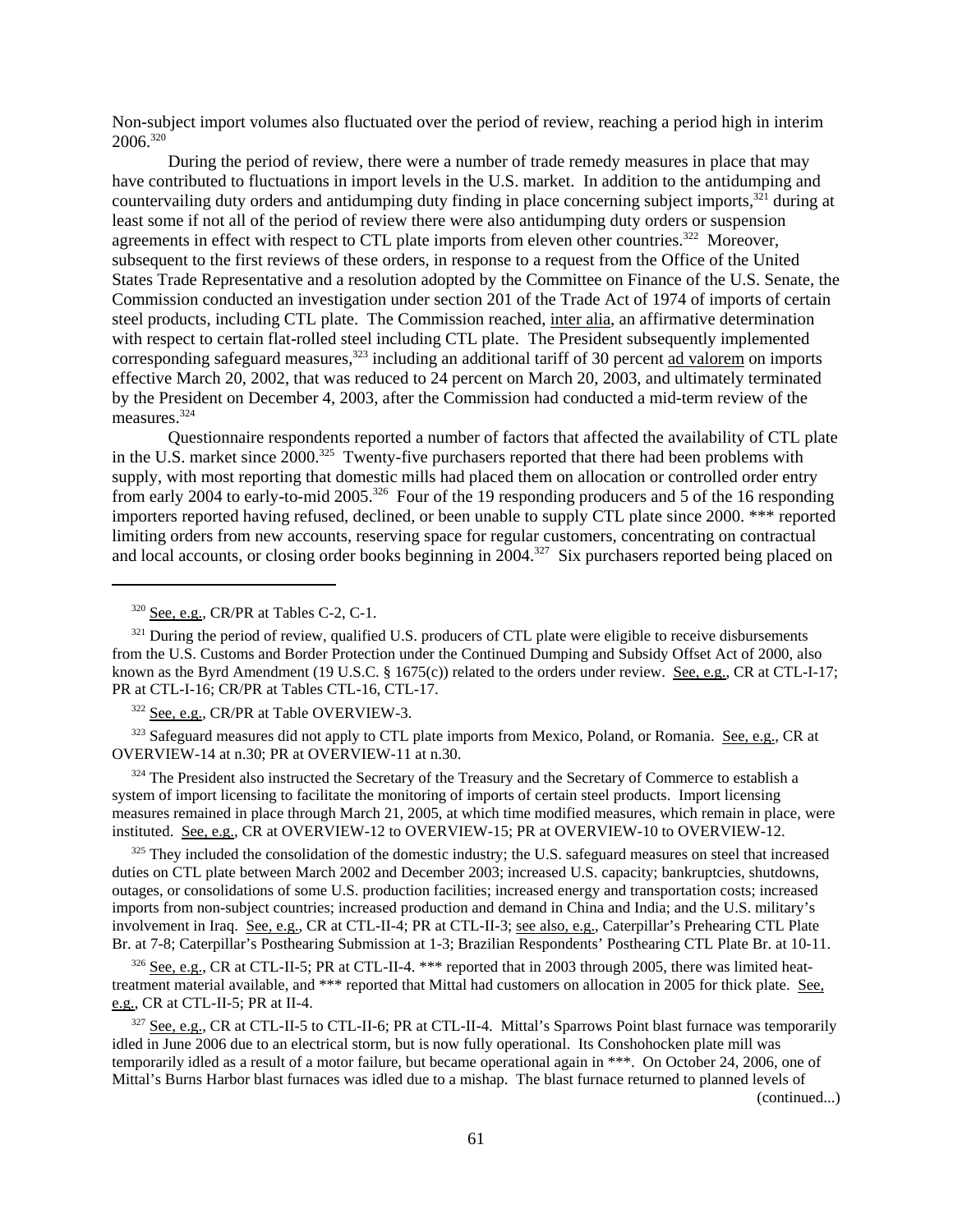allocation or having problems obtaining CTL plate from \*\*\*, but in its producer questionnaire response, \*\*\* reported that it was not unable and did not refuse or decline to supply CTL plate since 2000.<sup>328</sup> The record indicates that supply continued to be tight into 2006, especially for specific products or grades.<sup>329</sup>

With respect to likely supply in the U.S. market in the reasonably foreseeable future, antidumping duty orders or suspension agreements remain in place on CTL plate imports into the U.S. market from China, India, Indonesia, Italy, Japan, Korea, Russia, and the Ukraine.<sup>330</sup> The U.S. industry's average production capacity fluctuated over the period of review as production facilities were closed, rationalized, and as the greenfield EAF mini-mills ramped up production.<sup>331</sup> No new additions to the U.S. industry's production capacity have been reported for the reasonably foreseeable future.<sup>332</sup>

#### **(b) Global Supply**

Domestic interested parties forecast large expansions in global capacity, particularly in China, and project a growing imbalance between supply and demand.<sup>333</sup> According to record data, demand from China increased substantially in recent years $334$  and contributed to increased prices both globally and in the U.S. market.<sup>335</sup> At least initially, much of the increased demand was reportedly met by CTL plate imported into China from other sources. As Chinese producers continued to increase their production

operation on \*\*\*. See, e.g., CR at CTL-III-6 to CTL-III-7; PR at CTL-III-5 to CTL-III-6.

328 See, e.g., CR at CTL-II-6 n.7; PR at CTL-II-4 n.7.

 $329$  Five purchasers reported that domestic mills had placed them on allocation or controlled order entry in 2006, and another purchaser reported that supply has been tight in 2006. See, e.g., CR at CTL-II-5; PR at CTL-II-4; Brazilian Respondents' Posthearing CTL Plate Br. at 10-11.

<sup>330</sup> See, e.g., CR/PR at Table OVERVIEW-3.

<sup>331</sup> See, e.g., CR/PR at Tables C-2, C-1. We note that increases in demand in the U.S. market over the period of review were not fully matched by an increase in U.S. producers' shipments. The U.S. industry's CTL plate production capacity increased by 7.0 percent between 2000 and 2005, whereas the overall increase in apparent U.S. consumption was 11.2 percent. See, e.g., CR/PR at Tables CTL-I-1, C-2. In the higher growth period from 2003 to 2005 (when the increase in apparent U.S. consumption was 18.2 percent), the U.S. industry's production capacity actually declined by 3.2 percent. Although demand was 20.3 percent higher in interim 2005 than in interim 2006, the U.S. industry's production capacity was only 3.4 percent higher in the latter interim period. See, e.g., CR/PR at Tables CTL-I-1, C-2; see also, e.g., Joint Respondents' Prehearing CTL Plate Br. at 29-30.

<sup>332</sup> See, e.g., CR at CTL-III-7 to CTL-III-8; PR at CTL-III-5 to CTL-III-6; Joint Respondents' Prehearing CTL Plate Br. at 29-35. \*\*\* also notes no changes to forecasted reversing mill or Steckel mill capacity for 2006-09. See, e.g., \*\*\*. Respondent interested parties also point out that additional U.S. production capacity may be allocated to specific end users as the result of recent acquisitions by domestic producers. See, e.g., Brazilian Respondents' Posthearing CTL Plate Br. at 10-11 (citing, e.g., IPSCO's acquisition of major CTL plate consumers that will likely tie up more supply).

<sup>333</sup> See, e.g., IPSCO/Oregon's Prehearing CTL Plate Br. at 1; Mittal's Prehearing CTL Plate Br. at 29-42, App. 5; Nucor's Prehearing CTL Plate Br. at 2, 8-29; Nucor's Posthearing CTL Plate Br. at 12-14, App. 2; Mittal's Posthearing CTL Plate Br. at 7-10, Exh. Hillman at 16-17, Conf. Exh. 3 (containing \*\*\*).

<sup>334</sup> According to \*\*\*, reversing mill plate consumption in China grew from \*\*\* in 1994 to \*\*\* in 1999, an increase of \*\*\* percent. <u>See, e.g.</u>, Nucor's Posthearing CTL Plate Br. at App. 2. Consumption in China continued to grow, increasing from \*\*\* in 2000 to an expected \*\*\* in 2005, an increase of \*\*\* percent. <u>See, e.g.</u>, Nucor's Posthearing CTL Plate Br. at App. 2. China's CTL plate production is projected to exceed its consumption by \*\*\* metric tons in 2006, compared to estimated excess production ranging from \*\*\* to \*\*\* metric tons annually during 2007 through 2010. See, e.g., Nucor's Posthearing CTL Plate Br. at App. 2.

335 See, e.g., Nucor's Prehearing CTL Plate Br. at 8-10.

 $327$  (...continued)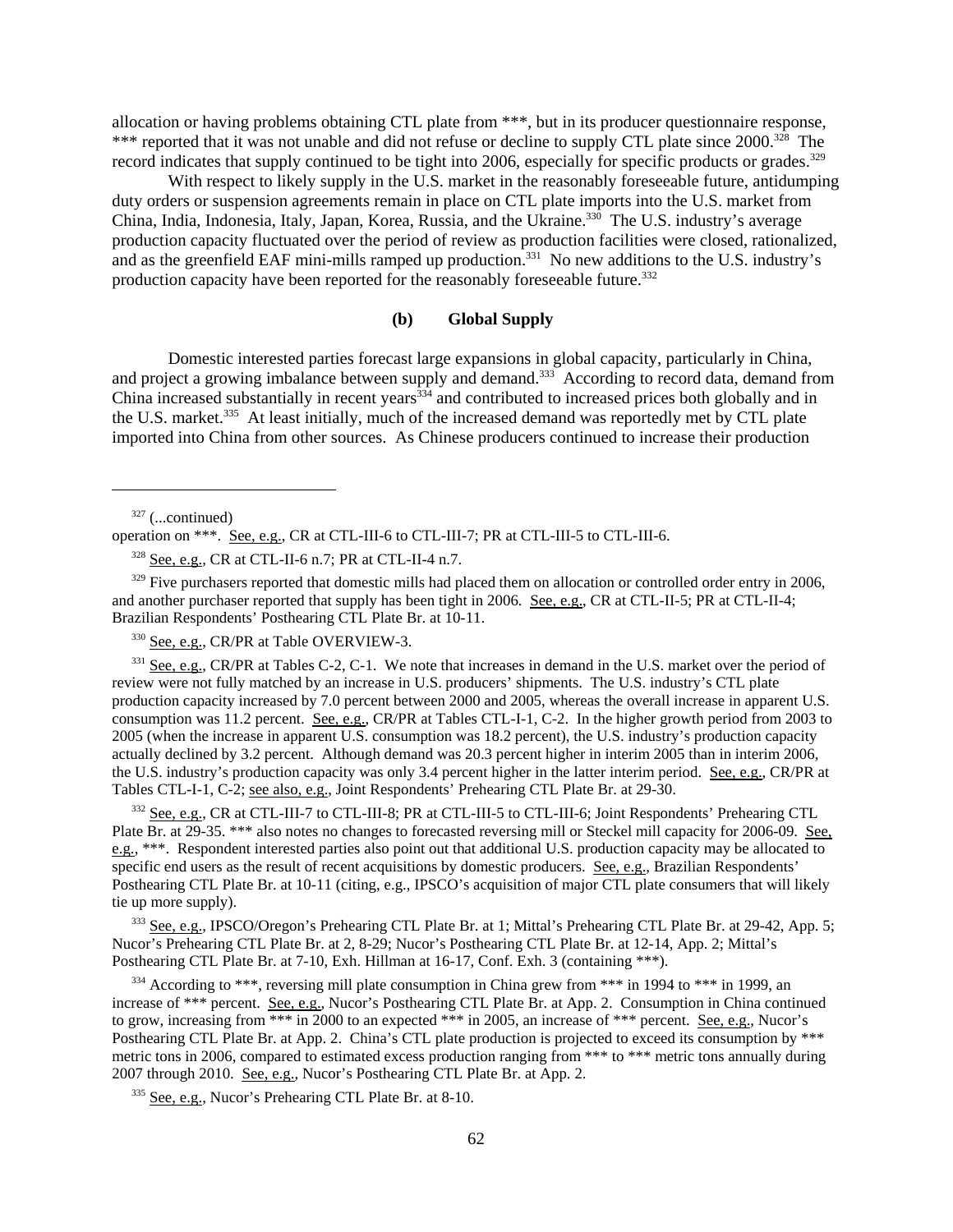capacity, by approximately 2005, China became a net exporter of CTL plate.<sup>336</sup> Although there has been a large increase in Chinese production over the period of review, future increases in Chinese production are not forecast to be anywhere near as large, and the volume of China's net CTL plate exports is not expected to grow much beyond the levels seen in 2006.<sup>337</sup> Moreover, as discussed in more detail below, record data do not show any significant decline in prices in either the U.S. or global markets associated with the change in China's status from a net importer to a net exporter in 2005 or the increase in its production relative to consumption in 2006.

#### **(3) Substitutability**

There are some differences in CTL plate depending on the production methodologies used, but also considerable overlap. For example, there may be differences associated with the choice of semifinished product inputs,<sup>338</sup> the width ranges of the machines used,<sup>339</sup> and the limitations on product use associated with the underlying production process.<sup>340</sup> CTL plate may be produced in a variety of grades and is used in a variety of applications, such as the manufacture of storage tanks, heavy machinery and machinery parts, ships and barges, agriculture and construction equipment, and general load-bearing structures.341 Some grades of CTL plate have superior strength and performance characteristics and typically are made to order for customers seeking specific properties, such as improved malleability, hardness or abrasion resistance, impact resistance or toughness, higher strength, and ease in machining and welding.342 These particular properties are achieved by chemically refining the steel by increasing or decreasing specific elements, and by accurate temperature control while hot rolling or heat treating the

<sup>339</sup> Reversing mills produce plate ranging from 0.187 to 20 inches (4.75 to 508 mm) in thickness and from 48 to 154 inches (1,219 to 3,912 mm) in width. For much longer or thinner plates, specialized reversing plate mills called Steckel mills typically produce plate that ranges from 0.187 to 0.750 inches (4.75 to 19.1 mm) in thickness and 48 to 96 inches (1,219 to 2,438 mm) in width, although installed equipment can produce wider plate. Hot-strip mills that primarily produce hot-rolled sheet may also be used to produce plate up to 72 inches wide and between threesixteenths and one-half inch in thickness. Where narrow widths are needed, such as for machine parts, wide flat bars from bar mills might be preferred. See, e.g., CR at CTL-I-23 to CTL-I-24, CTL-I-26; PR at CTL-I-20 to CTL-I-26.

<sup>340</sup> Because of its capability to cross roll, a reversing mill is somewhat flexible with regard to the slab width used to produce a given plate width. Steckel mills and continuous hot-strip mills can only use slabs slightly wider than the width of the plate to be produced, but have the advantage of being able to roll longer, heavier slabs than could be used on a reversing plate mill. Because of its generally thicker dimensions, plate from a reversing mill is preferred for welded load-bearing and structural applications, such as bridgework; machine parts (e.g., the body of the machine or its frame); transmission towers and light poles; buildings; mobile equipment (e.g., cranes, bulldozers, scrapers, and other tracked or self-propelled machinery); and heavy transportation equipment, such as railroad cars (especially tanker cars) and oceangoing ships. Certain end users, such as those that burn out parts from plate, concerned about "coil set memory" (the possibility that the edges of plate cut from coils will curl on heating) may prefer plate from a reversing mill. See, e.g., CR at CTL-I-24; PR at CTL-I-20 to CTL-I-21. Processors generally do not have the capability of producing thicker plate (including plate that is over 1 inch in thickness), wide plate, or plate with special chemistries. See, e.g., CR at CTL-II-7; PR at CTL-II-5.

341 See, e.g., CR at CTL-II-1; PR at CTL-II-1.

<sup>342</sup> See, e.g., CR at CTL-II-1; PR at CTL-II-1.

 <sup>336</sup> See, e.g., Nucor's Posthearing CTL Plate Br. at App. 2.

<sup>&</sup>lt;sup>337</sup> According to \*\*\*, Chinese reversing mill plate production increased from \*\*\* tons in 2000 to \*\*\* tons in 2006, an increase of \*\*\* percent, but is projected to increase from \*\*\* in 2006 to \*\*\* tons in 2008, an increase of only \*\*\* percent. See, e.g., Nucor's Posthearing CTL Plate Br. at App. 2.

<sup>&</sup>lt;sup>338</sup> Most CTL plate in the United States is produced from cast slabs, although ingots may be used to produce thicker plates since continuous cast slabs of sufficient thickness are not available. See, e.g., CR at CTL-I-23; PR at CTL-I-20.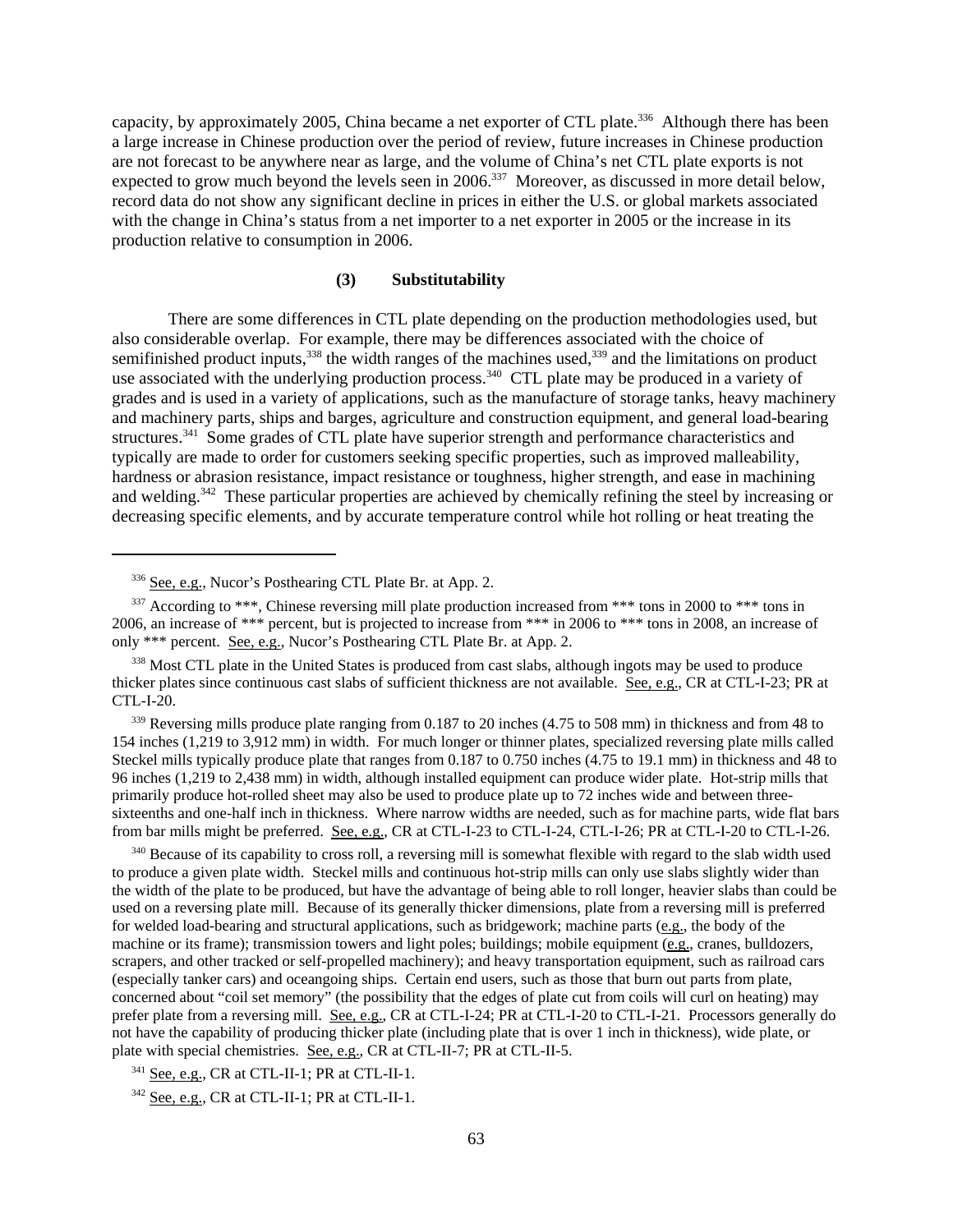plate. Specialized grades of CTL plate are used to manufacture railroad cars, line pipes, mobile equipment, highway and railway bridges, pressure vessels, military armor, and machinery components.<sup>343</sup>

In addition to price, quality is also an important factor to purchasers in this industry.<sup>344</sup> Purchasers are generally indifferent to country of origin, although there are some products that are reportedly only available from certain sources.<sup>345</sup> There are some differences in lead times between domestic and imported products,<sup>346</sup> but overall, as indicated in our cumulation discussion, we find subject imports from Belgium, Brazil, Finland, Germany, Poland, Spain, Sweden, Taiwan, and the United Kingdom to be generally substitutable for one another and for the domestic like product.<sup>347</sup>

## **(4) Business Cycle**

Consistent with our finding that demand for CTL plate is derived from demand for end-use applications,<sup>348</sup> and in light of the wide variety of customers and multiplicity of distinct industries for which CTL plate is used, $349$  we do not find that the CTL plate market is characterized by a regular and measurable business cycle that might be characteristic of other industries.350 Although the various industries that use CTL plate may each be characterized by a specific business cycle, CTL plate producers respond to several different end-user industries and their individual business cycles. The diversity of customers and industries that use CTL plate limits the effects of upturns or downturns in demand from particular customers or other user industries, particularly to the extent that, at any given time, some CTL

<sup>346</sup> Nine of the seventeen responding producers reporting selling at least 90 percent of their CTL plate produced to order with lead times ranging from three to fifteen weeks; five producers reporting selling at least 70 percent of their CTL plate from inventory, with lead times from two days to one week; and the other three producers having a relatively even split between selling from inventory and producing to order. See, e.g., CR at CTL-II-31; PR at CTL-II-21. All seven responding importers reported selling at least 95 percent of their CTL plate produced to order, with lead times ranging from three to six months. See, e.g., CR at CTL-II-31; PR at CTL-II-21.

<sup>347</sup> Commissioner Koplan and Commissioner Lane find subject imports from Belgium, Brazil, Finland, Germany, Mexico, Poland, Romania, Spain, Sweden, Taiwan, and the United Kingdom to be generally substitutable for one another and for the domestic like product.

 348 See, e.g., CR at CTL-II-16; PR at CTL-II-10; Mittal's Prehearing CTL Plate Br. at 43; Joint Respondents' Prehearing CTL Plate Br. at 26; Caterpillar's Prehearing CTL Plate Br. at 6.

<sup>349</sup> See, e.g., CR/PR at Table CTL-II-17.

<sup>350</sup> We note that thirteen of the nineteen responding producers, ten of the fourteen responding importers, and twenty-one of thirty-five responding purchasers reported that the CTL plate market is not subject to business cycles or conditions of competition distinctive to CTL plate. See, e.g., CR at CTL-II-18; PR at CTL-II-12. Among the fourteen purchasers reporting that the market is subject to distinct business cycles or conditions of competition, six reported that some specific end-use markets influence the overall business cycle of the CTL plate market. Others reported that the raw material costs, import/export dynamics, or the limited number of suppliers in the world are factors that affect the overall business cycle for the CTL plate market. See, e.g., CR at CTL-II-18; PR at CTL-II-12.

 <sup>343</sup> See, e.g., CR at CTL-II-1; PR at CTL-II-1.

<sup>&</sup>lt;sup>344</sup> When asked to list the three most important factors considered when choosing a supplier, price and quality were the most commonly cited factors overall; 12 of 38 responding purchasers reported that quality was the most important factor, and 11 reported that price was the most important factor. See, e.g., CR at CTL-II-23-II-24; PR at CTL-II-15. Nineteen of 37 purchasers reported that they "always" or "usually" purchased the lowest priced CTL plate. See, e.g., CR at CTL-II-24; PR at CTL-II-16.

<sup>&</sup>lt;sup>345</sup> A majority of purchasers reported that country of origin was rarely or never a factor in purchasing decisions. See, e.g., CR at CTL-II-29 to CTL-II-30; PR at CTL-II-20. Twelve purchasers reported that certain grades, types, or sizes of CTL plate are available from only a single source. \*\*\* reported that abrasion-resistant material is only available from Sweden, Germany, and Canada, while \*\*\* reported that Germany has a patented material with a unique composition. See, e.g., CR at CTL-II-25; PR at CTL-II-16.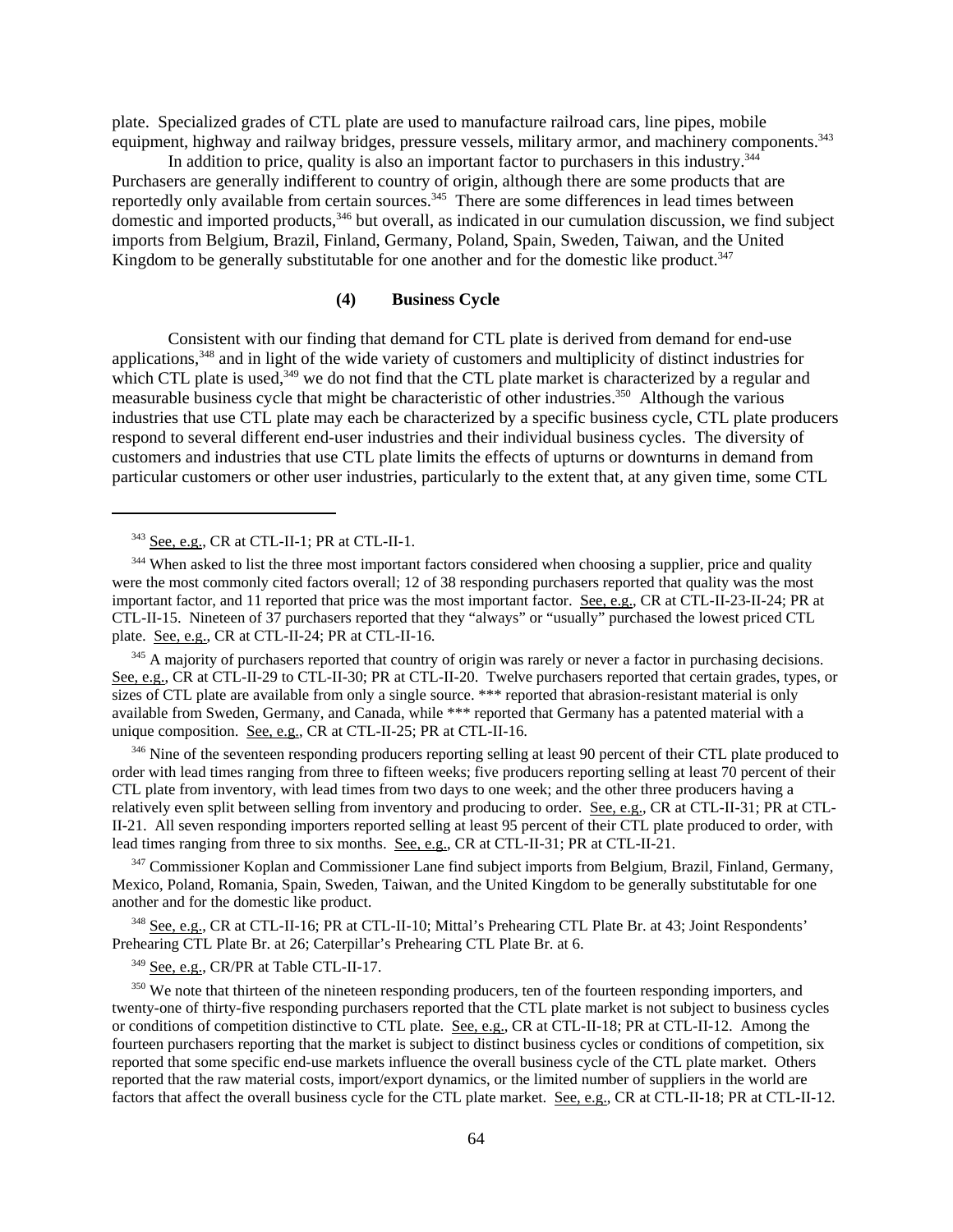plate end-user industries are likely at different positions in their business cycles than other CTL plate enduser industries.

## **3. The Likely Volume of Cumulated Subject Imports from Belgium, Brazil, Finland, Germany, Poland, Spain, Sweden, Taiwan, and the United** Kingdom Would Not Be Significant in the Event of Revocation<sup>351</sup>

## **a. The Commission's Original Investigations and First Reviews**

In the 1979 original finding, the Commission found the volume of subject imports from Taiwan increased rapidly from a first shipment of approximately 1,000 tons in December 1977 to 47,667 tons in 1978, with a commensurate increase in U.S. market penetration from less than 0.1 percent in 1977 to about 6.6 percent in 1978.352 In the 1993 original determinations, the Commission found that the cumulated volume of CTL plate was significant in terms of both absolute volume and market share.<sup>353</sup> The absolute volumes of cumulated imports considered by each Commissioner decreased between 1990 and 1991 before a partial recovery in 1992, although the cumulated imports increased their market share during a period of declining apparent domestic consumption.<sup>354</sup>

In the first reviews, the Commission exercised its discretion to cumulate all subject countries except for Canada. It found that the likely volume of cumulated subject imports would be significant because, on a cumulative basis, capacity was significant and the excess capacity of the subject countries greatly exceeded the volume of total subject imports in the 1993 investigations; product shifting was not difficult; there were foreign CTL plate inventories; all subject countries (except for Mexico) were significant exporters; there were a number of barriers to importation of subject CTL plate to other countries; and the recent imposition of U.S. orders on CTL plate from other countries would, in the event of revocation, give importers an incentive to purchase low-priced CTL plate from subject producers who would want to maximize production capacity.<sup>355</sup> The Commission found that, as a result of the pricesensitive nature of the CTL plate market and the weakened condition of the domestic industry, even a relatively modest amount of subject imports would have a significant effect on U.S. prices and the U.S. industry.356

### **b. The Current Proceedings**

In these reviews, we examine the likely cumulated volume of CTL plate imports from nine countries (Belgium, Brazil, Finland, Germany, Poland, Spain, Sweden, Taiwan, and the United Kingdom) in the event of revocation.<sup>357</sup>

(continued...)

<sup>&</sup>lt;sup>351</sup> We applied the legal standards discussed in section III above.

 $352$  See, e.g., USITC Pub. 970 at 5.

<sup>&</sup>lt;sup>353</sup> The four Commissioners joining in the majority opinion used different combinations of cumulated countries in their analyses, as noted above, and all included imports from Canada, which are no longer subject to any orders.

 <sup>354</sup> See, e.g., USITC Pub. 2664 at 237-38.

 <sup>355</sup> See, e.g., USITC Pub. 3364 at 27-28.

 <sup>356</sup> See, e.g., USITC Pub. 3364 at 28.

<sup>&</sup>lt;sup>357</sup> Vice Chairman Aranoff examines the likely cumulated volume of CTL imports from nine countries, but, because she defines the domestic like product differently than Chairman Pearson, Commissioner Hillman, and Commissioner Okun, she refers to data for the non-alloy CTL plate industry such as that summarized in Table C-1. Commissioner Koplan and Commissioner Lane examine the likely cumulated volume of CTL imports from eleven subject countries (Belgium, Brazil, Finland, Germany, Mexico, Poland, Romania, Spain, Sweden, Taiwan, and the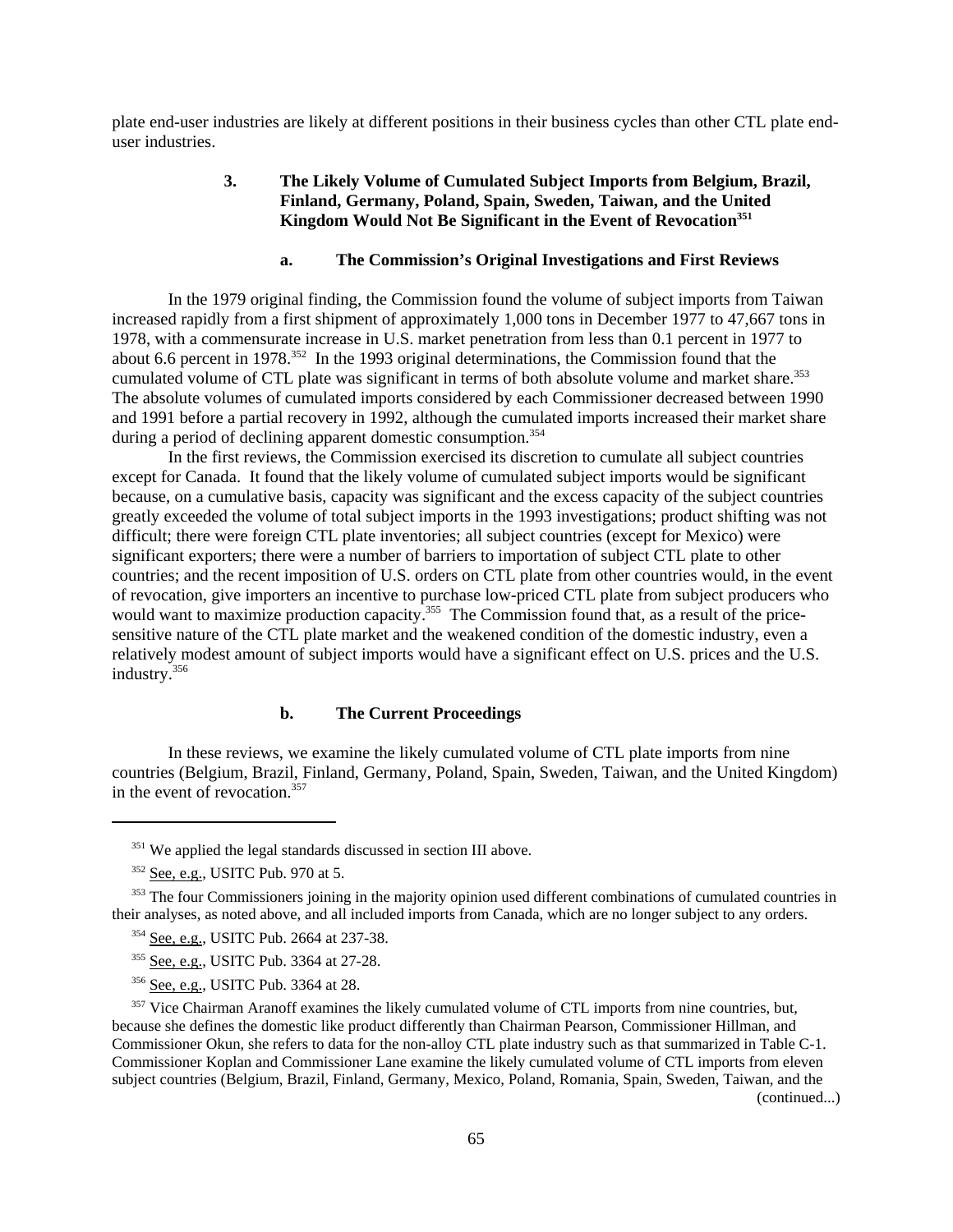At the time of the 1993 original investigations, the volumes of subject imports from Belgium, Brazil, Finland, Germany, Poland, Spain, Sweden, and the United Kingdom were individually relatively small. None of these subject countries had a market share that exceeded 2.0 percent during the original period of investigation. The volume from each of these sources declined between 1990 and 1992, before these orders were imposed in 1993.<sup>358</sup> Collectively, the volume from these countries accounted for 9.6 percent of apparent U.S. consumption in 1990 and declined to 7.1 percent of apparent U.S. consumption by volume in 1992.<sup>359</sup> Not only were subject import volumes from these subject countries generally declining before the imposition of the orders, but their cumulated volume continued to be small after the orders were imposed, never exceeding one percent of apparent U.S. consumption in the time periods covered by the first reviews or the current period of review.<sup>360</sup> Indeed, for several subject countries, there have been no imports into the U.S. market since the imposition of the orders.<sup>361</sup> The only two of these nine subject countries that consistently reported U.S. imports of over 1,000 short tons were Belgium and Germany, but record data indicate that even these volumes are probably overstated to the extent that the Belgian imports include out-of-scope floor plate and the German imports include out-of-scope X-70 plate.362

There have been significant declines in production capacity in many of these subject countries since the original investigations, including for each of the countries with relatively larger capacities at the time of the original investigations.<sup>363</sup> As a result, combined production capacity for the nine subject countries has declined substantially since the original investigations.<sup>364</sup> Nor does the record reflect any likely significant increase in production capacity in the subject countries in the reasonably foreseeable future. The only reported future production capacity increases are for producers in \*\*\*. The expansion

 $357$  (...continued)

 360 See, e.g., CR/PR at Tables CTL-I-1, C-2, C-1. Commissioner Koplan and Commissioner Lane note that the volume of subject imports from Mexico has never exceeded \*\*\* percent of apparent U.S. consumption, regardless of the time period examined, including the 1993 original investigations, the first reviews or the second reviews. They note that the volume of subject imports from Romania has never exceeded \*\*\* percent of apparent U.S. consumption, regardless of the time period examined. See, e.g., CR/PR at Tables CTL-I-1, C-1. Moreover, the market share of the eleven cumulated subject countries declined from 10.9 percent in 1990 to 8.7 percent in 1992 and has never been greater than 2.1 percent of apparent U.S. consumption of the non-alloy CTL plate market since then. See, e.g., CR/PR at Table CTL-I-1, C-1.

 $361$  See, e.g., CR/PR at Tables CTL-I-1, C-2, C-1.

<sup>362</sup> See, e.g., CR at CTL-IV-1; PR at CTL-IV-1; compare, e.g., CR/PR at Table CTL-IV-1 with CR at CTL-IV-5; PR at CTL-IV-5.

 363 See, e.g., CR/PR at Tables CTL-IV-8, CTL-IV-13, CTL-IV-18, CTL-IV-24, CTL-IV-36, CTL-IV-48, CTL-IV-50, CTL-IV-52, CTL-IV-57 (\*\*\*).

United Kingdom) in the event of revocation and because they concur with Vice Chairman Aranoff's definition of the domestic like product, they also refer to data for the non-alloy CTL plate industry such as that summarized in Table C-1.

<sup>&</sup>lt;sup>358</sup> See, e.g., CR/PR at Table CTL-I-1.

<sup>&</sup>lt;sup>359</sup> See, e.g., CR/PR at Table CTL-I-1. Imports from Taiwan were already subject to order at the time of the 1993 original investigations; at the time of the 1979 original investigation of subject imports from Taiwan, the volume of CTL plate from Taiwan did increase over the period of investigation, but from a level of zero, since imports from Taiwan had not previously been in the U.S. market. See, e.g., CR/PR at Table CTL-I-1.

<sup>&</sup>lt;sup>364</sup> The current combined production capacity of the nine subject countries is \*\*\* short tons, but if the capacities of each subject country had at the time of their respective original investigations been combined, that capacity would have been \*\*\* short tons. (figures derived from CR/PR at Tables CTL-IV-8, CTL-IV-13, CTL-IV-18, CTL-IV-24, CTL-IV-36, CTL-IV-48, CTL-IV-50, CTL-IV-52, CTL-IV-57). Commissioner Koplan and Commissioner Lane note that the inclusion of data for Mexico and Romania do not change this trend. See also, e.g., CR/PR at Tables CTL-IV-30, CTL-IV-42.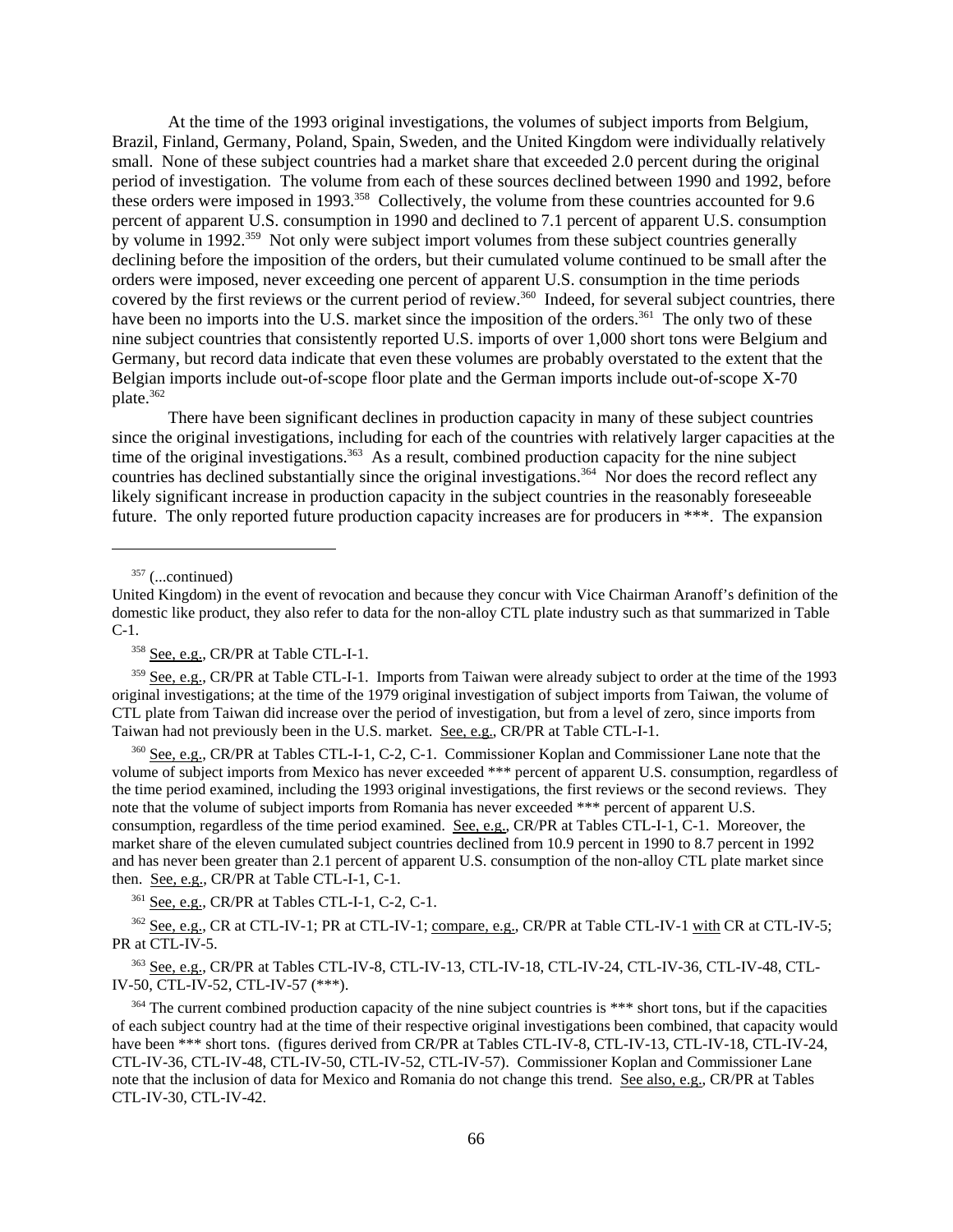of capacity by about \*\*\* in \*\*\*, however, is not expected to come into operation until \*\*\*,365 or beyond what we consider to be the reasonably foreseeable future in these reviews. The planned expansion in \*\*\*<sup>366</sup> \*\*\* is contingent on certain conditions that are not expected to occur until \*\*\*,<sup>367</sup> or beyond what we consider to be the reasonably foreseeable future.

Not only are the increases in production capacity in the nine subject countries likely to be limited in the reasonably foreseeable future, but subject producers are operating at high capacity utilization levels, levels that for each subject country except for \*\*\* are higher than during the original investigations.<sup>368</sup> Available data indicate an overall capacity utilization of approximately \*\*\* percent.<sup>369</sup> The combined excess capacity in 2005 in the nine cumulated countries was \*\*\* short tons, which was equivalent to approximately \*\*\* percent of apparent U.S. consumption in that year.<sup>370</sup> While the available excess capacity is not insubstantial in relation to the U.S. market, we do not find it likely that such volumes would be shipped to the United States if the finding and orders were revoked. Given that the subject foreign producers were generally operating at high levels of capacity utilization in 2005 (over 90 percent in most cases),371 and demand is projected to remain strong and even grow in the reasonably foreseeable future in the markets that these foreign producers serve,  $372$  these producers do not lack markets in which to sell their production. In addition, as discussed below, prices in the markets into which these producers sell are high and comparable to U.S. prices, even prior to allowing for higher

 367 See, e.g., CR at CTL-IV-58; PR at CTL-IV-28 (indicating that HSC reported plans \*\*\*. By 2010, the firm plans to \*\*\*, and \*\*\*. According to HSC, \*\*\*.

 368 See, e.g., CR/PR at Tables CTL-IV-8, CTL-IV-13, CTL-IV-18, CTL-IV-24, CTL-IV-36, CTL-IV-48, CTL-IV-50, CTL-IV-52, CTL-IV-57. Reported capacity utilization levels for \*\*\* were already quite high at the time of the original investigations. See, e.g., CR/PR at Tables CTL-IV-8, CTL-IV-13, CTL-IV-18, CTL-IV-24, CTL-IV-36, CTL-IV-48, CTL-IV-50, CTL-IV-52, CTL-IV-57.

 369 See, e.g., CR/PR at Tables CTL-IV-8, CTL-IV-13, CTL-IV-18, CTL-IV-24, CTL-IV-36, CTL-IV-48, CTL-IV-50, CTL-IV-52, CTL-IV-57 (derived from data on seven of the nine subject countries because data were not available for Spain and Sweden). We note that producers in several subject countries reported capacity utilization rates above 100 percent. See, e.g., id. Commissioner Koplan and Commissioner Lane note that including Mexico and Romania in the overall capacity utilization calculation also yields a high capacity utilization level of \*\*\* percent in 2005, or well above the \*\*\* percent level in 1992. See, e.g., CR/PR at Tables CTL-IV-8, CTL-IV-13, CTL-IV-18, CTL-IV-24, CTL-IV-30, CTL-IV-36, CTL-IV-42, CTL-IV-48, CTL-IV-50, CTL-IV-52, CTL-IV-57 (derived from data on nine of the eleven subject countries because data were not available for Spain and Sweden).

 370 Derived from CR/PR at Tables CTL-IV-8, CTL-IV-13, CTL-IV-18, CTL-IV-24, CTL-IV-36, CTL-IV-48, CTL-IV-50, CTL-IV-52, CTL-IV-57, Table C-2. Vice Chairman Aranoff notes that the combined excess capacity was equivalent to \*\*\* percent of apparent U.S. consumption of non-alloy CTL plate. (derived from CR/PR at Tables CTL-IV-8, CTL-IV-13, CTL-IV-18, CTL-IV-24, CTL-IV-36, CTL-IV-48, CTL-IV-50, CTL-IV-52, CTL-IV-57, Table C-1). Commissioner Koplan and Commissioner Lane note that the combined excess capacity of the eleven subject countries was equivalent to \*\*\* percent of apparent U.S. consumption of non-alloy CTL plate. (derived from CR/PR at Tables CTL-IV-8, CTL-IV-13, CTL-IV-18, CTL-IV-24, CTL-IV-30, CTL-IV-36, CTL-IV-42, CTL-IV-48, CTL-IV-50, CTL-IV-52, CTL-IV-57, Table C-1).

 371 See, e.g., CR/PR at Tables CTL-IV-8, CTL-IV-13, CTL-IV-18, CTL-IV-24, CTL-IV-36, CTL-IV-48, CTL-IV-50, CTL-IV-52, CTL-IV-57 (indicating the following capacity utilization levels: Belgium (\*\*\* percent); Brazil (\*\*\* percent); Finland (\*\*\* percent); Germany (\*\*\* percent); Poland (\*\*\* percent); Taiwan (\*\*\* percent); and the United Kingdom (\*\*\* percent). Information was not available on capacity utilization levels for Spain and Sweden in 2005, but their respective levels in 1999 were \*\*\* and \*\*\* percent, respectively.

372 See, e.g., CR/PR at Tables CTL-IV-67, CTL-IV-69; CR at CTL-II-21 n.29; PR at II-13 n.29.

 <sup>365</sup> See, e.g., CR at CTL-IV-21; PR at CTL-IV-14. Commissioner Koplan and Commissioner Lane find that the \*\*\*. See, e.g., CR at CTL-IV-47; PR at CTL-IV-25. They further note that \*\*\*. See, e.g., CR at CTL-IV-68; PR at CTL-IV-30.

 <sup>366</sup> See, e.g., CR at CTL-IV-55; PR at CTL-IV-27.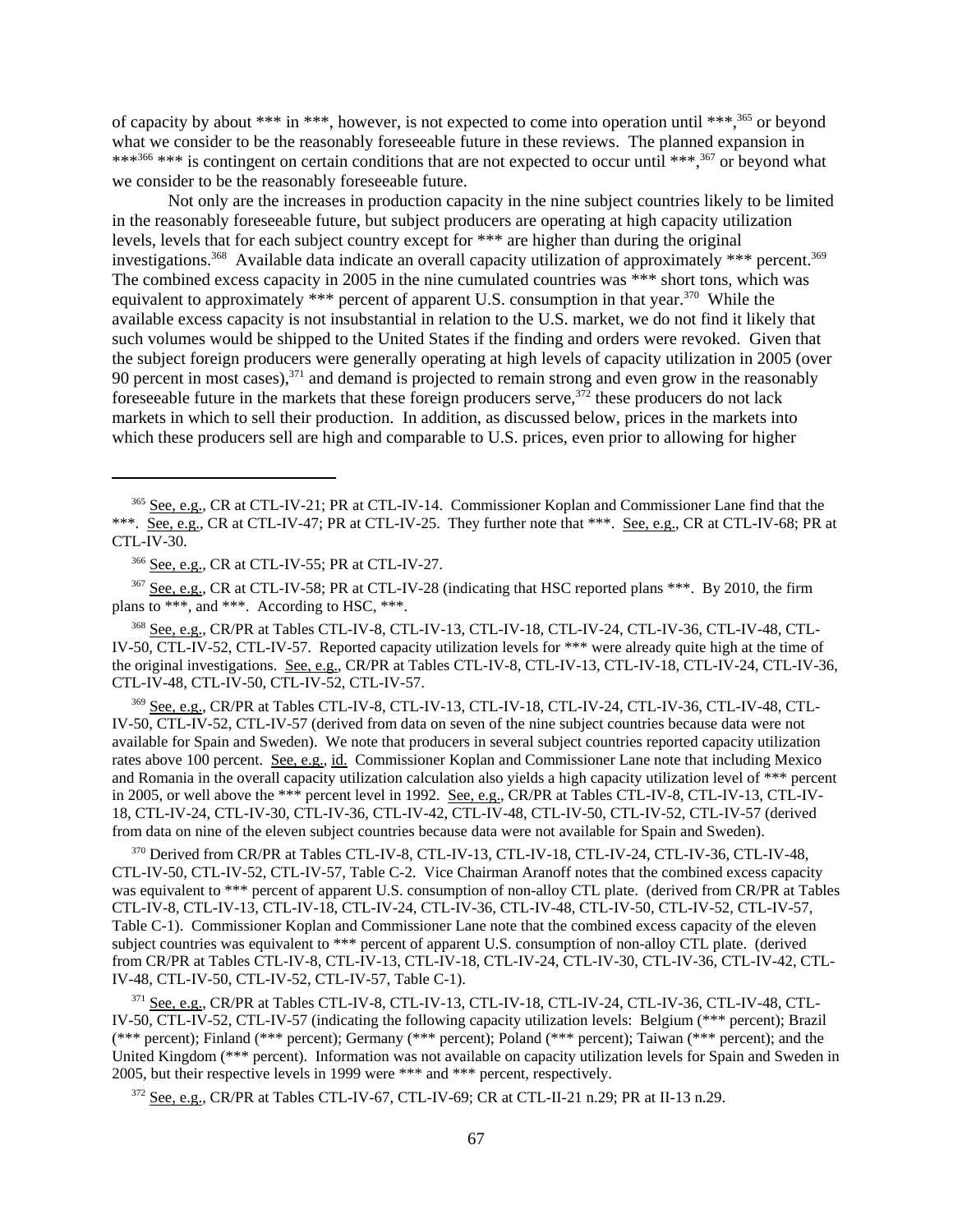shipping costs to the United States. As a result, these producers likewise have no price motivation to increase sales to the United States. We note also the \*\*\* short tons of excess capacity for these nine subject countries is considerably smaller than the 1.1 million short tons of excess capacity that existed among the eleven subject countries in the first reviews.<sup>373</sup>

Some of the producers in the nine subject countries do produce non-subject products using the same production facilities and employees as subject merchandise.<sup>374</sup> As domestic producers recognize, however, shifting from other products to produce CTL plate, while sometimes possible, can be costly.<sup>375</sup> We do not find that subject producers are likely to engage in much, if any, product shifting at the risk of abandoning existing customers and producing lower-value products than the micro-alloy, specialty, bar, and X-70 non-subject products currently being produced in these facilities. $376$ 

End-of-period inventories held by foreign producers in the nine subject countries in 2005 were a combined \*\*\* short tons.<sup>377</sup> This amount was equivalent to approximately \*\*\* percent of apparent U.S. consumption that year.<sup>378</sup> These inventories are largely committed to existing orders.<sup>379</sup> In any event, this level of inventories was not excessive in relation to subject producers' production or shipments so as to

 374 See, e.g., CR at CTL-IV-13; PR at CTL-IV-12 (suggesting that Industeel's product mix is heavily weighted toward stainless steel and other alloy steel plate); CR at CTL-IV-14; PR at CTL-IV-12 (indicating that about \*\*\* percent of Duferco's sales are of alloy plate, floor plate, and sheet); CR at CTL-IV-25; PR at CTL-IV-15; CR/PR at Table CTL-IV-17 (indicating that both Brazilian producers produce non-subject plate such as X-70 plate and alloy plate); CR at CTL-IV-32; PR at CTL-IV-17; CR/PR at Table CTL-IV-22 (indicating that approximately \*\*\* percent of Finnish producer Rautaruukki's production is of non-subject CTL plate. Rautaruukki produces \*\*\*, uses its sheeting line to produce sheets with thicknesses less than 4.75 mm, and produces micro-alloy plate); CR at CTL-IV-42 to CTL-IV-43; PR at CTL-IV-23; CR/PR at Table CTL-IV-28 (indicating that German producers produce X-70 plate, micro-alloy plate, and other non-subject plate (e.g., alloy plate)); CR at CTL-IV-60 to CTL-IV-61; PR at CTL-IV-29; CR/PR at Table CTL-IV-40 (indicating that HSC produces X-70 plate, micro-alloy plate, and alloy plate); CR at CTL-IV-75; PR at CTL-IV-33 (indicating that Swedish producer SSAB has been focusing on increasing production of high-strength steel and other niche products such as quenched steel); CR at CTL-IV-82; PR at CTL-IV-36 (indicating that Taiwan producer China Steel does not produce any non-subject CTL plate); CR at CTL-IV-90; PR at CTL-IV-39; CR/PR at Table CTL-IV-61 (indicating that U.K. producers produce micro-alloy CTL plate, alloy plate, and non-subject bars)). Commissioner Koplan and Commissioner Lane note that Mexico does not produce any non-subject plate on its production facilities, and Romania \*\*\* of micro-alloy CTL plate. See, e.g., CR at CTL-IV-51, CTL-IV-70; PR at CTL-IV-26, CTL-IV-31.

375 See, e.g., CR at CTL-III-9; PR at CTL-III-3; see also, e.g., CTL Plate Hearing Tr. at 249-51 (Prusa).

<sup>376</sup> In fact, even where a higher-value product was excluded from the scope of the orders (Belgian producer Duferco's floor plate), the volume of imports of that product from Belgium did not increase subsequent to the revocation of the order as to that product. See, e.g., Duferco's Prehearing CTL Plate Br. at 17 & Exh. 6.

377 See, e.g., CR/PR at Tables CTL-IV-8, CTL-IV-14, CTL-IV-19, CTL-IV-25, CTL-IV-36, CTL-IV-53, CTL-IV-58. Data for Spain and Sweden were not available.

<sup>378</sup> Derived from CR/PR at Tables CTL-IV-8, CTL-IV-14, CTL-IV-19, CTL-IV-25, CTL-IV-36, CTL-IV-53, CTL-IV-58, C-2. Vice Chairman Aranoff notes that this amount was equivalent to \*\*\* percent of apparent U.S. consumption of non-alloy CTL plate in that year. (derived from CR/PR at Tables CTL-IV-8, CTL-IV-14; CTL-IV-19; CTL-IV-25; CTL-IV-36; CTL-IV-53; CTL-IV-58; C-1). Commissioner Koplan and Commissioner Lane note that the combined end-of-period inventories for all subject countries for which there were data of \*\*\* short tons was equivalent to \*\*\* percent of apparent U.S. consumption of non-alloy CTL plate in 2005. (derived from CR/PR at Tables CTL-IV-8, CTL-IV-14, CTL-IV-19, CTL-IV-25, CTL-IV-31, CTL-IV-36, CTL-IV-43, CTL-IV-53, CTL-IV-58, C-1).

<sup>379</sup> See, e.g., German Respondents' Posthearing CTL Plate Br. at 7; Joint Respondents' Prehearing CTL Plate Br. at 23-24; CR at CTL-IV-30; PR at CTL-IV-16; CTL Plate Hearing Tr. at 264-65 (Malashevich), 287-88 (Cunningham), 371 (Montalbine).

 <sup>373</sup> See, e.g., CR/PR at Tables CTL-IV-8, CTL-IV-13, CTL-IV-18, CTL-IV-24, CTL-IV-36, CTL-IV-48, CTL-IV-50, CTL-IV-52, CTL-IV-57.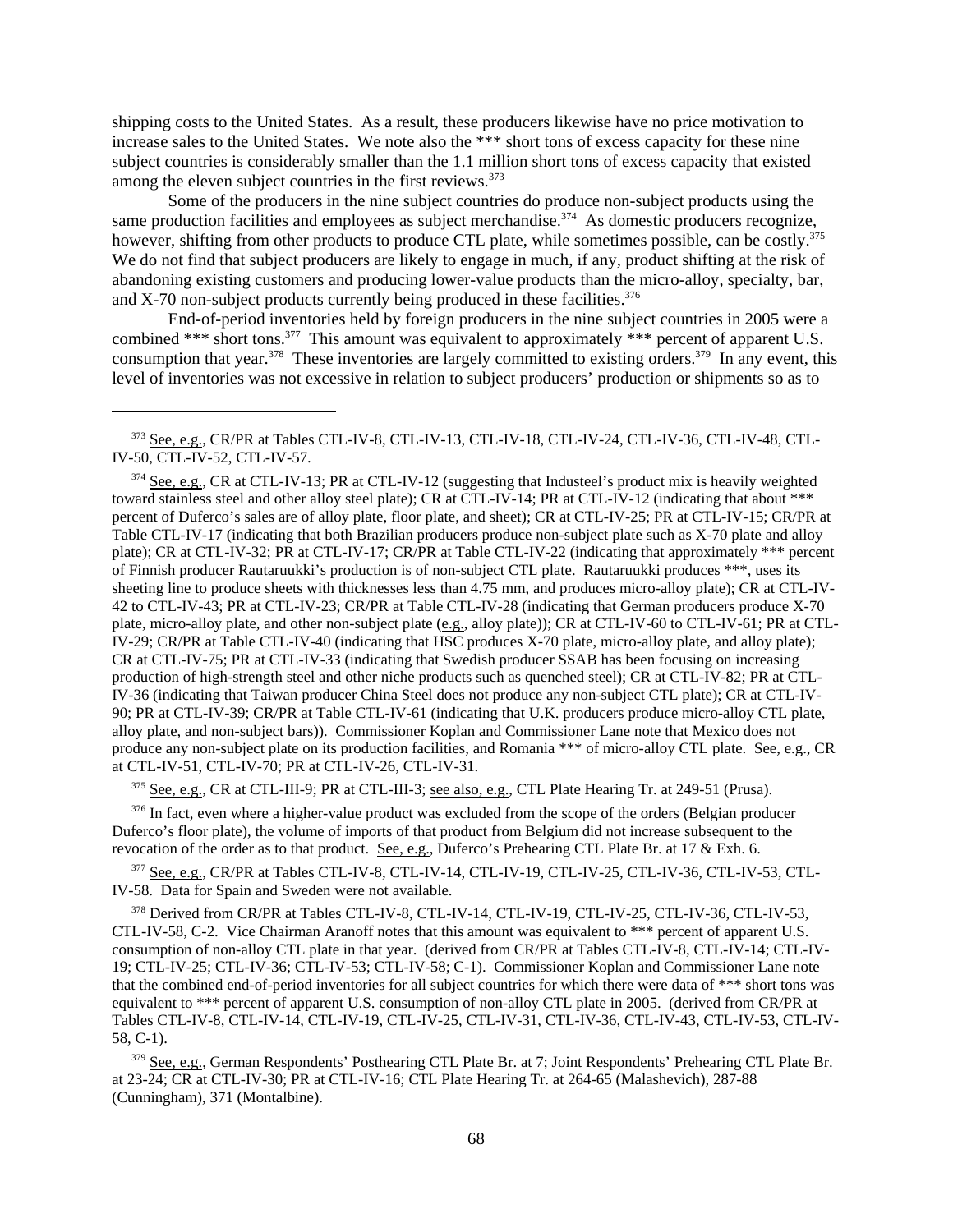create an incentive to offload a significant quantity of product.<sup>380</sup> Nor is this level excessively high vis-avis the typical inventory level maintained by subject producers during the entire period of review.<sup>381</sup>

We have also examined the level and composition of exports from the nine subject countries to markets other than the United States. The nine subject countries collectively exported \*\*\* short tons of subject CTL plate in 2005.<sup>382</sup> Of the seven for which there is information on total shipments, their exports of \*\*\* short tons represented only \*\*\* percent of total shipments because an important share of their shipments were consumed internally and/or sold in their home market.<sup>383</sup> Moreover, a substantial majority ( $***$  percent) of these export shipments<sup>384</sup> were to markets in the subject producers' own geographic regions.<sup>385</sup> Only approximately \*\*\* percent of subject producers' total shipments were exported to markets outside their local regions.<sup>386</sup> We find that subject producers have a significant incentive to continue to ship to markets that are in relatively close proximity to them, and in the case of the European Union and Mercosur, that provide some logistical and tariff advantages.<sup>387</sup> Given the

 382 Derived from CR/PR at Tables CTL-IV-8, CTL-IV-14; CTL-IV-19; CTL-IV-25; CTL-IV-36; CTL-IV-48; CTL-IV-50; CTL-IV-53; CTL-IV-58.

 383 Derived from CR/PR at Tables CTL-IV-8, CTL-IV-14; CTL-IV-19; CTL-IV-25; CTL-IV-36; CTL-IV-53; CTL-IV-58. Data were not available for Spain and Sweden.

<sup>384</sup> Derived from CR/PR at Tables CTL-IV-8, CTL-IV-14; CTL-IV-19; CTL-IV-25; CTL-IV-36; CTL-IV-53; CTL-IV-58. Data were not available for Spain and Sweden. Figure does not include data for Brazil. In 2005, \*\*\* percent of Brazil's shipments were to the home market. In questionnaire responses, Brazilian respondents reported \*\*\* Latin America as their primary export market. See, e.g., CR at CTL-IV-21; PR at CTL-IV-14; CR/PR at Table CTL-IV-14.

<sup>385</sup> We considered the European Union to be the geographic region of subject producers in Europe, Asia to be the geographic region for Taiwan, and Latin America to be the geographic region for Brazil. In 2005, \*\*\* percent of Belgian export shipments were to the European Union; \*\*\* percent of Finland's exports were to the European Union; \*\*\* percent of German exports were to the European Union; \*\*\* percent of Poland's exports were to the European Union; \*\*\* percent of Taiwan's exports were to Asia; and \*\*\* percent of the United Kingdom's exports were to the European Union. According to publicly available information, in 2005, 81.2 percent of Spain's exports were to the European Union; 85.3 percent of Swedish exports were to the European Union, and Sweden also exported to other non-EU neighbors such as Norway. Commissioner Koplan and Commissioner Lane join this footnote and do not consider "geographic regions" in their analysis. See, e.g., CR/PR at Tables CTL-IV-8, CTL-IV-14, CTL-IV-19, CTL-IV-25, CTL-IV-36, CTL-IV-53, CTL-IV-58.

<sup>386</sup> Belgian producers, which accounted for \*\*\* of these extra-region shipments, reported that these shipments were for specific projects, such as oil and gas projects in the Middle East. See, e.g., CR at CTL-IV-15; PR at CTL-IV-12. With the impending accession of Romania to the European Union, Commissioner Koplan and Commissioner Lane find it is likely that this figure will be lower in the reasonably foreseeable future. See, e.g., CR at CTL-IV-114 & n.199; PR at CTL-IV-47 & n.199.

<sup>387</sup> The European Union has eliminated customs duties between Member States, removed internal border restrictions, and otherwise facilitated access to a market of some 450 million consumers with a total gross domestic product of more than \$11 trillion. See, e.g., CR at CTL-IV-113 to CTL-IV-114; PR at CTL-IV-46 to CTL-IV-47. Similar to the European Union, Mercosur has eliminated most trade barriers in goods and services, achieved a common external tariff, and permitted more than 90 percent of intra-Mercosur trade to be duty-free (with remaining (continued...)

<sup>&</sup>lt;sup>380</sup> On a cumulated basis, subject producers' end-of-period inventories in 2005 were equivalent to approximately \*\*\* percent of subject producers' production and \*\*\* percent of subject producers' shipments in 2005. Data on endof-period inventories for Spain and Sweden were not available. See, e.g., CR/PR at Tables CTL-IV-8, CTL-IV-14; CTL-IV-19; CTL-IV-25; CTL-IV-36; CTL-IV-53; CTL-IV-58.

 <sup>381</sup> See, e.g., CR/PR at Tables CTL-IV-8, CTL-IV-14; CTL-IV-19; CTL-IV-25; CTL-IV-36; CTL-IV-53; CTL-IV-58. Commissioner Koplan and Commissioner Lane also note that end-of-period inventories for Mexico and Romania were much smaller in 2005 than at the beginning of the period of review. See, e.g., CR/PR at Tables CTL-IV-31, CTL-IV-43.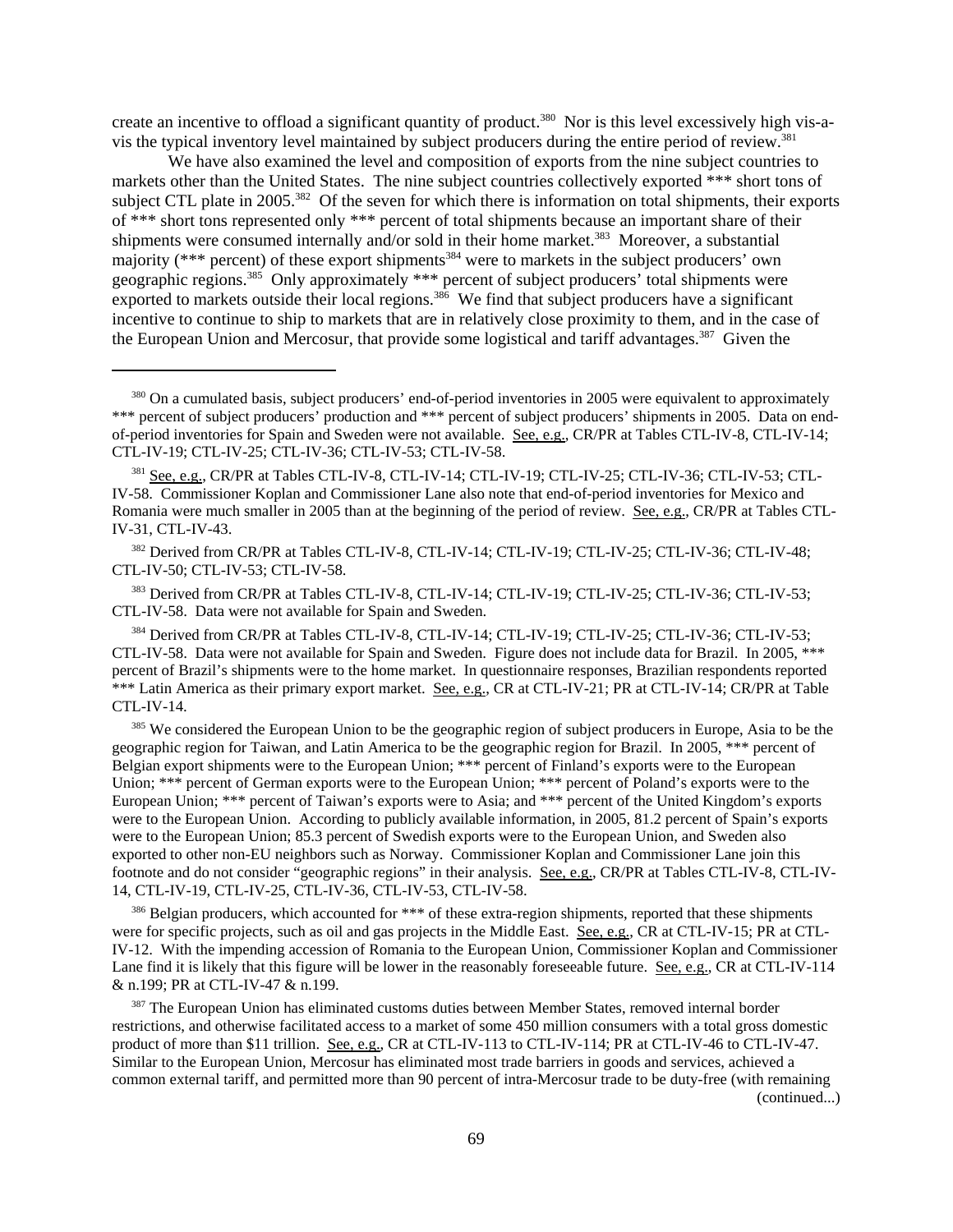geographic proximity of subject producers and purchasers in regional markets, transportation costs are generally lower than they would be in the case of shipments from those producers to the United States.<sup>388</sup> For these reasons and others, foreign producers, including Mittal, produce according to a model in which production facilities largely serve the regional markets in which they are located.<sup>389</sup> Moreover, having invested efforts in cultivating customers within regional markets (customers with whom foreign producers may expect to enjoy certain natural advantages (such as those mentioned above)), foreign producers are not likely to abandon those existing regional customers in favor of more speculative and short-lived prospects with customers in the United States. For these reasons, we do not consider subject producers' within-region exports to indicate that increased exports to the United States are likely if the finding and orders under review are revoked. We also note that producers in these nine countries did not report facing any tariff or non-tariff barriers to the importation of the subject merchandise into countries other than the United States.390

Domestic interested parties assert that due to the likely decline in demand, or decline in the rate of demand growth in the reasonably foreseeable future, the U.S. market will not be able to absorb the likely increase in imports from the subject countries (as well as the already increasing volumes from non-subject countries).391 This argument overlooks the relative strength of current and projected demand in the U.S. market. In the 1979 original investigation, apparent U.S. consumption declined overall between 1974 and 1978, reaching its lowest point in 1976 before increasing to levels that were not as high as in the beginning of the period.<sup>392</sup> A similar scenario was present in the 1993 original investigations to the extent that apparent U.S. consumption declined between 1990 and 1991 and was still well below the 1990 levels in 1992.<sup>393</sup> During the first reviews of these orders, the record reflected a sharp increase in apparent U.S. consumption between 1997 and 1998 but then a sharp decline in 1999 to levels well below those in 1997.394 In contrast, during the current period of review, demand for carbon CTL plate declined from 7.7 million short tons in 2000 to 7.1 million short tons in 2001, increased to 7.5 million short tons in 2002, declined to 7.3 million short tons in 2003 and then increased sharply to 8.3 million short tons in 2004 and

 $387$  (...continued)

goods to be phased in as well). See, e.g., CR at CTL-IV-112 to CTL-IV-113; PR at CTL-IV-46.

388 See, e.g., CR at CTL-V-3 to CTL-V-4; PR at CTL-V-2 to CTL-V-3.

<sup>389</sup> The stated strategy of both Arcelor and Mittal, even before their merger, for example, was to acquire or build plants to serve clients within a region, rather than having to export product from one region to another region. See, e.g., French Respondents' Posthearing CORE Br. at 1-4, Exh. 6; Auto Producers' Prehearing CORE Br. at 47-48, Exh. 2 at slides 16-17.

<sup>390</sup> See, e.g., Joint Respondents' Prehearing CTL Plate Br. at 64-65; CR at CTL-IV-15, CTL-IV-24, CTL-IV-31, CTL-IV-41, CTL-IV-59, CTL-IV-78, CTL-IV-85; PR at CTL-IV-12, CTL-IV-14, CTL-IV-16, CTL-IV-22, CTL-IV-28, CTL-IV-35 to CTL-IV-36, CTL-IV-38. Commissioner Koplan and Commissioner Lane also note that \*\*\* of Mexico's shipments were to the home market and that Mexico does not face any tariff or non-tariff barriers in markets other than the United States. Although Romania does face tariff barriers in some third-country markets, they find that Romania is more likely to direct any further exports to the European Union in light of Romania's impending accession to the European Union. See, e.g., CR at CTL-IV-49, CTL-IV-68, CTL-IV-114; PR at CTL-IV-25, CTL-IV-30.

<sup>391</sup> See, e.g., IPSCO/Oregon's Posthearing CTL Plate Br. at 2-3; Mittal's Posthearing CTL Plate Br. at 1-5.

<sup>392</sup> Apparent U.S. consumption declined from 10.0 million short tons in 1974 to 7.7 million short tons in 1975 and to 6.8 million short tons in 1976 before increasing to 7.4 million short tons in 1977 and 8.6 million short tons in 1978. See, e.g., USITC Pub. 970.

<sup>393</sup> Apparent U.S. consumption declined from 5.6 million short tons in 1990 to 4.8 million short tons in 1991 before increasing to 5.0 million short tons in 1992. See, e.g., CR/PR at Table CTL-I-1.

<sup>394</sup> Apparent U.S. consumption increased from 6.6 million short tons in 1997 to 8.2 million short tons in 1998 before declining to 6.0 million short tons in 1999. See, e.g., CR/PR at Table CTL-I-1.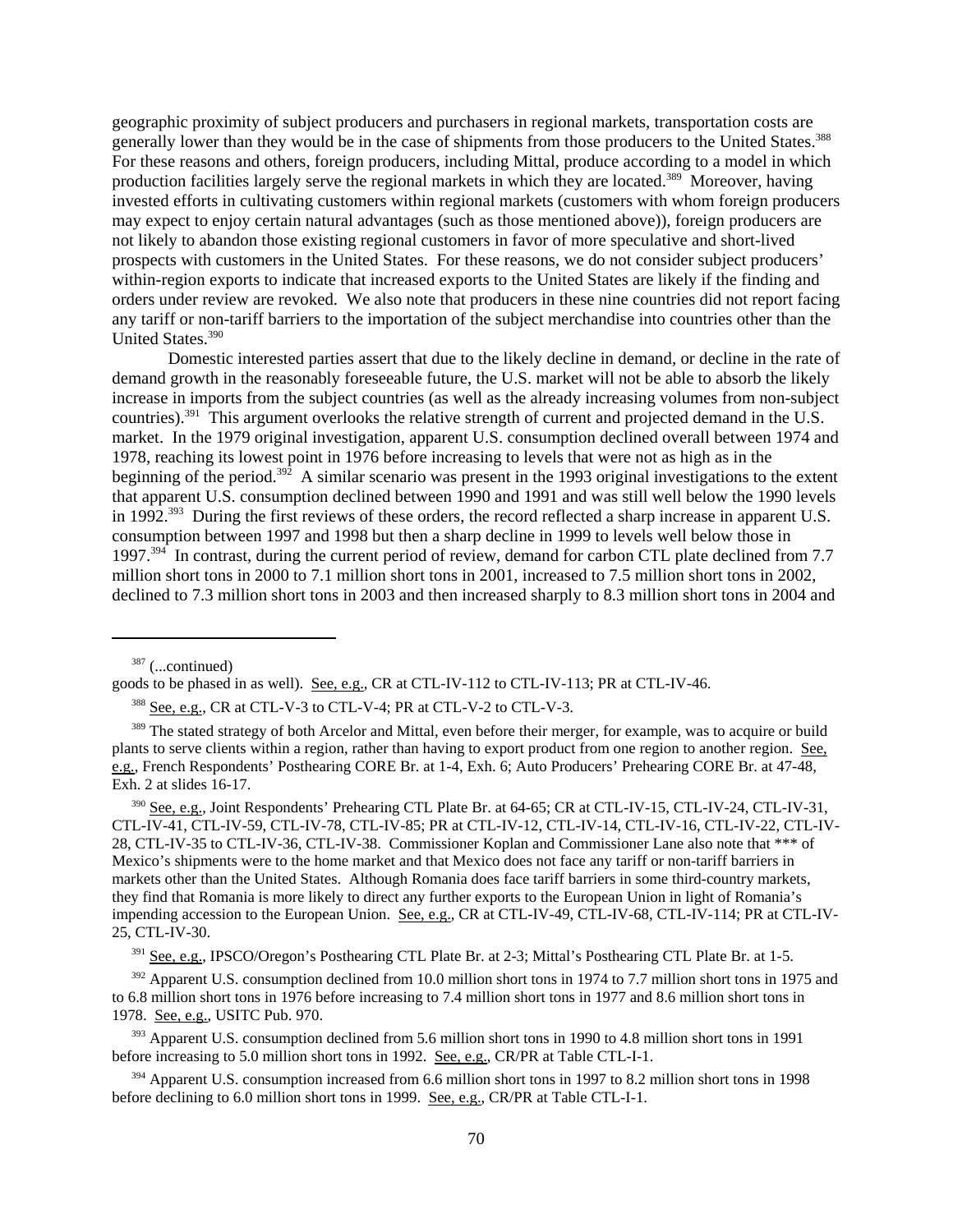to 8.6 million short tons in 2005, well above the level at the beginning of the period; demand in the first six months of 2006 ("interim 2006") (5,184,837 short tons) was also much higher than in interim 2005 (4,309,826 short tons).395 Indeed, the domestic industry's condition continued to improve toward the end of the period of review despite an increase in the volume of non-subject imports, indicating that the expanding U.S. market was able to absorb these additional imports.<sup>396</sup>

As discussed more fully above, demand in the U.S. and global markets will likely remain strong and increase in the reasonably foreseeable future. Despite declines during the beginning of the period of review, apparent U.S. consumption increased sharply in more recent periods and \*\*\* data on reversing mill plate consumption in North America project further increases through 2010, consistent with many industry forecasts for CTL plate demand in the United States.<sup>397</sup> As to global demand, \*\*\* data on reversing mill plate consumption outside of the North American market showed increases year after year throughout the period of review and show continuing increases through 2010.398 Demand is also expected to continue to be strong in the regional markets that subject producers currently serve.<sup>399</sup> Consistent with other commentators,<sup>400</sup> \*\*\* forecasts continued increases in CTL plate demand in Europe as compared to the current level.<sup>401</sup> \*\*\* also forecasts continued demand growth in China, East and South East Asia (excluding China), Eastern Europe, and Latin America in 2007.402

We have considered price levels in the markets of subject country producers vis-a-vis U.S. market prices. Prices in EU markets have fluctuated, but have frequently been at levels comparable to U.S. prices.<sup>403</sup> Asian market prices have typically been lower than U.S. prices.<sup>404</sup> Thus there appears to be no

<sup>396</sup> Non-subject imports' market share increased from 5.4 percent to 8.1 percent between 2004 and 2005 and was higher at 11.2 percent in interim 2006 than it was at 8.6 percent in interim 2005. See, e.g., CR/PR at Table C-2. The U.S. industry's operating income increased from \$901 million to \$1.3 billion between 2004 and 2005, and was \$794.1 million in interim 2006 as compared to \$698.4 million in interim 2005. See, e.g., CR/PR at Table C-2. In terms of the non-alloy market, non-subject imports' market share increased from 5.6 percent to 8.2 percent between 2004 and 2005 and was higher at 12.3 percent in interim 2006 than it was at 9.1 percent in interim 2005, and the U.S. industry's operating income increased from \$734.2 million to \$982.3 million between 2004 and 2005 and was \$598.1 million in interim 2006 as compared to \$545.5 million in interim 2005. See, e.g., CR/PR at Table C-1.

398 See, e.g., CR/PR at Tables CTL-IV-68, CTL-IV-69.

<sup>399</sup> See, e.g., Joint Respondents' Prehearing CTL Plate Br. at 45-60. Joint respondent interested parties report that subject producers have full order books through the end of 2006 and in the transportation and oil sectors some endusers have backlogs extending well into 2007. See, e.g., Joint Respondents' Prehearing CTL Plate Br. at 52-53.

 400 See, e.g., German Respondents' Prehearing CTL Plate Br. at 14-18, App. 10 citing MEPS (Int'l) Ltd., MEPS International Steel Review, North American Edition, 5 (Jan. 2005), (March 2005), (Apr. 2005), (Oct. 2005), (Apr. 2006); Doc Id. 262359; Steel Business Briefing, SBB Global Market Outlook, 7 (Sept. 2006).

402 See, e.g., CR/PR at Table CTL-IV-69.

 403 See, e.g., CR at CTL-IV-99 to CTL-IV-100, CTL-V-3; PR at CTL-IV-40 to CTL-IV-41, CTL-V-2; CR/PR at Table CTL-IV-70 (indicating that EU-wide prices and prices in Germany, Poland, Spain, and the United Kingdom (continued...)

<sup>&</sup>lt;sup>395</sup> See, e.g., CR/PR at Table C-2. These data include shipments of micro-alloy CTL plate; although the Commission did not expand the domestic like product to include micro-alloy CTL plate in the first reviews, it acknowledged that some of the data it relied upon in those reviews contained micro-alloy shipments to the extent that some domestic producers were unable to segregate their micro-alloy data from their non-alloy CTL plate data. See, e.g., USITC Pub. 3364 at 23 n.126. During the period of review, apparent U.S. consumption of non-alloy CTL plate declined from 6,814,613 short tons in 2000 to 6,234,474 short tons in 2001, increased to 6,539,570 short tons in 2002, declined to 6,354,810 short tons in 2003 and then increased to 6,978,552 short tons in 2004 and to 7,281,971 short tons in 2005; demand in the first six months of 2006 (4,434,283 short tons) was also higher than in interim 2005 (3,646,154 short tons). See, e.g., CR/PR at Table CTL-I-1.

<sup>&</sup>lt;sup>397</sup> See, e.g., CR/PR at Tables CTL-IV-68 and CTL-IV-69.

<sup>&</sup>lt;sup>401</sup> See, e.g., CR/PR at Table CTL-IV-69.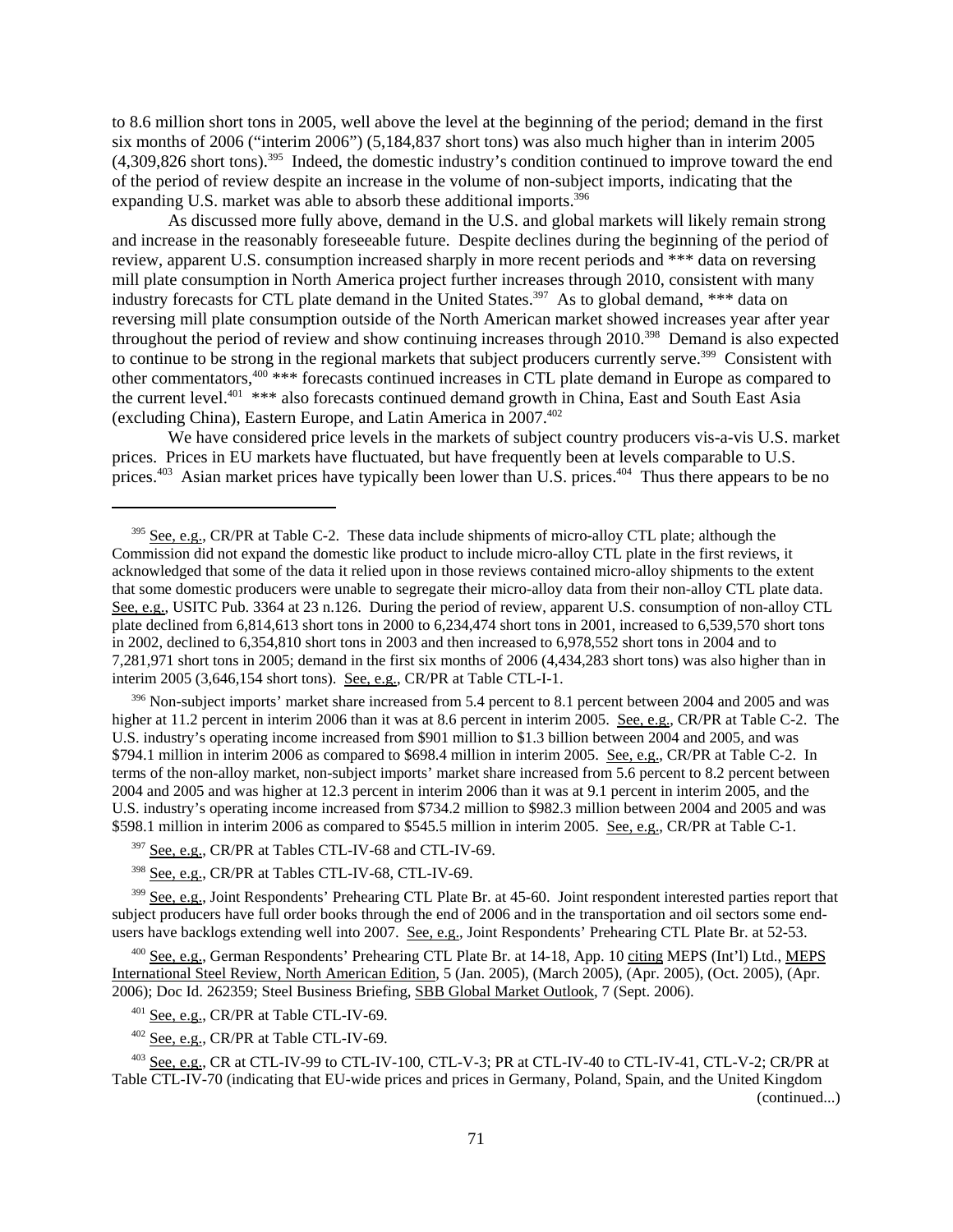price incentive for subject producers to shift sales from EU markets to the U.S. market, but there may be some incentive to shift sales from Asia to the United States.

Most of the subject producers service mainly countries within the European Union,<sup>405</sup> where prices are not substantially below U.S. prices, with limited sales to Asia. The sole exceptions are Taiwan and Brazil.<sup>406</sup> The Taiwan CTL plate industry, however, is \*\*\* the least export-oriented of the nine cumulated subject countries, with over \*\*\* percent of its shipments destined for its home market.<sup>407</sup> We find no basis to conclude that revocation of the finding on Taiwan would significantly change the Taiwan industry's domestic market focus. In the case of Brazil, the home market accounted for over \*\*\* percent of the CTL plate industry's shipments in 2005.<sup>408</sup> \*\*\* of the exports by the Brazilian CTL plate industry are directed to \*\*\*.409 We do not find it likely that the Brazilian CTL plate industry would turn its focus away from the home market and \*\*\*.

Consistent with projected strong global demand for CTL plate, prices in the foreign markets primarily served by these subject producers are projected to remain firm.<sup>410</sup> Accordingly, we conclude that prices in other markets relative to U.S. prices do not support a conclusion that revocation of the orders and finding will induce subject producers to shift sales away from other markets and into the U.S. market to a significant degree.

Furthermore, we find that the domestic interested parties' arguments that developments in China will likely lead to increased subject imports into the U.S. market are too speculative. Domestic interested parties assert that with China's recent transition from a net importer to a net exporter of CTL plate, subject imports will be displaced from the Chinese market and from their own home and third-country markets. Domestic interested parties assert that, as a result, there will likely be increased subject imports

 $403$  (...continued)

404 See, e.g., CR/PR at Tables CTL-IV-70, CTL-IV-71.

408 See, e.g., CR/PR at Table CTL-IV-14.

409 See, e.g., CR/PR at Table CTL-IV-14.

are relatively similar to those in the U.S. market, especially once transportation costs to the United States are included); see also CR at CTL-IV-102, CTL-V-3; PR at CTL-IV-42, CTL-V-2; CR/PR at Table CTL-IV-71 (indicating that prices in Germany and the United Kingdom are relatively similar to those in the U.S. market, especially once transportation costs to the United States are included). In addition to finding that EU prices where any additional exports from Romania are likely to be sent are comparable to those in the U.S. market, Commissioner Koplan and Commissioner Lane also find that prices in Mexico are similar to prices in the U.S. market. See, e.g., AHMSA's Posthearing CTL Plate Br. at 9-10; see also, e.g., CR at CTL-V-3; PR at CTL-V-2 (per-unit transportation costs from Mexico to the United States estimated at 4.76 percent).

 <sup>405</sup> See, e.g., CR/PR at Tables CTL-IV-9, CTL-IV-14, CTL-IV-19, CTL-IV-25, CTL-IV-37, CTL-IV-49, CTL-IV-58 (indicating that in 2005, the percentage of total shipments to China and "Other Asia" by subject producers were low: Belgium (\*\*\* to China and \*\*\* to Other Asia); Brazil (\*\*\* to China and \*\*\* to Other Asia); Finland (\*\*\* to China and \*\*\* to Other Asia); Germany (\*\*\* to China and \*\*\* to Other Asia); Poland (\*\*\* to China and \*\*\* to Other Asia); United Kingdom (\*\*\* to China and \*\*\* to Other Asia)). Data for Spain and Sweden were not available.

<sup>&</sup>lt;sup>406</sup> \*\*\* of Taiwan's exports were to Asia. <u>See, e.g.</u>, CR/PR at Table CTL-IV-53.

 <sup>407</sup> See, e.g., CR/PR at Table CTL-IV-53 (indicating \*\*\* percent of its sales were to the home market.

<sup>&</sup>lt;sup>410</sup> See, e.g., \*\*\* ("The {EU} plate market also continues to be a bastion of pricing strength."); \*\*\*. In addition to finding that EU prices, where any additional exports from Romania are likely to be sent, are likely to remain strong, Commissioner Koplan and Commissioner Lane also find that prices in Mexico, where \*\*\* of Mexican shipments are likely to be directed, are also likely to remain strong like the prices in the neighboring U.S. market.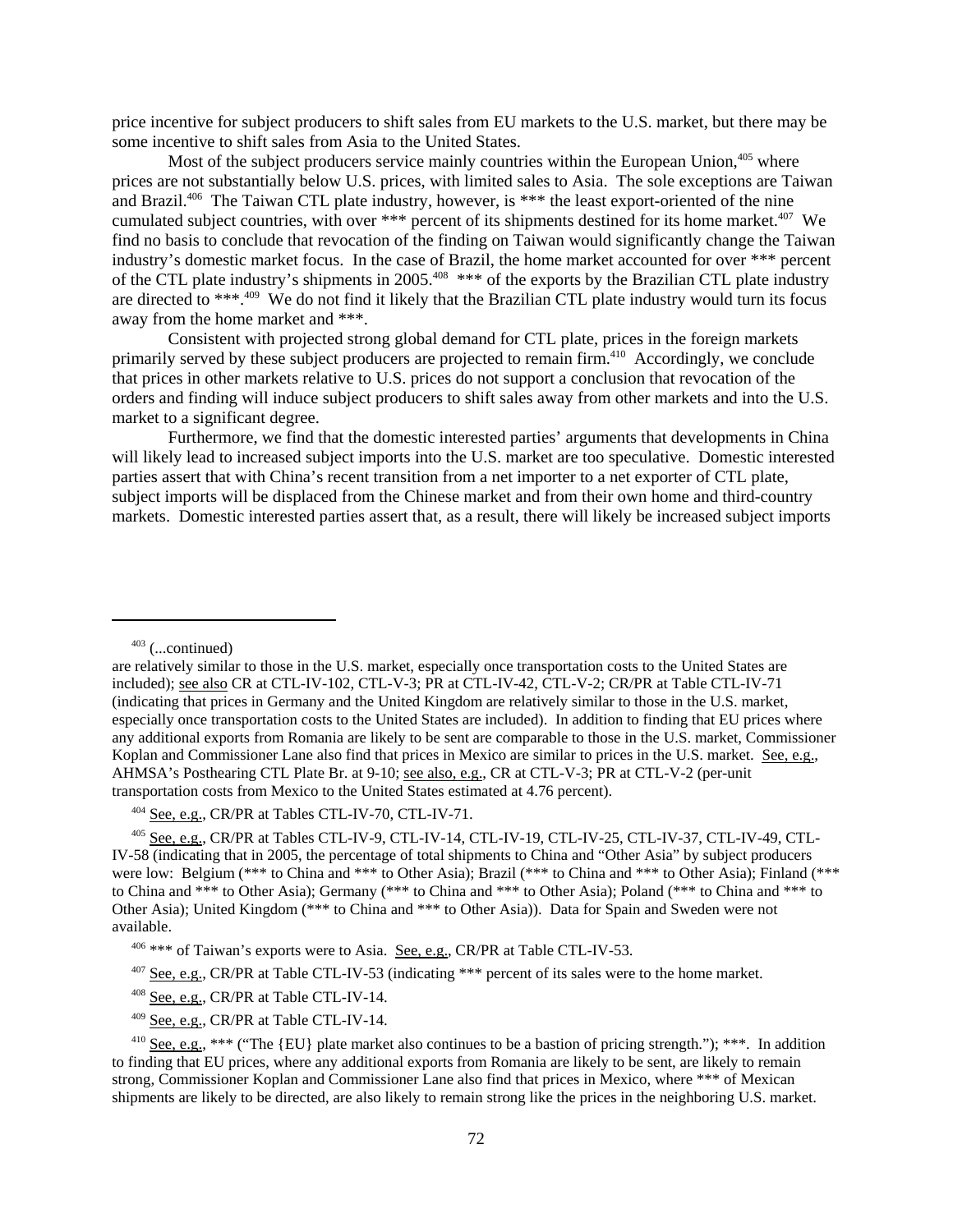into the U.S. market in the event of revocation.<sup>411</sup> In contrast to the producers in the cumulated countries involved in the 2005 CTL plate reviews, which the Commission found *relied* on the Chinese market (except for Italy),<sup>412 413</sup> producers in these subject countries *do not rely* on the Chinese market.<sup>414</sup> Nor is there evidence that China has displaced subject producers in their home or regional markets.<sup>415</sup> Instead, record data indicates that subject producers have recently shipped larger volumes to their home and regional markets.416 Moreover, although there has been a large increase in Chinese production over the period of review, future increases in Chinese production and Chinese net CTL plate exports are forecast to be more moderate.<sup>417</sup> In sum, if a displacement effect were likely, we should already have seen it, and we have not. Therefore, we do not expect a displacement effect in the reasonably foreseeable future.

In addition to these demand conditions, there are also likely to be limitations on supply in the U.S. market associated with the existing antidumping duty orders and suspension agreements on CTL plate from eleven countries and the absence of any reported additions to the U.S. industry's production capacity in the reasonably foreseeable future. Notwithstanding increased volumes of non-subject imports in the U.S. market toward the end of the period of review, there continued to be supply shortages in the U.S. market for certain grades, types, or sizes of CTL plate (such as thick plate made on a reversing or quarto mill and heat-treated plate), and, as discussed above, some supply shortages were reported even in

413 Chairman Pearson and Commissioner Okun dissenting, USITC Pub. 3816 at 52.

 414 See, e.g., CR/PR at Tables CTL-IV-9, CTL-IV-14, CTL-IV-19, CTL-IV-25, CTL-IV-37, CTL-IV-49, CTL-IV-58 (indicating that in 2005, the percentage of total shipments to China by subject producers were low or nonexistent: Belgium (\*\*\* to China); Brazil (\*\*\* to China); Finland (\*\*\* to China); Germany (\*\*\* to China); Poland (\*\*\* to China); United Kingdom (\*\*\* to China)). Data for Spain and Sweden were not available. Commissioner Koplan and Commissioner Lane note that Mexico had \*\*\* exports to China during the period of review and that any additional exports from Romania are likely to be sent to the European Union, in light of Romania's impending accession to the European Union. See, e.g., CR/PR at Table CTL-IV-31; CR at CTL-IV-114; PR at CTL-IV-47.

 415 See, e.g., Corus' Posthearing CTL Plate Br. at 7-10; Joint Respondents' Prehearing CTL Plate Br. at 2, 45, 53- 58, 60. Joint respondent interested parties also point out that the European Union already maintains quantitative restrictions on steel products (including CTL plate) from Russia, Ukraine, and Kazakhstan that prevent any surge in imports from those countries into the European Union. See e.g., Corus' Posthearing CTL Plate Br. at App. O at 1, Exhibits; Joint Respondents' Prehearing CTL Plate Br. at 62-63.

 416 See, e.g., CR/PR at Tables CTL-IV-9, CTL-IV-14, CTL-IV-19, CTL-IV-25, CTL-IV-37, CTL-IV-49, CTL-IV-51, CTL-IV-53, and CTL-IV-58. Commissioner Koplan and Commissioner Lane observe that Mexico's shipments to its home market increased between 2004 and 2005 and were higher in interim 2006 than in interim 2005 and that Romania's shipments to its home market and to the European Union were higher in interim 2006 than in interim 2005. Commissioner Koplan and Commissioner Lane did not consider regional markets in their analysis. See, e.g., CR/PR at Table CTL-IV-31, CTL-IV-43.

<sup>417</sup> According to \*\*\*, Chinese reversing mill plate production increased from \*\*\* tons in 2000 to \*\*\* tons in 2006, an increase of \*\*\* percent, but is projected to increase from \*\*\* in 2006 to \*\*\* tons in 2008, an increase of only \*\*\* percent. See, e.g., Nucor's Posthearing CTL Plate Br. at App. 2. China's CTL plate production is projected to exceed its consumption by \*\*\* metric tons in 2006, compared to estimated excess production ranging from \*\*\* to \*\*\* metric tons annually during 2007 through 2010. See, e.g., Nucor's Posthearing CTL Plate Br. at App. 2.

<sup>&</sup>lt;sup>411</sup> See, e.g., Mittal's Prehearing CTL Plate Br. at 29, 33, 36-42, 65-66, Apps. 5-6; Nucor's Prehearing CTL Plate Br. at 8-20; IPSCO/Oregon's Posthearing CTL Plate Br. at 1-2, 4-6, 9, Exh. 1; Mittal's Posthearing CTL Plate Br. at 7-10, Answers to Questions from Commissioner Okun at 5-6; Nucor's Posthearing CTL Plate Br. at 12-14, App. 2.

<sup>&</sup>lt;sup>412</sup> See, e.g., USITC Pub. 3816 at 30. There are other important differences between the subject imports and subject producers at issue in these reviews and those at issue in the 2005 reviews of CTL plate from France, India, Indonesia, Italy, Japan, and Korea. Imports from the subject countries in the 2005 reviews (except for France) surged in volume in the period leading up to the orders; subject producers continued to ship into the U.S. market; subject producers increased production capacity over the period of review; and subject producers were subject to antidumping duties in third-country markets. See, e.g., USITC Pub. 3816 at 27-31.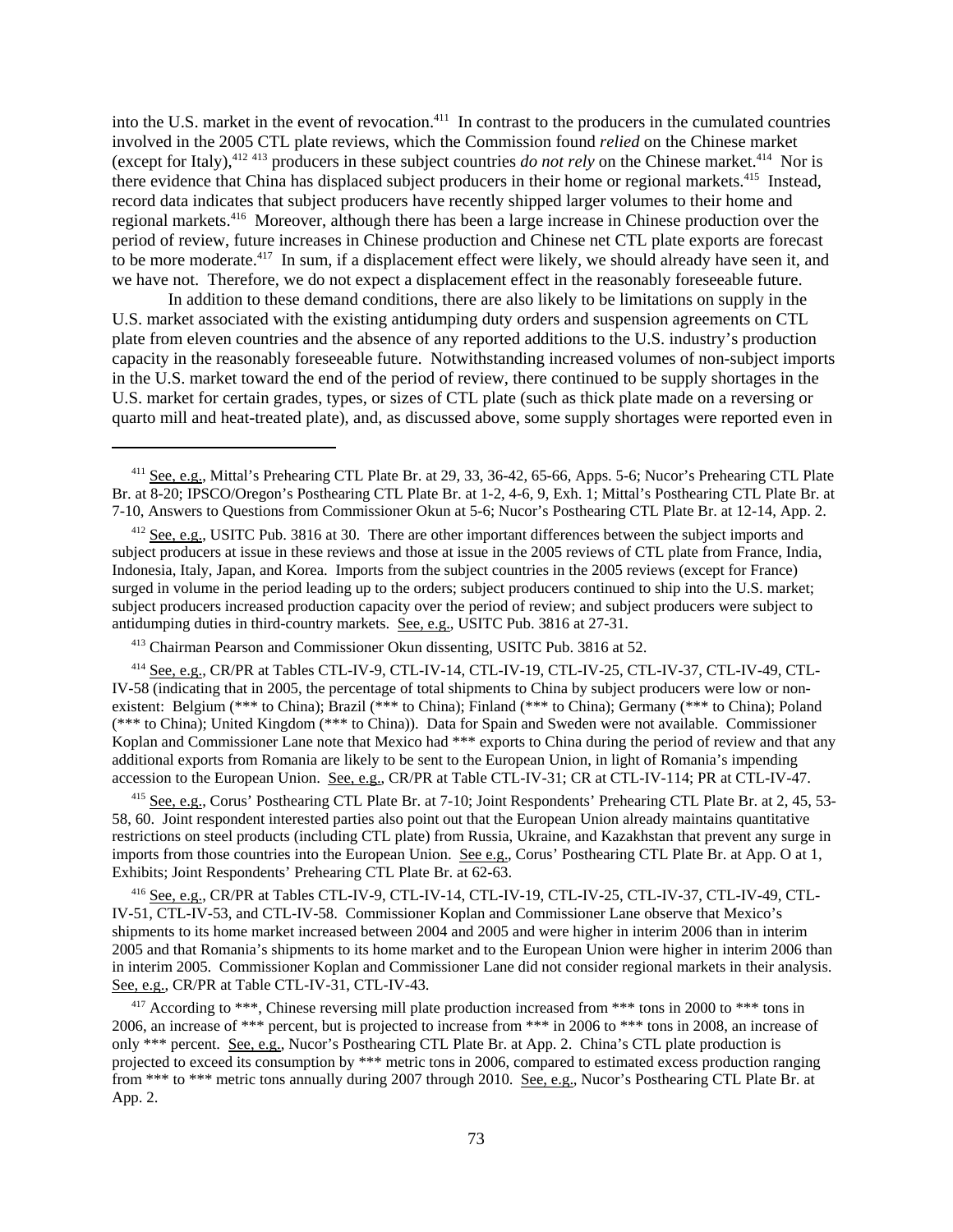2006.418 The U.S. industry's production increases during the period of review did not keep pace with the growth in demand during this same period, and there are no projected additions to production capacity in the United States for the reasonably foreseeable future. Therefore, although it is likely that the domestic industry will produce more using existing equipment due to technological improvements, we nevertheless find it unlikely that there will be significant excess supply in the U.S. market, further limiting the significance of any increase in subject import volume.

Although we acknowledge that there may be some increase in cumulated subject imports in the reasonably foreseeable future, in light of these findings and our finding below that the domestic industry is not vulnerable, we do not find that the likely volume of cumulated subject imports from these nine subject countries will be significant either in absolute terms or relative to production or consumption in the United States in the event of revocation.<sup>419</sup>

# **4. There Are Not Likely to Be Significant Price Effects from Cumulated Subject Imports from Belgium, Brazil, Finland, Germany, Poland, Spain, Sweden, Taiwan, and the United Kingdom420 <sup>421</sup>**

### **a. The Commission's Original Investigations and First Reviews**

In the 1979 original investigation of subject imports from Taiwan, the Commission found underselling as well as price suppression by subject imports from Taiwan.<sup>422</sup> In the 1993 original investigations, the Commission found that subject imports were substitutable for one another and the domestic like product, and that the CTL plate market was price-sensitive. It found there had been significant price underselling by the cumulated subject imports, noting underselling in commercial grades

 <sup>418</sup> See, e.g., Caterpillar's Prehearing CTL Plate Br. at 7-8; Joint Respondents' Prehearing CTL Plate Br. at 1, 28- 35; Corus' Posthearing CTL Plate Br. at App. K at 8-9; Caterpillar's Posthearing Submission at 1-3; Duferco's Posthearing CTL Plate Br. at Answer to Question 2.

 <sup>419</sup> Commissioner Koplan and Commissioner Lane acknowledge that there may be some increase in cumulated volume of subject imports from the eleven subject countries in the reasonably foreseeable future, but, in light of these findings and their finding below that the domestic industry is not vulnerable, they do not find that the likely volume of cumulated subject imports from these eleven subject countries will be significant either in absolute terms or relative to production or consumption in the United States in the event of revocation.

 <sup>420</sup> We applied the legal standards discussed in section III above.

<sup>&</sup>lt;sup>421</sup> Except as otherwise noted, this discussion reflects the views of the entire Commission. Vice Chairman Aranoff considered the likely price effects from cumulated subject imports from the nine subject countries on the non-alloy CTL plate industry. Commissioner Koplan and Commissioner Lane considered the likely price effects from cumulated subject imports from all eleven subject countries on the non-alloy CTL plate industry. They arrived at the same conclusions as their colleagues who examined the likely price effects from cumulated subject imports from the nine subject countries on the carbon CTL plate industry.

<sup>&</sup>lt;sup>422</sup> See, e.g., USITC Pub. 970 at 6-7. The Commission estimated that had imports from Taiwan not been sold at less than fair value (at margins calculated at 34 percent), it is unlikely there would have been underselling (because the margin of underselling was as much as 20 percent). It stated that it was doubtful that CTL plate from Taiwan's new mill would have been competitive in the U.S. market had it been sold at fair value, and it also expressed concern that the Taiwan producer and its counsel failed at the hearing to give assurances that future prices would be at fair value. As evidence of price suppression, the Commission noted that domestic producers had to offer discounts and specials to compete with imports from Taiwan. The Commission also noted a number of confirmed lost sales to subject imports on the basis of lower prices. See, e.g., id.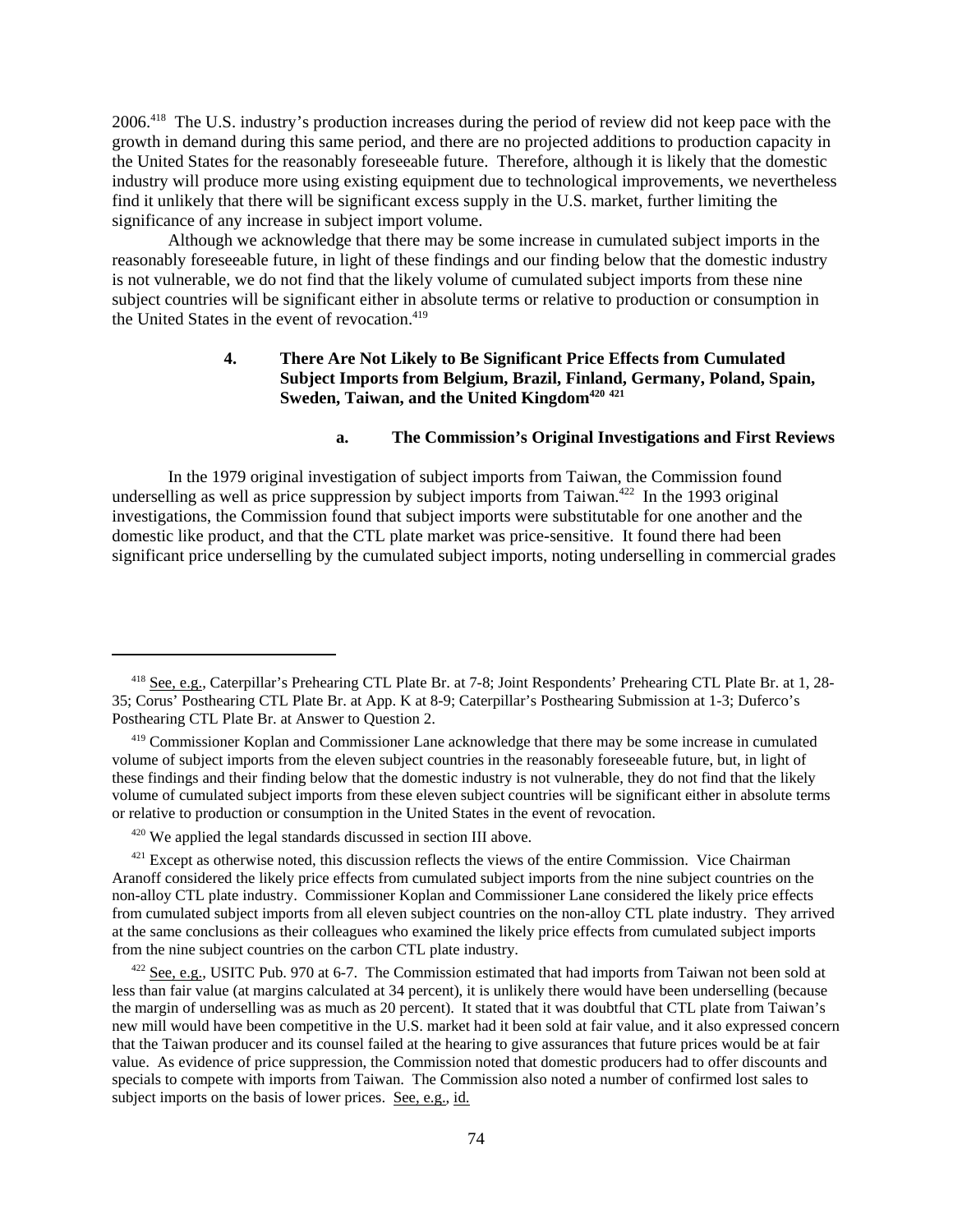as well as declining unit values for twelve niche products.<sup>423</sup> It also found significant price depression or suppression and evidence of adverse price effects, in that unit production costs had risen steadily while market prices had been declining, resulting in a cost/price squeeze. It also observed that domestic producers met low-priced subject imports only to learn that subject producers had "ratcheted" their prices down again, and that there were a number of confirmed instances of lost sales and lost revenues.<sup>424</sup>

In the first reviews, the Commission found that domestic prices were falling or, at best, had stabilized at low levels, with the domestic industry unable to capitalize on recent attempts to increase prices. Although there were minimal pricing data due to the limited volume of subject imports during the first period of review, the Commission found that domestic and subject CTL plate were generally interchangeable and competed based largely on price. It concluded that highly competitive prices were essential to obtain sales, which were generally on a spot basis. It found that the likely significant increased volumes of subject imports likely would undersell domestic plate products to a significant degree and have significant price suppressing and depressing effects within a reasonably foreseeable  $time.<sup>425</sup>$ 

 $423$  According to the data collected in the 1993 original investigations, there were eight instances of underselling and 11 instances of overselling by subject imports from Belgium, with margins of underselling ranging from 0.2 to 10.5 percent; there were 18 instances of underselling and 12 instances of overselling for subject imports from Brazil, with margins of underselling ranging from 0.4 to 26.6 percent; there were 25 instances of underselling and nine instances of overselling for subject imports from Finland, with margins of underselling ranging from 1.1 to 25.7 percent; there were 33 instances of underselling and 15 instances of overselling for subject imports from Germany, with margins of underselling ranging from 0.4 to 23.7 percent; there were eight instances of underselling and two instances of overselling by subject imports from Poland, with margins of overselling ranging from 0.1 to 11.5 percent; there were 22 instances of underselling and no instances of overselling for subject imports from Spain, with margins of underselling ranging from 7.7 to 43.1 percent; there were 27 instances of underselling and six instances of overselling for subject imports from Sweden, with margins of underselling ranging from 4.9 to 29.3 percent; and there were 33 instances of underselling and three instances of overselling for subject imports from the United Kingdom, with margins of underselling ranging from 1.1 to 26.5 percent. See, e.g., CR/PR at Table CTL-V-6.

<sup>424</sup> See, e.g., USITC Pub. 2664 at 238-43.

 <sup>425</sup> See, e.g., USITC Pub. 3364 at 29.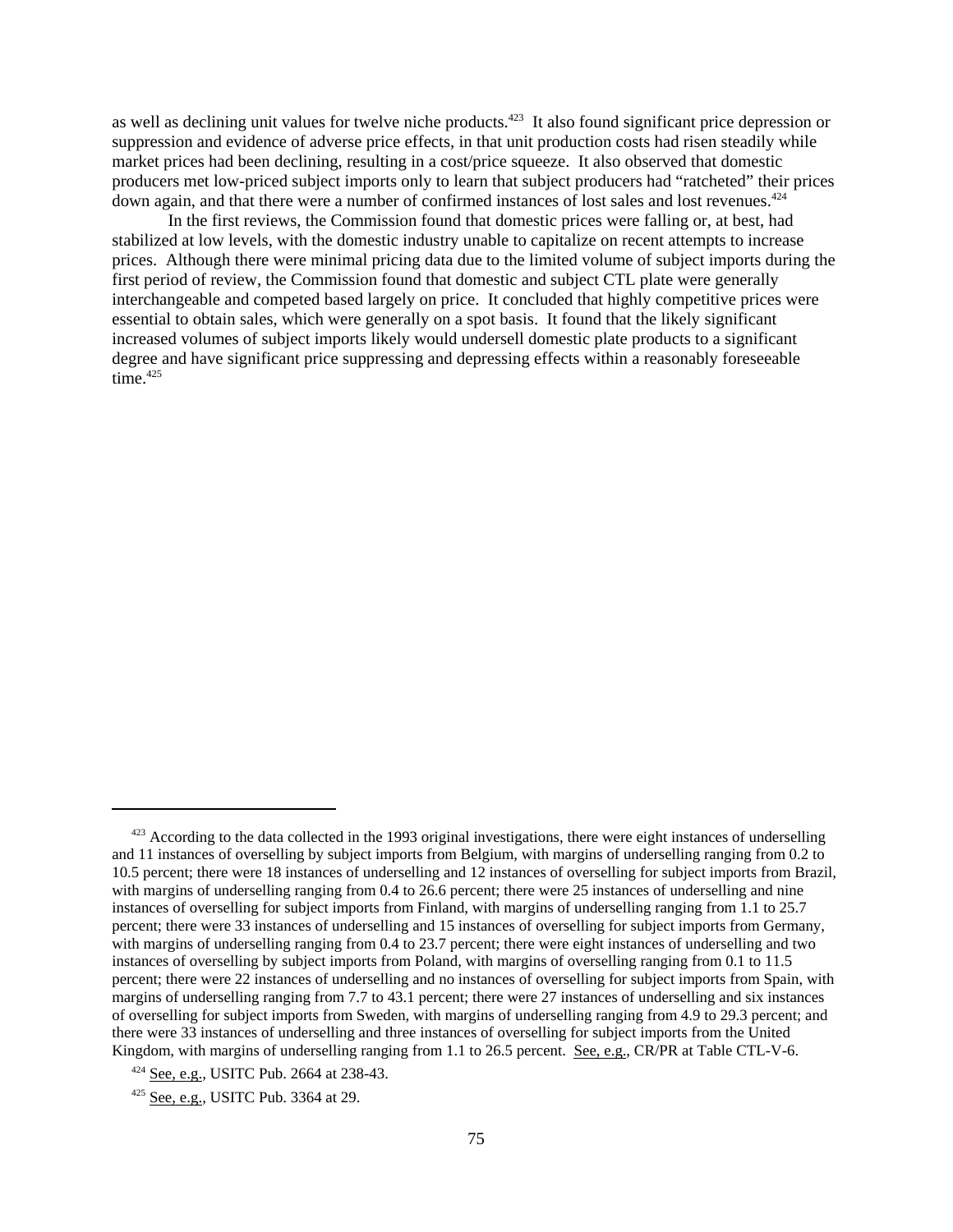#### **b. The Current Proceedings**

According to the pricing data collected in these reviews,  $426$  U.S. prices of CTL plate showed relatively little change from 2000 through 2003.<sup>427</sup> Substantial price increases for all five products began in the first quarter of 2004, with some leveling off or small decreases in early 2005, with the exception of product 5, which showed additional price increases in 2006.<sup>428</sup> According to these data, the U.S. industry's prices for these products doubled or nearly doubled over the period of review reaching what are widely characterized as historic levels.<sup>429</sup> These trends are consistent with price trends reflected in data collected by several other sources, including \*\*\*.430

In the first reviews, the Commission also collected pricing data, but there were only a limited number of comparisons due to the limited volume of subject imports from these nine countries during that time period. According to the data in those reviews, there were ten possible price comparisons between the domestic like product and imports from Belgium, and the Belgian imports oversold the domestic like product in each instance. See, e.g., CR/PR at Table CTL-V-6 at n.2. \*\*\*, however, reported that all of its imports from Belgium were of floor plate, a product that was ultimately found to be outside the scope of the orders. See, e.g., CR/PR at Table CTL-V-6 at n.2. Although data from the original investigations showed underselling by subject imports (as well as some overselling), as explained below, we do not find that there is likely to be significant price underselling by subject imports as compared to the domestic like product if the finding and orders are revoked.

<sup>427</sup> Commissioner Koplan and Commissioner Lane note that there were no reported pricing data on subject imports from Mexico during the period of review. See, e.g., CR/PR at Tables CTL-V-1 to CTL-V-6. They observe that in the first reviews, there were no pricing comparisons for subject imports from Mexico and in the 1993 original investigations, there were only two pricing comparisons for subject imports from Mexico with margins of underselling that ranged from 2.0 to 3.8 percent. See, e.g., CR/PR at Table CTL-V-6. With respect to Romania, in the original 1993 investigations, they note that there were 12 instances of underselling and 1 instance of overselling, with margins of underselling ranging from 1.9 to 47.6 percent; there were no price comparisons for subject imports from Romania in the first reviews; and in the current reviews, subject imports from Romania undersold the domestic like product in 16 instances with margins ranging from 6.9 to 20.6 percent and oversold the domestic like product in one instance. See, e.g., CR/PR at Table CTL-V-6. Notwithstanding the underselling in the recent periods by some of the subject imports, they do not find it likely that there will be significant underselling by subject imports in the event of revocation in the reasonably foreseeable future because the underselling in the recent part of the period of review was accompanied by large increases in prices in the U.S. market.

428 See, e.g., CR at CTL-V-23; PR at CTL-V-15; CR/PR at Tables CTL-V-1 to CTL-V-5 and Figures V-3 to V-7.

 $429$  See, e.g., CR at CTL-V-23 to CTL-V-24; PR at CTL-V-15; CR/PR at Tables CTL-V-1 to CTL-V-5 (showing an increase between the first quarter of 2000 to the second quarter of 2006 for pricing product 1 from \$328.57 per short ton to \$764.07 per short ton; for pricing product 2 from \$353.64 per short ton to \$779.89 per short ton; for pricing product 3 from \$382.56 per short ton to \$799.35 per short ton; for product 4 from \$417.43 per short ton to \$866.43 per short ton; and for product 5 from \$270.60 per short ton to \$647.41 per short ton); CTL Plate Hearing Tr. at 158-162, 318.

430 See, e.g., CR at CTL-IV-99; PR at CTL-IV-41. We note that the data from these outside sources are collected based on different product categories, timing, and commercial considerations, and so may not be directly

(continued...)

<sup>&</sup>lt;sup>426</sup> For five specific products, the Commission requested that U.S. producers and importers of CTL plate provide quarterly data for the total quantity and f.o.b. value of CTL plate that was shipped to unrelated customers in the U.S. market for the period January 2000 to June 2006. During the period of review, there were only three quarters in which there were any imports from any of the nine subject countries of any of the five pricing products. In the fourth quarter of 2004, there were \*\*\* short tons of subject imports of product 1 from Germany that undersold the domestic like product by \*\*\* percent. In the first quarter of 2002, there were \*\*\* short tons of product 2 from Finland that oversold the domestic like product by \*\*\* percent. In the fourth quarter of 2004, there were \*\*\* short tons of product 2 from Germany that oversold the domestic like product by \*\*\* percent. See, e.g., CR/PR at Tables CTL-V-1 to CTL-V-6. We do not find these data to be very probative because they involved isolated transactions and limited volumes.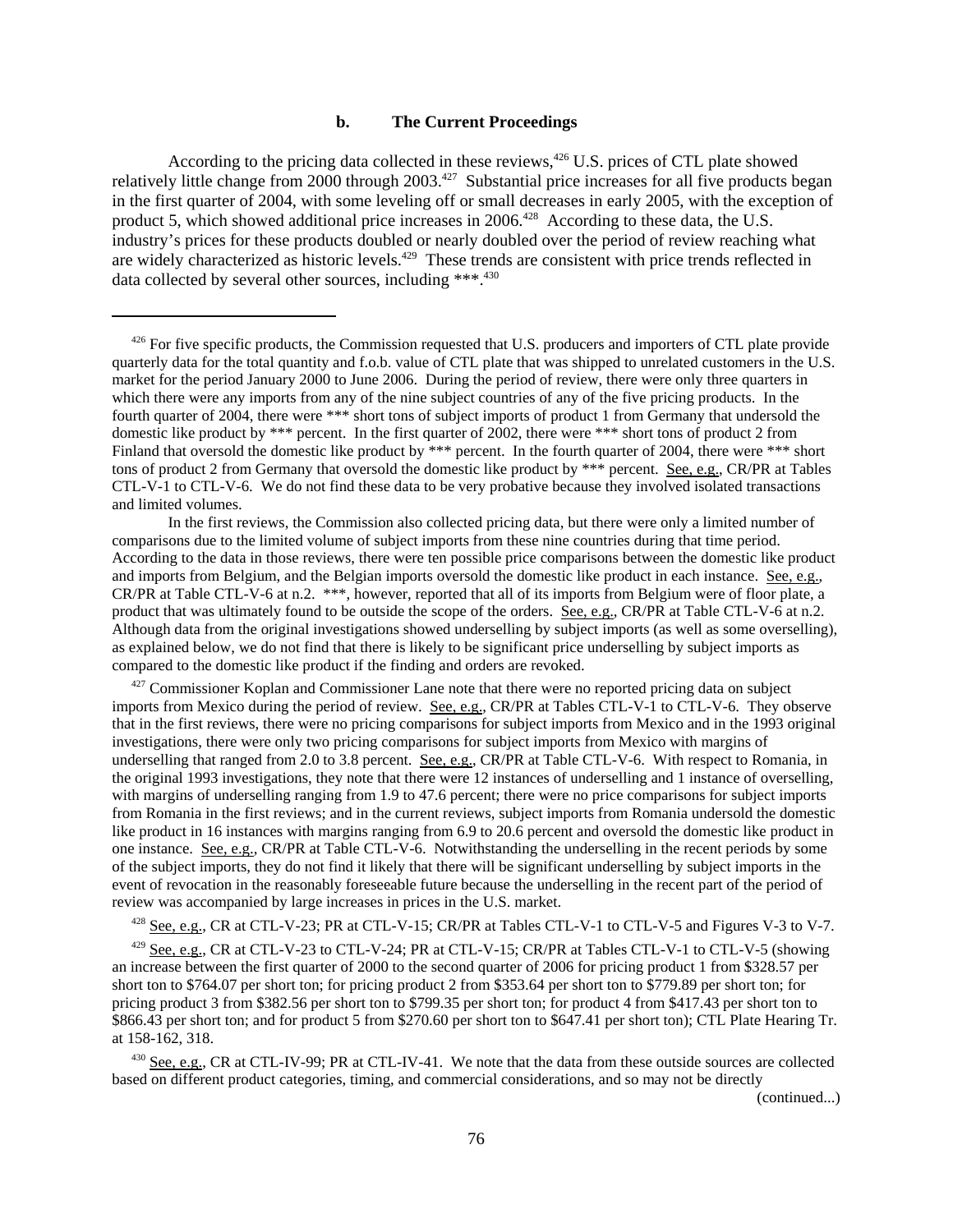Country-specific monthly transaction prices for hot-rolled plate compiled by MEPS indicate that for January 2005 through November 2006, U.S. negotiated transaction prices for U.S.-produced hotrolled plate generally decreased over the first three quarters of 2005 before increasing in the fourth quarter of 2005 and in 2006. In the fall of 2006, they reached their highest price levels for the January  $2005$  through November 2006 period.<sup>431</sup> According to these data, monthly U.S. negotiated transaction prices for U.S.-produced hot-rolled plate climbed to  $\frac{1}{2}$  + per short ton by November 2006.<sup>432</sup> According to data compiled by \*\*\*, U.S. prices were relatively stable between 2000 and 2003, though clearly "softer" in 2001 than in any other year. Reported U.S. prices rose sharply over the course of 2004, retrenched in 2005, but have shown signs of strengthening further in 2006.<sup>433</sup> According to this source, U.S. monthly prices for steel plate increased from \$\*\*\* per short ton in January 2000 to \$\*\*\* per short ton in November 2006.<sup>434</sup>

Dramatic price increases also occurred in the global market over the period of review. As reported by MEPS, world prices for hot-rolled plate declined irregularly between January 2000 and February 2002, decreasing from \$283 per short ton to \$242 per short ton during that time. Thereafter, prices recovered, slowly at first, then more rapidly, surpassing \$300 per short ton in February 2003, \$400 per short ton in March 2004, \$500 per short ton in May 2004, and \$600 per short ton in September 2004. World prices peaked in January 2005 at \$686 per short ton, then declined to as low as \$586 per short ton in February 2006 before rebounding to \$685 per short ton by September 2006.<sup>435</sup> According to \*\*\*, German, U.K., EU, and Japan export prices were relatively stable between 2000 and 2003, but without the "softness" that characterized the U.S. market in 2001. In contrast, Far East prices proved more volatile, and, like U.S. prices, did fall to lower levels in 2001. In 2004, all reported prices increased over the course of the year, though none as sharply as U.S. prices. Far East prices increased only modestly. In 2005, most non-U.S. prices initially increased or at least maintained newly-established levels, but over the course of the year softened, with the exception of Japan export prices. Through November 2006, however, non-U.S. prices have largely recovered, with the exception of Japan export prices.<sup>436</sup>

During this time of increasing demand and increasing prices in both the U.S. and global markets, raw material and energy costs increased, as discussed above. During the period of review, all 19 responding U.S. producers reported increased CTL plate selling prices as a direct result of higher raw material prices, and five producers reported implementing raw material surcharges.<sup>437</sup> Domestic producers issued successive price increases of \$20, \$30, and \$20 per short ton for August, September, and October 2006 shipments, respectively. The spread between raw materials costs and net unit sales prices grew from \$377 per short ton in 2005 to \$398 per short ton in the first half of 2006.<sup>438</sup> During the period of review, the margin between scrap and plate prices was at an all time high to the advantage of mini-mill producers such as Nucor and IPSCO. Even as prices for steel scrap actually plunged by as much as \$80

 $430$  (...continued)

comparable.

- 436 See, e.g., CR at CTL-IV-102; PR at CTL-IV-42.
- 437 See, e.g., CR at CTL-V-2; PR at CTL-V-5.

 438 See, e.g., Joint Respondents' Prehearing CTL Plate Br. at 1, 67-70; IPSCO/Oregon's Posthearing CTL Plate Br. at A-16, Exh. 13; CR/PR at Table CTL-III-9. The spread between total cost of goods sold ("COGS") on a unit basis and net unit sales prices was \$194 per short ton in 2005 and \$197 per short ton in interim 2006. See, e.g., CR/PR at Table CTL-III-9.

<sup>&</sup>lt;sup>431</sup> See, e.g., CR at CTL-IV-100; PR at CTL-IV-41; CR/PR at Table CTL-IV-70.

 <sup>432</sup> See, e.g., CR/PR at Table CTL-IV-70.

 <sup>433</sup> See, e.g., CR at CTL-IV-102; PR at CTL-IV-41 to CTL-IV-42; CR/PR at Table CTL-IV-71.

<sup>434</sup> See, e.g., CR at CTL-IV-102; PR at CTL-IV-41 to CTL-IV-42; CR/PR at Table CTL-IV-71.

 <sup>435</sup> See, e.g., CR at CTL-IV-99; PR at CTL-IV-41.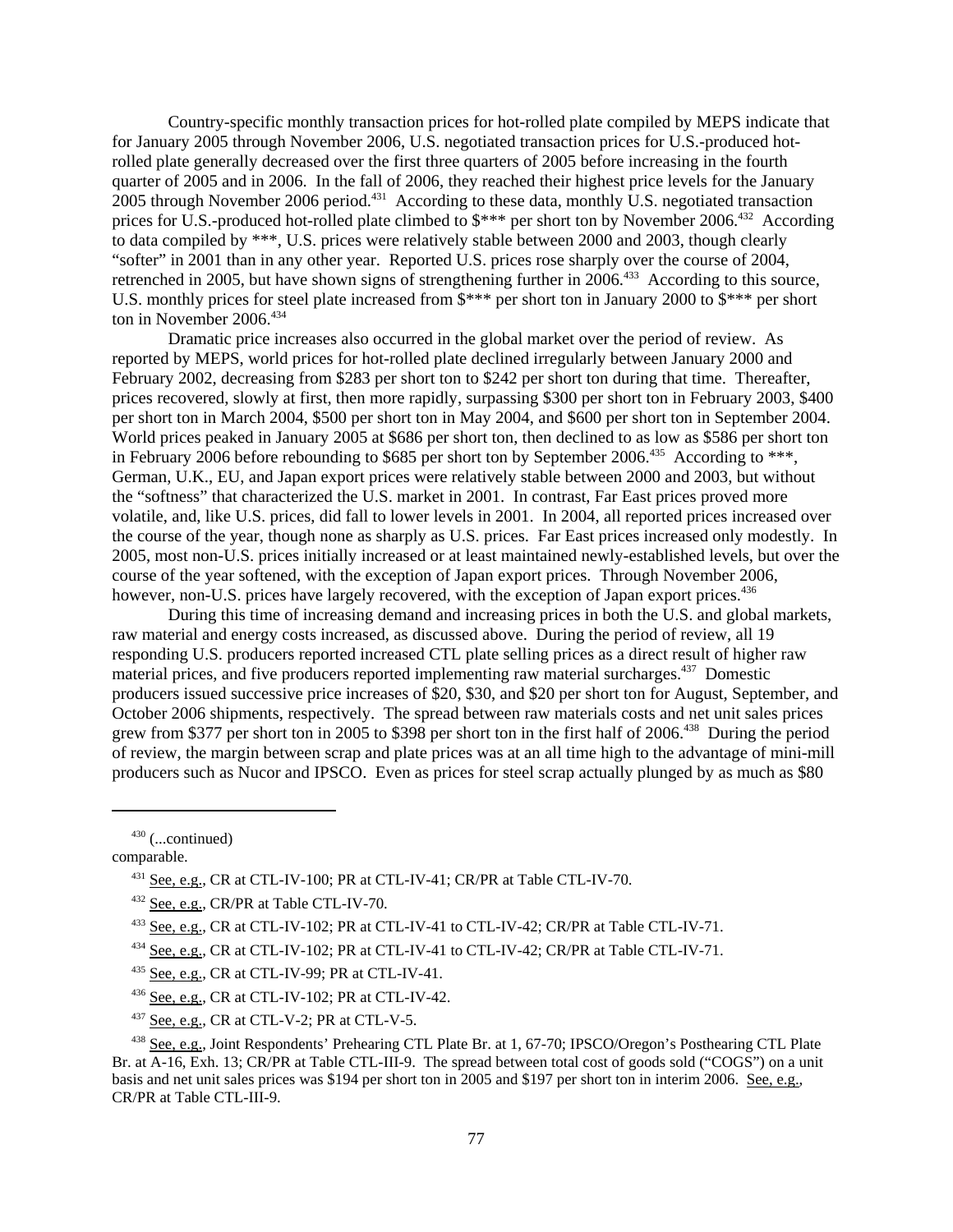to \$90 per short ton in August 2006, steelmakers nevertheless raised CTL plate prices.<sup>439</sup> Although there is some evidence that the October price increases did not succeed or were not attained in full,<sup>440</sup> there is also evidence that in recent months, U.S. producers have rolled surcharges into their base prices,<sup>441</sup> and current prices remain well above levels at the beginning of the period of review and even at the beginning of 2004. Notably, these price increases occurred even as total imports of CTL plate increased in 2004.442 In light of this evidence as well as evidence about future demand conditions, although the prices of raw materials and energy inputs are likely to remain high, we do not find that subject imports are likely to enter the United States at prices that are likely to have a significant depressing or suppressing effect on the price of domestic like products or that will significantly undersell the domestic like product.

Domestic interested parties insist that the high and increasing prices in the U.S. market are unlikely to continue to the extent that demand growth is slowing or demand is declining in the reasonably foreseeable future. The record indicates otherwise. As we found above, demand in the U.S. market is likely to remain strong and growing in the reasonably foreseeable future. Inventory destocking is a regular phenomenon in this industry, and the more current record in these reviews shows that the most recent inventory destocking that occurred in 2005 had only a temporary effect on prices. Prices continued to be strong thereafter. Notwithstanding statements by the domestic industry about recent softening in prices, \*\*\*<sup>443</sup> \*\*\* <sup>444</sup>

The record also indicates that global demand is likely to remain strong and growing in the reasonably foreseeable future. Because, as described above, prices in the home and regional markets of most subject producers are at least as attractive if not more attractive than prices in the U.S. market, we do not find it likely that any increased volumes from subject countries in the event of revocation (the level of which we do not expect to be significant, as explained above) would be likely to be sold at prices that significantly undersell the domestic like product or that significantly depress prices for the domestic like product. Given their lack of excess capacity and attractive prices in their existing markets, we do not find that subject producers have an incentive to price aggressively in order to move significant volumes into the U.S. market.

As we also discussed above, supply in the U.S. market has been tight, including into 2006, and no new additions to U.S. production capacity are expected in the reasonably foreseeable future, so it is also not likely that there will be negative price effects associated with oversupply in the U.S. market.

Based on these findings as well as our finding that the volume of cumulated subject imports from Belgium, Brazil, Finland, Germany, Poland, Spain, Sweden, Taiwan, and the United Kingdom is not likely to be significant, we do not find that there is likely to be significant underselling by these subject imports as compared to the domestic like product, or that imports from these subject countries are likely

 <sup>439</sup> See, e.g., Joint Respondents' Prehearing CTL Plate Br. at 1, 67-70.

<sup>&</sup>lt;sup>440</sup> IPSCO reports that its announcement \*\*\*. Oregon notes that \*\*\*. <u>See, e.g.</u>, IPSCO/Oregon's Posthearing CTL Plate Br. at 14 n.8, A-16, Exh. 13. Nucor \*\*\*. See, e.g., Nucor's Prehearing CTL Plate Br. at 45-46; Nucor's Posthearing CTL Plate Br. at App. 4 at 1. Mittal \*\*\*. See, e.g., Mittal's Posthearing CTL Plate Br. at Responses to Vice Chairman Aranoff's Questions at 5.

 <sup>441</sup> See, e.g., CR at CTL-V-2; PR at CTL-V-2.

<sup>&</sup>lt;sup>442</sup> Total imports increased in market share from 4.7 percent in 2003 to 7.1 percent in 2004. See, e.g., CR/PR at Table C-2.

 <sup>443</sup> See, e.g., Joint Respondents' Prehearing CTL Plate Br. at 70-71; Brazilian Respondents' Posthearing CTL Plate Br. at 7 (referring to \*\*\*).

 <sup>444</sup> See, e.g., Caterpillar's Posthearing CTL Plate Br. at 5.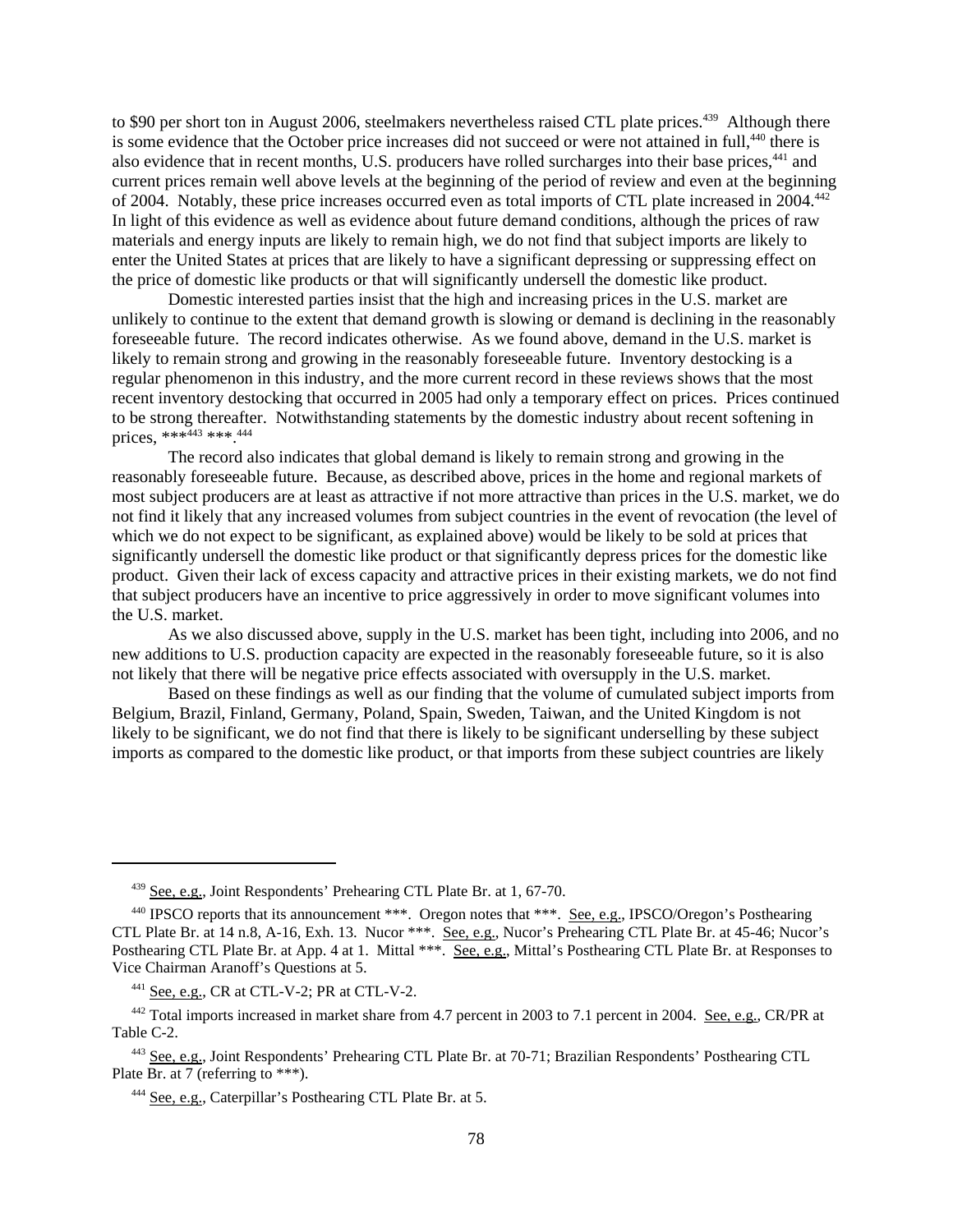to enter the United States at prices that otherwise would have a significant depressing or suppressing effect on the price of the domestic like product.<sup>445</sup>

# **5. Cumulated Subject Imports from Belgium, Brazil, Finland, Germany, Poland, Spain, Sweden, Taiwan, and the United Kingdom Are Not Likely To** Have a Significant Adverse Impact in the Event of Revocation<sup>446</sup>

## **a. The Commission's Original Investigations and First Reviews**

In the 1979 original finding, the Commission found that subject imports from Taiwan arrived in escalating volumes at low prices and caused price declines, price suppression, and lost sales to the domestic industry.447 In the 1993 original determinations, the Commission found that cumulated subject imports (including those from Canada which are no longer subject to any orders) had significant volume and price effects and caused material injury to the domestic industry. It noted the decline of key industry indicators and the domestic industry's loss of market share during a time of declining apparent domestic consumption, as cumulated subject imports contemporaneously increased their market share.<sup>448</sup>

In the first reviews, the Commission found that the domestic industry's condition improved somewhat after imposition of the subject orders but began to decline following multiple subsequent waves of unfairly traded imports from other countries. Although some of the industry's indicators improved at the beginning of the period of review, they declined toward the end of the period of review. The Commission found the domestic industry to be in a weakened state, due at least in part to the effects of the dumped and subsidized imports from non-subject countries that were put under order during the period of review. Based on its finding that revocation of the orders would likely lead to significant increases in the volume of cumulated subject imports at prices that would undersell the domestic like product and significantly suppress or depress U.S. prices, the Commission concluded that the domestic industry would likely lose market share and experience lower sales and revenues. In turn, the domestic industry's profitability and ability to raise capital and make and maintain necessary capital investments would also be significantly adversely impacted.<sup>449</sup>

<sup>&</sup>lt;sup>445</sup> Based on these findings as well as their finding that the volume of cumulated subject imports from Belgium, Brazil, Finland, Germany, Mexico, Poland, Romania, Spain, Sweden, Taiwan, and the United Kingdom is not likely to be significant, Commissioner Koplan and Commissioner Lane do not find that there is likely to be significant underselling by these subject imports as compared to the domestic like product, or that imports from these subject countries are likely to enter the United States at prices that otherwise would have a significant depressing or suppressing effect on the price of the domestic like product.

<sup>&</sup>lt;sup>446</sup> We applied the legal standards discussed in section III above. As instructed by the statute, we have also considered the extent to which any improvement in the state of the domestic industry is related to the antidumping finding, antidumping duty orders, and countervailing duty orders at issue and whether the industry is vulnerable to material injury if the orders are revoked. The SAA states that in assessing whether the domestic industry is vulnerable to injury if the order is revoked, the Commission "considers, in addition to imports, other factors that may be contributing to overall injury. While these factors, in some cases, may account for the injury to the domestic industry, they may also demonstrate that an industry is facing difficulties from a variety of sources and is vulnerable to dumped or subsidized imports." SAA at 885.

 <sup>447</sup> See, e.g., USITC Pub. 970 at 3-7.

 <sup>448</sup> See, e.g., USITC Pub. 2664 at 243-44.

 <sup>449</sup> See, e.g., USITC Pub. 3364 at 32-33.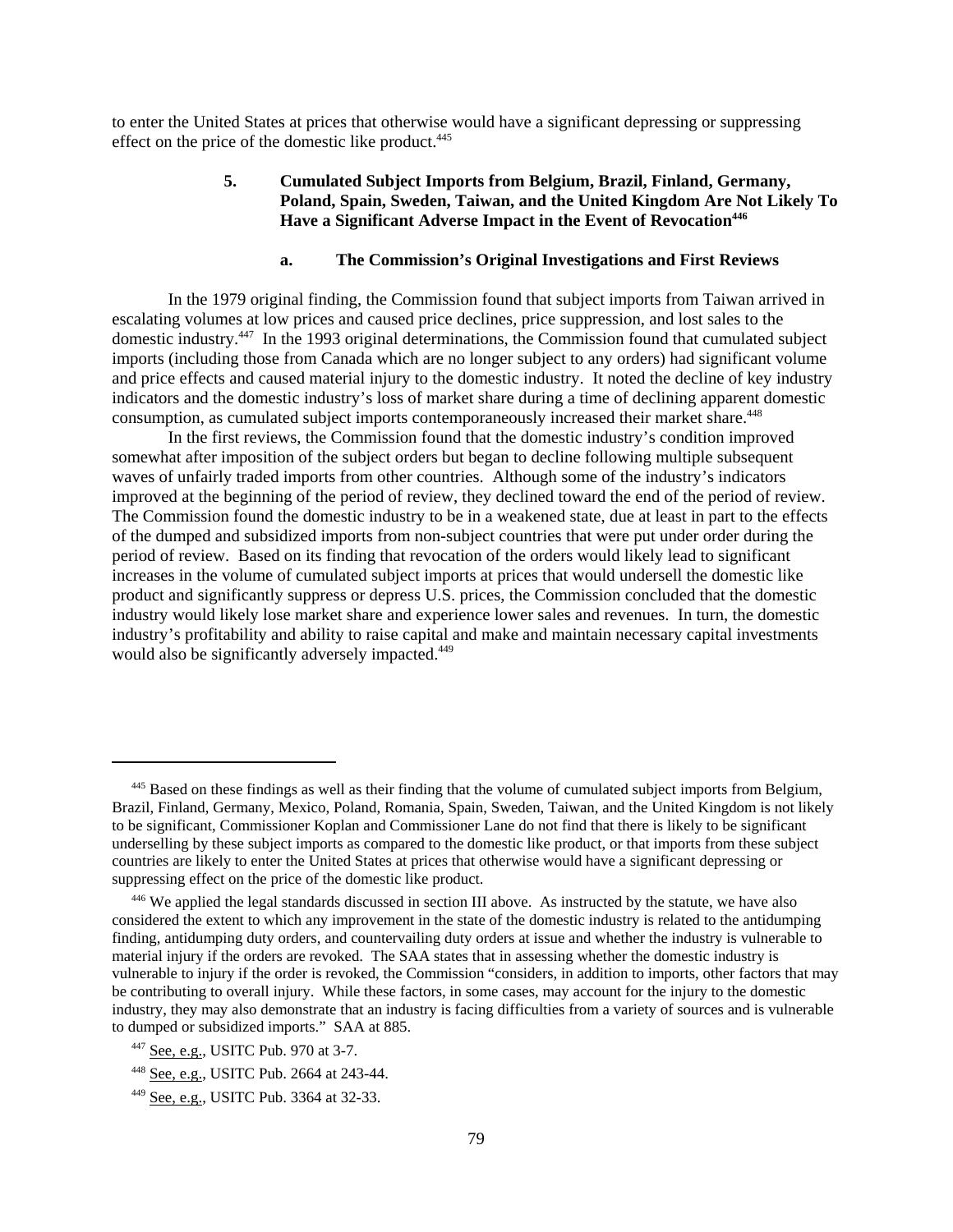#### **b. The Current Proceedings**

We find that the domestic industry is not currently vulnerable. Since the beginning of the period of review, the domestic industry, through closures, bankruptcies, consolidation, and expansion, has been significantly restructured and has emerged from this period stronger and fundamentally changed. In 1999, the three largest domestic producers of CTL plate were integrated producers Bethlehem/Lukens, Geneva, and U.S. Steel. In stark contrast to 1999, the three largest domestic producers now are IPSCO, Mittal, and Nucor, two of which are non-integrated "mini-mills," representing approximately \*\*\* percent of domestic non-alloy CTL plate sales in 2005.<sup>450</sup> Both Nucor and IPSCO became dominant players in the domestic CTL plate market after investing in greenfield facilities during the period of review that were more efficient than the older U.S. facilities and without the burden of legacy costs.<sup>451</sup> The integrated segment of the industry was rationalized and consolidated under one principal producer, Mittal, which, as the successor in interest to assets acquired in 2003, is not subject to some of the legacy costs or labor agreements previously associated with those assets.452

Most industry performance indicators improved dramatically during the current period of review.453 At the start of the period of review, the domestic industry's production, U.S. shipments, and net sales quantities declined through 2001 with the economic recession, began to recover in 2002 and 2003, showed dramatic improvement in 2004, and reached full-year period highs in 2005.454 Consistent with significant increases in demand for CTL plate over the period of review, between 2000 and 2005 U.S. production increased 15.9 percent,<sup>455</sup> U.S. shipments increased by 12.1 percent,<sup>456</sup> and net sales increased by 22.0 percent.<sup>457</sup> Average production capacity increased by 10.2 percent.<sup>458</sup> while capacity utilization increased by 3.3 percentage points.<sup>459</sup> Inventories as a share of total shipments declined by 3.4

<sup>453</sup> Vice Chairman Aranoff, Commissioner Koplan and Commissioner Lane note that due to their decision not to expand the domestic like product to include micro-alloy products, they reviewed data pertaining to the non-alloy industry, such as that found at CR/PR at Table C-1. Although there are some minor differences in the data, all of the trends in the industry performance indicators for the data set including micro-alloy are equally applicable to the data set they examined. Vice Chairman Aranoff, as noted earlier, examined the likely impact of cumulated subject imports from nine subject countries; Commissioner Koplan and Commissioner Lane examined the likely impact of cumulated subject imports from all eleven subject countries.

454 <u>See, e.g.</u>, CR/PR at Table C-2, C-1.

 455 See, e.g., CR/PR at Table C-2. U.S. production was 20.0 percent higher in interim 2006 than in interim 2005. In addition, U.S. exports increased by 71.9 percent over the period of review, and were 87.9 percent higher in interim 2006 than in interim 2005. See, e.g., CR/PR at Table C-2.

 456 See, e.g., CR/PR at Table C-2. U.S. shipments were 16.5 percent higher in interim 2006 than interim 2005. See, e.g., CR/PR at Table C-2.

<sup>457</sup> See, e.g., CR/PR at Table C-2. Net sales were 20.0 percent higher in interim 2006 than interim 2005. See, e.g., CR/PR at Table C-2.

 458 See, e.g., CR/PR at Table C-2. Capacity was 3.4 percent higher in interim 2006 than interim 2005. See, e.g., CR/PR at Table C-2.

 459 See, e.g., CR/PR at Table C-2. Capacity utilization was 10.6 percentage points higher in interim 2006 than interim 2005. See, e.g., CR/PR at Table C-2. We note that throughout the period of review, U.S. mills operated at

(continued...)

 $450$  See, e.g., CR/PR at Table III-10.

 <sup>451</sup> See, e.g., CR at CTL-III-3 to CTL-III-5; PR at III-4 to III-5.

 <sup>452</sup> See, e.g., CR at CTL-III-7; PR at III-5. While one industry forecast predicted rising import levels and service center inventories, it also supports the Commission's overall outlook for the CTL plate market and the likely market conditions in the reasonably foreseeable future. See IPSCO's Posthearing Brief at Exh. 5 (\*\*\*). Indeed, the forecast stated that domestic mills were operating \*\*\*, there was \*\*\*, \*\*\*, \*\*\*, and \*\*\*.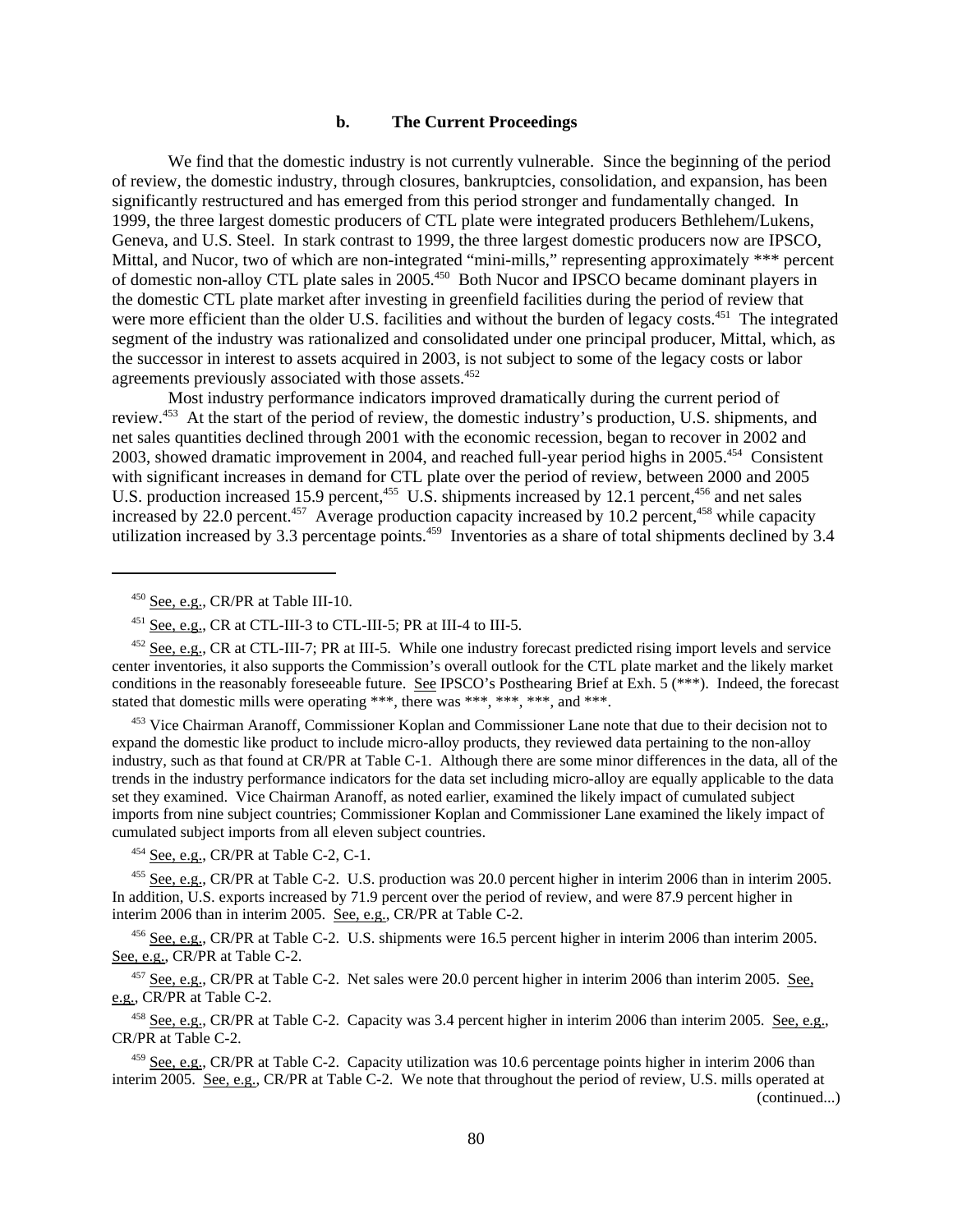percentage points, to a full-year period low of 7.0 percent in 2005.460 Although domestic employment decreased by 16.4 percent between 2000 and 2005, productivity increased by 42.1 percent.<sup>461</sup> Moreover, unit labor costs have declined by  $27.8$  percent over the period of review.<sup>462</sup>

As noted above, by 2004 the domestic industry began to reap fully the benefits of restructuring and increased demand for CTL plate, which led to significant increases in prices. That year, the domestic industry turned operating losses into profits that have continued to increase thereafter. Gross profits increased irregularly from a loss of \$138.0 million in 2000 to a full-year period-high gain of \$1.4 billion in 2005.463 Operating income also increased irregularly from a loss of \$135.3 million in 2000 to a fullyear period-high gain of \$1.3 billion in 2005.<sup>464</sup> Additionally, operating income as a percentage of net sales declined from negative 6.2 percent in 2000 to negative 9.9 percent in 2001, before increasing irregularly to a full-year period high of 24.6 percent in 2005, a 30.8 percentage point increase over the period.465 The largest annual increase in operating income margin (25.5 percentage points from 2003 to 2004) occurred when total imports also had their largest year-over-year increase during the period of review (from 4.7 percent to 7.1 percent, or 2.4 percentage points).<sup>466</sup> In contrast to 2000, when eight of

 $459$  (...continued)

 460 See, e.g., CR/PR at Table C-2. End-of-period inventories as a share of total shipments were 0.7 percentage points lower in interim 2006 than interim 2005.

<sup>461</sup> See, e.g., CR/PR at Table C-2. Productivity was 5.3 percent higher in interim 2006 than interim 2005.

<sup>462</sup> See, e.g., CR/PR at Table C-2. Unit labor costs were 1.3 percent lower in interim 2006 than interim 2005. With respect to the non-alloy CTL plate market, Vice Chairman Aranoff, Commissioner Koplan, and Commissioner Lane find that between 2000 and 2005 U.S. production increased 12.6 percent, U.S. shipments increased by 8.2 percent, exports increased by 86.6 percent, and net sales increased by 17.4 percent. Average production capacity increased by 7.0 percent, while capacity utilization increased by 3.0 percentage points. End-of-period inventories as a share of total shipments declined by 3.5 percentage points, to a full-year period low of 7.0 percent in 2005. Although domestic employment decreased by 29.2 percent between 2000 and 2005, productivity increased by 53.5 percent. Moreover, unit labor costs have declined by 31.2 percent over the period of review. They also find continued improvements in the industry's performance factors between interim 2005 and interim 2006. See, e.g., CR/PR at Table C-1.

463 See, e.g., CR/PR at Table C-2. Operating income was 13.7 percent higher in interim 2006 than interim 2005.

464 See, e.g., CR/PR at Table C-2. Gross profits were 13.6 percent higher in interim 2006 than interim 2005.

 465 See, e.g., CR/PR at Table C-2. Operating income as a percentage of net sales was 25.7 percent in interim 2006 compared to 25.9 percent in interim 2005. In terms of the non-alloy CTL plate market, Vice Chairman Aranoff, Commissioner Koplan, and Commissioner Lane find that gross profits increased irregularly from a loss of \$41.7 million in 2000 to a full-year period-high gain of \$1.1 billion in 2005, and gross profits increased from \$602.5 million in interim 2005 to \$667.6 million in interim 2006. Operating income also increased irregularly from a loss of \$153.3 million in 2000 to a full-year period-high gain of \$982.3 million in 2005, and increased from \$545.5 million in interim 2005 to \$598.1 million in interim 2006. Additionally, operating income as a percentage of net sales declined from negative 8.7 percent in 2000 to negative 13.5 percent in 2001, before increasing irregularly to a full-year period high of 24.1 percent in 2005, a 32.9 percentage point increase over the period. See, e.g., CR/PR at Table C-1.

466 See, e.g., CR/PR at Table C-2.

higher capacity utilization rates than processors, with mills reaching a period high capacity utilization rate of 82.5 percent in interim 2006. See, e.g., CR/PR at Tables C-2a & C-2b. Moreover, mill capacity includes wide flat bar capacity. Although bar mills account for only a fraction of overall plate capacity, they account for a disproportionate share of available capacity. See, e.g., CR at CTL-III-4 n.8; PR at CTL-III-4 n.8. Notwithstanding the domestic industry's reported capacity utilization figure of 67.0 percent in 2005, see, e.g., CR/PR at Table C-2, as discussed in more detail above, numerous purchasers reported tight supply in 2004 and 2005, with most reporting that domestic mills had placed them on allocation or controlled order entry, and were extending lead times, none of which is indicative of much excess capacity.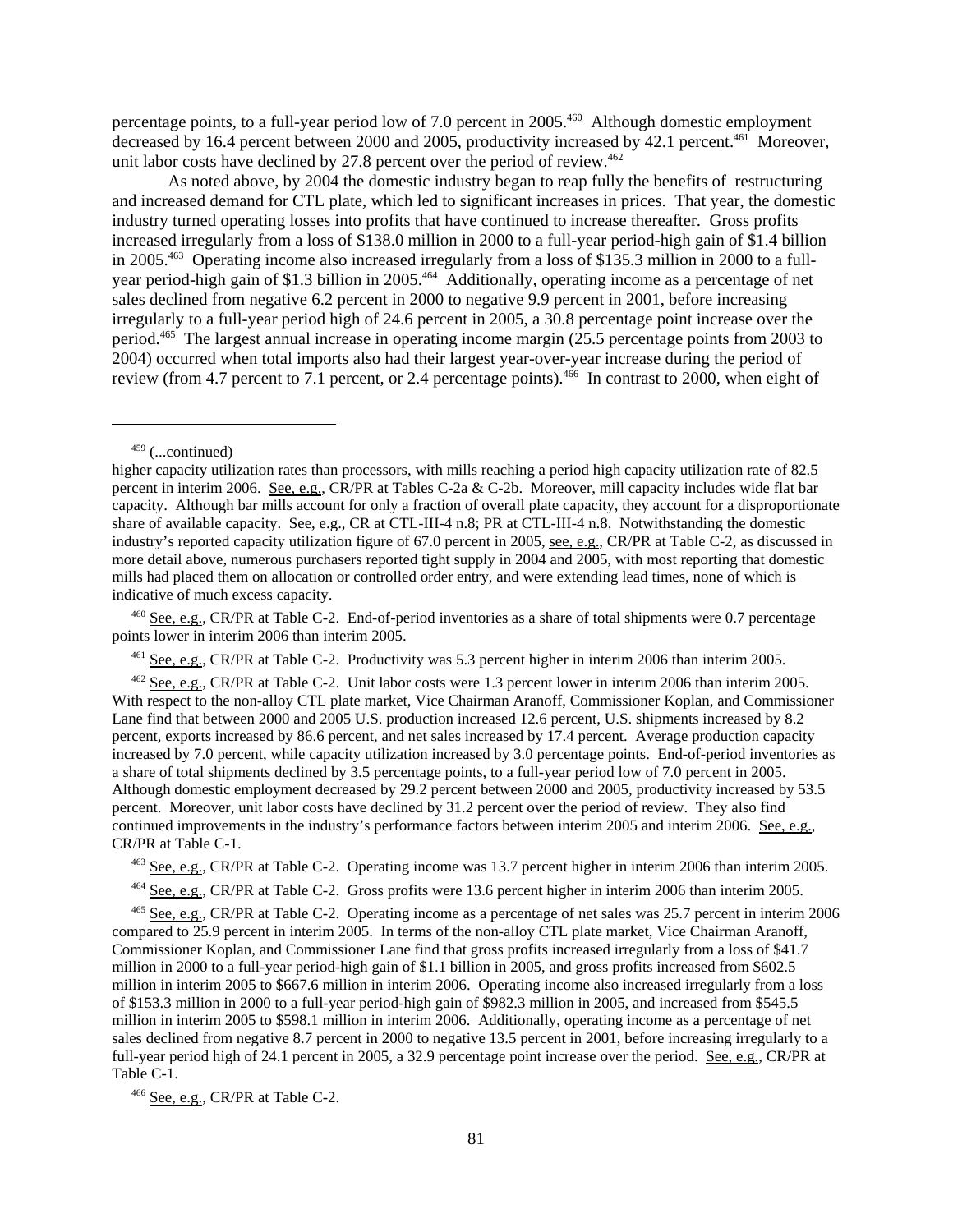fourteen U.S. mills and processors reported operating losses, by 2005, all fifteen responding U.S. mills and processors reported operating profits, with \*\*\*.<sup>467</sup>

There is also no evidence of a cost/price squeeze. In 2005, U.S. producers sold CTL plate at more than a 30 percent mark-up over COGS.<sup>468</sup> Per-unit operating income substantially improved over the period of review as the increase in per-unit net sales values (\$363 per short ton) was much greater than the combined effects of an increase in COGS (\$159 per short ton) and a decline in SG&A expenses (\$2 per short ton).469 Consequently, COGS as a share of net sales fell irregularly from 100.0 percent in 2000 to 72.5 percent in 2005, a decline of 27.5 percentage points. $470$ 

Capital expenditures declined significantly over the period of review (from  $\frac{1}{2}$ \*\* in 2000 to  $\frac{1}{2}$ \*\* in 2001, to a period low \$23.3 million in 2003, before increasing to \$102.7 million in 2005).<sup>471</sup> However, we note that the large spikes in capital expenditures in 2000 and 2001 were associated with the construction of IPSCO's and Nucor's greenfield facilities, which are both modern and efficient.<sup>472</sup> While it is also true that since 2002 depreciation exceeded the domestic industry's capital expenditures, the domestic industry's cash flows since 2004 (\$2.9 billion) exceeded capital expenditures, depreciation, and repayment of negative cash flows from 2000-2003 (\$1.9 billion) by more than one billion dollars.<sup>473</sup> The domestic industry's return on investment also increased dramatically from \*\*\* percent in 2000 to 36.0

 <sup>467</sup> See, e.g., CR/PR at Table CTL-III-9; EDIS Document 26590. Eleven of fifteen firms reported higher operating margins in interim 2006 than in interim 2005. See, e.g., CR at CTL-III-20 to CTL-III-21; PR at CTL-III-14.

 <sup>468</sup> See, e.g., CR/PR at Tables C-2, C-1. Markup is defined on a per-unit basis as (AUV-COGS/COGS).

 <sup>469</sup> See, e.g., CR/PR at Table C-2. In terms of the non-alloy CTL plate market, per-unit operating income substantially improved over the period of review as the increase in per-unit sales value (\$353 per short ton) was much greater than the combined effects of an increase in COGS (\$150 per short ton) and a decline in SG&A expenses (\$2 per short ton). See, e.g., CR/PR at Table C-1.

<sup>&</sup>lt;sup>470</sup> See, e.g., CR/PR at Table C-2. COGS as a share of net sales were 0.2 percent higher in interim 2006 than interim 2005. In terms of the non-alloy CTL plate market, Vice Chairman Aranoff, Commissioner Koplan, and Commissioner Lane note that per-unit operating income substantially improved over the period of review as the increase in per-unit net sales values (\$353 per short ton) was much greater than the combined effects of an increase in COGS (\$150 per short ton) and a decline in SG&A expenses (\$2 per short ton). Consequently, COGS as a share of net sales fell irregularly from 102.4 percent in 2000 to 72.9 percent in 2005, a decline of 29.5 percentage points. See, e.g., CR/PR at Table C-1.

 $471$  See, e.g., CR/PR at Table C-2. In terms of the non-alloy CTL plate market, capital expenditures declined from \$\*\*\* in 2000 to \$\*\*\* in 2001, to a period low \$20.6 million in 2003, before increasing to \$86.1 million in 2005. See, e.g., CR/PR at Table C-1.

<sup>&</sup>lt;sup>472</sup> See, e.g., CR at CTL-III-5 to CTL-III-6; PR at CTL-III-4 to CTL-III-5. While we do not discount the costs associated with these non-recurring events, which contributed to the losses earlier in the period of review, the industry is better positioned because of these decisions, as evidenced by its recent profit margins.

 <sup>473</sup> Derived from CR/PR at Tables C-2, CTL-III-9. A similar result is obtained when data for the non-alloy CTL plate industry are examined. (derived from CR/PR at Tables C-1, CTL-III-9).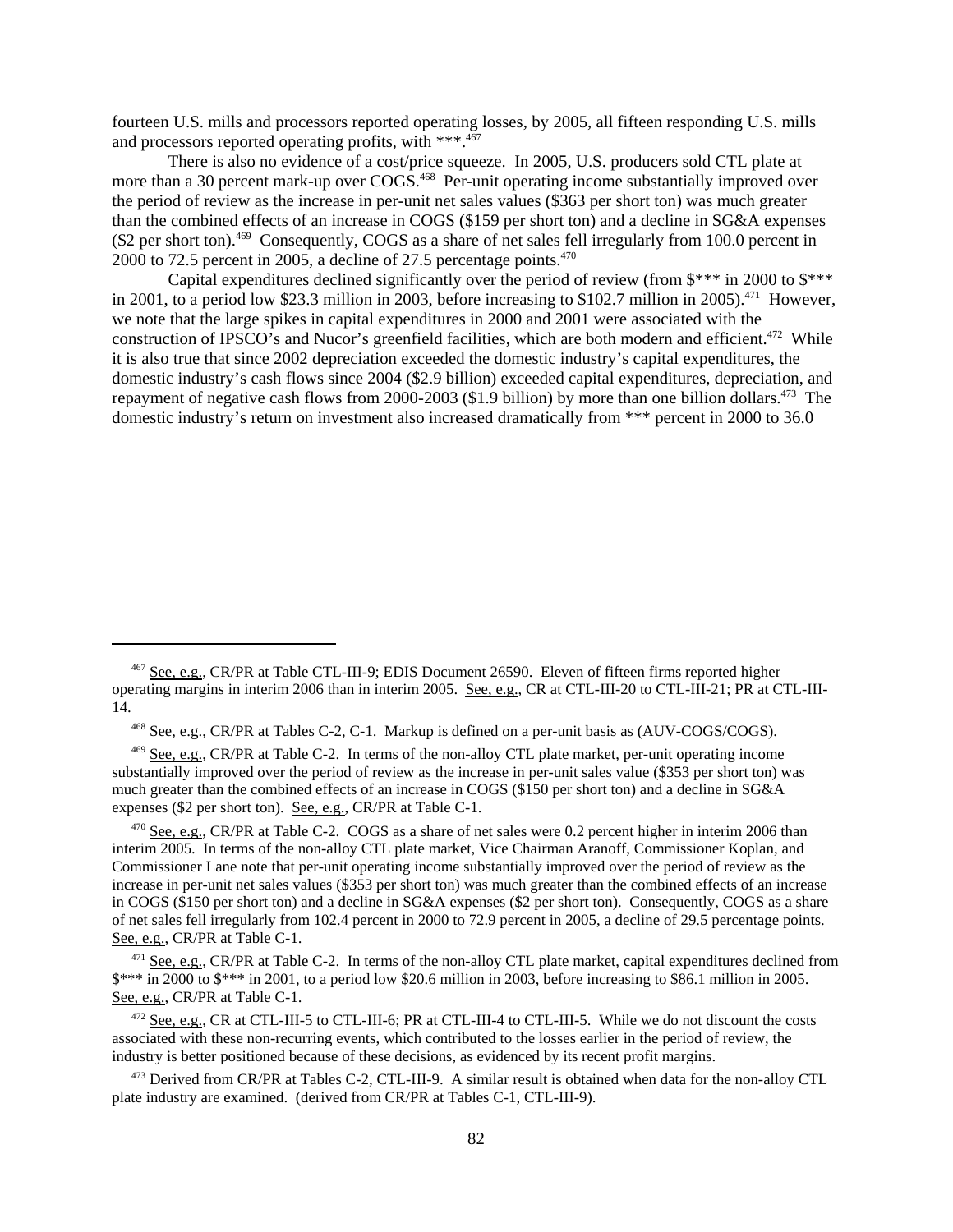percent in 2005.474 Moreover, the domestic industry has recently increased its capital expenditures (capital expenditures in interim 2006 were almost double the capital expenditures for full-year 2004).<sup>475</sup>

The conditions that have enabled the industry to become profitable since 2004 are not likely to change in the reasonably foreseeable future.<sup>476 477</sup> Domestic producers have been able to pass along rising raw material costs and energy costs through the use of surcharges, which recently have been rolled into base prices.478 Thus, in 2004 domestic prices rose significantly above their levels from the beginning of the period examined in these reviews.<sup>479</sup> The demand trends in the United States also do not suggest that

<sup>475</sup> See, e.g., CR/PR at Tables C-2, C-1. The increase in capital expenditures in interim 2006 were \*\*\*. See, e.g., CR/PR at Table CTL-III-12.

<sup>476</sup> In reaching our likely impact conclusion, we have considered but have not relied upon, the impact analysis presented by domestic interested parties. See, e.g., Nucor's Prehearing CTL Plate Br. at Exh 1. This analysis is predicated on subject import volumes of 500,000 short tons to two million short tons, and, as indicated above in our views on likely volume, we do not believe that this projected volume of subject imports is likely in the reasonably foreseeable future.

 $477$  Our finding that these conditions are not likely to change in the reasonably foreseeable future differs from the finding we made in the 2005 reviews of the orders on Cut-to-Length Carbon-Quality Steel Plate from France, India, Indonesia, Italy, Japan, and Korea, Invs. Nos. 701-TA-388-391 and 731-TA-816-821 (Reviews), USITC Pub. 3816 (Nov. 2005) (Chairman Pearson and Commissioner Okun dissenting). While it did not find the domestic industry vulnerable in the 2005 reviews, the Commission majority did not find it likely that the much higher prices that began in 2004 were likely to continue in the then-reasonably foreseeable future, based on the information available at that time. See, e.g., USITC Pub. 3816 at 31-32. The Commission majority noted that prices appeared to be falling from recent highs and that raw material costs had increased. See, e.g., Pub. 3816 at 32. It noted also that the modest growth in demand then forecast for the U.S. market seemed likely to be insufficient to absorb increased import volumes from the subject countries (the combined capacity and excess capacity of which far exceed the combined capacity and excess capacity of the subject producers in the current reviews). See, e.g., Pub. 3816 at 34. The majority noted in addition that China had recently transitioned to a net exporter of CTL plate, and that many of the producers at issue in those reviews exported considerable volumes to China and markets to which China would likely export. See, e.g., Pub. 3816 at 26-27, 30. In contrast with the prior reviews, the record now shows nearly three years of higher prices, continued growth in apparent U.S. consumption, and additional forecasts for continued demand growth, including by domestic producers participating in these reviews. Moreover, over the past two-and-ahalf years, the domestic industry has generated profits that are very high by any measure. While the prior record suggested that this improved financial performance (which at that time had been seen for only one-and-a-half years) was likely transitory, it is now clear that the domestic industry has performed for so long at such a favorable rate that it has more than made up for losses and investments made during the early years of the period of review. In addition, China's transition to a net exporter of CTL plate is now essentially complete, an event that has occurred without apparent adverse effects on world prices. See, e.g., Nucor's Posthearing CTL Plate Br. at App. 2 at 3 (extent to which Chinese CTL plate production exceeds consumption \*\*\*). Finally, unlike the situation in the 2005 reviews, the foreign producers at issue in these reviews generally do not export to China or other Asian markets, and there is no evidence that Chinese exports to the foreign producers' home markets have displaced the subject producers in their respective home markets to any significant degree. See, e.g., CR/PR at Tables CTL-IV-9, CTL-IV-14, CTL-IV-19, CTL-IV-25, CTL-IV-37, CTL-IV-49, CTL-IV-51, CTL-IV-53.

478 See, e.g., CR at CTL-V-2; PR at V-2.

 $479$  See, e.g., CR/PR at Tables CTL-V-1 to V-5. For all five pricing products, prices have more than doubled from the first quarter of 2000 to the second quarter of 2006. Id. Domestic interested parties argue that plate prices have

(continued...)

 <sup>474</sup> See, e.g., CR/PR at Table CTL-III-13. Chairman Pearson, Commissioner Hillman, and Commissioner Okun note that the domestic industry's return on investment as shown in the staff report does not include data related to micro-alloy products. They find, however, that since the domestic industry's operating margins are similar and generally somewhat higher with the inclusion of micro-alloy plate, compare, e.g., CR/PR at Table C-2 with CR/PR at Table C-1, it is unlikely that the return on investment for their defined domestic like product would differ much from the return on investment as shown in the staff report.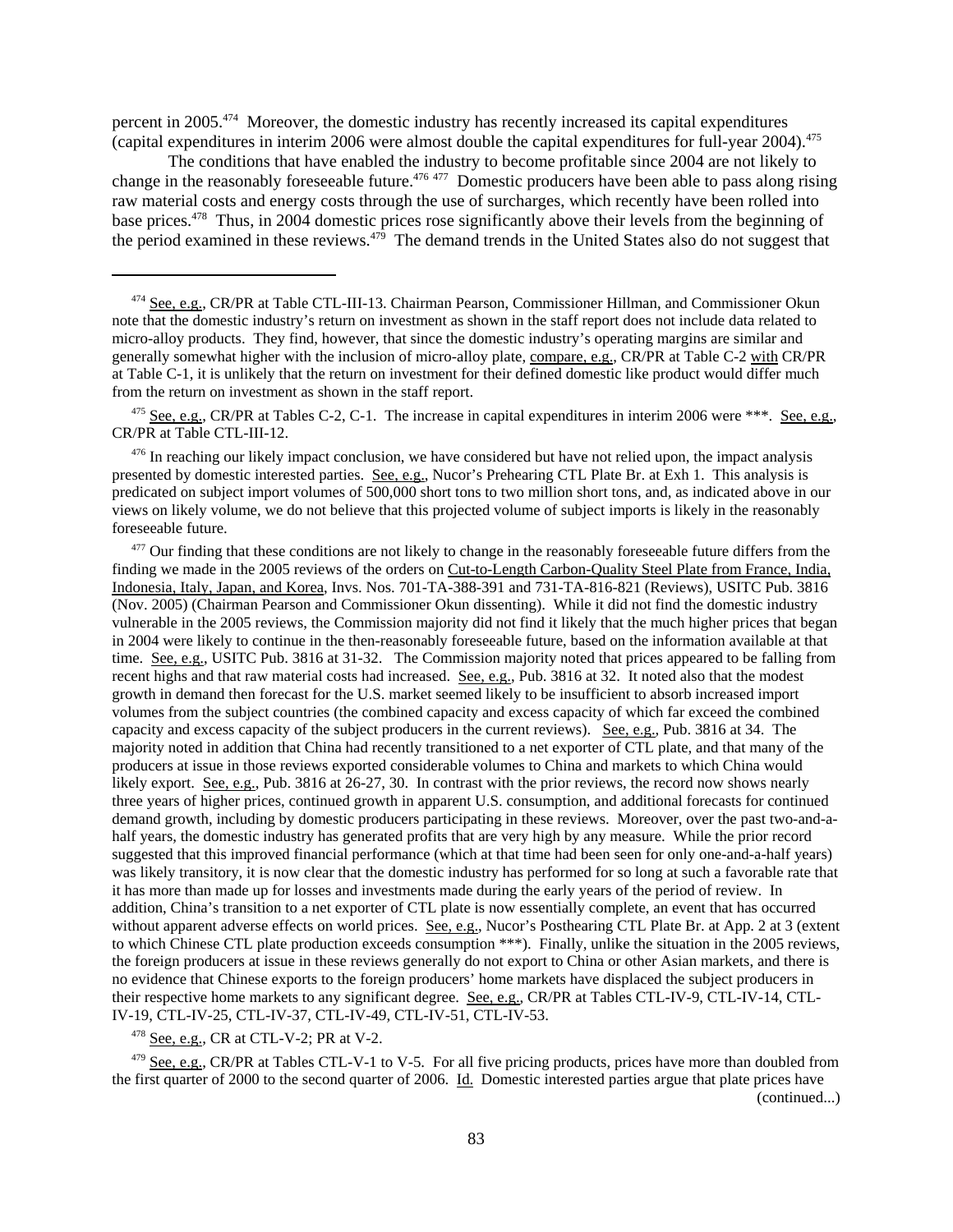the domestic industry is vulnerable to material injury. The domestic industry's financial performance during the period of review occurred during a time of strengthening demand for CTL plate. Apparent U.S. consumption, for example, increased 11.2 percent from 2000 to 2005, with most of the growth occurring since 2003.480 Increased demand has continued into 2006, as apparent U.S. consumption was 20.3 percent higher in interim 2006 than in interim 2005. Moreover, as noted in the conditions of competition discussion supra, U.S. and global demand for CTL plate are forecast to remain strong and growing in the reasonably foreseeable future.<sup>481</sup>

Given that we do not find it likely that there will be a significant volume of subject imports from Belgium, Brazil, Finland, Germany, Poland, Spain, Sweden, Taiwan, and the United Kingdom or that there will likely be significant price effects, and because the domestic industry is in a healthy, rather than vulnerable, condition, we conclude that revocation of the antidumping duty finding and orders and the countervailing duty orders on subject imports from Belgium, Brazil, Finland, Germany, Poland, Spain, Sweden, Taiwan, and the United Kingdom would not likely have a significant adverse impact on the domestic industry within the reasonably foreseeable future.<sup>482</sup>

## **6. No Likelihood of Continuation or Recurrence of Material Injury Within a Reasonably Foreseeable Time If the Antidumping and Countervailing Duty Orders on Subject Imports from Mexico Are Revoked483 <sup>484</sup>**

## **a. The Likely Volume of Subject Imports from Mexico Would Not Be Significant in the Event of Revocation**<sup>485</sup>

As discussed in our no discernible adverse impact finding, prior to the imposition of the antidumping and countervailing duty orders, the volume of subject imports from Mexico did not rise

 $479$  (...continued)

begun to fall due to inventory destocking, and that revocation of the orders would further exacerbate these price declines. As discussed in more detail above, however, inventory destocking is a cyclical event, and even after the inventory destocking period in 2005, U.S. prices for CTL plate in 2006 were generally higher than prices in 2004. Moreover, as also indicated above, we do not find that subject imports from the nine cumulated countries would be likely to enter the U.S. market in significant volumes if the orders are revoked.

 <sup>480</sup> See, e.g., CR/PR at Table C-2. Apparent U.S. consumption was at its period high of 8.6 billion short tons in 2005. See, e.g., CR/PR at Table C-2.

<sup>&</sup>lt;sup>481</sup> Joint respondent interested parties reported that subject producers have full order books through the end of 2006, and in the transportation and oil sectors some end-users have backlogs extending well into 2007. See, e.g., Joint Respondents' Prehearing CTL Plate Br. at 45-60.

<sup>&</sup>lt;sup>482</sup> Given that they do not find it likely that there will be a significant volume of subject imports from Belgium, Brazil, Finland, Germany, Mexico, Poland, Romania, Spain, Sweden, Taiwan and the United Kingdom or that there will likely be significant price effects from these imports, and because the domestic industry is in a healthy, rather than vulnerable, condition, Commissioner Koplan and Commissioner Lane conclude that revocation of the antidumping duty finding and orders and the countervailing duty orders on subject imports from Belgium, Brazil, Finland, Germany, Mexico, Poland, Romania Spain, Sweden, Taiwan, and the United Kingdom would not likely have a significant adverse impact on the domestic industry within the reasonably foreseeable future.

<sup>&</sup>lt;sup>483</sup> We applied the legal standards discussed in section III above.

 <sup>484</sup> Commissioner Koplan and Commissioner Lane do not join in the discussion in this section.

<sup>&</sup>lt;sup>485</sup> For her examination of the likely volume of CTL imports from Mexico, because she defines the domestic like product differently than Chairman Pearson, Commissioner Hillman, and Commissioner Okun, Vice Chairman Aranoff refers to data for the non-alloy CTL plate industry such as that summarized in Table C-1.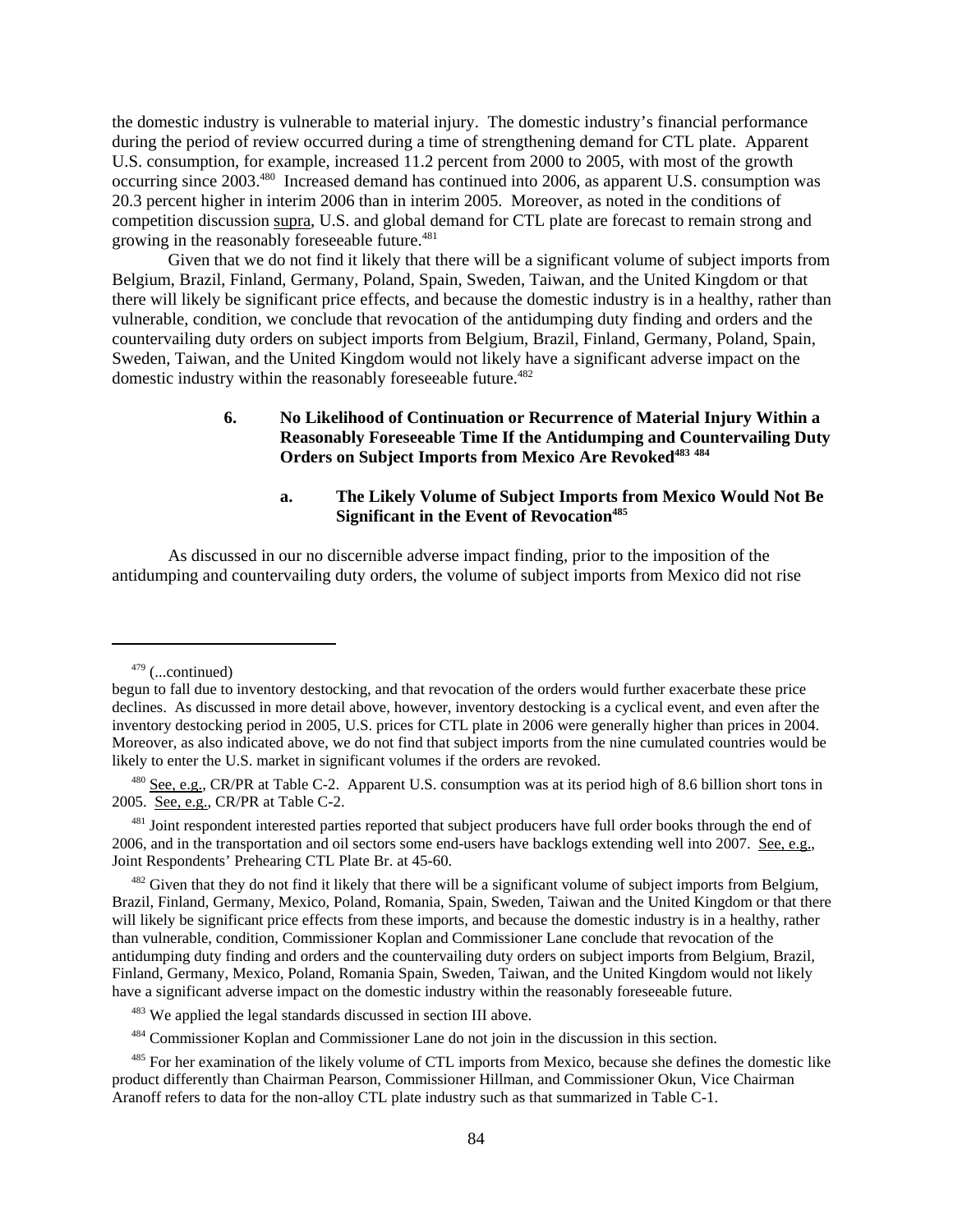above 1.2 percent of apparent U.S. consumption.<sup>486</sup> Since the orders were imposed, subject imports from Mexico have appeared in the U.S. market in sporadic and minimal volumes, accounting for less than 0.05 percent of apparent U.S. consumption in each year since 1997.<sup>487</sup> Subject imports from Mexico have remained minimal whether compared to apparent U.S. consumption or to U.S. production despite an exemption from the Section 201 steel safeguards relief that imposed a 30 percent ad valorem tariff on CTL plate imports effective March 20, 2002, that was reduced to 24 percent on March 20, 2003, and ultimately terminated by the President on December 4, 2003.<sup>488</sup>

While reported production capacity for subject CTL plate from Mexico remained flat over the period of review, capacity utilization rose to \*\*\* percent in 2005.<sup>489</sup> Mexico's capacity utilization was \*\*\* percent in interim 2006 as compared to \*\*\* percent in interim 2005.<sup>490</sup> Due to increasing home market demand during the period of review, Mexico has become a net importer of CTL plate. Even operating at full capacity, AHMSA has been able to meet only a little over \*\*\* percent of home market demand, with the remainder being supplied by foreign sources.<sup>491</sup>

As also discussed supra, AHMSA, the sole Mexican producer of CTL plate, is not exportoriented.<sup>492</sup> In each year of the period of review, \*\*\* of its CTL plate shipments have been made to the home market.<sup>493</sup> AHMSA reported minimal CTL plate exports to the \*\*\* in 2001, and 2005 marked the only other year it reported exports to any other markets; even then, total exports accounted for only \*\*\* percent of its shipments.494

 488 See, e.g., CR at OVERVIEW-12 to OVERVIEW-15; PR at OVERVIEW-10 to OVERVIEW-12; CR/PR at Tables CTL-I-8 to CTL-I-9; AHMSA's Prehearing CTL Plate Br. at 8. Romania and Poland were the only other subject countries exempted from the safeguards imposed on CTL plate. See, e.g., CR at OVERVIEW-12 to OVERVIEW-15; PR at OVERVIEW-11 n.30.

489 See, e.g., CR/PR at Table CTL-IV-31. Mexico's capacity utilization in 2005 represents a \*\*\* increase over its capacity utilization in the original investigations and the first reviews.

490 See, e.g., CR/PR at Table CTL-IV-31.

<sup>491</sup> See, e.g., AHMSA's Prehearing CTL Plate Br. at 12.

<sup>492</sup> Domestic interested parties have argued that Mexico's export trends to Canada following revocation of the Canadian antidumping order on CTL plate from Mexico in 2003 showed the Mexican industry's ability to increase rapidly its exports following revocation. See, e.g., Mittal's Prehearing CTL Plate Br. at 16. In 2003, one of the three major Canadian producers of CTL plate, Stelco, exited the industry, creating a supply deficit that could only be filled by imports. See, e.g., AHMSA's Prehearing CTL Plate Br. at Exhibit 15 citing Certain Hot-Rolled Carbon Steel Plate Original in or Export from Mexico, the People's Republic of China, the Republic of South Africa and the Russian Federation, Expiry Review No. RR-2001-006 (Jan. 10, 2003) at 3, 10, 14-15. However, in 2004, when total CTL plate imports to Canada almost doubled, imports from Mexico declined to \*\*\*. In 2005, Canada's CTL plate imports from Mexico increased to \*\*\* short tons, but this figure represented less than a \*\*\* percent share of total CTL plate imports into Canada. In interim 2006, Mexico's CTL plate exports to Canada were negligible.

493 See, e.g., CR/PR at Table CTL-IV-31.

 494 See, e.g., CR at CTL-IV-47; PR at CTL-IV-25. To the extent AHMSA may ship CTL plate to the United States following revocation, it has stated that it will be to serve a discrete set of multinational companies operating on both sides of the border that are end-users of CTL plate, as opposed to service centers or distributors. See, e.g., CTL Plate Hearing Tr. at 267-68 (Pierce). Since AHMSA cannot meet Mexican demand, and since the U.S. industry is the largest foreign supplier to the Mexican market, any limited sales by Mexico of CTL plate to these multinational companies, whose Mexican subsidiaries are already served by AHMSA, are likely to be offset by increased sales by the domestic industry to Mexican customers.

<sup>&</sup>lt;sup>486</sup> See, e.g., CR/PR at Table CTL-I-1.

 <sup>487</sup> See, e.g., CR/PR at Tables C-2, C-1. AHMSA's posthearing brief contains revised 1998 and 1999 import statistics from the U.S. Census Bureau listing the volume of imports from Mexico as 568 tons and 181 tons in 1998 and 1999, respectively. See, e.g., id. citing AHMSA's Posthearing CTL Plate Br. at Exh. 11.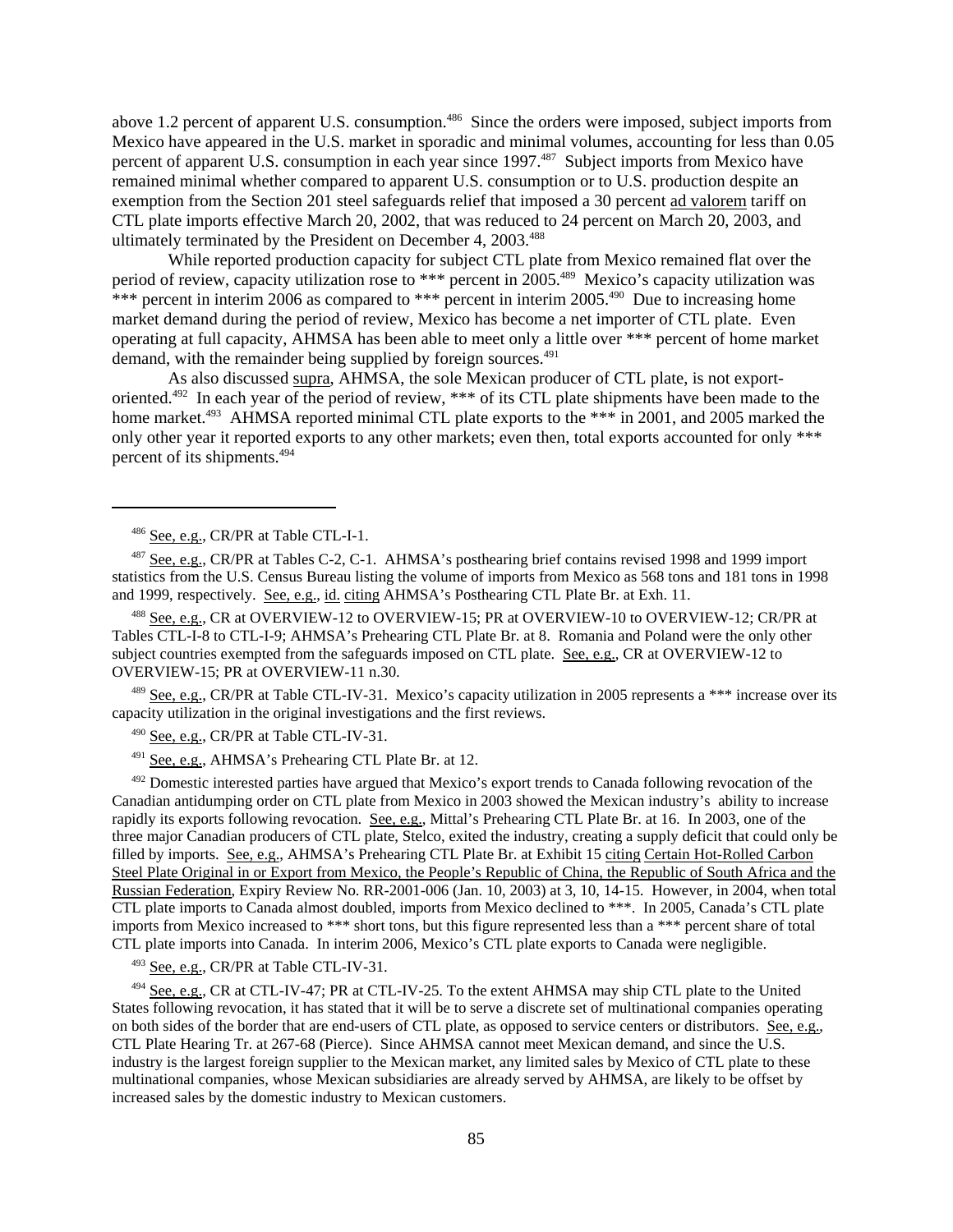The potential for product shifting appears insignificant. AHMSA produces only subject CTL plate on its production-related equipment.<sup>495</sup> Moreover, the industry's end-of-period inventories as a share of shipments are low (\*\*\* percent in 2005), and were only \*\*\* percent in interim 2006 as compared to \*\*\* percent in interim 2005.<sup>496</sup>

Despite acknowledging these conditions, domestic interested parties have argued that AHMSA is still likely to ship significant volumes of subject merchandise to the United States due to its planned capacity expansion. As discussed in our no discernible adverse impact analysis supra, although AHMSA has announced plans for a large capacity expansion, it still must overcome numerous hurdles even to obtain the financing for this expansion, and it will be another three years after AHMSA receives financing before this new capacity can be brought on line. Therefore, this proposed capacity expansion is merely speculative, and outside the time period that we consider the reasonably foreseeable future.

For all of these reasons, and taking into consideration our findings above concerning the conditions of competition that are distinctive to this industry, including the sustained rise in CTL plate prices in the U.S. market described previously, we do not find it likely that the volume of subject CTL imports from Mexico would be significant, in absolute terms or relative to production or consumption in the United States, within a reasonably foreseeable time in the event of revocation.

## **b. There Are Not Likely to Be Significant Price Effects from Subject Imports from Mexico<sup>497</sup>**

In these reviews, as in the first reviews, no pricing data specific to CTL plate from Mexico were available to compare to the domestic like product. In the original investigations, imports from Mexico undersold the domestic like product in two of two comparisons, with margins of underselling of 2.0 and 3.8 percent.498 Since AHMSA has \*\*\* available capacity, it has no incentive to price aggressively to move large volumes of CTL plate into the U.S. market. Given the likely small volume of subject imports from Mexico in the event of revocation and taking into consideration our findings above concerning the conditions of competition that are distinctive to this industry, we find that revocation of the antidumping and countervailing duty orders on subject imports of CTL plate from Mexico would not be likely to lead to significant underselling or significant price depression or suppression within a reasonably foreseeable time.

# **c. Subject Imports from Mexico Are Not Likely To Have a Significant** Adverse Impact in the Event of Revocation<sup>499</sup>

In evaluating the likely impact on the domestic industry, we note that we have not found that the domestic industry is vulnerable. Rather, as explained in more detail above, the industry has reported large profits in 2004, 2005, and interim 2006. Given that we do not find it likely that there will be a significant volume of subject imports from Mexico or that there will likely be significant price effects from these imports, and taking into consideration our findings above concerning the conditions of competition that

 <sup>495</sup> See, e.g., CR at CTL-IV-51; PR at CTL-IV-26.

 <sup>496</sup> See, e.g., CR/PR at Table CTL-IV-31.

 $497$  For her examination of the likely price effects of CTL imports from Mexico, because she defines the domestic like product differently than Chairman Pearson, Commissioner Hillman, and Commissioner Okun, Vice Chairman Aranoff refers to data for the non-alloy CTL plate industry such as that summarized in Table C-1.

 <sup>498</sup> See, e.g., CR/PR at Table CTL-V-6.

 <sup>499</sup> For her examination of the likely impact of CTL imports from Mexico, because she defines the domestic like product differently than Chairman Pearson, Commissioner Hillman, and Commissioner Okun, Vice Chairman Aranoff refers to data for the non-alloy CTL plate industry such as that summarized in Table C-1.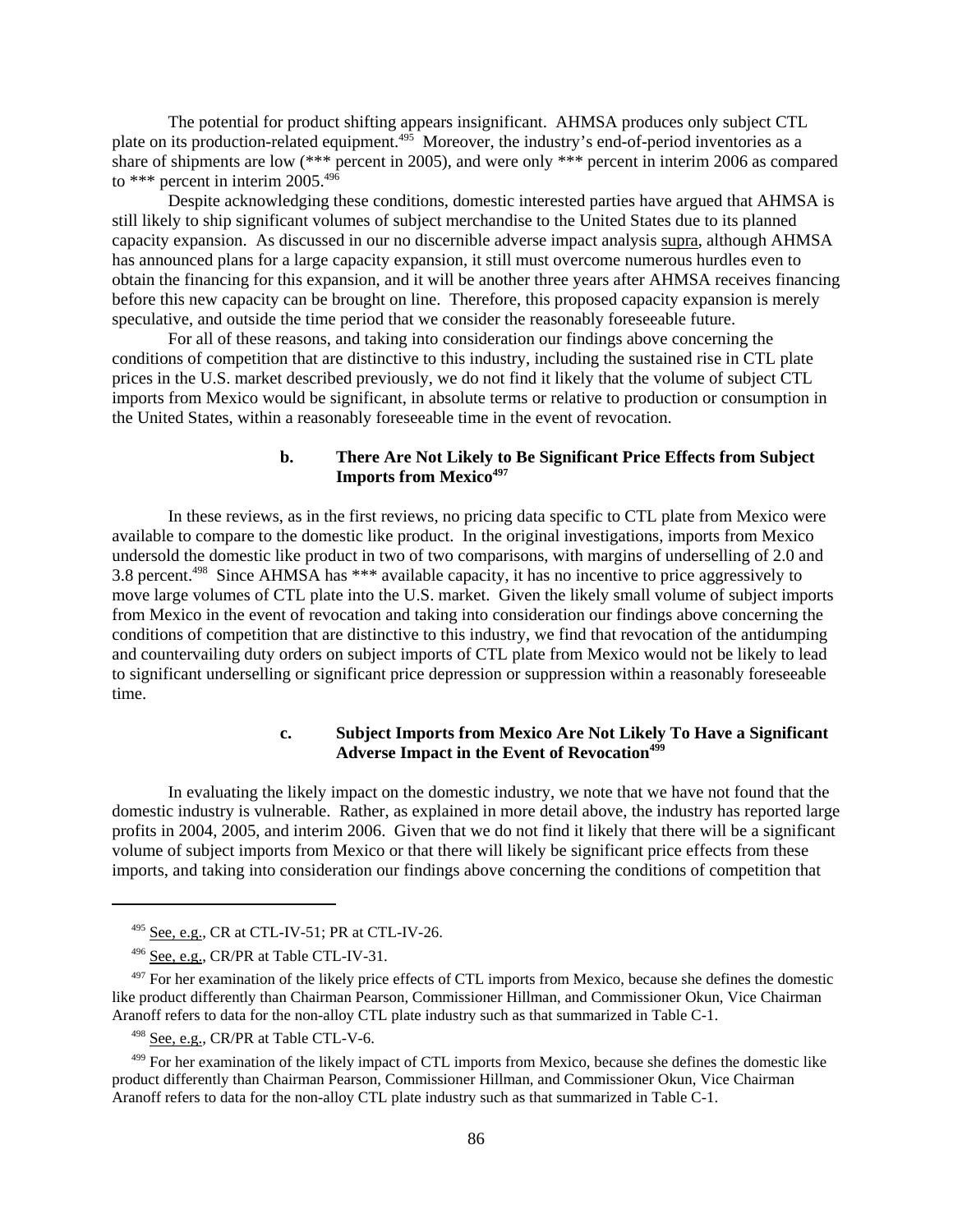are distinctive to this industry, we find that revocation of the antidumping and countervailing duty orders on subject imports from Mexico is not likely to lead to a significant adverse impact on the domestic industry within a reasonably foreseeable time.

Thus, we conclude that revocation of the antidumping and countervailing duty orders on subject imports from Mexico would not be likely to lead to continuation or recurrence of material injury to the domestic industry within a reasonably foreseeable time.

# **7. No Likelihood of Continuation or Recurrence of Material Injury Within a Reasonably Foreseeable Time If the Antidumping Duty Order on Subject** Imports from Romania Is Revoked<sup>500 501</sup>

# **a. The Likely Volume of Subject Imports from Romania Would Not Be Significant in the Event of Revocation**

In the original investigations, even before an order was put into place, the volume of subject imports from Romania declined irregularly from 31,650 short tons in 1990 to 18,078 short tons in 1992.<sup>502</sup> The share of U.S. apparent consumption of CTL plate held by subject imports from Romania likewise declined in this same period from  $\overline{0.6}$  percent to  $\overline{0.4}$  percent.<sup>503</sup> In the period examined in the first reviews, subject imports from Romania maintained only a minimal presence in the U.S. market of less than 0.05 percent of apparent U.S. consumption.

Romanian export data were reported by Mittal Steel Galati, an affiliate of the Mittal Group, which accounts for substantially all of CTL plate production in Romania.<sup>504</sup> During the current review period, subject exports from Romania increased from \*\*\* short tons in 2000 to \*\*\* short tons in 2004, before declining to \*\*\* short tons in 2005.<sup>505</sup> In interim 2006, exports from Romania to the United States were \*\*\* short tons compared to \*\*\* short tons in interim 2005.<sup>506</sup> Based on its level of imports into the United States, Romania's share of apparent U.S. consumption peaked at 1.3 percent in 2004, fell to 0.6 percent in 2005, and was 0.1 percent in interim 2005 and zero in interim  $2006$ .<sup>507</sup>

Looking to the reasonably foreseeable future, although several factors suggest that the Romanian industry has the ability to increase its exports to the United States substantially, we conclude that, given the incentives facing the Romanian industry, it is unlikely to do so.

 <sup>500</sup> We applied the legal standards discussed in section III above.

<sup>&</sup>lt;sup>501</sup> Commissioner Lane and Commissioner Koplan do not join in this section because they have exercised their discretion to cumulate all eleven subject countries.

 <sup>502</sup> See, e.g., CR/PR at Table CTL-I-1.

 <sup>503</sup> See, e.g., CR/PR at Table CTL-I-1.

 <sup>504</sup> See, e.g., CR at CTL-IV-64; PR at CTL-IV-29.

 <sup>505</sup> See, e.g., CR/PR at Table CTL-IV-43.

 <sup>506</sup> See, e.g., CR/PR at Table CTL-IV-43; CR at CTL-IV-64; PR at CTL-IV-29. In terms of the subject imports from Romania into the U.S. market during this time period, subject imports from Romania increased from 6 short tons in 2000 to 109,969 short tons in 2004, before declining to 49,813 short tons in 2005. Subject imports from Romania were 3,014 short tons in interim 2005 and zero short tons in interim 2006. See, e.g., CR/PR at Table C-2.

 <sup>507</sup> See, e.g., CR/PR at Table C-2. In terms of the non-alloy CTL plate market, Romania's share of apparent U.S. consumption peaked at 1.6 percent in 2004, fell to 0.7 percent in 2005, and was 0.1 percent in interim 2005 and zero in interim 2006. See, e.g., CR/PR at Table C-1.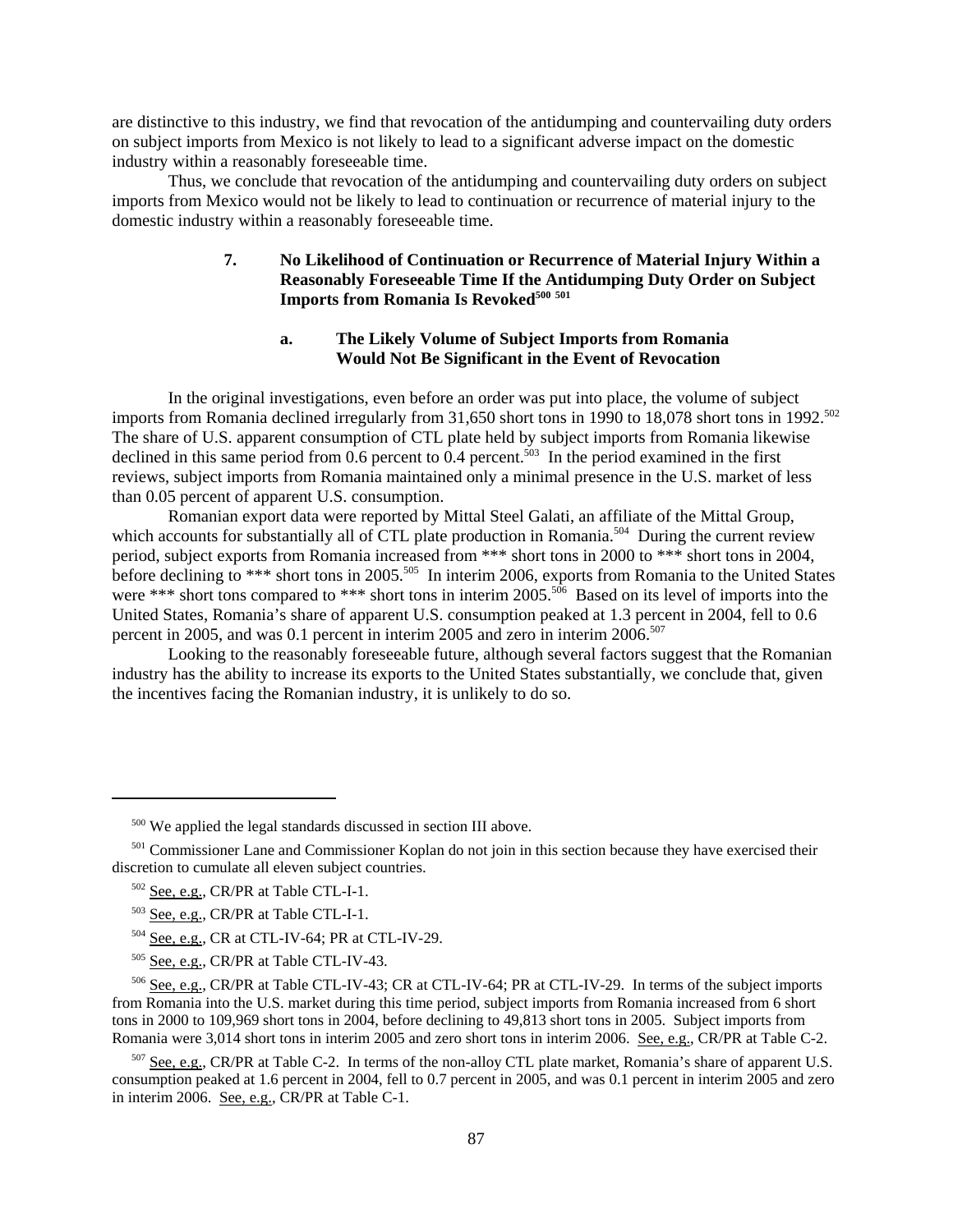The Romanian industry's productive capacity and production of CTL plate capacity increased over the period of review. As we found supra, the increase in production capacity in Romania was \*\*\*.<sup>508</sup> Largely as a result of this action, the Romanian industry's rate of capacity utilization declined irregularly from \*\*\* percent in 2000 to \*\*\* percent in 2005, and it was \*\*\* percent in interim 2006 compared to \*\*\* percent in interim 2005.<sup>509</sup> Mittal Steel Galati's excess capacity totaled \*\*\* short tons in 2005, an amount equivalent to \*\*\* percent of U.S. apparent consumption.<sup>510</sup>

Exports from Romania have accounted for more than \*\*\* percent of the Romanian industry's total shipments since 2000. They constituted \*\*\* percent of its shipments in 2000 and \*\*\* percent in 2005.511 In interim 2006, exports accounted for \*\*\* percent of shipments as compared to \*\*\* percent in interim 2005.<sup>512</sup>

The Romanian industry's largest market during the period of review was \*\*\*, which accounted for almost \*\*\* percent of its shipments in 2005. The \*\*\* was its next largest market, accounting for nearly \*\*\* percent of its shipments in 2005.<sup>513</sup> CTL plate exports from Romania to the European Union grew from \*\*\* short tons in 2000 to \*\*\* short tons in 2004. While Romanian exports to that market fell to \*\*\* short tons in 2005, they jumped to \*\*\* short tons during just the first six months of  $2006$ .<sup>514</sup>

Exports to the United States accounted for \*\*\* percent of the industry's shipments in 2000, increased irregularly to \*\*\* percent in 2004, before declining to \*\*\* percent in 2005.<sup>515</sup> Exports to the United States accounted for less than \*\*\* percent of shipments in interim 2006 as compared to \*\*\* percent in interim 2005.<sup>516</sup>

The Romanian industry's increased exports to the United States (peaking in 2004), its substantial available capacity, and its general export orientation are indications that the industry possesses the ability to ramp up its exports to the United States in the event of revocation. However, we do not find such an increase to be likely, for the following reasons.

First and foremost, as noted in our cumulation analysis, supra, since April 2005, Mittal Steel Galati has been in the same corporate group as major U.S. producer Mittal Steel USA. This affiliation was the result of the acquisition in 2001 of the only Romanian producer by LNM Holdings, an affiliate of what was eventually to become the Mittal Steel Group, and the April 2005 acquisition of U.S. producer ISG by Mittal Steel Co. NV.517 This latter acquisition placed Mittal Steel Galati and Mittal Steel U.S.A., one of the largest U.S. CTL plate producers during the period of review, within the same corporate family.

The evidence on the record supports the argument that these corporate realignments largely explain the recent fall in the volume of subject exports from Romania during the period of review. Specifically, prior to Mittal's acquisition of ISG's assets in April 2005, the volume of Romania's exports to the United States increased from 2000 to 2004. Subsequently, the volume of those exports fell by more

<sup>&</sup>lt;sup>508</sup> See, e.g., CR at CTL-IV-65; PR at CTL-IV-30. Mittal Steel Galati has reported \*\*\*.

 <sup>509</sup> See, e.g., CR/PR at Table CTL-IV-43.

 <sup>510</sup> Derived from CR/PR at Tables CTL-IV-43, C-2. In terms of the non-alloy CTL plate market, Mittal Steel Galati's excess capacity in 2005 was equivalent to \*\*\* percent of U.S. apparent consumption. (derived from CR/PR at Tables CTL-IV-43, C-1).

 <sup>511</sup> See, e.g., CR/PR at Table CTL-IV-43.

 <sup>512</sup> See, e.g., CR/PR at Table CTL-IV-43.

 <sup>513</sup> See, e.g., CR/PR at Table CTL-IV-43.

 <sup>514</sup> See, e.g., CR/CPR at Table CTL-IV-43.

 <sup>515</sup> See, e.g., CR/PR at Table CTL-IV-43.

 <sup>516</sup> See, e.g., CR/PR at Table CTL-IV-43.

 <sup>517</sup> See, e.g., CR/PR at Table CTL-III-1. Prior to this acquisition, Mittal Steel Galati had no affiliate located in the United States.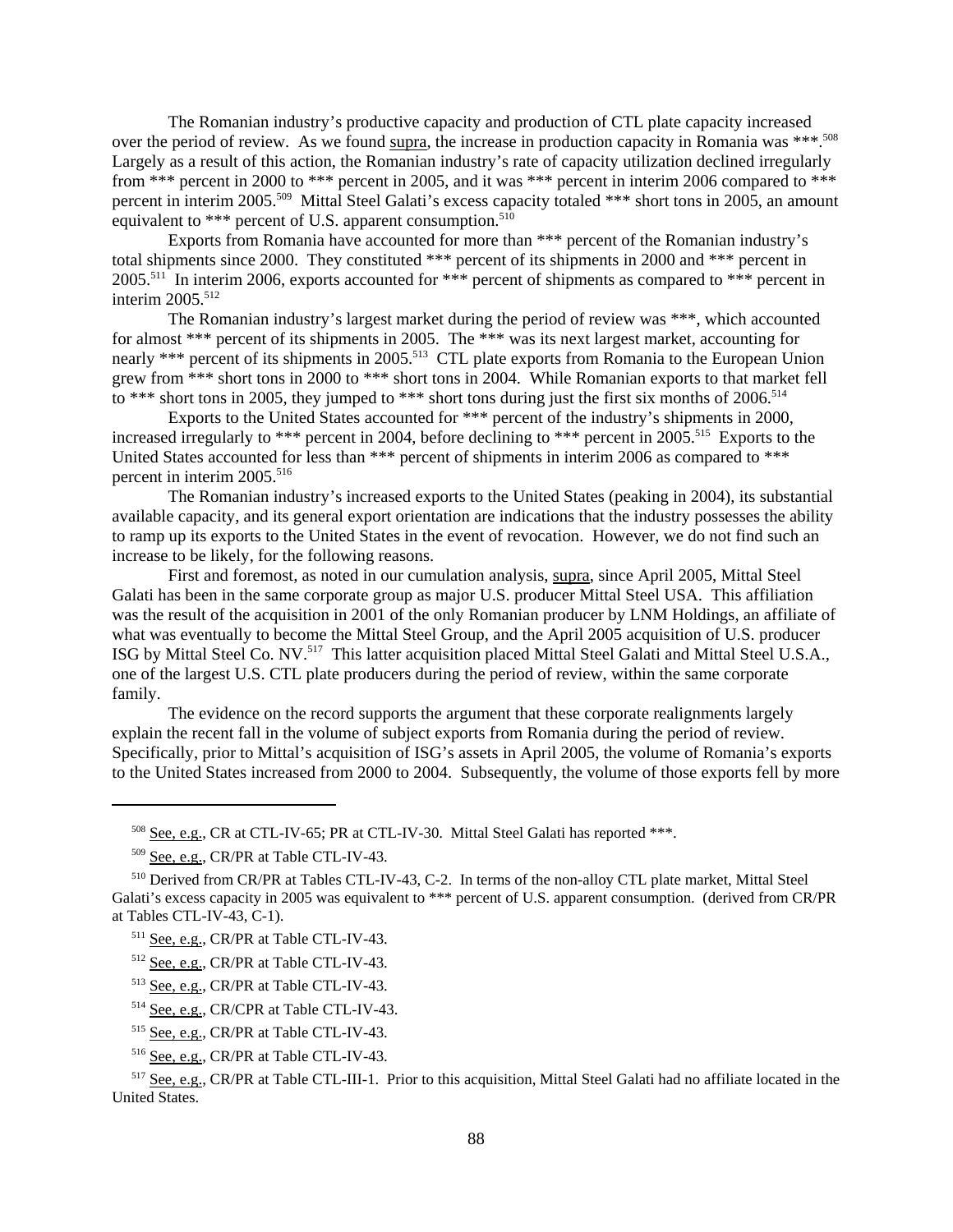than \*\*\* from 2004 to 2005, and such volumes were sharply lower at \*\*\* short tons in interim 2006 than at \*\*\* short tons during interim 2005.<sup>518</sup> We find that the close corporate affiliation between the Romanian and U.S. divisions of the Mittal Steel Group makes it unlikely that Mittal Steel Galati will move aggressively to capture U.S. market share or sell its products in a manner that would have a negative effect on the prices that Mittal Steel USA receives.

Domestic producer Nucor argues that Mittal's U.S. and Romanian operations \*\*\*. Nucor argues that Mittal will sell domestically-produced plate when it can do so at a profit and will import CTL plate from other Mittal mills when that is profitable. Nucor cautions that the Commission cannot assume that Mittal will control imports from Mittal Steel Galati so as to avoid injury to the U.S. CTL plate industry as a whole.<sup>519</sup>

The fact that Mittal Steel U.S.A. has devoted \*\*\*<sup>520</sup> does present at least the possibility that it will rationalize production to some extent by sourcing more \*\*\* from Romania. However, Mittal's importing arm has indicated that it \*\*\*.<sup>521</sup> This is consistent with the \*\*\* subject imports from Romania in interim 2006.522 Moreover, the record indicates that Mittal Steel USA manufactures a full range of CTL plate products,<sup>523</sup> thus making it difficult for Mittal Steel NV to avoid harm to its U.S. operations should it choose to import subject merchandise from Romania.

In addition, although Mittal Steel Galati exported significant quantities of CTL plate to diverse markets during the period of review, the European Union is likely to become a more attractive market for Romanian exports in the reasonably foreseeable future, if not in the immediate future. As of the closing of our record, Romania's membership to the European Union was scheduled to be ratified by early 2007.524 As discussed above, accession to EU membership eliminates customs duties between Member States, removes internal border restrictions, and facilitates access to a market of some 450 million consumers with a total gross domestic product of more than \$11 trillion.<sup>525</sup> As also noted above, demand in Europe is forecast to continue to increase as compared to the current level.<sup>526</sup> Recent EU market prices have been comparable to U.S. prices, and thus, after factoring in the additional transportation costs associated with sales to the United States, the European Union is the more likely destination for any additional Romanian exports.<sup>527</sup> As noted above, Mittal Steel Galati's exports to the European Union \*\*\* of its total shipments.<sup>528</sup> To the extent that Mittal Steel Galati will shift its exports in the coming years, it will be more likely to redirect those exports to markets within the European Union rather than to more distant markets such as the United States.

 <sup>518</sup> See, e.g., CR/PR at Table CTL-IV-66.

 <sup>519</sup> See, e.g., Nucor's Posthearing CTL Plate Br. at App. 8.

 <sup>520</sup> See, e.g., CR at CTL-III-3 n.4; PR at CTL-III-4.

 $521$  See, e.g., Mittal Steel America's Importer's Questionnaire Response at II-5 (projecting \*\*\*).

 $522$  See, e.g., CR/PR at Tables C-2, C-1.

 <sup>523</sup> See, e.g., Mittal USA's Producer's Questionnaire Response at II-12 and II-13.

 $524$  See, e.g., CR at CTL-IV-114; PR at CTL-IV-47. The record indicates that only a few procedural hurdles remained before Romania's entry into the European Union. See, e.g., id.

 <sup>525</sup> See, e.g., CR at CTL-IV-113 to CTL-IV-114; PR at CTL-IV-47.

 <sup>526</sup> See, e.g., CR/PR at Table CTL-IV-69.

 <sup>527</sup> See, e.g., CR/PR at Table CTL-IV-70.

 <sup>528</sup> See, e.g., CR/PR at Table CTL-IV-43.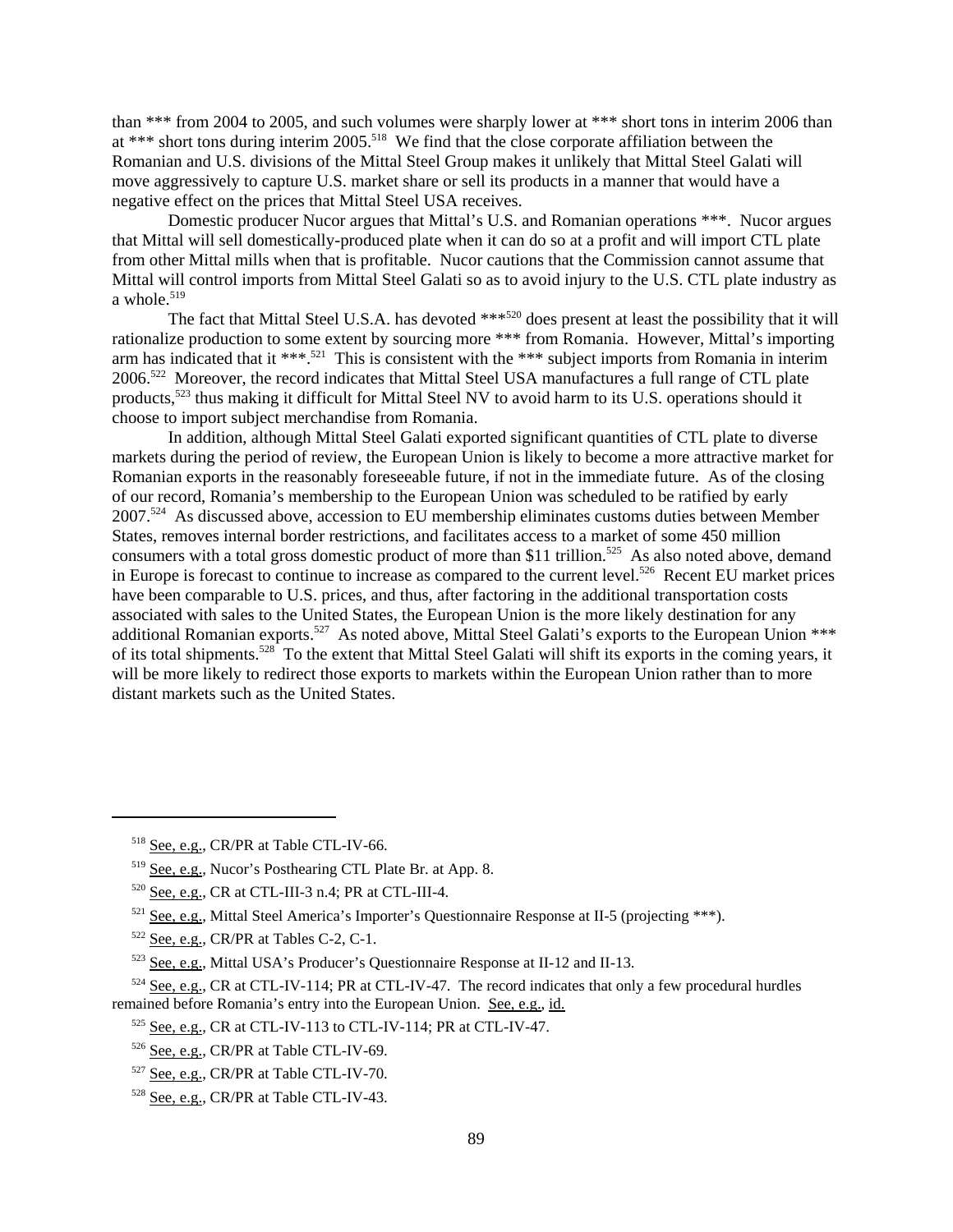Mittal Steel Galati reported that CTL plate is not produced on machinery used in the production of other products, and also reported that it is \*\*\*.529 Thus the potential for product shifting appears to be limited. Moreover, the Romanian industry's end-of-period inventories as a share of shipments were \*\*\* percent in 2005, significantly lower than they were in the original investigations (\*\*\* percent) and the first reviews  $(***$  percent).<sup>530</sup>

For all of these reasons, while some imports of subject CTL plate from Romania are possible if the order on Romania were revoked, we do not find it likely that the volume would be significant, either in absolute terms or relative to U.S. production or consumption, within a reasonably foreseeable time.

## **b. There Are Not Likely to Be Significant Price Effects from Subject Imports from Romania**

In the original investigations, imports from Romania undersold the domestic like product in 12 of 13 comparisons, with margins of underselling ranging from 1.9 to 47.5 percent.<sup>531</sup> In the first reviews, no price data specific to CTL plate from Romania were available to compare to the domestic like product.

In the current reviews, imports from Romania undersold the domestic like product in 16 of 17 comparisons, with margins of underselling ranging from 6.9 to 35.0 percent.<sup>532</sup> We note, however, that notwithstanding this underselling, prices for all five pricing products have more than doubled since 2000.533 Notably, in 2004, when subject imports from Romania were at their highest levels for the period of review, all five pricing products experienced their greatest increases in price.534 With the expectations for continued increased demand in both the global and U.S. markets, prices for CTL plate in the United States are likely to continue to remain strong. Domestic producers have been able to pass along raw material and energy costs through the use of surcharges, which have recently been rolled into base prices. We note that the domestic industry raised prices even with an increase in total imports in 2004 and 2005.535

As noted above, we do not expect the likely volume of subject imports from Romania to be significant. As a result, although price is an important consideration for purchasers, we do not find it likely that the additional volumes of subject imports from Romania will lead to significant price declines. Nor, in a time of likely increasing apparent U.S. consumption, do we expect subject imports from Romania to significantly suppress or depress U.S. prices. As noted above, Mittal Steel Galati would not have an incentive to drive U.S. prices down since to do so would have negative effects on its U.S. affiliate.

Consequently, although some underselling may continue upon revocation of the order, taking into consideration the conditions of competition distinctive to this industry, we find that the likely modest volumes of lower-priced subject imports from Romania in the event of revocation will not place significant downward pressure on U.S. prices.

 <sup>529</sup> See, e.g., CR at CTL-IV-68; PR at CTL-IV-30. In its most recent fiscal year, sales of CTL plate accounted for \*\*\* percent of Mittal Steel Galati's total sales. See, e.g., CR at CTL-IV-64; PR at CTL-IV-29. Mittal Steel Galati does not produce non-subject steel plate or specifically excluded CTL plate. See, e.g., CR/PR at Table CTL-IV-46.

 <sup>530</sup> See, e.g., CR/PR at Table CTL-IV-42. Mittal Steel Galati \*\*\*.

<sup>&</sup>lt;sup>531</sup> See, e.g., CR/PR at Table CTL-V-6.

 <sup>532</sup> See, e.g., CR/PR at Table CTL-V-6.

 <sup>533</sup> See, e.g., CR/PR at Tables V-1 to V-5.

 <sup>534</sup> See, e.g., CR/PR at Tables CTL-V-1 to V-6.

<sup>535</sup> See, e.g., CR/PR at Tables CTL-V-1 to V-5; CTL-I-1. In 2005, U.S. prices for CTL plate represented a \*\*\* percent mark-up over cost of goods sold.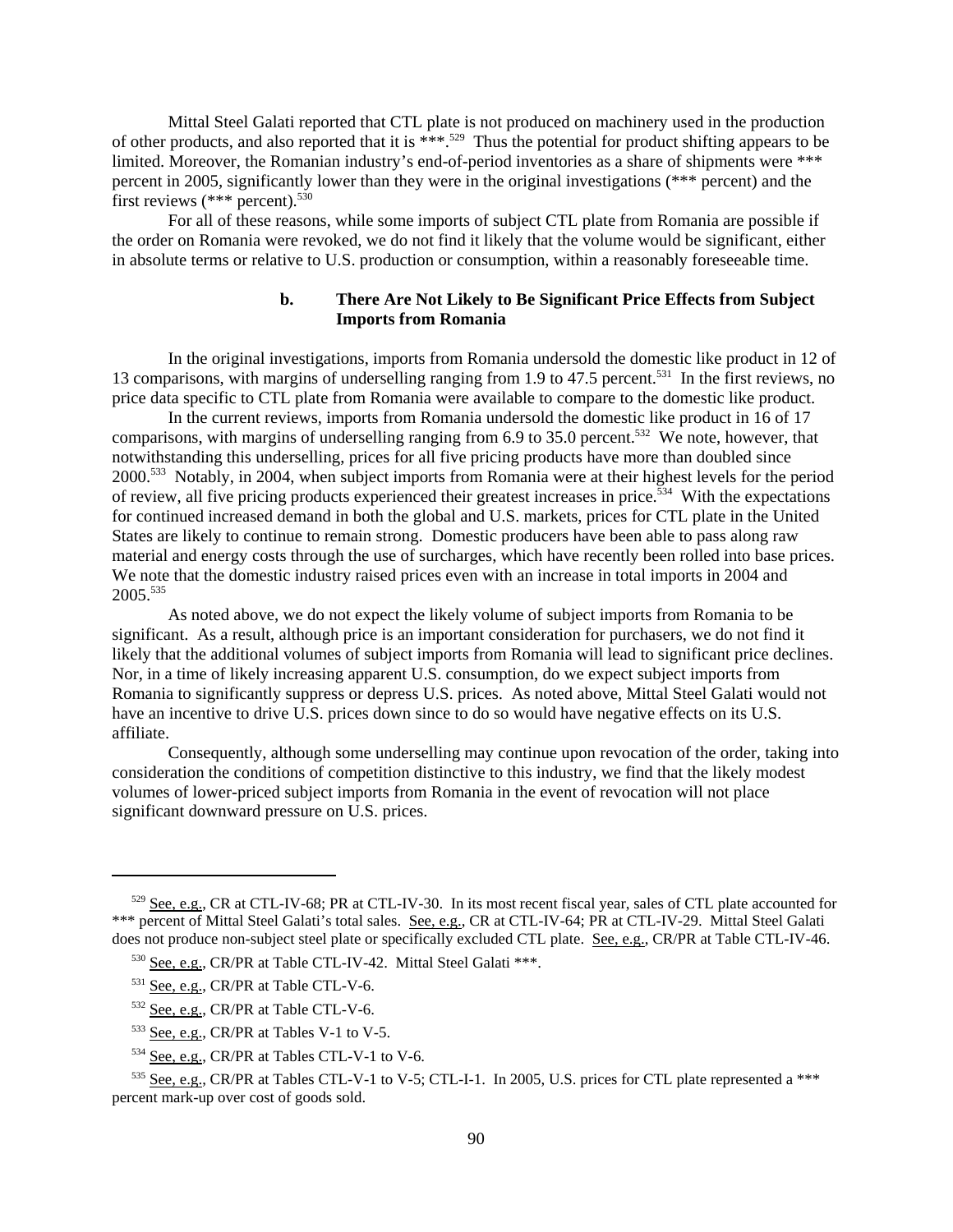Given the likely small volume of subject imports from Romania if the order were revoked, we find that revocation of the antidumping duty order on subject imports of CTL plate from Romania would not be likely to lead to significant underselling by the subject imports as compared to the domestic like product or that subject imports from Romania are likely to enter the United States at prices that otherwise would have a significant depressing or suppressing effect on the price of the domestic like product. Therefore, we conclude that revocation of the order is not likely to lead to any significant adverse price effects.

## **c. Subject Imports from Romania Are Not Likely To Have a Significant Adverse Impact in the Event of Revocation**

In evaluating the potential impact on the domestic industry of revocation of the antidumping duty order on subject imports from Romania, we note that we have not found that the domestic industry is vulnerable. Instead, as explained in more detail above, the industry has reported large profits in 2004, 2005, and interim 2006. Given that we do not find it likely that there will be a significant volume of subject imports from Romania or that there will likely be significant price effects, and taking into consideration the conditions of competition distinctive to this industry, we find that revocation of the antidumping duty order on subject CTL plate imports from Romania is not likely to lead to a significant adverse impact on the domestic industry within a reasonably foreseeable time.

Thus, we conclude that revocation of the antidumping duty order on subject imports of CTL plate from Romania would not be likely to lead to continuation or recurrence of material injury to the domestic industry within a reasonably foreseeable time.

### **CONCLUSION**

For the foregoing reasons, we find that revocation of the countervailing duty orders on CTL plate from Belgium, Brazil, Mexico, Spain, and Sweden, the antidumping duty orders on CTL plate from Belgium, Brazil, Finland, Germany, Mexico, Poland, Romania, Spain, Sweden, and the United Kingdom, as well as the antidumping finding on CTL plate from Taiwan would not be likely to lead to continuation or recurrence of material injury to an industry in the United States within a reasonably foreseeable time.

# **V. SEPARATE VIEWS OF COMMISSIONER STEPHEN KOPLAN AND COMMISSIONER CHARLOTTE R. LANE ON CUMULATION WITH RESPECT TO CUT-TO-LENGTH PLATE PRODUCTS**

Based on the record in these five-year reviews, we concur with the Commission's majority that, under section 751 (c) of the Tariff Act of 1930, as amended, revocation of the antidumping finding, and antidumping and countervailing duty orders on certain imports of flat-rolled carbon steel cut-to-length plate products ("CTL plate") from Belgium, Brazil, Finland, Germany, Mexico, Poland, Romania, Spain, Sweden, Taiwan, and the United Kingdom would not be likely to lead to continuation or recurrence of material injury in the United States within a reasonably foreseeable time. We separately present our views on cumulation to explain our decision to exercise our discretion to cumulate subject imports from all eleven countries.<sup>536</sup>

<sup>536</sup> In the first reviews, Commissioner Stephen Koplan noted that in 1999 Corus, the sole producer of plate in the United Kingdom, fully owned Tuscaloosa Steel, a significant U.S. producer of plate. He found that Corus made substantial investments upgrading and expanding Tuscaloosa's steel production facilities, and that any imports from the U.K. would likely enter the East Coast or Gulf Coast, both substantial markets for Tuscaloosa Steel. In exercising his discretion not to cumulate subject imports from the United Kingdom, Commissioner Koplan found (continued...)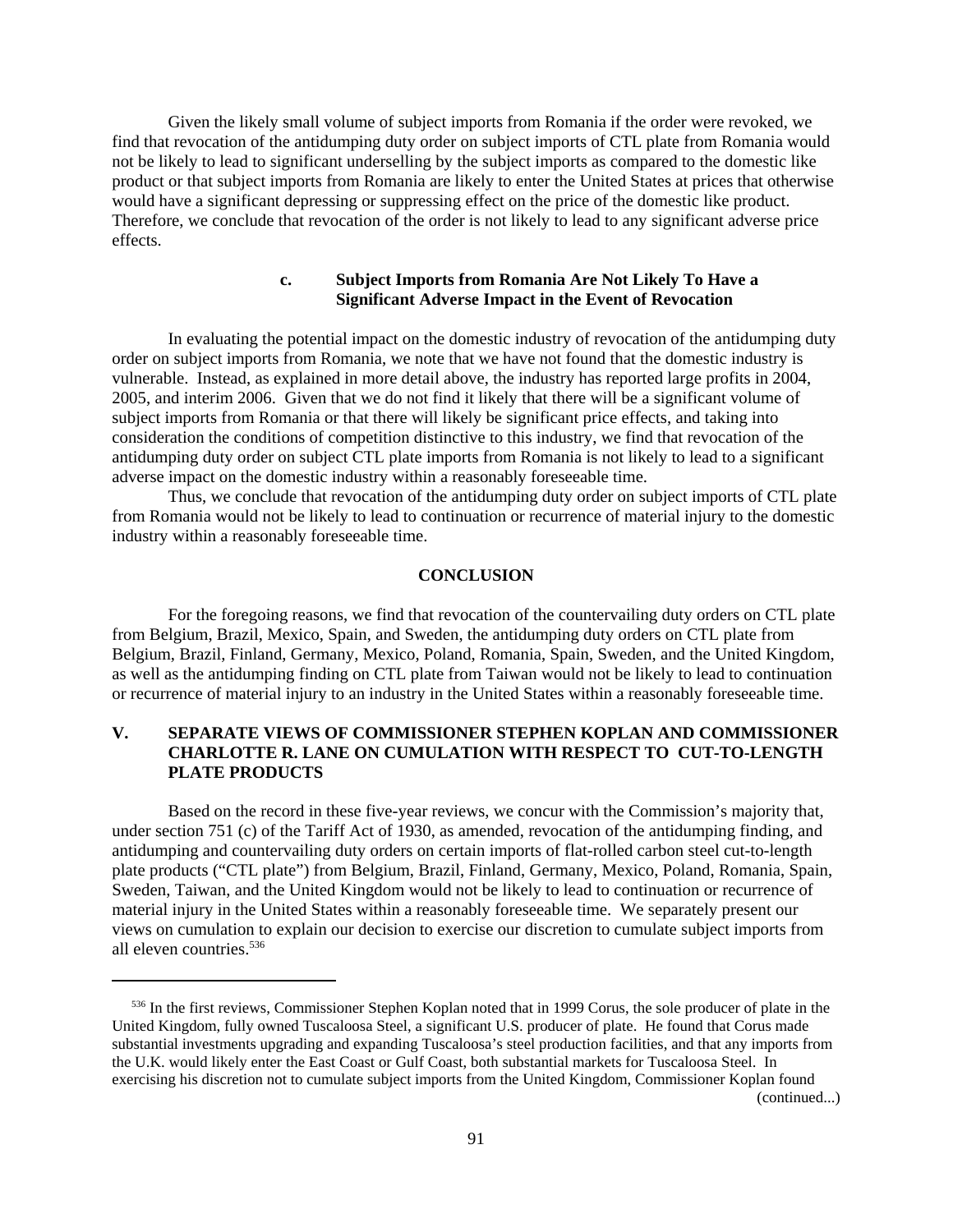Except as noted in the majority CTL plate opinion, we join the Commission's determinations with respect to summary, background, legal standards, domestic like product and industry, conditions of competition, likely volume and price effects, and likely impact on the domestic industry in the event of revocation of the subject finding and orders. As noted throughout those discussions, we examined the likely volume, likely price effects, and likely impact of cumulated imports from all eleven subject countries on the domestic industry producing non-alloy CTL plate. We write separately to explain our findings with regard to cumulation.

#### **A. Framework and Background**

We applied the legal standards for cumulation discussed in section III of the Views of the Commission.

In the first reviews, the Commission found, based on the available information on capacity, production, product mix, and export orientation,<sup>537</sup> as well as the "weakened condition of the U.S. industry," that the subject imports from Belgium, Brazil, Canada, Finland, Germany, Mexico, Poland, Romania, Spain, Sweden, Taiwan, and the United Kingdom each would be likely to have a discernible adverse impact on the domestic industry if the finding and orders were revoked. The Commission also found that there likely would be a reasonable overlap of competition between subject imports from all of those countries under review and the domestic like product, and among the subject imports from all of those countries, if the finding and orders were revoked. The Commission did not find any significant differences in the conditions of competition among those subject countries, except for Canada, with respect to which the order was revoked during those reviews and is therefore not subject to the current reviews.538 For these reasons, the Commission exercised its discretion to cumulate subject imports from Belgium, Brazil, Finland, Germany, Mexico, Poland, Romania, Spain, Sweden, Taiwan, and the United Kingdom.<sup>539</sup>

<sup>537</sup> Although it noted that Canada and Mexico did not appear to export substantial quantities of subject plate, the Commission found that subject imports from these countries were still likely to have a discernible adverse impact on the domestic industry because "of their geographic proximity to the United States" as well as the fact that Mexican producer AHMSA was under bankruptcy protection, "an indication that it would have an incentive to maximize plate production and sales." USITC Pub. 3364 at 20 n.101.

<sup>538</sup> In declining to exercise its discretion to cumulate subject imports from Canada due to differences in conditions of competition, the Commission noted that only one major Canadian plate mill, Stelco, remained subject to the order. The Commission found that Stelco "rarely exported significant quantities of subject plate to any country." USITC Pub. 3364 at 19. Moreover, record evidence showed that Canada was a net importer of plate (with much of its imports originating from the United States), that demand for plate in Canada was strong, and that Canada had antidumping orders in place with respect to several countries. See, e.g., id.

539 Commissioner Koplan and Commissioner Askey dissented with respect to the United Kingdom. For the reasons stated by the majority, Commissioner Koplan found that the likely imports from the United Kingdom would have a discernible adverse impact on the domestic industry, and that there was likely to be a reasonable overlap of competition among the subject imports from the United Kingdom and between those subject imports and the domestic merchandise upon revocation of the order. However, Commissioner Koplan noted that in 1999 Corus, the (continued...)

92

 $536$  (...continued)

that these "conditions of competition position Corus very differently from all other subject producers given that no other subject producer in any subject country has such a relationship with a domestic producer," and that Corus' "participation in the domestic market is likely to be altered by its relationship with – and significant investment in – Tuscaloosa Steel." USITC Pub. 3364 at 59-61. In 2004, Corus sold its Tuscaloosa plant in Alabama to Nucor and no longer has any production facilities in the United States. CR at CTL-IV-84; PR at CTL-IV-37. In light of this change in conditions of competition, Commissioner Koplan now finds no compelling reason to not cumulate subject imports from the United Kingdom with imports from the other subject countries in the current reviews.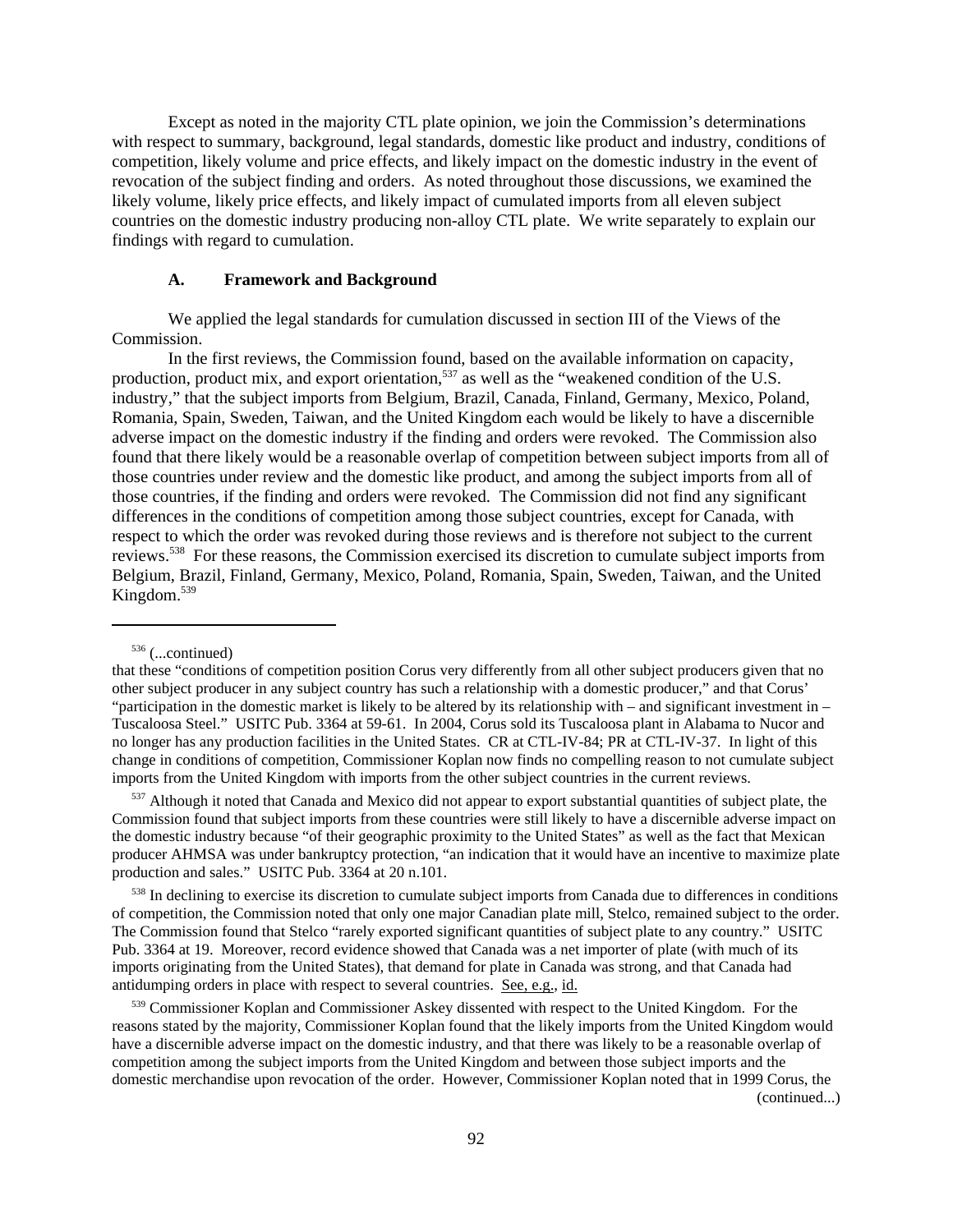The threshold criterion for cumulation in these reviews is satisfied because all of the reviews of CTL plate were initiated on the same day.

We consider three issues in deciding whether to exercise our discretion to cumulate the subject imports: (1) whether imports from any of the subject countries are precluded from cumulation because they are likely to have no discernible adverse impact on the domestic industry; (2) whether imports of CTL plate from the subject countries are likely to compete with each other and with the domestic like product; and (3) differences in the likely conditions of competition of the subject imports with regard to their participation in the U.S. market for CTL plate. In so doing, we take into account the various arguments by the parties. Our focus in a review investigation is not only on present conditions of competition, but also on likely conditions of competition in the reasonably foreseeable future.<sup>540</sup>

We determine that (1) subject imports from Belgium, Brazil, Finland, Germany, Mexico, Poland, Romania, Spain, Sweden, Taiwan, and the United Kingdom, assessed individually, are not likely to have no discernible adverse impact on the domestic industry in the event of revocation; (2) subject imports from these countries are likely to compete with each other and with the domestic like product in the event of revocation; and (3) many of the likely conditions of competition faced by subject imports from each of these subject countries are similar. Therefore, we exercise our discretion to cumulate subject imports from all eleven subject countries.<sup>541</sup>

#### **B. Likelihood of No Discernible Adverse Impact**

We consider all relevant factors in analyzing "no discernible adverse impact" in these reviews. Based on the record, we do not find that subject imports from Belgium, Brazil, Finland, Germany, Mexico, Poland, Romania, Spain, Sweden, Taiwan, or the United Kingdom are likely to have no discernible adverse impact on the domestic industry if the antidumping finding, antidumping duty orders, and countervailing duty orders on imports from those countries are revoked.<sup>542</sup>

 $539$  (...continued)

 541 We find that cross-cumulation of dumped and subsidized subject imports is appropriate as an exercise of our discretion. See, e.g., Sugar from the European Union, and Sugar from Belgium, France, and Germany, Invs. Nos. 104-TAA-7 (Second Review) and AA1921-198-200 (Second Review), USITC Pub. 3793 at 11, n.47 (Aug. 2005).

<sup>542</sup> In the first reviews, the Commission found, based on the available information on capacity, production, product mix, and export orientation, as well as the "weakened condition of the U.S. industry," that the subject imports from Belgium, Brazil, Canada, Finland, Germany, Mexico, Poland, Romania, Spain, Sweden, Taiwan, and the United Kingdom each would be likely to have a discernible adverse impact on the domestic industry if the orders were revoked. Although it noted that Canada and Mexico did not appear to export substantial quantities of subject plate, the Commission found that subject imports from these countries were still likely to have a discernible adverse impact on the domestic industry because "of their geographic proximity to the United States" as well as the fact that Mexican producer AHMSA was under bankruptcy protection, "an indication that it would have an incentive to maximize plate production and sales." USITC Pub. 3364 at 20 n.101.

sole producer of plate in the United Kingdom at the time of the first reviews, fully owned Tuscaloosa Steel, a significant U.S. producer of plate. Commissioner Koplan noted that Corus had made substantial investments upgrading and expanding Tuscaloosa's steel production facilities, and that any imports from the United Kingdom would likely enter the East Coast or Gulf Coast, both substantial markets for Tuscaloosa Steel. In declining to exercise his discretion to cumulate subject imports from the United Kingdom, Commissioner Koplan noted that these "conditions of competition position Corus very differently from all other subject producers given that no other subject producer in any subject country has such a relationship with a domestic producer," and that Corus' "participation in the domestic market is likely to be altered by its relationship with – and significant investment in – Tuscaloosa Steel." See, e.g., USITC Pub. 3364 at 59-61.

 <sup>540</sup> See Allegheny Ludlum Corp. v. United States, Slip Op. 06-188, U.S. Court of International Trade (Dec. 22, 2006).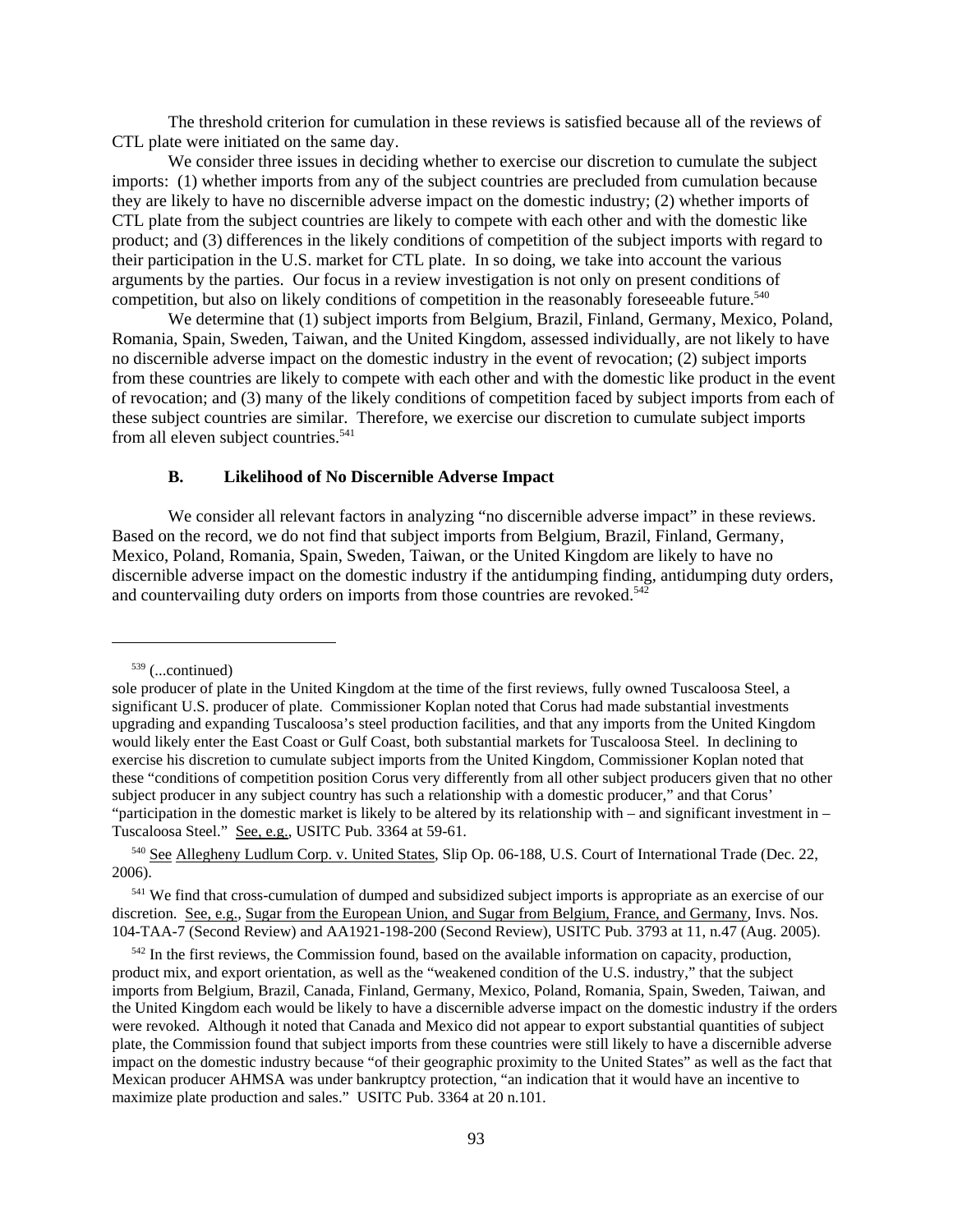Relative to the U.S. market, the size of the CTL plate industry in each of these countries is significant. In 2005, the capacity in each subject country was equivalent to at least \*\*\* percent of apparent U.S. consumption.<sup>543</sup> Each country has the capacity to produce a large range of plate products, and the actual production of subject plate is significant in each country. Moreover, the CTL plate industries in all of the subject countries are globally recognized, and all subject countries export subject plate, although to varying degrees.<sup>544</sup> Prior to the imposition of the antidumping finding, antidumping duty orders, and countervailing duty orders, subject imports from each country were present in the U.S. market, and we find that upon revocation of the orders, subject imports from each country are likely to have at least some presence in the U.S. market.

With respect to product mix, the types of plate products manufactured and exported in each of the subject countries do not differ dramatically from the types of plate produced in the United States.<sup>545</sup> Imports from each of the subject countries are likely to be substitutable for, and competitive with, domestically produced plate.<sup>546</sup> Such competition is likely to be based, at least in part, on price, in light of the importance of price in purchasing decisions.<sup>547</sup> Producers in each country undersold U.S. producers at times during the original investigation period, and, in the case of Germany and Romania, during this review period as well.<sup>548</sup> Accordingly, we cannot conclude that subject imports from Belgium, Brazil, Finland, Germany, Mexico, Poland, Romania, Spain, Sweden, Taiwan, and the United Kingdom would be likely to have no discernible adverse impact on the domestic industry in the event of revocation of orders covering those imports.

### **C. Likelihood of a Reasonable Overlap of Competition**

In assessing likely competition for purposes of cumulation in original investigations, the Commission generally has considered four factors intended to provide a framework for determining whether the imports compete with each other and with the domestic like product: (1) fungibility; (2) sales or offers in the same geographic markets; (3) common or similar channels of distribution; and

 <sup>543</sup> See, e.g., CR/PR at Tables CTL-C-1, CTL-IV-9 (\*\*\* percent for Belgium), CTL-IV-14 (\*\*\* percent for Brazil), CTL-IV-19 (\*\*\* percent for Finland), CTL-IV-25 (\*\*\* percent for Germany), CTL-IV-31 (\*\*\* percent for Mexico), CTL-IV-37 (\*\*\* percent for Poland), CTL-IV-43 (\*\*\* percent for Romania), CTL-IV-48 (\*\*\* percent for Spain), CTL-IV-50 (\*\*\* percent for Sweden), CTL-IV-53 (\*\*\* percent for Taiwan), and CTL-IV-58 (\*\*\* percent for the United Kingdom).

<sup>&</sup>lt;sup>544</sup> In 2005, total exports of CTL plate as a percentage of total shipments for subject industries ranged from a low of \*\*\* percent for the \*\*\* industry to a high of \*\*\* percent for the \*\*\* industry. See, e.g., CR/PR at Tables CTL-IV-9, CTL-IV-14, CTL-IV-19, CTL-IV-25,CTL-IV-31, CTL-IV-37, CTL-IV-43, CTL-IV-49, CTL-IV-51, CTL-IV-53, and CTL-IV-58.

 <sup>545</sup> See, e.g., Domestic Interested Parties' Questionnaire Responses at II-13, II-14; CR/PR Tables CTL-IV-10, CTL-IV-11 (Belgium), CTL-IV-15, CTL-IV-16 (Brazil), CTL-IV-20, CTL-IV-21 (Finland), CTL-IV-26, CTL-IV-27 (Germany), CTL-IV-32, CTL-IV-33 (Mexico), CTL-IV-38, CTL-IV-39 (Poland), CTL-IV-44, CTL-IV-45 (Romania), CTL-IV-54, CTL-IV-55 (Taiwan), and CTL-IV-59, CTL-IV-60 (United Kingdom). Publicly available data from Sweden indicates that "heavy plate" constituted the majority of SSAB's plate production during the period of review, although the company has stated that it plans on reducing the volume of heavy plate production in favor of high-strength steel and other niche products. See, e.g., CR at CTL-IV-75; PR at CTL-IV-33. The record contains no information regarding the product mix from Spain.

 <sup>546</sup> See, e.g., CR at CTL-II-21, PR at II-19.

<sup>&</sup>lt;sup>547</sup> See, e.g., CR/PR at Table CTL-II-5.

 <sup>548</sup> See, e.g., CR/PR at Table CTL-V-6. In these reviews, subject imports from Germany and Romania undersold the domestic like product. See Commission's Views on Cut-to-Length Plate, for a discussion of pricing comparisons for the other subject countries in the original investigations.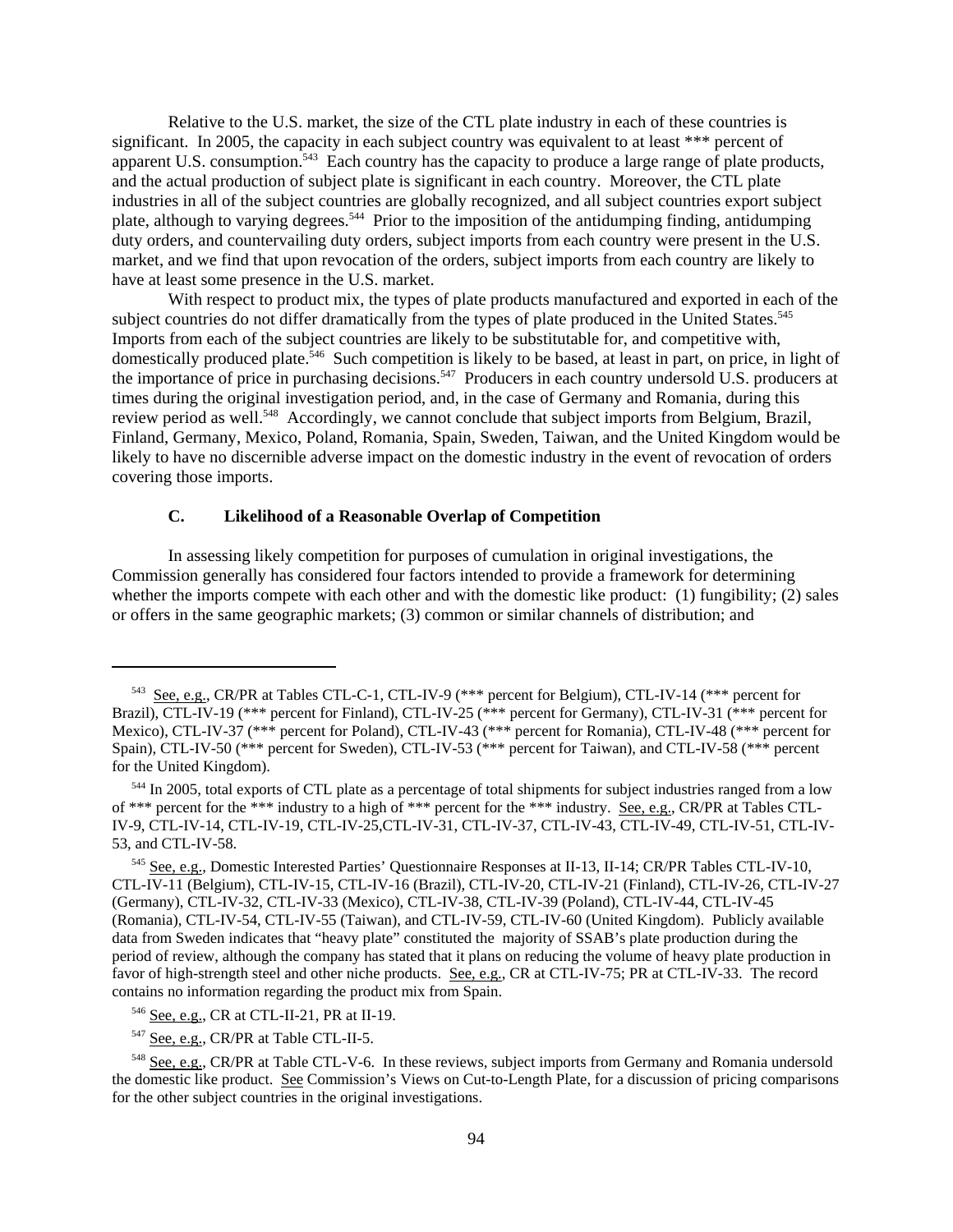(4) simultaneous presence.549 In five-year reviews, the relevant inquiry is whether there likely would be a reasonable overlap of competition even if none currently exists because the subject imports are absent from the U.S. market. We consider these four factors in addition to those discretionary factors discussed below with respect to subject imports from Belgium, Brazil, Finland, Germany, Mexico, Poland, Romania, Spain, Sweden, Taiwan, and the United Kingdom.

In these reviews, the record indicates that domestically produced and imported CTL plate are fungible products. Consistent with the Commission's findings in the original investigations and the first reviews, the record in the current reviews indicates that the domestic like product and subject imports from all eleven subject countries are generally substitutable.<sup>550</sup> For example, out of 113 responses from purchasers expressing familiarity with imports from subject countries, 45 reported CTL plate from these eleven subject countries to be "always" interchangeable with U.S. produced CTL plate, 33 reported CTL plate from these eleven subject countries to be "frequently" interchangeable with U.S.-produced CTL plate, 34 reported CTL plate from these eleven subject countries to be "sometimes" interchangeable with U.S. produced CTL plate, and only one reported CTL plate from these eleven subject countries to be "never" interchangeable with U.S.-produced CTL plate.<sup>551</sup> A vast majority of importers expressing familiarity with subject imports, 55 of 60, reported CTL plate from these subject countries to be "always" or "frequently" interchangeable with U.S.-produced CTL plate.<sup>552</sup> Moreover, a vast majority of importers and purchasers expressing familiarity with subject imports reported that imports from subject countries were used interchangeably. A majority of purchasers reported that country of origin was rarely or never a factor in purchasing decisions.<sup>553</sup> Purchasers were asked to compare domestic and subject CTL plate products on the basis of 20 ranking factors, and, although responses were limited, purchasers found that the U.S. product was generally comparable to, and sometimes superior to, subject imports.<sup>554</sup>

German and U.K. producers were the only respondent interested parties to present arguments regarding the likelihood of a reasonable overlap of competition. They both argued that their exports are not substitutable for the domestic product because they currently export specialty CTL plate, and \*\*\*. However, the record refutes their contentions. Eleven of 14 importers and purchasers expressing familiarity with imports from the United Kingdom reported that such imports were "always" or "frequently" interchangeable with U.S.-produced CTL plate, while 16 of 20 importers and purchasers expressing familiarity with imports from Germany reported that such imports were "always" or

 <sup>549</sup> See Certain Cast-Iron Pipe Fittings from Brazil, the Republic of Korea, and Taiwan, Invs. Nos. 731-TA-278 to 280 (Final), USITC Pub. 1845 (May 1986), aff'd, Fundicao Tupy, S.A. v. United States, 678 F. Supp. 898 (Ct. Int'l Trade 1988), aff'd, 859 F.2d 915 (Fed. Cir. 1988); Mukand Ltd. v. United States, 937 F. Supp. 910, 915 (Ct. Int'l Trade 1996)).

 <sup>550</sup> In the original investigations and the first reviews the Commission stated that specialized or "niche" products constituted only a small percentage of imports from any one country, and that subject countries continue to produce substantial volumes of commodity CTL plate that accounted for a large share of the U.S. market. See, e.g., USITC Pub. 2664 at 20; USITC Pub. 3364 at 21; USITC Pub. 3587 at 9 (Remand Determination).

 <sup>551</sup> See, e.g., CR/PR at Table CTL-II-8. Large numbers of purchasers and importers reported that they had no familiarity with imports from all or most of the subject countries. A majority of purchasers also stated that imported and U.S. produced CTL plate are generally used in the same applications.

 <sup>552</sup> See, e.g., CR/PR at Table CTL-II-8.

 <sup>553</sup> See, e.g., CR at CTL-II-29 to CTL-II-30; PR at CTL-II-19 to CTL-II-20. Twelve purchasers reported that certain grades, types, or sizes of CTL plate are available from only a single source. \*\*\* reported that abrasionresistant material is only available from Sweden, Germany, and Canada, while \*\*\* reported that Germany has a patented material with a unique composition. See, e.g., CR at CTL-II-25; PR at CTL-II-16.

 <sup>554</sup> See, e.g., CR/PR at Table CTL-II-7. No purchaser completed the comparison between the United States and Belgium, Brazil, Finland, Spain, Taiwan, or the United Kingdom, although five purchasers completed the comparison between the United States and "all foreign countries."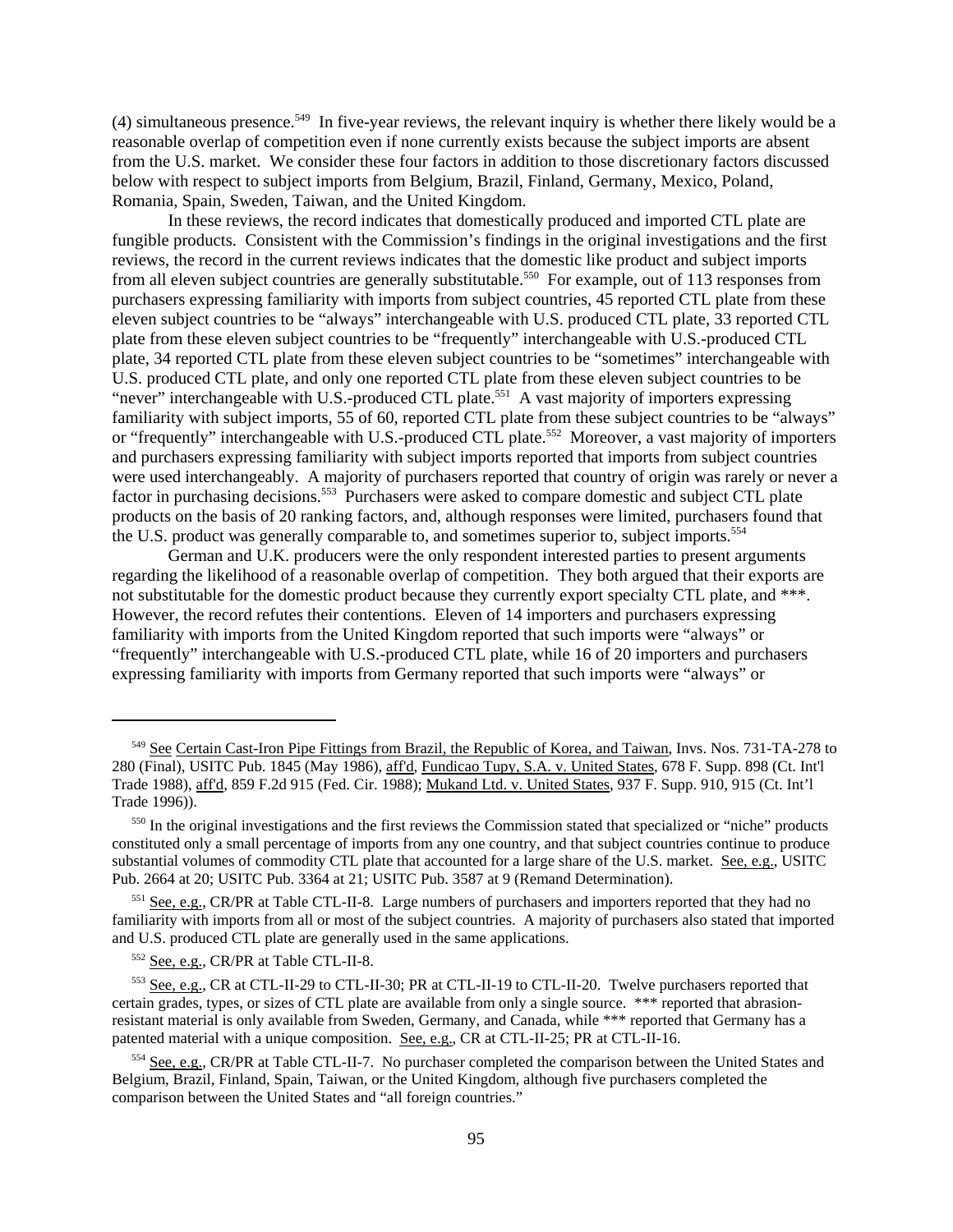"frequently" interchangeable with U.S.-produced CTL plate.<sup>555</sup> Moreover, the record shows that both U.K. and German producers produce and export to non-U.S. markets significant quantities of carbon structural steel plate less than four inches thick, which are directly substitutable for U.S. produced CTL plate. Although U.K. and German producers do not currently compete in the U.S. market to any significant degree, the focus of the Commission's inquiry here is on "likely," not current, competition.<sup>556</sup>

We, therefore, conclude that subject imports from Belgium, Brazil, Finland, Germany, Mexico, Poland, Romania, Spain, Sweden, Taiwan, and the United Kingdom are sufficiently fungible with one another and with the domestic like product.

With respect to geographic overlap and simultaneous presence, in the first reviews, the Commission found that the record was "mixed" concerning simultaneous market presence and geographic overlap, but found that, "in light of the importance of sales to steel service centers, which are dispersed throughout the United States and hold sizeable plate inventories, we find it likely that subject imports from each subject country would be simultaneously present in the U.S. market as a whole and in the same geographical markets as other subject imports and the domestic like product."557

Similar to the record in the first reviews, the record in the current reviews is mixed regarding geographic overlap and simultaneous presence in the market. The record continues to reflect that current producers and importers as a whole reported nationwide sales. Subject imports were also generally available in multiple regions of the country during the review period.<sup>558</sup>

Subject imports from some subject countries were not present during some of the current review period. Imports of subject merchandise from all subject countries have declined substantially since the orders were imposed. There were reportedly no imports of subject CTL plate from Belgium (except in 2005), Brazil, Finland, Poland, Taiwan, and the United Kingdom (except in 2003).559 According to official import statistics, there were no imports of subject CTL plate from Spain in 2001, and from 2003 through 2005, and from Sweden in 2003. Prior to the imposition of the orders, subject imports from each country were present in the U.S. market, and we find that upon revocation of the orders, subject imports from each country are likely to have at least some presence in the U.S. market.

The record also indicates that there is sufficient overlap in the channels of distribution for domestic and imported CTL plate. In the first reviews, the Commission found that "domestic producers and importers ship plate to end users, distributors, and service centers."560 This is generally consistent

<sup>555</sup> See, e.g., CR/PR at CTL-Table II-8. German producers reported that \*\*\* See, e.g., CR at CTL-II-11 n.16; PR at CTL-II-7 n.16.

 <sup>556</sup> See generally, Chefline Corp. v. United States, 219 F. Supp. 2d 1313, 1314 (Ct. Int'l Trade 2002) ("The statute and legislative history are clear: the Commission is not required to find that subject imports currently compete in the U.S. market."); cf. SAA at 888 (regional industry); see also, e.g., Granular Polytetrafluoroethylene Resin from Italy and Japan, Invs. Nos. 731-TA-385 to 386 (Second Review), USITC Pub. 3823 at 13-14 (Dec. 2005). ("While subject imports from Japan currently consist of niche products, the current composition of subject imports is affected by the discipline of the antidumping duty orders and thus not necessarily indicative of likely post-revocation behavior.") (finding a likely reasonable overlap of competition).

 <sup>557</sup> USITC Pub. 3364 at 22.

 <sup>558</sup> See, e.g., CR at CTL-II-3; PR at CTL-II-3; CR/PR at Table CTL-II-2. Seven of nineteen producers and seven of fifteen importers reported selling nationwide during the review period.

<sup>&</sup>lt;sup>559</sup> We note that there have been only limited imports of subject merchandise from Mexico during the period of review. With respect to Romania, we note that there have been imports of subject merchandise throughout the period of review. See, e.g., CR/PR at Table C-1.

 <sup>560</sup> USITC Pub. 3364 at 21.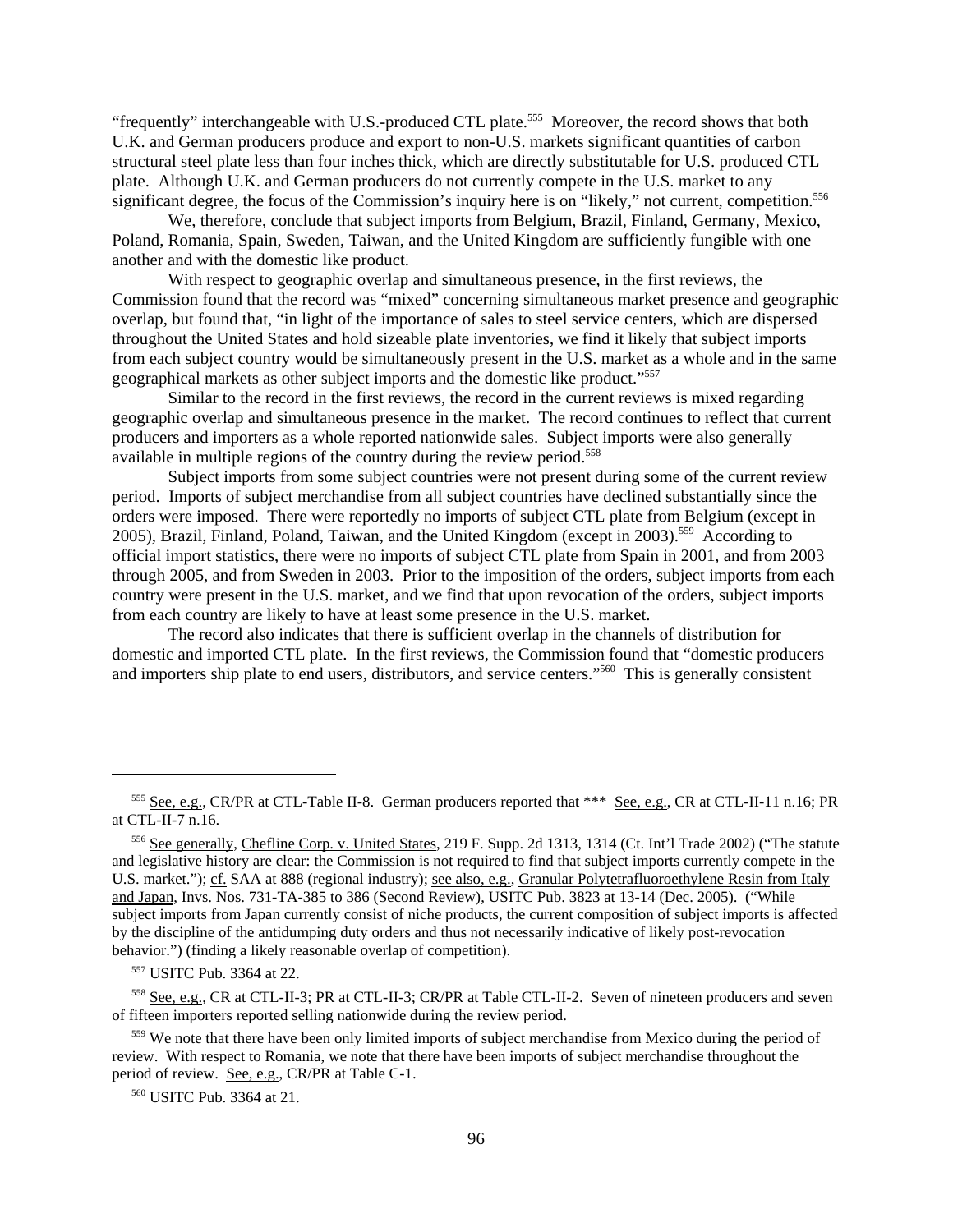with the record in the current reviews, although there were too little data reported to comment specifically on imports from subject countries.<sup>561</sup>

On balance, we find that subject imports from all eleven subject countries would be sufficiently fungible, move in the same channels of distribution, and compete in the same geographic markets during the same periods. We, therefore, conclude that there would likely be a reasonable overlap of competition among subject imports from Belgium, Brazil, Finland, Germany, Mexico, Poland, Romania, Spain, Sweden, Taiwan, and the United Kingdom and between these subject imports and the domestic like product in the event of revocation.<sup>562</sup>

### **D. Other Considerations**

In determining whether to exercise our discretion to cumulate subject imports from all eleven subject countries, we assess whether the subject imports from each country are likely to compete under similar conditions of competition in the U.S. market.

 In the first reviews, the Commission cumulated subject imports from Belgium, Brazil, Finland, Germany, Mexico, Poland, Romania, Spain, Sweden, Taiwan and the United Kingdom, noting that it did not find "any significant differences in the conditions of competition" among those countries.<sup>563</sup> The Commission noted that relative to the U.S. market, the size of the CTL plate industry in each cumulated subject country was significant and each industry maintained substantial production capacity.<sup>564</sup> The Commission also indicated that the "majority of the countries export a substantial percentage of their production."565

The record in these reviews continues to show that there are no significant differences in the conditions of competition among subject imports. We conclude, consistent with the Commission's determinations in the first reviews, that subject imports from each of the eleven subject countries remain likely to compete under similar conditions of competition in the U.S. market. We discuss additional other considerations specifically regarding Mexico and Romania below.

*Mexico*. Consistent with the Commission's findings in the first reviews, we find that subject imports from Mexico and other subject countries are likely to compete under similar conditions of competition in the U.S. market. In the original investigations, the sole Mexican CTL plate producer, AHMSA, clearly demonstrated both the ability and economic incentive to ship to the U.S. market in high volumes. Subject plate imports from Mexico increased from 19,343 short tons in 1991 to 59,993 short tons in 1992, the final year of the period of investigation.<sup>566</sup> Additional volumes of subject imports from Mexico also entered the U.S. market during the first review.<sup>567</sup>

AHMSA maintains the ability to ship subject product to the U.S. market upon revocation. Mexican CTL plate capacity has increased since the original investigations, rising from \*\*\* short tons in 1992 to \*\*\* short tons in 2005. Although AHMSA has primarily served the Mexican market in recent years, this trend may not continue. Domestic interested parties contend that Mexico's home market is becoming saturated with low-priced Chinese exports, which could shift at least some of the Mexican

 <sup>561</sup> See, e.g., CR at CTL-II-1; PR at CTL-II-1.

 <sup>562</sup> See Siderca S.A.I.C. v. United States, 391 F. Supp. 2d 1353, 1364-65 (Ct. Int'l Trade 2005) (For cumulation in reviews, "[t]here is no requirement that the ITC find that all four subfactors are independently supported by a 'likeliness' determination."), citing Wieland Werke, 718 F. Supp. at 50.

 <sup>563</sup> USITC Publication 3364 at 33 (Nov. 2000).

 <sup>564</sup> Id. at 30.

 <sup>565</sup> Id.

 <sup>566</sup> CR/PR at Table CTL-I-1.

 <sup>567</sup> Id.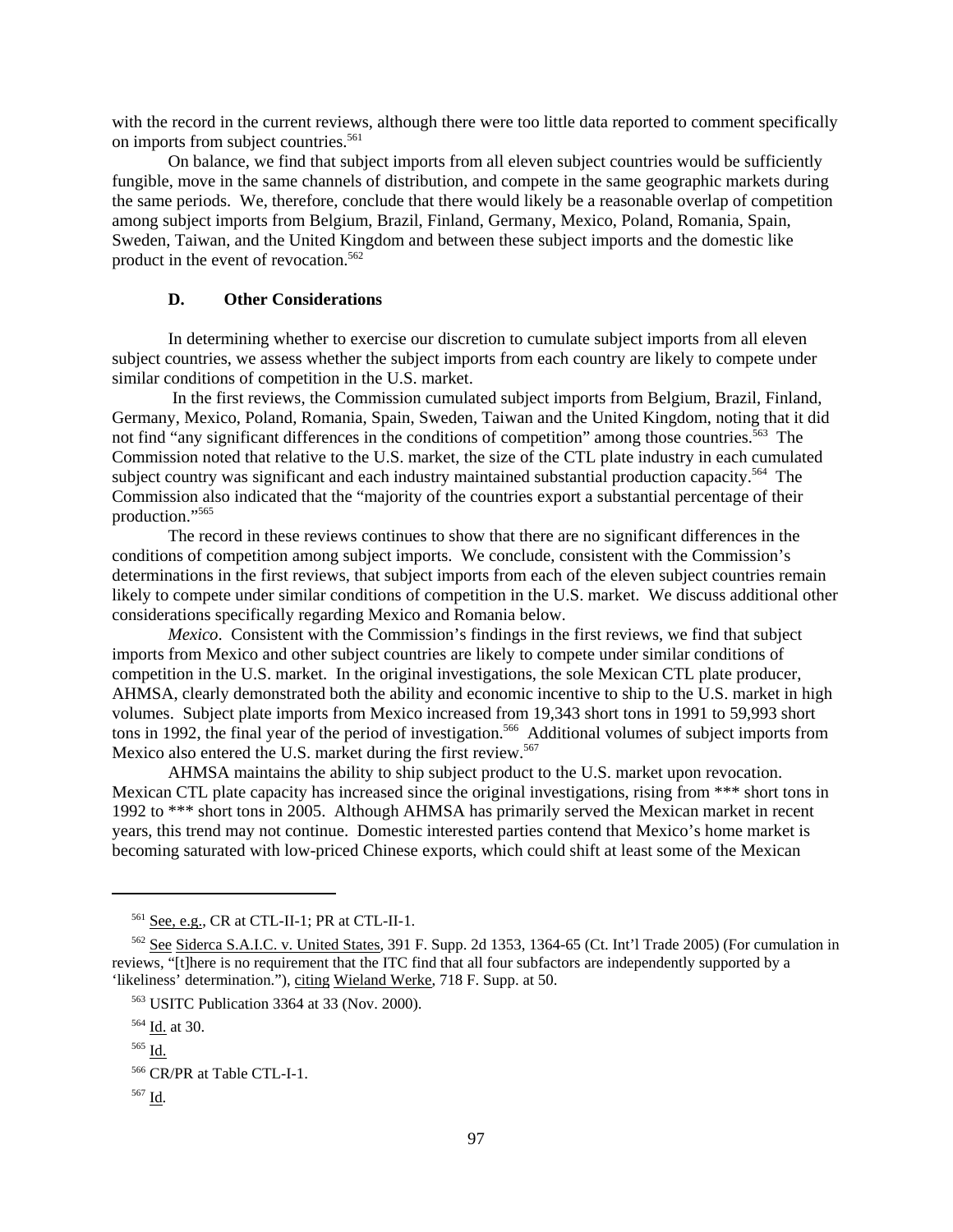producer's shipments away from its home market and to the neighboring U.S. market.<sup>568</sup> We find this argument supported by the record. Import volumes of Chinese CTL plate into Mexico were greater than import volumes from any other source during interim 2006.<sup>569</sup> Furthermore, AHMSA began exporting CTL plate again in 2005, shipping \*\*\* to third country (non-U.S.) markets in 2005, demonstrating some export orientation on the part of the Mexican industry.<sup>570</sup>

On November 30, 2006, the Mexican CTL plate industry filed an antidumping duty petition against subject imports from China, providing further evidence that the Mexican home market is becoming further saturated with low-priced Chinese imports.<sup>571</sup> Coupled with Mexican exports late in the period of review, these factors demonstrate some export orientation on the part of AHMSA, and competition from third-country plate producers in the Mexican home market. Inasmuch as other subject countries also export, Mexico's recent exporting activities increase the likelihood that subject imports from Mexico and other subject countries will compete in the U.S. market under similar conditions of competition.

In light of these factors, we conclude that subject imports from Mexico and other subject countries are likely to compete under similar conditions of competition in the U.S. market upon revocation. We therefore exercise our discretion to cumulate Mexico with the other ten subject countries.

*Romania*. Similarly, we find that subject imports from Romania are also likely to compete under similar conditions of competition in the U.S. market with other subject countries upon revocation. Romania, as well as the majority of other subject countries, produced and exported subject product throughout the current period of review. Romania's exports as a percentage of total shipments were large, increasing irregularly from \*\*\* percent of shipments in 2000 to \*\*\* percent in 2005.<sup>572</sup> In interim 2005, exports accounted for \*\*\* percent of shipments before declining to  $a^{***}$  percent in interim 2006.<sup>573</sup> Record data also indicate that the sole Romanian producer Mittal Steel Galati and the majority of subject producers exported to similar markets over the current period of review, with the majority of export volumes being shipped throughout the European Union and \*\*\*.

Mittal Steel Galati, as well as subject producers from other countries, maintained more than minimal volumes of available capacity over this period of review. Commission data indicate that EU members Belgium, Poland and the United Kingdom maintained sizeable volumes of available capacity in 2005.574 Brazil also maintained large volumes of available capacity throughout the majority of the current period of review, and importantly in 2005, the last full year of this period.<sup>575</sup> Each of these countries therefore maintained the ability to increase production of CTL plate for export markets, if needed. We do not find that the existence of excess capacity in Romania is a condition of competition which distinguishes Romania from other subject countries. We find the availability of Romanian excess capacity to be a condition of competition similar to other countries subject to these orders.

The record indicates that subject imports from Romania will likely continue to be substitutable for and competitive with other subject imports in the reasonably foreseeable future, which increases the likelihood that these imports will compete under similar conditions of competition in the U.S. market. Carbon structural steel plate constituted the largest volume of total CTL plate shipments from Romania,

 <sup>568</sup> See, e.g., Mittal's Posthearing CTL Plate Br., at Answers to Commissioner Hillman's Questions at 7.

 <sup>569</sup> See, e.g., AHMSA's Prehearing CTL Plate Brief at Exh. 28.

 <sup>570</sup> See e.g., CR/PR at Table CTL-IV-31.

 <sup>571</sup> See e.g., Letter from Juan Castillo Ramirez, Legal Representative of AHMSA, Dec. 4, 2006, pp. 1-2.

 <sup>572</sup> See e.g., CR/PR at Table CTL-IV-43. Exports accounted for \*\*\* percent of the Romanian industry's shipments in 1992, and \*\*\* percent of its shipments in 1999. See e.g., CR/PR at Table CTL-IV-42.

 <sup>573</sup> See e.g., CR/PR at Table CTL-IV-43.

 <sup>574</sup> See e.g., CR/PR at Tables CTL-IV-9, CTL-IV-37, and CTL-IV-58.

 <sup>575</sup> See e.g., CR/PR at Table CTL-IV-14.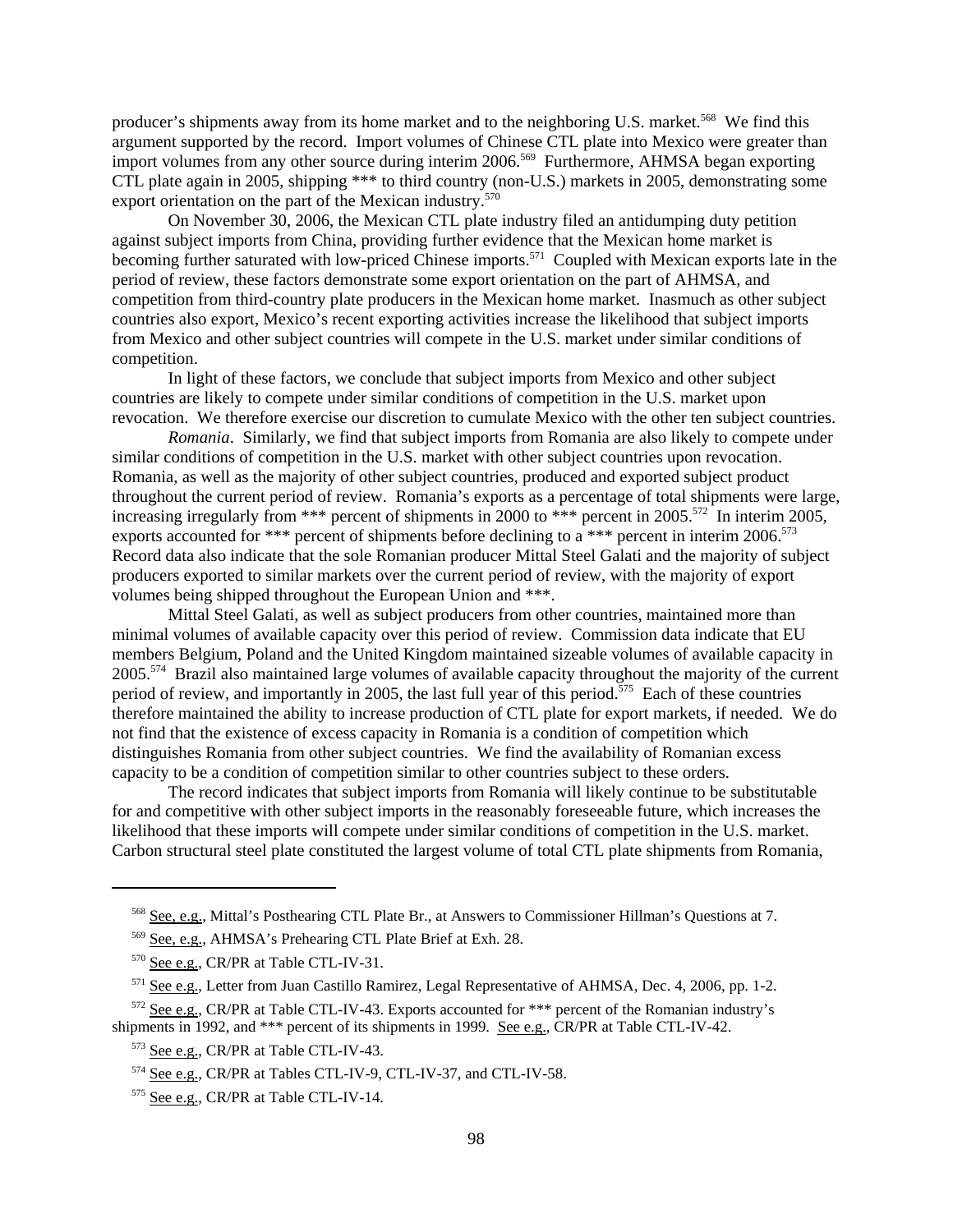including  $***$  of Romania's CTL plate exports.<sup>576</sup> The record demonstrates that other subject countries also concentrated the majority of their plate production on carbon structural steel plate, thus revealing an important competitive overlap in the type of plate produced and shipped by most subject countries.

Unlike other subject countries, Romania \*\*\*. But in 2005, Mittal Steel Co., NV was formed as the result of a merger between Ispat International and LMN Holdings. Due to the merger, Mittal Steel Co., NV now owns Mittal Steel Galati, while maintaining significant CTL plate production assets in the United States through its subsidiary, Mittal Steel USA.<sup>577</sup> Following this merger, Romania's shipments of subject merchandise to the U.S. market declined substantially, and Mittal Steel Galati reported only minimal exports of subject plate to the U.S. market in interim 2006.<sup>578</sup> Since the formation of Mittal Steel Co., NV, the Romanian CTL plate industry has focused on non-U.S. markets, specifically \*\*\*. This is consistent with other countries subject to these orders, particularly Belgium, Finland, Germany, Poland, Spain, Sweden, Taiwan, and the United Kingdom.

Romania's pending membership in the European Union is another important similarity to other subject countries that are also EU members. Romania was scheduled to become a member of the EU on January 1, 2007, and the Treaty of Accession for Romania has been ratified by a great majority of EU Member States since April 2005.<sup>579</sup> Upon its accession to the EU, Romania will be able to compete throughout the relatively high-priced EU CTL plate market without being subject to customs duties.<sup>580</sup> Romania's ability to ship product throughout the EU without these duties increases the attractiveness of that market to the Romanian industry.

In light of the above factors, we find that subject imports from Romania and other subject countries are likely to compete under similar conditions of competition in the U.S. market upon revocation, and we exercise our discretion to cumulate Romania with the other subject countries under review.

#### **E. Conclusion**

With respect to all eleven subject countries, we find that the no discernible adverse impact exception to cumulation does not apply and that there would likely be a reasonable overlap of competition between subject imports from each country and the domestic like product as well as among subject imports from each country. We further find that the record in these reviews does not indicate that there are likely to be any significant differences in conditions of competition between subject CTL plate imports from any of the eleven subject countries. Accordingly, for the reasons discussed above, we exercise our discretion to cumulate subject imports from all eleven subject countries (Belgium, Brazil, Finland, Germany, Mexico, Poland, Romania, Spain, Sweden, Taiwan, and the United Kingdom).

<sup>&</sup>lt;sup>576</sup> See e.g., CR/PR at Table CTL-IV-45.

 <sup>577</sup> See e.g., CR/PR at Table CTL-III-1; CR at CTL-III-6 to CTL-III-7; PR at CTL-III-5.

<sup>&</sup>lt;sup>578</sup> See e.g., CR/PR at Table CTL-IV-43.

 <sup>579</sup> See e.g., "EU Accessions Bill", BBC News; (Jan. 27, 2006), cited at CR at CTL-IV-114 n.199; PR at CTL-IV-47 n.199.

 <sup>580</sup> See e.g., "The Customs Policy of the European Union" at

http://ec.europa.eu/publications/booklets/move/19/txt\_en.htm, retrieved on Sept. 22, 2006, cited at CR at CTL-IV-114 n.198; PR at CTL-IV-47 n.198.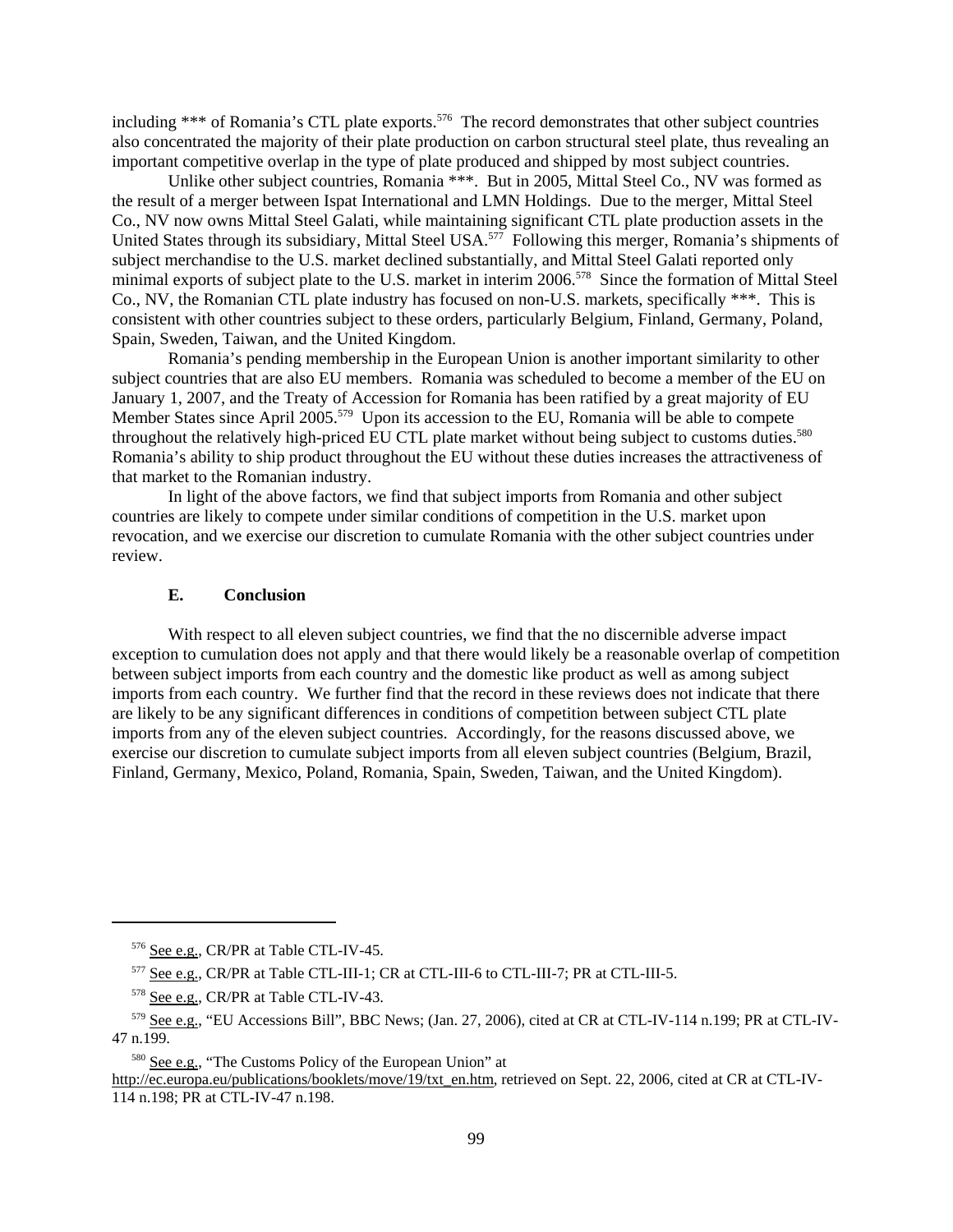## **VI. CORROSION-RESISTANT STEEL**

#### **A. Domestic Like Product**

#### **1. In General**

We applied the domestic like product legal standards discussed in section III above. Commerce in its reviews defined the scope of merchandise covered by the orders on corrosionresistant steel as:

Flat-rolled carbon steel products, of rectangular shape, either clad, plated, or coated with corrosion-resistant metals such as zinc, aluminum, or zinc-, aluminum-, nickel- or iron-based alloys, whether or not corrugated or painted, varnished or coated with plastics or other nonmetallic substances in addition to the metallic coating, in coils (whether or not in successively superimposed layers) and of a width of 0.5 inch or greater, or in straight lengths which, if of a thickness less than 4.75 millimeters, are of a width of 0.5 inch or greater and which measures at least 10 times the thickness or if of a thickness of 4.75 millimeters or more are of a width which exceeds 150 millimeters and measures at least twice the thickness. Included in these orders are flat-rolled products of nonrectangular cross-section where such cross-section is achieved subsequent to the rolling process (i.e., products which have been "worked after rolling")–for example, products which have been beveled or rounded at the edges.<sup>581 582</sup>

The scope in these reviews varies slightly from the scope in the original determinations. As a result of a 1998 scope ruling, Commerce included steel coils in thicknesses of 0.8 mm and a width of 2,000 mm, electrolytically coated with zinc, within the scope of the order.<sup>583</sup> There also have been several scope rulings with respect to the subject merchandise from Germany and Japan which resulted in minor variations from the scope language of the orders on Germany and Japan from the other subject countries.584 In general, however, the scope of Commerce's reviews of the orders on Germany and Japan is essentially the same as the scope of its reviews with respect to Australia, Canada, France, and Korea.

Corrosion-resistant steel is steel sheet that has been coated or plated with a corrosion- or heatresistant metal coating to prevent corrosion and thereby extend the service life of products produced from the steel. It is used in the manufacture of automobiles and trucks, in appliances, industrial equipment,

<sup>&</sup>lt;sup>581</sup> Commerce excluded from these reviews "flat rolled steel products either plated or coated with tin, lead, chromium, chromium oxides, both tin and lead ('terne plate'), or both chromium and chromium oxides ('tin-free steel'), whether or not painted, varnished or coated with plastics or other nonmetallic substances in addition to the metallic coating; clad products in straight lengths of 0.1875 inch or more in composite thickness and of a width which exceeds 150 millimeters and measures at least twice in thickness; and certain clad stainless flat-rolled products, which are three-layered corrosion-resistant carbon steel flat-rolled products less than 4.75 millimeters in composite thickness that consist of a carbon steel product clad on both sides with stainless steel in a 20%-60%-20% ratio." CR at CORE-I-15, PR at CORE-I-14.

<sup>&</sup>lt;sup>582</sup> The subject merchandise is imported under the following HTS numbers: 7210.30.0030, 7210.30.0060, 7210.41.0000, 7210.49.0030, 7210.49.0090, 7210.61.0000, 7210.69.0000, 7210.70.6030, 7210.70.6060, 7210.70.6090, 7210.90.1000, 7210.90.6000, 7210.90.9000, 7212.20.0000, 7212.30.1030, 7212.30.1090, 7212.30.3000, 7212.30.5000, 7212.40.1000, 7212.40.5000, 7212.50.0000, 7212.60.0000, 7215.90.1000, 7215.90.3000, 7215.90.5000, 7217.20.1500, 7217.30.1530, 7217.30.1560, 7217.90.1000, 7217.90.5030, 7217.90.5060, and 7217.90.5090. CR at CORE-I-16, PR at CORE-I-15.

 <sup>583</sup> CR at CORE-I-15, PR at CORE-I-14, n.16. Annealed nickel plate is also within Commerce's scope, based on a 2005 ruling. CR at CORE-I-15, PR at CORE-I-14, n.16.

<sup>&</sup>lt;sup>584</sup> See generally CR/PR at App. E.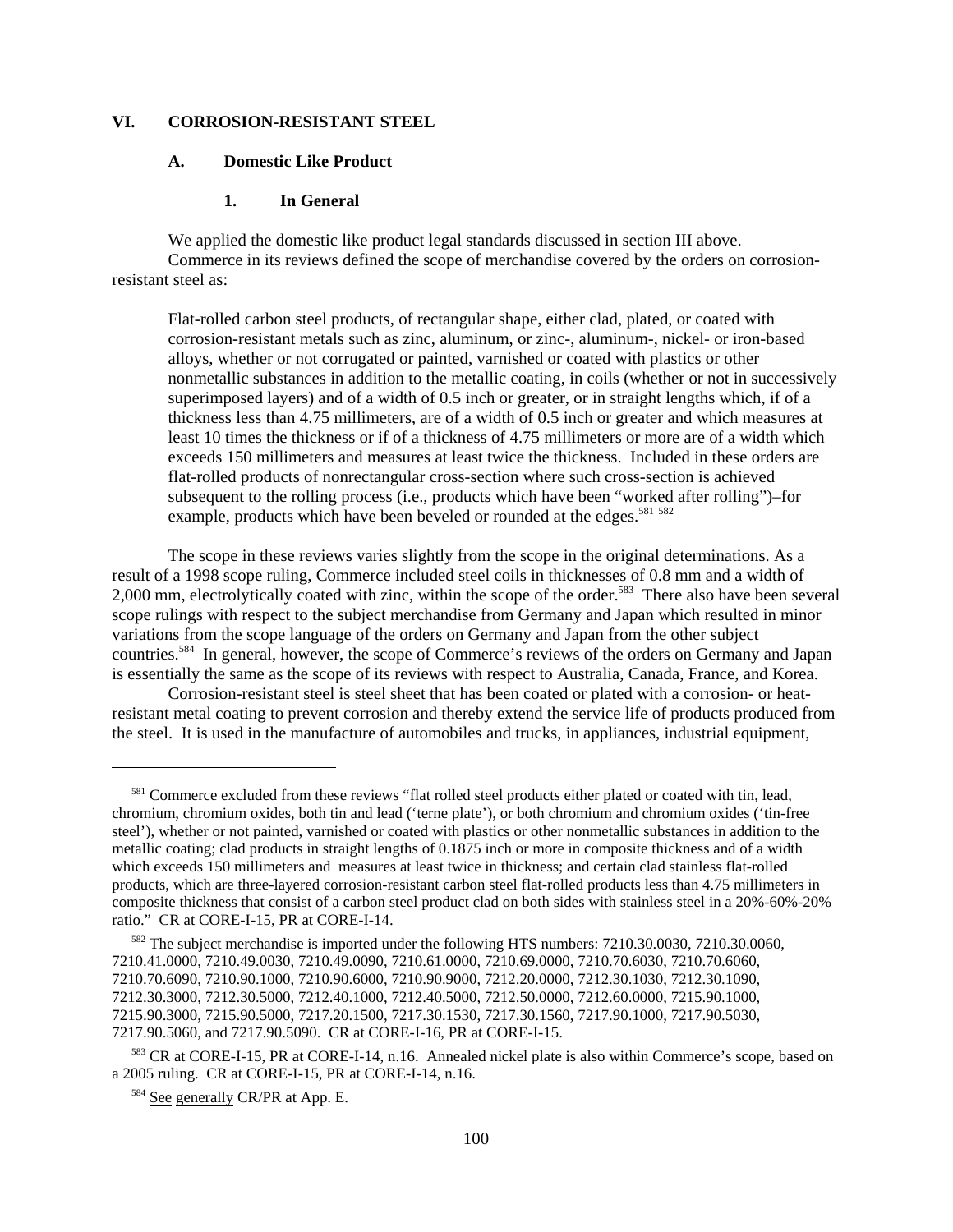agricultural equipment, and in many construction applications. The two widely used processes for manufacturing corrosion-resistant steel are the hot-dip process and the electrolytic process.<sup>585</sup>

In its 1993 determination on corrosion-resistant steel, the Commission found two separate like products, corrosion-resistant steel and clad steel plate, a specialized corrosion-resistant steel product engineered to achieve specific performance requirements. The Commission made a negative determination with respect to clad steel plate.<sup>586</sup>

### **2. Whether to Expand the Domestic Like Product to Include Micro-alloys**

No party has argued that the Commission should determine that various forms of corrosionresistant steel constitute separate domestic like products. While U.S. Steel indicated at the hearing that it favored the inclusion of micro-alloy corrosion-resistant steel in the domestic like product,<sup>587</sup> it did not address the issue in its briefs. Mittal USA stated that the inclusion of micro-alloy was not an issue in these second reviews in that it supported the definition of the like product from the first reviews, which did not include micro-alloy product.<sup>588</sup> Nucor stated in its posthearing brief that it did not object to defining the domestic like product consistent with the scope, as the Commission did in the first reviews.<sup>589</sup>

With respect to micro-alloy product, only two domestic producers produce any micro-alloy corrosion-resistant steel, U.S. Steel and Nucor.<sup>590</sup> \*\*\* was able to provide separate data to the Commission on its production and shipments of micro-alloy corrosion-resistant steel.<sup>591</sup> The data show minuscule levels of micro-alloy corrosion-resistant steel production – only \*\*\* short tons for the period January 2005 through June 2006.<sup>592</sup> Thus, inclusion or exclusion of micro-alloy steel in the domestic like product definition will produce almost no change in the data we considered.<sup>593</sup>

In the first reviews, the Commission considered the micro-alloy issue but did not expand the like product to include micro-alloy.<sup>594</sup> We reach the same conclusion in these reviews.

In terms of the factors generally considered by the Commission in analyzing like product issues, micro-alloy corrosion-resistant steel has limited interchangeability with non-alloy corrosion-resistant steel. Micro-alloy product generally has higher levels of alloying elements in the steel and is also stronger and tougher. Thus it has somewhat different uses. It is made in the same production facilities,

 <sup>585</sup> CR at CORE-I-17-18, PR at CORE-I-15-16. In the hot-dip process, steel sheet is passed through a bath of molten zinc or aluminum. In the electrolytic process, steel sheet is passed through a series of electrolytic cells and zinc or other metal is electrolytically plated onto the surface of the steel. Both processes start with cold-rolled steel sheet.

 <sup>586</sup> Certain Flat-rolled Carbon Steel Products from Australia, Austria, Belgium, Brazil, Canada, Finland, France, Germany, Italy, Japan, Korea, Mexico, the Netherlands, New Zealand, Poland, Romania, Spain, Sweden, and the United Kingdom*,* Inv. Nos. 701-TA-319-322, 334, 336-342, 344, and 347-353 and 731-TA-573-579, 581-592, 594- 597, 599-609 and 612-619 (Final), USITC Pub. 2664 (Aug. 1993) at 1-5.

 <sup>587</sup> Tr. at 260-261 (Hecht).

 <sup>588</sup> Mittal USA's Prehearing Brief at 7.

 <sup>589</sup> Nucor/SDI's Posthearing Brief, Answers to Commissioners' Questions at 27.

 <sup>590</sup> CR at CORE-I-22, PR at CORE-I-18-19.

 <sup>591</sup> CR at CORE-III-8, PR at CORE-III-5, n.18 and CR/PR at Tables CORE-III-4, C-7, and C-8.

 <sup>592</sup> CR/PR at Table CORE-III-4.

 <sup>593</sup> Compare CR/PR at Table C-7 with Table C-8.

<sup>&</sup>lt;sup>594</sup> Certain Carbon Steel Products from Australia, Belgium, Brazil, Canada, Finland, France, Germany, Japan, Korea, Mexico, the Netherlands, Poland, Romania, Spain, Sweden, Taiwan, and the United Kingdom (Review), Inv. Nos. AA1921-197, 701-TA-231, 319-320, 322, 325-328, 340, 342, 348-350, and 731-TA-573-576, 578, 582-587, 604, 607-608, 612, 614-618, USITC Pub. 3364 (Nov. 2000) at 6-7.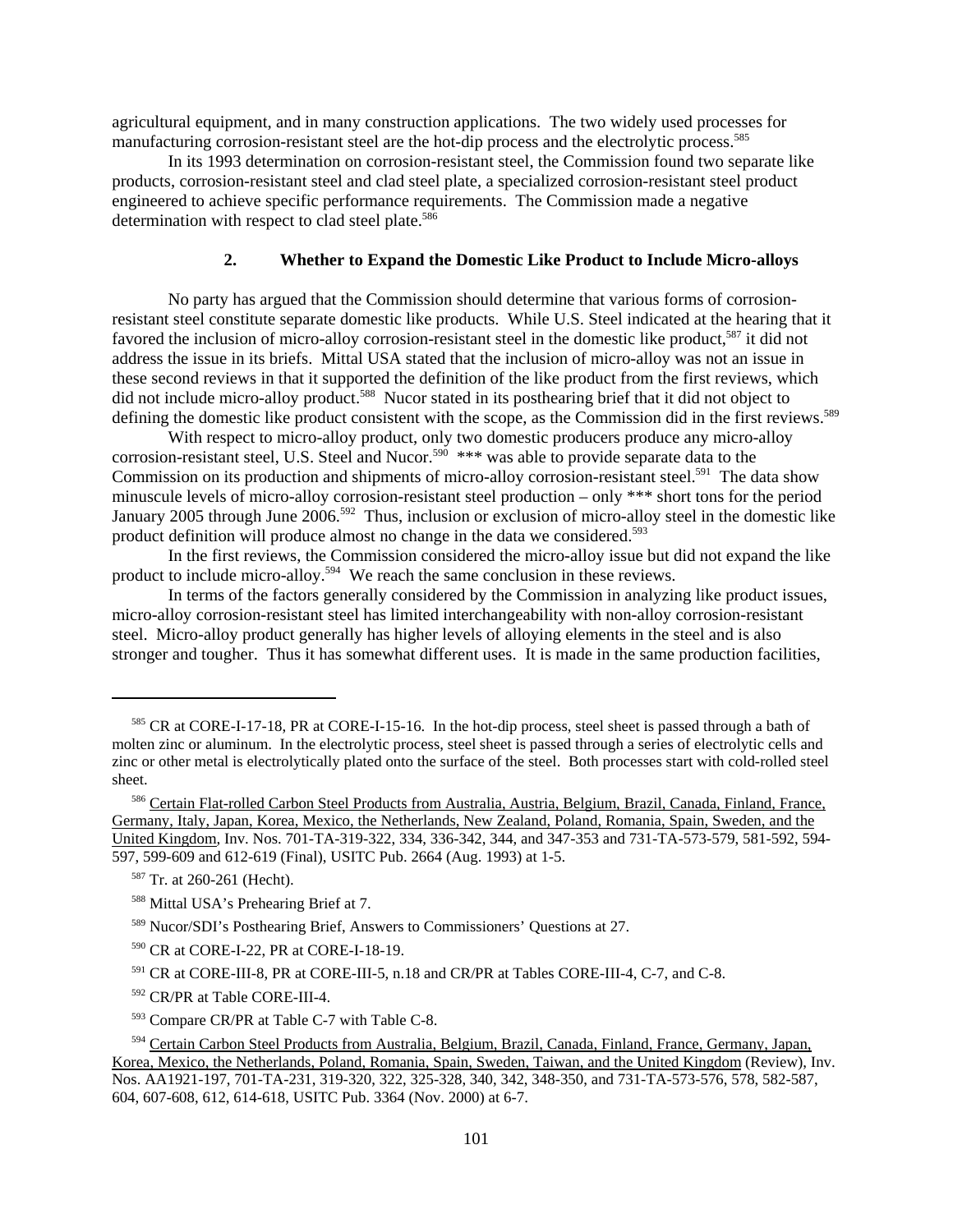using the same employees and processes, as non-alloy product, but only by two out of 23 U.S. producers of corrosion-resistant steel. Its price may vary because of its different physical characteristics and uses. Certain importers and purchasers described micro-alloy product as higher quality and preferred for certain end uses. The two products tend to move in similar channels of distribution.<sup>595</sup>

An additional consideration is that there are other forms of corrosion-resistant steel, both alloy and non-alloy, produced in greater quantities than micro-alloy corrosion-resistant steel, that are likewise not included in the scope.<sup>596</sup> The record does not indicate that the similarities between domestically produced micro-alloy and in-scope non-alloy corrosion-resistant steel warrant expansion of the like product definition to include the micro-alloy product but not other types of out-of-scope product.

Accordingly, we define the domestic like product as consistent with Commerce's scope definition for corrosion-resistant steel and do not expand the like product to include micro-alloy corrosion-resistant steel.<sup>597</sup>

#### **B. Domestic Industry**

#### **1. In General**

We applied the domestic industry legal standards discussed in section III above.

In light of our domestic like product finding, we determine that there is one domestic industry consisting of all domestic producers of corrosion-resistant steel as defined in Commerce's scope determination.<sup>598</sup>

## **2. Related Parties**

We applied the related party legal standards discussed in section III above.

The only issue that arises in this second sunset review with respect to the Commission's definition of the domestic industry is whether any producers should be excluded under the related parties provision, 19 U.S.C. § 1677(4)(B). The domestic interested parties view the domestic industry as encompassing all domestic producers of corrosion-resistant steel, and no party advocated the exclusion of any domestic producer as a related party.

Section 771(4)(B) of the Act allows the Commission, if appropriate circumstances exist, to exclude from the domestic industry producers that are related to an exporter or importer of subject

<sup>598</sup> We note that the aggregate industry data compiled by the Commission include data for several toll producers. CR/PR at CORE-III-1, n.1. However, because the information provided by \*\*\*, a toll producer, was not entirely comparable with the other industry data, its data are included only in CR/PR at Tables C-9 and C-10. CR/PR at CORE-III-I, n.1.

 <sup>595</sup> See generally, CR at CORE I-19-23, PR at CORE-I-16-19.

 <sup>596</sup> CR/PR at Table CORE-III-4.

<sup>&</sup>lt;sup>597</sup> Chairman Pearson and Commissioners Hillman and Okun conclude, based on the record evidence, that the appropriate domestic like product for corrosion-resistant steel does not include micro-alloy product, notwithstanding their finding, discussed above, that the appropriate domestic like product for cut-to-length plate does include microalloy product. Cut-to-length plate is produced from micro-alloy steel in large and growing volumes by many of the same mills that produce non-alloy steel plate. On balance, such plate is part of a product line continuum that is sold through the same channels of distribution for many of the same applications as non-alloy plate, generally with no more than moderate price premiums as a result of additional alloying elements. Corrosion-resistant micro-alloy steel, in contrast, is produced by a very limited number of mills in very small volumes, suggesting specialty status. Record evidence indicates as well that customers perceive corrosion-resistant micro-alloy steel to be distinct from corrosion-resistant steel produced from a non-alloy substrate. Accordingly, they do not expand the domestic like product for corrosion-resistant steel to include micro-alloy steel.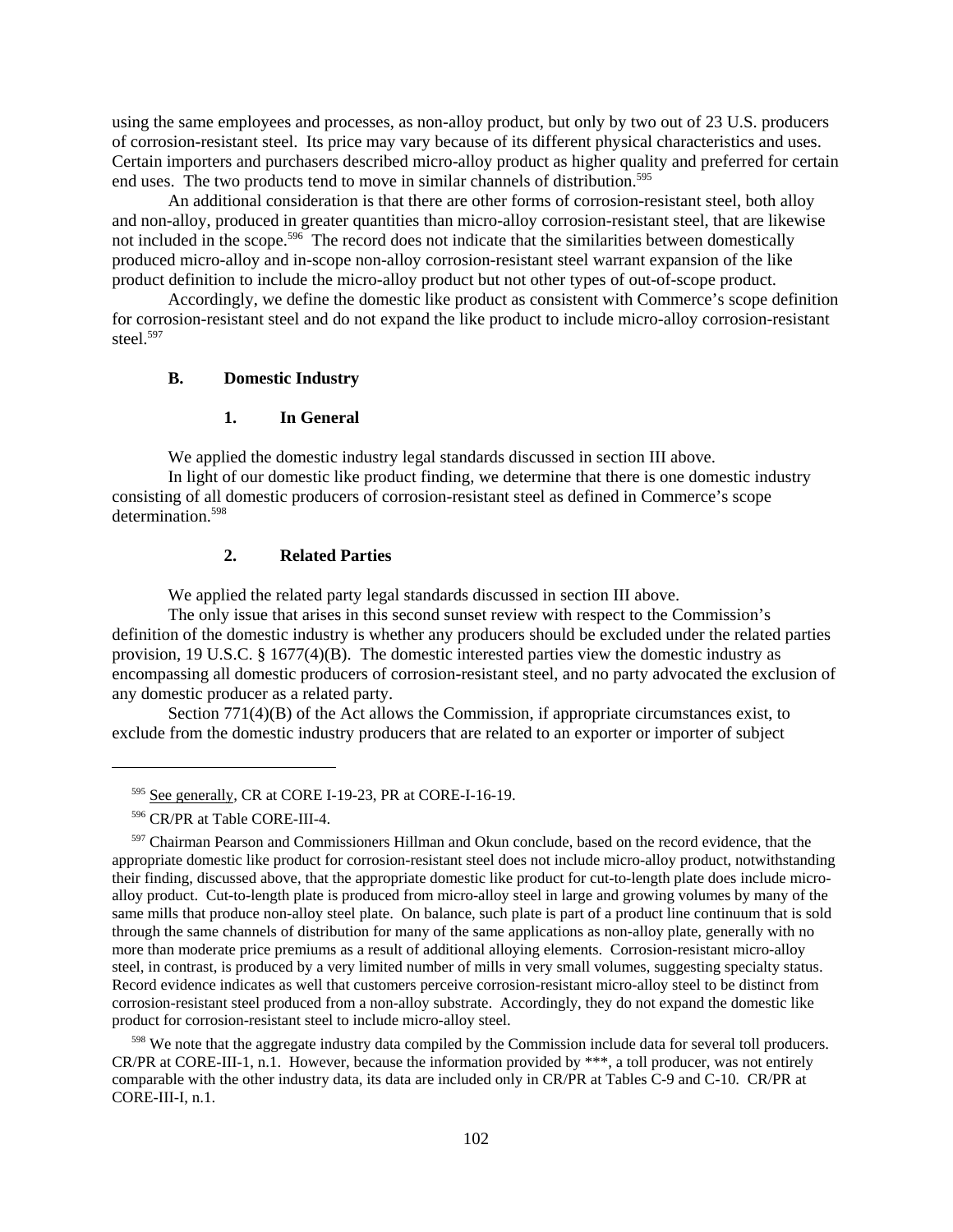merchandise, or which are themselves importers.<sup>599</sup> The Commission has also concluded that a domestic producer that does not itself import subject merchandise, or does not share a corporate affiliation with an importer or foreign producer or exporter, may nonetheless be deemed a related party if it controls large volumes of imports.<sup>600</sup>

In the original 1993 investigations of corrosion-resistant steel, the Commission did not exclude any U.S. producer of corrosion-resistant steel under the related parties provision.<sup>601</sup> Likewise, in the first reviews of corrosion-resistant steel, no party argued for the exclusion of any related parties from the domestic industry, and the Commission found that appropriate circumstances did not exist to exclude any related parties, given the related parties' investments in U.S. facilities since the orders were imposed, the significant share of U.S. production they represented, and the absence of any indication that their domestic operations were shielded from the effects of subject imports. $602$ 

In these reviews, a number of U.S. producers are affiliated with subject country producers of corrosion-resistant steel, or import or purchase subject imports.<sup>603</sup> In addition to these affiliations with

(3) the position of the related producer vis-a-vis the rest of the industry, i.e., whether inclusion or exclusion of the related party will skew the data for the rest of the industry.

<sup>600</sup> The Commission has found such control to exist where the domestic producer was responsible for a predominant proportion of an importer's purchases and the importer's purchases were substantial. See, e.g., Foundry Coke from China, Inv. No. 731-TA-891 (Final), USITC Pub. 3449 (September 2001) at 8-9.

<sup>601</sup> According to the Commission, a substantial percentage of domestic producers had "some financial relationship with foreign steel companies, either through equity ownership or joint ventures, and to a much lesser extent through importation of subject products." However, the Commission observed that exclusion of these companies, and in particular any of the petitioning parties, would skew the domestic industry's data because they made up a substantial portion of the industry. Furthermore, the Commission pointed out that the fact that most of the "related parties" were actively seeking to impose antidumping or countervailing duties on the very parties with which they were affiliated undercut any argument that they were somehow "shielded" from injury from the dumped imports. Finally, given the sporadic and low level of importation by the domestic industry, the Commission found that the interests of all the domestic producers were primarily in domestic production rather than importation. Consequently, the Commission found that there was an insufficient basis to exclude any of the related domestic producers from the corrosion-resistant industry. USITC Pub. 2664 at 97-99.

602 USITC Pub. 3364 at 14.

 603 *AK-ISG Steel Coating, Double G Coatings*, and *I/N Kote* are all owned in part by *Mittal Steel USA*, whose parent company, Mittal Steel N.V., recently announced plans to merge with Arcelor, which has subsidiaries that produce corrosion-resistant steel in Canada, France, and Germany. CR/PR at Table CORE-I-12. The merger is scheduled to be completed in the first half of 2007. CR at CORE-III-5, PR at CORE-III-4. *I/N Kote* is also owned in part by Japanese producer Nippon Steel. Both *Apollo* and *Thomas Steel* have a sister company, Hille & Mueller USA, which imports subject product, and a sister company in Germany, Hille & Mueller, that produces corrosionresistant steel. *Canfield* has a sister company, OMG, that imports subject product. *CSI* is related to JFE Steel, which produces subject product in Japan and exports it to the United States. *Pro-Tec* is 50 percent owned by Kobe Steel, which produces subject product in Japan. *USS-POSCO* is 50 percent owned by POSCO California, which is an indirect wholly owned subsidiary of Pohang Iron and Steel Co., Ltd. ("POSCO"), which produces subject product in Korea; the other 50 percent owner of *USS-POSCO* is Pitcal, a direct wholly owned subsidiary of *U.S. Steel*, a U.S. producer. *Wheeling-Nisshin* is partly owned by Nisshin (Japan), which produces subject product in Japan and (continued...)

<sup>&</sup>lt;sup>599</sup> The primary factors the Commission has examined in deciding whether appropriate circumstances exist to exclude a related party include:

<sup>(1)</sup> the percentage of domestic production attributable to the importing producer;

<sup>(2)</sup> the reason the U.S. producer has decided to import the product subject to investigation, i.e., whether the firm benefits from the LTFV sales or subsidies or whether the firm must import in order to enable it to continue production and compete in the U.S. market; and

See, e.g., Torrington Co. v. United States, 790 F. Supp. 1161 (Ct. Int'l Trade 1992), aff'd without opinion, 991 F.2d 809 (Fed. Cir. 1993).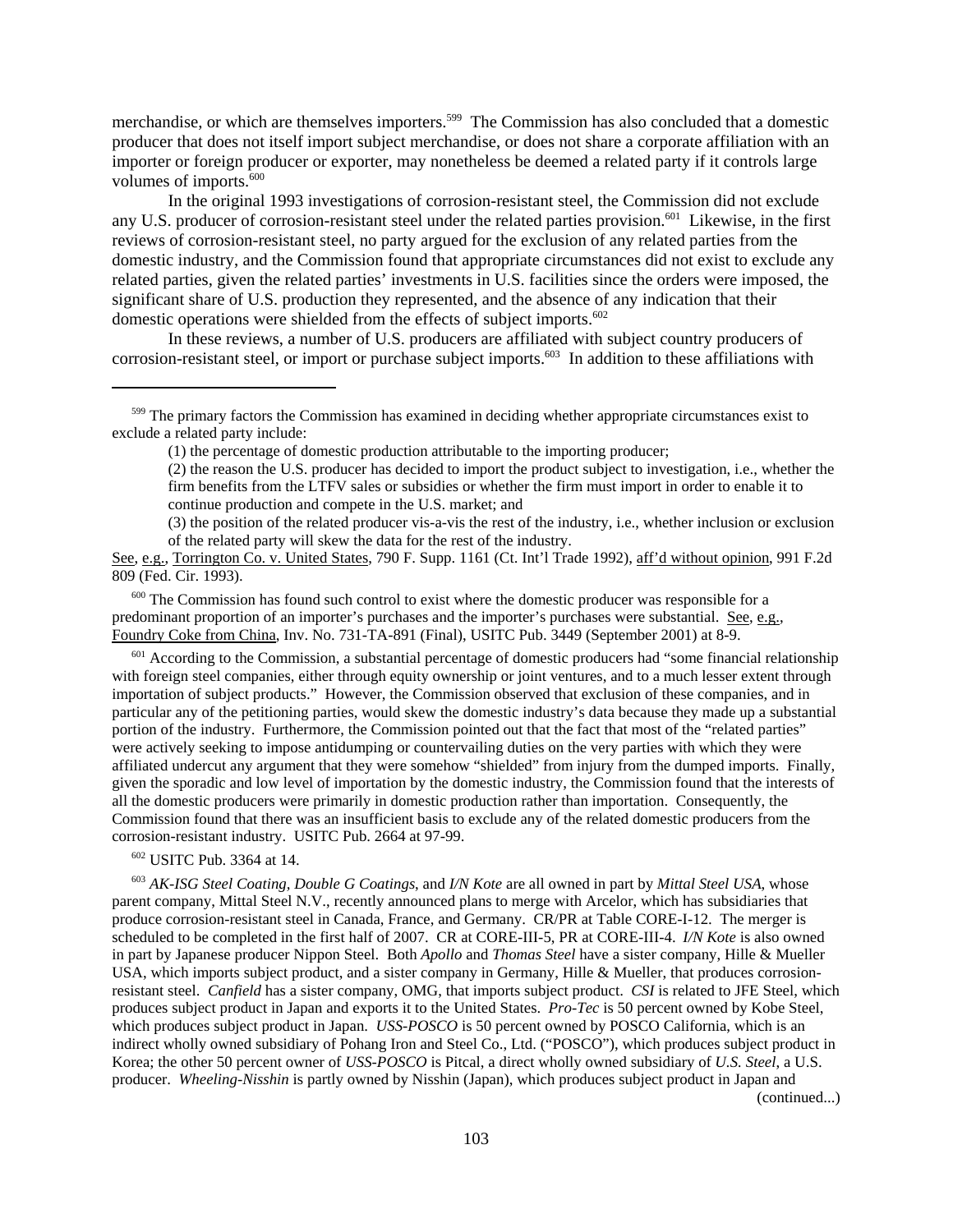subject country producers and importers of corrosion-resistant steel, two U.S. producers imported subject product during the review period.<sup>604</sup> The quantity of imports during the period, however, was a relatively small proportion of these firms' U.S. production of corrosion-resistant steel.<sup>605</sup>

The only U.S. producers to fall within the related parties provision that \*\*\* continuation of the orders are \*\*\*, with respect to \*\*\*.606 These producers, however, represent a very small percentage of U.S. production. Moreover, 19 of the 23 U.S. producers providing information to the Commission, including all the related parties, reported capital expenditures during the period, indicating a commitment to their U.S. production, with no firm accounting for the majority of capital expenditures. Total capital expenditures by U.S. producers with related-party affiliations exceeded \$250 million in 2005.<sup>607</sup> The financial condition of these U.S. producers does not indicate that any of them are shielded from the effects of subject imports.<sup>608</sup> The related parties account for a significant share of U.S. production -- more than \*\*\* of U.S. corrosion-resistant steel production in 2005.<sup>609</sup> No party has argued for the exclusion of any related parties from the domestic corrosion-resistant steel industry.

Based on these facts, we find that appropriate circumstances do not exist to exclude any of the related parties from the corrosion-resistant steel industry.

## C. Cumulation<sup>610</sup>

#### **1. Framework and Parties' Arguments**

We applied the cumulation legal standards discussed in section III above. The threshold criterion for cumulation in these reviews is satisfied because all of the reviews of corrosion-resistant steel were initiated on the same day.

We consider three issues in deciding whether to cumulate the subject imports: (1) whether imports from any of the subject countries are precluded from cumulation because they are likely to have no discernible adverse impact on the domestic industry; (2) whether imports of corrosion-resistant steel from the subject countries are likely to compete with each other and with the domestic like product according to the traditional four-factor test; and (3) other considerations, such as similarities and differences in the conditions of competition of the subject countries with regard to their participation in

 $603$  (...continued)

606 CR/PR at Table CORE-I-13.

 607 U.S. Producers' Questionnaire Responses; CR at CORE-III-24, PR at CORE-III-15, CR/PR at Table CORE-III-12.

608 CR/PR at Table CORE-III-10.

609 CR/PR at Table CORE-I-12.

exports it to the United States, and by *WPS*, a U.S. producer. CR/PR at Table CORE-I-12.

 <sup>604</sup> CR/PR at Tables CORE-I-14, III-7.

<sup>&</sup>lt;sup>605</sup> \*\*\* imports were less than \*\*\* percent of its production in the one year, 2003, it imported subject product, and it reportedly imported to complete an obligation \*\*\*. \*\*\*'s imports represented \*\*\* percent of its production in 2002, but were not above \*\*\* percent of its production during the rest of the period, and this producer represented only \*\*\* percent of U.S. production in 2005. CR/PR at Table CORE-I-12.

<sup>&</sup>lt;sup>610</sup> Commissioner Koplan and Commissioner Lane do not join the remainder of this opinion. For their views, see Separate and Dissenting Views of Commissioner Stephen Koplan and Commissioner Charlotte R. Lane with respect to Certain Carbon Corrosion-Resistant Steel.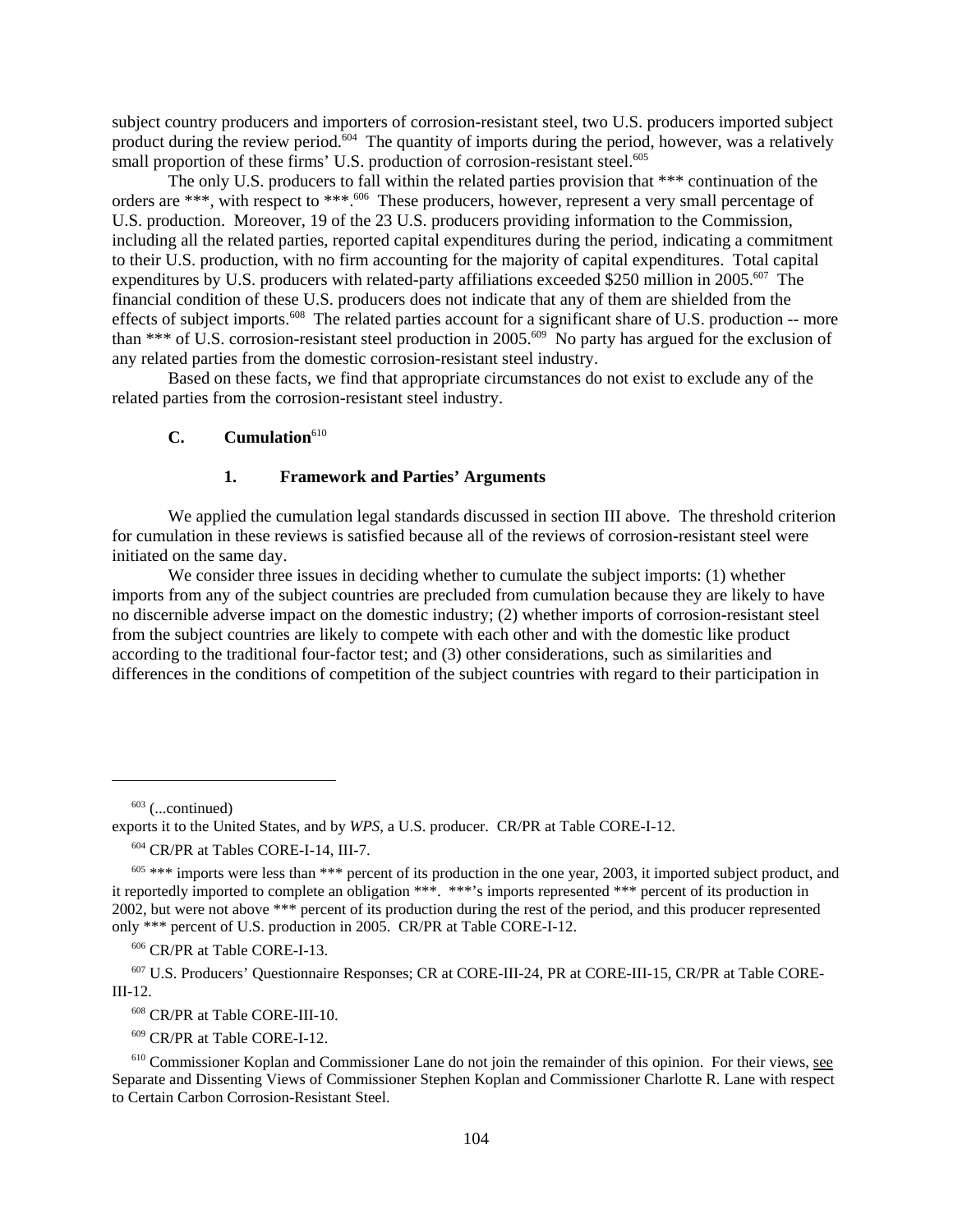the U.S. market.<sup>611 612</sup> In so doing, we take into account the various arguments by the parties in favor of and against cumulation. Our focus in a five-year review investigation is not merely on present conditions of competition, but also on likely conditions of competition in the reasonably foreseeable future.

The domestic interested parties argue that all subject imports of corrosion-resistant steel should be cumulated. They argue that the likelihood of "no discernible adverse impact" is a limited exception to cumulation that is not satisfied in this case for any subject country.613 They claim that it is likely that subject imports from each country will exhibit a reasonable overlap of competition with imports from other subject countries and with domestically produced corrosion-resistant steel.<sup>614</sup> Finally, U.S. producers argue that there are no significant differences in conditions of competition among the subject countries that would not warrant the Commission exercising its discretion to cumulate any of them.<sup>615</sup>

<sup>612</sup> Chairman Pearson and Commissioner Okun note that while they consider the same issues discussed in this section in determining whether to exercise their discretion to cumulate the subject imports, their analytical framework begins with whether imports from the subject countries are likely to face similar conditions of competition. For those subject imports which are likely to compete under similar conditions of competition, they next proceed to consider whether those imports are likely to compete with each other and with the domestic like product. Finally, if based on that analysis they intend to exercise their discretion to cumulate one or more subject countries, they analyze whether they are precluded from cumulating such imports because the imports from one or more subject countries, assessed individually, are likely to have no discernible adverse impact on the domestic industry. See Additional and Dissenting Views of Chairman Daniel R. Pearson and Commissioner Deanna Tanner Okun, found in Stainless Steel Bar from Brazil, India, Japan, and Spain, Invs. Nos. 731-TA-678, 679, 681, and 682 (Second Review), USITC Pub. 3895 (Dec. 2006).

They join Vice Chairman Aranoff and Commissioner Hillman's discussion of the issues in this section, and reach the same conclusion. That is, Chairman Pearson and Commissioner Okun determine that certain factors indicate that subject imports from Canada will likely compete under different conditions of competition than other subject imports and, therefore, they do not exercise their discretion to cumulate subject imports from Canada for purposes of their analysis of likely volume, likely price effects, and likely injury. They also determine that (1) many of the likely conditions of competition faced by subject imports from Germany and Korea are similar; (2) subject imports from these countries are likely to compete with each other and with the domestic like product in the event of revocation; and (3) subject imports from these countries assessed individually, are not likely to have no discernible adverse impact on the domestic industry in the event of revocation. Therefore, they exercise their discretion to cumulate subject imports from Germany and Korea. Finally, Chairman Pearson and Commissioner Okun determine that (1) many of the likely conditions of competition faced by subject imports from Australia, France, and Japan are similar; (2) subject imports from these countries are likely to compete with each other and with the domestic like product in the event of revocation; and (3) subject imports from these countries assessed individually, are not likely to have no discernible adverse impact on the domestic industry in the event of revocation. Therefore, they exercise their discretion to cumulate subject imports from Australia, France, and Japan.

<sup>613</sup> Given the pre-order levels of subject imports, sufficient excess capacity in each of the subject countries, their export-orientation, and the level of imports into the United States during the review period from certain countries, particularly \*\*\* and \*\*\*, they urge the Commission to find that the exception does not apply to any country. U.S. Steel's Prehearing Brief at 13-45.

<sup>614</sup> U.S. Steel's Prehearing Brief at 46-51. They note that producers, importers and purchasers reported that imports from each country were "always" or "frequently" interchangeable with each other and the domestic like product, with similar channels of distribution and presence in the market.

 615 U.S. Steel's Prehearing Brief at 52-53 (All six countries have large corrosion-resistant steel industries. Producers in all countries are export-oriented and make steel that can be used in the most demanding applications. All six countries have excess capacity, make products that are sold on the basis of price, and will be impacted by changing conditions in China. With the exception of \*\*\*, all subject country producers have U.S. affiliates and such relationships could enhance their ability to penetrate the U.S. market.).

<sup>&</sup>lt;sup>611</sup> See Allegheny Ludlum Corp. and AK Steel Corp. v. United States, Slip Op. 06-188 (Ct. Int'l Trade, Dec. 22, 2006).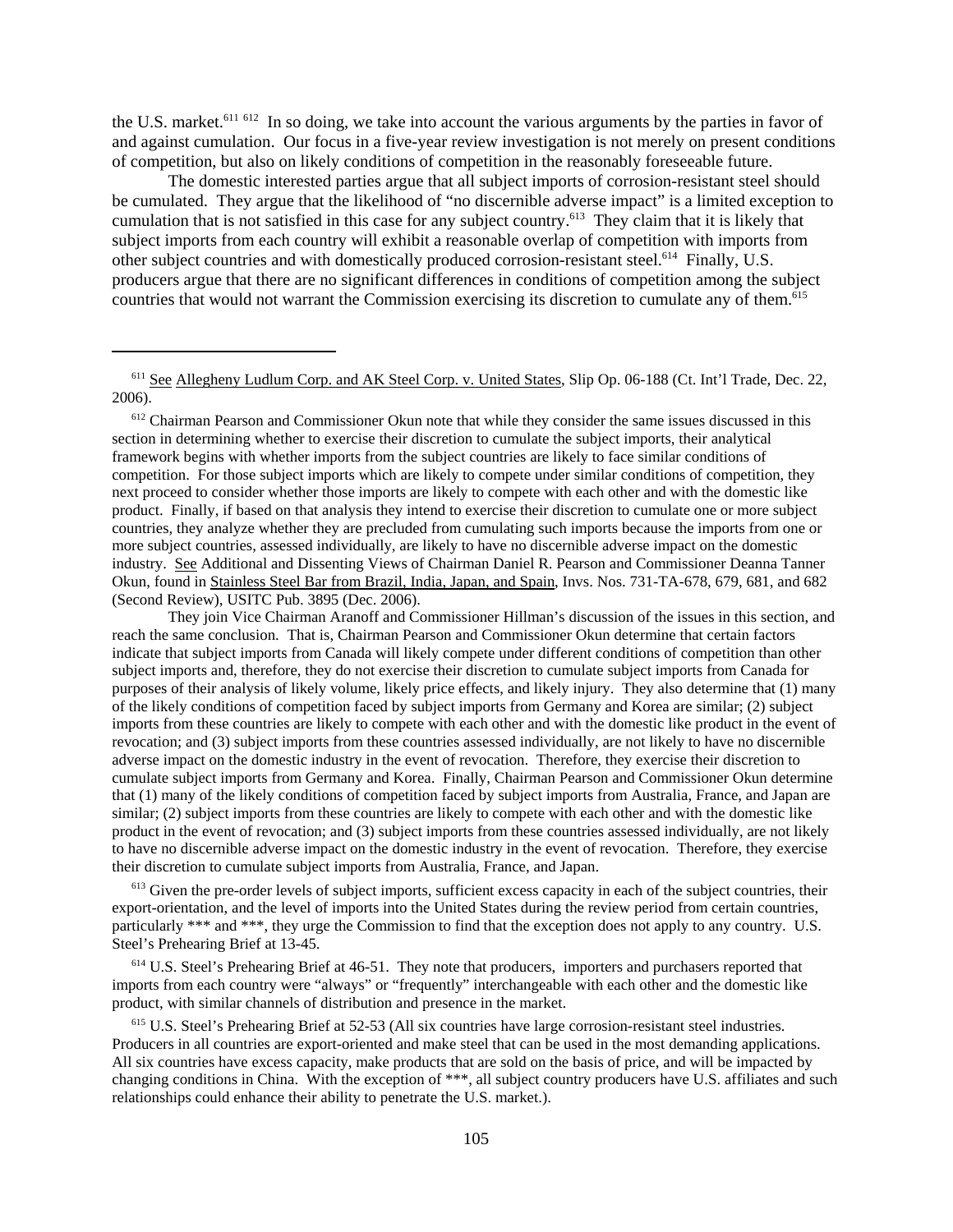Corrosion-resistant steel producers in each subject country, except Korea,<sup>616</sup> argue that their country's imports should not be cumulated with those from the other subject countries on the following bases: Australia, no discernible adverse impact;<sup>617</sup> Canada, different conditions of competition;<sup>618</sup> France, no discernible adverse impact, lack of overlap of competition, and differences in conditions of competition, based mainly on the Arcelor-Mittal relationship;619 Germany, no discernible adverse impact; $620$  and Japan, no discernible adverse impact and different conditions of competition. $621$ 

Because we have not determined that subject imports from any country would be likely to have no discernible adverse impact on the U.S. industry, and that there is a reasonable overlap in competition among imports from all six countries and the U.S. industry, we have discretion to cumulate imports. We have determined that certain factors, discussed below, indicate that subject imports from Canada will likely compete under different conditions of competition and, therefore, we do not exercise our discretion to cumulate subject imports from Canada for purposes of our injury analysis. We determine that many of the conditions of competition faced by subject imports from Germany and Korea are similar. Therefore, we exercise our discretion to cumulate subject imports from Germany and Korea. We determine that many of the conditions of competition faced by subject imports from Australia, France, and Japan are similar. Therefore, we exercise our discretion to cumulate subject imports from Australia, France, and Japan. Finally, we find that the likely conditions of competition faced by subject imports from Germany and Korea will differ from the likely conditions of competition faced by subject imports from Australia, France, and Japan, and therefore we do not exercise our discretion to cumulate these groups of countries.

#### **2. Likelihood of No Discernible Adverse Impact**

We consider all relevant factors in analyzing "no discernible adverse impact" in these reviews. Based on the record, we do not find that subject imports from Australia, France, Germany, Japan, or Korea are likely to have no discernible adverse impact in the event of revocation. Because we decline to cumulate subject imports from Canada with those from any other subject countries on the basis of differences in likely conditions of competition, we find it unnecessary to decide the issue of no discernible adverse impact with respect to Canada.<sup>622</sup>

(continued...)

<sup>&</sup>lt;sup>616</sup> The Korean respondents do not present specific arguments as to why subject imports from Korea should not be cumulated. They argue instead that, due to changes in the overall conditions of competition, all of the orders should be revoked. Korean Respondents' Prehearing Brief at 1.

 <sup>617</sup> Australian Respondents' Posthearing Brief at 10.

 <sup>618</sup> Canadian Respondents' Posthearing Brief at 1-8, Answers to Commissioners' Questions at 31-41.

 <sup>619</sup> French Respondents' Posthearing Brief at 8-10.

 <sup>620</sup> German Respondents' Posthearing Brief at 5-9.

 <sup>621</sup> Japanese Respondents' Posthearing Brief at 15.

<sup>&</sup>lt;sup>622</sup> Cf. Top-of-the-Stove Stainless Steel Cooking Ware from Korea, INV Nos. 701-TA-267 and 731-TA-304 (Review) (Remand), USITC Pub. 3485 (Jan. 2002) at 5 (declining to address criterion of no discernible adverse impact in the absence of evidence of a reasonable overlap of competition).

In the first reviews, the Commission found that there was no likelihood of no discernible adverse impact in the event of revocation with respect to imports from all the subject countries, based on: their continuing presence in the U.S. market, indicating subject producers had the contacts and distribution channels necessary to compete; excess capacity; and the considerable resources devoted to export markets. USITC Pub. 3364 at 47.

On remand with respect to Canada, France, and Germany, the Commission cited factors similar to those it considers in analyzing likelihood of material injury, but noting that the threshold for finding likelihood of a discernible or "noticeable" adverse impact is lower than the threshold for finding likelihood of material injury, or of a "significant" adverse impact if the order is revoked. USITC Pub. 3539 at 21-22; USITC Pub. 3753 at 3. The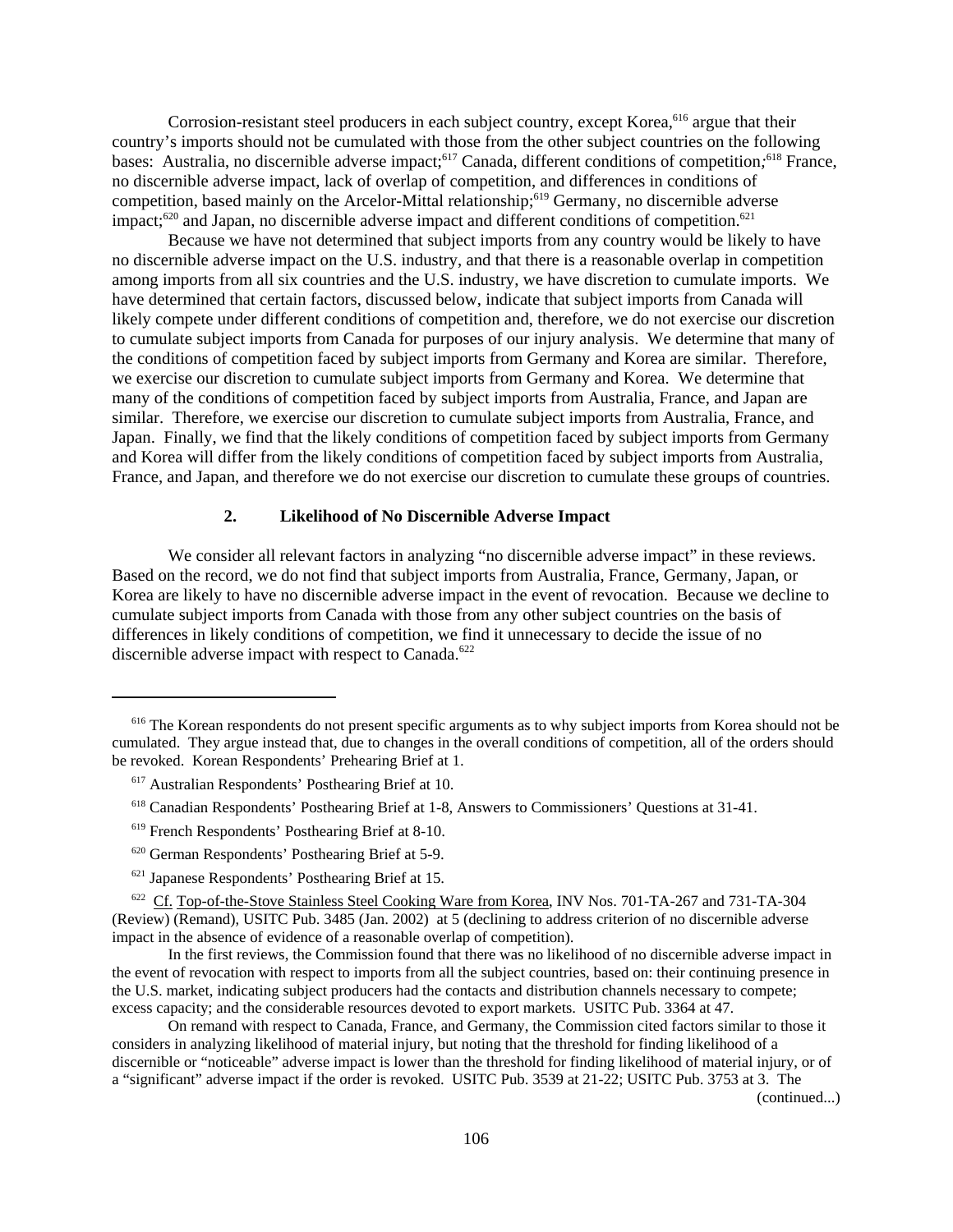*Australia:* The information on the record indicates that the corrosion-resistant steel industry in Australia has significant production capacity and has increased its capacity since the original investigation period. The Australian producer's excess capacity was \*\*\* short tons in 2005, and its capacity for January-June 2006 was \*\*\* short tons, as compared to \*\*\* short tons for January-June  $2005.\overline{623}$  There were some imports into the U.S. market from Australia during the review period, although at minimal levels, reaching a high during the current period of 297 short tons in 2003 and dropping to 16 short tons in 2005.624

*France:* Similarly, producers in France have significant production capacity and have increased their capacity since the original investigation, from \*\*\* short tons in 1992 to \*\*\* short tons in 2005.<sup>625</sup> The French producers' excess capacity was \*\*\* short tons in 2005, and their capacity for January-June 2006 was \*\*\* short tons, as compared to \*\*\* short tons for January-June 2005.<sup> $\delta$ 26</sup> Even with the orders in place, subject imports from France were present in the U.S. market, although at a declining rate. Subject imports from France were at their highest level during the instant review period in 2002, at 15,753 short tons, and were 1,778 short tons in  $2005$ .<sup>627</sup>

*Germany:* German producers report increased capacity and production, from \*\*\* short tons of capacity in 1992 to \*\*\* short tons in 2005, and from \*\*\* short tons of production in 1992 to \*\*\* short tons in 2005. While capacity utilization in 2005, at \*\*\* percent, was above that of the original investigation period, it had dropped from \*\*\* percent in 1999 during the first review period.<sup>628</sup> German producers' excess capacity was \*\*\* short tons in 2005, which was equivalent to almost \*\*\* percent of apparent U.S. consumption and U.S. production in that year. $629$ 

 $622$  (...continued)

 623 CR/PR at Table CORE-IV-12. The Australian industry's capacity increased from \*\*\* short tons in 1992 to \*\*\* short tons in 2005.

 $624$  CR/PR at Table CORE-I-1. There was some underselling by subject imports from Australia in the original investigation, although no price comparisons were reported during either review period. Subject imports from Australia \*\*\* the domestic product in \*\*\* out of \*\*\* comparisons of sales to manufacturers and end users and \*\*\* the domestic product in \*\*\* out of \*\*\* purchaser price comparisons reported by distributors and service centers during the original investigation. Original Confidential Staff Report at Tables 110-112.

625 CR/PR at Table CORE-IV-27.

626 CR/PR at Table CORE-IV-29.

<sup>627</sup> CR/PR at Table CORE-I-1. There were no price comparisons for subject imports from France in either review, but some underselling in the original investigation. Subject imports from France \*\*\* the domestic product in \*\*\* of \*\*\* comparisons of sales to distributors and service centers and \*\*\* the domestic product in \*\*\* of \*\*\* comparisons of sales to manufacturers and end users and in \*\*\* out of \*\*\* purchaser price comparisons reported by manufacturers and end users in the original investigation. Original Confidential Staff Report at Tables 110-112.

628 CR/PR at Table CORE-IV-36.

factors considered on remand for each of the subject countries included: production capacity and unused capacity relative to U.S. production and apparent consumption, available inventories, export reliance, substitutability of the subject imports with U.S. product, underselling in the original investigation, ability to product shift, and trade patterns during the original investigations. USITC Pub. 3539 at 27-28, 32. The Commission's findings on remand of no likelihood of no discernible adverse impact and of a likelihood of continuation or recurrence of material injury with respect to all three countries were upheld.

 $629$  CR/PR at Tables C-7, CORE-IV-38. We acknowledge that German producers reported  $***$  capacity utilization in January to June 2006 and that this indicates a limited ability to increase exports via greater production. The German industry, however, reported \*\*\* in every other full-year and partial-year period since 2000, as well as some significant year-to-year fluctuations. As recently as 2005 German producers reported nearly \*\*\* short tons of available capacity. Given these facts, we do not conclude that the German industry will lack any available capacity in the foreseeable future based on the experience of a single partial year.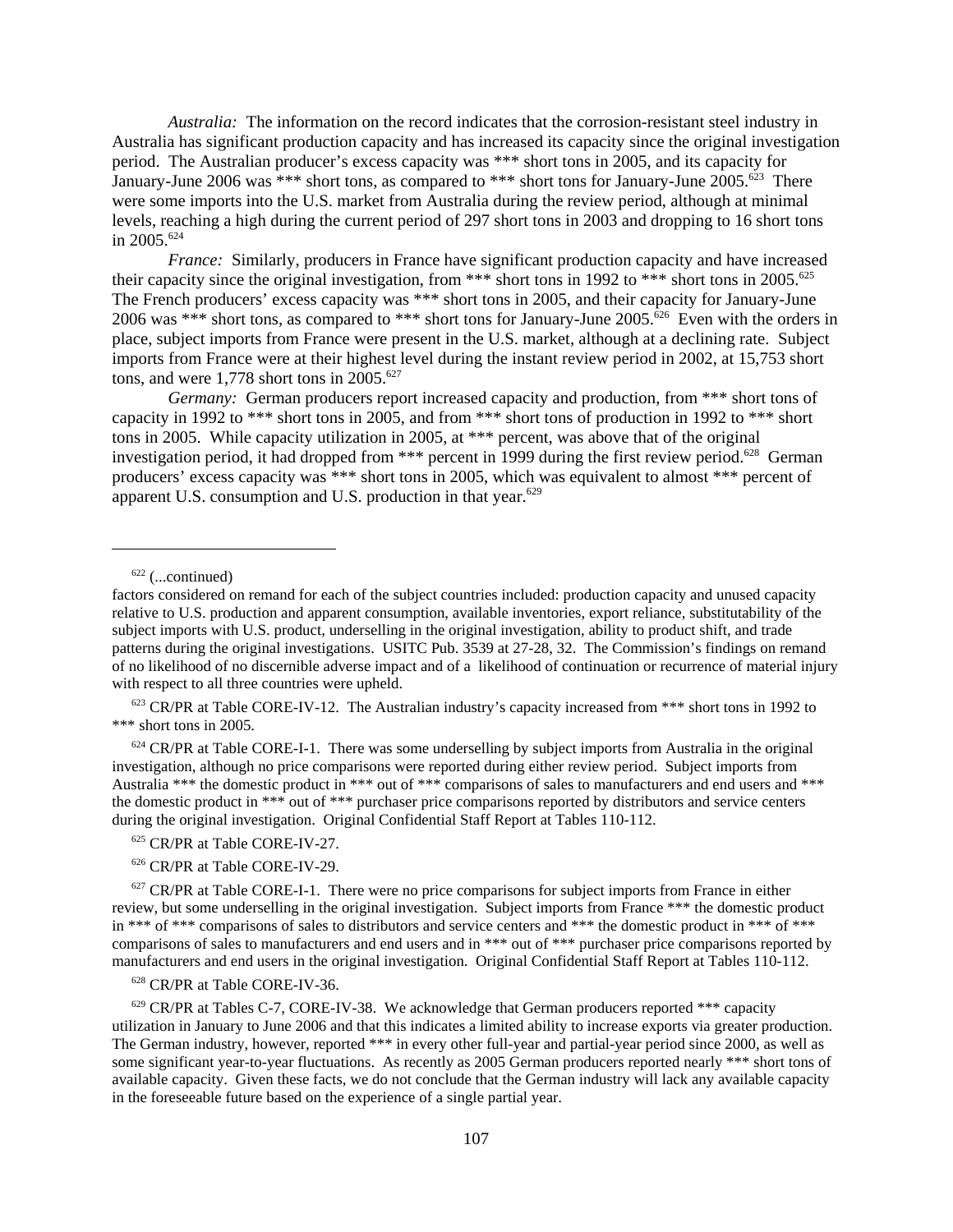Imports from Germany to the United States of corrosion-resistant steel were 189,192 short tons in 1992.630 While subject imports from Germany were lower during this review period, they increased by 63.5 percent from 2000 to 2005, from 46,453 short tons in 2000 to 75,941 short tons in 2005.<sup>631</sup>

The German industry is export-oriented. Exports accounted for over \*\*\* percent of German shipments during each year since 2000. Although most exports remained in Europe, \*\*\* percent of its shipments in 2005 (over \*\*\* tons) were directed to overseas markets, including the United States. $632$ 

As discussed below, producers accounting for the vast majority of German production lack any production affiliate in the United States. These unaffiliated producers are ThyssenKrupp, the \*\*\* German producer and exporter to the United States, and the \*\*\* German producers, Salzgitter and Corus, which together represent \*\*\* percent of German production.<sup>633</sup> ThyssenKrupp has an established customer base in the United States and owns a large U.S. service center chain.<sup>634</sup> Thus, ThyssenKrupp has the need to supply corrosion-resistant steel to its customers in the United States and it has the logistical means to do so.<sup>635</sup>

ThyssenKrupp, however, has yet to establish a production facility in North America, and, as we discuss below, we cannot determine that it is more likely than not that ThyssenKrupp will acquire such a facility in the reasonably foreseeable future. Even if ThyssenKrupp were to construct a U.S. facility, this would take some years. In the meantime, ThyssenKrupp will need to supply its U.S. customers with imports from Germany so that it can maintain and likely build its customer base to support such a facility.<sup>636</sup>

*Japan:* Japanese producers also reported significant production capacity and increased capacity since the original investigation. The Japanese industry's capacity increased from \*\*\* short tons in 1992 to \*\*\* short tons in 2005.<sup>637</sup> The Japanese producers' excess capacity was \*\*\* short tons in 2005, and their capacity for January-June 2006 was \*\*\* short tons, as compared to \*\*\* short tons for January-June

 632 CR/PR at Table CORE-IV-38. German respondent interested parties argue that demand in their home market and the EU is sufficiently strong that they would not have an incentive to ship product to the United States. They point out that over \*\*\* percent of their shipments are to the German market or other EU markets. German Respondents' Posthearing Brief at 3. We note below that prices for corrosion-resistant steel in EU markets have not been sufficiently below U.S. prices so as to create a price incentive to shift sales to the U.S. market. However, prices in certain Asian markets have typically been lower than U.S. prices, as has the "EU export" price. CR/PR at Table CORE-IV-70, as revised by Memorandum INV-DD-162 (Dec. 5, 2006). Thus, there would appear to be some price incentive for German producers to direct to the United States sales currently made to markets outside the EU. The record also reflects that exports from Germany to markets outside the European Union increased in 2005, much of which was to the United States.

633 CR/PR at Table CORE-IV-35.

634 Tr. at 521 (Gruenhage); Tr. at 264 (Gant); CR at CORE-IV-53, PR at CORE-IV-20.

<sup>635</sup> The U.S. service center firm owned by ThyssenKrupp is TKSS. Corrosion-resistant steel is among the products distributed by TKSS. TKSS presents one ready avenue for subject imports from ThyssenKrupp or other producers in Germany to reach the U.S. market. German respondents claim that this is not likely because TKSS currently handles very little imported product, and because the sales of ThyssenKrupp Germany have been to autorelated end-users and not service centers. German Respondents' Posthearing Brief at 8-9. The fact that TKSS does not currently distribute much imported product with the orders in place does not diminish its availability as a channel for imports if the orders were revoked.

<sup>636</sup> With respect to pricing, in both the original investigation and current reviews, subject imports from Germany mostly \*\*\* the domestic product. Original Confidential Staff Report at Tables 110-112; CR/PR at Table CORE-V-17. Notwithstanding the \*\*\*, we find that the likely volume of subject imports from Germany would be sufficient to have a noticeable impact on the domestic industry.

637 CR/PR at Table CORE-IV-45.

 <sup>630</sup> CR/PR at Table CORE-I-1.

<sup>&</sup>lt;sup>631</sup> CR/PR at Table C-7.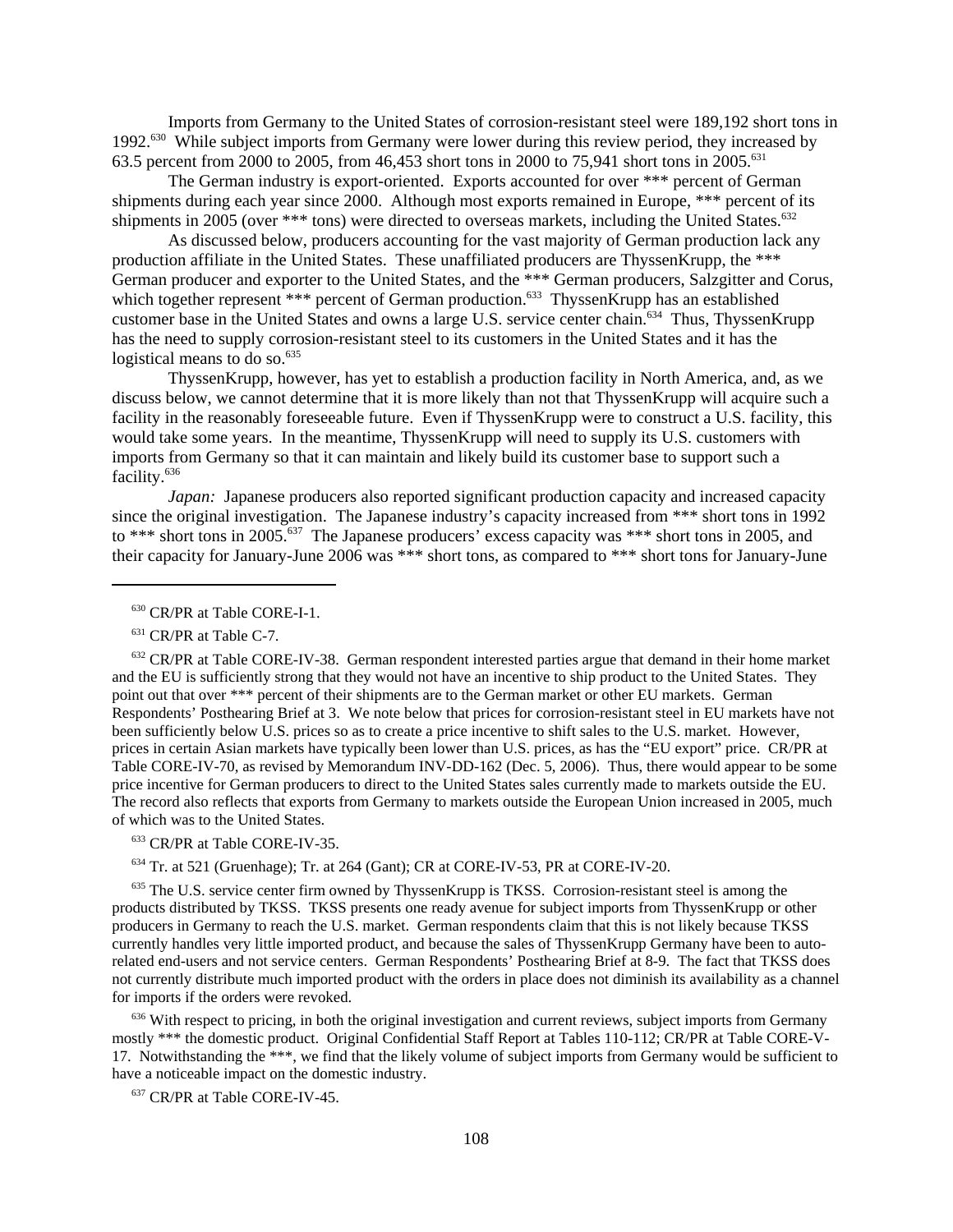2005.638 Subject imports from Japan were present in the U.S. market during the review period, ranging from a high of 27,543 short tons in 2000 to a low of 16,762 short tons in 2005.<sup>639</sup>

*Korea*. Imports from Korea to the United States of corrosion-resistant steel were 193,513 short tons in 1992.<sup>640</sup> Despite the discipline imposed by the orders, Korea's subject imports to the United States increased substantially during the review period, reaching a high of 330,858 short tons in 2005, or 1.5 percent of apparent U.S. consumption.<sup>641</sup> Korean producers, representing \*\*\* percent of corrosionresistant steel capacity in Korea, reported steady increases in their capacity, from 3.1 million short tons in 1992 to 8.4 million short tons in 2005, and in their production, from 2.9 million short tons in 1992 to 7.3 million short tons in 2005, but a drop in capacity utilization to 87.0 percent in 2005, from 93.8 percent in 1992.<sup>642</sup> Korean producers' excess capacity was 1.1 million short tons in 2005.<sup>643</sup>

In addition to current substantial volumes of imports from Korea despite the orders, Korean producers exported 28.8 percent of their total shipments in 2005 to countries other than the United States, amounting to 2.1 million short tons of corrosion-resistant steel.<sup>644</sup> Of these exports, Korean producers exported approximately 900,000 short tons to markets outside Asia, indicating a willingness to seek out markets that are distant from Korea.<sup>645</sup>

In sum, with respect to Australia, France, Germany, Japan, and Korea, the information on the record indicates that the corrosion-resistant steel industry in each of these subject countries has significant production capacity and has increased its capacity since the original investigation period. Producers in each of the subject countries have unused capacity. Producers in each country have maintained at least some level of exports to the U.S. market during the review period, and undersold U.S. producers at times during the original investigation period, and, in some cases, during the review period as well. Finally, corrosion-resistant steel from domestic producers and the subject countries is generally substitutable.<sup>646</sup> Accordingly, we do not conclude that the subject imports from Australia, France, Germany, Japan, or Korea would not have a discernible or noticeable adverse impact on the U.S. market if the orders were

640 CR/PR at Table CORE-I-1.

641 CR/PR at Table CORE-I-1.

642 CR/PR at Table CORE-IV-54.

 $643$  The Korean industry also produces non-subject product on the same equipment, including \*\*\* short tons of micro-alloy corrosion-resistant steel, \*\*\* percent of which was exported to the United States in 2005. Korean producers, however, did not indicate how readily equipment used to produce non-subject product could be modified to produce subject merchandise.

644 CR/PR at Table CORE-IV-56.

<sup>645</sup> With respect to U.S. prices of imports from Korea, in the original investigation, subject imports from Korea \*\*\* the domestic product in \*\*\* of \*\*\* comparisons of sales to manufacturers and end users, in \*\*\* of \*\*\* comparisons of sales to distributors and service centers, and in \*\*\* of \*\*\* purchaser price comparisons reported by distributors and service centers. Original Confidential Staff Report at Tables 110-111, 113. The Korean product undersold the U.S. product in 13 of 53 comparisons during the current review period, with the orders in place. CR/PR at Table CORE-V-17.

 646 CR at CORE-II-20, PR at CORE-II-13; CR at CORE-II-30, PR at CORE-II-23; CR at CORE-II-21, PR at CORE-II-14.

 <sup>638</sup> CR/PR at Table CORE-IV-47.

 <sup>639</sup> CR/PR at Table CORE-I-1. The Commission's pricing data in this review show underselling by Japanese product in 5 out of 20 comparisons and overselling in the remaining 15 comparisons. CR/PR at Table CORE-V-17. In the original investigation, subject imports from Japan \*\*\* the domestic product in \*\*\* of \*\*\* comparisons of sales to manufacturers and end users, in \*\*\* of \*\*\* comparisons of sales to distributors and service centers, and in \*\*\* of \*\*\* purchaser price comparisons reported by manufacturers and end users. Original Confidential Staff Report at Tables 110-112.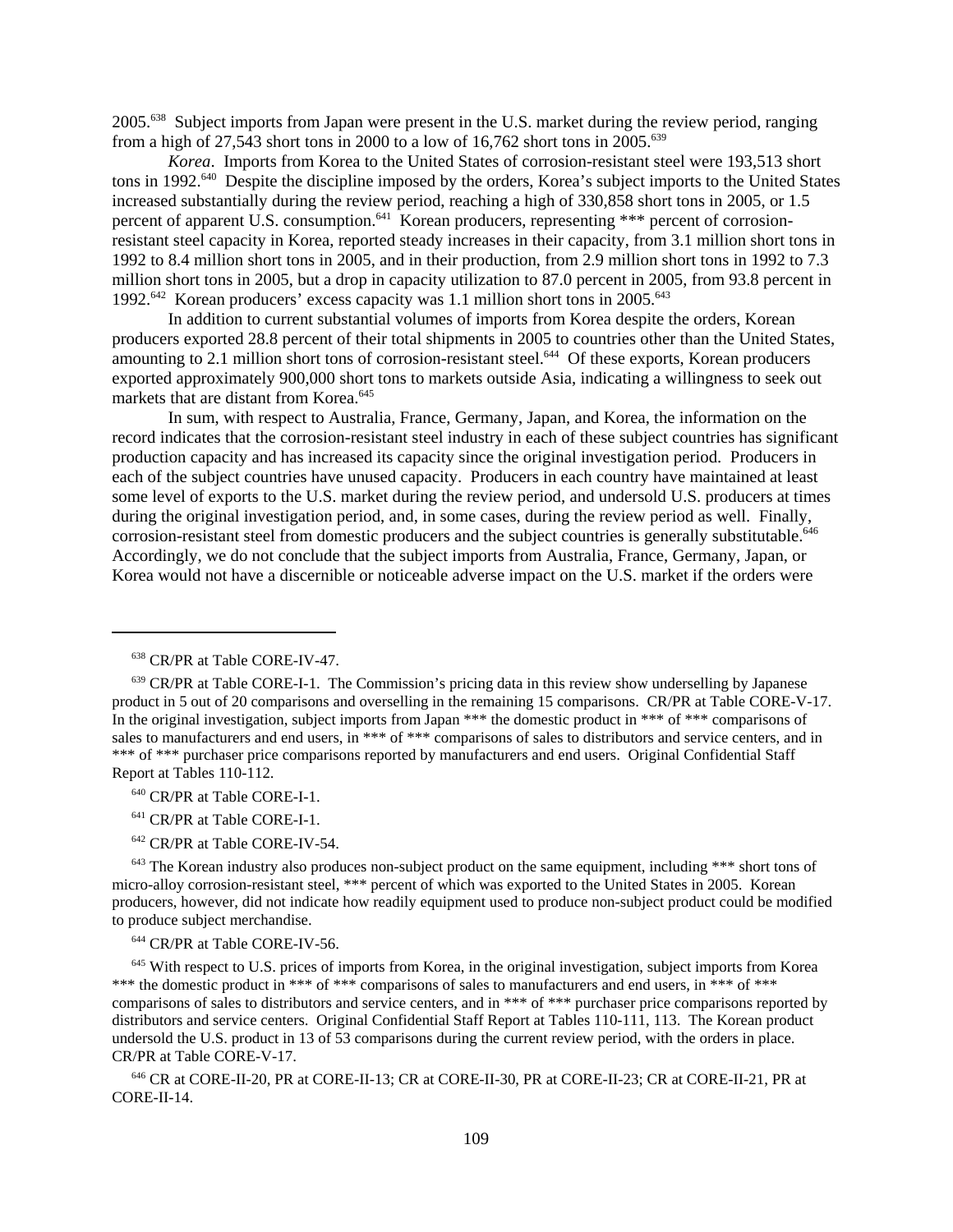lifted. We, therefore, are not precluded from exercising our discretion to cumulate subject imports from any of these countries.

# **3. Likelihood of a Reasonable Overlap of Competition**

Because we have not found that the "no discernible adverse impact" exception to cumulation applies to any of the subject countries, we next consider the issue of likely reasonable overlap of competition.<sup>647</sup> The Commission generally has considered whether subject imports compete with each other and with the domestic like product with reference to four factors: 1) fungibility; 2) sales or offers in the same geographic markets; 3) common or similar channels of distribution; and 4) simultaneous presence.648 In five-year reviews, the relevant inquiry is whether there likely would be a reasonable overlap of competition even if none currently exists because the subject imports are absent from the U.S. market.

In the original investigations and in the first reviews, the majority of the Commission cumulated subject imports from all subject countries, based on a reasonable overlap of competition.<sup>649</sup>

In these reviews, the record indicates that domestically produced and imported corrosion-resistant steel are fungible products. Subject imports and the domestic product share the same essential chemical and physical properties, and there is a moderate to high degree of substitution between them.<sup>650</sup> Generally, producers, importers and purchasers reported that corrosion-resistant steel from the United States and from other countries is always or frequently interchangeable.<sup>651</sup> Twenty-nine of 35 responding purchasers indicated that imported and domestically produced corrosion-resistant steel are generally used in the same applications, as long as the steel conforms to the purchaser's specifications or the supplier has been approved.<sup>652</sup>

In addition, the types of corrosion-resistant steel that the subject producers either exported to the United States or produced during the review period reveal a sufficient degree of fungibility among the subject imports and with the domestic product.<sup>653</sup> For example, while \*\*\* exported minimal quantities to the United States and produces only hot-dip corrosion-resistant steel, all the other subject countries produce and in some cases exported to the United States during the review period significant quantities of hot-dip product. In addition, while Canadian respondents argued that imports from Canada are focused on specialty automotive products to a much greater extent than other subject imports,<sup>654</sup> the record shows a reasonable overlap. All the subject countries produce corrosion-resistant steel for exposed automotive applications, and there is sufficient overlap in the other types of corrosion-resistant steel they produce, as

 $647$  Chairman Pearson and Commissioner Okun examine the likelihood of a reasonable overlap of competition only after first determining whether subject imports are likely to face similar conditions of competition. Because they determine that certain factors indicate that subject imports from Canada will likely compete under different conditions of competition than other subject imports, they do not include subject imports from Canada in their analysis of the likelihood of a reasonable overlap of competition.

 <sup>648</sup> See Certain Cast-Iron Pipe Fittings from Brazil, the Republic of Korea, and Taiwan, Inv. Nos. 731-TA-278- 280 (Final), USITC Pub. 1845 (May 1986), *aff'd*, Fundicao Tupy, S.A. v. United States, 678 F. Supp. 898 (Ct. Int'l Trade 1988), *aff'd*, 859 F.2d 915 (Fed. Cir. 1988); Mukand Ltd. v. United States, 937 F. Supp. 910, 915 (Ct. Int'l Trade 1996)).

 <sup>649</sup> USITC Pub. 2664 at 173; USITC Pub. 3364 at 47-48.

 <sup>650</sup> CR at CORE-II-20, PR at CORE-II-13.

 <sup>651</sup> CR at CORE-II-30, PR at CORE-II-23.

 <sup>652</sup> CR at CORE-II-21, PR at CORE-II-14.

 <sup>653</sup> CR/PR at Tables CORE-IV-4-6, IV-11, IV-13-16, IV-19, IV-21-24, IV-28, IV-30-33, IV-37, IV-39-42, IV-46, IV-48-51, IV-55, IV-57-60.

 <sup>654</sup> Canadian Respondents' Posthearing Brief, Answers to Commissioners' Questions at 38.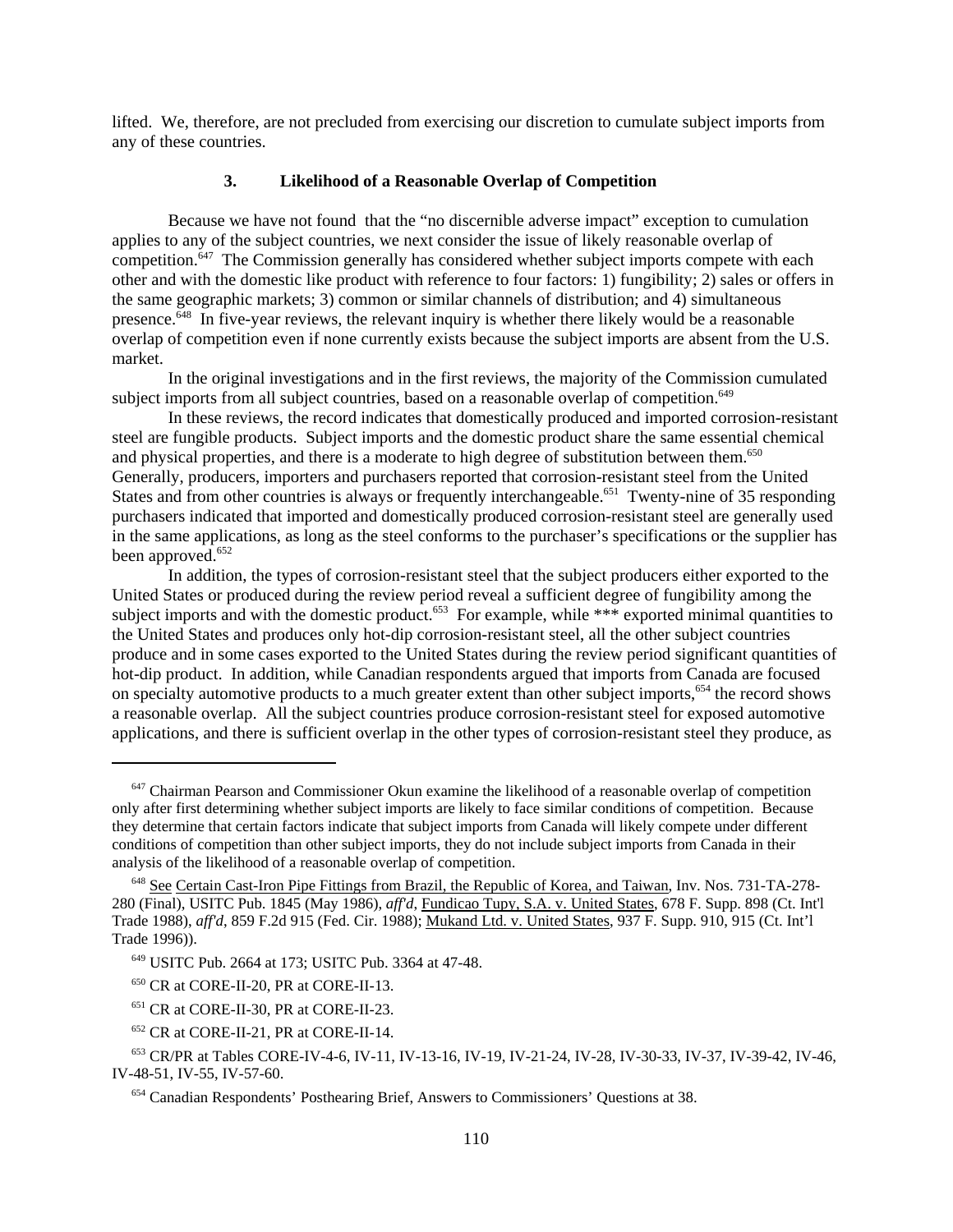well as export to the United States.<sup>655</sup> While \*\*\*'s production of corrosion-resistant steel for automotive applications is a relatively \*\*\* percentage of its total production, it shipped significant quantities for nonautomotive applications during the review period (2005), as did all the subject countries: Australia, \*\*\* short tons; Canada, \*\*\* short tons; France,\*\*\* short tons; Germany, \*\*\* short tons; Japan, \*\*\* short tons; and Korea, \*\*\* short tons. Similarly, while the Japanese producers assert a focus on high-value specialty products,  $656$  the record shows they produce a full-range of corrosion-resistant products.  $657$ 

The record also indicates that there is sufficient overlap in the channels of distribution for domestic and imported corrosion-resistant steel. U.S. producers and importers ship corrosion-resistant steel to automotive, construction, and other end users, as well as to distributors and service centers, although in different proportions.<sup>658</sup>

With respect to simultaneous presence, imports from each of the subject countries have been present in the U.S. market during at least some portion of the review period.<sup>659</sup> The record also indicates that, despite low levels of imports from some of the subject countries during the review period, subject imports and the domestic product are sold in the same geographic markets.<sup>660</sup> In addition, the record shows that U.S. producers and importers, on the whole, reported nationwide sales of corrosion-resistant steel. $661$ 

On balance, we find that there will likely be a reasonable overlap of competition between subject imports from each country and the domestic like product as well as among subject imports from each country should the orders be revoked.

### **4. Other Considerations**

In addition to the issues of no discernible adverse impact and reasonable overlap of competition, we also consider whether other factors, such as likely differing conditions of competition for the subject imports, likely differences in price or volume trends, or transnational ownership of facilities producing the subject product, warrant us not exercising our discretion to cumulate subject imports from certain countries.

In the first reviews of corrosion-resistant steel, the Commission took into account other significant conditions of competition likely to prevail if the orders were revoked but found that the subject imports from each country would compete in the U.S. market under similar conditions of competition and exercised its discretion to cumulate the subject imports from all six countries.<sup>662</sup>

In this review, we have determined that certain factors, discussed below, indicate that subject imports from Canada will likely compete under significantly different conditions of competition and, therefore, we do not exercise our discretion to cumulate subject imports from Canada for purposes of our injury analysis. We determine that many of the conditions of competition faced by subject imports from Germany and Korea are similar. Therefore, we exercise our discretion to cumulate subject imports from Germany and Korea. We determine that many of the conditions of competition faced by subject imports from Australia, France, and Japan are similar. Therefore, we exercise our discretion to cumulate subject

- 657 CR/PR at Tables CORE-IV-46, IV-48-51.
- 658 CR/PR at Table CORE-II-1.
- 659 CR/PR at Table CORE-IV-8.
- 660 CR/PR at Table CORE-IV-7.

 <sup>655</sup> CR/PR at Tables CORE-IV-4-6, IV-11, IV-13-16, IV-19, IV-21-24, IV-28, IV-30-33, IV-37, IV-39-42, IV-46, IV-48-51, IV-55, IV-57-60.

 <sup>656</sup> Japanese Respondents' Prehearing Brief at 90.

 <sup>661</sup> CR/PR at Table CORE-II-2.

 <sup>662</sup> USITC Pub. 3364 at 48.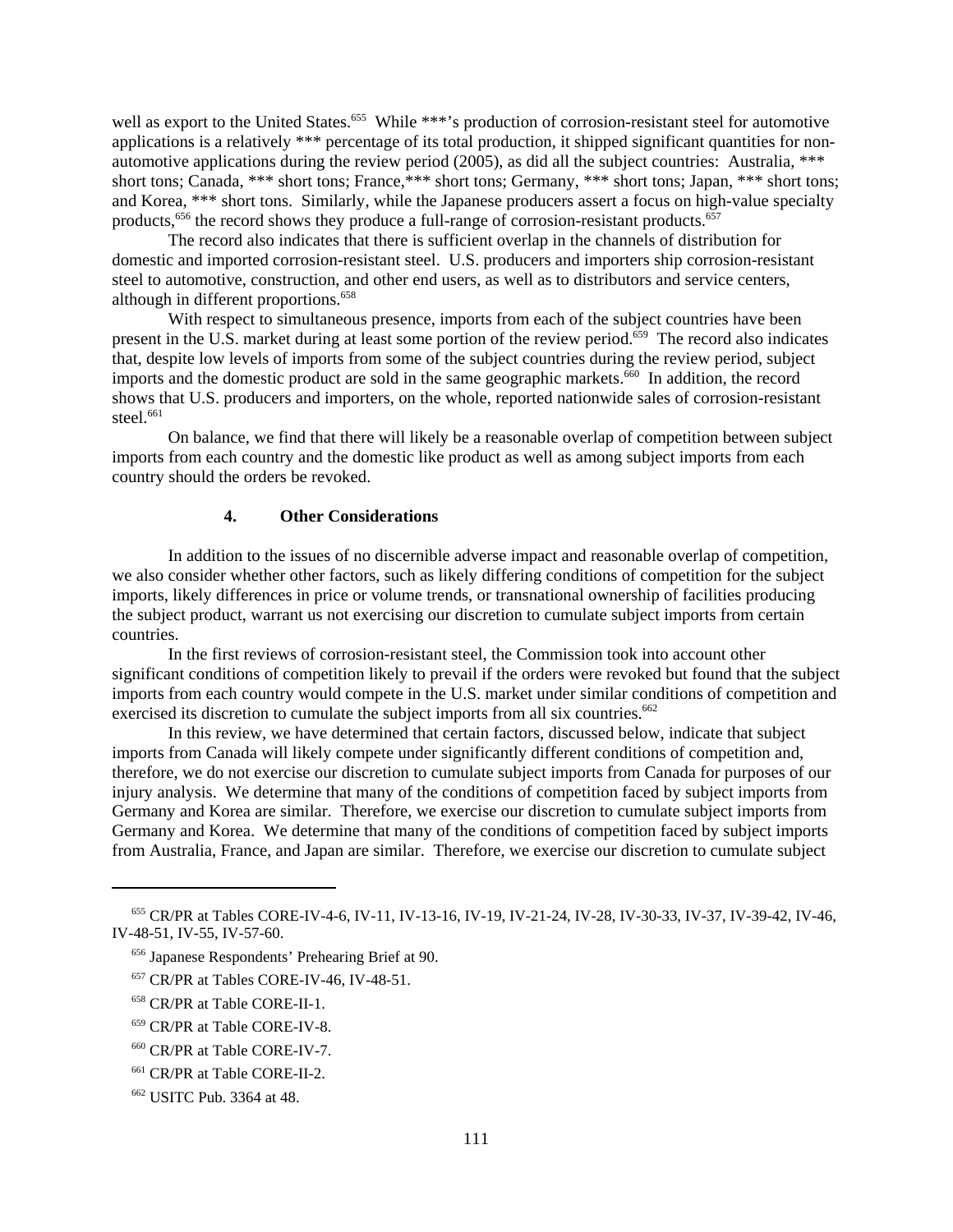imports from Australia, France and Japan. Finally, we find that the likely conditions of competition faced by subject imports from Germany and Korea will differ from the likely conditions of competition faced by subject imports from Australia, France and Japan, and therefore we do not exercise our discretion to cumulate these groups of countries.

*Canada:* The following factors indicate significant differences in the conditions of competition as pertains to Canadian producers as compared to producers in the other subject countries.

Approximately \*\*\* percent of exports to the United States from Canada by Dofasco (the \*\*\* exporter) over the review period were to the automotive sector.<sup>663</sup> That sector dominated the U.S. market, accounting for 47.6 percent of U.S. market shipments in 2005.<sup>664</sup> Auto producers and auto parts suppliers perceive the United States and Canada as a unified market for production and sourcing decisions, while they view other subject producers as "offshore."665 North American mills, including those located in Canada, are significantly better positioned than the other subject country producers to economically satisfy the just-in-time delivery requirements of the auto and auto parts companies.<sup>666</sup> Thus, with or without the order in place, U.S. auto companies have economic incentives to continue to purchase the majority of their corrosion-resistant requirements from North American mills. Automakers are also sensitive to rules of origin under the North American Free Trade Agreement, which provide for preferential tariff treatment for goods that meet North American content requirements.<sup>667</sup>

In part due to these connections in the auto market, Canada is a net importer of corrosion-resistant steel, both globally and especially with regard to the United States. While imports of corrosion-resistant steel from Canada to the United States rose during the review period, exports of corrosion-resistant steel from the United States to Canada increased by a greater amount. In 2005, for example, U.S. producers exported 592,578 short tons of corrosion-resistant steel to Canada, up from 382,305 short tons in 2004, while exports from Canada to the United States in 2005 were \*\*\* short tons, up from \*\*\* short tons in 2004. In each year of the review period except 2003, U.S. exports to Canada exceeded exports from Canada to the United States.<sup>668</sup> The fact that Canada is a net importer of corrosion-resistant steel demonstrates that the market for corrosion-resistant steel in Canada is healthy, and attractive to both Canadian and U.S. steel producers, and the two-way nature of the market further corroborates Canadian respondents' arguments that auto makers operate as if there is an integrated North American auto market.<sup>669</sup>

<sup>666</sup> The majority of subject imports from Canada are shipped to auto producer customers. Canadian Respondents' Posthearing Brief at 2-5. We note that \*\*\*. Because Toyota is opening a new factory at Ontario, near Dofasco's mill, Dofasco's business plan calls for a \*\*\*. CR at CORE-IV-29, PR at CORE-IV-13.

 667 CR at CORE-IV-105, PR at CORE-IV-39. For the United States, the rules for determining NAFTA eligibility are set forth in the HTS in general note  $12(t)$ ; the pertinent rule is that for the tariff classification of the imported good. Third-country content in the good must change tariff classification in the prescribed manner, and any other requirements of the particular rule and GN 12 must be met.

 668 CR at CORE-III-11, PR at CORE-III-9, CR/PR at Table CORE-IV-20. Exports from the United States to Canada and Mexico were between 88 and 98 percent of U.S. exports during the review period, with exports to Canada the dominant share. For example, in 2005, U.S. exports to Canada were 592,578 short tons; to Mexico, 276,911 shorts tons; and to all others, 40,981 short tons. CR at CORE-III-11, PR at CORE-III-9.

669 Canadian Respondents' Prehearing Brief at 2.

 <sup>663</sup> CR at CORE-IV-28-29, PR at CORE-IV-13.

 <sup>664</sup> CR/PR at Table CORE-II-3, as revised by Memorandum INV-DD-164 (Dec. 13, 2006).

 <sup>665</sup> Canadian Respondents' Posthearing Brief at 2; Auto Producers' Prehearing Brief at 48-50; Tr. at 163-164 (Scherrbaum), 266(DiMicco), 274-278, 386 (Malashevich). We note that our recognition of this perception of major purchasers is limited to auto producers and does not necessarily apply to other products or sectors, which accounted for \*\*\* percent of U.S. shipments of subject Canadian steel in 2005. CR/PR at Table CORE-IV-4.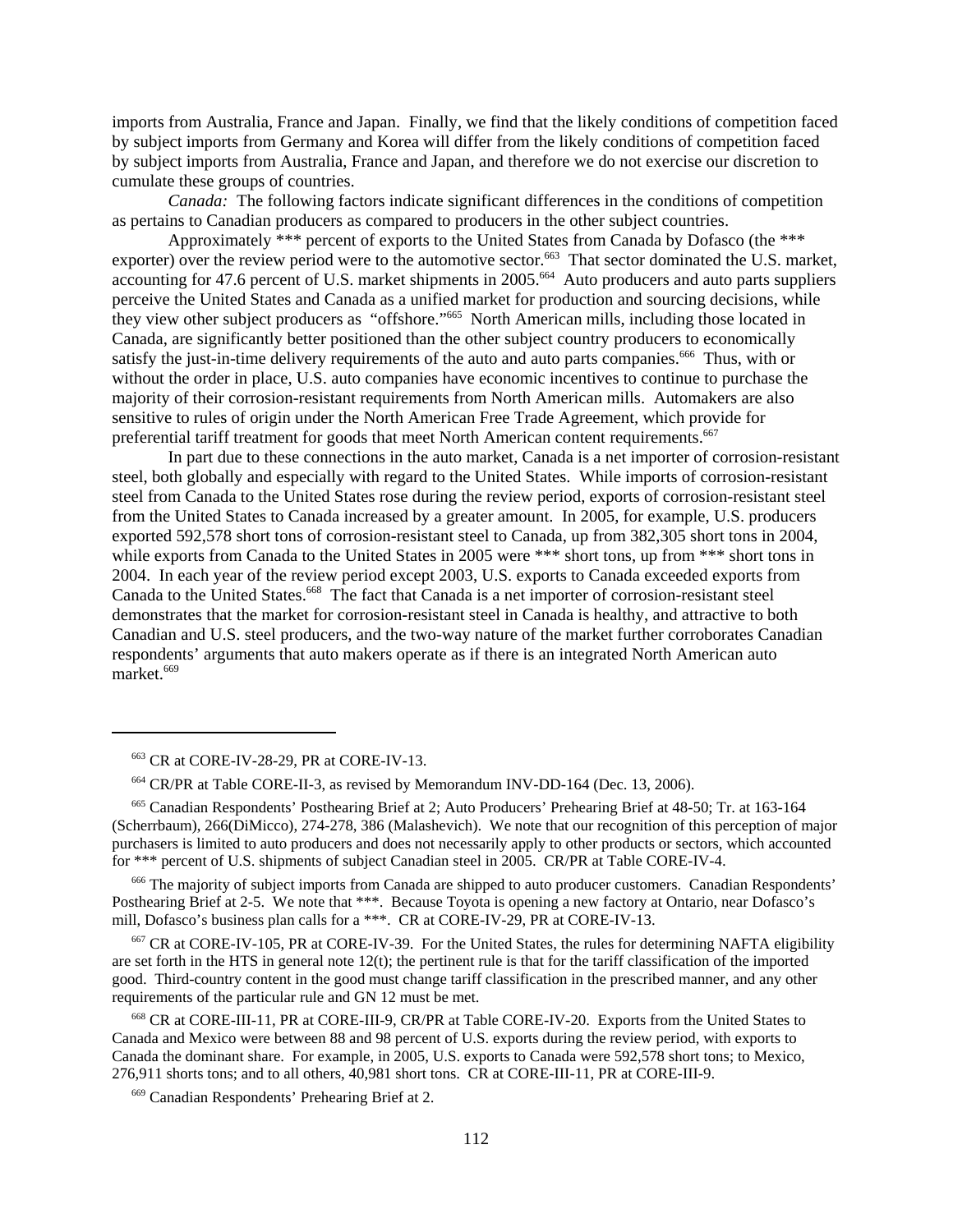Unlike the other subject imports, which either decreased after the orders were imposed or, in the case of Korea, increased dramatically, imports from Canada have maintained a steady presence in the U.S. market despite the orders.<sup>670</sup> Dofasco, which represents \*\*\* percent of Canadian production and is the \*\*\* Canadian exporter to the United States, increased its exports to the United States during the review period. We find, however, that these imports were not due to price competition with U.S. suppliers, but instead resulted from several factors: \*\*\*.<sup>671</sup>

Moreover, imports from Canada during the review period were focused on specialty automotive products to a much greater extent than other subject imports – *i.e.*, \*\*\* percent of imports from Canada were for critical exposed automotive applications, as opposed to \*\*\* such imports from Australia, France, and Japan, \*\*\* percent of imports from Korea, and \*\*\* percent of imports from Germany.<sup>672</sup> In addition, unlike all the other subject countries, Canadian producers do not export to China and would not be vulnerable to any potential loss of China as an export market due to any build-up in Chinese capacity.

We have considered the domestic producers' arguments that subject imports from Canada should be cumulated. They reject the Canadian producers' assertion that their exports do not really compete with U.S. product because their exports are determined by the production and sourcing decisions of their customers.673 They note that, at the hearing, Dofasco testified it was in competition with a U.S. supplier for an existing OEM contract. They assert that the experience of U.S. exports in the Canadian market has no bearing on the Commission's analysis here and further note that, despite claims that Canadian producer Stelco is focused exclusively on the Canadian market, recent public statements by its CEO indicate otherwise.674

These arguments do not themselves establish that Canada does not face conditions of competition different than those under which imports from the other subject countries are likely to compete in the U.S. market. The way in which shipments from Canada compete in the U.S. market distinguishes them from other subject imports, as described above. Although we recognize that there is and will be some price competition between Canadian and U.S. producers, Canadian producers do not compete for sales in much of the market, and their dedicated sales into the auto segment are generally based more on demand for a specific auto part than on price.

On balance, we find that the conditions of competition with respect to Canada are sufficiently different so as to provide a reasonable basis for us not to exercise our discretion to cumulate subject imports from Canada with those from the other subject countries.

*Korea and Germany*: We find similarities in the conditions of competition in the U.S. market with respect to Korea and Germany such that it is appropriate to cumulate subject imports from these countries with each other, but not with subject imports from Australia, France, and Japan.

Unlike imports from Australia, France, and Japan, corrosion-resistant steel from Korea and Germany had an increasing presence in the U.S. market over the review period. Subject imports from Korea increased by 30.5 percent, from 253,528 short tons in 2000 to 330,858 short tons in 2005, while subject imports from Germany increased by 63.5 percent from 2000 to 2005, from 46,453 short tons in 2000 to 75,941 short tons in 2005. This is in sharp contrast to subject imports from Australia, France, and Japan which decreased, respectively, by 92.6 percent, 50.7 percent, and 39.1 percent, from 2000 to 2005.675

- $671$  CR at CORE-IV-29, PR at CORE-IV-13.
- 672 CR/PR at Table CORE-IV-4.
- 673 Nucor/SDI's Posthearing Brief at 10-13.

 <sup>670</sup> CR/PR at Table CORE-I-1.

 <sup>674</sup> Nucor/SDI's Posthearing Brief at 10-13.

 <sup>675</sup> CR/PR at Table C-7.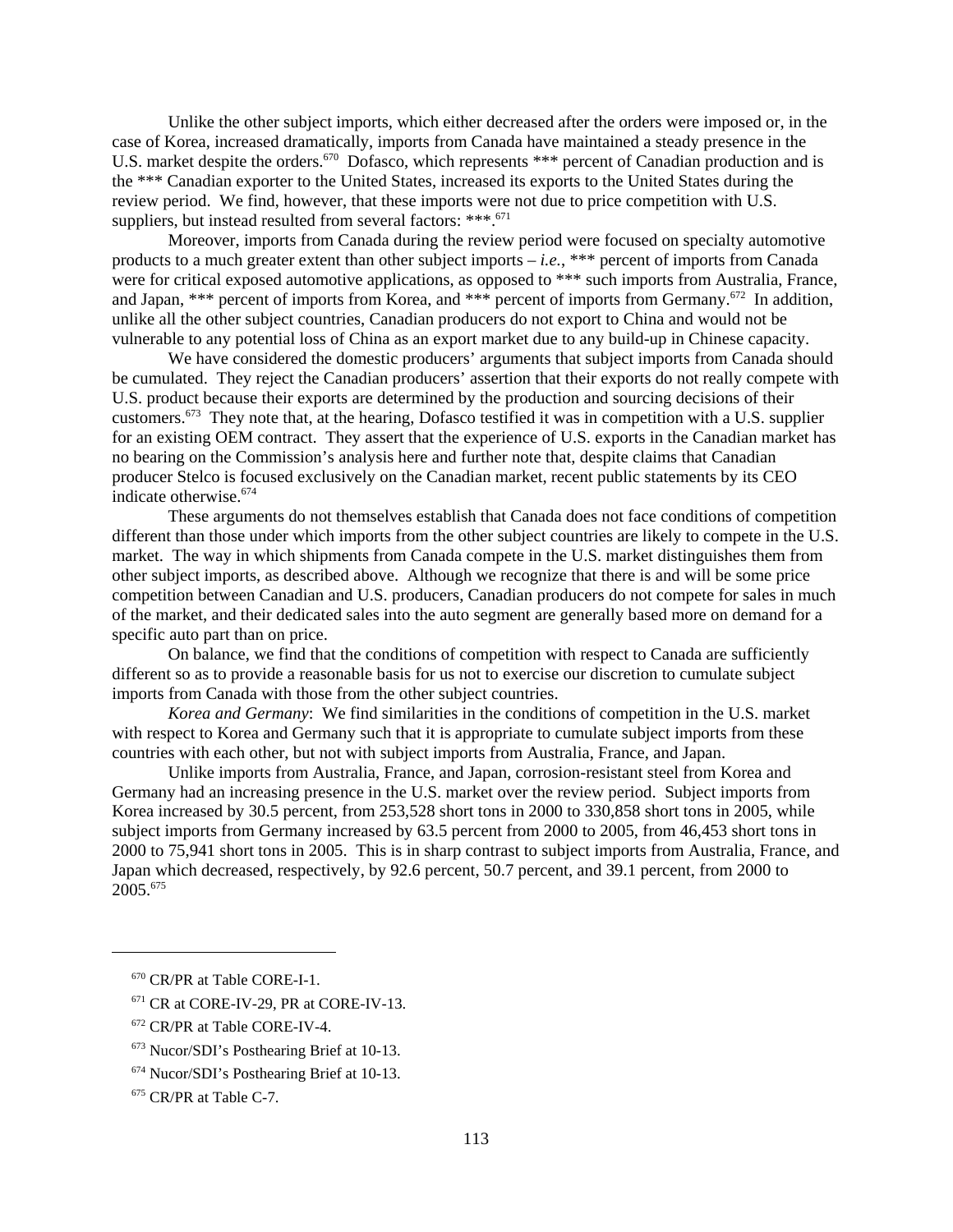Subject imports from Korea rose to a substantially higher level at the end of the review period than at any point during the original or first review periods, reaching a high of 330,858 short tons in 2005, as compared to their highest level during the original investigation of 193,513 short tons.<sup>676</sup> Subject imports from Germany were higher in 2005, at 75,941 short tons, than at any time during the first or second review periods, although they were lower with the order in place than they were during the original investigations.677

In addition to their exports to the United States, Korean producers and German producers have both evidenced a strong interest in exporting to the North American market generally, confirming the attractiveness of the North American region to these producers. Korea's exports to Canada and Mexico fluctuated, and increased overall from \*\*\* short tons in 2000 to \*\*\* short tons in 2005.<sup>678</sup> Germany's exports to Canada and Mexico during the period also fluctuated at significant levels, and increased overall from \*\*\* short tons in 2000 to \*\*\* short tons in 2005.<sup>679</sup>

German producers' interest in the North American market is also evident in the level of their exports to the United States of micro-alloy corrosion-resistant steel. German micro-alloy exports to the United States were \*\*\* during the entire review period (\*\*\* short tons in 2005), which further suggests an interest by German producers in having a substantial presence in the U.S. market.<sup>680</sup> Although Korea's micro-alloy exports to the United States were \*\*\*, they steadily increased from 2003 to 2005, and were higher in interim 2006 than in interim 2005.

Although the Korean and German industries have demonstrated a strong interest in the U.S. market, neither has a sufficient presence to supply the U.S. market from within the United States or elsewhere in North America. Korean producer POSCO has 50 percent ownership of U.S. producer USS-POSCO. While POSCO and its related Korean producer Pohang Coated Steel Co., Ltd. ("POCOS") represent a substantial share of Korean production (\*\*\* percent in 2005),<sup>681</sup> USS-POSCO represented only \*\*\* percent of 2005 production in the United States.<sup>682</sup> Moreover, the presence of USS-POSCO has not stopped POSCO from shipping appreciable quantities of subject product to the U.S. market.<sup>683</sup> ThyssenKrupp, representing \*\*\* percent of German production and \*\*\* German exports of subject corrosion-resistant steel to the United States since  $2000$ ,<sup>684</sup> does not have a U.S. production affiliate.<sup>685</sup> Nor do German producers Salzgitter and Corus, which together account for \*\*\* percent of German

679 CR at CORE-IV-54, PR at CORE-IV-20.

<sup>680</sup> CR/PR at Table CORE-IV-43. The presence in the U.S. market of non-subject German micro-alloy steel shows that an economic incentive exists in shipping to the U.S. market, as well as the existence of established marketing channels.

681 CR/PR at Table CORE-IV-53.

682 CR/PR at Table CORE-I-12.

 683 POSCO's Questionnaire Response at 9 (exports to the United States of \*\*\* tons in 2005). USS-POSCO's net sales in 2005 were \*\*\* short tons. CR/PR at Table CORE-III-10.

<sup>684</sup> Thyssen's share of exports of subject merchandise to the United States was \*\*\* percent in 2000, \*\*\* in 2001, \*\*\* percent in 2002, \*\*\* percent in 2003, \*\*\* percent in 2004, \*\*\* percent in 2005, \*\*\* percent in January to June 2005, and \*\*\* percent in January to June 2006. Arcelor Germany and Saltzgitter \*\*\*. Corus \*\*\*. German Producers' Questionnaire Responses at II-18a, II-18b.

 $685$  As noted below, we do not believe we can determine that ThyssenKrupp's efforts to obtain production facilities in North America are likely in the reasonably foreseeable future.

 <sup>676</sup> CR/PR at Table CORE-I-1.

 <sup>677</sup> CR/PR at Table CORE-I-1.

 <sup>678</sup> CR at CORE IV-81, PR at CORE-IV-29.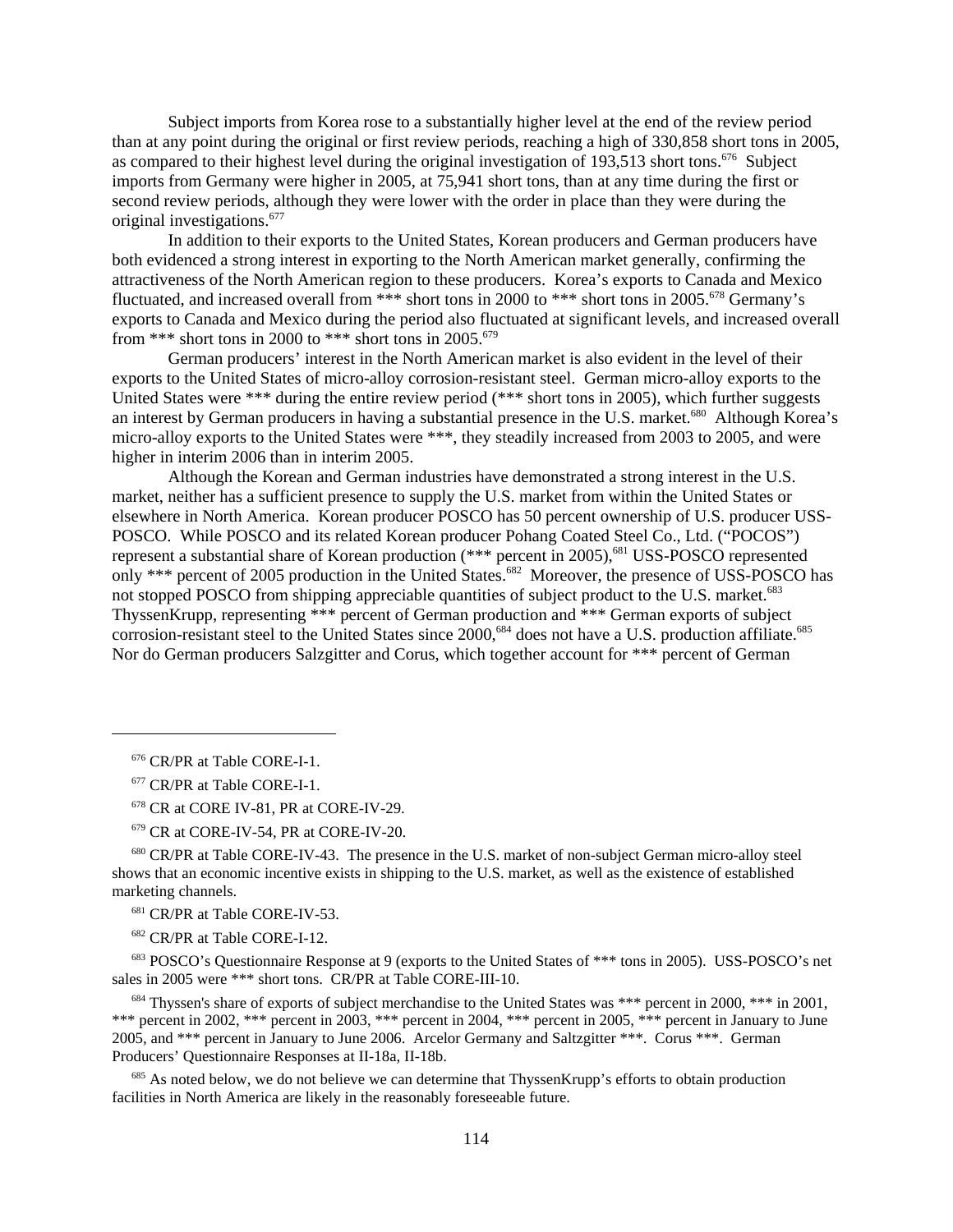production.<sup>686</sup> Arcelor Germany, which will soon be affiliated with a U.S. producer (Mittal Steel USA), represents only \*\*\* percent of German production.<sup>687</sup>

Thus, for Korea and Germany, the affiliations of their producers with U.S. producers represent either a relatively small share of U.S. production (in the case of Korea) or a relatively small share of foreign industry production (in the case of Germany). This is in direct contrast with the French and Japanese producers, for which producers accounting for the vast majority of production of corrosionresistant steel are affiliated with major U.S. producers of corrosion-resistant steel. Arcelor in France, which also will soon be affiliated with Mittal Steel USA, accounts for \*\*\* percent of French corrosionresistant production.<sup>688</sup> Its U.S. affiliate Mittal Steel USA accounted for \*\*\* percent of U.S. production in 2005.689 Five Japanese producers representing \*\*\* percent of Japanese production are related to U.S. producers of corrosion-resistant steel.<sup>690</sup> Collectively these U.S. producers related to Japanese producers accounted for \*\*\* percent of domestic production in 2005,<sup>691</sup> not counting the production of I/N Kote.<sup>692</sup>

These distinctions are important because they show that, notwithstanding any interest French and Japanese producers may have in the U.S. market, they will likely exercise it largely through their U.S. affiliates.<sup> $693$ </sup> The Korean and German producers, by contrast, have an interest, as indicated by the level of their exports of both subject and non-subject corrosion-resistant steel to the United States and to North America generally, but lack a significant presence through transnational affiliations. While POSCO has indicated plans to construct a production facility in Mexico, such a facility would not be completed until 2009.<sup>694</sup> Similarly, while ThyssenKrupp has indicated an interest in establishing a production facility in North America, by purchasing the assets of Dofasco in Canada, or constructing or acquiring a production facility in the United States,<sup>695</sup> the record does not indicate that it is more likely than not that this will happen in the reasonably foreseeable future.<sup>696</sup>

686 CR/PR at Table CORE-IV-35.

 690 CR at CORE-IV-59, PR at CORE-IV-21-22, CR/PR at Table CORE-IV-44. JFE is affiliated with U.S. producer CSI; Kobe, with U.S. producer Pro-Tec; Nippon and Nittetsu, with U.S. producer I/N Kote; and Nisshin, with U.S. producer Wheeling-Nisshin.

691 CR/PR at Table CORE-I-12.

 $692$  I/N Kote's production was reported in part in the questionnaire response of Mittal, which owns I/N Kote together with Nippon Steel.

<sup>693</sup> While the Australian producer has no U.S. affiliates that produce corrosion-resistant steel, no record evidence demonstrates that Australia has an interest in the U.S. market.

694 CR at CORE-IV-74-75, PR at CORE-IV-26, n.134.

695 CR at CORE-III-7, CORE-IV-24, n.28, PR at CORE-III-5, CORE-IV-12, n.28.

 $696$  Representatives from ThyssenKrupp testified that as a global player, it has to supply its customers, some of which have moved to North America. Thus, ThyssenKrupp has a strategy to be present in the NAFTA market. Tr. at 521 (Gruenhage). While ThyssenKrupp has indicated an interest in establishing a production facility in North America, by purchasing the assets of Dofasco in Canada, or constructing or acquiring a production facility in the United States (CR at CORE-III-7, CORE-IV-24, n.28, PR at CORE-III-5, CORE-IV-12, n.28), it testified that this is "a period of uncertainty." Tr. at 521 (Gruenhage). The uncertainty lies in the fact that its ability to purchase Dofasco is outside of its control in the regulatory process. The U.S. Department of Justice has required, as part of its antitrust review, that Arcelor-Mittal divest itself of Dofasco, or some other specified Mittal facility, and it is unknown at this time whether Dofasco will be sold or remain part of the Mittal group. CR at CORE-IV-24, PR at CORE-IV-12, n.28. Thus, we cannot determine that it is more likely than not that it will acquire Dofasco in the reasonably foreseeable future. Moreover, ThyssenKrupp's ability to either construct or acquire a production facility (continued...)

 <sup>687</sup> CR at CORE-IV-46, PR at CORE-IV-18, CR/PR at Table CORE-IV-35.

 <sup>688</sup> CR/PR at Table CORE-IV-26.

 <sup>689</sup> CR/PR at Table CORE-I-12.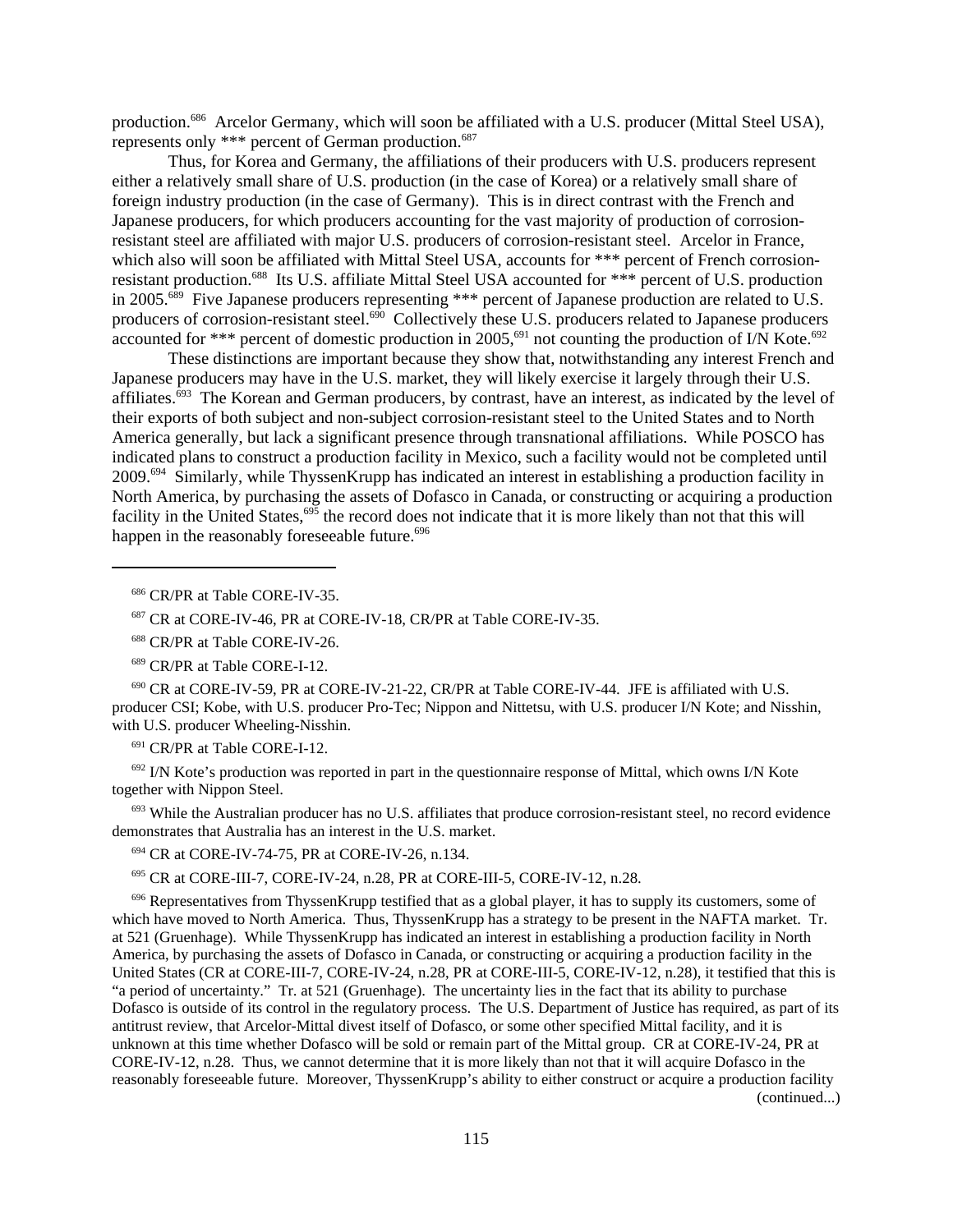An additional point that distinguishes producers in Korea, and to a lesser extent Germany, from producers in the other subject countries is their level of shipments outside their own geographic region. Exports from Korea to destinations outside Asia (such as to the European Union, United States, and other markets) were nearly 900,000 tons in 2005, accounting for 12.4 percent of total Korean industry shipments in 2005.<sup>697</sup> Similarly, during the review period, German producers shipped significant quantities of corrosion-resistant steel outside their geographic region (the European Union), representing \*\*\* percent of the German industry's total shipments in 2005.<sup>698</sup> This is in contrast to producers in Australia, France, and Japan, whose extra-region shipments accounted for less than \*\*\* percent of their total industry shipments in 2005.<sup>699</sup> These differences indicate a greater willingness of Korean producers, and to a lesser extent German producers, to ship corrosion-resistant steel products to overseas markets, including the United States, as compared to producers in Australia, France, and Japan.

We recognize that there are some important differences in the conditions of competition pertinent to Korea and Germany. For example, the German industry is more heavily focused on production for automotive uses (\*\*\* percent of total production in 2005) as compared to the Korean industry (\*\*\* percent of total production in 2005).<sup>700</sup> Despite some differences, we find that the similarities outlined above indicate that cumulation of subject imports from Korea and Germany is warranted, but that imports from these two countries should be considered separately from imports from Australia, France, and Japan.

*Australia, France, Japan:* Unlike the subject industries in Korea and Germany, subject producers in Australia, France, and Japan have demonstrated a lack of interest in supplying the U.S. market to any significant degree. Indeed, subject imports from these three countries have dropped to very low levels since the original investigation period.<sup>701</sup> Rather, the industries in all three countries are focused to a significant extent on markets in their respective regions, including their home markets.<sup>702</sup> With respect to Australia, a large percentage of its shipments have been to its home market, reaching \*\*\* percent in 2005. The next largest destination generally has been to Asia.<sup>703</sup> With respect to Japan, a large percentage of its shipments consistently have been to its home market, roughly \*\*\* percent throughout the period of review. Likewise, the next largest destination consistently has been to Asia, remaining above \*\*\* percent for several years.<sup>704</sup> With respect to France, the largest percentage of its shipments consistently have been to either its home market or used for internal consumption/transfers, roughly \*\*\* percent. The next

 $696$  (...continued)

in the United States is even more distant than its ability to purchase Dofasco. Construction of a new facility takes years and any planning appears to be at a relatively early stage. In 2006 ThyssenKrupp began construction of a mill in Brazil with the announced intention that it would be a source of slabs for, among other things, its North American coated steel operations. This Brazilian mill would only be a factor once there was a ThyssenKrupp production facility in North America.

 $697$  CR/PR at Table CORE-IV-56. In the first half of 2006, shipments by Korean producers outside the Asian region were \*\*\* short tons, markedly higher than in the first half of 2005, when they were \*\*\* short tons.

<sup>&</sup>lt;sup>698</sup> CR/PR at Table CORE-IV-38. German non-EU shipments were \*\*\* short tons in 2005, which was higher than in 2004 (\*\*\* short tons), even though German producers' total exports were higher in 2004 than in 2005. German producers shipped approximately \*\*\* short tons to export markets outside Europe in first-half 2006. CR/PR at Table CORE-IV-38.

<sup>&</sup>lt;sup>699</sup> We note that, while the proportion of Australia's shipments to China and other Asian markets decreased from 2000 through 2005, its shipments to its home market increased, from \*\*\* percent of total shipments in 2000 to \*\*\* percent of total shipments in 2005. CR/PR at Table CORE-IV-12.

 <sup>700</sup> CR/PR at Tables CORE-IV-39, CORE-IV-57.

 <sup>701</sup> CR/PR at Table CORE-I-1.

 $702$  CR/PR at Tables CORE-IV-12, IV-29, IV-47.

 $703$  CR/PR at Table CORE-IV-12. We recognize that these percentages have fluctuated over the period of review.

 <sup>704</sup> CR/PR at Table CORE-IV-47.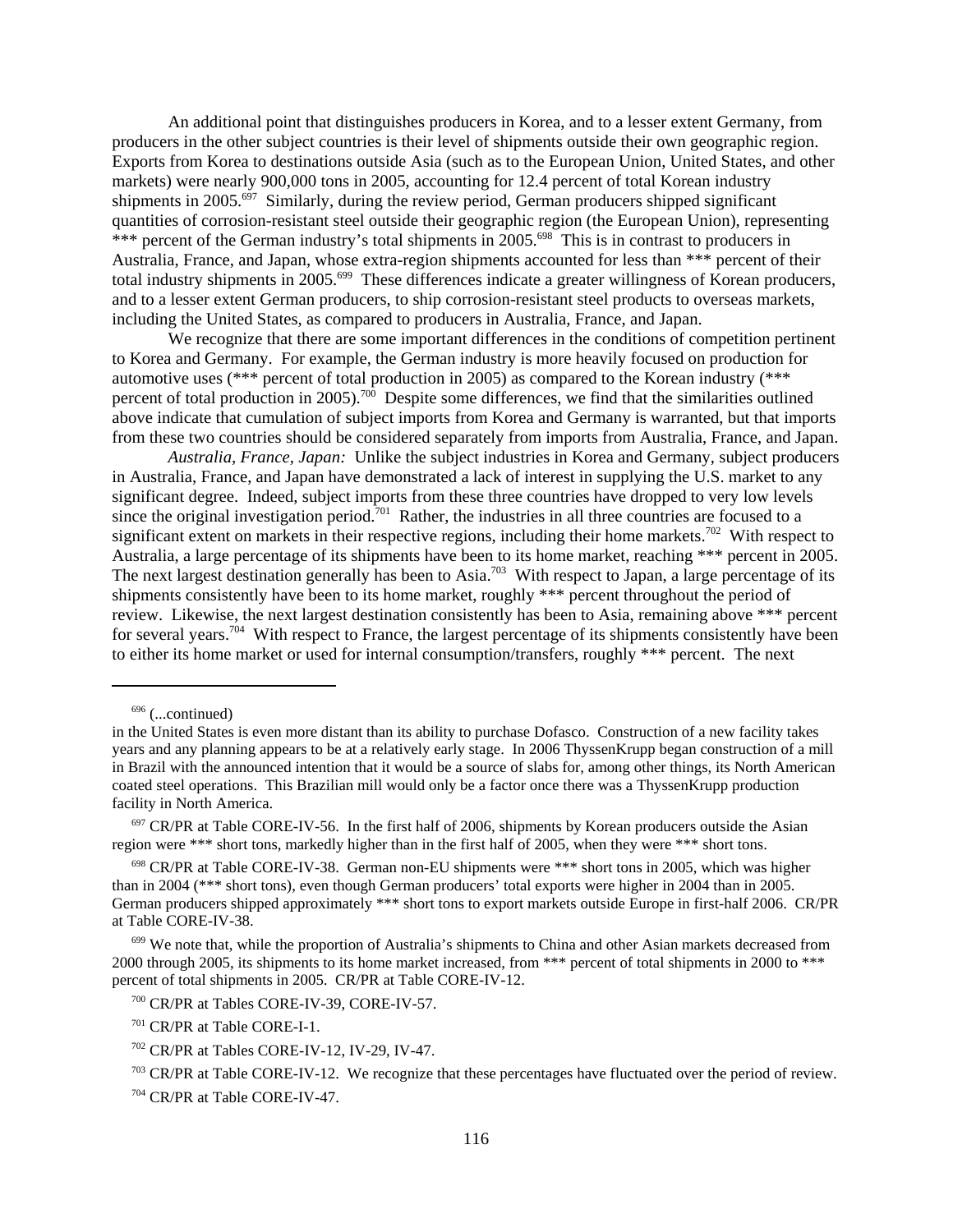largest destination has been to the European Union, which has been the destination of more than \*\*\* percent of French shipments throughout the period of review.705

Importantly, as noted above, French and Japanese producers, accounting for the vast majority of production of corrosion-resistant steel in their respective countries, are affiliated with major U.S. producers of corrosion-resistant steel, thereby making it more likely that they would supply the U.S. market from their affiliates' U.S. production.

Thus, while we recognize that there are some differences in the conditions of competition for these three countries, for example with respect to the markets they primarily serve and the fact that the Australian industry does not have a production platform in the United States, we find that the similarities outweigh these differences. On balance, then, we do not find any distinctions that provide a sufficient basis for us not to exercise our discretion to cumulate subject imports from Australia, France, and Japan.

## **5. Conclusion**

In conclusion, we do not find that the no discernible adverse impact exception to cumulation applies to any of the subject countries. In addition, the record indicates that there would likely be a reasonable overlap of competition between subject imports from each country and the domestic like product as well as among subject imports from each country, based on the traditional four factors – the fungibility of the product, the simultaneous presence and geographic overlap of subject imports and the domestic like product, at least during portions of the review period, and the existence of common channels of distribution. However, based on important differences with respect to other factors, we do not exercise our discretion to cumulate subject imports from Canada with those from any other country. Based on similar conditions of competition for imports from Korea and Germany, we exercise our discretion to cumulate imports from those two countries, but given their differences in conditions of competition with imports from Australia, France, and Japan, we do not cumulate Korean and German imports with those from Australia, France, and Japan. We do exercise our discretion to cumulate subject imports from Australia, France, and Japan, and consider them on a cumulated basis.

 <sup>705</sup> CR/PR at Table CORE-IV-29.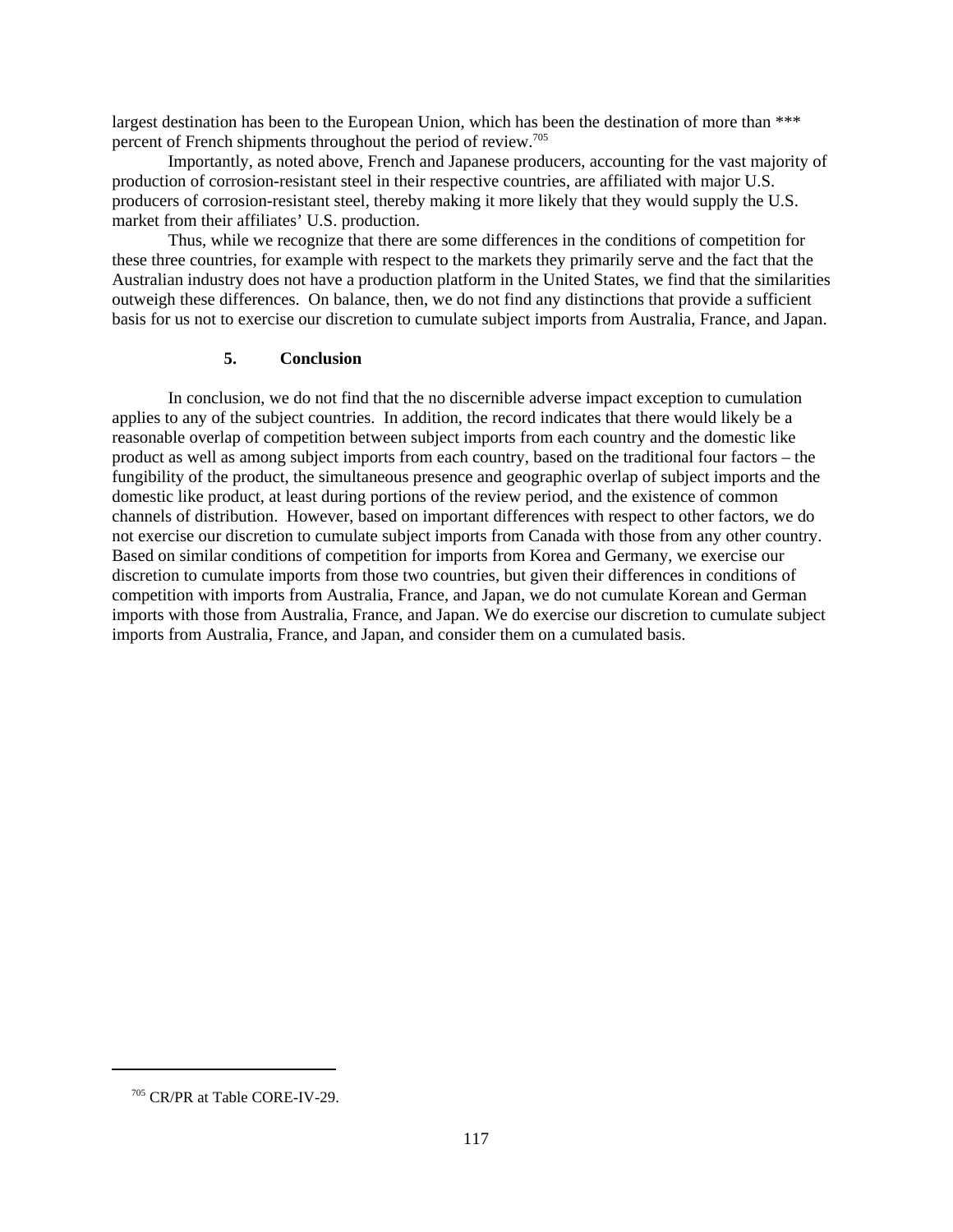### **D. Likelihood of Continuation or Recurrence of Material Injury If the Antidumping Duty and Countervailing Duty Orders Are Revoked**

### **1. In General**

We applied the legal standards discussed in section III above.<sup>706</sup> As a preliminary matter, for purposes of the reviews of these corrosion-resistant steel orders and based on the facts on this record, we have given significantly greater weight to developments likely to occur in the next two years than to those pertaining to later dates, although we cite other information as appropriate. No party argued for a different time period as constituting the "reasonably foreseeable" future.<sup>707</sup>

### **2. Conditions of Competition and the Business Cycle708**

The statute directs the Commission to analyze the impact of subject imports on the domestic industry "within the context of the business cycle and conditions of competition that are distinctive to the affected industry."709

In the first five-year reviews, the Commission found that supply and demand conditions as well as the business cycle for corrosion-resistant steel had not changed significantly since the original investigations. The Commission noted the two processes for making corrosion-resistant steel, hotdipping and electrolytic galvanizing, and observed that demand for corrosion-resistant steel depended on the level of demand in the principal end use markets, automotive and construction. It described demand for hot-dip corrosion-resistant steel as having grown significantly faster since the original investigations

 $706$  Section 752(a)(6) of the act states that "the Commission may consider the magnitude of the margin of dumping" in making its determination in a five-year review investigation. 19 U.S.C. § 1675a(a)(6). The statute defines the magnitude of dumping to be used by the Commission in five-year review investigations as "the dumping margin or margins determined by the administering authority under section 1675a(c)(3) of this title." 19 U.S.C. §  $1677(35)(C)(iv)$ . In Commerce's final five-year review determinations with respect to all subject countries, it assigned five-year review margins as follows: Australia, 24.96 percent; Canada, 11.71 to 22.70 percent; France, 29.41 percent; Germany, 10.02 percent; Japan, 36.41 percent; and Korea, 17.70 percent. CR/PR at Table CORE-I-7.

Although the statute does not expressly define the "magnitude of the net countervailable subsidy" to be used by the Commission in five-year reviews, it states that "[t]he administering authority shall provide to the Commission the net countervailable subsidy that is likely to prevail if the order is revoked or the suspended investigation is terminated." 19 U.S.C. §1675a(b)(3). Commerce found likely subsidy rates as follows: France, 0.16 percent; and Korea, 1.15 percent. It revoked the countervailing duty order against corrosion-resistant steel from Germany. CR/PR at Table CORE-I-8.

In five-year reviews concerning countervailing duty orders the Commission is required to consider "information regarding the nature of the countervailable subsidy and whether the subsidy is a subsidy described in Article 3 or 6.1 of the Subsidies Agreement." 19 U.S.C. §1675a(b)(6). In its final determinations, Commerce described the various subsidy programs as follows:

*France.* In its final determination in the review of the countervailing duty order, Commerce identified 9 programs which provided countervailable subsidies to French subject producers, none of which fell within the meaning of Article 3 the Subsidies Agreement.

*Korea*. In its final determination in the review of the countervailing duty order, Commerce identified 11 programs which provided countervailable subsidies to Korean subject producers, 5 of which were found to be export subsidies as described in Article 3 of the Subsidies Agreement. CR at OVERVIEW-16-17, PR at OVERVIEW-14, nn.41 and 42.

<sup>707</sup> The German respondents urged the Commission to consider a period not to exceed 24 months. German Respondents' Posthearing Brief at 2.

 <sup>708</sup> We applied the legal standards discussed in section III above.

 <sup>709 19</sup> U.S.C. § 1675a(a)(4).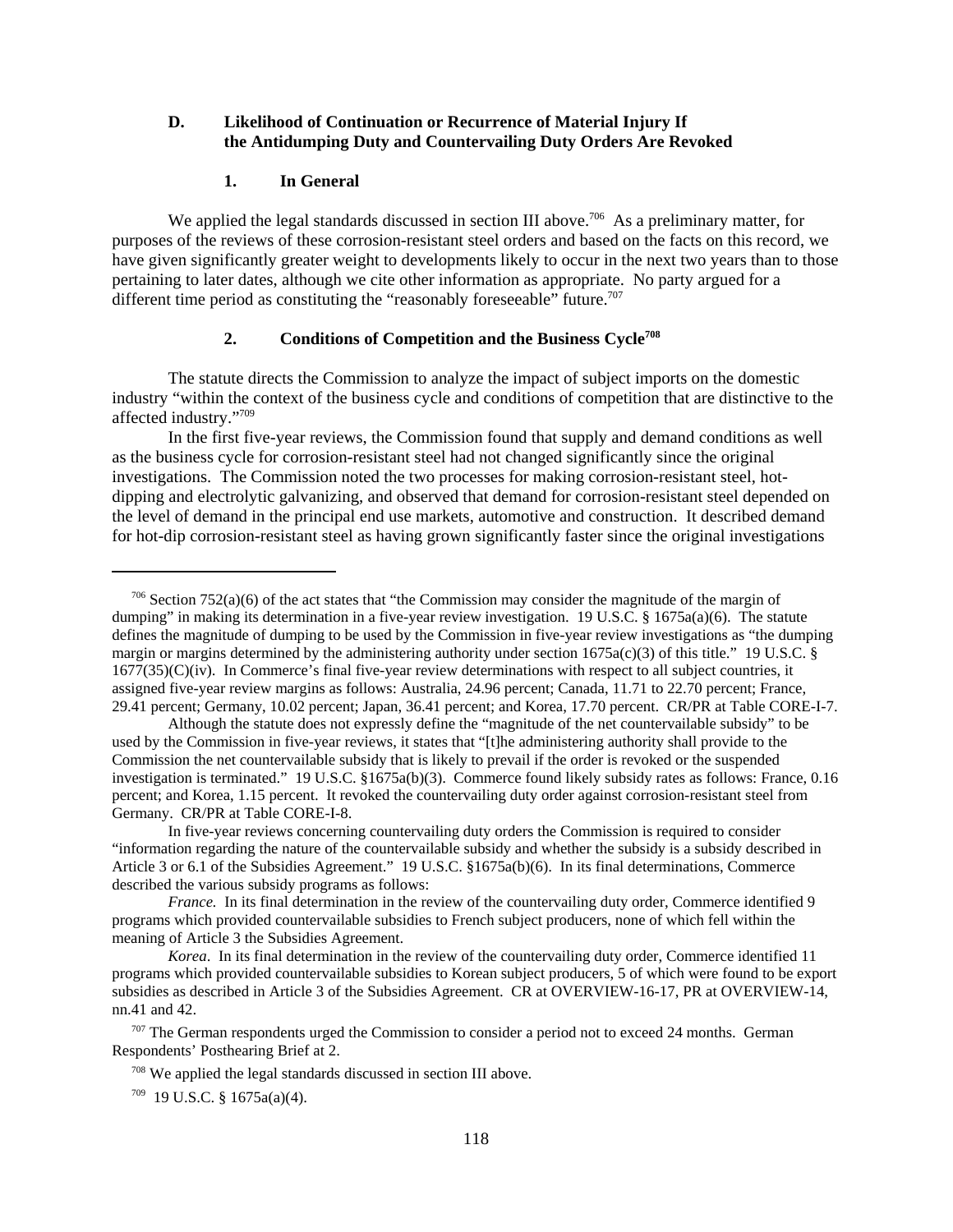than demand for electrogalvanized product. It also found that apparent U.S. consumption had increased since the original investigations.

The Commission in the first reviews found subject imports and the domestic like product to be broadly interchangeable and price therefore an important factor in purchasing decisions. It further found that price competition had increased since the original investigations with the consolidation of purchasing power in the automobile industry, the reduced number of service centers, and the adoption and application of international standards. It found that pricing patterns had not changed significantly during the review periods, with many purchasers reporting that they changed suppliers only infrequently. Domestic producers reportedly sold their product both by contract and on the spot market and indicated that contracts gave them little protection given that purchasers requested price concessions when spot prices fell.

As in the original investigations, domestic producers dominated the U.S. market for corrosionresistant steel during the first review period and had made significant investments since 1992 to add capacity and improve existing capacity. The Commission noted that corrosion-resistant steel production was technologically complex and capital intensive, with high fixed costs, requiring high capacity utilization rates for domestic producers to stay profitable. It further noted the affiliations of the major Japanese producers with U.S. producers.<sup>710</sup>

We find the following conditions of competition relevant to our determinations in these reviews.

#### **a. Demand**

The demand for corrosion-resistant steel depends on the demand in its end-use sectors, primarily automotive manufacturing and construction, although it is also used in home appliances, HVAC components, and battery cans and components.711 There are different cycles for the different end user industries, and the evidence is mixed on whether there is a distinctive business cycle for corrosionresistant steel, with the majority of importers and purchasers reporting that there is not a distinctive business cycle and the majority of producers reporting that there is one.<sup>712</sup> Apparent U.S. consumption of corrosion-resistant steel showed some fluctuations from 2000 through 2005, but was higher in 2005, at 22.7 million short tons, as compared to 21.9 million short tons in 2000.<sup>713</sup> Apparent U.S. consumption has increased by two-thirds since 1992, the final year examined in the original investigations, when it was 13.6 million short tons.<sup>714</sup>

In the United States, hot-dip galvanized demand appears to be increasing, while electrogalvanized demand may be declining, a trend that is continuing from the first reviews. The shift can be attributed to recent technological changes that have encouraged automakers to use the less costly hot-dip steel for exposed auto parts.<sup>715</sup> In the United States, electrogalvanized corrosion-resistant steel goes almost exclusively to automotive end users, who also receive about 40 percent of shipments of hot-dip corrosionresistant steel. Overall, the automotive sector accounts for 47.6 percent of corrosion-resistant steel shipments to the U.S. market.<sup>716</sup> The growth in U.S. demand for hot-dip corrosion-resistant steel is reflected in the fact that all the capacity increases by the domestic industry over the review period were

- 711 CR at CORE-II-15, PR at CORE-II-10.
- 712 CR at CORE-II-17, PR at CORE-II-12.
- 713 CR at CORE-II-13, PR at CORE-II-9.

 <sup>710</sup> USITC Pub. 3364 at 49-51.

 <sup>714</sup> CR/PR at Table CORE-I-1.

 <sup>715</sup> CR at CORE-II-6, III-4-6, PR at CORE-II-5, III-3-5.

 <sup>716</sup> CR/PR at Table CORE-II-3.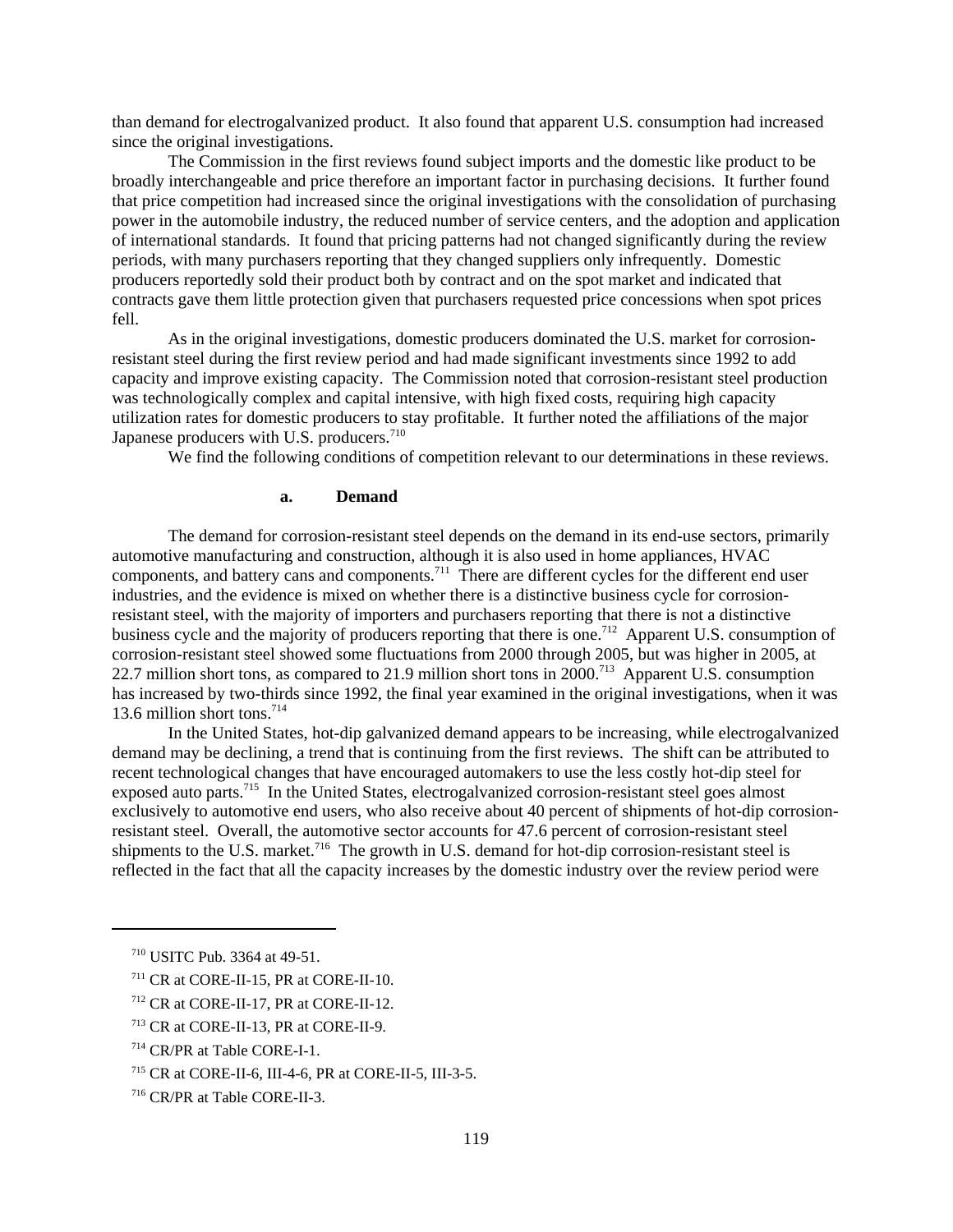for hot-dip steel.<sup>717</sup> U.S. producers' hot-dip capacity grew from 19.1 million short tons in 2000 to 20.1 million short tons in 2005, whereas electrogalvanized capacity decreased from 4.4 million short tons to 3.4 million short tons, and other capacity also decreased from 2.9 million short tons to 2.7 million short tons over the same period.<sup>718</sup>

U.S. demand has been robust through the first half of 2006, and demand growth is expected to continue for the reasonably foreseeable future, albeit at a slower rate. While demand in the residential construction sector showed signs of weakening at the end of the period and into 2007, which may reduce demand for HVAC components and appliances, non-residential construction is expected to remain strong into 2007 and is an increasingly more important market for corrosion-resistant steel producers than residential construction as appliance production in the United States declines.<sup>719</sup> North American auto production, which has been high over the review period by historical standards, is expected to decline somewhat in 2006, based on announced cuts in auto production by GM, Ford, and DaimlerChrysler, but is expected to recover in 2007 and grow at a slow rate through 2008, although heavy truck production is expected to decline in 2007.<sup>720</sup> Production in 2005 by Japanese transplant auto producers increased, 12.6 percent; production by German transplant companies increased by 1.4 percent; and a Korean manufacturer began U.S. production. North American vehicle production by Honda, Nissan, and Toyota is projected to increase for the foreseeable future.<sup>721</sup>

The cost share of corrosion-resistant steel varies greatly by end-use. In autos and light trucks it is 1.4 to 5 percent of the total cost of the vehicle, but in individual vehicle parts it can be 50 to 85 percent, and an even higher percentage in certain construction components such as steel decks and roofs.<sup>722</sup> While some domestic producers argue that a shift in demand from SUVs and light trucks to smaller passenger cars will result in less corrosion-resistant steel per car, even if auto demand does not decline, the record evidence on this issue is mixed. Some smaller cars and mid-sized SUV/CUVs use proportionately more corrosion-resistant steel because of their unibody construction rather than a hot-rolled truck frame.<sup>723</sup>

Demand for corrosion-resistant steel outside the United States increased during the review period. Producers, importers, and purchasers attributed this increase in global demand to such factors as rapidly increasing demand in China and other industrializing countries in Asia, Latin America, and Eastern Europe; global economic growth; and increased auto production and construction activity worldwide.<sup>724</sup> Forecasts by \*\*\* predict a significant increase in global vehicle production in the foreseeable future, driven by developing countries such as China, India, and Brazil. Dofasco reported that Canadian auto production will increase through 2008 and that its shipments to the Canadian non-residential construction industry are expected to increase.<sup>725</sup> Worldwide consumption of coated steel sheet increased by \*\*\* percent between 2000 and 2005, paced by substantial growth in consumption in East and Southeast Asia, and despite more modest growth in Europe and North America. Global consumption of coated steel sheet

<sup>&</sup>lt;sup>717</sup> CR/PR at Table CORE-III-3. We discuss additions to capacity by the domestic industry in more detail in our discussion of supply conditions.

 <sup>718</sup> CR/PR at Table CORE-III-3.

 <sup>719</sup> CR at CORE-II-14, PR at CORE-II-9-10, n.24.

 <sup>720</sup> CR at CORE-II-13-15, PR at CORE-II-9-10.

 <sup>721</sup> Joint Respondents' Prehearing Brief at 13; Auto Producers' Posthearing Brief, Appendix at 8, 11.

 <sup>722</sup> CR at CORE-II-19, PR at CORE-II-13.

 <sup>723</sup> Tr. at 479-481 (Cover); Canadian Respondents' Posthearing Brief, Answers to Commissioners' Questions at 44.

 <sup>724</sup> CR at CORE-II-19, PR at CORE-II-13.

 <sup>725</sup> CR at CORE-II-19, PR at CORE-II-13, n.32.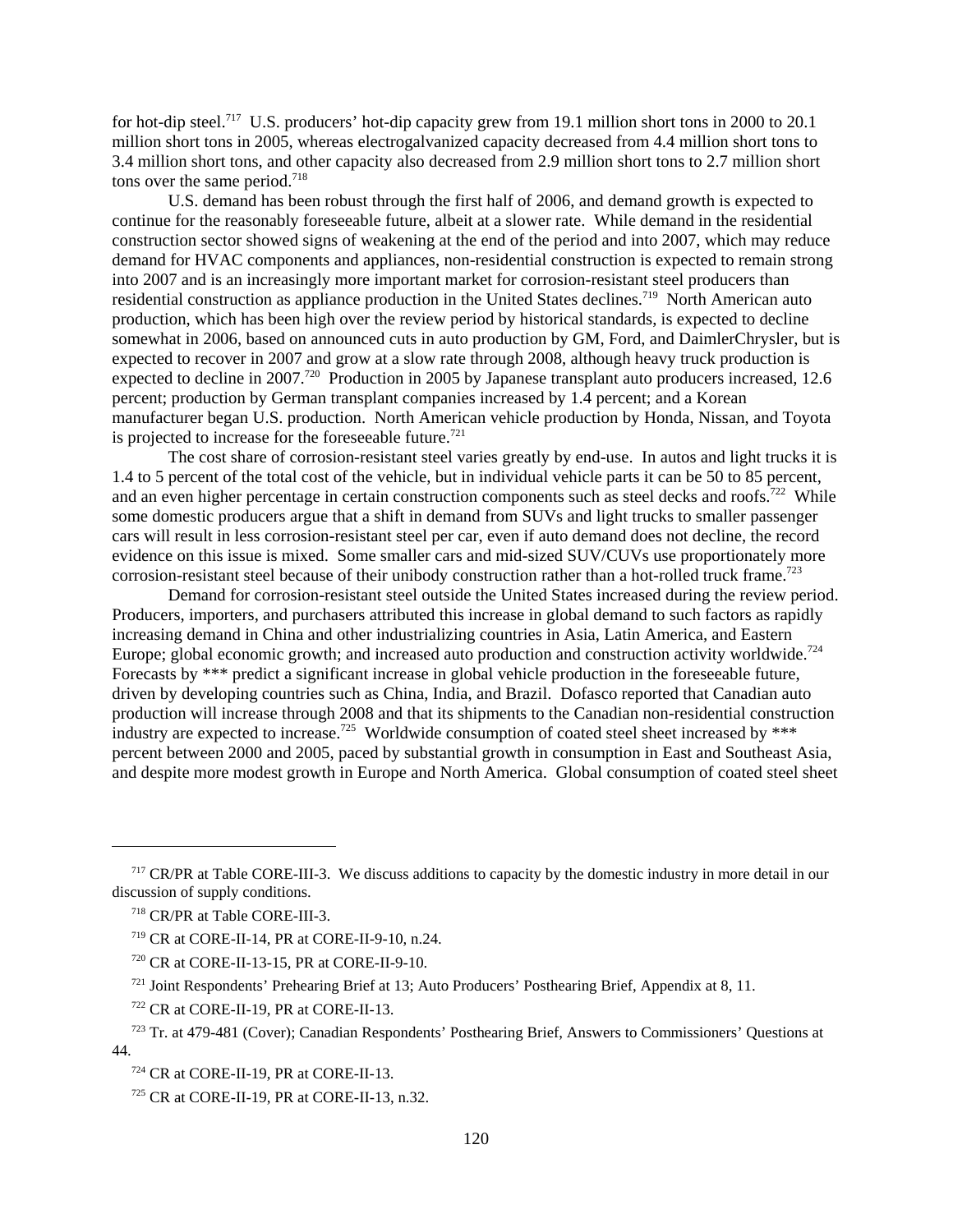is forecast to continue to grow in the reasonably foreseeable future, with the growth relatively evenly distributed in all major markets.<sup>726</sup>

### **b. Supply**

The review period was a time of significant consolidation and restructuring by U.S. producers, a process that was facilitated in part by global safeguards on a variety of steel products, including corrosion-resistant steel, from March 20, 2002, through December 4, 2003.<sup>727</sup> The domestic industry, after experiencing bankruptcies from 2000 to 2002, underwent consolidation between 2003 and 2006. ISG acquired all of LTV's assets in 2002, the assets of Bethlehem Steel in 2003, and Weirton Steel's assets in 2004. In 2003, U.S. Steel bought the steel-making assets of National Steel. In 2004, Severstal purchased the assets of Rouge Steel. In 2005, Mittal acquired ISG, including corrosion-resistant production facilities previously owned by LTV Steel, Bethlehem Steel, Weirton Steel, and Ispat Inland.<sup>728</sup> In June 2006, Mittal Steel USA's parent company, Mittal Steel N.V., announced a merger with Arcelor. Once this merger closes in the first half of 2007, it will form the world's largest steel producer with steelmaking facilities located in regions around the world.<sup>729</sup> In 2005, the top four domestic mills, Mittal Steel USA, U.S. Steel, AK Steel, and Nucor, accounted for \*\*\* percent of U.S. corrosion-resistant steel production,<sup>730</sup> as compared to \*\*\* percent in 1999.<sup>731</sup>

During the process of consolidation and restructuring, domestic producers renegotiated labor contracts, shed more than \$7.5 billion in legacy costs, reduced their fixed costs, and increased their productivity. Fixed costs, approximated in our data as the ratio of "other factory costs" to net sales, decreased from 41.4 percent in 2000 to 28.0 percent in 2005.<sup>732</sup> Productivity increased by 66.1 percent over the period.733 Thus, while corrosion-resistant steel production is still capital intensive, the domestic industry, as a result of the consolidations and restructuring, has lowered its fixed costs and is better able to control output and production and maintain price levels in response to changing business cycles than it was during the original investigations and first reviews.

With substantial growth in apparent U.S. consumption since the period examined in the original investigations, domestic producers' share of apparent consumption by quantity has risen slightly and was in the range of 87-93 percent during this review period, as compared to 83-86 percent during the original investigation period.734

 <sup>726</sup> CR at CORE-IV-88, PR at CORE-IV-32, CR/PR at Tables CORE-IV-66, IV-67.

 <sup>727</sup> The safeguard tariff was 30 percent *ad valorem* for the first year of relief and 24 percent *ad valorem* starting on March 20, 2003. CR at OVERVIEW-12-15, PR at OVERVIEW-11.

 <sup>728</sup> CR/PR at Tables CORE-I-12, III-1.

 <sup>729</sup> CR at CORE-IV-36, PR at CORE-IV-16; French Respondents' Posthearing Brief at 2-3.

 <sup>730</sup> CR/PR at Table CORE-I-12.

 <sup>731</sup> Joint Respondents' Prehearing Brief at 3.

<sup>&</sup>lt;sup>732</sup> CR/PR at Table CORE-III-9. Much of the reduction in fixed costs as a percentage of total costs was due to the substantial rise in raw material and energy costs. However, unit fixed costs also declined markedly, from \$228 per ton in 2000 to \$200 in 2005. The unit fixed costs were even lower in 2003, 2004, and interim 2006. If inflation were factored in, the decline of unit fixed costs would have been even greater in real terms. CR/PR at Table CORE-III-9.

 <sup>733</sup> CR/PR at Table C-7.

 <sup>734</sup> CR/PR at Table CORE-I-1.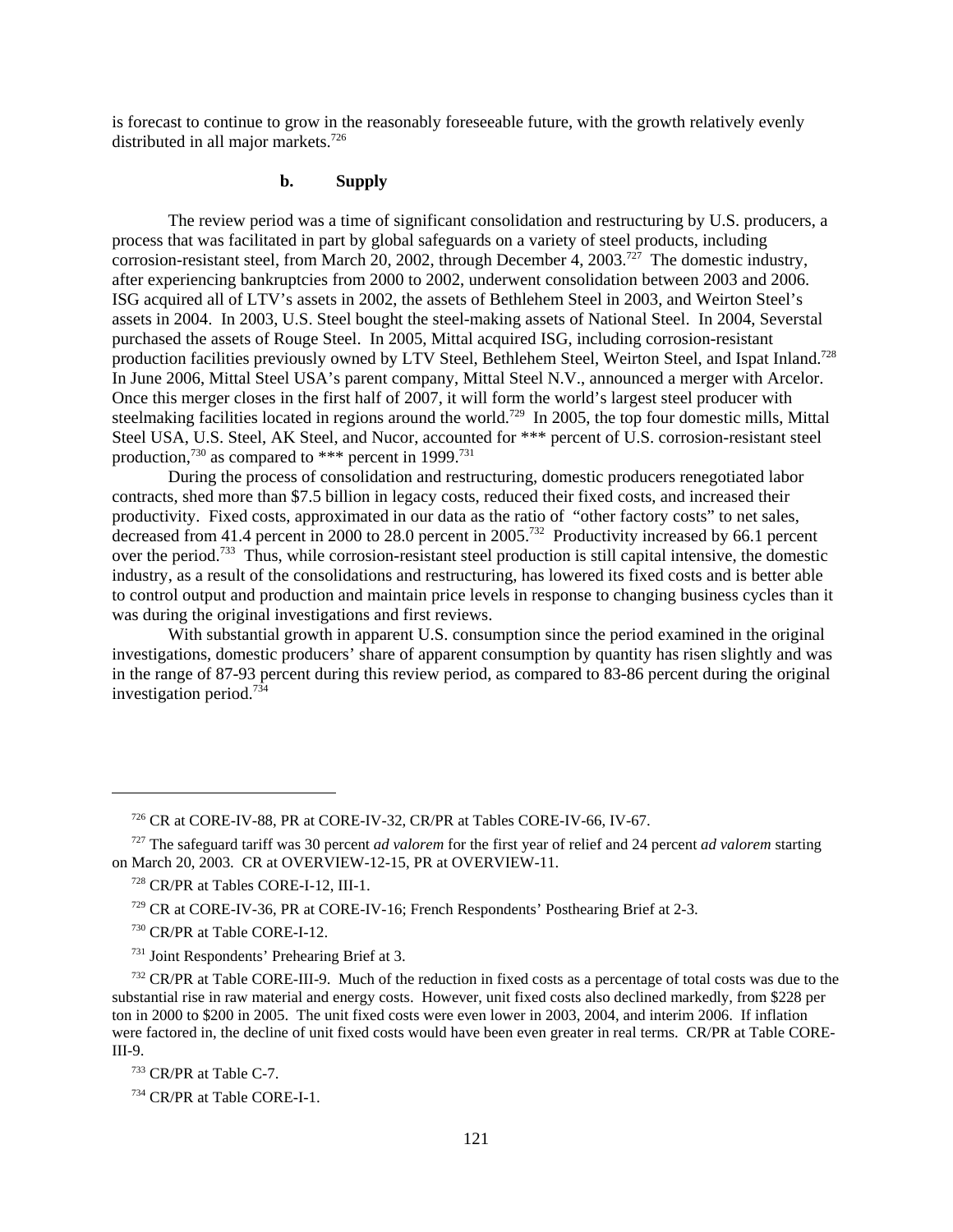While the domestic industry's overall capacity remained relatively steady during the review period, it did increase its capacity to produce hot-dip product, in response to growing demand.735 Capacity utilization fluctuated over the period, reflecting closures and start-ups. While the industry had excess capacity for both hot-dip and electrogalvanized product, its capacity utilization rate was generally higher for hot-dip production, particularly in the latter part of the period. Hot-dip capacity utilization was at 80.2 percent in 2005 and 86.9 percent in interim 2006, as compared to 74.8 percent in 2005 and 73.4 percent in interim 2006 for electrogalvanized capacity utilization.<sup>736</sup>

In addition, the domestic industry invested in new facilities during the period and plans to add 1.9 million net tons of corrosion-resistant capacity by 2008. The industry's capital expenditures jumped to \$428 million in 2005, from \$295 million in 2000, with capital expenditures totaling \$1.65 billion through June 2006; research and development expenses increased to \$34 million in 2005, from \$16 million in 2000, and were \$217.7 million through June 2006.737 SeverCorr will start production in 2007 of a new \$880 million facility started in 2005, which will produce 400,000 tons of hot-dip galvanized and galvannealed corrosion-resistant steel, along with non-corrosion-resistant steel products. Nucor plans to add 500,000 short tons of hot-dip galvanized capacity in 2006. Mittal plans to bring on line 700,000 tons of hot-dip galvanizing capability in 2006-07 and will shut down about 410,000 tons of other hot-dip and aluminizing capacity. Winner opened a new third hot-dip galvanizing line in interim 2006 for auto and appliance markets.<sup>738</sup> CSN was a new entrant during the review period, with \*\*\* short tons of capacity in <sup>11</sup> 2001.<sup>739</sup> USS-POSCO \*\*\*, and Steelscape moved its idled California plant to Louisiana where it was scheduled to be restarted.<sup>740</sup>

U.S. producers sell slightly more than a third of their production directly to automotive end users. They sell about 25 percent directly to construction end users and just under 10 percent directly to other end users, such as appliance manufacturers, and the remaining 30 percent to service centers and distributors.<sup>741</sup> Automotive producers report that they purchase only minimal quantities from service centers, for irregular, small-volume orders of non-standard products.<sup>742</sup> Most domestic producers do not produce other products on the same equipment or with the same employees.<sup>743</sup> Those that do produce micro-alloy and alloy or stainless steel report these other products to be higher margin, but much lower volume $744$ 

The vast majority of corrosion-resistant steel sold by both domestic producers and importers is made to order. Twelve of 17 responding producers reported selling at least 95 percent of their corrosionresistant steel produced to order and 18 of 20 responding importers reported selling 75 percent of their

 $^{738}$  In the hot-dip process, as noted earlier, steel sheet is passed through a bath of molten zinc or aluminum, whereas in the electrolytic process, steel sheet is passed through a series of electrolytic cells and zinc or other metal is electrolytically plated onto the surface of the steel. CR at CORE-I-18, PR at CORE-I-16.

739 CSN's Questionnaire Response.

 740 Also, Thyssen, a German producer, has publicly announced that it is considering either establishing a greenfield plant in the United States, or entering into a joint venture with, or acquiring production facilities from, a U.S. producer, which we see as additional evidence that producers view U.S. capacity as a good investment. As noted above, however, we do not find it more likely than not that a Thyssen facility in the United States will be established within the reasonably foreseeable future. CR at CORE-III-5-7, PR at CORE-III-4-5.

741 CR/PR at Table CORE-II-1.

 <sup>735</sup> CR/PR at Table C-7.

 <sup>736</sup> CR/PR at Table CORE-III-3.

 <sup>737</sup> CR/PR at Table CORE-III-12.

 <sup>742</sup> Auto Producers' Posthearing Brief, Appendix at 80-81.

 <sup>743</sup> CR at CORE-III-7, PR at CORE-III-5.

 <sup>744</sup> CR at CORE-I-22, PR at CORE-I-18-19.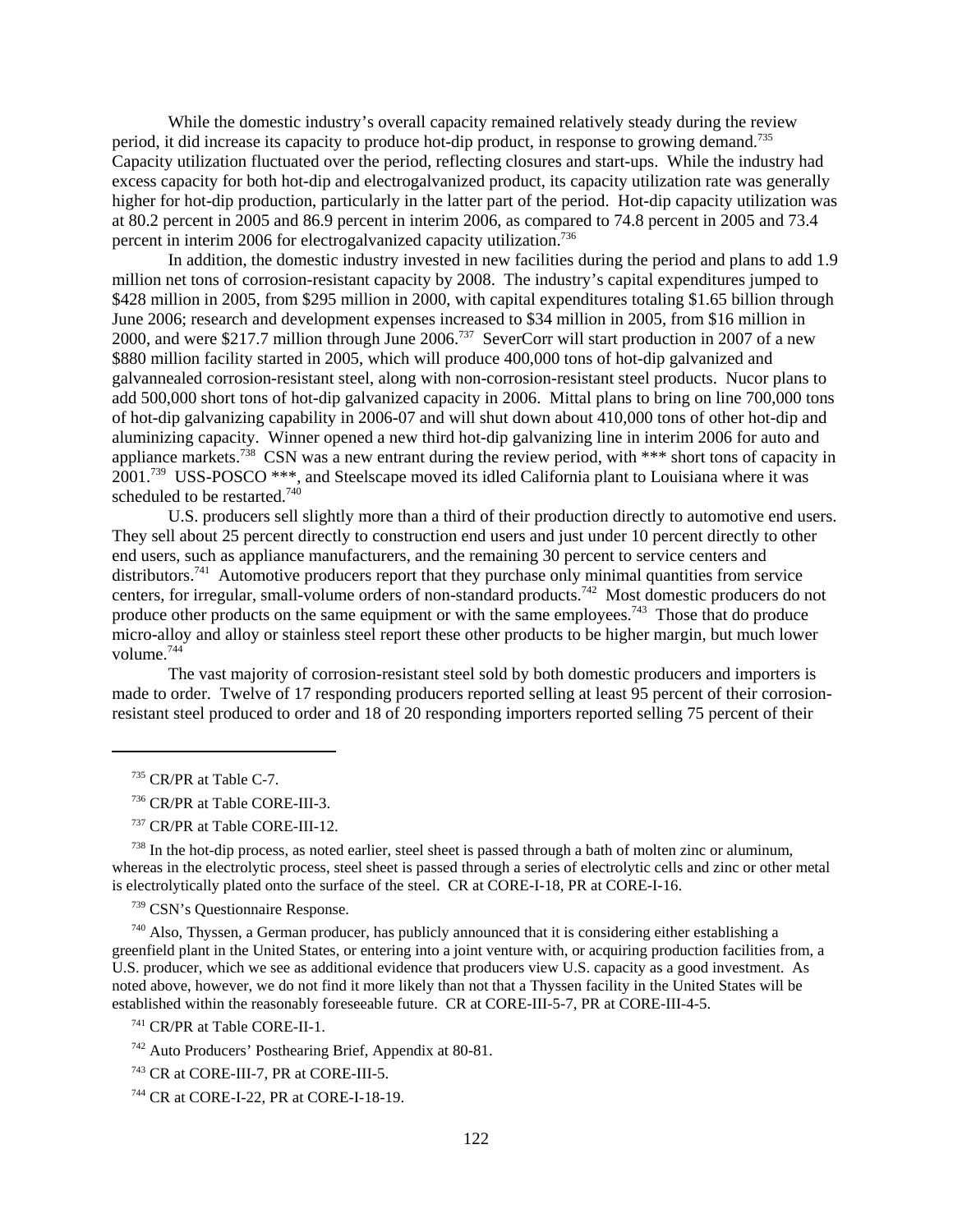corrosion-resistant steel produced to order.<sup>745</sup> Moreover, some product being held in inventory, whether by producers, importers, or service centers, may already be committed to a specific customer, particularly in the automotive sector.<sup>746</sup> Because service centers are always trying to gauge whether prices are likely to rise or fall and plan their purchases accordingly, the market is characterized by periodic inventory corrections that last a few months as service centers stop buying from mills and prices decline temporarily until restocking resumes.<sup>747</sup> After a correction in 2005, service center inventories began rising again.<sup>748</sup> By the end of the review period, service center inventories were relatively high, suggesting another correction may be imminent.<sup>749</sup>

The parties disagree about the degree to which there have been supply shortages in the U.S. market during the period of review. The domestic producers maintain that in 2004 their ability to supply corrosion-resistant steel may have been constrained to some extent by raw material shortages but that there is currently no short supply. In addition, they assert that some shortages alleged by purchasers were not real shortages but resulted from consumers wanting quantities in excess of contract volumes at low contract prices, or from automakers switching product grades on very short notice.<sup>750</sup> Excess domestic capacity, they say, is incompatible with assertions of supply shortages.<sup>751</sup> By contrast, respondents maintain that during the review period domestic supply was extremely tight and U.S. producers were not able to supply additional quantities requested by their customers, including certain required quantities and grades, making imports a necessary part of the market. They noted the questionnaire responses from producers and importers that had refused or been unable to supply corrosion-resistant steel at certain times since  $2000^{752}$  Purchasers reported periodic shortages during the review period, mostly in 2004 and early 2005, when demand and prices peaked, but continuing in 2006.<sup>753</sup>

The record provides support for these characterizations of supply shortages. Eleven of 17 producers responding to the Commission's questionnaires and eight of 26 responding importers reported that they had refused orders or been unable to supply corrosion-resistant steel at certain times since  $2000^{754}$  The reported shortages were in the form of allocations, controlled order entries, and the unwillingness of some domestic mills to supply quantities above those specified in their contracts, all of which forced some purchasers into the spot market. Some of the shortage can be attributed to unplanned outages at certain domestic facilities and labor unrest at AK Steel in 2006.<sup>755</sup> The record also indicates, however, that domestic producers during the period of review abandoned their prior practice of selling over-contract volumes to automotive customers at contract prices, because they could obtain higher prices in the spot market. While automotive customers described the phenomenon as a type of shortage or allocation, we do not view that as an entirely accurate description. Rather, it appears as if automotive

745 CR at CORE-II-29, PR at CORE-II-21.

 746 German Respondents' Posthearing Brief at 7; Japanese Respondents' Posthearing Brief at 13; Tr. at 229-230 (Goodish), 258-259 (Goodish), 329-330 (Bates).

 748 CR/PR at Figure CORE-III-1. Service center inventory data, however, are for all steel sheet and are not limited to corrosion-resistant product.

749 Tr. at 213-214 (Platz).

750 U.S. Steel's Posthearing Brief at 4-8.

751 U.S. Steel's Posthearing Brief at 3-4.

<sup>752</sup> Joint Respondents' Prehearing Brief at 18-21. For example, auto producers reported that there were shortages on committed tons of corrosion-resistant steel and for additional tons at contract prices. \*\*\* stated that it increased spot market purchases due to shortages from U.S. suppliers. CR at CORE-II-5, PR at CORE-II-4, n.7.

753 CR at CORE-II-5, PR at CORE-II-4-5.

754 CR/PR at CORE-II-5.

755 CR at CORE-II-5, PR at CORE-II-4.

 <sup>747</sup> Tr. at 187 (Goodish), 213-214 (Platz), 246 (Goodish).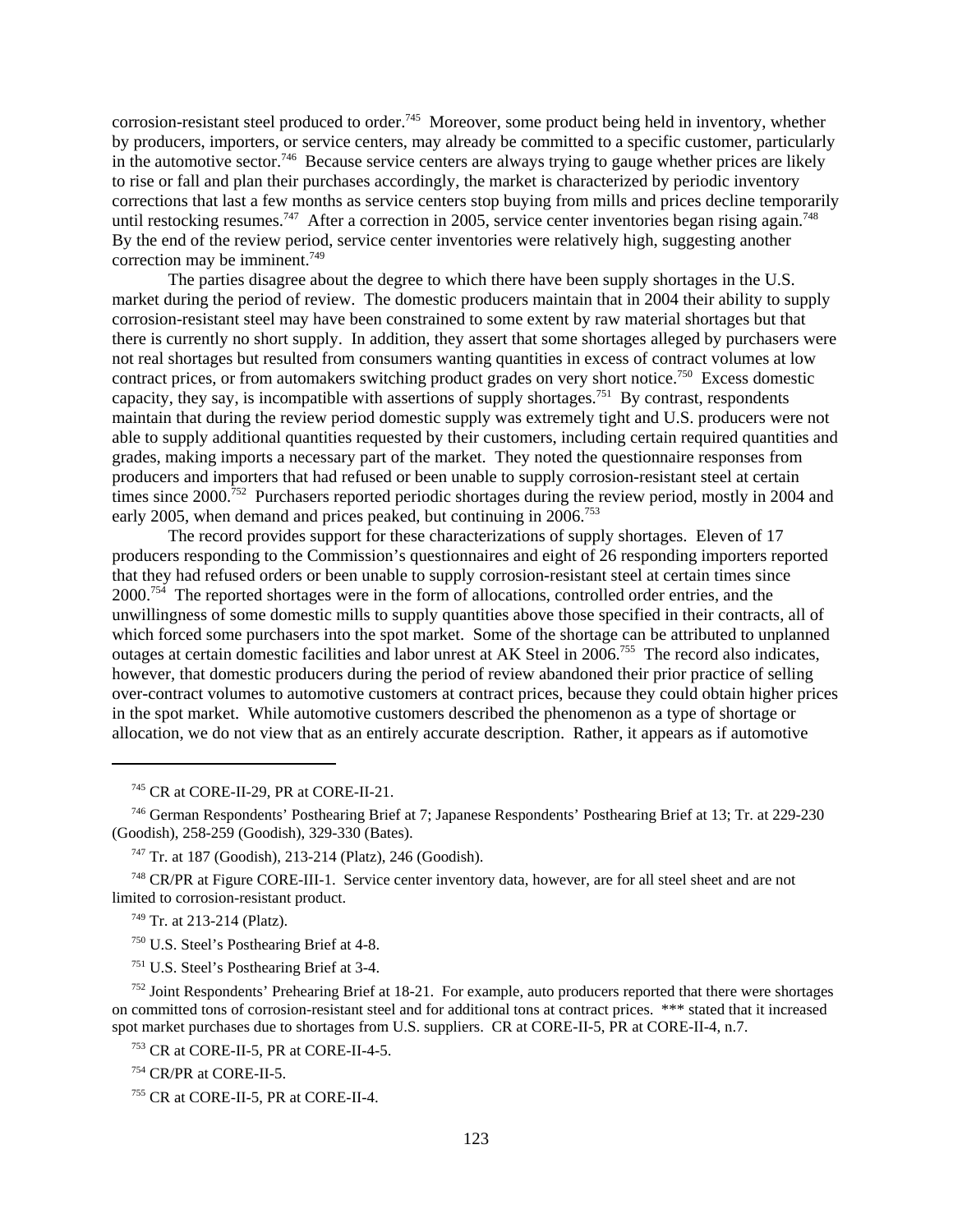customers generally could obtain the necessary steel, but they had to pay more as they were competing against higher spot market prices. We recognize that this was a new phenomenon.

In addition to domestic supply and subject imports, non-subject imports held a modest share of the U.S. market during the review period. Non-subject imports as a share of apparent U.S. consumption rose irregularly over the review period, and were the highest in 2004 at 9.7 percent, when demand and prices were peaking.<sup>756</sup> Non-subject imports then declined somewhat in 2005. In 2005, the largest sources of non-subject imports were India, Taiwan, Mexico, Brazil, and China. Imports from China were 147,794 short tons in 2005 (less than one percent of apparent U.S. consumption), but were higher in January-June 2006, at 292,426 short tons.<sup>757</sup>

During the review period, U.S. producers' exports constituted 3 to 5 percent of their total shipments and were almost entirely to Canada and Mexico. In 2004, Canada revoked antidumping duty orders on corrosion-resistant steel from the United States, as well as Australia, Brazil, France, Germany, Japan, Korea, New Zealand, Spain, Sweden, and the United Kingdom. U.S. exports to Canada increased by 210,273 short tons in 2005.758

Global production capacity also increased during the review period and is expected to continue increasing in the near future in both the subject countries and non-subject countries, including China, other Asian countries, the EU, Turkey, and Russia. Although China has been and is expected to remain a net importer of corrosion-resistant steel for the foreseeable future, the substantial increase in Chinese capacity will likely slow imports into China of corrosion-resistant steel somewhat.759 As virtually all Chinese capacity is for hot-dip product, imports into China of electrogalvanized corrosion-resistant steel will not be affected by any increase in Chinese capacity.<sup>760</sup>

## **c. Local/Regional versus Global Corrosion-Resistant Steel Markets**

Consolidations and mergers among corrosion-resistant steel producers worldwide as well as in the United States have enabled producers to supply their customers from nearby production facilities. The stated strategy of both Arcelor and Mittal, even before their merger, for example, was to acquire or build plants to serve clients within a region, rather than having to export product from one region to another region.761 U.S. automakers indicate a preference for sourcing their corrosion-resistant steel from suppliers in North America.<sup>762</sup> Despite the growing local or regional nature of corrosion-resistant steel markets, significant quantities of corrosion-resistant steel continue to be traded internationally, as is evidenced by the level of non-subject imports into the United States during the review period,<sup>763</sup> as well as exports into China from non-Asian sources.<sup>764</sup>

 <sup>756</sup> CR/PR at Table C-7.

 <sup>757</sup> CR/PR at Table CORE-IV-2.

 <sup>758</sup> CR at CORE-III-11, PR at CORE-III-8, n.23.

 <sup>759</sup> CR/PR at Tables CORE-IV-64, IV-67.

 <sup>760</sup> Korean Respondents' Posthearing Brief at 7.

 <sup>761</sup> French Respondents' Posthearing Brief at 1-3, Exhibit 6.

 <sup>762</sup> Auto Producers' Prehearing Brief at 50; Auto Producers' Posthearing Brief, Appendix at 56-58.

 <sup>763</sup> CR/PR at Table CORE-I-1.

 <sup>764</sup> Mittal USA's Posthearing Brief, Answers to Chairman Pearson's Questions at 8-15; CR/PR at Tables CORE-IV-29, IV-36.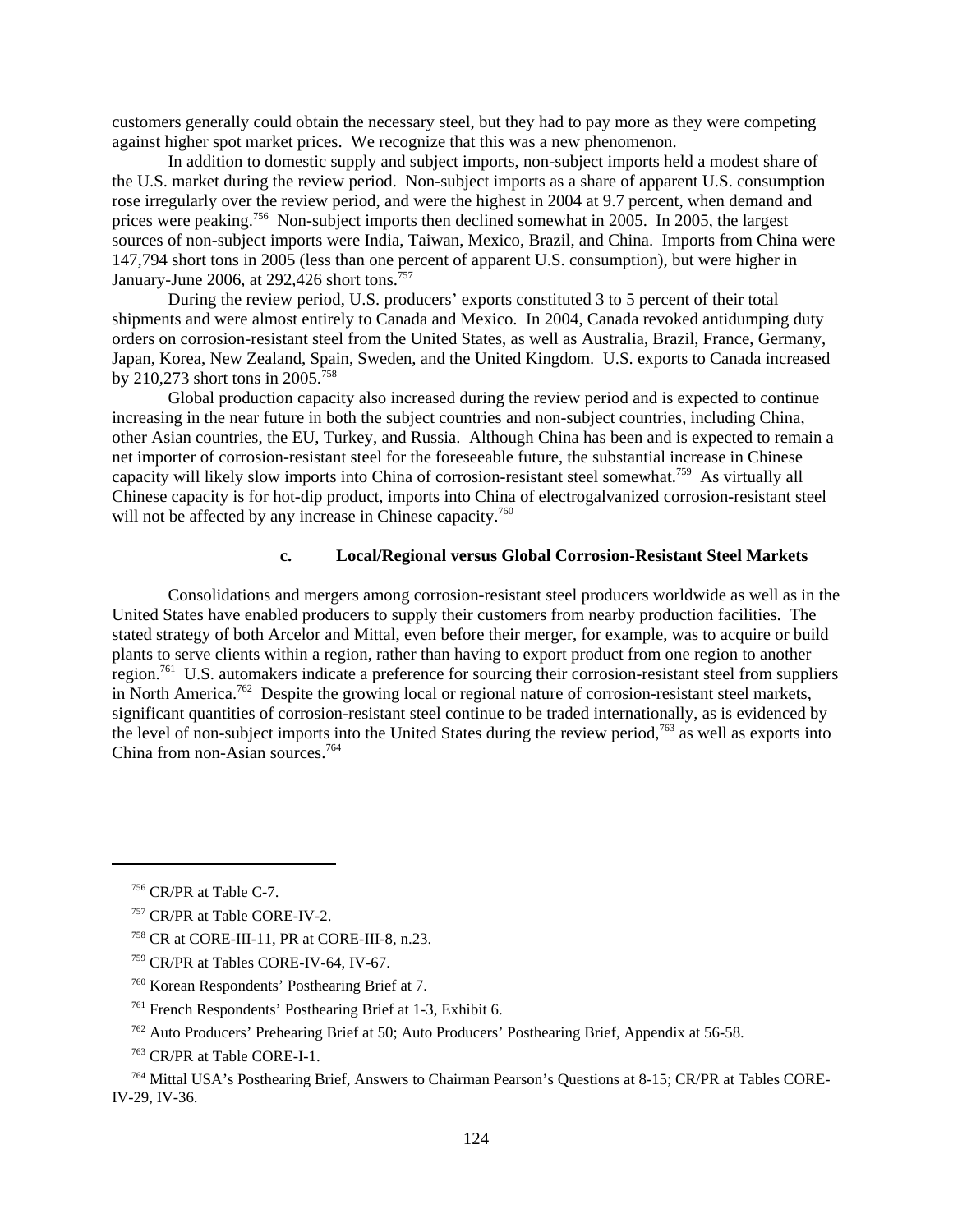#### **d. Purchasing Practices**

Purchasers buy corrosion-resistant steel frequently, often daily or weekly; some buy the product consistently over the course of a year, while others experience seasonal peaks in their purchasing. Producers generally reported determining prices on a transaction-by-transaction basis, based on market conditions and raw material costs.765 As in the original investigations and first reviews, price continues to be an important factor in purchasing decisions, given the broad interchangeability of corrosion-resistant steel from different suppliers.<sup>766</sup>

A majority of the largest domestic producers' sales are by long-term contracts, although several producers make the majority of their sales on the spot market. Six producers (\*\*\*), representing a majority of domestic production, reported that 60 percent or more of their sales are on a long-term contract basis, while eight of 20 U.S. producers reported that 85 percent or more of their sales are on a spot basis.<sup>767</sup> Automotive and appliance end users tend to favor longer-term contracts, whereas the construction industry's purchasing pattern is more short-term and project-based.<sup>768</sup> Auto producers reported that they generally enter into contracts with individual producers to supply steel for certain auto parts and that the life of the vehicles is multiple years.<sup>769</sup> Long-term contracts generally fix either price only or both price and quantity and have no meet-or-release provisions.<sup>770</sup> Both domestic producers and respondent automakers agree that, toward the end of the review period, the duration of contracts was becoming shorter, \*\*\*.771

The parties disagree on why contract practices have changed, with each side describing the other as primarily responsible for the changes. According to domestic producers, even when sales are under contract, if spot prices fall, purchasers do not hesitate to request price concessions under the contracts. Conversely, when prices and costs rise, the domestic producers are locked into below-market prices under the contracts.772 Respondent automakers assert that the U.S. industry is unwilling to commit to longerterm contracts because they believe prices will climb even higher than they did during the review period, and they have forced automakers to accept volume limitations in their contracts.773 On balance, we find that the relative balance of market power between domestic corrosion-resistant steel producers and auto producers has led to a stalemate in which multi-year contracts at set prices and volumes are unlikely under current market conditions.

#### **e. Substitutability**

Domestic and imported corrosion-resistant steel, both subject and non-subject, generally is used in the same applications, at least for lower end applications. The majority of purchasers reported that the domestic product is comparable or superior to subject imports from each country in every category.<sup>774</sup> The qualification process for suppliers takes from one week to two years. Purchasers reported that some

- 768 CR at CORE-V-10, PR at CORE-V-8, n.15.
- 769 CR at CORE-V-9, PR at CORE-V-8, n.14.

 770 CR at CORE-V-11, PR at CORE-V-9. A meet-or-release clause requires a seller to meet a lower offer to its customer or to release the customer from the contract.

771 Nucor/SDI's Prehearing Brief at 50-52; Auto Producers' Prehearing Brief at 27-31.

 <sup>765</sup> CR at CORE-V-9, PR at CORE-V-8.

 <sup>766</sup> Mittal USA's Prehearing Brief at 39-40.

 <sup>767</sup> CR at CORE-V-10, PR at CORE-V-8-9.

 <sup>772</sup> Nucor/SDI's Prehearing Brief at 50-52.

 <sup>773</sup> Auto Producers' Prehearing Brief at 27-31.

 <sup>774</sup> CR at CORE-II-24-27, PR at CORE-II-16-19.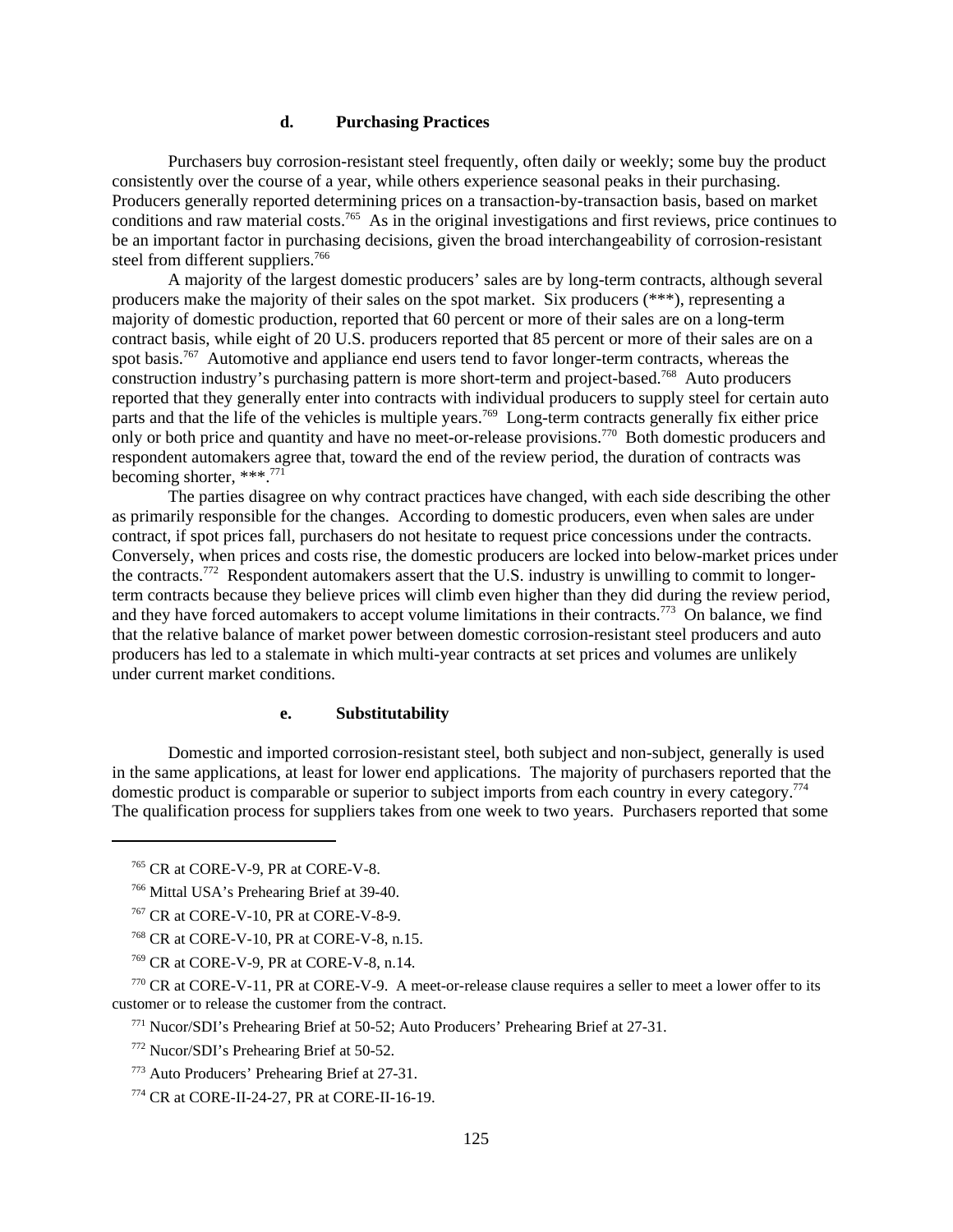domestic and subject producers have failed to qualify on quality grounds, but there is some evidence that the problems tend to be resolved, resulting in the supplier becoming qualified.<sup>775</sup>

## **f. Raw Material/Energy Costs**

Over the review period, particularly in the latter half, the U.S. industry's raw material and energy costs increased significantly and are forecast to remain at high levels for the foreseeable future.<sup>776</sup> Such increases have affected producers of corrosion-resistant steel on a worldwide basis. Integrated producers that own and control their raw material inputs (mainly cold-rolled sheet) are better able to manage rising raw material costs.777 While the domestic industry's variable costs as a percent of total costs increased over the period, due in large part to rising raw material costs, unit fixed costs went down and productivity increased<sup>778</sup>

## **3. No Likelihood of Continuation or Recurrence of Material Injury Upon Revocation of the Orders on Cumulated Subject Imports from Australia, France, and Japan**

## **a. Likely Volume779**

We applied the legal standards discussed in section III above.

In the original determinations, the Commission found that the cumulated subject imports decreased slightly from 1990 to 1991, and then increased sharply to 1.9 million short tons in 1992, along with a significant increase in market share during the same period.<sup>780</sup> During the original investigation period, the volume of subject imports from the three countries now cumulated – Australia, France, and Japan – was 1.1 million short tons, or 8.1 percent of apparent U.S. consumption, in 1992.

After the orders were imposed, imports from the three countries dropped dramatically and were at minimal levels during both review periods.<sup>781</sup> In 2005, cumulated subject imports from the three countries were 18,556 short tons, or 0.1 percent of apparent U.S. consumption and of U.S. production. Their highest level during the current review period was 40,332 short tons in 2002, or 0.2 percent of apparent U.S. consumption and of U.S. production.<sup>782</sup> The three cumulated countries currently supply the least amount of corrosion-resistant steel to the U.S. market out of the subject countries.

Quantities held in inventory, both in the United States and in the cumulated subject countries, do not appear to represent significant volumes that could be diverted readily to the U.S. market upon revocation of the orders. First, there were no reported inventories in the United States from either

 780 USITC Pub. 3364 at 51-52. The Commission in the original investigations cumulated subject imports from Australia, Canada, France, Germany, Japan, and Korea.

781 CR/PR at Table CORE-I-1.

782 CR/PR at Table C-7.

 <sup>775</sup> CR at CORE-II-27, PR at CORE-II-20. Seven of 35 purchasers reported that one or more suppliers (citing both domestic, suppliers from subject countries, and suppliers from nonsubject countries) had failed to qualify their product or lost their approved status since 2000.

 <sup>776</sup> CR at CORE-V-2, PR at CORE-V-1-2.

 <sup>777</sup> Joint Respondents' Prehearing Brief at 9-11.

 <sup>778</sup> CR/PR at Table CORE-III-9.

<sup>&</sup>lt;sup>779</sup> While we considered subject imports from Australia, France, and Japan on a cumulated basis, by necessity we have included some discussion of each of the countries individually, because certain facts are specific only to a particular country.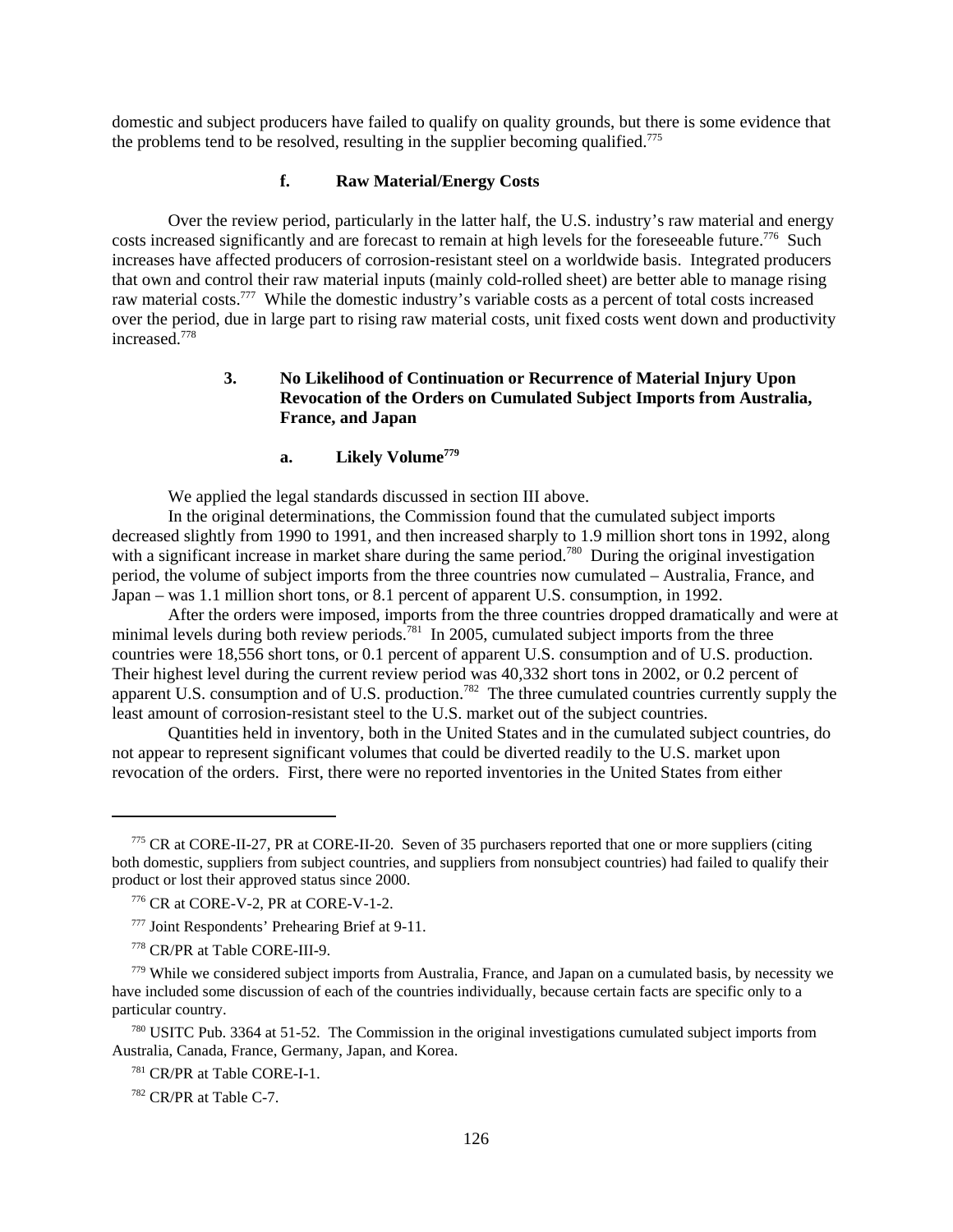Australia or France during the review period, and inventories of Japanese product were only \*\*\* short tons in 2005.783 Second, despite the existence of inventories held by the cumulated subject country producers at the end of the review period, the record indicates that most corrosion-resistant steel, including that held in inventory, is made to order and therefore already committed to specific customers.784

Producers in all three countries have increased their capacity and production of corrosionresistant-steel since the original investigations. However, they have operated at relatively high capacity utilization rates during the review period: the Australian producer's rate was \*\*\* percent in 2005 and \*\*\* percent in interim 2006; the French industry's rate was \*\*\* percent in 2005 and \*\*\* percent in interim 2006; and the Japanese industry's rate was \*\*\* percent in 2005 and \*\*\* percent in interim 2006.785 Their combined excess capacity in 2005 was \*\*\* short tons.786

While these countries do possess some excess capacity and, in the case of France, saw some decline in capacity utilization during the review period, we do not find a likelihood that they will ship significant volumes of subject product to the United States if the orders are revoked. Each of the subject countries has exported corrosion-resistant steel during the review period, but their focus has been predominantly on their home and regional markets. In 2005, the Australian producer's shipments to its home market were \*\*\* percent of its production, up from \*\*\* percent in 2000.<sup>787</sup> Only \*\*\* percent of Australia's exports were to destinations outside Asia.<sup>788</sup> In 2005, French producers shipped \*\*\* percent of their production to their home market and for internal consumption; during the review period as a whole, less than \*\*\* percent of their shipments was exported outside the European Union.<sup>789</sup> Likewise, Japanese producers' home market shipments were \*\*\* percent of total shipments in 2005, and most of their exports were to China and the rest of Asia. Exports outside the Asian region had decreased to less than \*\*\* percent of Japan's total shipments by the end of the review period.790 These trends contrast to what was observed during the original period of investigation when the European Community was composed of 12 Member States compared to the EU's 25 Member States in 2006. Moreover, demand in Asia, and particularly in China, was not as robust as compared to now.

Producers in the three cumulated countries have not shown a strong interest in the North American market during the review period and, for various reasons discussed below, it does not appear likely that this would change in the reasonably foreseeable future.

 <sup>783</sup> CR/PR at Table C-7.

 <sup>784</sup> Japanese Respondents' Posthearing Brief at 13; Tr. at 229-230 (Goodish), 258-259 (Goodish), 329-330 (Bates). French producers' inventories, as a share of total shipments, were \*\*\* percent in each full year of the period, and were \*\*\* short tons in 2005. CR/PR at Table CORE-IV-29. Japanese producers' inventories, as a share of total shipments, decreased from \*\*\* percent in 2000 to \*\*\* percent in 2005, and were \*\*\* short tons in 2005. CR/PR at Table CORE-IV-47. The one exception is Australia. While the Australian producer's inventories, as a share of total shipments, increased irregularly, from \*\*\* percent in 2000 to \*\*\* percent in 2005, and were \*\*\* short tons in 2005, we do not foresee a significant increase in volume as the Australian producer's focus is on its home and Asian markets. CR/PR at Table CORE-IV-12.

 <sup>785</sup> CR/PR at Tables CORE-IV-10, IV-28, IV-46.

 <sup>786</sup> CR/PR at Tables CORE-IV-10, IV-27, IV-45.

 <sup>787</sup> CR/PR at Table CORE-IV-12.

 <sup>788</sup> CR/PR at Table CORE-IV-12.

 <sup>789</sup> CR/PR at Table CORE-IV-29.

 <sup>790</sup> CR/PR at Table CORE-IV-47.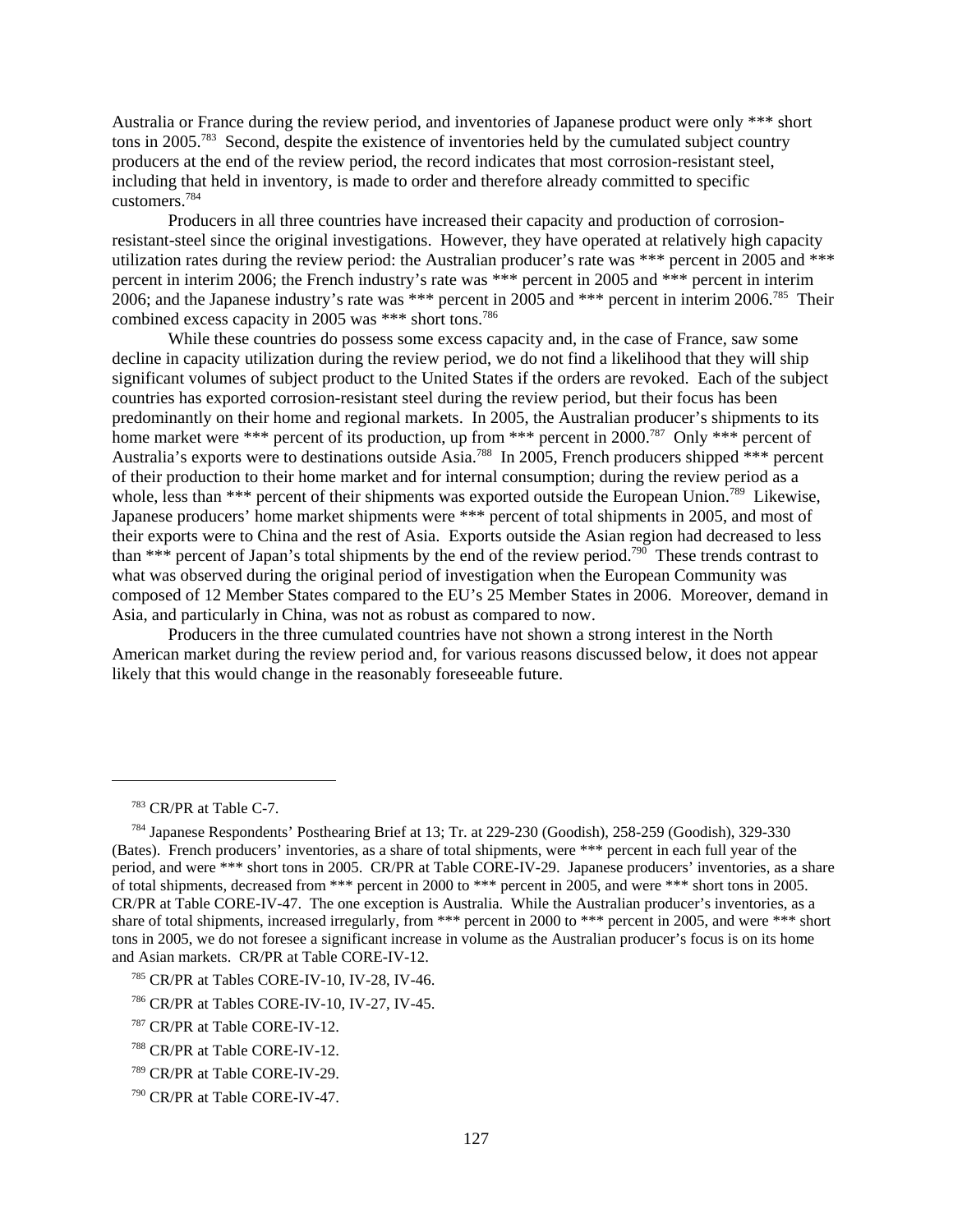Australia was at the time of the original investigation and remains now the smallest of all the subject country producers, with a total capacity of only  $***$  short tons.<sup>791</sup> BlueScope, the sole Australian producer, is focused on its home and nearby Asian markets. In addition to \*\*\* exports to the United States during the review period, BlueScope had \*\*\* exports to Canada and \*\*\* shipments to Mexico, even when such shipments were not subject to any trade remedies.<sup>792</sup> The \*\*\* majority of BlueScope's production is for non-automotive applications. Its business strategy has been to use much of its production internally, and through affiliates, to manufacture pre-fabricated construction components for its home market and other markets outside the United States. As a result of the subject orders, BlueScope \*\*\*.<sup>793</sup> Since the original investigation, BlueScope has also set up local corrosion-resistant production facilities in multiple Asian countries to serve regional construction markets.<sup>794</sup>

We note that, in April 2004, BlueScope acquired Butler Manufacturing Company, a market leader for pre-engineered steel building systems, with operations in the United States and China.<sup>795</sup> The record indicates, however, that Butler's U.S. operations reported \*\*\* purchases of corrosion-resistant steel from Australia during the review period; moreover, Butler also operates as an end user for the construction sector in China, a market that historically has been served by, and is a more likely market for, the Australian producer. BlueScope reported only minuscule exports of subject product to the United States since the acquisition of Butler (\*\*\* short tons in 2005). Australia does face significant tariffs on corrosion-resistant steel in Argentina and South Africa, but the South African order is only against painted corrosion-resistant steel, which is not a significant product for BlueScope, and Argentina has never been an important market for the Australian product.<sup>796</sup>

Domestic producers argue that, as China's capacity to produce corrosion-resistant steel increases, Australia's exports to China will be displaced, making the United States a more attractive market for BlueScope than it has been in recent years. The record does not support this assertion. Australia's exports to China already showed a decline from 2003 through 2005, as its home market shipments and shipments to other non-U.S. export markets grew, resulting in no diversion outside the region.<sup>797</sup> Moreover, the Australian producer supplies mostly corrosion-resistant steel for building construction to China and other Asian markets that is of higher quality than what the Asian producers currently produce or likely will be able to produce in the reasonably foreseeable future.<sup>798</sup>

The industries in France and Japan likewise showed an orientation to their home and regional markets during the review period which we do not find likely to change if the orders are revoked.<sup>799</sup> Producers in each country that account for the majority of corrosion-resistant steel production are affiliated with important U.S. producers of corrosion-resistant steel.

The Arcelor-Mittal merger, which is scheduled to close in the first half of 2007, will establish an affiliation between Mittal USA, which accounts for \*\*\* percent of U.S. production,<sup>800</sup> and Arcelor

 <sup>791</sup> CR/PR at Table CORE-IV-12.

 <sup>792</sup> CR at CORE-IV-21, PR at CORE-IV-10.

 <sup>793</sup> CR at CORE-IV-21, PR at CORE-IV-10, n.21.

 <sup>794</sup> CR at CORE-IV-16, PR at CORE-IV-9, n.8.

 <sup>795</sup> CR at CORE-IV-21, PR at CORE-IV-10, n.22.

 <sup>796</sup> CR at CORE-IV-21, PR at CORE-IV-10, CR/PR at Table CORE-IV-15.

 <sup>797</sup> CR/PR at Table CORE-IV-12.

 $798$  Tr. at 412-413 (Furuta).

 <sup>799</sup> CR/PR at Tables CORE-IV-29, IV-47.

 <sup>800</sup> CR/PR at Table CORE-I-12.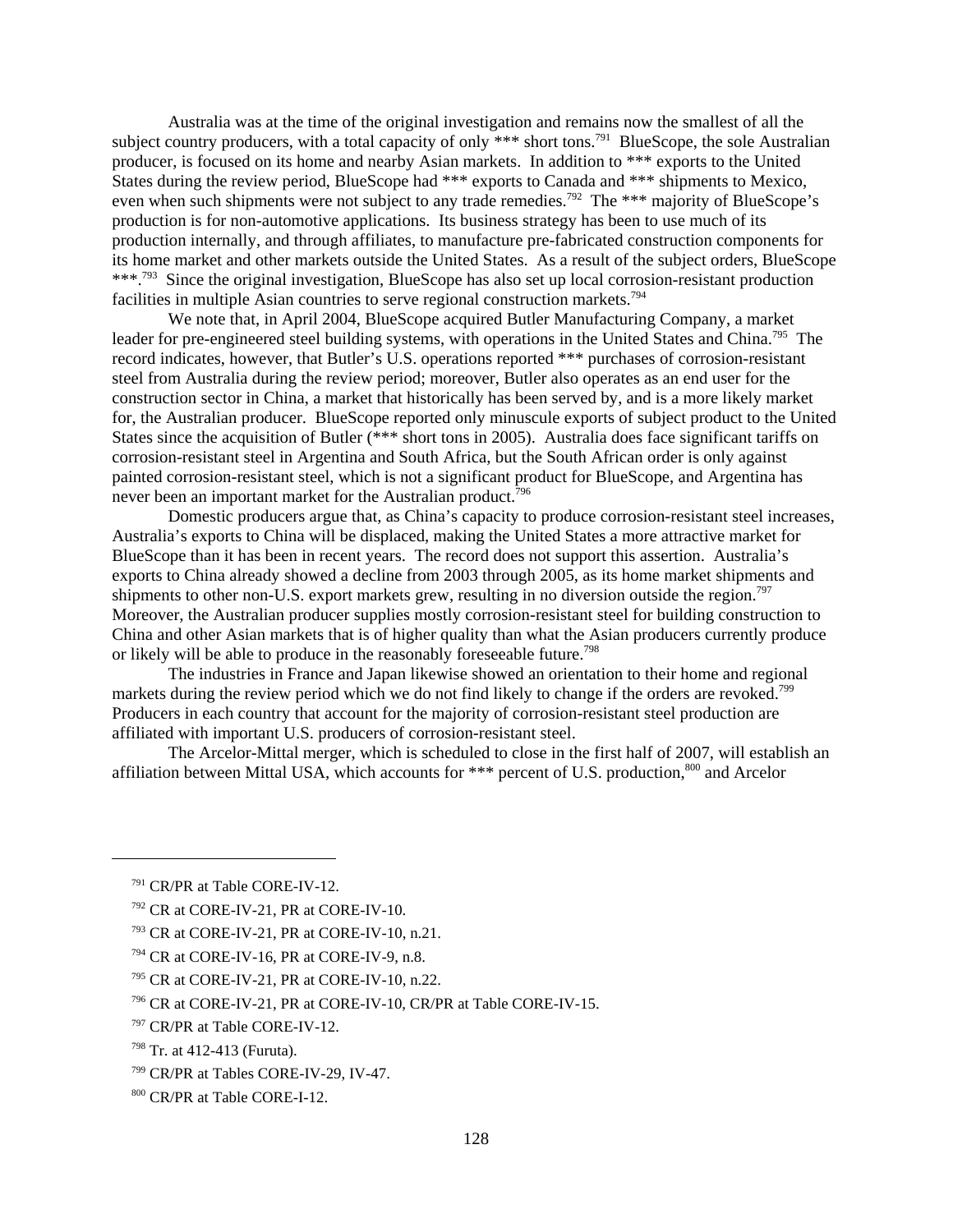France, which accounts for \*\*\* percent of French production<sup>801</sup> and most of the French industry's exports of corrosion-resistant steel to the United States during the review period. We find that the French industry, which has essentially been absent from the U.S. market at least since the first review period,  $802$ has even less incentive to resume shipments to the United States, given the merger. Arcelor-Mittal's stated strategy is to acquire corrosion-resistant facilities that can serve customers regionally and locally and, in the case of Mittal USA, is committed to serving the U.S. market from its U.S. producer.<sup>803</sup> This strategy is consistent with the fact that Arcelor-Mittal will be the world's largest steelmaker with production facilities located throughout the world. We thus find it unlikely that the U.S. market would be served with subject imports from France.

Arcelor France's exports to Canada declined even after the Canadian orders on corrosion-steel were lifted during the review period.<sup>804</sup> In addition, none of Arcelor France's affiliates in Belgium, Spain, Luxembourg, or Italy have shipped significant quantities of corrosion-resistant steel to the United States, despite the absence of any orders against these countries, including the periods preceding and following the U.S. safeguard action on steel, thus suggesting that Arcelor has made a decision not to rationalize production among manufacturing plants in different countries and the United States.<sup>805</sup> Duferco, the other French producer, sold corrosion-resistant steel \*\*\* within the EU during the period.<sup>806</sup>

With respect to relative market prices, on balance we do not find prices for corrosion-resistant steel in France and other EU markets to be sufficiently below U.S. prices so as to create an incentive to shift sales to the U.S. market.<sup>807</sup> There is no evidence that U.S. prices are likely to exceed European prices over a sustained period in the reasonably foreseeable future. Thus price would not be a sufficient incentive for the French producers to begin diverting exports to the United States if the orders were revoked.

Similar to the industry in France, Japanese producers representing \*\*\* percent of Japanese production are related to U.S. producers of corrosion-resistant steel accounting for at least \*\*\* percent of U.S. production, not including I/N Kote's toll production for Mittal, which is included in Mittal's data.<sup>808</sup> The Japanese industry's entire excess capacity in 2005, of \*\*\* short tons, is well below their U.S. affiliates' shipments in 2005 of \*\*\* short tons \*\*\*.809 After the orders were imposed, Japanese producers began to supply transplant Japanese automakers in the United States with corrosion-resistant steel made by the Japanese producers' U.S. affiliates, who have been successful in meeting the automakers' qualification requirements. The minimal quantities of corrosion-resistant steel exported from Japan to the United States during the review period consisted of certain specialty, high-strength automotive grades, such as 780 MPa and 980 MPa,<sup>810</sup> that were not available from U.S. producers, and of product needed when supply was tight. At present, Japanese producer Nippon, which represented almost \*\*\* percent of

<sup>801</sup> CR/PR at Table CORE-IV-26.

 <sup>802</sup> CR/PR at Table CORE-I-1.

 <sup>803</sup> French Respondents' Posthearing Brief at 1-3, Exhibits 3, 6.

<sup>804</sup> CR at CORE-IV-41, PR at CORE-IV-17.

 <sup>805</sup> CR at CORE-IV-35, PR at CORE-IV-15, n.52, CR/PR at Table CORE-IV-2.

 <sup>806</sup> Duferco's Questionnaire Response.

 <sup>807</sup> CR/PR at Tables CORE-IV-68, IV-69, as revised by Memorandum INV-DD-162 (Dec. 5, 2006).

<sup>808</sup> CR/PR at Tables CORE-I-12, IV-44. Japanese producer Nippon, representing almost \*\*\* percent of Japanese production in 2005, has \*\*\*. Japanese Respondents' Prehearing Brief at 67.

 <sup>809</sup> CR/PR at Tables CORE-III-10, CORE-IV-45.

 <sup>810</sup> CR at CORE-IV-67, PR at CORE-IV-24.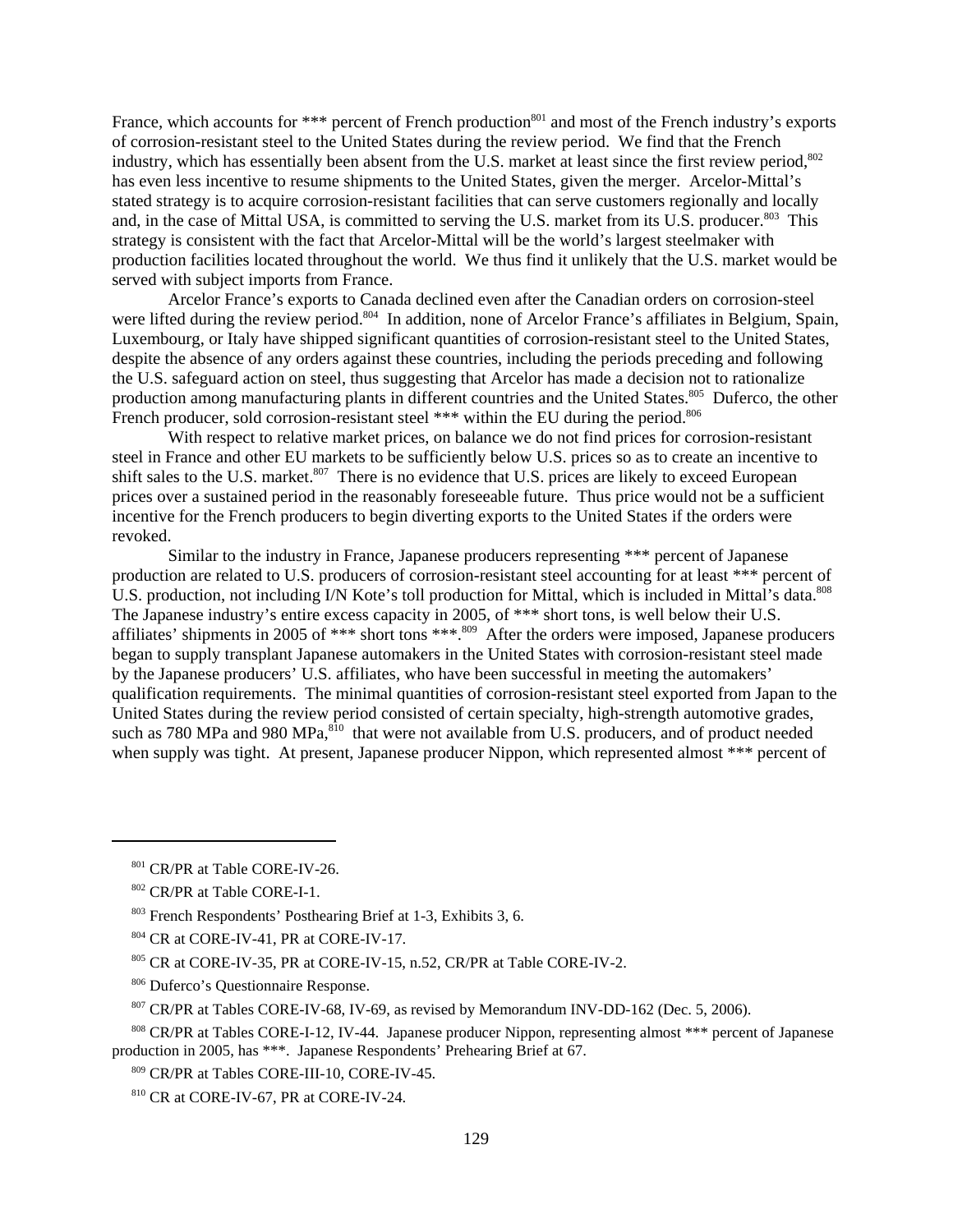Japanese production in 2005,<sup>811</sup> is providing \*\*\*, and has \*\*\*.<sup>812</sup> These commitments \*\*\* further support our conclusion that Japanese producers are committed to serving the U.S. market through U.S. production and would not seek new export customers in the event of revocation.

Domestic producers argue that the Commission should not take into account the affiliated Japanese producers in the United States because it rejected similar arguments in the first review.<sup>813</sup> However, the conditions of competition in the United States and around the globe have changed significantly and likely will impact the behavior of Japanese producers and their U.S. affiliates going forward differently than they did in the past.<sup>814</sup>

 The record shows that, during the review period, the Japanese producers' shipments to their home market increased as the Japanese economy strengthened and corrosion-resistant steel demand within Japan is expected to remain robust for the reasonably foreseeable future. During the review period automotive suppliers in Japan reported shortages due to Japanese corrosion-resistant producers' inability to increase their production levels.<sup>815</sup>

Japanese producers have been successful, since the orders were imposed, in developing new markets in China and other Asian countries. In 2005, Japan's export shipments represented \*\*\* percent of their total shipments and their export shipments to China and Asia accounted for \*\*\* percent of their total shipments.<sup>816</sup> Thus, only \*\*\* percent of Japanese shipments left the Asian region in 2005, down from \*\*\* percent in 2000.<sup>817</sup> More than \*\*\* percent of their corrosion-resistant steel exports to China consist of electro-galvanized corrosion-resistant steel for use in the manufacture of appliances. Electrogalvanized steel is not made in China and would thus not be displaced by any increase in Chinese capacity to produce hot-dip corrosion-resistant steel.<sup>818</sup> The other major use for Japanese exports to China is to supply Japanese transplant automakers in China with Japanese corrosion-resistant steel of a quality that Chinese producers have not yet attained and are not expected to be able to make in the reasonably foreseeable future.<sup>819</sup> Consumption in Japan's Asian markets as a whole is projected to remain strong for the reasonably foreseeable future. $820$ 

The growth in global demand conditions, particularly in the Japanese home market and regional market, will make it less likely that the Japanese producers will export subject product to the United States in any significant quantities. Rather, the strong global demand will mean that the affiliated Japanese producers in the United States will need to supply U.S. demand from their joint venture U.S. production facilities. Four of the Japanese producers are involved with corrosion-resistant steel

<sup>811</sup> CR/PR at Table CORE-IV-44.

 <sup>812</sup> CR at CORE-IV-67, PR at CORE-IV-24.

 <sup>813</sup> Nucor/SDI's Posthearing Brief, Answers to Commissioners' Questions at 30-32.

<sup>&</sup>lt;sup>814</sup> See generally CR at CORE IV-59, PR at CORE-IV-21-22. Chairman Pearson and Vice Chairman Aranoff note that they did not participate in the first reviews. Moreover, the period examined in the first review (1996-2000) included some of the period of the Asian financial crisis when Japanese producers faced limited demand in their home market or other Asian markets. USITC Pub. 3364 at CORROSION-II-4-5.

 <sup>815</sup> Japanese Respondents' Prehearing Brief at 26-32.

 <sup>816</sup> CR/PR at Table CORE-IV-47.

 <sup>817</sup> CR/PR at Table CORE-IV-47.

 <sup>818</sup> Japanese Respondents' Posthearing Brief at 1-2.

 <sup>819</sup> Tr. at 412-413 (Furuta).

<sup>&</sup>lt;sup>820</sup> Consumption of coated steel sheet in Asia is projected to increase from \*\*\* short tons in 2006, to \*\*\* short tons in 2007, to \*\*\* short tons in 2008. CR/PR at Table CORE-IV-67.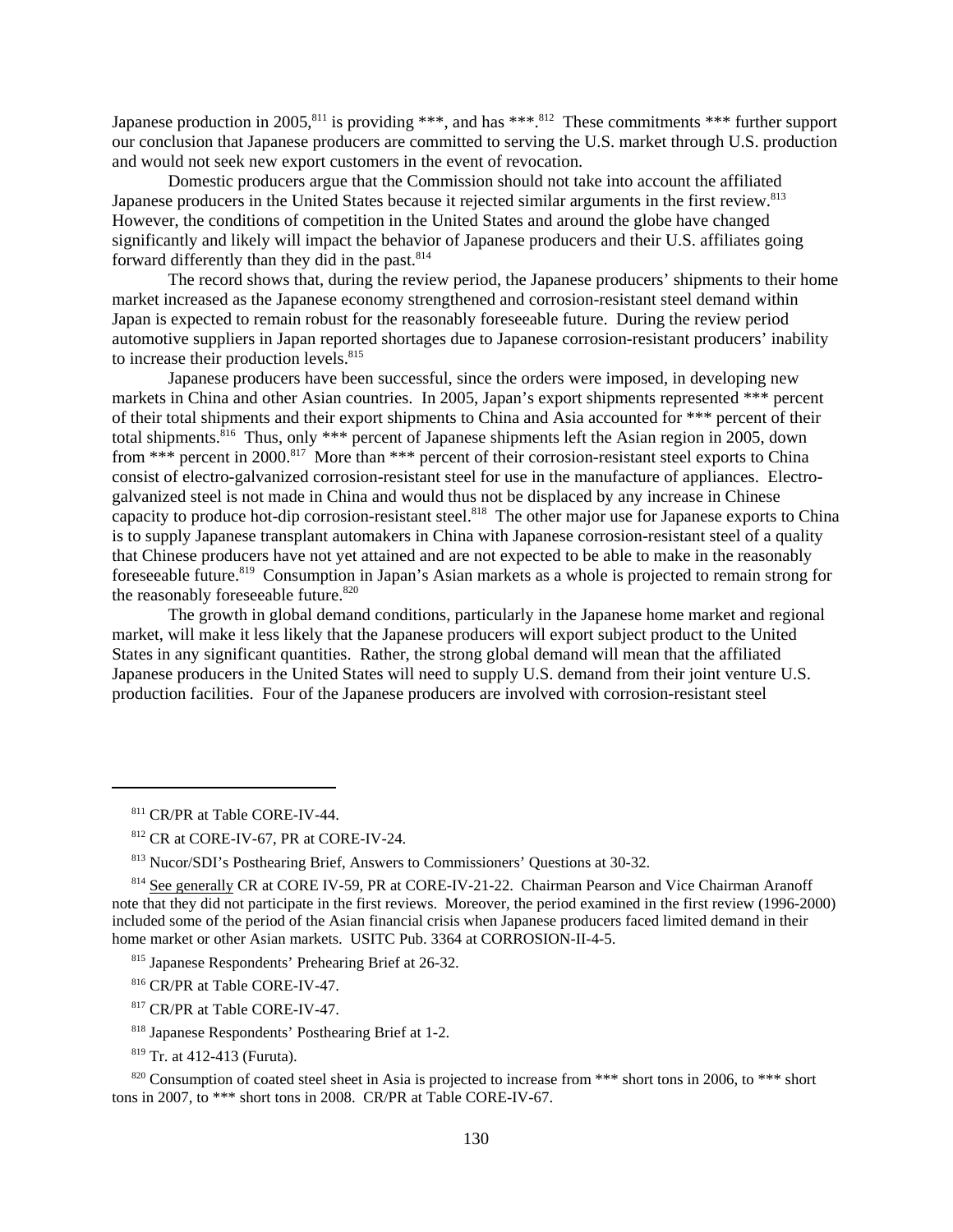production in the United States and have been for more than a decade.<sup>821</sup> These four joint ventures account for at least \*\*\* percent of U.S. production.<sup>822</sup> Moreover, Nippon Steel \*\*\* and recently announced that it intends to initiate talks with Mittal Steel on doubling the size of its U.S. affiliate, I/N Kote.<sup>823</sup> The long-term investments of the Japanese producers in U.S. capacity<sup>824</sup> and Nippon's \*\*\* appear consistent with the general trend toward supplying markets from regional production facilities. These conditions, therefore, limit the likelihood that Japanese producers would significantly increase their exports to the United States with revocation of the order.

Japanese exports to Canada have remained minimal, even after the Canadian antidumping duty order on corrosion-resistant steel from Japan was lifted in 2004. Japan's exports to Mexico fluctuated over the period, and were \*\*\* short tons in 2005. While this represents a discernible interest in the Mexican market, the record suggests that Japanese producers are not positioned to expand their sales to Mexico or the United States. \*\*\*.825 Accordingly, we do not find this level of exports indicative of a likely increase in exports by the Japanese producers to the U.S. market if the order is revoked. Further, \*\*\* provides further corroboration of the strong demand for Japanese exports in several markets, including the Japanese home market. Such conditions do not provide strong incentives for Japanese producers to establish new U.S. customers.

Nor is price an incentive for Japanese producers to resume shipments to the U.S. market upon revocation of the order. Spot prices in Asia for certain types of corrosion-resistant steel may have been lower than U.S. prices during certain portions of the review period, but not in a significant, sustained fashion.<sup>826</sup> Moreover, between \*\*\* and \*\*\* percent of the Japanese producers' exports during the review period were under long-term contracts, whose prices were equivalent to U.S. prices, or not sufficiently below U.S. prices so as to serve as an incentive for Japanese producers to abandon existing customers, pay the added transportation and logistical costs, and divert exports to the U.S. market.<sup>827</sup> These contracts are also evidence of the Japanese producers' long-term relationships with their regional customers and track record of serving them.

For all the foregoing reasons, we do not find that the volume of cumulated subject imports from Australia, France, and Japan likely would be significant if the orders are revoked.

825 CR at CORE-IV-67, PR at CORE-IV-25, n.126.

<sup>&</sup>lt;sup>821</sup> JFE Steel owns 50 percent of California Steel Industries. Nippon Steel owns 50 percent of I/N Kote (also related to Nittetsu). Kobe Steel owns 50 percent of Pro-Tec. Nisshin owns \*\*\* percent of Wheeling-Nisshin. CR/PR at Table CORE-1-12, CR at CORE-IV-59, PR at CORE-IV-21-22; Japanese Respondents' Prehearing Brief at 65-68.

 <sup>822</sup> CR/PR at Tables CORE-I-12, IV-44.

 <sup>823</sup> Japanese Respondents' Prehearing Brief at 65, 67.

 <sup>824</sup> Japanese Respondents' Prehearing Brief at 65-68.

<sup>&</sup>lt;sup>826</sup> Negotiated transaction prices for hot-dip galvanized steel show Japanese home market prices generally higher than U.S. prices in 2005 and lower in 2006. Negotiated transaction prices for electro-galvanized steel show Japanese home market prices higher than U.S. prices from February through June of 2005, generally lower from July 2005 through September 2006, and higher in October and November 2006. CR/PR at Tables CORE-IV-68, CORE-IV-69, as revised by Memorandum INV-DD-162 (Dec. 5, 2006). \*\*\* monthly prices for galvanized steel show U.S. prices generally higher than Japanese export prices in 2002, 2004, and 2006, and generally lower during the rest of the review period. CR/PR at Table CORE-IV-70, as revised by Memorandum INV-DD-162 (Dec. 5, 2006).

 <sup>827</sup> Japanese Respondents' Posthearing Brief at 4-9.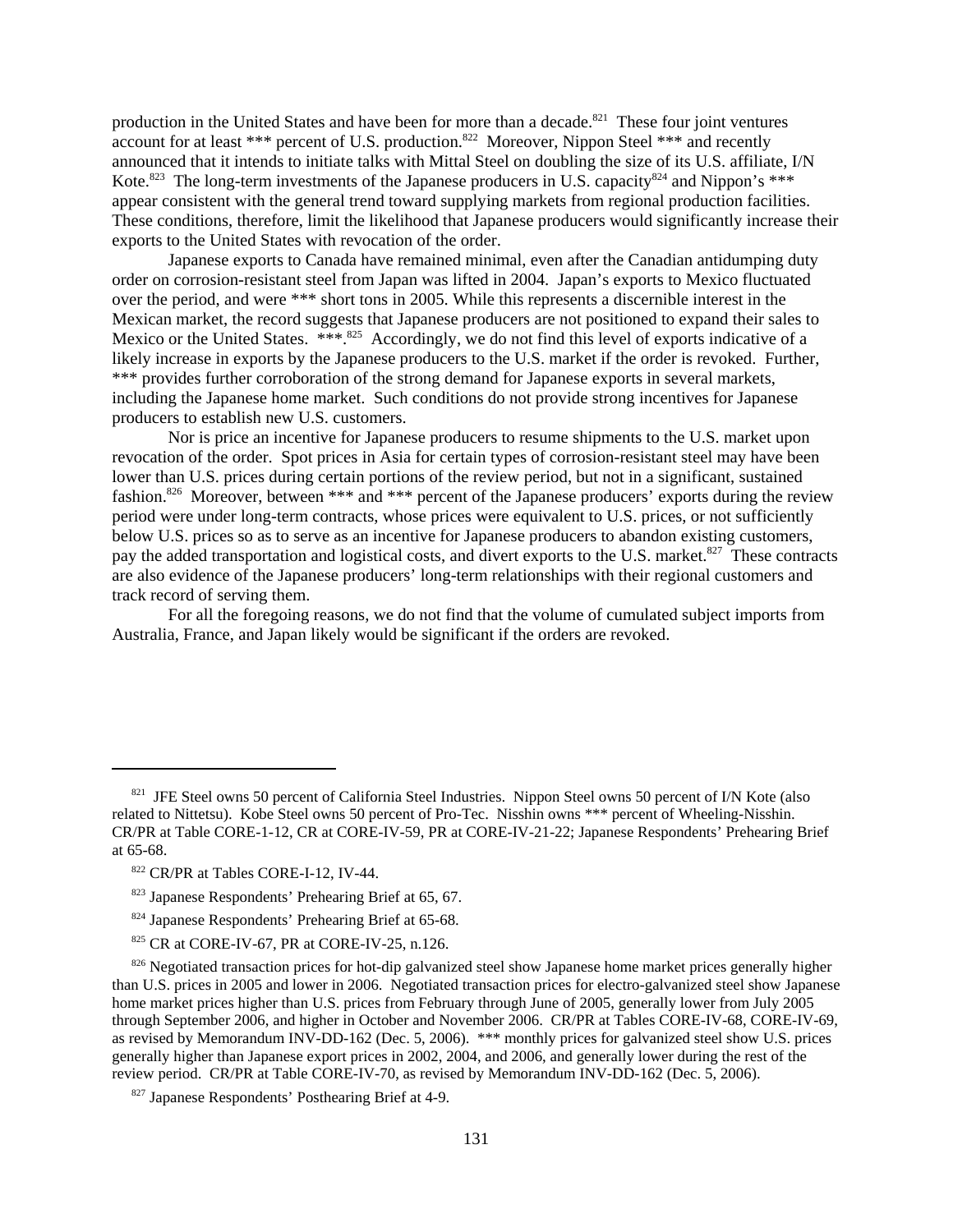#### **b. Likely Price Effects**

We applied the legal standards discussed in section III above.

In the original investigations, the Commission found that price was an important factor for purchasers. It also found price suppression and/or depression by the cumulated subject countries based on import prices that were falling at a greater rate than domestic prices, together with increased import volumes and confirmed lost sales and lost revenue allegations.<sup>828</sup>

In the first reviews, the Commission found that the increased sales of cumulated subject imports would likely be achieved by aggressive pricing, which would result in significant effects on domestic prices. It noted that while contracts provide some measure of insulation from spot market price fluctuations, prices in the spot market could affect prices in the domestic industry's contract business.<sup>829</sup>

In the original investigations, subject imports from the three countries cumulated here – Australia, France and Japan – showed mixed underselling and overselling.<sup>830</sup> There were no price comparisons for imports from Australia and France in these reviews, nor in the first reviews. The Commission's pricing data show underselling by Japanese product in 5 out of 20 comparisons and overselling in the remaining 15 comparisons during the current review period. $831$ 

We continue to find in these reviews that domestically produced and imported corrosion-resistant steel is generally substitutable, provided suppliers meet qualification requirements, and that price is an important factor in purchasing decisions.832 However, we find that the price effects from the cumulated subject imports from Australia, France, and Japan likely will not be significant both based on our finding that the volume of these cumulated subject imports likely will not be significant and because we find no incentive for producers in these countries to price aggressively any volumes they do sell or offer to sell in the U.S. market.

U.S. prices generally strengthened during the review period. After showing relatively little change from 2000 through 2003, U.S. prices rose across all product categories, except product 8, from 2004 through 2006, and were substantially higher at the end of the period than at the beginning.<sup>833</sup> Indeed, many market participants described prices as reaching historical highs not seen in decades during the review period.834 While prices for some products had fallen from their period highs by mid-2006, a number of U.S. producers announced additional price increases in the middle of 2006.<sup>835</sup> The record indicates that a number of contracts recently negotiated for shipments in the second half of 2006 and 2007 are at higher prices for domestic producers than in previous periods.<sup>836</sup>

832 CR at CORE-II-21-22, PR at CORE-II-15.

<sup>833</sup> CR at CORE-V-35, PR at CORE-V-16, CR/PR at Figures CORE-V-4 to V-11.

834 CR/PR at Tables CORE-IV-68 to IV-70, CORE-V-1 to V-14; Joint Respondents' Prehearing Brief at 54-57.

835 CR at CORE-V-35, PR at CORE-V-16, n.22.

836 Letters to the Commission from U.S. Steel (Nov. 16, 2006); Mittal Steel USA (Nov. 22, 2006); AK Steel (Dec. 5, 2006); Auto Producers' Posthearing Brief at Exhibit 1. \*\*\* projects an increase per ton from \*\*\* in 2006 to \*\*\*

(continued...)

 <sup>828</sup> USITC Pub. 3364 at 54.

 <sup>829</sup> USITC Pub. 3364 at 54.

<sup>&</sup>lt;sup>830</sup> Data on sales to, and purchases by, manufacturers and end users, showed that in the original investigations subject imports from Australia, France, and Japan mostly oversold domestic prices (overselling in \*\*\* comparisons for sales data, \*\*\* comparisons for purchase price data). Data on sales to distributors and service centers indicated that subject imports mostly undersold domestic prices (underselling for \*\*\* comparison). Purchase price data reported by distributors and service centers generally showed overselling by subject imports (overselling for \*\*\* comparisons). Original Confidential Staff Report at Tables 110-113.

<sup>831</sup> CR/PR at Table CORE-V-17.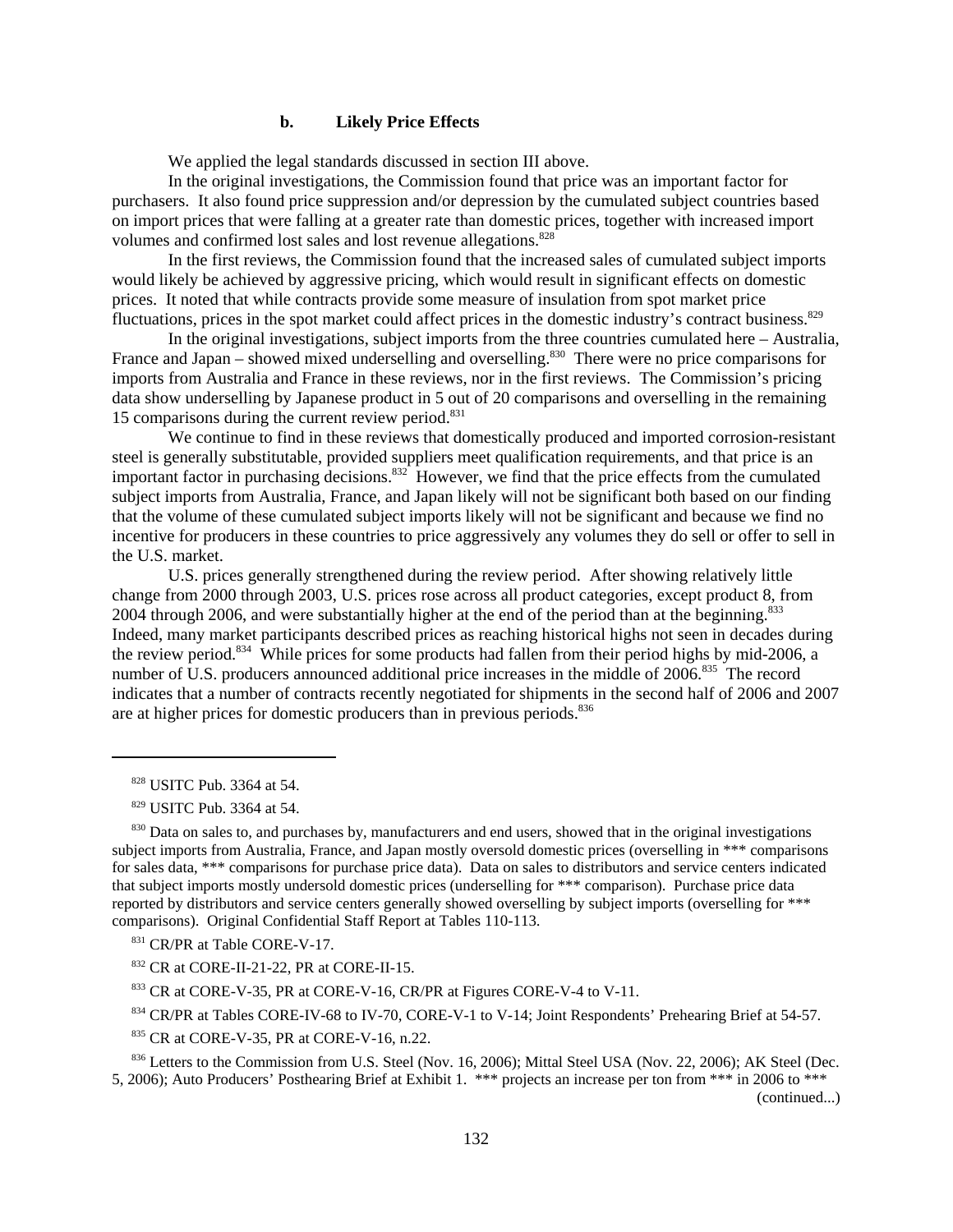There are several reasons why prices rose and remained high during the period of review. First, this period was marked by rapidly growing demand, both in the United States and globally, for corrosionresistant steel.<sup>837</sup> Second, price increases were driven by substantial increases in raw material and energy costs during the period.<sup>838</sup> Finally, because of the restructuring of the domestic industry that took place during the period, the domestic industry had somewhat lower fixed costs and more flexibility than it did in the past to manage output in order to maintain prices in the face of rising costs. Consequently, the domestic industry's ratio of COGS to net sales fluctuated but declined overall during the review period, indicating that prices rose more quickly than costs and the domestic industry has not experienced a costprice squeeze.<sup>839</sup>

The domestic producers correctly point out that, although prices generally rose in the second half of the review period, price increases for contract sales (primarily to auto makers and also to some appliance manufacturers) lagged well behind price increases for spot market sales.<sup>840</sup> As noted above, the historical practice in this industry has been for corrosion-resistant steel producers and their major auto and appliance customers to enter into long-term contracts that fix the price of steel over several years. A number of such contracts were in effect when prices in the spot market began their dramatic climb in 2004, locking the domestic producers into selling steel at prices that were increasingly unprofitable compared to what they could have earned in the spot market. $841$  Domestic producers reacted to this situation by declining to sell automakers volumes above those required by the contracts at contract prices, a significant change from past practice.<sup>842</sup> Nevertheless, the record clearly demonstrates that the domestic producers who focused most heavily on contract sales with the auto industry fared less well than their competitors who sold more heavily in the spot market during 2004 and 2005.<sup>843</sup> By 2006, however, many of these long-term contracts came up for renegotiation. The record indicates that domestic producers have managed to achieve \*\*\* price increases in contracts for shipments in the second half of 2006 and in 2007, at levels that they concede are likely to be \*\*\*.<sup>844</sup>

During these reviews, the auto producers argued that, even though they prefer to buy corrosionresistant steel from North American suppliers in order to satisfy their just-in-time inventory requirements, the availability of subject imports in the event of revocation of the orders would give them leverage to negotiate more favorable prices.<sup>845</sup> Although domestic producers urge us to treat this argument as an admission against interest by the auto producers, we decline to do so with respect to subject imports from Australia, France, and Japan, because the record does not support the auto producers' assertion. We have already found that producers in these cumulated subject countries have neither the capacity nor the incentive to ship significant quantities of the subject product to the United States in the event of revocation. Lacking a need or incentive to move substantial volumes into the U.S. market, subject

 $836$  (...continued)

in 2007. \*\*\* shows a price increase from \*\*\* in 2006 to \*\*\* in 2007.

839 CR at CORE-III-23, PR at CORE-III-14, CR/PR at Table CORE-III-9.

840 Tr. at 235-236 (Scherrbaum), 248 (Goodish).

841 Tr. at 235-236 (Scherrbaum), 248 (Goodish).

842 Auto Producers' Prehearing Brief at 27-31.

 843 CR/PR at Tables CORE-I-12, III-10; Questionnaire Responses of U.S. Steel, Mittal USA, AK Steel and Pro-Tec.

<sup>844</sup> Letters to the Commission from U.S. Steel (Nov. 16, 2006); Mittal Steel USA (Nov. 22, 2006); AK Steel (Dec. 5, 2006); Auto Producers' Posthearing Brief at Exhibit 1. \*\*\* projects an increase per ton from \*\*\* in 2006 to \*\*\* in 2007. \*\*\* shows a price increase from \*\*\* in 2006 to \*\*\* in 2007. \*\*\*.

845 Tr. at 421-422 (Mohatarem), 455-456 (Cover).

<sup>837</sup> CR/PR at CORE-V-1-2.

 <sup>838</sup> CR at CORE-III-18, III-23, V-3-4, PR at CORE-III-14, V-3.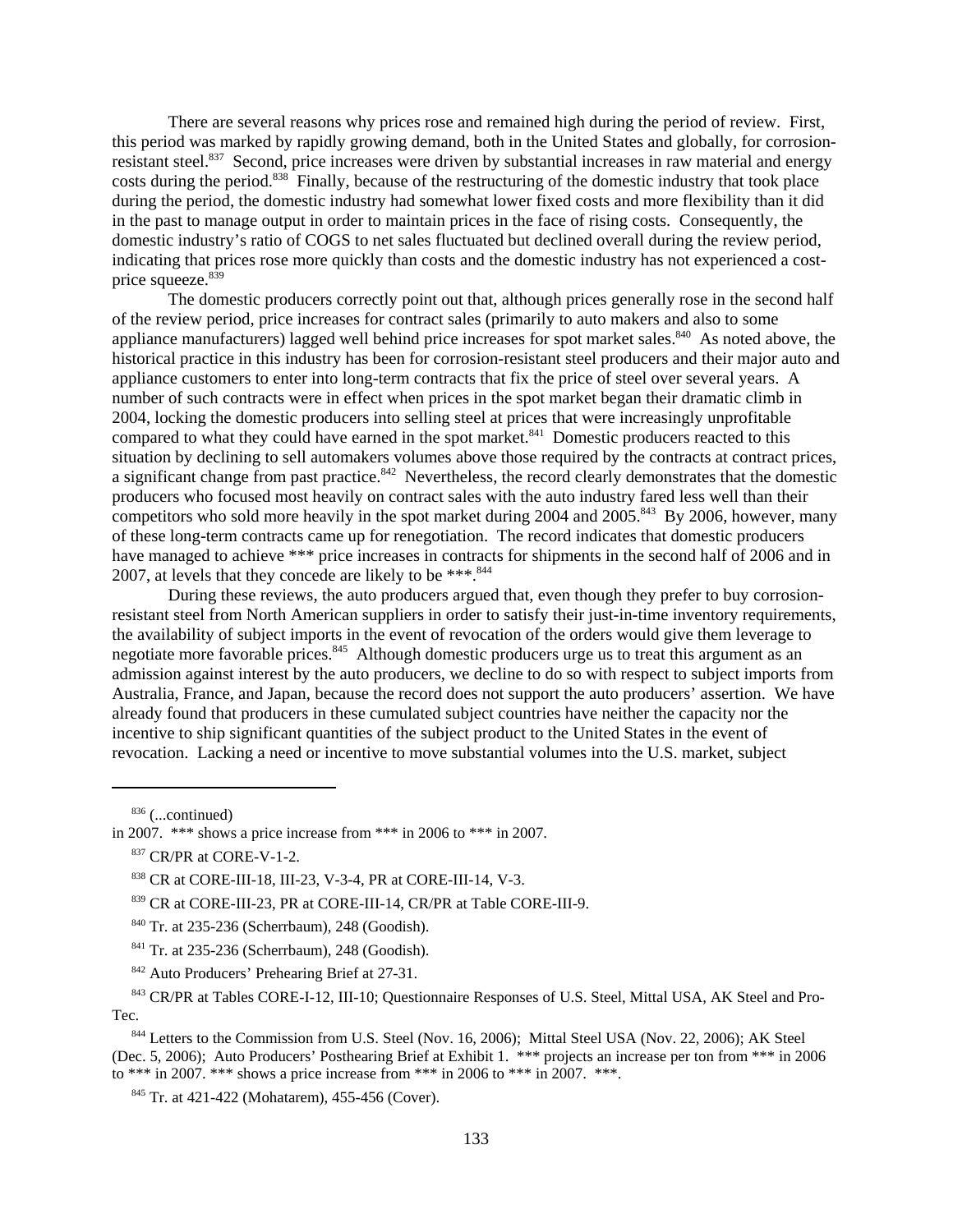producers in Australia, France, and Japan lack any incentive to price aggressively for such limited sales as they may make or offer to make after revocation. Given that the dramatic rise in prices in 2004 and 2005, and continuing into 2006, is a global phenomenon, subject producers have no incentive to partner with U.S. auto producers in an attempt to drive down prices in the U.S. market.

For the foregoing reasons, we do not find that the cumulated subject imports from Australia, France, and Japan will likely have significant adverse price effects if the orders are revoked.

# **c. Likely Impact**

We applied the legal standards discussed in section III above. As instructed by the statute, we have also considered the extent to which any improvement in the state of the domestic industry is related to the antidumping duty orders and countervailing duty orders at issue and whether the industry is vulnerable to material injury if the orders are revoked.<sup>846</sup>

In the original investigations, the Commission found that the increased volume of lower priced subject imports and their significant market share depressed prices and caused the U.S. industry to suffer lost market share, reduced capacity utilization, and growing financial losses despite increasing apparent consumption. The industry's capital expenditures and research and development expenses also declined, especially during the latter part of the period examined.<sup>847</sup>

In the first reviews, the Commission found that the orders had a positive effect on the domestic industry's performance, its operating margin was higher at the beginning of the review period than during the original investigations, and its capital expenditures and research and development expenses had increased. Nevertheless, it found the industry vulnerable, based on declines in operating income, operating margins, capacity utilization levels, and unit sales values. It found that the likely significant volumes of subject imports upon revocation would likely undersell the domestic product and suppress or depress U.S. prices, cause the domestic industry to lose market share and have a significant adverse impact on the domestic industry.<sup>848</sup>

In these second reviews, we do not find the domestic industry to be vulnerable. The consolidations and restructuring that occurred during the review period have resulted in an industry that is stronger and healthier than in previous periods considered.<sup>849</sup> The industry's improved condition is evident in a number of its financial and performance indicators. During the process of consolidation and restructuring, domestic producers renegotiated labor contracts, shed more than \$7.5 billion in legacy costs,<sup>850</sup> reduced their fixed costs, and increased their productivity. Fixed costs, or "other factory costs,"

<sup>&</sup>lt;sup>846</sup> The SAA states that in assessing whether the domestic industry is vulnerable to injury if the order is revoked, the Commission "considers, in addition to imports, other factors that may be contributing to overall injury. While these factors, in some cases, may account for the injury to the domestic industry, they may also demonstrate that an industry is facing difficulties from a variety of sources and is vulnerable to dumped or subsidized imports." SAA at 885.

 <sup>847</sup> USITC Pub. 3364 at 55.

 <sup>848</sup> USITC Pub. 3364 at 55-57.

<sup>&</sup>lt;sup>849</sup> We find that the domestic industry producing corrosion-resistant steel did benefit to some degree from the orders as they allowed U.S. producers time to undergo significant restructuring and rationalization. This restructuring, along with the shedding of the significant legacy costs, has created a more efficient and cost effective industry.

<sup>850</sup> The Pension Benefit Guaranty Corporation ("PBGC"), a federally created corporation designed to insure private firm pensions, has indicated that primary metal manufacturers have received \$11.2 billion in pension relief through 2005. Four of the ten largest firms presenting claims to the PBGC were steel manufacturers, namely Bethlehem, LTV, National and Weirton. These firms received combined pension relief of over \$7.5 billion. The assets of Bethlehem, LTV and Weirton were acquired by ISG, which then merged with Mittal. The assets of National were acquired by U.S. Steel. Joint Respondents' Prehearing Brief at 5.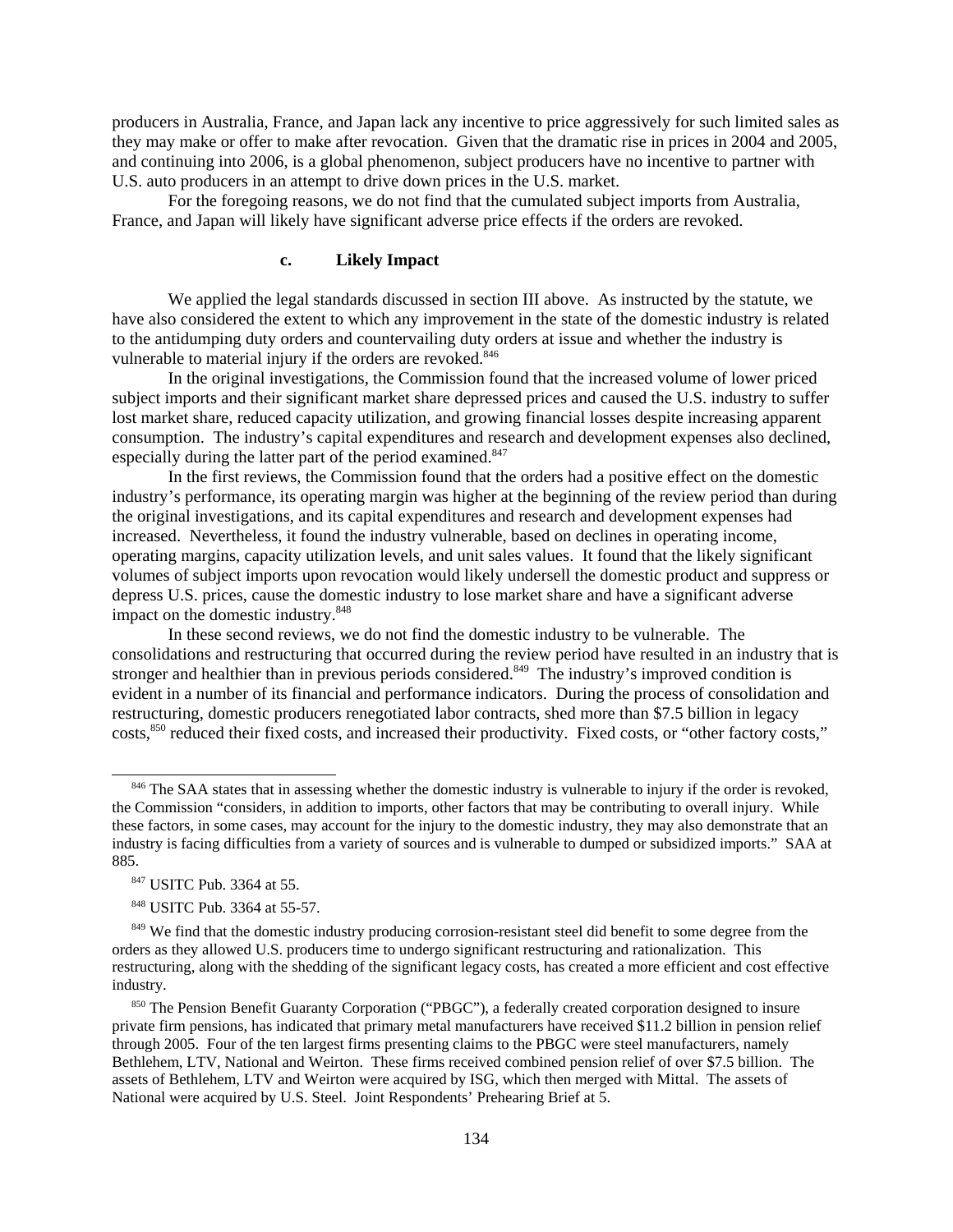as a ratio to net sales, decreased from 41.4 percent in 2000 to 28.0 percent in 2005.<sup>851</sup> Productivity increased by 66.1 percent over the period. $852$  Inventories fell as a ratio of production and shipments. Inventories were 2.1 million short tons in 2000 and 1.7 million tons in 2005.<sup>853</sup> Capital expenditures, at \$428 million in 2005, were \$133 million higher than in 2000. Research and development expenditures approximately doubled over the period.<sup>854</sup> Return on investment, which was negative early in the review period, improved to 16.6 percent in 2004, and was 7.0 percent in 2005.<sup>855 856</sup>

While the industry's overall capacity level remained relatively constant over the period, the industry was able to increase its capacity to produce hot-dip corrosion-resistant steel, in response to growing demand, and shed some capacity in the less efficient electrogalvanized sector.<sup>857</sup> In addition, the industry invested in new facilities during the period and, as described above in the section on Conditions of Competition, plans to add 1.9 million net tons of corrosion-resistant capacity by 2008.<sup>858</sup> These additions to capacity reflect both new investment by existing producers and investment by new entrants to the U.S. market.859 The industry's U.S. market share, by volume, was in the range of 87-93 percent during the review period and was higher than during the original period of investigation, when it ranged from 83-86 percent. $860$ 

Whereas from 2000 through 2003, the industry registered negative operating margins, or was barely breaking even, in 2004 its operating margin rose to 10.8 percent and has remained positive, at 4.9 percent in 2005 and 5.2 percent in 2006.<sup>861</sup> The industry's higher profitability from 2004 through the first half of 2006 can be attributed in large part to the restructuring by many U.S. producers that permitted

- 853 CR/PR at Table CORE III-6.
- 854 CR/PR at Table CORE III-12.
- 855 CR/PR at Table CORE III-25.

<sup>856</sup> We also note that the business plans submitted by domestic producers do not contradict these positive findings. See Mittal USA's Posthearing Brief, Answers to Commissioner Okun's Questions at Exhibit 6; Nucor's September 21, 2006 Submission; Pro-Tec's Questionnaire Response at Question I-10 Attachment; Revisions to SDI's Questionnaire Response (Sept. 7, 2006); Severstal's Questionnaire Response at Attachment 1; U.S. Steel's September 29, 2006 Submission; USS-POSCO's Questionnaire Response at Exhibit I-10. Indeed, several of the business plans detail \*\*\*.

857 CR/PR at Table CORE-III-3.

858 CR at CORE-III-5-6, PR at CORE-III-4-5. Domestic producers have argued that the domestic industry is vulnerable because it cannot cover its costs of capital, and therefore cannot attract investment. Nucor/SDI's Prehearing Brief at 2, 7. To the contrary, the significant investments by the domestic industry in expanding its hotdip galvanized capacity and the entry of SeverCorr into the domestic industry indicate that the domestic industry has successfully attracted and implemented substantial investments over the review period. With respect to the SeverCorr investment alone, the domestic industry attracted \$220 million in equity investment and was able to finance \$625 million in debt and to obtain \$36.5 million in government grants. CR at CORE-III-5-6, PR at CORE-III-4-5.

859 While Mittal has idled two of its 10 blast furnaces during the period, and AK Steel and Mittal idled their jointly owned electrogalvanizing facility in Cleveland, this is not evidence of a vulnerable industry. CR at CORE-III-7, PR at CORE-III-5, CR/PR at Table CORE-III-1. Rather, the industry has announced plans to expand capacity by more than 1.9 million tons in order to serve sectors of the market that are growing such as automotive demand for galvanneal, whereas Mittal has idled facilities, such as its joint venture with AK Steel, because demand for electrogalvanized steel, which is produced at that facility, is declining. Mittal USA's Posthearing Brief, Answers to Commissioner Okun's Questions at 7-8.

860 CR/PR at Table CORE-I-1.

<sup>861</sup> CR/PR at Table C-7.

 <sup>851</sup> CR/PR at Table CORE-III-9.

<sup>852</sup> CR/PR at Table C-7.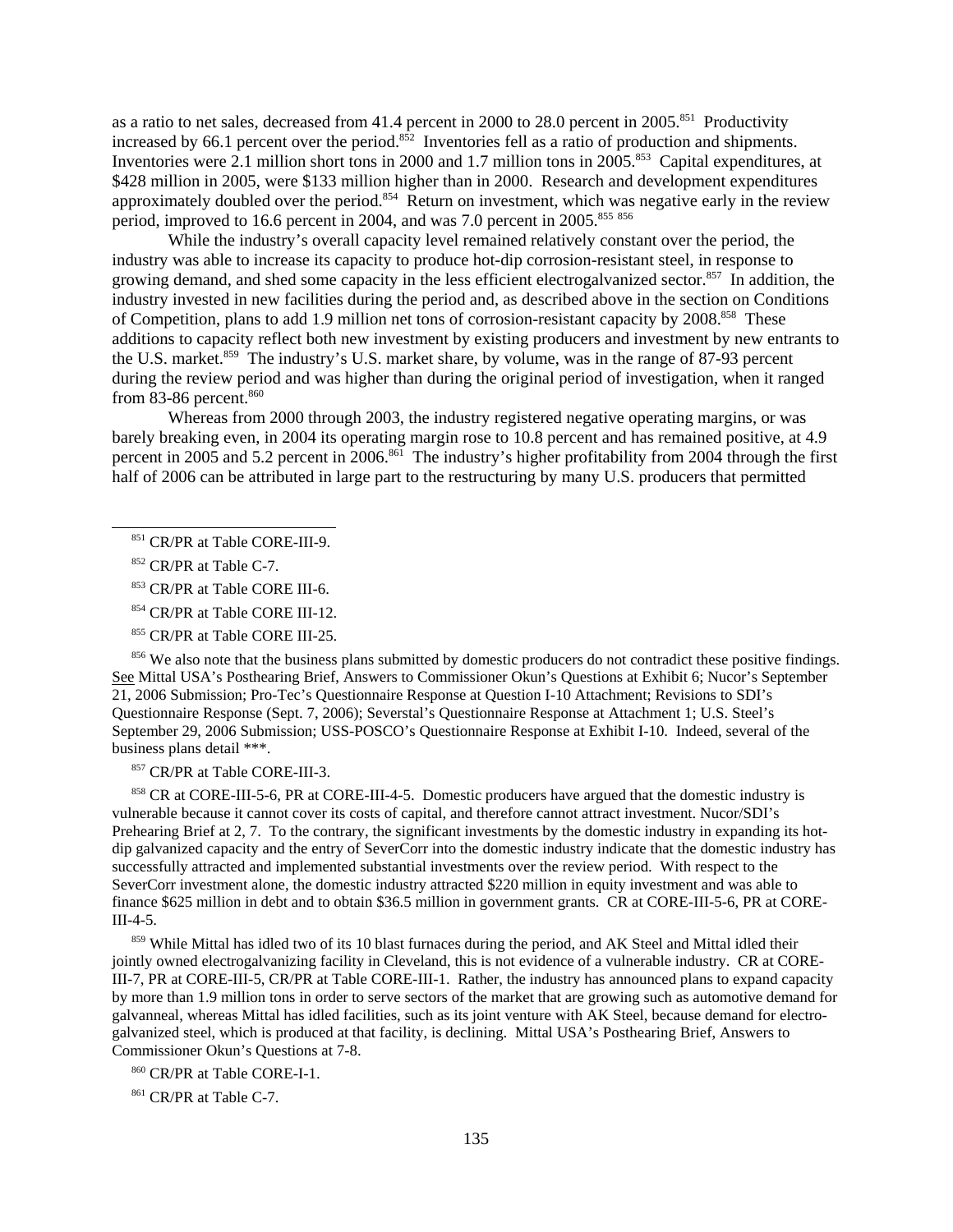them to terminate pension and healthcare liabilities and secure less costly labor contracts.<sup>862 863</sup> In part as a result of these changes, starting in 2004, the industry was able to pass the additional costs of soaring raw material and energy prices on to purchasers and earn solid profits. At the end of the period, major U.S. suppliers to the auto industry were able to negotiate higher contract prices for a portion of their second half 2006 and 2007 shipments, a positive sign of \*\*\* into the reasonably foreseeable future.<sup>864</sup>

 The domestic producers credit the orders with the improvement in the domestic industry's performance during the review period, as evidenced by its higher operating income and operating margin, despite sharply rising raw material costs. They also note that the industry's capital expenditures and research and development expenses rose during the period.<sup>865</sup> Nevertheless, they contend that the domestic industry is vulnerable and describe its returns as "anemic."866

We do not agree with domestic producers' overall characterization of the state of the industry.<sup>867</sup> We find that the significant restructuring has produced a changed industry. The industry's reduction in fixed costs allows producers to better match their production levels to their demand so as to avoid overproduction. In view of the many positive indicators described above, the major restructuring that occurred during the review period, and the ability of the industry to make significant investments in new facilities, we do not find that the industry currently is in a weakened state, as contemplated by the vulnerability criterion of the statute.

863 Chairman Pearson finds that the domestic industry has received significant financial benefits, in the form of pension relief, renegotiated labor contracts, and consolidations, that will continue to benefit it into the reasonably foreseeable future. He finds that four steel manufacturers purchased by Mittal USA, the largest domestic producer, reportedly received combined pension relief of over \$7.5 billion. Most of the domestic producers have renegotiated their labor agreements. He finds that the domestic industry has fewer, larger producers that are better able to control and streamline their production of corrosion-resistant steel due to improved economies of scale. He finds that these conditions have improved the negotiating position of the domestic industry relative to their purchasers. Joint Respondents' Prehearing Brief at 2-8. Chairman Pearson finds that these are relevant economic factors to these reviews that may not be fully reflected in the financial performance data that the Commission considers in these reviews under the pertinent statutory provision, 19 U.S.C. § 1675a(4).

<sup>864</sup> \*\*\* projects an increase per ton from \*\*\* in 2006 to \*\*\* in 2007. \*\*\* shows a price increase from \*\*\* in 2006 to \*\*\* in 2007. Letters to the Commission from U.S. Steel (Nov. 16, 2006); AK Steel (Dec. 5, 2006); see also Letter to the Commission from Mittal Steel USA (Nov. 22, 2006); Auto Producers' Posthearing Brief at Exhibit 1. \*\*\*.

865 U.S. Steel's Prehearing Brief at 73-74.

866 Nucor/SDI's Posthearing Brief at 1.

<sup>867</sup> Nucor and SDI argue that the domestic industry is more vulnerable now than it was in the prior reviews. Among other things, they observe that the industry's operating margin over the entire period of review \*\*\* in the prior reviews, as compared to \*\*\* in these reviews. Nucor/SDI's Prehearing Brief at 1.

Their arguments, however, do not take into account the significant reorganization and consolidation that has taken place by the domestic industry that we discuss in text in this section, nor the downward trend in operating margins in the prior reviews. As Nucor recognizes, the industry's operating margin \*\*\*, and further \*\*\* in the first three months of 2000. Nucor/SDI's Prehearing Brief at 30.

In contrast, in these reviews, following the onset of the restructuring and consolidation that took place in the industry discussed in the text and in our Conditions of Competition section, the domestic industry's operating margin went from negative 1.6 percent in 2002, and 0.7 percent in 2003, to 10.8 percent in 2004, and 4.9 percent in 2005, even as total import market share increased. CR/PR at Table CORE-I-1. Profitability and productivity increased from 2002 to 2005, and there has recently been significant investment in production capacity. Although Nucor and SDI argue that the domestic industry is fragmented and that its capacity utilization decreased over the review period (Nucor/SDI's Prehearing Brief at 8), as discussed in Conditions of Competition, we find that the domestic industry has recently consolidated, and that lower capacity utilization decisions by the domestic industry reflect greater flexibility in production decisions rather than vulnerability.

<sup>862</sup> CR/PR at Table CORE-III-10, n.3. A notable exception to this trend was \*\*\* which did not undergo restructuring during the period.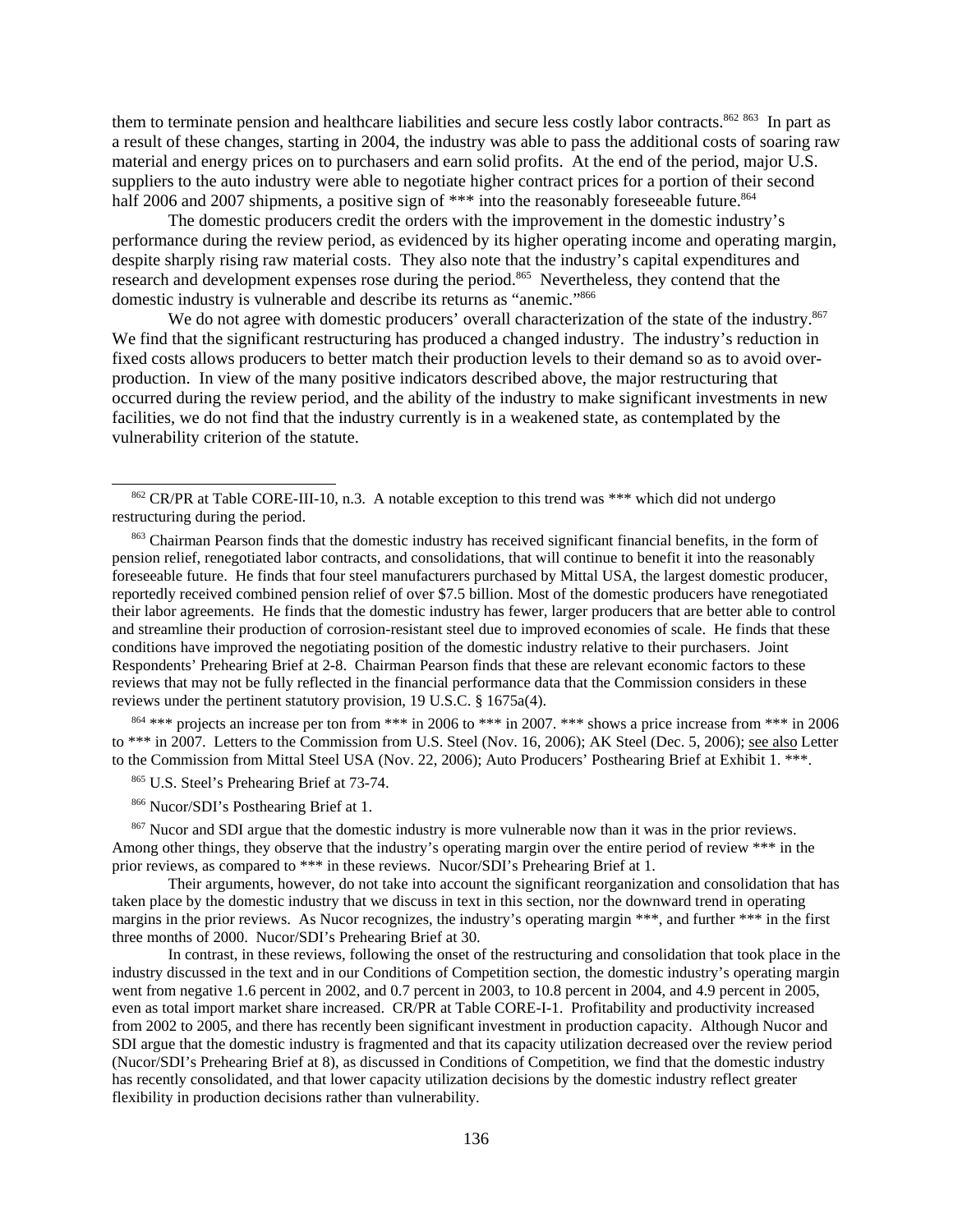Based on our finding that the domestic industry is not vulnerable, and moreover, that the volume of the cumulated subject imports is not likely to be significant nor to have significant adverse price effects, we do not find it likely that the cumulated subject imports will have a significant negative impact on the domestic industry in terms of output, sales, market share, profits, productivity, return on investments, utilization of capacity, cash flow, inventories, employment, wage growth, ability to raise capital, investment, or the industry's development and production efforts if the orders are revoked.

# **4. No Likelihood of Continuation or Recurrence of Material Injury Upon Revocation of the Order on Subject Imports from Canada**

### **a. Likely Volume**

We applied the legal standards discussed in section III above.

During the original investigation, subject imports from Canada increased from 180,030 short tons in 1990 to 451,082 short tons in 1992.<sup>868</sup> During both review periods, subject imports from Canada did not show a dramatic decrease from pre-order levels, but have remained in the U.S. market at relatively consistent levels. Imports from Canada to the United States were 464,303 short tons in 2005.<sup>869</sup> Canada's share of the U.S. market was 3.4 percent by volume in 1992, and has fluctuated during both review periods between 1.6 percent and 2.5 percent of the U.S. market. Subject imports from Canada as a share of U.S. production were 2.2 percent in 2005.<sup>870</sup> Canada was the only subject country that was exempt from Section 201 duties on corrosion-resistant steel during the review period.

The Canadian industry's production capacity, at \*\*\* short tons in 2005, was higher than during the original investigation period, at \*\*\* short tons in 1992, as was their production, at \*\*\* short tons in 2005, as compared to \*\*\* short tons in 1992. This increased capacity and production, however, did not result in increased excess capacity. The industry's capacity utilization was high, at \*\*\* percent at the end of the period, and its excess capacity was only \*\*\* short tons in 2005.<sup>871</sup>

During the review period, the Canadian industry shipped between \*\*\* and \*\*\* percent of its total shipments of corrosion-resistant steel to its home market, and most of the remainder to the U.S. market.<sup>872</sup> Canadian exports have thus remained in the U.S. market despite the order at levels that have been relatively consistent. During this time, U.S. prices rose and were significantly higher at the end of review period than at the beginning, and the U.S. industry's operating margin improved to 10.8 percent in 2004, before declining somewhat to 4.9 percent in 2005 and 5.2 percent in interim 2006.<sup>873</sup>

The primary Canadian exporter to the United States during the review period was Dofasco, \*\*\* percent of whose exports were to the automotive sector pursuant to long-term contracts. The automakers, as discussed previously, regard the North American market as a unified market for production and sourcing decisions. Moreover, any increases in imports from Canada during the period for the most part did not displace U.S. production, or represent sales lost to Canadian product on the basis of price, but rather, reflected increased U.S. demand, or demand that U.S. producers were unable to supply, either on a

 <sup>868</sup> CR/PR at Table CORE-I-1.

<sup>869</sup> CR/PR at CORE-IV-4. These are official import statistics that have been adjusted to exclude non-subject lacquered tin-plate. Canadian producers representing \*\*\* percent of Canadian capacity and production reported, in line with these import figures, exports to the United States in 2005 of \*\*\* short tons. CR/PR at Table CORE-IV-20.

 <sup>870</sup> CR/PR at CORE-IV-4, CR/PR at Table C-7.

<sup>&</sup>lt;sup>871</sup> CR/PR at Tables CORE-IV-18, IV-20.

 <sup>872</sup> CR/PR at Table CORE-IV-20.

<sup>&</sup>lt;sup>873</sup> CR/PR at Table C-7.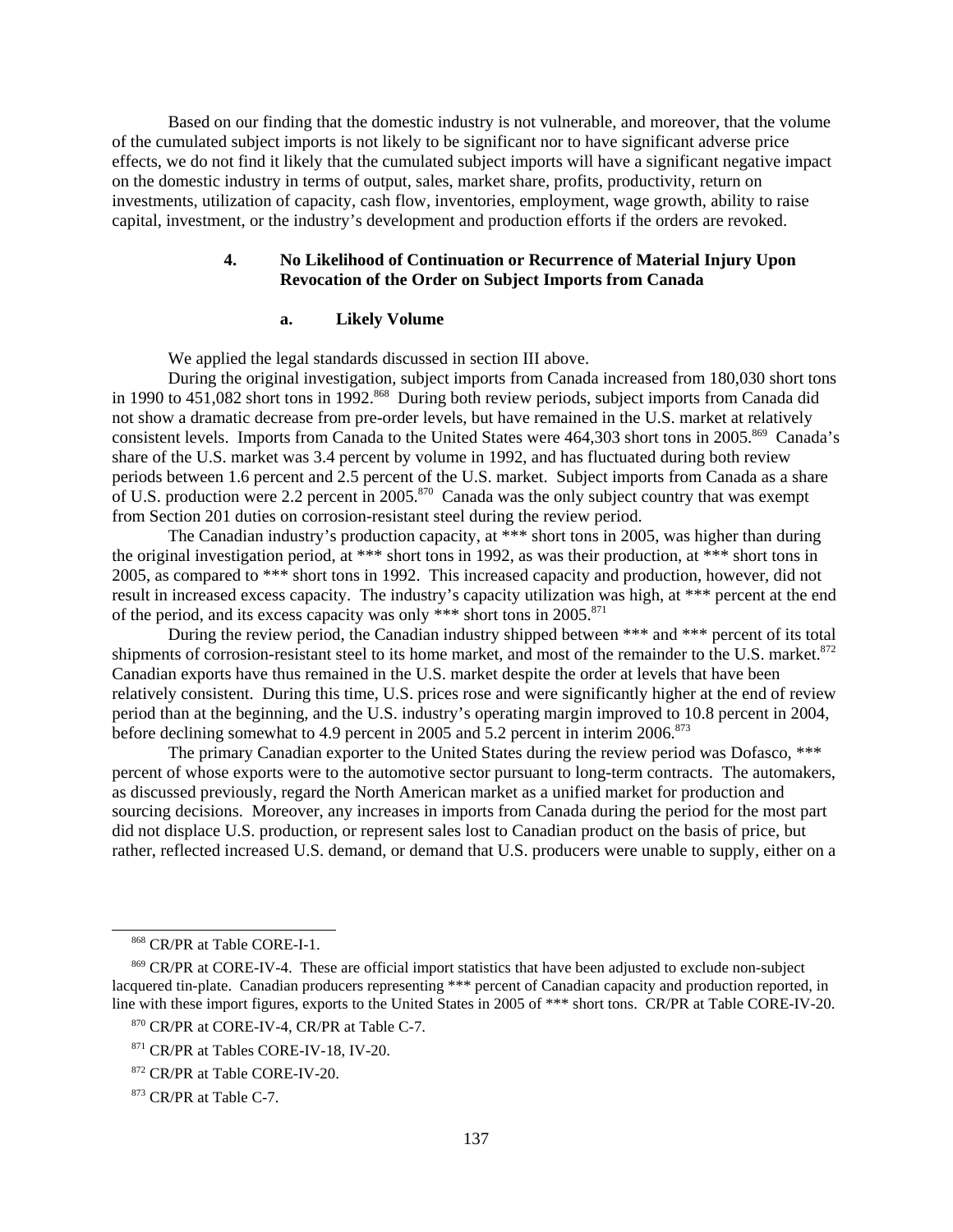temporary or permanent basis. Dofasco reported that \*\*\*.<sup>874</sup> We find that the information submitted by Dofasco generally supports its contentions.<sup>875</sup> Accordingly we find that at least \*\*\* of the nearly \*\*\* of Dofasco's exports to the United States from 2000 to 2005 occurred for the above stated reasons and not because of price competition with the U.S. industry, and no record evidence suggests that the remaining volumes entered based on price competition.<sup>876</sup>

The record does not indicate that imports from Canada would increase significantly above current levels in the event of revocation. Capacity utilization, as noted, was high at the end of the period and excess capacity is not at a significant level. Canadian producers' end-of-period inventories were at \*\*\* short tons in 2005, and inventories of Canadian product held by U.S. importers were only \*\*\* short tons.877 This level of inventories would not be likely to contribute to a significant increase in imports, particularly since, as noted previously, corrosion-resistant steel inventories typically represent supply that has been made to order and already committed to a customer.<sup>878</sup>

Canada is a net importer of corrosion-resistant steel, not only from the United States, but globally. Production and demand in the Canadian automotive and non-residential construction sectors are forecast to remain strong through  $2008$ ,  $879$  and thus to continue as the major outlet for Canadian corrosion-resistant steel production. We find credible Dofasco's prediction of a \*\*\*, based on Toyota's opening of a new factory in Ontario, near Dofasco's mill.<sup>880</sup> Stelco, which represented \*\*\* percent of Canadian production in 2005, was focused \*\*\* on its home market during the review period,<sup>881</sup> as was Sorevco, which represented \*\*\* percent of Canadian production.<sup>882</sup> The order has not had a material effect on subject import volumes from Canada, which have remained at relatively consistent levels since 1992. The pattern of the Canadian producers' shipments during the review period and forecasts for continued strong Canadian demand thus do not indicate that shipments from Canada will grow significantly upon revocation.

Price also would not provide an incentive for Canadian producers to shift shipments from their home market to the United States in the event of revocation. During the period, Canadian prices were comparable to U.S. prices, as would be expected in these markets showing significant connections in the

<sup>876</sup> CR at J-26-27, PR at J-3. Nucor/SDI argues that subject imports from Canada compete against the domestic like product, and reject Canadian respondents' arguments that whether corrosion-resistant steel is purchased from the United States or from Canada is determined by where vehicles are produced and the longstanding supply contracts and arrangements related to those vehicles, rather than by the existence or revocation of the antidumping duty order. Nucor/SDI's Posthearing Brief at 11-13. The domestic industry has stated that Dofasco testified that it was in competition with a U.S. supplier for an existing OEM account. Nucor/SDI's Posthearing Brief at 12.

We find, however, that the existence of the antidumping duty order does not seem to have been a factor in whether U.S. or Canadian mills are chosen to supply corrosion-resistant steel to U.S. auto makers. The record reflects several instances in which auto makers either switched from U.S. to Canadian mills or vice versa, due to production location changes, and not due to the antidumping duty order. CR at J-26-27, PR at J-3. Subject imports from Canada increased over the review period, apparently due to movements in vehicle production locations, \*\*\*, notwithstanding the imposition of the order. CR at J-26-27, PR at J-3; Canadian Respondents' Prehearing Brief at Exhibit 1.

877 CR/PR at Tables CORE-IV-20, C-7.

878 German Respondents' Posthearing Brief at 7; Japanese Respondents' Posthearing Brief at 13; Tr. at 229-230 (Goodish), 258-259 (Goodish), 329-330 (Bates).

879 Canadian Respondents' Prehearing Brief at 24-28.

880 CR at CORE-IV-29, PR at CORE-IV-13.

 881 Nucor/SDI argues that Stelco's CEO has indicated that he has an interest in the U.S. market. Nucor/SDI's Posthearing Brief at 12. However, Stelco \*\*\*. CR at J-28, 37, 40, 43, PR at J-3-4.

882 CR/PR at Table CORE-IV-17.

<sup>874</sup> CR at CORE-IV-29, PR at CORE-IV-13.

 <sup>875</sup> CR at J-26-27, PR at J-3; Canadian Respondents' Prehearing Brief at Exhibit 1.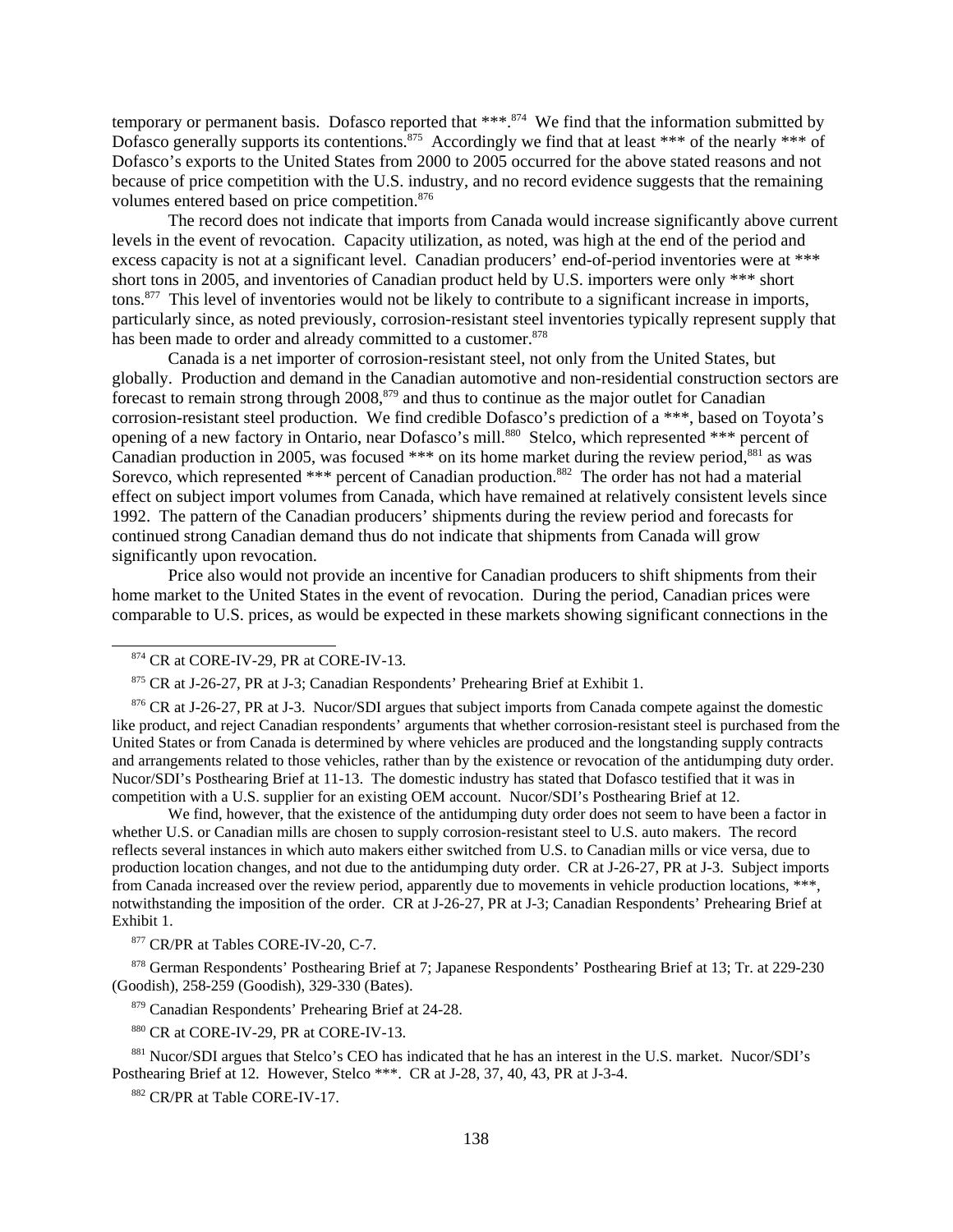automotive sector. Negotiated transaction prices for hot-dip galvanized steel show U.S. prices to be higher than Canadian prices in the first half of 2005, lower than Canadian prices from the second half of 2005 through May of 2006, and higher than Canadian prices from June through November of 2006.<sup>883</sup>

Therefore, we do not find that the likely volume of subject imports from Canada would be significant upon revocation. Canadian subject imports have remained in the U.S. market at consistent levels that for the most part have not displaced U.S. sales. Based on the projected continued strength of the Canadian market, Canadian producers' limited excess capacity, and their long-term volume commitments to a stable customer base that could not be readily diverted to supply new customers, we do not find it likely that subject imports from Canada will increase significantly upon revocation.

### **b. Likely Price Effects**

We applied the legal standards discussed in section III above.

In the original investigation period, as in the instant review period, there was mixed underselling and overselling by subject imports from Canada.<sup>884</sup> The pricing data collected by the Commission for the current review period show underselling by Canadian product in 31 of 50 comparisons, and overselling in the remaining 19 quarters.<sup>885</sup>

As stated above with respect to the cumulated subject imports from Australia, France, and Japan, we continue to find in this review that domestically produced and imported corrosion-resistant steel is generally substitutable, provided suppliers meet qualification requirements, and that price is an important factor in purchasing decisions.<sup>886</sup> However, we do not find subject imports from Canada are likely to have significant negative price effects in the event of revocation, given our finding that the volume of subject imports from Canada is not likely to increase significantly if the order is revoked.

During the review period, subject imports from Canada have maintained a steady presence in the U.S. market at levels that were similar to the volume of subject imports from Canada in 1992, the last year of the original period of investigation.<sup>887</sup> At the same time, U.S. prices generally strengthened during the review period. After showing relatively little change from 2000 through 2003, U.S. prices generally rose across all product categories, except product 8, from 2004 through 2006, and were substantially higher at the end of the period than at the beginning.<sup>888</sup> While the price increases were largely driven by sharply rising raw material and energy costs, U.S. producers reduced their fixed costs over the period.<sup>889</sup> They were thus also able to manage output and maintain price levels as raw material and energy costs soared. The domestic industry's ratio of COGS to net sales fluctuated yet declined overall during the review period.<sup>890</sup> Moreover, as stated above, the record indicates that a number of contracts recently negotiated for shipments in the second half of 2006 and 2007 are at higher prices for domestic producers

 <sup>883</sup> CR/PR at Table CORE-IV-68, as revised by Memorandum INV-DD-162 (Dec. 5, 2006).

<sup>&</sup>lt;sup>884</sup> In the original investigation, subject imports from Canada \*\*\* the domestic product in \*\*\* of \*\*\* comparisons of sales to manufacturers and end users, in \*\*\* of \*\*\* comparisons of sales to distributors and service centers, in \*\*\* of \*\*\* purchaser price comparisons reported by manufacturers and end users, and in \*\*\* of \*\*\* purchaser price comparisons reported by distributors and service centers. Original Confidential Staff Report at Tables 110-113.

<sup>885</sup> CR/PR at Table CORE-V-17.

 <sup>886</sup> CR at CORE-II-21-22, PR at CORE-II-14-15.

 <sup>887</sup> CR/PR at Table CORE-I-1.

<sup>888</sup> CR at CORE-V-35, PR at CORE-V-16, CR/PR at Figures CORE-V-4 to V-11. We note that product 8 involved relatively small U.S. volumes.

 <sup>889</sup> CR/PR at Table CORE-III-9.

 <sup>890</sup> CR/PR at Table CORE-III-9.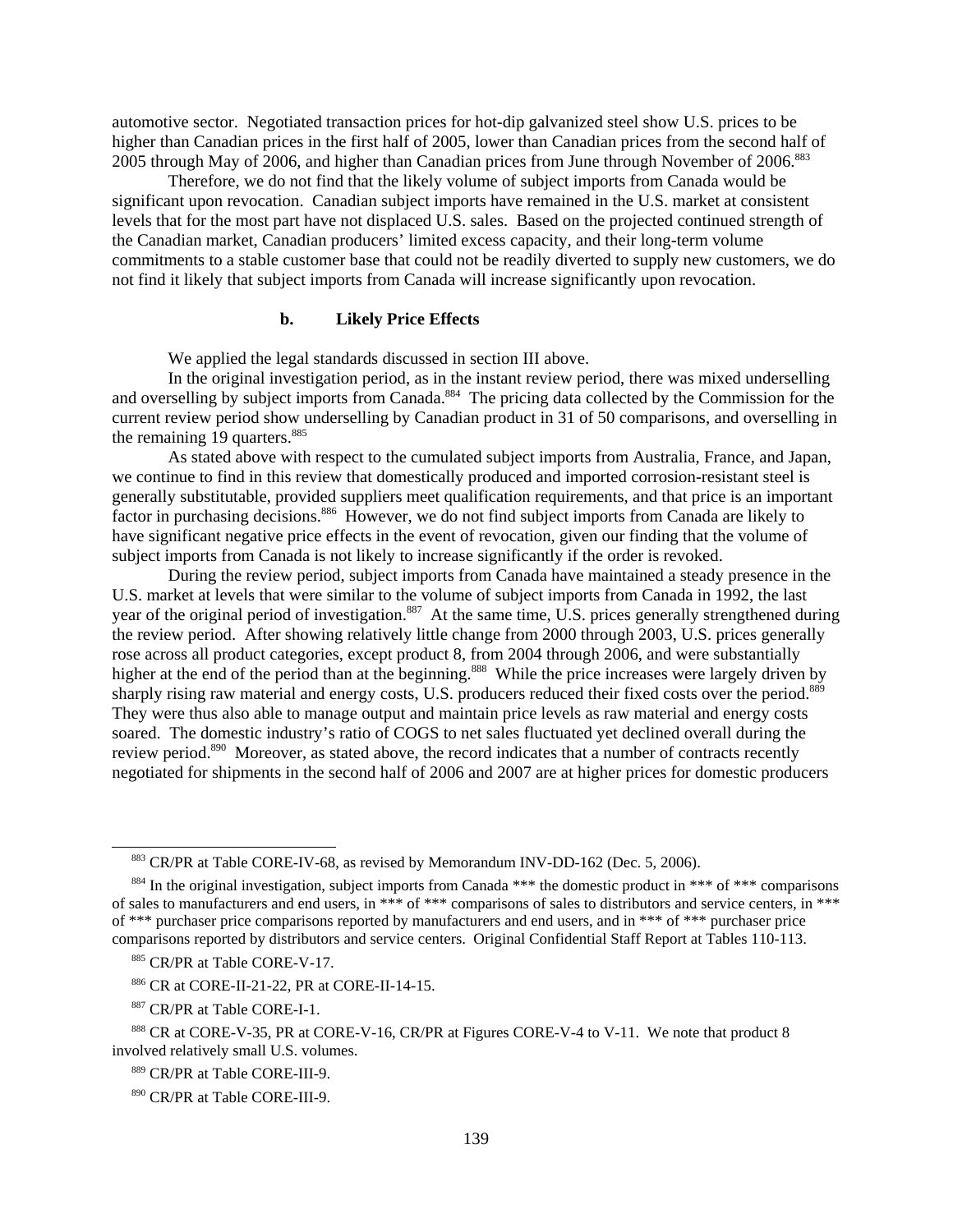than in previous periods.<sup>891</sup> These contracts are all for sales to the automotive sector, to which \*\*\* percent of sales by the major Canadian exporter, Dofasco, were directed during the review period.<sup>892</sup>

Moreover, the record does not indicate that increased imports from Canada will likely result in significant sales lost by U.S. producers. As described above, the increase in imports from Canada since 2000 (from Dofasco) was not generally the result of price competition with U.S. producers. We see no basis to conclude that revocation of the order on Canada will cause this situation to change to a significant degree in the foreseeable future.<sup>893</sup>

Given the consistent level of Canadian product in the U.S. market during a time when U.S. prices rose and were strong relative to rising costs, and our finding that the volume of subject imports from Canada is not likely to increase significantly if the order is revoked, we do not find it likely that subject imports from Canada will have significant adverse price effects upon revocation.

# **c. Likely Impact**

We applied the legal standards discussed in section III above. As instructed by the statute, we have also considered the extent to which any improvement in the state of the domestic industry is related to the antidumping duty order at issue and whether the industry is vulnerable to material injury if the order is revoked.

For the reasons already discussed, we do not find the domestic industry to be vulnerable. We incorporate herein our entire finding on vulnerability from section VI.D.3.c above.

Based on our finding that the domestic industry is not vulnerable, and moreover, that the volume of subject imports from Canada is not likely to increase significantly nor to have significant adverse price effects, we do not find it likely that the subject imports from Canada will have a significant negative impact on the domestic industry in terms of output, sales, market share, profits, productivity, return on investments, utilization of capacity, cash flow, inventories, employment, wage growth, ability to raise capital, investment, or the industry's development and production efforts if the order is revoked.

# **5. Likelihood of Continuation or Recurrence of Material Injury Upon Revocation of the Orders on Cumulated Subject Imports from Germany and Korea**

#### **a. Likely Volume**

We applied the legal standards discussed in section III above.

By the end of the original period of investigation, cumulated subject imports from Korea and Germany had risen to 382,705 short tons and had captured 2.8 percent of the U.S. market.<sup>894</sup> By the end of the current review period, cumulated subject imports from Korea and Germany had reached their highest level of any prior period, at 406,799 short tons, and represented 1.8 percent of apparent U.S. consumption and 1.9 percent of U.S. production. $895$ 

Korean and German producers have substantially increased both their production capacity and their production of corrosion-resistant steel since the original investigations. Subject producers from

<sup>&</sup>lt;sup>891</sup> Letters to the Commission from U.S. Steel (Nov. 16, 2006); Mittal Steel USA (Nov. 22, 2006); AK Steel (Dec. 5, 2006); Auto Producers' Posthearing Brief at Exhibit 1.

 <sup>892</sup> CR at CORE-IV-28-29, PR at CORE-IV-13.

 <sup>893</sup> CR at J-26-27, PR at J-3.

<sup>894</sup> Derived from CR/PR at Table CORE-I-1.

<sup>895</sup> Derived from CR/PR at Table CORE-I-1.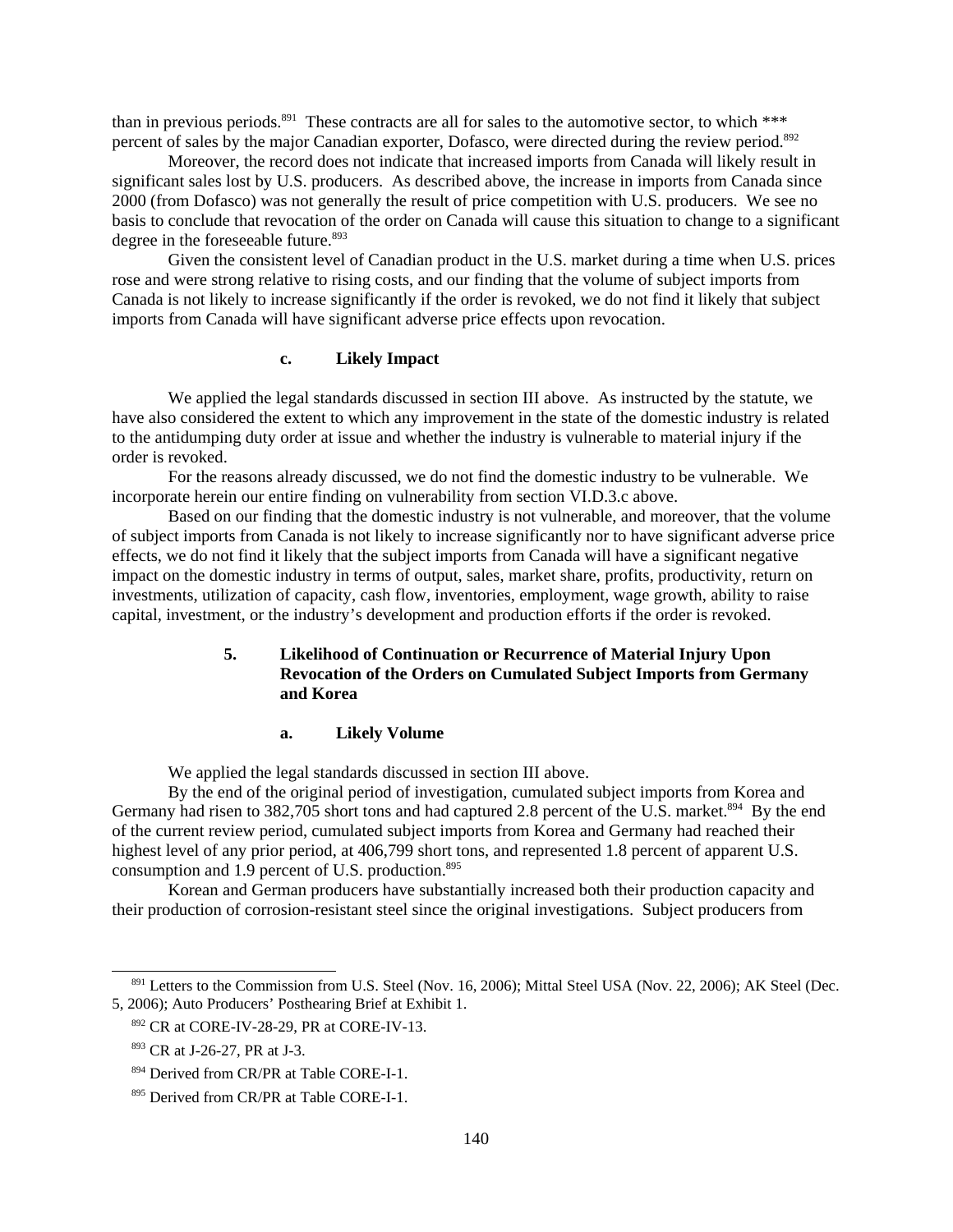Korea and Germany increased their cumulated capacity from \*\*\* short tons in 1992 to \*\*\* short tons in 2005.896 Further, subject producers from Korea and Germany, in the aggregate, increased their production of corrosion-resistant steel from \*\*\* short tons in 1992 to \*\*\* tons in 2005.897 Korean and German producers had combined excess capacity of \*\*\* short tons in 2005.<sup>898</sup> This excess capacity is equivalent to \*\*\* percent of apparent U.S. consumption in 2005.

The corrosion-resistant steel industries in Korea and Germany are export-oriented. Korea exported 28.8 percent of its total shipments in 2005 to countries other than the United States, amounting to 2.1 million short tons of corrosion-resistant steel. Korean producers exported nearly 900,000 short tons outside their home and regional markets in 2005.<sup>899</sup> Exports accounted for over \*\*\* percent of German shipments during each year since 2000. Although most exports remained in Europe, \*\*\* percent of its shipments in 2005 (over \*\*\* tons) were directed to overseas markets, including the United States.<sup>900</sup>

Subject producers in Korea and Germany have exhibited a strong interest in exporting to the United States. On an aggregated basis, exports from Korea and Germany to the United States increased from \*\*\* short tons in 2000 to \*\*\* short tons in 2005, an increase of \*\*\* percent.<sup>901</sup> Along with their increase in exports to the United States during the review period, Korean and German producers increased their exports to Canada and Mexico substantially over the review period, from \*\*\* short tons in 2000 to \*\*\* short tons in 2005.<sup>902</sup> The producers have also exported a significant amount of their production of non-subject micro-alloy corrosion-resistant steel to the United States.<sup>903</sup>

 898 CR/PR at Tables CORE IV-36, IV-54. Cumulated excess capacity in interim (January-June) 2006 was approximately \*\*\* tons. This represents excess capacity of Korea alone as German producers reported no excess capacity in interim 2006. As discussed above, given that the German industry reported excess capacity in every other full- and partial-year period of the period of review, and substantial year-to-year fluctuations in capacity utilization, we are hesitant to conclude that German producers will have no available capacity in the foreseeable future based on the experience of a single partial year.

899 CR/PR at Table CORE-IV-56.

900 CR/PR at Table CORE-IV-38. German respondent interested parties argue that demand in their home market and the EU is sufficiently strong that they would not have an incentive to ship product to the United States. They point out that over 90 percent of their shipments are to the German market or other EU markets. German Respondents' Posthearing Brief at 3. We note below that prices for corrosion-resistant steel in EU markets have not been sufficiently below U.S. prices so as to create a price incentive to shift sales to the U.S. market. However, prices in certain Asian markets have typically been lower than U.S. prices, as has the "EU export" price. CR/PR at Table CORE-IV-70, as revised by Memorandum INV-DD-162 (Dec. 5, 2006). Thus, there would appear to be some price incentive for German producers to direct to the United States sales currently made to markets outside the EU. The record also reflects that exports from Germany to markets outside the European Union increased in 2005, much of which was to the United States.

<sup>901</sup> The same is true over the interim periods, with combined exports to the United States growing from \*\*\* short tons in interim 2005, to \*\*\* short tons, in interim 2006. CR/PR at Tables CORE-IV-38, IV-56.

Korean producers attribute the increase in their U.S. exports during the review period to a short-term request by Hyundai for POSCO to supply Hyundai's new facility in Alabama. Even if this were correct, which is not clear on the current record, several purchasers in the construction sector also reported significant increases in purchases of Korean product in 2005, indicating that imports from Korea were more broadly based. Questionnaire Responses of \*\*\*.

902 Derived from CR at CORE-IV-54 and CORE-IV-81, PR at CORE-IV-20 and CORE-IV-29.

<sup>903</sup> Germany produced \*\*\* short tons of micro-alloy corrosion-resistant steel in 2005. German exports of microalloy corrosion-resistant steel to the United States ranged from \*\*\* percent of total German exports of micro-alloy corrosion-resistant steel in 2000 to \*\*\* percent in interim 2006, and were \*\*\* short tons in 2005. CR/PR at Table CORE-IV-43. Although Korea's total exports of micro-alloy corrosion-resistant steel were \*\*\* than those of

(continued...)

<sup>896</sup> CR/PR at Tables CORE-IV-36, IV-54.

<sup>897</sup> CR/PR at Tables CORE-IV-36, IV-54.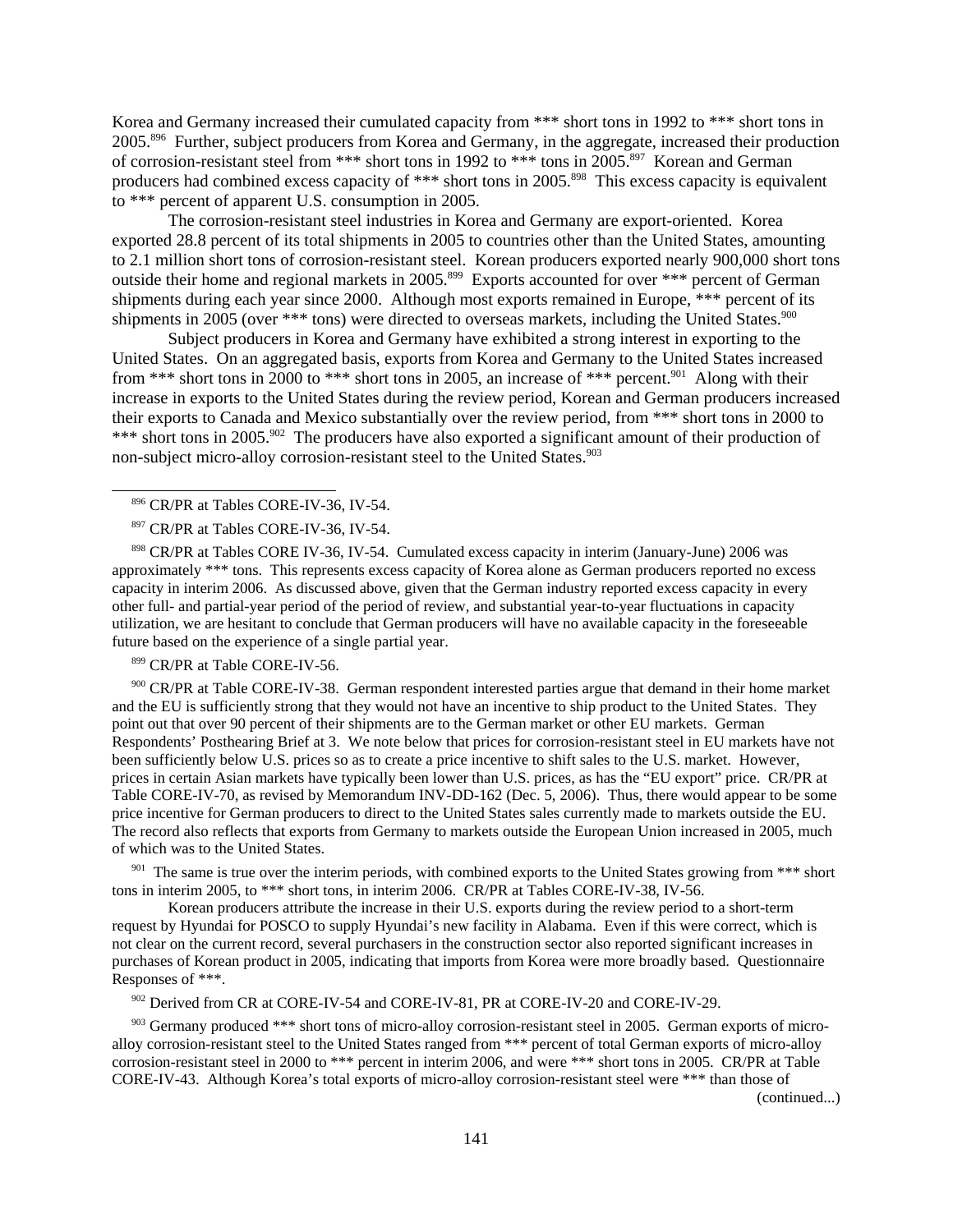Although the Korean and German industries have demonstrated a strong interest in serving the U.S. market, neither has a sufficient presence to supply the U.S. market from within the United States or even North America. Korean producer POSCO has 50 percent ownership of U.S. producer USS-POSCO. While POSCO and its related Korean producer POCOS represent a substantial share of Korean production (\*\*\* percent in 2005),<sup>904</sup> USS-POSCO represented only \*\*\* percent of 2005 production in the United States.<sup>905</sup> Moreover, the presence of USS-POSCO has not stopped POSCO from shipping appreciable quantities of subject product to the U.S. market.<sup>906</sup> ThyssenKrupp, representing \*\*\* percent of German production in 2005 and accounting for \*\*\* exports of subject corrosion-resistant steel to the United States since 2000,<sup>907</sup> does not have a U.S. production affiliate. Nor do German producers Salzgitter and Corus, which together accounted for \*\*\* percent of German production in 2005. Arcelor Germany, which will soon be affiliated with a U.S. producer (Mittal Steel USA), represented only \*\*\* percent of German production in 2005.<sup>908</sup>

Thus, for Korea and Germany, the affiliations of their producers with U.S. producers represent either a relatively small share of U.S. production (in the case of Korea) or a relatively small share of foreign industry production (in the case of Germany). ThyssenKrupp Germany has taken some steps toward establishing a production facility in North America, by seeking to purchase the assets of Dofasco in Canada, to construct or acquire a facility in the United States, or both.<sup>909</sup> As noted above, the record does not indicate that it is more likely than not that, in the reasonably foreseeable future, ThyssenKrupp will have such a U.S. or North American facility from which to serve its interest in the U.S. market. The demonstrated interest of Korean and German producers in serving the U.S. market combined with a lack of sufficient U.S. or North American production assets indicate that these producers are likely to deepen their participation in the U.S. market through exports from Korea and Germany.

The increase is likely to occur in the several main end-use sectors for corrosion-resistant steel. A significant portion of Korea's exports and production is for the construction sector,<sup>910</sup> which typically is project-based and not supplied under long-term contracts.<sup>911</sup> Thus, subject producers in Korea would be likely to increase sales to the U.S. construction sector if the orders were revoked, in many cases without being hampered by long-term supply commitments in other markets.<sup>912</sup>

 $903$  (...continued)

Germany, \*\*\* short tons, \*\*\* percent of these exports were exported to the United States in 2005. CR/PR at Table CORE-IV-61.

 <sup>904</sup> CR/PR at Table CORE-IV-53.

 <sup>905</sup> CR/PR at Table CORE-I-12.

 <sup>906</sup> POSCO's Questionnaire Response at 9 (exports to the United States of \*\*\* tons in 2005). USS-POSCO's net sales in 2005 were \*\*\* short tons. CR/PR at Table CORE-III-10.

 <sup>907</sup> German Producers' Questionnaire Responses at II-18a, II-18b.

 <sup>908</sup> CR at CORE-IV-46, PR at CORE-IV-18, CR/PR at Table CORE-IV-35.

 <sup>909</sup> CR at CORE-III-7, CORE-IV-24, n.28, PR at CORE-III-5, CORE-IV-12, n.28.

 <sup>910</sup> Korean Respondents' Posthearing Brief at 7-9.

 $911$  CR at CORE-V-10, PR at CORE-V-8, n.15.

<sup>&</sup>lt;sup>912</sup> CR at OVERVIEW-17, PR at OVERVIEW-14, n. 42. We note that Commerce found that the Korean government provides export subsidies to Korean corrosion-resistant steel producers in 5 of the 11 programs investigated.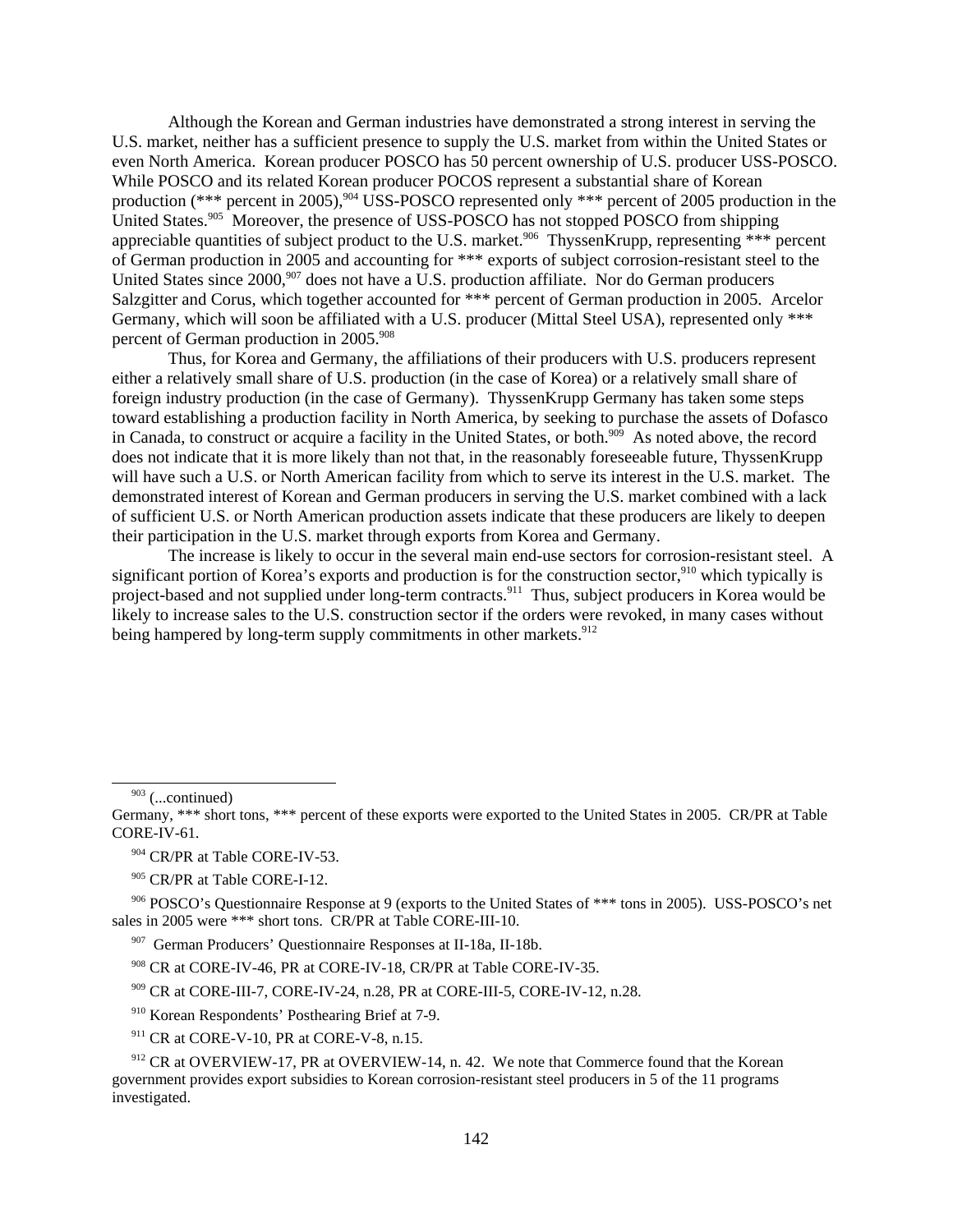The Korean industry also had a significant and growing level of U.S. imports into the contractbased automotive sector.<sup>913</sup> The largest share of Germany's exports to the United States over the period has been to the automotive sector, and we would expect this trend to continue if the order were lifted.<sup>914</sup>

We have considered relative prices for corrosion-resistant steel in the markets served by Korean and German producers. Negotiated transaction prices for hot-dip galvanized steel show Korean prices to be lower than U.S. prices during 2005 and 2006, except from May through September of 2005. Negotiated transaction prices for electro-galvanized steel show Korean prices to be lower throughout 2005 and 2006.<sup>915</sup> Other data (published by \*\*\*) show prices in China (a major market of Korean producers) and the Far East to be lower than U.S. prices from at least September 2005.<sup>916</sup> Thus Korean producers would have an incentive to shift some sales to the U.S. market to obtain higher prices.

With respect to Germany, most German shipments are made to its domestic market or other European markets. On balance, prices for corrosion-resistant steel in Germany and other EU markets do not appear to be sufficiently below U.S. prices so as to create a price incentive to shift sales to the U.S. market.<sup>917</sup> However, prices in certain Asian markets have typically been lower than U.S. prices, as has the "EU export" price.<sup>918</sup> Thus, German producers would have some price incentive to direct to the United States sales currently made to markets outside the EU. German exports to markets outside the European Union increased in 2005, with much of the increase directed to the United States.<sup>919</sup>

Subject producers in Korea and Germany have strong relationships with U.S. distributors and/or customers that would facilitate their increased exports to the United States from their production operations in their home countries, if the orders on the two countries were revoked. ThyssenKrupp supplies the U.S. market from inventories maintained in warehouses in Michigan.<sup>920</sup> It owns a significant U.S. service center.<sup>921</sup> While German respondents argue that the vast majority of the subject product imported from Germany is \*\*\*, we find that ThyssenKrupp will need to supply its U.S. customers with

 915 CR/PR at Tables CORE-IV-68, CORE-IV-69, as revised by Memorandum INV-DD-162 (Dec. 5, 2006) (data published by MEPS).

916 CR/PR at Table CORE-IV-70, as revised by Memorandum INV-DD-162 (Dec. 5, 2006).

<sup>917</sup> Negotiated transaction prices for hot-dip galvanized steel show German prices higher than U.S. prices from January through September of 2005, lower from October 2005 through September 2006, and higher in October and November 2006. CR/PR at Table CORE-IV-68, as revised by Memorandum INV-DD-162 (Dec. 5, 2006). Negotiated transaction prices for electro-galvanized steel show U.S. prices generally higher than German prices throughout 2005 and 2006. CR/PR at Table CORE-IV-69, as revised by Memorandum INV-DD-162 (Dec. 5, 2006). \*\*\* monthly price data for galvanized steel from 2005 through November 2006 show a mixed pattern of whether U.S. prices were higher or lower than German and EU-wide prices. CR at CORE-IV-95, PR at CORE-IV-34-35, CR/PR at Table CORE-IV-70, as revised by Memorandum INV-DD-162 (Dec. 5, 2006).

918 CR/PR at Table CORE-IV-70, as revised by Memorandum INV-DD-162 (Dec. 5, 2006).

919 CR/PR at Table CORE-IV-38.

<sup>920</sup> CR at CORE-IV-53, PR at CORE-IV-20.

 $921$  The U.S. service center firm owned by ThyssenKrupp is TKSS. Corrosion-resistant steel is among the products distributed by TKSS. TKSS presents one ready avenue for subject imports from ThyssenKrupp or other producers in Germany to reach the U.S. market. German respondents claim that this is not likely because TKSS currently handles very little imported product, and because the sales of ThyssenKrupp Germany have been to autorelated end-users and not service centers. German Respondents' Posthearing Brief at 8-9. The fact that TKSS does not currently distribute much imported product with the orders in place does not diminish its availability as a channel for imports if the orders were revoked.

<sup>913</sup> CR/PR at Table CORE-II-1 (U.S. shipments of subject imports from Korea to automotive end users constituted \*\*\* percent of shipments of Korean product in 2005). The auto sector accounts for about \*\*\* percent of Korea's total shipments. CR/PR at Table CORE-IV-57.

<sup>&</sup>lt;sup>914</sup> CR/PR at Tables CORE IV-4, IV-39. The automotive sector accounts for \*\*\* of German producers' total corrosion-resistant steel shipments.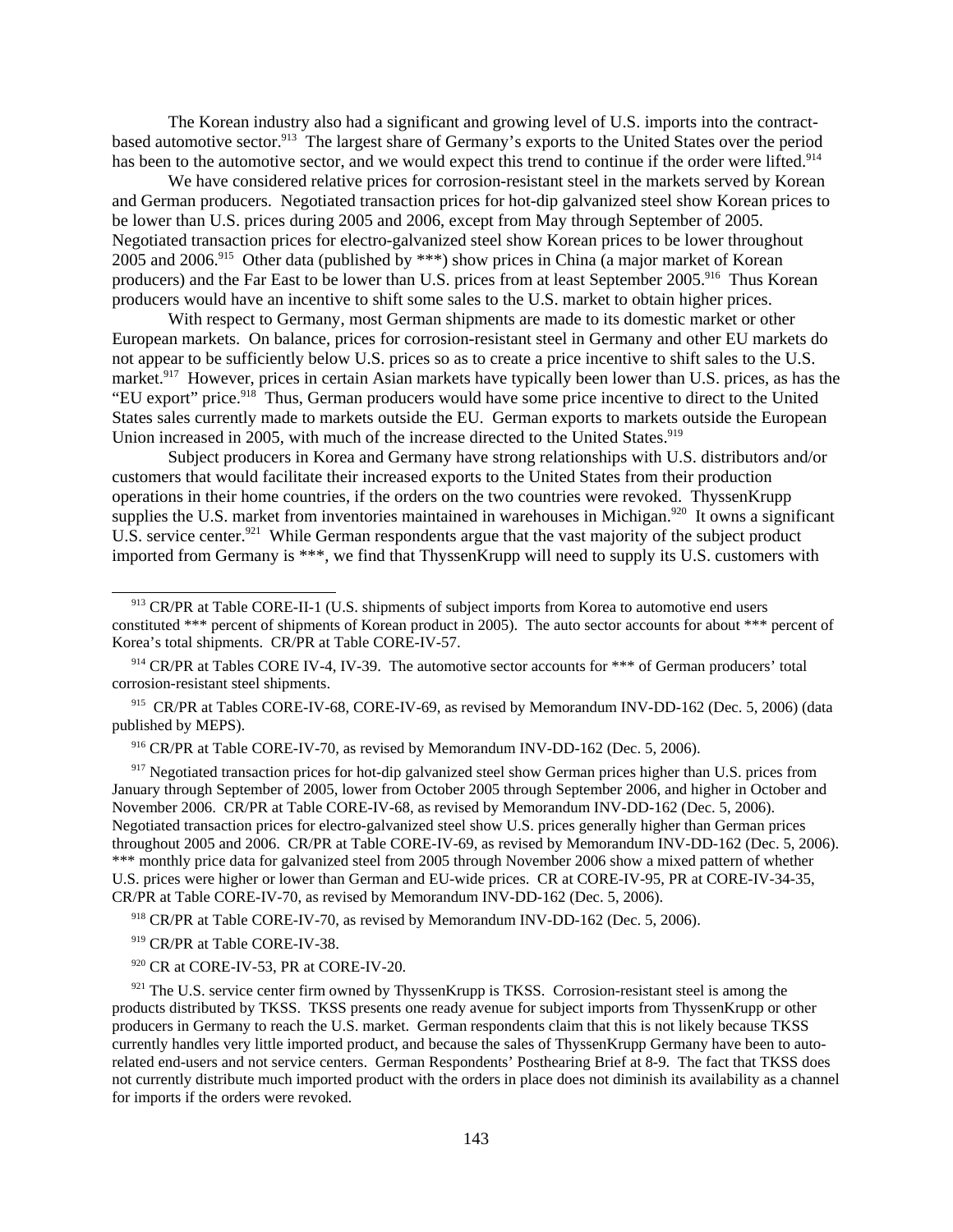imports from Germany so that it can maintain and likely build its customer base to support an eventual North American production platform. Korean producers already have strong relationships with U.S. customers, as evidenced by the level of their shipments to the United States during the review period.

The record thus indicates that Korean and German producers would have a significant volume of subject product available for shipment to the United States if the orders were revoked, based on their substantial capacity and production of corrosion-resistant steel, excess capacity, general export orientation, the substantial and increasing level of their exports to the United States during the review period, and their well established relationships or distribution channels that would facilitate their increased supply to the U.S. market. Generally higher prices in the United States than in other Asian markets would give Korean producers the incentive to increase shipments to the U.S. market and German producers the incentive to redirect volumes currently exported to Asia to the U.S. market.

We thus find, based on the foregoing, that the likely volume of subject imports from Korea and Germany would increase, and would be significant absent the orders.

#### **b. Likely Price Effects**

We applied the legal standards discussed in section III above.

As during the original investigation and first review period, we continue to find that domestically produced and imported corrosion-resistant steel are generally substitutable, provided suppliers meet qualification requirements, and that price is an important factor in purchasing decisions.  $\frac{92}{2}$ 

While U.S. prices generally strengthened over the review period,  $923$  a major driver behind the rise in prices was soaring raw material and energy costs, and there is no indication that these costs will decrease for the foreseeable future.<sup>924</sup> As we have noted, the U.S. industry underwent major restructuring and reduced its fixed costs over the review period, and has been able to obtain prices comfortably above rising variable costs, particularly raw material and energy costs.925 The domestic industry's ratio of COGS to net sales fluctuated yet declined overall during the review period.<sup>926</sup> Nevertheless, an influx of subject imports of corrosion-resistant steel from Korea and Germany would likely limit the industry's ability to recover the costs, forcing it into a cost-price squeeze.

In the original investigation and both review periods, there was mixed underselling and overselling by Korean product.<sup>927</sup> The prices of imports from Germany generally showed overselling in both the original investigation, first review, and current review.<sup>928</sup> The generally higher prices in the U.S.

923 CR at CORE-V-35, PR at CORE-V-16, CR/PR at Figures CORE-V-4 to V-11.

924 Letters to Commission from U.S. Steel (Nov. 16, 2006); Mittal Steel USA (Nov. 22, 2006); AK Steel (Dec. 5, 2006); Auto Producers' Posthearing Brief at Exhibit 1.

- 925 CR/PR at Table CORE-III-9.
- 926 CR/PR at Table CORE-III-9.

 $927$  During the period examined in the original investigation, subject imports from Korea \*\*\* the domestic product in \*\*\* of \*\*\* comparisons of sales to manufacturers and end users, in \*\*\* of \*\*\* comparisons of sales to distributors and service centers, and in \*\*\* of \*\*\* purchaser price comparisons reported by distributors and service centers. Original Confidential Staff Report at Tables 110-111, 113. In the first review period, Korean product undersold the U.S. product in 22 of 65 sales to distributors and in 25 of 44 sales to end users. USITC Pub. 3364 at Tables CORROSION-V-5, V-7. In the current review period, Korean product undersold U.S. product in 13 of 53 comparisons. CR/PR at Table CORE-V-17.

 $928$  In the original investigation, subject imports from Germany \*\*\* the domestic product in \*\*\* of \*\*\* comparisons of sales to distributors and service centers and in \*\*\* of \*\*\* purchaser price comparisons reported by manufacturers and end users and \*\*\* the domestic product in \*\*\* of \*\*\* comparisons of sales to manufacturers and end users. Original Confidential Staff Report at Tables 110-112. In the first review, subject product from Germany (continued...)

 <sup>922</sup> CR at CORE-II-21-22, PR at CORE-II-14-15.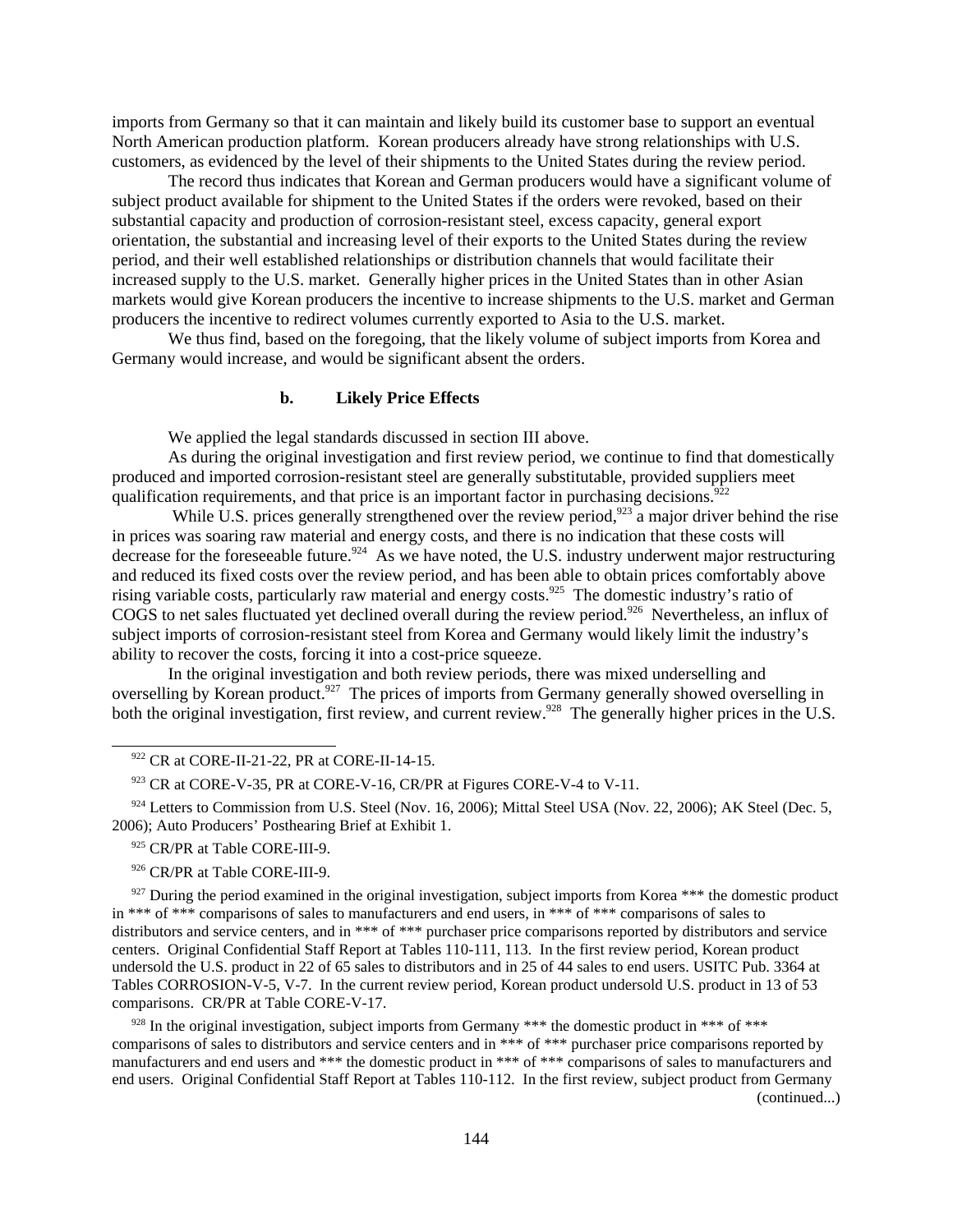market than key Asian markets, as described above, would enable producers in Korea, and to a lesser extent Germany, to obtain higher prices in the U.S. market and still sell below the prevailing U.S. market price.

As discussed above, Korean production and exports to the United States have been focused on non-automotive uses such as the construction sector. Construction sales are mainly spot sales or projectbased sales and are not typically based on long-term contracts. Under these conditions the expected increased imports from Korea for construction uses would have an immediate effect on market prices. Lower spot market prices would have a ripple effect on the overall market including having a negative influence on contract sales prices.

As noted above, Korean and German producers would also be likely to increase their sales into the U.S. automotive sector. U.S. auto producers have indicated that, though they prefer to buy from suppliers in the North American market, the availability of subject imports in the event of revocation would give them leverage to negotiate more favorable prices with U.S. producers.<sup>929</sup> Imports could only serve as leverage if they presented a sufficiently credible volume threat to existing sales of domestic producers. We find that the increased subject imports offered by producers in Germany and Korea likely would be sufficient for the U.S. auto producers to use them as a tool to hold down the contract price levels they negotiate with U.S. producers.<sup>930</sup> The likely price suppression that would result would be exacerbated by elevated variable costs.

Based on the foregoing, we determine that the substantially larger volume of subject imports from Korea and Germany that are likely to enter the U.S. market upon revocation would either be priced aggressively to gain market share, or leveraged by purchasers to obtain more favorable domestic prices, and would likely depress or suppress domestic prices to a significant degree. We consequently conclude that revocation of the orders on subject imports from Korea and Germany would likely result in significant adverse price effects.

#### **c. Likely Impact**

We applied the legal standards discussed in section III above. As instructed by the statute, we have also considered the extent to which any improvement in the state of the domestic industry is related to the antidumping duty orders and countervailing duty order at issue and whether the industry is vulnerable to material injury if the orders are revoked.

For the reasons already discussed, we do not find the domestic industry to be vulnerable. We incorporate herein our entire finding on vulnerability from section VI.D.3.c above.

While we do not find the domestic industry to be vulnerable, we do find that if the orders were revoked, the likely significant increase in the volume of subject imports from Germany and Korea,

 <sup>928 (...</sup>continued)

oversold the domestic product in all 15 comparisons. USITC Pub. 3364 at CORROSION-V-10-12. Pricing data collected by the Commission in this review show German product underselling U.S. product in 8 of 38 comparisons despite the order. CR/PR at Table CORE-V-17.

 <sup>929</sup> Tr. at 421-422 (Mohatarem), 455-456 (Cover).

<sup>930</sup> The record does not support that same proposition with respect to imports from Canada, Australia, France, or Japan. Canadian producers already participate actively in the U.S. market. Their available capacity is modest. Many sales of Canadian producers have not been on the basis of aggressive pricing. We do not expect a substantial change in Canada's participation in the U.S. market if the order on Canada is revoked.

With respect to Australia, France, and Japan, we have found that those subject producers either lack incentive or the ability to export significant volumes to the United States. For example, the major French and Japanese producers have strong corporate relationships with significant U.S. counterparts. Any price leverage they would add would be through the activities of their U.S. production assets which are part of the domestic industry. Producers in these subject countries are generally operating at relatively high levels of capacity utilization and what excess capacity they have is directed at their home and regional markets.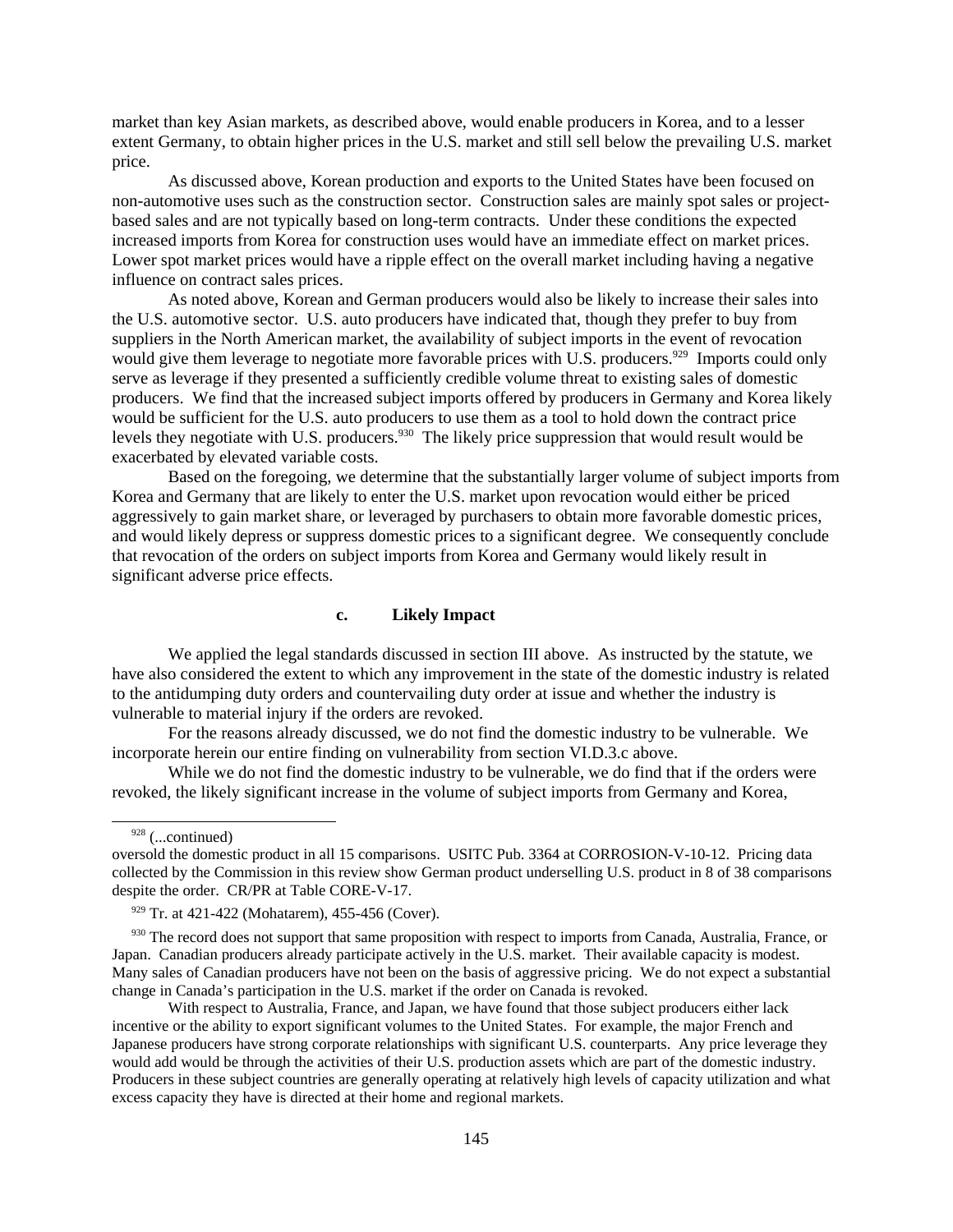coupled with their likely adverse price effects, would likely have a significant negative impact on the domestic industry. The negative effects would be felt in such industry factors as output, sales, market share, profits, productivity, return on investments, utilization of capacity, cash flow, inventories, employment, wage growth, ability to raise capital, investment, and the industry's development and production efforts.

As we noted above in our discussion of likely price effects, there is no indication that raw material and energy costs will decrease in the reasonably foreseeable future, and the domestic industry's ability to continue to recover these costs and remain profitable will be hampered by increased volumes of subject imports that are either priced aggressively to gain market share, or leveraged by purchasers to obtain favorable domestic prices. While the domestic industry is stronger and better able to handle the vicissitudes of the corrosion-resistant market, it is not impervious to the effects of significant quantities of aggressively priced import supplies. We find that the negative impact caused by subject imports would be felt both by U.S. producers that supply the construction and other non-automotive sectors and to those that supply automotive customers. The combined negative effect on the industry as a whole would be significant.

For the foregoing reasons, we find that the likely significant volumes of subject imports from Germany and Korea likely would have a significant negative impact on the domestic industry if the orders on Germany and Korea were revoked.

## **CONCLUSION**

For the foregoing reasons, we find that revocation of the countervailing duty order on corrosionresistant steel from France and the antidumping duty orders on corrosion-resistant steel from Australia, Canada, France, and Japan, would not be likely to lead to continuation or recurrence of material injury to an industry in the United States within a reasonably foreseeable time.We also find that revocation of the countervailing duty order on corrosion-resistant steel from Korea and the antidumping duty orders on corrosion-resistant steel from Germany and Korea would be likely to lead to continuation or recurrence of material injury to an industry in the United States within a reasonably foreseeable time.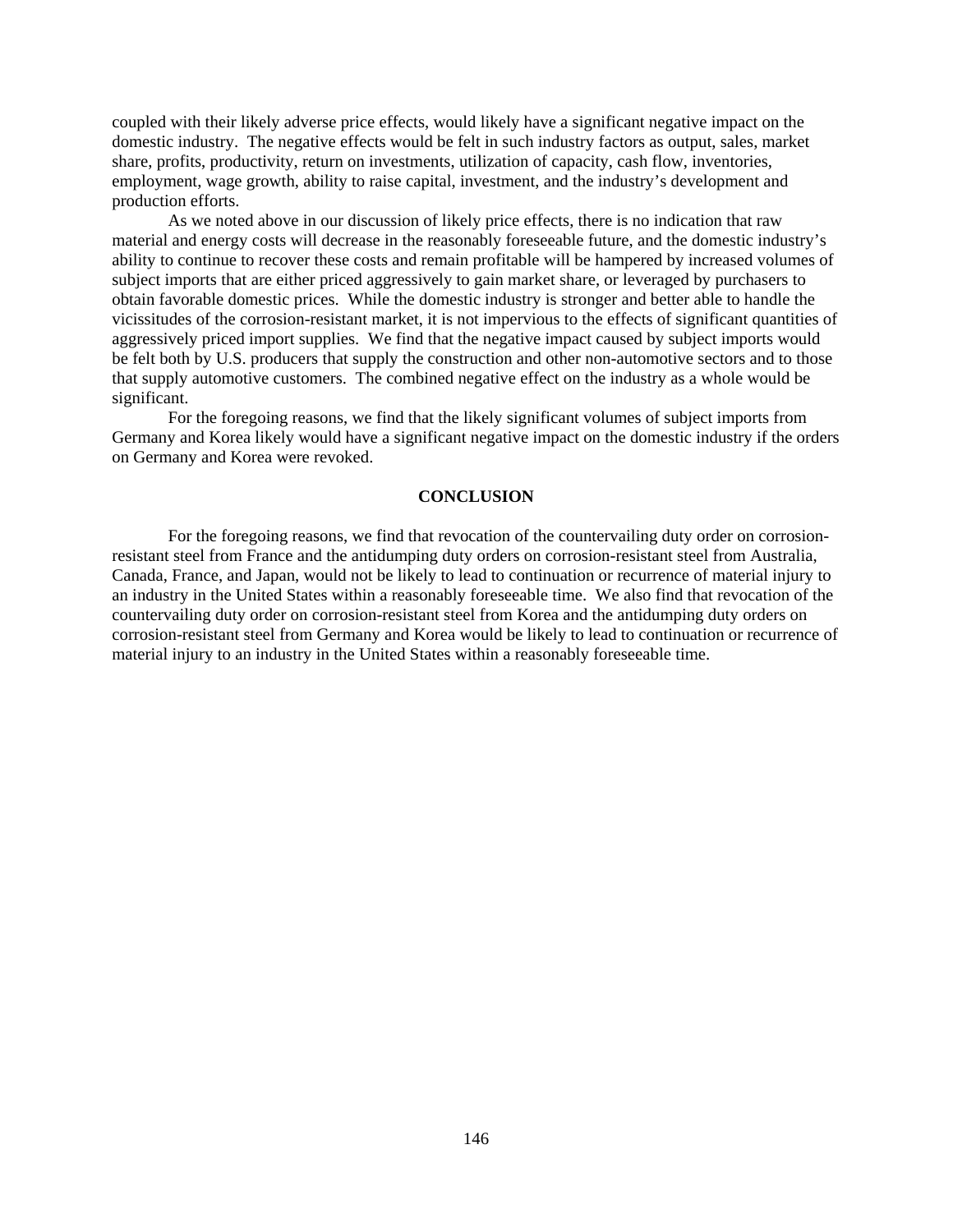## **SEPARATE AND DISSENTING VIEWS OF COMMISSIONER STEPHEN KOPLAN AND COMMISSIONER CHARLOTTE R. LANE WITH RESPECT TO CERTAIN CARBON CORROSION-RESISTANT STEEL**

Based on the record in these five-year reviews, we determine under section 751(c) of the Tariff Act of 1930, as amended ("the Act"), that revocation of the countervailing duty orders on certain carbon corrosion-resistant ("CORE") steel from France and Korea and antidumping duty orders on CORE steel from Australia, Canada, France, Germany, Japan, and Korea would be likely to lead to continuation or recurrence of material injury to an industry in the United States within a reasonably foreseeable time. Therefore, we dissent from the Commission's determination with respect to CORE steel imports from Australia, Canada, France, and Japan, and write separately to explain our findings. Except, as noted in the Commission's opinion, we join its determination regarding legal standards, cut-to-length plate, and CORE steel with respect to background, domestic like product, and domestic industry.

# **I. CUMULATION**

We applied the legal standards for cumulation discussed in section III of the Commission's Views above.<sup>1</sup> In these reviews, the statutory requirements for cumulation that all CORE steel reviews be initiated on the same day is satisfied.

We consider three issues in deciding whether to cumulate the subject imports: (1) whether imports from any of the subject countries are precluded from cumulation because they are likely to have no discernible adverse impact on the domestic industry; (2) whether imports of CORE steel from the subject countries are likely to compete with each other and with the domestic like product according to the traditional four-factor test; and (3) other factors that the Commission may consider. In so doing, we take into account the various arguments by the parties in favor of and against cumulation.

Based on the available information regarding, inter alia, the capacity, excess capacity, and exports of the industries in Australia, Canada, France, Germany, Japan, and Korea, as well as their trade and pricing patterns during the original investigations and the first and second reviews, we find that subject imports from all six countries would be likely to have a discernible adverse impact on the domestic industry if the orders were revoked. We also find that a reasonable overlap of competition between the subject imports and the domestic like product would be likely to exist if the orders were revoked. While there are some variations in the volume and price trends for subject imports from all six countries during the current review period, we find that none of them are distinct from all others or that there are any significant differences in the conditions of competition among the subject countries. We, therefore, have exercised our discretion to cumulatively assess the likely volume and effect of subject imports of CORE steel from Australia, Canada, France, Germany, Japan, and Korea.

19 U.S.C. § 1675a(a)(7).

<sup>&</sup>lt;sup>1</sup> Specifically, section 752(a) of the Act provides that:

the Commission may cumulatively assess the volume and effect of imports of the subject merchandise from all countries with respect to which reviews under section 1675(b) or (c) of this title were initiated on the same day, if such imports would be likely to compete with each other and with domestic like products in the United States market. The Commission shall not cumulatively assess the volume and effects of imports of the subject merchandise in a case in which it determines that such imports are likely to have no discernible adverse impact on the domestic industry.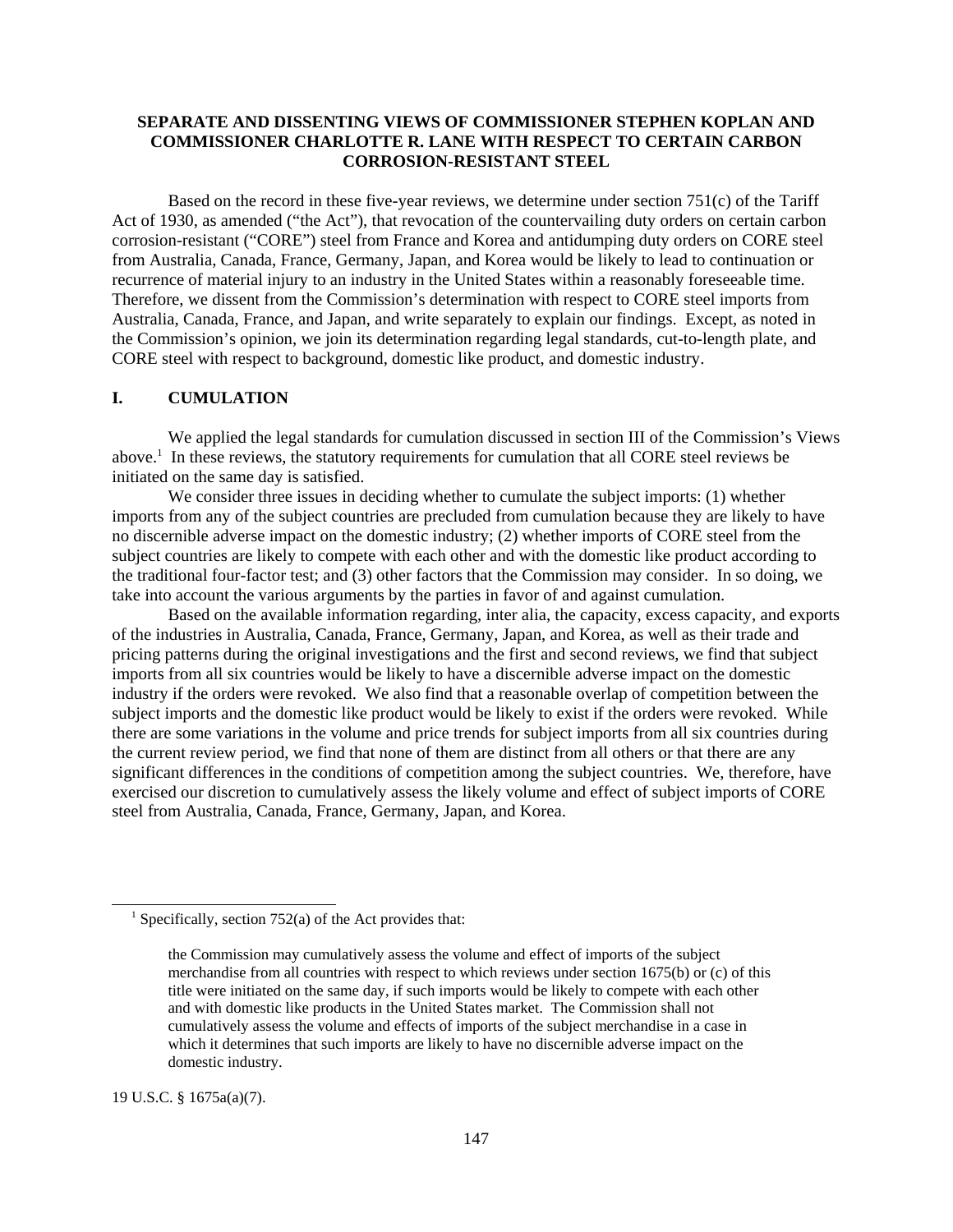## **A. Parties' Arguments**

The domestic interested parties argue that all subject CORE steel imports should be cumulated. They argue that the likelihood of "no discernible adverse impact" is a "limited exception" to the Commission's ability to cumulate subject imports in five-year reviews.<sup>2</sup> Given the pre-order levels of subject imports, sufficient excess capacity in each of the subject countries, their export-orientation, and the level of imports into the United States during the review period by certain countries, particularly \*\*\* and \*\*\*, they urge the Commission to find that the exception does not apply to any country.<sup>3</sup> Addressing the traditional four-factor test, they note, with respect to fungibility, that producers, importers, and purchasers responding to the Commission's questionnaires overwhelmingly reported that imports from each country were "always" or "frequently" interchangeable with each other and the domestic like product. They maintain that, even with the orders in place, subject imports from all countries have been simultaneously present in the U.S. market, have similar channels of distribution, and have also been sold in the same geographic markets before and since the imposition of the orders and this will likely continue.4

U.S. producers also argue that there are no significant differences in conditions of competition among the subject countries that would warrant the Commission exercising its discretion not to cumulate any of them. All six countries have large CORE steel industries. Producers in all countries are exportoriented and make steel that can be used in the most demanding applications. All six countries have excess capacity, make products that are sold on the basis of price, and will be impacted by changing conditions in China. Finally, with the exception of \*\*\*, all subject country producers have U.S. affiliates and such relationships could enhance their ability to penetrate the U.S. market.<sup>5</sup>

Respondents from each of the subject countries, except Korea,<sup>6</sup> argue that their imports should not be cumulated with those from the other subject countries on the following bases: Australia, no discernible adverse impact;<sup>7</sup> Canada, different conditions of competition;<sup>8</sup> France, lack of discernible adverse impact, lack of overlap of competition, and differences in conditions of competition, based mainly on the Arcelor-Mittal relationship;<sup>9</sup> Germany, no discernible adverse impact;<sup>10</sup> and Japan, no discernible adverse impact and different conditions of competition.<sup>11</sup>

## **B. Likely Discernible Adverse Impact**

The statute precludes cumulation if the Commission finds that subject imports from a country are likely to have no discernible adverse impact on the domestic industry.<sup>12</sup> In the first reviews, the Commission found that there was no likelihood of no discernible adverse impact in the event of revocation with respect to all the subject countries, based on: their continuing presence in the U.S.

<sup>6</sup> The Korean respondents do not object to cumulation of all subject imports, including those from Korea, but instead argue that, due to changes in the overall conditions of competition, all the orders should be revoked. Korean Respondents' Prehearing Brief at 1.

<sup>&</sup>lt;sup>2</sup> U.S. Steel's Prehearing Brief at 13.

<sup>&</sup>lt;sup>3</sup> U.S. Steel's Prehearing Brief at 13-45.

 <sup>4</sup> U.S. Steel's Prehearing Brief at 49-51.

 <sup>5</sup> U.S. Steel's Prehearing Brief at 52-53.

 <sup>7</sup> Australian Respondents' Posthearing Brief at 10.

 <sup>8</sup> Canadian Respondents' Posthearing Brief at 1-8, Answers to Commissioners' Questions at 31-41.

 <sup>9</sup> French Respondents' Posthearing Brief at 8-10.

 <sup>10</sup> German Respondents' Posthearing Brief at 5-9.

 <sup>11</sup> Japanese Respondents' Posthearing Brief at 15.

 <sup>12 19</sup> U.S.C. § 1675a(a)(7).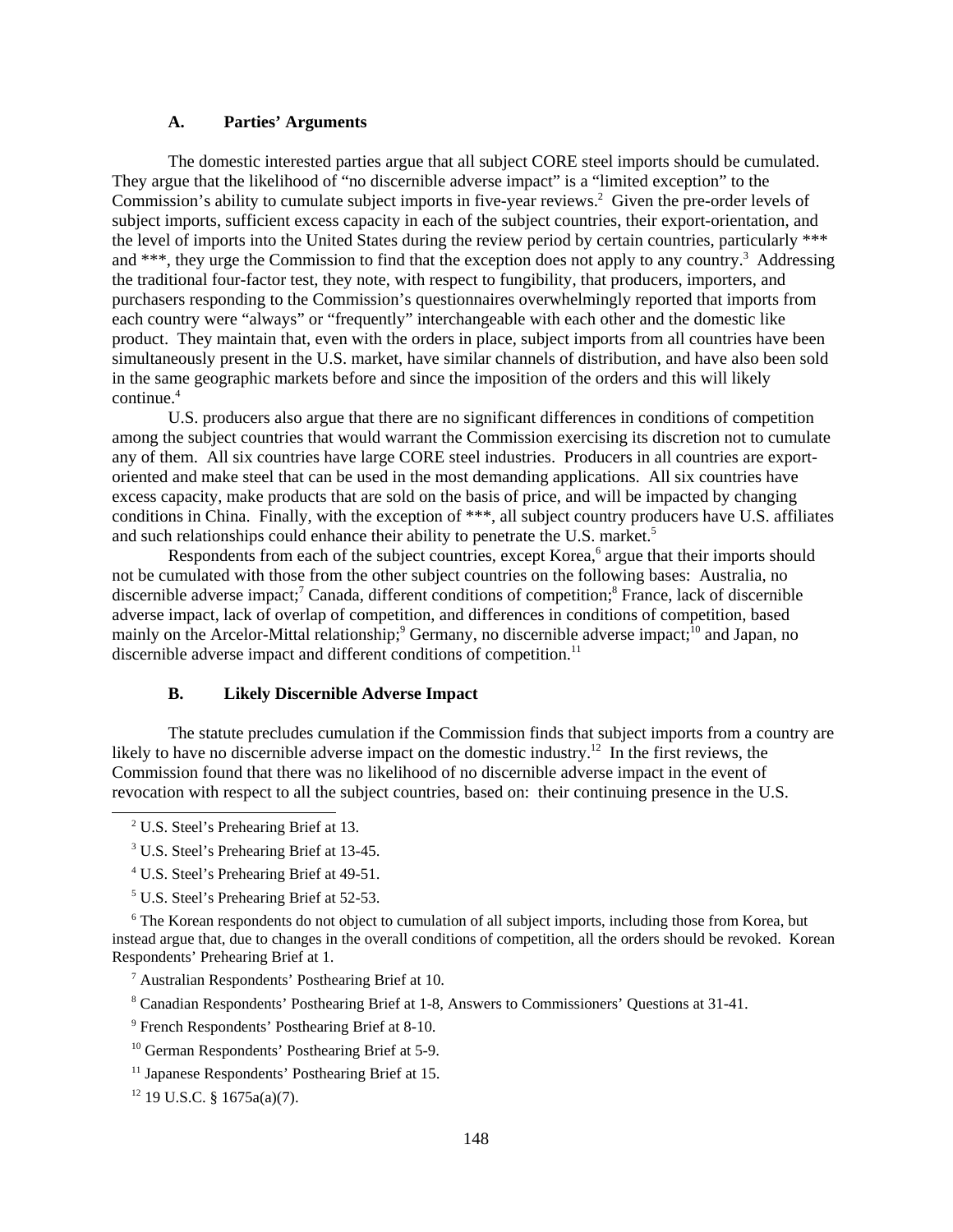market, indicating they had the contacts and distribution channels necessary to compete; their excess capacity; and the considerable resources devoted to export markets.13 In its remand opinions with respect to Canada, France, and Germany, the Commission discussed the "no discernible adverse impact" standard in greater detail, citing some of the same factors it considers in analyzing likelihood of material injury, but noting that the threshold for finding likelihood of a discernible or "noticeable" adverse impact is lower than the threshold for finding likelihood of material injury, or of a "significant" adverse impact if the order is revoked.<sup>14</sup> The factors considered on remand for each of the subject countries included: production capacity and unused capacity relative to U.S. production and apparent consumption, available inventories, export reliance, substitutability of the subject imports with U.S. product, underselling in the original investigation, ability to product shift, and trade patterns during the original investigations.15

We consider all these factors in analyzing "no discernible adverse impact" in these reviews. Our review of the record, as discussed below, indicates that there is no basis for concluding that revocation of any of the CORE steel orders would likely have no discernible adverse impact on the domestic industry. In particular, the CORE steel industry in each of these subject countries has significant production capacity, considerable unused capacity, and is export-oriented. Therefore we are not precluded from cumulating any of the subject countries on the basis of the "no discernible adverse impact" exception to cumulation.

*Australia*. 16 In 1992, imports from Australia to the U.S. market of CORE steel were 183,782 short tons.<sup>17</sup> Subject imports from Australia declined sharply after imposition of the orders and have remained at minimal levels with the discipline of the orders in place.<sup>18</sup>

Australian capacity to produce CORE steel has increased since the original investigation, from \*\*\* in 2005.<sup>19</sup> Moreover, the evidence indicates that there has been an increase of \*\*\* in Australian capacity in 2006 and that there will be increases of another \*\*\* in 2007.<sup>20</sup> Capacity utilization, on the other hand, declined from \*\*\* in 2005.21 Thus, even before the capacity increases in 2006 and 2007, the Australian producer's excess capacity was \*\*\* in 2005, more than \*\*\* of its total exports to the United States during 1992, the last year of the original investigation period.<sup>22</sup> Australian inventories, as a share of total shipments, also increased from \*\*\*, and were \*\*\* in 2005.<sup>23</sup> While Australia's total exports, as a

14 USITC Pub. 3539 at 21-22; USITC Pub. 3753 at 3.

15 USITC Pub. 3539 at 27-28, 32.

<sup>16</sup> The Australian respondent, BlueScope, contends that its imports likely would have no discernible adverse impact on the basis that it has been absent from the U.S. market for many years and is fully committed to its home and export markets outside of Asia. Australian Respondent's Posthearing Brief at 1 and 7-9.

17 CR/PR at Table CORE-I-1.

<sup>18</sup> CR/PR at Table CORE-I-1. We note that CORE steel imports from Australia have been subject to antidumping duty margins ranging from 24.96 percent to 39.05 percent during the current review period. See CR/PR at Table CORE-I-2.

19 CR/PR at Table CORE-I-1.

<sup>20</sup> In its posthearing brief, Australian producer, BlueScope Steel, acknowledges these increases in capacity and refutes other alleged capacity increases. Australian Respondent's Posthearing Brief at 13-14; CR at CORE-IV-17; PR at CORE-IV-9-10. BlueScope Steel provided information in the current review and reported that it is currently the sole producer of the subject product in Australia; there were two known producers during the first review and one producer during the original investigation. CR at CORE-IV-16; PR at CORE-IV-9. No Australian producer responded to the first review, but there are data from the original investigation.

<sup>21</sup> In 1992, the Australian industry's capacity utilization was \*\*\*. CR/PR at Table CORE-IV-10.

 $22$  CR/PR at Tables CORE-I-1 and IV-12.

<sup>23</sup> CR/PR at Table CORE-IV-12.

 <sup>13</sup> USITC Pub. 3364 at 47.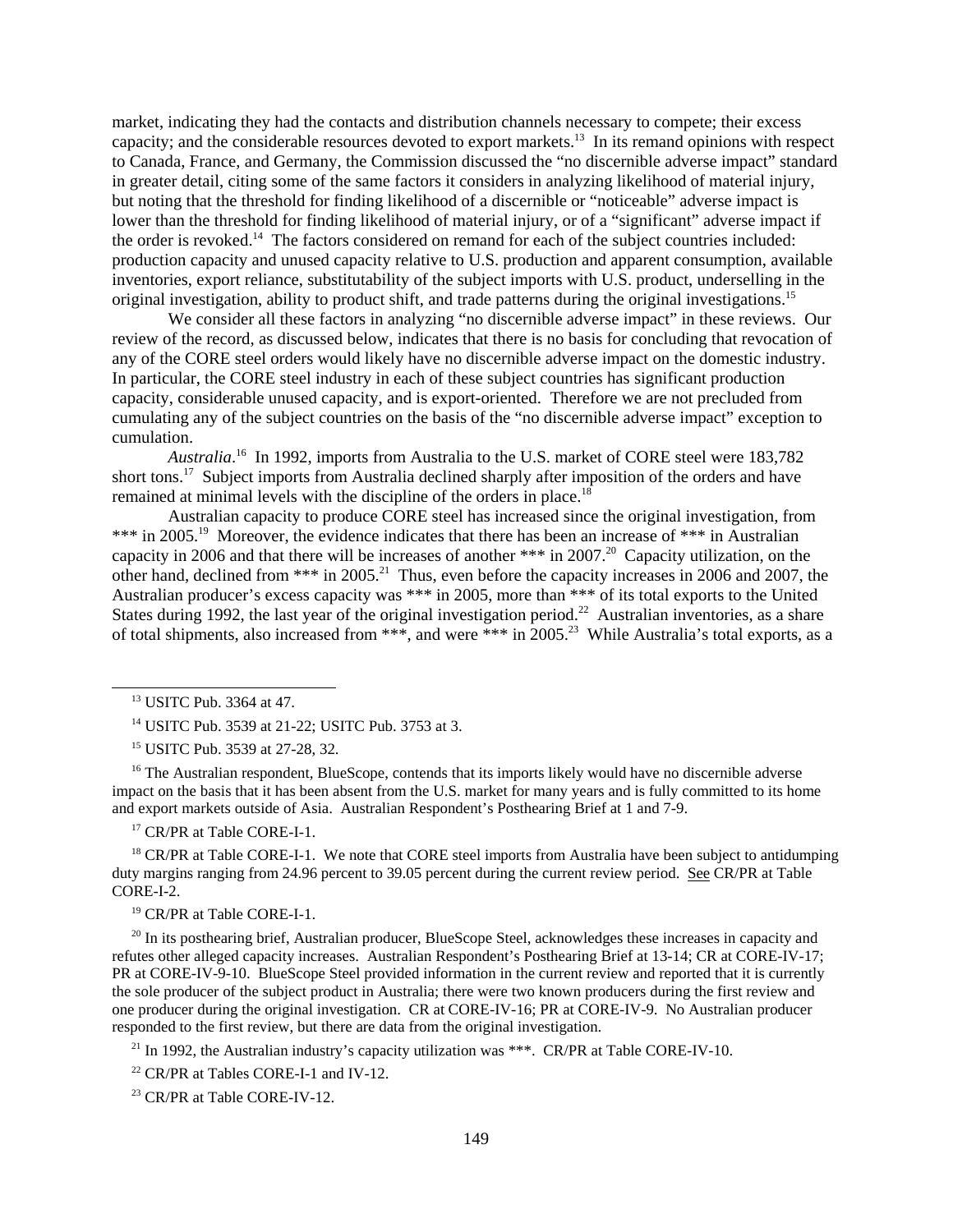share of its total shipments, ranged from a high of \*\*\* in 2000 to a low of \*\*\* in 2005, its total exports in January-June 2006 were \*\*\* of its total shipments, or \*\*\*.24

All Australian CORE steel production is hot-dip galvanized and largely produced for premium building construction materials.<sup>25</sup> There is no evidence of an ability to product shift<sup>26</sup> and there were no price comparisons for imports from Australia in this review, nor in the first review.<sup>27</sup> Australia, the only subject country to face import barriers in third countries, is subject to a 79 percent tariff on painted corrosion-resistant steel in South Africa and a 70 percent tariff in Argentina.<sup>28</sup>

In sum, the Australian CORE steel industry has substantial excess capacity and inventories, considerable resources devoted to export markets, and produces CORE steel that is substitutable with the domestic product. These factors indicate that subject imports from Australia are likely to have a discernible adverse impact on the domestic industry if the orders are revoked.

*Canada*. During the original investigation, imports from Canada to the U.S. market of CORE steel increased from 180,030 short tons to 451,082 short tons, an increase of 151 percent.<sup>29</sup> Canadian imports remained in the U.S. market in substantial quantities after imposition of the orders,<sup>30</sup> and increased by 43.8 percent during this review period, from 380,490 short tons in 2000 to 547,326 short tons in  $2005.^{31}$ 

Since the original investigation, the Canadian industry's capacity to produce CORE steel has increased from \*\*\* in 1992 and 1999 to \*\*\* in 2005.<sup>32</sup> While production and capacity utilization have increased since the original investigation,<sup>33</sup> an increasing share of Canadian shipments was directed to the U.S. market, during the current review period, from \*\*\* of total shipments in 2000 to \*\*\* in 2005.<sup>34</sup> Canada's increasing reliance on exports to the U.S. market likely will continue as Canadian demand for

<sup>26</sup> The Australian producer reported that \*\*\* and does not have other production lines that could be diverted to produce CORE steel. CR at CORE-II-10 and Table CORE-IV-16; PR at CORE-II-7 and Table CORE-IV-16.

<sup>27</sup> In the original investigation, Australian product \*\*\* the U.S. product in all but \*\*\* possible price comparisons. Original Confidential Staff Report at Tables 110 and 113.

<sup>28</sup> CR at CORE-IV-21; PR at CORE-IV-10.

29 CR/PR at Table CORE-I-1.

<sup>30</sup> We note that CORE steel imports from Canada have been subject to antidumping duty margins ranging from 0.51 percent to 18.71 percent during the current review period. See CR/PR at Table CORE-I-3.

<sup>31</sup> CR/PR at Table CORE-I-1. In contrast, during the first review period, subject imports from Canada declined by 9.5 percent from 1997 to 1999. Id. We recognize that the import statistics show higher levels than the exports reported by Canadian mills in Commission questionnaire responses and may be overstated in that the import statistics reportedly include some non-subject tin-and chromium-coated steel sheet that has been lacquered. CR/PR at CORE-IV-4; Canadian Respondents' Posthearing Brief, Answers to Commission Questions at 21-22. We note, however, that exports reported by Canadian mills may be lower because they do not include exports by Canadian service centers and show an increase of \*\*\* during the current review period, from \*\*\* in 2000 to \*\*\* in 2005. CR/PR at Table CORE-IV-20.

<sup>32</sup> CR/PR at Tables CORE-IV-18 and IV-20.

<sup>33</sup> Canadian production of CORE steel increased from \*\*\* in 1992 to \*\*\* in 1999 and was \*\*\* in 2005; the Canadian industry's capacity utilization rate increased from \*\*\* in 1992 to \*\*\* in 1999, and declined to \*\*\* in 2005. CR/PR at Table CORE-IV-20.

<sup>34</sup> CR/PR at Table CORE-IV-20. The Canadian industry's exports to Mexico, its primary other export market, increased \*\*\* in absolute quantity and as a share of its total shipments in 2005. Id.

<sup>&</sup>lt;sup>24</sup> CR/PR at Table CORE-IV-12

<sup>&</sup>lt;sup>25</sup> In April 2004, BlueScope acquired Butler, a market leader in the U.S. and China for pre-engineered steel building systems, which provides it increased contacts and distribution channels for its CORE steel in the construction sector of the U.S. market. CR at CORE IV-21, n.22; PR at CORE IV-16, n.22.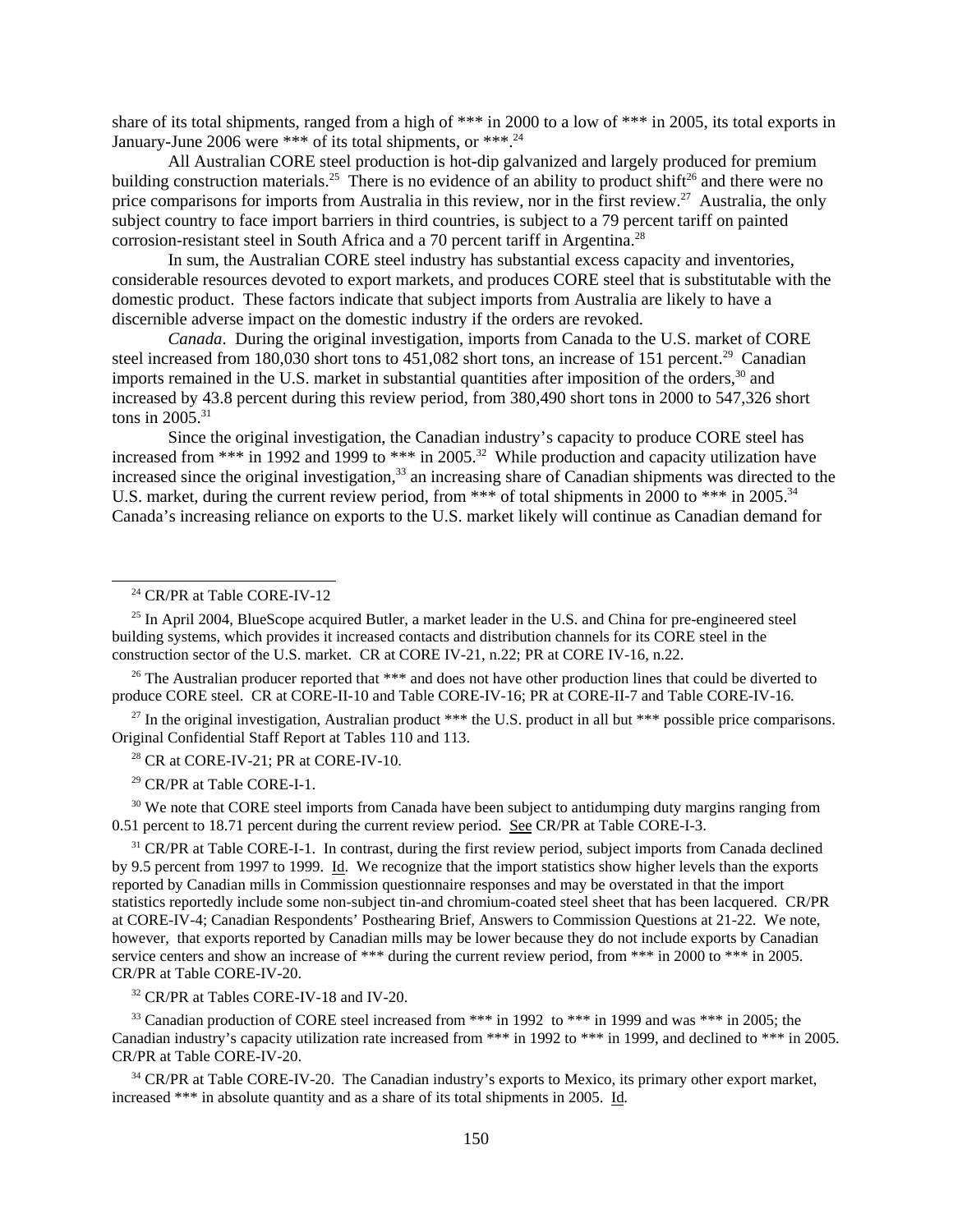CORE steel is projected to decrease.<sup>35</sup> Moreover, the Canadian industry had \*\*\* in excess CORE steel capacity in 2005 and \*\*\* in inventories in 2005.<sup>36</sup> There also is the possibility of product-shifting by Canadian producers, given that they produce micro-alloy and other types of non-subject corrosion resistant steel on the same equipment used to produce the subject product.<sup>37</sup>

Virtually all Canadian CORE steel production  $(***)$  in 2005) is hot-dipped galvanized.<sup>38</sup> The Canadian industry produces CORE steel for both automotive and non-automotive applications, with \*\*\* of total Canadian shipments for automotive applications in 2005.39 U.S. importers' shipments of Canadian CORE steel, however, are virtually all for automotive applications, \*\*\* in 2005.<sup>40</sup>

The Commission has price comparisons for imports from Canada in this review which show price underselling, even with the discipline of the orders in place, in 31 of 50 possible comparisons.<sup>41</sup> Moreover, Canadian negotiated transaction prices for hot-dip galvanized coils were lower than U.S. prices for each month from June to November 2006.<sup>42</sup>

In sum, the Canadian CORE steel industry has substantial capacity, excess capacity, and inventories; devotes considerable and increasing resources to the U.S. market; produces and exports to the U.S. market CORE steel that is substitutable with the domestic product; has the ability to shift production; and has undersold the U.S. product in the majority of possible price comparisons during this review period, even with the discipline of the orders. These factors indicate that subject imports from Canada are likely to have a discernible adverse impact on the domestic industry if the orders are revoked.

*France*. In 1992, imports from France to the U.S. market of CORE steel were 94,523 short tons.<sup>43</sup> Subject imports from France declined sharply after imposition of the orders and have remained at minimal levels with the discipline of the orders in place.<sup>44</sup>

<sup>36</sup> CR/PR at Tables CORE-IV-18 and IV-20.

<sup>37</sup> One Canadian producer reported that \*\*\*. CR at CORE-II-10; PR at CORE-II-7. In 2005, Canadian nonsubject corrosion-resistant steel production was approximately \*\*\*, as compared to \*\*\* of subject product. CR/PR at Table CORE-IV-24. Exports of non-subject micro-alloy corrosion-resistant steel to the U.S. market in 2005 were \*\*\*, representing \*\*\* of Canada's total shipments of that product and virtually all its exports. CR/PR at Table CORE-IV-25.

40 CR/PR at Table CORE-IV-4.

<sup>41</sup> CR/PR at Table CORE-V-17. In the original investigation, subject imports from Canada \*\*\* the domestic product in \*\*\* of \*\*\* possible price comparisons. Original Confidential Staff Report at Tables 110-113.

<sup>42</sup> CR/PR at Table CORE-IV-68, as revised by Memorandum INV-DD-162 (Dec. 5, 2006). Negotiated transaction prices for hot-dipped galvanized steel show U.S. prices as higher than Canadian prices in early 2005, lower than Canadian prices from the second half of 2005 through May of 2006, and higher than Canadian prices from June through November of 2006. Id.

43 CR/PR at Table CORE-I-1.

 44 CR/PR at Table CORE-I-1. We note that CORE steel imports from France have been subject to antidumping duty margins of 29.41 percent. See CR/PR at CORE-I-7 and Table CORE-I-7.

 <sup>35</sup> Nucor/SDI's Posthearing Brief, Answers to Commission Questions at 1-4; U.S. Steel's Prehearing Brief at 23 and 24 (alleges that Dofasco's rosy view of Canadian demand in this proceeding is inconsistent with the position it took before the Canadian International Trade Tribunal regarding demand for all flat-rolled steel). In contrast, Dofasco alleges that Canadian demand will increase through 2008, but provides nothing to support this allegation. Canadian Respondents' Prehearing Brief at 24-28; Canadian Respondents' Posthearing Brief at 8 and 9. Moreover, Dofasco's business plan notes that \*\*\*. Dofasco Importer's Questionnaire Response at Attachment 2, p. 10.

 <sup>38</sup> CR/PR at Table CORE-IV-19.

<sup>&</sup>lt;sup>39</sup> CR/PR at Table CORE-IV-21.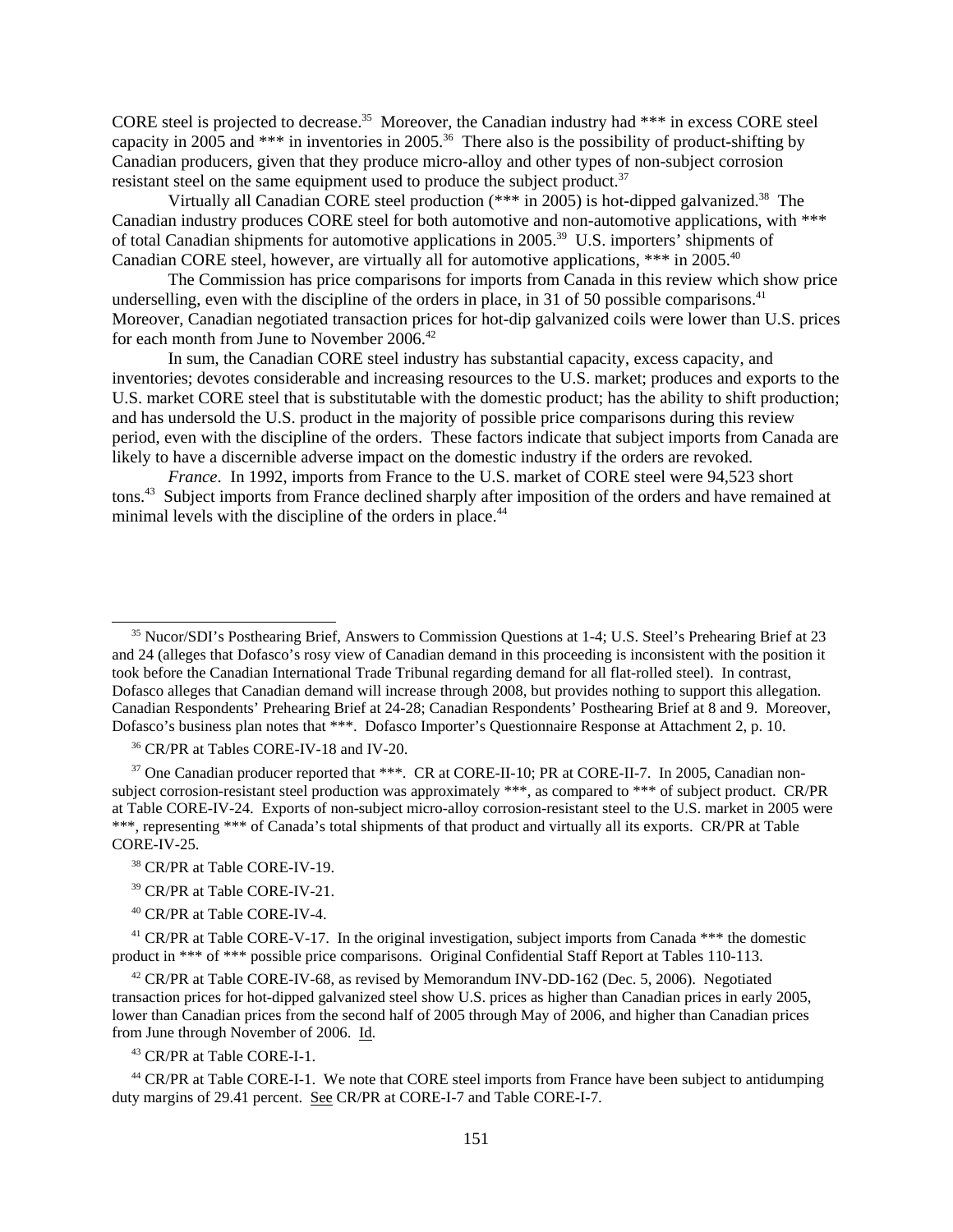French capacity to produce CORE steel has \*\*\* since the original investigation, increasing from \*\*\* in 1992, to \*\*\* in 1999, to \*\*\* in 2005.<sup>45</sup> However, since French production has not increased at the same rate, French capacity utilization has declined from \*\*\* at the end of the first review period in 1999 to \*\*\* in 2005.<sup>46</sup> As a result, the French CORE steel industry has substantial excess capacity, \*\*\* in 2005; excess capacity equivalent to \*\*\* of apparent U.S. consumption in 2005 and \*\*\* of total subject imports in 2005.<sup>47</sup> There also is the possibility of product-shifting by French producers, given that they produce and export micro-alloy and other types of non-subject corrosion resistant steel.<sup>48</sup>

The French industry devotes considerable resources to export markets, \*\*\* of total shipments in 2005.<sup>49</sup> While shipments of subject product to the U.S. market, with the orders in place, have been minimal, \*\*\* exports of subject CORE steel to other North American markets (Canada and Mexico) have  $*** 50$ 

The majority of French CORE steel production  $(***$  in 2005) is hot-dipped galvanized.<sup>51</sup> The French industry produces CORE steel for both automotive and non-automotive applications, with \*\*\* of total French shipments for automotive applications in  $2005$ .<sup>52</sup>

While there were no price comparisons for subject imports from France in this review or in the first review, subject imports from France \*\*\* the U.S. product in \*\*\* possible price comparisons in the original investigation.<sup>53</sup> Negotiated transaction prices for hot-dip galvanized coils and for electrogalvanized are mixed with French prices higher than U.S. prices in the spring of 2005 and the second half of 2006, but lower for the middle of 2005 to the middle of 2006.<sup>54</sup>

 In sum, the French CORE steel industry has substantial capacity and excess capacity; devotes considerable resources to export markets; has substantially increased exports to other North American markets during this review period; produces CORE steel that is substitutable with the domestic product; and has the ability to shift production. These factors indicate that subject imports from France are likely to have a discernible adverse impact on the domestic industry if the orders are revoked.

47 CR/PR at Tables CORE-I-1 and IV-28.

<sup>&</sup>lt;sup>45</sup> CR/PR at Table CORE-IV-27. Two French producers, Arcelor and Duferco, appear to represent all CORE steel capacity in France, with Arcelor representing \*\*\* in 2005. CR at CORE-IV-35 and Table CORE-IV-26; PR at CORE-IV-15 and Table CORE-IV-26.

 $46$  CR/PR at Table CORE-IV-27. In 1992, French capacity utilization was \*\*\*. Id. We recognize the French respondents' claims that declines in capacity utilization reflect "the company's decision to \*\*\*." French Respondents' Prehearing Brief at 10. However, the evidence demonstrates that French CORE steel exports to other North American markets increased substantially during the current review period and indicate French producers' continuing interest in supplying markets in North America.

 <sup>48</sup> French producers reported non-subject production, mostly of micro-alloy product, in 2005 of \*\*\* as compared to \*\*\* of subject product, and \*\*\* of their micro-alloy corrosion-resistant steel was exported, including \*\*\*, to the United States. CR/PR at Tables CORE-IV-33 and CORE-IV-34. French producers, however, did not indicate how readily equipment used to produce the non-subject product could be switched to production of subject CORE steel.

 <sup>49</sup> CR/PR at Table CORE-IV-29.

 $50$  CR at CORE-IV-41; PR at CORE-IV-17.

 <sup>51</sup> CR/PR at Table CORE-IV-28.

 <sup>52</sup> CR/PR at Table CORE-IV-30.

 <sup>53</sup> Original Confidential Staff Report at Tables 110-112.

<sup>&</sup>lt;sup>54</sup> CR/PR at Tables CORE-IV-68 and CORE-IV-69, as revised by Memorandum INV-DD-162 (Dec. 5, 2006).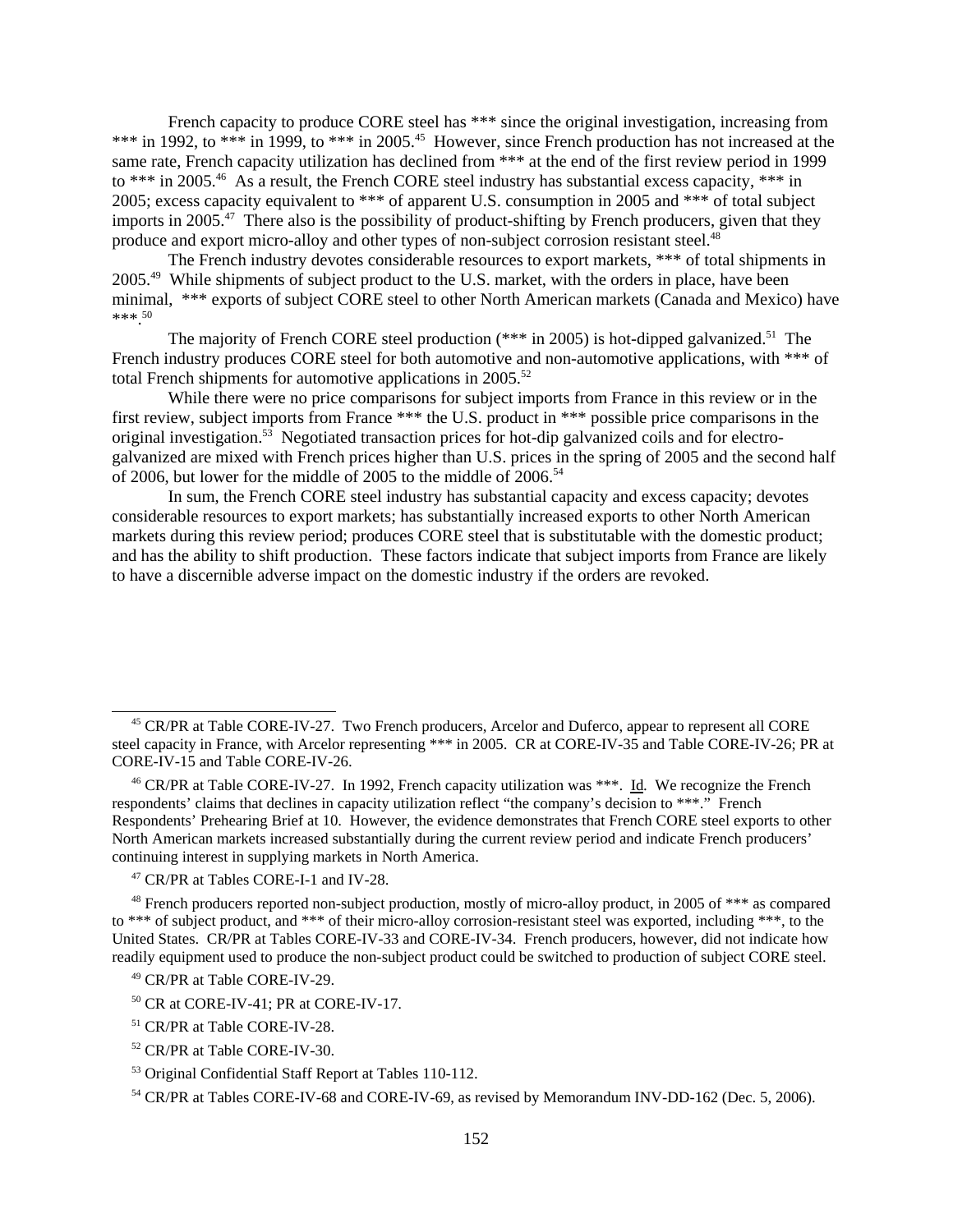*Germany*. 55 In 1992, imports from Germany to the U.S. market of CORE steel were 189,192 short tons.56 German imports remained in the U.S. market, after imposition of the orders, and increased by 63.5 percent during this review period, from 46,453 short tons in 2000 to 75,941 short tons in 2005, even with the discipline of the orders.<sup>57</sup>

German capacity to produce CORE steel has increased since the original investigation, with the substantial increases occurring since the first review; capacity increased from \*\*\* of capacity in 1999 to \*\*\* in 2005.<sup>58</sup> However, since German production has not increased at the same rate, German capacity utilization has declined from \*\*\* at the end of the first review period in 1999 to \*\*\* in 2005.<sup>59</sup> As a result, the German CORE steel industry has substantial excess capacity, \*\*\* in 2005, which was equivalent to \*\*\* of apparent U.S. consumption, \*\*\* of U.S. production, and \*\*\* of total subject imports in 2005.60 Moreover, German producers manufacture substantial quantities of non-subject corrosionresistant steel on the same equipment used to produce subject product, raising the possibility of product shifting.<sup>61</sup> German producers' inventories were \*\*\* as a share of total shipments and \*\*\* in 2005.<sup>62</sup>

The German industry devotes considerable resources to export markets, \*\*\* of total shipments in 2005.63 Not only did shipments of subject product to the U.S. market increase, with the orders in place, but German exports of subject CORE steel to other North American markets (Canada and Mexico) \*\*\*.<sup>64</sup>

The majority of German CORE steel production  $(***$  in 2005) is hot-dipped galvanized.<sup>65</sup> The German industry produces CORE steel for both automotive and non-automotive applications, with \*\*\* of total German shipments for automotive applications in 2005.<sup>66</sup>

Pricing data collected by the Commission show German product underselling U.S. product in 8 of 38 comparisons during the current review period, even with the discipline of the orders in place.<sup>67</sup> Negotiated transaction prices for hot-dip galvanized steel show German prices generally higher than U.S. prices from January through September of 2005, lower from October 2005 through September 2006, and

56 CR/PR at Table CORE-I-1.

<sup>57</sup> CR/PR at Table CORE-I-1. In contrast, during the first review period, subject imports from Germany declined by 37.2 percent from 1997 to 1999. Id. We note that CORE steel imports from Germany have been subject to antidumping duty margins of 10.02 percent. See Id. at CORE-I-7 and Table CORE-I-7.

58 CR/PR at Table CORE-IV-36.

60 CR/PR at Tables C-7 and CORE-IV-38.

- 62 CR/PR at Table CORE-IV-38.
- 63 CR/PR at Table CORE-IV-38.
- <sup>64</sup> CR at CORE-IV-54; PR at CORE-IV-20.
- 65 CR/PR at Table CORE-IV-37.
- 66 CR/PR at Table CORE-IV-39.

 $67$  CR/PR at Table CORE-V-17. In the original investigation, German product oversold U.S. product in \*\*\* possible price comparisons. Original Confidential Staff Report at Tables 110-112.

<sup>&</sup>lt;sup>55</sup> German respondents contend that German imports should not be cumulated on the basis that the German industry does not have substantial excess capacity or inventories, their focus is on their home and the European markets, and German producers owned by Arcelor-Mittal will avoid exporting to compete with related U.S. plants. German Respondents' Posthearing Brief at 5-9, 13, and Answers to Commission Questions at 2, 12, and 27-28.

 <sup>59</sup> CR/PR at Table CORE-IV-36. In 1992, German capacity utilization was \*\*\*. Id.

 $61$  Of the reported German production in 2005 of  $***$  was subject product, and the remainder was non-subject product, with \*\*\* consisting of micro-alloy corrosion-resistant steel. CR/PR at Table CORE-IV-42. Exports of micro-alloy corrosion-resistant steel to the U.S. market, as a percentage of total shipments of that product, ranged from \*\*\* in interim 2006, and were \*\*\* in 2005. CR/PR at Table CORE-IV-43. German producers stated, however, \*\*\*. CR at CORE-II-12; PR at CORE-II-8.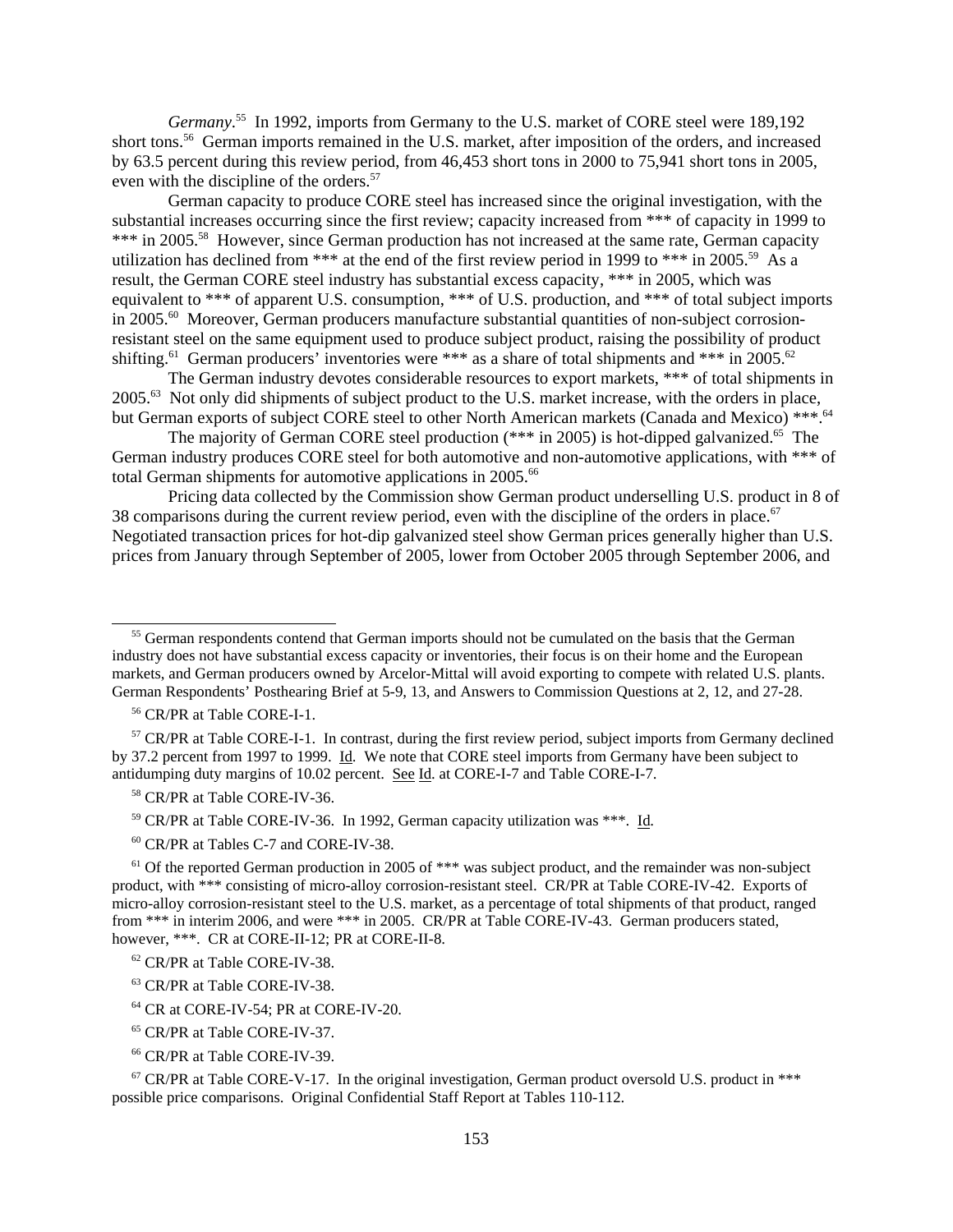higher in October and November 2006;<sup>68</sup> for electro-galvanized steel, German prices were lower in all months for the January 2005-November 2006 period, except four.<sup>69</sup> \*\*\* monthly prices for galvanized steel from 2000 through November 2006 show U.S. prices often higher than German prices.<sup>70</sup>

In sum, Germany has substantial production capacity and unused capacity relative to apparent U.S. consumption and production; it relies heavily on export markets, including markets outside the European Union; its exports to the U.S. market increased significantly during the period, demonstrating that it has an interest in the U.S. market, as well as established distribution channels to readily divert shipments to this market; and it shipped significant quantities of non-subject micro-alloy corrosionresistant steel to the United States during the period.<sup>71</sup> These factors indicate that subject imports from Germany are likely to have a discernible adverse impact on the domestic industry if the orders are revoked.

Japan.<sup>72</sup> In 1992, imports from Japan to the U.S. market of CORE steel were 824,743 short tons.73 Subject imports from Japan declined sharply after imposition of the orders and have remained at low levels with the discipline of the orders in place.<sup>74</sup>

Japanese capacity to produce CORE steel has increased since the original investigation, with a substantial increase occurring since the first review; capacity increased from \*\*\* of capacity in 1999 to \*\*\* in 2005.<sup>75</sup> While Japanese production and capacity utilization have increased since the first review, Japan still had substantial excess capacity in 2005; Japanese producers' excess capacity was \*\*\* in 2005, which was equivalent to \*\*\* of apparent U.S. consumption and \*\*\* of total subject imports in 2005.<sup>76</sup> Moreover, Japanese producers manufacture substantial quantities of non-subject corrosion-resistant steel on the same equipment used to produce subject product, raising the possibility of product shifting.<sup>77</sup> Japanese producers' inventories were \*\*\*, as a share of total shipments, and \*\*\* in 2005.<sup>78</sup>

 $72$  Japanese respondents contend that Japanese CORE steel imports should not be cumulated on the basis that the Japanese industry has no excess capacity and has strong home and other export market demand, including a competitive advantage in supplying China and Asia. Japanese Respondents' Prehearing Brief at 86-89.

73 CR/PR at Table CORE-I-1.

 $74$  CR/PR at Table CORE-I-1. We note that CORE steel imports from Japan have been subject to antidumping duty margins ranging from 1.61 percent to 36.41 percent during the current review period. See CR/PR at CORE-I-7-8 and Table CORE-I-4.

75 CR/PR at Table CORE-IV-45.

76 CR/PR at Tables C-7 and CORE-IV-47.

 $77$  The Japanese industry produced non-subject product on the same equipment, in the amount of \*\*\* in 2005, out of \*\*\* in total production. CR/PR at Table CORE-IV-51. Japan's exports to the U.S. market of non-subject microalloy corrosion-resistant steel were at a high of \*\*\* in 2000 and were \*\*\* in interim 2006. These exports to the U.S. market represented \*\*\* of total shipments in 2005 and \*\*\* in interim 2006, with total exports around \*\*\* of total shipments throughout most of the review period. CR/PR at Table CORE-IV-52. One Japanese producer \*\*\*. CR at CORE-II-12; PR at CORE-II-8.

<sup>&</sup>lt;sup>68</sup> CR/PR at Table CORE-IV-68, as revised by Memorandum INV-DD-162 (Dec. 5, 2006).

 $69$  CR/PR at Table CORE-IV-69, as revised by Memorandum INV-DD-162 (Dec. 5, 2006).

 $70$  CR at CORE-IV-95; PR at CORE-IV-35; CR/PR at Table CORE-IV-70, as revised by Memorandum INV-DD-162 (Dec. 5, 2006).

<sup>&</sup>lt;sup>71</sup> We note the German producers' assertions regarding product shifting and inventories, but find that subject imports from Germany would not be likely to have no discernible adverse impact in the event of revocation even if we do not include non-subject product and inventories as potential increased shipments to the United States. CR at CORE-II-12; PR at CORE-II-8; German Respondents' Posthearing Brief at 7.

 <sup>78</sup> CR/PR at Table CORE-IV-47.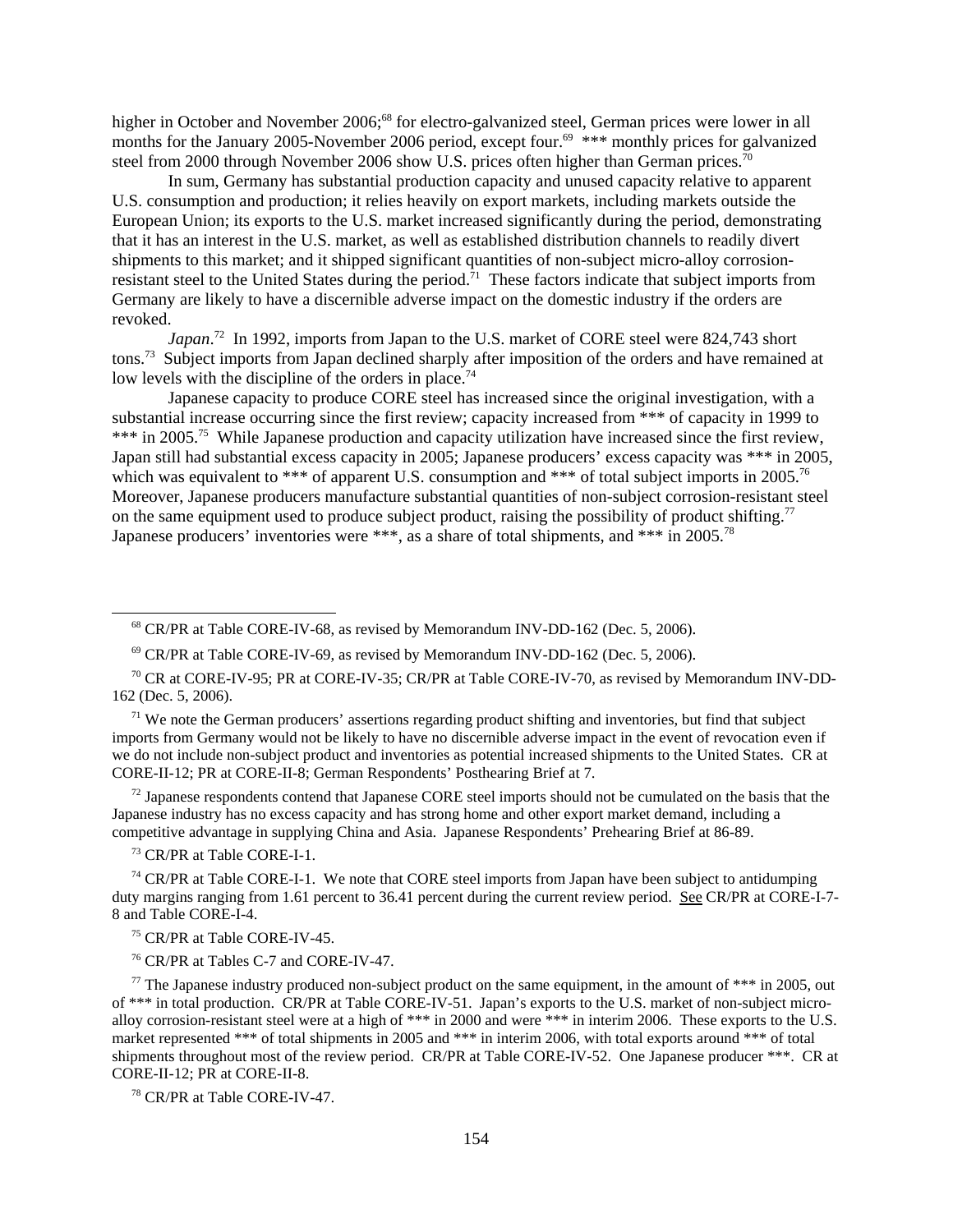The Japanese industry devotes considerable resources to export markets (mostly to China and other Asian markets), \*\*\* of total shipments in 2005.79 While shipments of subject product to the U.S. market, with the orders in place, have been low, the evidence in the record show that Japanese exports of subject CORE steel to other North American markets (Canada and Mexico) have been substantial and increasing during this review period.<sup>80</sup> These exports demonstrate a continuing interest in serving and shipping to other North American markets in close proximity to the U.S. market.

The majority of Japanese CORE steel production  $(***$  in 2005) is hot-dipped galvanized.<sup>81</sup> The Japanese industry produces CORE steel for both automotive and non-automotive applications, with \*\*\* of total Japanese shipments for automotive applications in 2005.82

The Commission's pricing data show underselling by Japanese product in 5 out of 20 comparisons during the current review period, even with the discipline of the orders. $83$  Negotiated transaction prices for hot-dip galvanized steel show Japanese prices generally higher than U.S. prices in 2005 and lower in 2006; for electro-galvanized steel, Japanese prices generally were higher than U.S. prices from February through June of 2005, lower from July 2005 through September 2006, and higher in October and November 2006.<sup>84</sup> \*\*\* monthly prices for galvanized steel show U.S. prices generally higher than Japanese export prices in 2002, 2004, and 2006, and generally lower during the rest of the review period.<sup>85</sup>

 In sum, the Japanese CORE steel industry has substantial capacity, excess capacity and inventories; devotes considerable resources to export markets; has substantially increased exports to other North American markets during this review period, indicating a continued interest in serving the markets in close proximity to the U.S. market; produces CORE steel that is substitutable with the domestic product; has shipped significant quantities of non-subject micro-alloy corrosion-resistant steel to the U.S. market during the review period; and has the ability to shift production. These factors indicate that subject imports from Japan are likely to have a discernible adverse impact on the domestic industry if the orders are revoked.

Korea. In 1992, imports from Korea to the U.S. market of CORE steel were 193,513 short tons.<sup>86</sup> Korean subject imports remained in the U.S. market after imposition of the orders and increased substantially during the review period, despite the discipline imposed by the orders.<sup>87</sup> During this review period, Korean subject imports reached a high of 330,858 short tons in 2005, or 1.5 percent of apparent U.S. consumption, for an increase of 30.5 percent from 2000 to 2005, and were 50.4 percent higher in interim 2006 than in interim 2005.<sup>88</sup>

Korean capacity to produce CORE steel has more than doubled since the original investigation, increasing from 3.1 million in 1992, to \*\*\* in 1999, to 8.4 million in 2005.<sup>89</sup> However, since Korean production has not increased at the same rate, Korean capacity utilization has declined from \*\*\* at the

80 See Nucor/SDI's Posthearing Brief, Answers to Commission Questions at 22.

<sup>81</sup> CR/PR at Table CORE-IV-46.

<sup>82</sup> CR/PR at Table CORE-IV-48.

<sup>83</sup> CR/PR at Table CORE-V-17. In the original investigation, Japanese product undersold U.S. product in \*\*\* possible price comparisons. Original Confidential Staff Report at Tables 110-112.

<sup>84</sup> CR/PR at Tables CORE-IV-68 and CORE-IV-69, as revised by Memorandum INV-DD-162 (Dec. 5, 2006).

<sup>85</sup> CR/PR at Table CORE-IV-70, as revised by Memorandum INV-DD-162 (Dec. 5, 2006).

86 CR/PR at Table CORE-I-1.

<sup>87</sup> CR/PR at Table CORE-I-1. We note that CORE steel imports from Korea have been subject to antidumping duty margins ranging from 0.68 percent to 17.70 percent during the current review period. See CR/PR at Table CORE-I-5.

88 CR/PR at Tables CORE-I-1, IV-1, and C-7.

89 CR/PR at Table CORE-IV-54.

 <sup>79</sup> CR/PR at Table CORE-IV-47.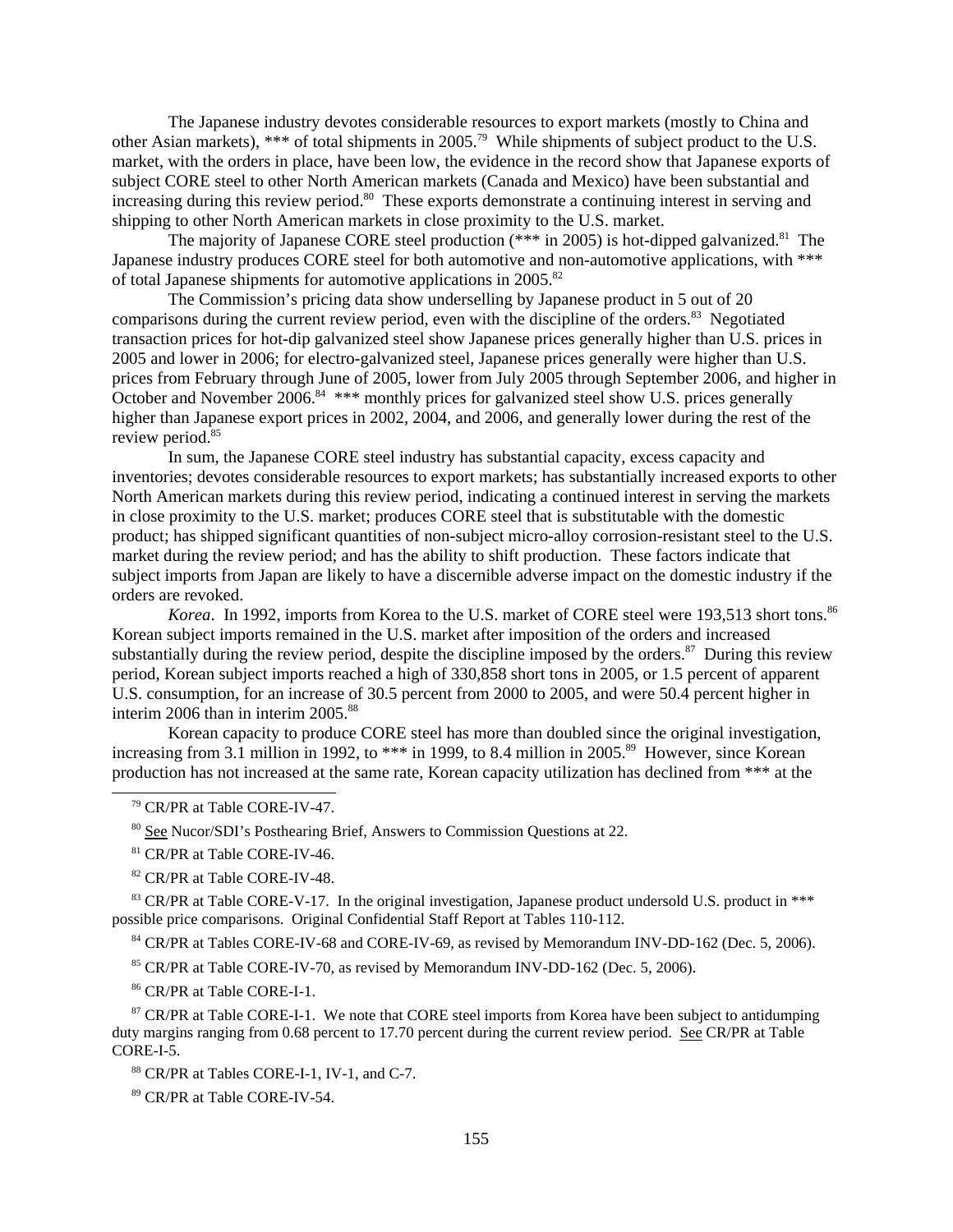end of the first review period in 1999 to 87.0 percent in 2005.<sup>90</sup> As a result, the Korean CORE steel industry has substantial excess capacity, 1.1 million short tons in 2005; excess capacity equivalent to almost 5 percent of apparent U.S. consumption in 2005 and 113 percent of total subject imports in 2005.<sup>91</sup> The Korean industry also produces non-subject product on the same equipment, including \*\*\* of microalloy corrosion-resistant steel, \*\*\* of which was exported to the U.S. market in 2005.<sup>92</sup> Korean producers' inventories, as a share of total shipments, increased from 3.3 percent in 2000 to 4.6 percent in 2005, and were 334,202 short tons in 2005.<sup>93</sup>

In addition to current substantial volumes of U.S. imports from Korea despite the orders, Korea exported 28.8 percent of its total shipments in 2005 to countries other than the United States, amounting to 2.1 million short tons of CORE steel.<sup>94</sup> These other export markets included Korean exports of subject CORE steel to other North American markets (Canada and Mexico), which \*\*\* from 2000 to 2005.95

The majority of Korean CORE steel production  $(***$  in 2005) is hot-dipped galvanized.<sup>96</sup> The Korean industry produces CORE steel for both automotive and non-automotive applications, with 20.5 percent of total Korean shipments for automotive applications in 2005.<sup>97</sup>

Pricing data show Korean product underselling U.S. product in 13 of 53 comparisons during the current review period, even with the discipline of the orders.<sup>98</sup> Negotiated transaction prices for hot-dip galvanized steel show Korean prices higher than U.S. prices in May through September of 2005, and lower in the remaining months of 2005 and 2006; for electro-galvanized steel, Korean prices generally were lower throughout 2005 and 2006.<sup>99</sup>

In sum, the Korean CORE steel industry has substantial production capacity, excess capacity, and inventories; relies heavily on export markets; devotes considerable and increasing resources to the U.S. and other North American markets during the review period, demonstrating that it has an interest in the U.S. market, as well as established distribution channels to readily divert shipments to this market; and shipped significant quantities of non-subject micro-alloy corrosion-resistant steel to the United States during the period. These factors indicate that subject imports from Korea are likely to have a discernible adverse impact on the domestic industry if the orders are revoked.

**Conclusion**. In sum, each of the subject countries has increased its capacity since the original investigation and each has excess capacity. Each country has maintained at least some level of exports to the U.S. market during the review period, devotes considerable resources to export markets, and undersold U.S. product at times during the original investigation period, and, in some cases, during the review periods as well. These factors indicate that the subject imports from each country would have a discernible adverse impact on the U.S. market if the orders were lifted.

<sup>97</sup> CR/PR at Table CORE-IV-57.

<sup>98</sup> CR/PR at Table CORE-V-17. In the original investigation, Korean product undersold U.S. product in \*\*\* possible price comparisons. Original Confidential Staff Report at Tables 110, 111, and 113.

<sup>&</sup>lt;sup>90</sup> CR/PR at Table CORE-IV-54. In 1992, Korean capacity utilization was 93.8 percent. Id.

<sup>&</sup>lt;sup>91</sup> CR/PR at Tables CORE-I-1 and IV-56.

 $92$  CR/PR at Tables CORE-IV-60 and CORE-IV-61. Korean producers, however, did not indicate how readily equipment used to produce non-subject product could be modified to produce subject merchandise.

<sup>&</sup>lt;sup>93</sup> CR/PR at Table CORE-IV-56.

<sup>&</sup>lt;sup>94</sup> CR/PR at Table CORE-IV-56.

<sup>&</sup>lt;sup>95</sup> CR at CORE-IV-81; PR at CORE-IV-29.

<sup>&</sup>lt;sup>96</sup> CR/PR at Table CORE-IV-55.

 <sup>99</sup> CR/PR at Tables CORE-IV-68 and CORE-IV-69, as revised by Memorandum INV-DD-162 (Dec. 5, 2006).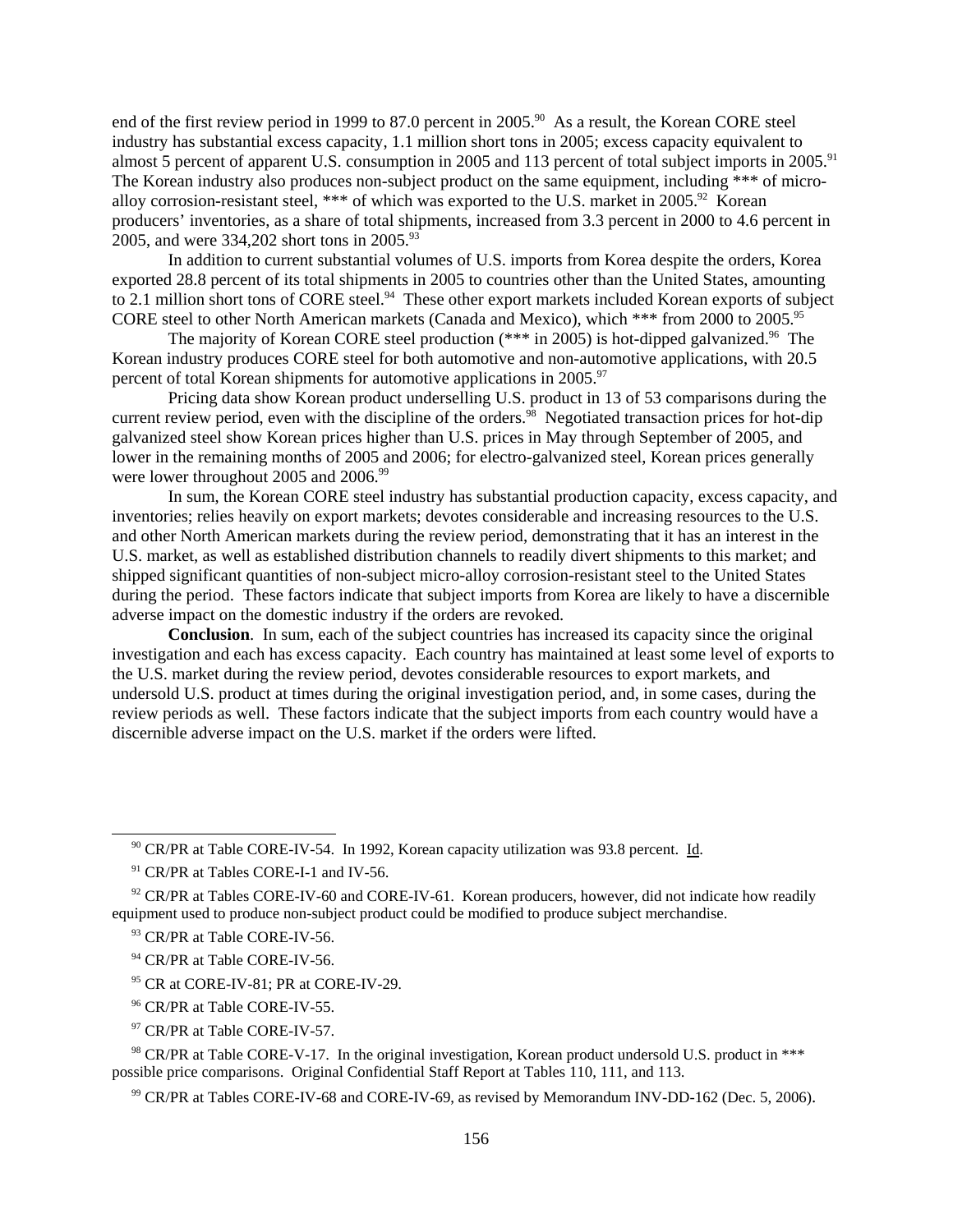### **C. Likelihood of a Reasonable Overlap of Competition**

Since we find that the "no discernible adverse impact" exception to cumulation does not apply to any of the subject countries, we next analyze the four factors the Commission typically examines in determining whether there will be a likely overlap of competition.<sup>100</sup> We note that the relevant inquiry is whether there would likely be competition even if there are no current imports from a subject country.<sup>101</sup> Further, only a "reasonable overlap" of competition is required.<sup>102</sup>

In the original investigations and in the first five-year reviews, the Commission majority found a reasonable overlap of competition and cumulated subject imports from all subject countries.103

*Fungibility*. In these reviews, the record indicates that domestically produced and imported CORE steel are fungible products. Subject imports and the domestic product share the same essential chemical and physical properties, and there is a moderate to high degree of substitution between them.<sup>104</sup> Generally, producers, importers and purchasers reported that CORE steel from the U.S. and from other countries is always or frequently interchangeable.<sup>105</sup> Twenty-nine of 35 responding purchasers indicated that imported and domestically produced CORE steel are generally used in the same applications, as long as the steel conforms to the purchaser's specifications or the supplier has been approved.<sup>106</sup>

The evidence also shows that the types of CORE steel produced by the subject producers during the review period reveal a sufficient degree of fungibility among the subject imports and with the domestic product.<sup>107</sup> For example, producers in all subject countries produced hot-dip galvanized CORE steel during the review period and in some cases exported significant quantities to the U.S. market.<sup>108</sup> In addition, contrary to Canadian respondents' claims that imports from Canada are focused on specialty automotive products to a much greater extent than other subject imports,<sup>109</sup> all the subject countries produce CORE steel for exposed automotive applications and the record shows that the majority of U.S. shipments of imports from Germany also are used in automotive applications  $(***)$ <sup>110</sup> Moreover, there is sufficient overlap in the other types of CORE steel produced in all six countries, as well as exported to the

<sup>&</sup>lt;sup>100</sup> The four factors generally considered by the Commission in assessing whether imports compete with each other and with the domestic like product are: (1) the degree of fungibility between the imports from different countries and between imports and the domestic like product, including consideration of specific customer requirements and other quality related questions; (2) the presence of sales or offers to sell in the same geographical markets of imports from different countries and the domestic like product; (3) the existence of common or similar channels of distribution for imports from different countries and the domestic like product; and (4) whether the imports are simultaneously present in the market. See e.g., Wieland Werke, AG v. United States, 718 F. Supp. 50 (Ct. Int'l Trade 1989).

<sup>&</sup>lt;sup>101</sup> See generally Chefline Corp. v. United States, 219 F. Supp. 2d 1313, 1314 (Ct. Int'l Trade 2002).

<sup>&</sup>lt;sup>102</sup> See Mukand Ltd. v. United States, 937 F. Supp. 910, 917 (Ct. Int'l Trade 1996).

 <sup>103</sup> USITC Pub. 3364 at 47-48.

 <sup>104</sup> CR at CORE-II-20; PR at CORE-II-13.

 <sup>105</sup> CR at CORE-II-30; PR at CORE-II-23.

 <sup>106</sup> CR at CORE-II-21; PR at CORE-II-14.

 <sup>107</sup> CR/PR at Tables CORE-IV-4-6, IV-11, IV-13-16, IV-19, IV-21-24, IV-28, IV-30-33, IV-37, IV-39-42, IV-46, IV-48-51, IV-55, IV-57-60.

 <sup>108</sup> CR/PR at Tables CORE-IV-4, IV-11, IV-19, IV-28, IV-37, IV-46, and IV-55.

<sup>&</sup>lt;sup>109</sup> Canadian Respondents' Posthearing Brief, Answers to Commission Questions at 38.

 <sup>110</sup> CR/PR at Tables CORE-IV-4-6, IV-11, IV-13-16, IV-19, IV-21-24, IV-28, IV-30-33, IV-37, IV-39-42, IV-46, IV-48-51, IV-55, IV-57-60.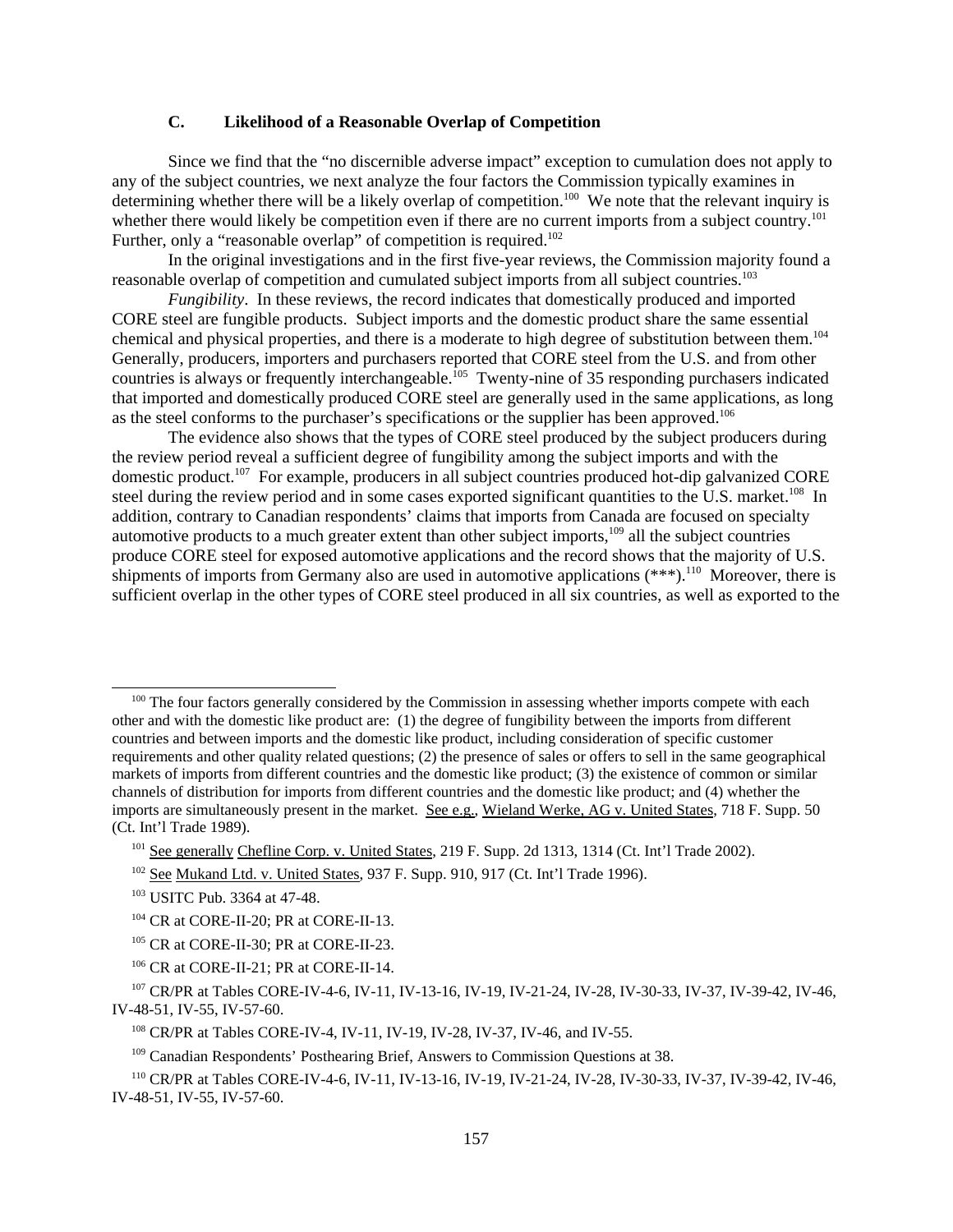United States.<sup>111</sup> Specifically, each country shipped significant quantities of CORE steel for nonautomotive applications during the review period (2005): Australia, \*\*\*; Canada, \*\*\*; France, \*\*\*; Germany, \*\*\*; Japan \*\*\*; and Korea, \*\*\*.<sup>112</sup> Similarly, while the Japanese producers assert a focus on high-value specialty products,<sup>113</sup> the record shows they produce a full-range of CORE steel products.<sup>114</sup>

*Channels of Distribution*. The record also indicates that there is sufficient overlap in the channels of distribution for domestic and imported CORE steel. U.S. producers and importers ship CORE steel to automotive, construction, and other end users, as well as to distributors and service centers, although in different proportions.<sup>115</sup> This is similar to the distribution patterns observed in the original investigations and prior reviews.

*Simultaneous Presence and Geographic Overlap*. Imports from each of the subject countries have been present in the U.S. market during at least some portion of the review period.<sup>116</sup> The record also indicates that, despite low levels of imports from some of the subject countries during the review period, subject imports and the domestic product are sold in the same geographic markets.<sup>117</sup> In addition, the record shows that U.S. producers and importers, on the whole, reported nationwide sales of CORE steel.<sup>118</sup> Similarly, in both the original investigations and prior reviews, U.S. producers and importers reported that the United States was the geographic market area in which they competed.

*Conclusion*. The record indicates that the likely reasonable overlap in competition criteria are satisfied. Both domestically produced CORE steel and subject imports from all sources are fungible, are sold through similar channels of distribution, have geographic overlaps in sales, and have been present in the U.S. market during at least some portion of the period of review. We consequently conclude that subject imports from each of these six countries will likely compete with each other and with the domestic like product should the orders under review be revoked.

## **D. Other Considerations**

In determining whether to exercise our discretion to cumulate subject imports of CORE steel, we assess whether the subject imports from each country are likely to compete under similar or different conditions of competition in the U.S. market. The domestic producers contend that there are no appreciable differences between the subject countries in likely conditions of competition.<sup>119</sup> Respondents from Canada, France and Japan, however, contend that their imports are likely to compete under conditions of competition different from those of other subject imports and thus that each of their countries' imports should not be cumulated. We address their arguments below.

*Canada*. The Canadian respondent contends that trade patterns and conditions, due primarily to the integration of the North American automotive and CORE steel markets are different for Canadian

- 117 CR/PR at Table CORE-IV-7.
- 118 CR/PR at Table CORE-II-2.

 119 See e.g., U.S. Steel's Prehearing Brief at 52-53; Nucor/SDI's Posthearing Brief at 10-15; Mittal's Posthearing Brief, Answers to Commission Questions at Koplan-7-11, Lane-1-4, Okun-1-6, and Aranoff-1-3.

 <sup>111</sup> CR/PR at Tables CORE-IV-4-6, IV-11, IV-13-16, IV-19, IV-21-24, IV-28, IV-30-33, IV-37, IV-39-42, IV-46, IV-48-51, IV-55, IV-57-60.

 <sup>112</sup> CR/PR at Tables CORE-IV-13, IV-21, IV-30, IV-39, IV-48, and IV-57.

 <sup>113</sup> Japanese Respondents' Prehearing Brief at 90.

 <sup>114</sup> CR/PR at Tables CORE-IV-46, IV-48-51.

 <sup>115</sup> CR/PR at Table CORE-II-1.

 <sup>116</sup> CR/PR at Table CORE-IV-8.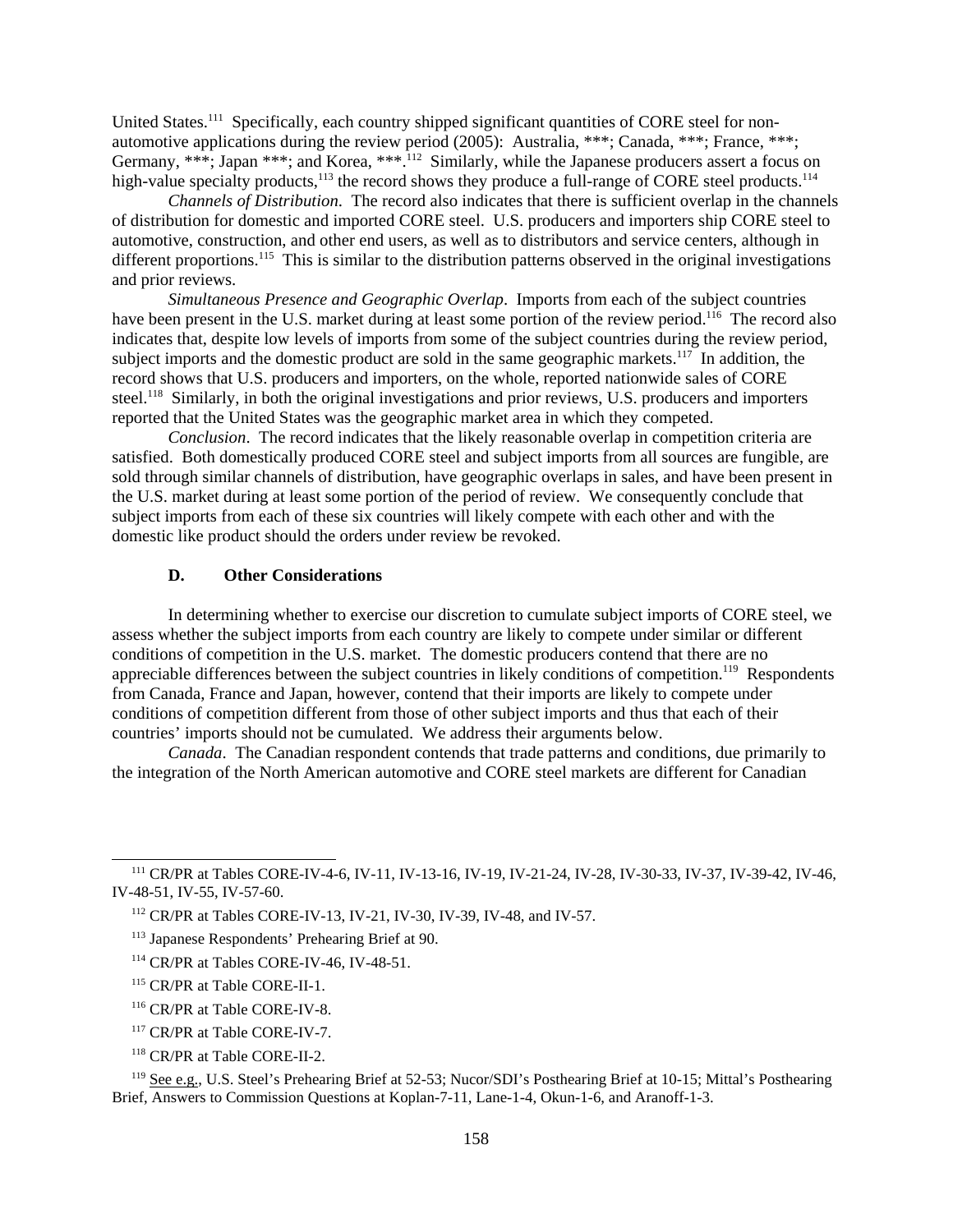imports relative to the conditions for CORE steel imports from other subject countries.<sup>120</sup> In particular, the Canadian respondents maintain that automotive companies treat Canadian producers as domestic producers and that only North American suppliers are the "core" suppliers which the auto industry has indicated it would continue to rely principally on, even if the orders were revoked.<sup>121</sup>

First, any differences in conditions of competition between Canada and other subject countries due to the proximity of the Canadian suppliers are not significant enough to find that such imports are not likely to compete with each other if the orders are revoked.<sup>122</sup> The U.S. and Canadian markets do not comprise one home market, either legally or factually.<sup>123</sup> Nor do we find a basis for claims that Canadian exports do not compete with U.S. product or other subject imports because Canadian exports are the result of decisions by auto companies to shift model production to the U.S. market and thus require their "core" steel companies to redirect shipments to the new assembly location.<sup>124</sup> While the Canadian respondent provided examples where such shifts resulted in CORE steel exports to the U.S. market, it also testified at the Commission hearing that "Dofasco has actually lost a major piece of corrosion resistant steel business at an OEM location in the United States due to a lower priced product from a U.S. mill displacing Dofasco."<sup>125</sup> Clearly, Canadian CORE steel imports compete with U.S. product and CORE steel imports from other subject countries.

Moreover, as discussed above regarding no discernible adverse impact and reasonable overlap of competition, the Canadian CORE steel industry has substantial excess capacity and inventories, produces CORE steel that is substitutable with the domestic product and other subject imports, devotes considerable and increasing resources to exports to the U.S. market, and has undersold the U.S. product in the majority of possible price comparisons during this review period. We find that the evidence does not demonstrate any significant differences in conditions of competition between likely subject imports from Canada and CORE steel imports from other subject countries.

<sup>123</sup> On the issue of whether the North American market is integrated, the Canadian respondent contends that the domestic CORE steel producers testified at the Commission hearing that it is "not integrated" but argued that they were "operating in an integrated North American market" in the 2004 Canadian sunset proceedings. Canadian Respondents' Posthearing Brief at 4-5. The statements by the domestic CORE steel producers are not necessarily inconsistent when taken in context. For example, in the Canadian sunset proceeding, the context was whether the U.S. mills were dumping in the Canadian market (i.e., selling at a different price in the home market relative to the Canadian market); the Canadian decision stated "U.S. Mills submitted that they have no propensity to dump because, operating in an integrated North American market, they do not differentiate between U.S. and Canadian customers for pricing purposes, and selling at the same ex-mill price is not dumping." Id. at Exhibit 2 (paragraph 162, page 25). At the Commission hearing, the context was whether the U.S. and Canadian markets for steel sourcing were a single market and the question from Commissioner Hillman was "whether you would agree that the auto market in North America has become an integrated market, in terms of sourcing steel." Tr. at 334. Mr. Goodish of U.S. Steel responded: "Would not look at it as an integrated market. Auto manufacturers come to us and we bid steel – or price steel based on specific models, not looking necessarily where they're going to be bid. We do have different arrangements that we have to make from a freight perspective on getting material into Canada. So, we're not looking at it as an integrated market. I think that would be dangerous on our part." Id. Mr. Gant of AK Steel added: "it's a border that's easily crossed. But, from another matter, it is a different country.... there are different costs of doing business for producers there. . . . we ship to Mexico and Canada at the request of our customers and we do that to serve them, because its proximity is reasonable. But, it's not the same market." Id. at 336.

<sup>124</sup> Canadian Respondents' Prehearing Brief at 5-6; Canadian Respondents' Posthearing Brief at 3.

 $125$  Tr. at 512-513.

 <sup>120</sup> Canadian Respondents' Prehearing Brief at 1-15; Canadian Respondents' Posthearing Brief at 1-8 and Answers to Commission Questions at 31-41.

 <sup>121</sup> Canadian Respondents' Posthearing Brief at 2-3.

 $122$  We note that other subject imports are held in service center inventories to meet just-in-time requirements.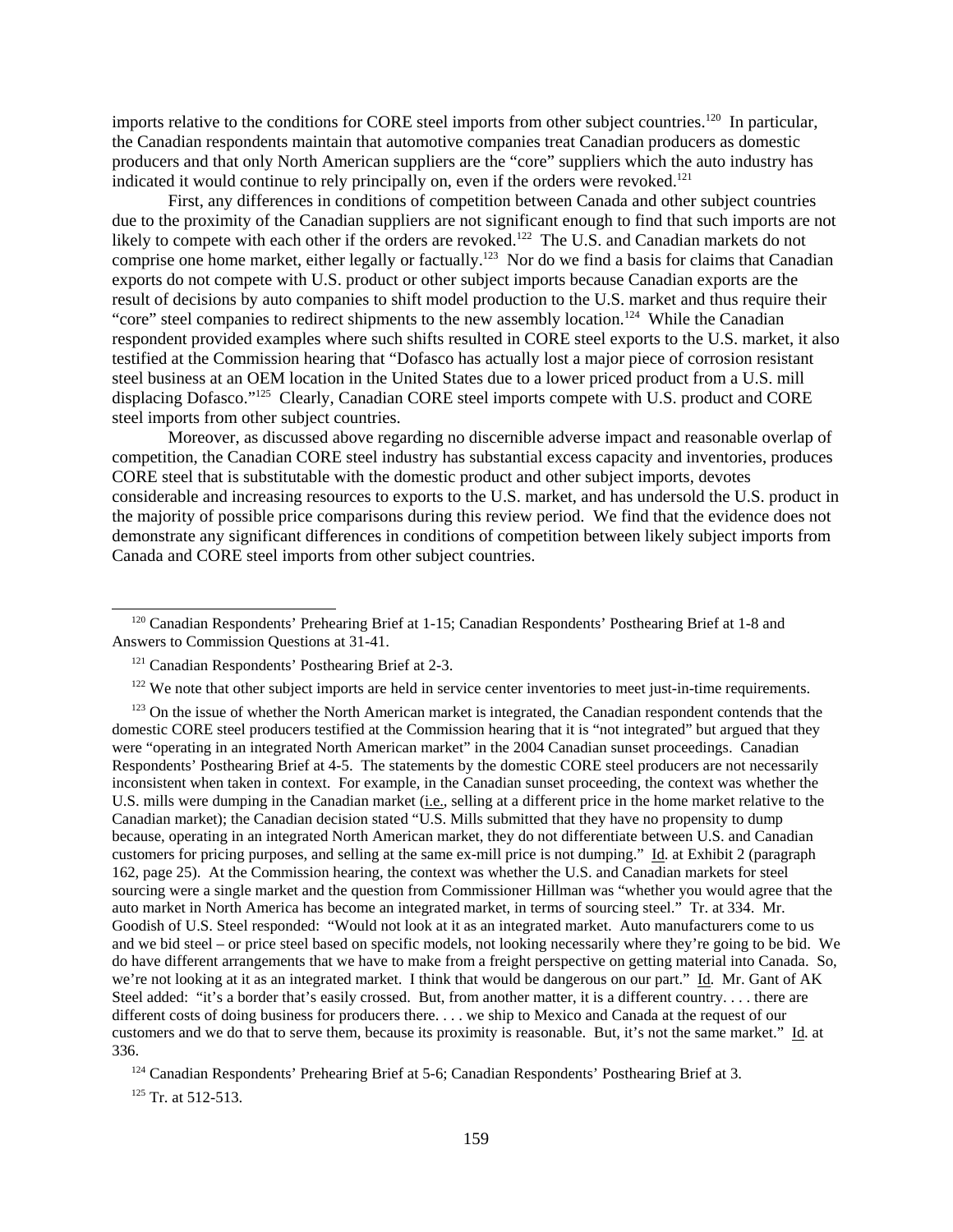*France*. In arguing that "there are fundamental differences in competition between France" and other subject countries, the French Respondents focus on the proposed merger of Mittal and Arcelor, and indicate that Arcelor has no incentive to ship to the U.S. market to compete against Mittal.<sup>126</sup>

We recognize the June 2006 announcement that Arcelor and Mittal plan to merge, but also take into consideration that this merger is under review and is not expected to be finalized until at best June  $2007<sup>127</sup>$  We also acknowledge the statements by Arcelor officials that "[i]f the Orders were revoked, whatever imports of subject merchandise from France to the United States that occur will have no adverse impact on the U.S. industry, because it is not in Arcelor-Mittal's interest to do anything to undermine its position in the United States."<sup>128</sup> Both Arcelor and Mittal produce a broad range of products.<sup>129</sup> While Arcelor may not intend to export to the U.S. market in a manner that adversely impacts its proposed U.S. affiliate operations, such statements do not speak to whether its exports would adversely impact the U.S. industry as a whole. Thus, rather than rely on intentions, we base our findings on the record evidence in the current review, which do not demonstrate that subject imports from France likely would compete under different conditions of competition in the U.S. market, if the orders were revoked.

As discussed above regarding no discernible adverse impact, the French CORE steel industry has substantial and increasing excess capacity, produces CORE steel that is substitutable with the domestic product and other subject imports, and devotes considerable resources to export markets. French respondents contend that their exports to the U.S. market will follow the pattern of their exports to Canada after revocation of the Canadian orders.<sup>130</sup> However, they do not mention the pattern of CORE steel exports from France to another North American market, Mexico, whose imports from France substantially increased from 2002 to 2005.<sup>131</sup> These French exports demonstrate a continuing interest in serving and shipping to other North American markets in close proximity to the U.S. market. Finally, during the current review period, French producers of CORE steel have exported non-subject corrosionresistant steel, such as micro-alloy steel, to the U.S. market providing them existing customers and channels of distribution for subject CORE steel exports if the orders were revoked.

We find that the evidence does not demonstrate any significant differences in conditions of competition between likely subject imports from France and CORE steel imports from other subject countries.

*Japan*. In arguing that subject imports from Japan likely will compete under different conditions of competition, Japanese respondents focus on their affiliations with U.S. CORE steel producers, and assertions about Japanese trade patterns and product mix.132

First, as the Commission recognized in the first review, significant Japanese affiliate presence existed prior to the original investigations, but this did not cause the Japanese companies to participate in the U.S. market in a significantly different way than the other subject producers.<sup>133</sup> We do not believe that the situation is fundamentally different today. In fact, there are fewer Japanese CORE steel producers affiliated with U.S. operations today, and they account for a smaller share of U.S. capacity and

 $126$  French Respondents' Posthearing Brief at 8-10 (they also contend that Arcelor's investment plans are to acquire production facilities so as to produce locally rather than to export from France); French Respondents' Prehearing Brief at 14-16.

<sup>&</sup>lt;sup>127</sup> CR at CORE-III-5; PR at CORE-III-4.

<sup>&</sup>lt;sup>128</sup> French Respondents' Prehearing Brief at 13; French Respondents' Posthearing Brief at Exhibit 3.

<sup>&</sup>lt;sup>129</sup> See e.g., Mittal's Posthearing Brief, Answers to Commission Questions at Okun-3-6.

<sup>&</sup>lt;sup>130</sup> French Respondents' Posthearing Brief at 5.

<sup>&</sup>lt;sup>131</sup> CR at CORE-IV-41; PR at CORE-IV-17.

<sup>&</sup>lt;sup>132</sup> Japanese Respondents' Prehearing Brief at 89 and 90.

 <sup>133</sup> See USITC Pub. 3364 at 48, n. 321.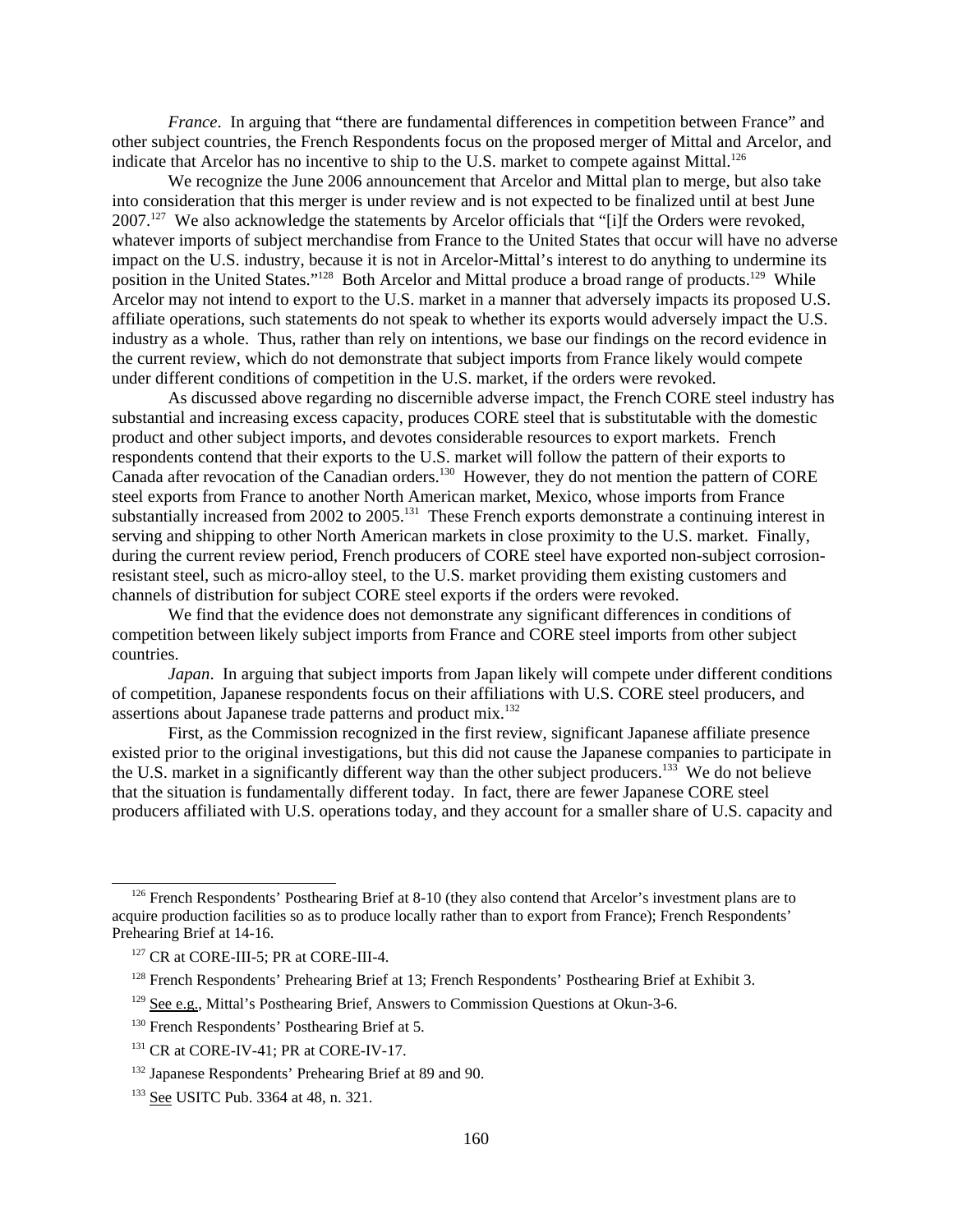production than in the first review.134 Thus, we do not agree with the Japanese respondents' claim that their significant investments in U.S. affiliate CORE steel producers sufficiently distinguishes them from the producers in other subject countries, many of whom also have, or have plans to have, significant U.S. CORE steel investments.

Second, the evidence shows that the Japanese industry's production is not limited to specialty products but rather includes production of a broad range of CORE steel products which compete with other subject CORE steel.

Finally, Japanese respondents (as did French respondents) urge the Commission to consider their exports to Canada after revocation of the Canadian order as a "model" of their likely trade patterns to the U.S. market if the orders were revoked.<sup>135</sup> In doing so, Japanese respondents also fail to make mention of the substantial and increasing CORE steel exports from Japan to Mexico during the current review period. Japanese customs evidence shows Japanese exports to Mexico were large and increased substantially– increased from about 75,000 metric tons in 2000 to 186,412 metric tons in 2004, and were 125,780 metric tons in 2005 and 131,610 metric tons for the January-October 2006 period.<sup>136</sup> These exports demonstrate a continuing interest in serving and shipping to other North American markets in close proximity to the U.S. market rather than a commitment to have U.S. affiliates supply these North American markets.

Moreover, as discussed above regarding no discernible adverse impact, the Japanese CORE steel industry has substantial and increasing excess capacity, produces CORE steel that is substitutable with the domestic product and other subject imports, and devotes considerable resources to export markets. We find that the evidence does not demonstrate any significant differences in conditions of competition between likely subject imports from Japan and subject CORE steel imports from other subject countries.

We find that the record in these reviews does not indicate that there are likely to be any significant differences in conditions of competition between subject CORE steel imports from any of the six subject countries. Consequently, we exercise our discretion to cumulate subject imports from Australia, Canada, France, Germany, Japan, and Korea.

# **II. REVOCATION OF THE ANTIDUMPING AND COUNTERVAILING DUTY ORDERS ON CORE STEEL FROM AUSTRALIA, CANADA, FRANCE, GERMANY, JAPAN, AND KOREA WOULD BE LIKELY TO LEAD TO CONTINUATION OR RECURRENCE OF MATERIAL INJURY**

We applied the legal standards regarding the likelihood of continuation or recurrence of material injury to the domestic CORE steel industry as discussed in section III of the Commission's Views above.<sup>137</sup>

(continued...)

<sup>&</sup>lt;sup>134</sup> In the current review, \*\*\* Japanese respondents have an ownership interest in a domestic producer. CR/PR at Table CORE-I-12. While the current Japanese affiliations represent \*\*\* of U.S. production in 2005, the six Japanese producers with domestic producer affiliations in the first review accounted for \*\*\* of U.S. capacity in 1999. CR/PR at Table CORE-I-12; Japanese Respondents' Prehearing Brief at 90; Confidential Views of the Commission (First Review) at 77.

<sup>&</sup>lt;sup>135</sup> Japanese Respondents' Posthearing Brief at 10-12.

<sup>&</sup>lt;sup>136</sup> The Japanese customs evidence was provided by Nucor/SDI. See Nucor/SDI's Posthearing Brief, Answers to Commission Questions at 22. Japanese respondents acknowledged CORE steel exports to Mexico, but did not provide specifically requested export data regarding Mexico and did not refute the Japanese customs evidence provided by Nucor/SDI. See Japanese Posthearing Brief at Tab E.

 $137$  Section 752(a)(6) of the Act states that "the Commission may consider the magnitude of the margin of dumping" in making its determination in a five-year review investigation. 19 U.S.C. § 1675a(a)(6). The statute defines the magnitude of dumping to be used by the Commission in five-year review investigations as "the dumping margin or margins determined by the administering authority under section  $1675a(c)(3)$  of this title." 19 U.S.C. §  $1677(35)(C)(iv)$ . In Commerce's final five-year review determinations with respect to all subject countries, it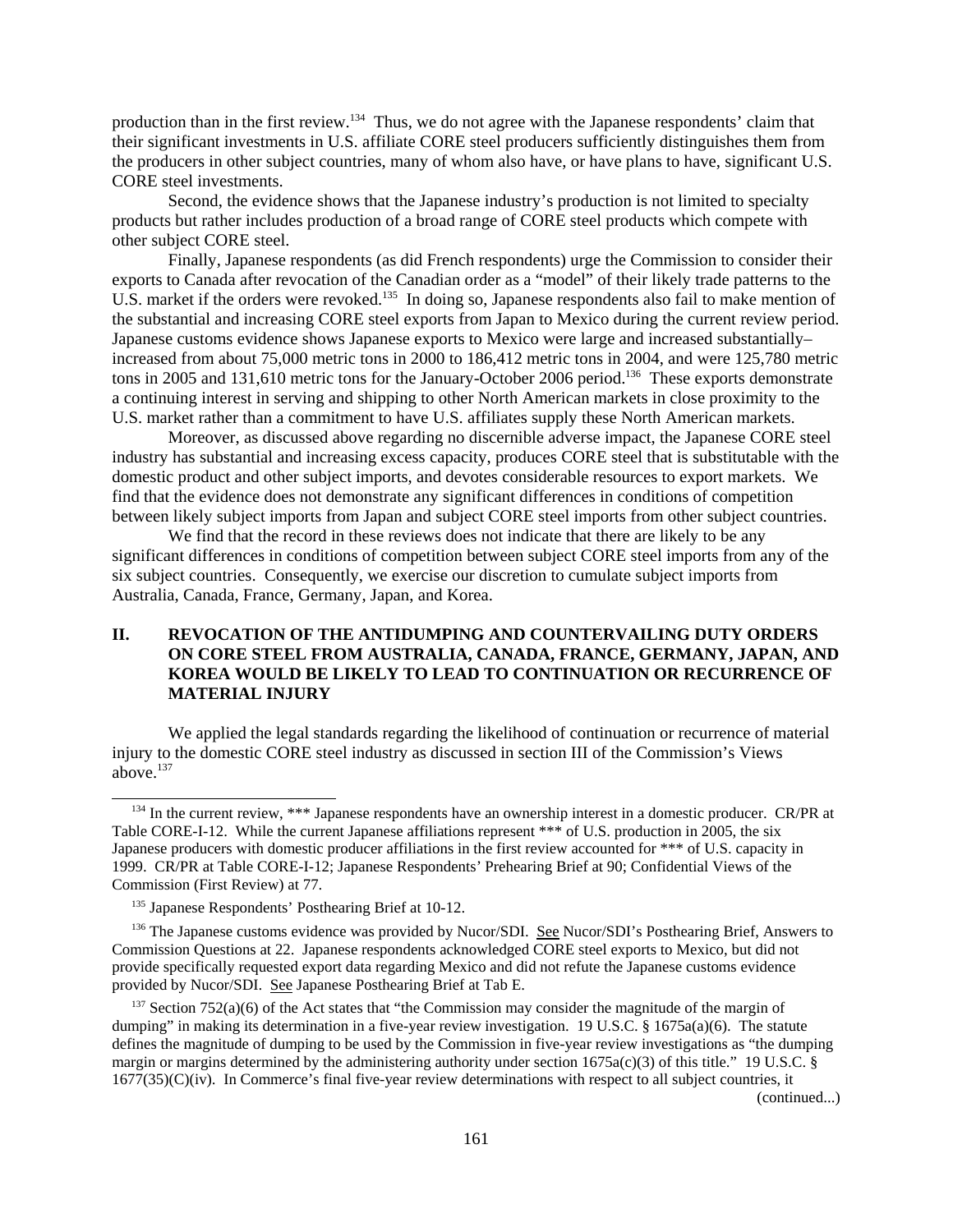#### **A. Conditions of Competition**

In evaluating the likely impact of the subject imports on the domestic industry, the statute directs the Commission to consider all relevant economic factors "within the context of the business cycle and conditions of competition that are distinctive to the affected industry."138

In the first five-year reviews, the Commission found that supply and demand conditions as well as the business cycle for CORE steel had not changed significantly since the original investigations.139 The Commission noted the two processes for making CORE steel, hot-dipping and electrolytic galvanizing, and that demand depended on the level of demand in the principal end use markets, automotive and construction. It described demand for hot-dipped CORE steel as having grown significantly faster since the original investigations than demand for the electrogalvanized product. It also found that apparent U.S. consumption had increased since the original investigations.

The Commission in the first reviews found subject imports and domestic product to be broadly interchangeable and price therefore an important factor in purchasing decisions. It further found that price competition had increased since the original investigations with the consolidation of purchasing power in the automobile industry, the reduced number of service centers, and the adoption and application of international standards. It found that pricing patterns had not changed significantly in recent years, with many purchasers reporting they changed suppliers only infrequently. Domestic producers reportedly sold their product both by contract and on the spot market and indicated that contracts gave them little protection given that purchasers requested price concessions when spot prices fell.

As in the original investigations, domestic producers dominated the U.S. market for CORE steel during the first review period and had made significant investments since 1992 to add capacity and improve existing capacity. The Commission noted that CORE steel production was technologically complex and capital intensive, with high fixed costs, requiring high capacity utilization rates for domestic producers to stay profitable. It further noted the affiliations of the major Japanese producers with U.S. producers.

While many of these conditions of competition are the same in the second reviews, there are some differences which we also find relevant to our determinations in these reviews.

<sup>&</sup>lt;sup>137</sup> (...continued)

assigned five-year review margins as follows: Australia, 24.96 percent; Canada, 11.71 to 22.70 percent; France, 29.41 percent; Germany, 10.02 percent; Japan, 36.41 percent; and Korea, 17.70 percent. CR/PR at Table CORE-I-7.

Although the statute does not expressly define the "magnitude of the net countervailable subsidy" to be used by the Commission in five-year reviews, it states that "[t]he administering authority shall provide to the Commission the net countervailable subsidy that is likely to prevail if the order is revoked or the suspended investigation is terminated." 19 U.S.C. §1675a(b)(3). Commerce found likely subsidy rates as follows: France, 0.16 percent; and Korea, 1.15 percent. It revoked the countervailing duty order against CORE steel from Germany. CR/PR at Table CORE-I-8.

In five-year reviews concerning countervailing duty orders the Commission is required to consider "information regarding the nature of the countervailable subsidy and whether the subsidy is a subsidy described in Article 3 or 6.1 of the Subsidies Agreement." 19 U.S.C. §1675a(b)(6). In its final determinations, Commerce described the various subsidy programs as follows:

*France.* In its final determination in the review of the countervailing duty order, Commerce identified 9 programs which provided countervailable subsidies to French subject producers, none of which fell within the meaning of Article 3 the Subsidies Agreement.

*Korea*. In its final determination in the review of the countervailing duty order, Commerce identified 11 programs which provided countervailable subsidies to Korean subject producers, 5 of which were found to be export subsidies as described in Article 3 of the Subsidies Agreement. CR at OVERVIEW-16-17, nn.41 and 42; PR at OVERVIEW-14, nn.41 and 42.

 $138$  19 U.S.C. § 1675a(a)(4).

 <sup>139</sup> USITC Pub. 3364 at 49-51.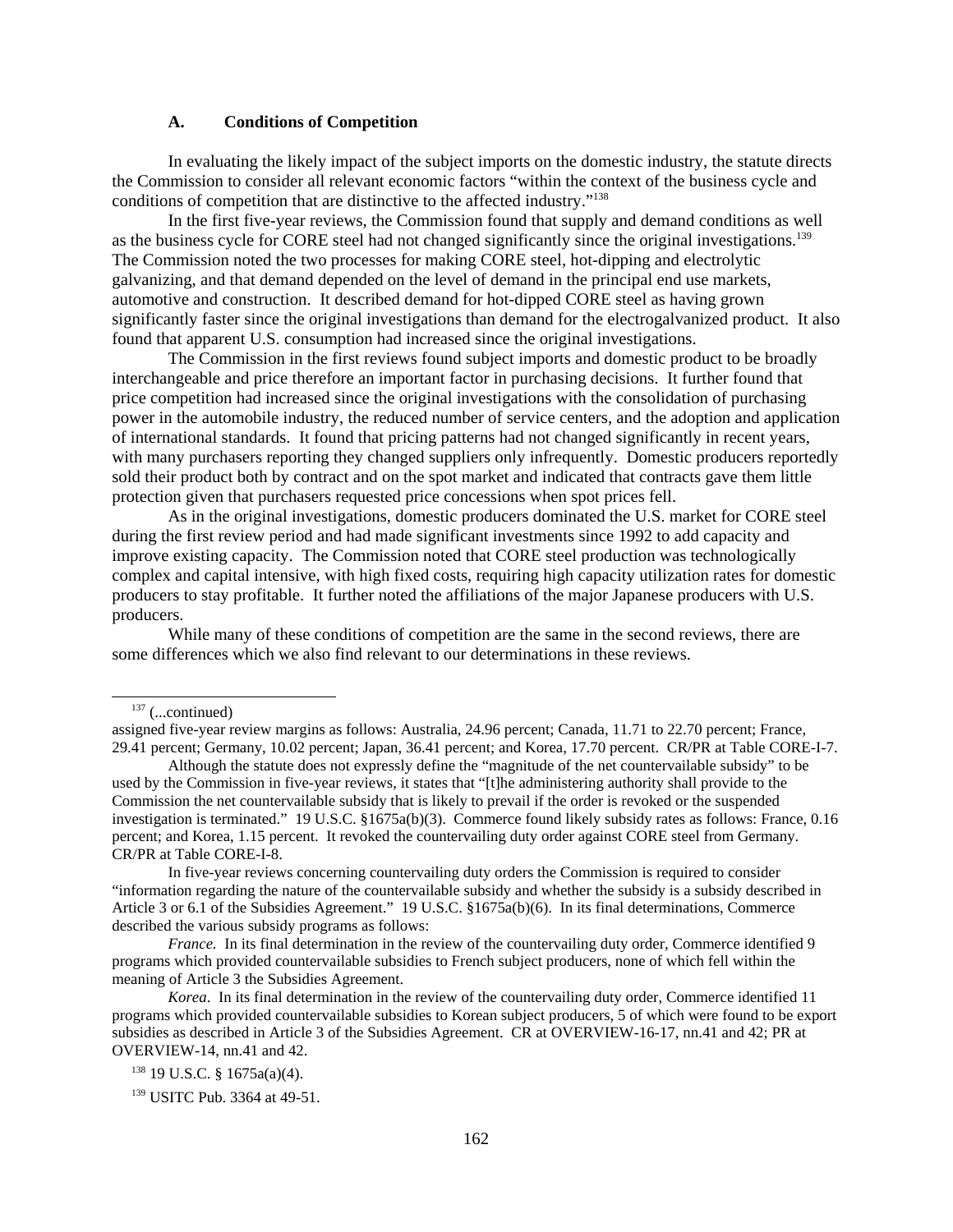#### **1. Demand**

Demand for CORE steel continues to be dependent on the demand in its end use sectors, primarily automotive manufacturing and construction, although it is also used in home appliances, HVAC components, and battery cans and components.<sup>140</sup> In the current reviews, the automotive sector accounted for 47.6 percent of domestic CORE steel shipments in 2005, with 25.8 percent to steel service centers and distributors, 18.8 percent to the construction sector, 3.6 percent to appliances/utensils/cutlery, and 4.2 percent to other sectors.<sup>141</sup> There are different business cycles for the different end user industries, and the evidence is mixed on whether there is a distinctive business cycle for CORE steel, with the majority of purchasers reporting there is not a distinctive business cycle and the majority of producers reporting there is. $142$ 

Apparent U.S. consumption of CORE steel, which fluctuated from year to year over the 2000- 2005 period, only increased by 3.4 percent from 21.9 million short tons in 2000 to 22.7 million short tons in 2005.143 In contrast, the increase in apparent U.S. consumption was higher in the original investigations – 6.0 percent from 1990 to 1992 – and substantially higher in the first reviews – 12.1 percent from 1997 to 1999.<sup>144</sup>

Demand for CORE steel, based on projections for end use demand, is expected to remain flat or increase at a slower rate in the reasonably foreseeable future than over the current review period.<sup>145</sup> For example, the record evidence shows that North American automobile production is expected to decline in 2006, based on announced cuts in automobile production by General Motors, Ford, and DaimlerChrysler, stabilize or level off in 2007 and not increase until 2008 or 2009, depending on the forecast considered.<sup>146</sup>

#### <sup>142</sup> CR at CORE-II-17.

<sup>143</sup> CR/PR at Tables CORE-I-17 and C-7. While apparent U.S. consumption was 14.6 percent higher in January-June 2006 compared with January-June 2005, we note that there have been substantial fluctuations in apparent U.S. consumption in recent years; apparent U.S. consumption increased by 15.3 percent from 2003 to 2004, but declined by 9.3 percent from 2004 to 2005. Id.

<sup>144</sup> CR/PR at Table CORE-I-1.

 145 CR at CORE-II-14 and II-15, and notes 24-28; PR at CORE-II-9 and II-10, and notes 24-28. See Auto Producers' Posthearing Brief, Answers to Commission Questions at 6-12 (GM Projection at 9 and CSM Global Production – North America at 11); see also Nucor/SDI's Prehearing Brief, Exhibit 14 at Exhibit 1 (Ward's US Light Vehicle Production); U.S. Steel's Prehearing Brief at Exhibit 37; Japanese Respondents' Prehearing Brief, Volume 2, Exhibit 9 at 6.

<sup>146</sup> See CR at CORE-II-14 and II-15, and notes 24-28; PR at CORE-II-9 and II-10, and notes 24-28. The parties disagreed about how to characterize the demand forecasts, but the evidence that they provided was similar. While the "Auto Producers project that domestic demand for CORE will continue to be 'robust,'" we note that the evidence they provided showed declines in automobile production in 2006, and flat demand in 2007. Specifically, the Auto Producers recognized these similarities in stating:

In the near term, these data [GM projections] demonstrate that North American vehicle production will (continued...)

<sup>&</sup>lt;sup>140</sup> CR at CORE-II-15; PR at CORE-II-10. Although the cost share of CORE steel varies greatly by end use, it can account for a relatively large percentage of the total cost of end use products. In vehicle parts for automobiles and light trucks, it can be 50 to 85 percent even though it accounts for only 1.4 to 5 percent of the total cost of the vehicle. In certain construction components, such as metal studs, steel decks, and metal roofs, CORE steel accounts for 70 to 100 percent of the total cost. CR at CORE-II-19; PR at CORE-II-21.

<sup>&</sup>lt;sup>141</sup> CR/PR at Table CORE-II-3 (American Iron & Steel Institute data), as revised by Memorandum INV-DD-164 (Dec. 13, 2006). Based on Commission questionnaire responses, U.S. producers reported in 2005 that 35.6 percent of their total shipments were directly to automotive end users, 24.0 percent directly to construction end users, 9.4 percent to other end users, and 31.0 percent to steel service centers and distributors. CR/PR at Tables CORE-I-11 and II-1.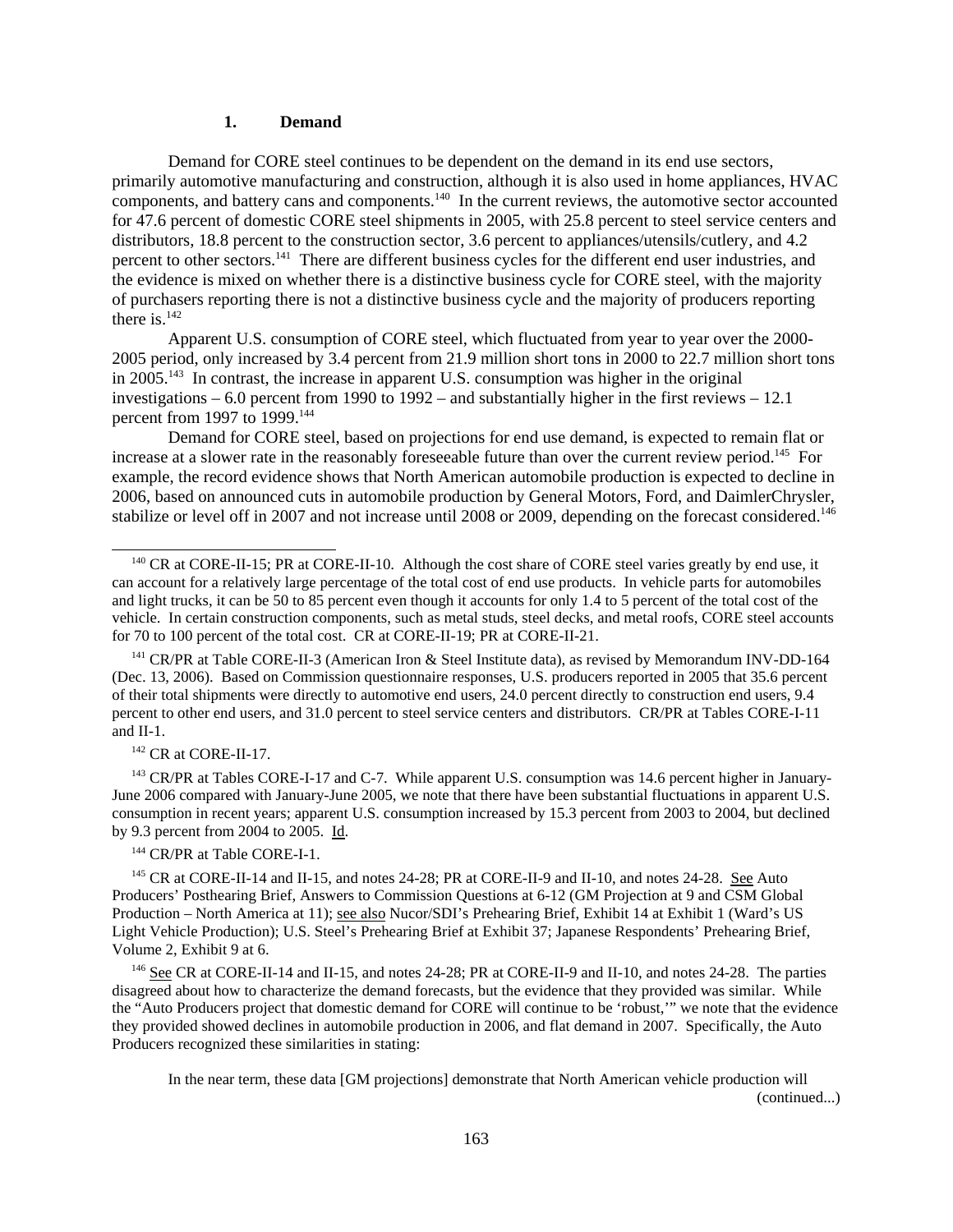The evidence on the record is mixed as to whether a shift in production from SUVs and light trucks to smaller passenger cars will result in less CORE steel per car.  $147$  Thus, any increases in CORE steel consumption due to increases in production of smaller vehicles is generally offset by declines in CORE steel consumption due to decreases in SUV production. North American heavy truck production is expected to decline in 2007.<sup>148</sup> In addition, demand in the residential construction sector showed signs of weakening at the end of the period and into 2007, which likely will reduce demand for HVAC components and appliances; non-residential construction is expected to remain strong into 2007.<sup>149</sup>

Continuing the trend developing during the first reviews, demand for hot-dipped galvanized CORE steel grew while demand for electrogalvanized CORE steel declined. Electrogalvanized CORE steel reportedly is more costly to produce in part due to zinc and energy costs.<sup>150</sup> The shift can be attributed to costs as well as recent technological changes that have encouraged automakers to use the less costly hot-dipped steel in place of electrogalvanized for exposed auto parts.<sup>151</sup> While the shift has meant that new capacity is hot-dip CORE steel and that some electrogalvanized has been phased out,<sup>152</sup> there

Auto Producers' Posthearing Brief, Answers to Commission Questions at 10; see also Nucor/SDI's Prehearing Brief, Exhibit 14 at Exhibit 1 (Ward's US Light Vehicle Production); U.S. Steel's Prehearing Brief at Exhibit 37; Japanese Respondents' Prehearing Brief, Volume 2, Exhibit 9 at 6.

<sup>147</sup> Domestic producers argue that a shift in demand from SUVs and light trucks to smaller passenger cars will result in less CORE steel per car. See U.S. Steel's Posthearing Brief at Exhibit B, and Answers to Commission Questions at 7 ("U.S. Steel estimates that the average SUV contains \*\*\* pounds of corrosion-resistant steel, while the average small car contains only \*\*\* pounds of corrosion-resistant steel. In other words, small cars generally use \*\*\* less corrosion-resistant steel than SUVs. As these figures show, any major shift in production from SUVs to smaller, more fuel-efficient automobiles could have a \*\*\* impact on demand for corrosion-resistant steel."); Mittal's Posthearing Brief, Answers to Commission Questions at Koplan-12-15 ("the amount of CORE used in the average passenger car is likely to be 470 pounds less than the CORE content of the average SUV or light truck. Thus, for each reduction in SUV and light truck production of 1,000 vehicles, an additional 1,374 passenger cars would need to be produced to maintain CORE demand at a steady volume. . . . [for example, the] increasingly popular Civic model requires only 53 to 57 percent of the CORE needed to construct the heavier Pilot model, meaning that nearly two Civics need to be built to create the same demand for CORE generated by one Pilot vehicle."); Nucor/SDI's Prehearing Brief at Exhibit 14. According to respondents, a "possible 'modest' shift in consumer demand for smaller automobiles is not going to result in a decrease in the amount of CORE used to produce the average vehicle." See Canadian Respondents' Posthearing Brief, Answers to Commission Questions at 44 ("As smaller cross-over utility vehicles ('CUV') gain in popularity and take market share from larger sport utility vehicles ('SUV'), the demand for CORE may increase as the typical CUV is a unibody vehicle in which the frame uses relatively more CORE than the average SUV."); Auto Producers' Posthearing Brief, Answers to Commission Questions at 18-23.

148 CR at CORE-II-14, n. 24; PR at CORE-II-9, n. 24.

149 CR at CORE-II-14 and n. 24; PR at CORE-II-9 and n. 24.

<sup>150</sup> CR at CORE-II-5 and n.5; PR at CORE-II-4 and n.5.

151 CR at CORE-II-4-6; PR at CORE-II-3-5.

<sup>152</sup> Electrogalvanized CORE steel almost exclusively is shipped to automotive end users, who also receive about 40 percent of shipments of hot-dipped CORE steel. All domestic production capacity added over the current review period was for hot-dipped CORE steel, which increased from 19.1 million short tons in 2000 to 20.1 million short tons in 2005, whereas electrogalvanized capacity decreased from 4.4 million short tons to 3.4 million short tons, and other capacity also decreased from 2.9 million short tons to 2.7 million short tons over the same period. CR/PR at

(continued...)

 $146$  (...continued)

decline slightly in 2006, stabilize in 2007 and 2008, and then begin to increase significantly starting in 2009. Similarly, Ward's and Automotive News (another highly reliable industry publication) predict a small decrease in U.S. vehicle production in 2006, a leveling off in 2007, and then increases from 2008 through 2010.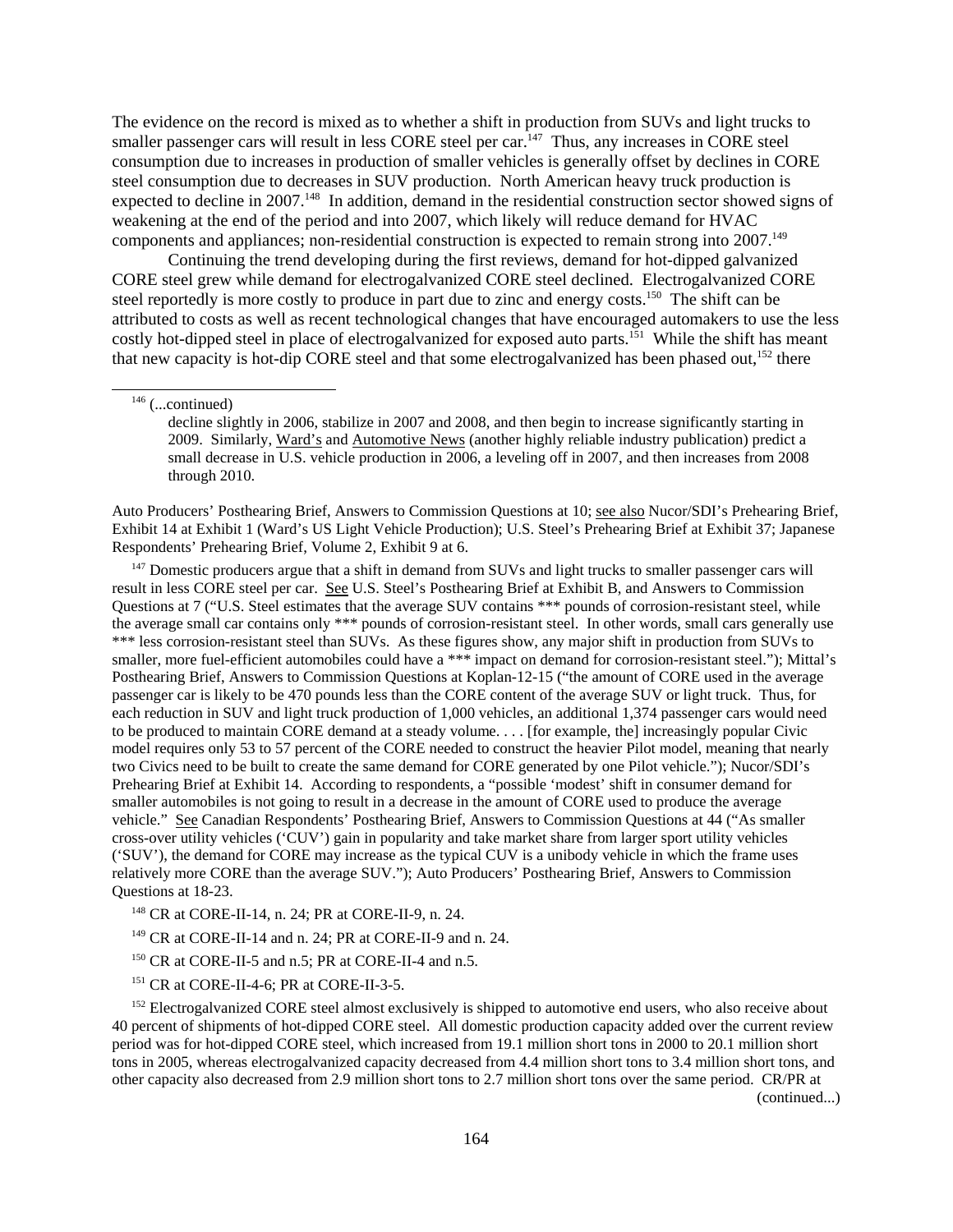still is demand for electrogalvanized, particularly by certain auto producers that have not changed their requirements and/or designs.<sup>153</sup>

## **2. Supply**

Since the first reviews, there have been a number of mergers and a restructuring of the domestic CORE steel industry.154 However, while the domestic CORE steel industry has become somewhat more concentrated,155 the number of domestic CORE steel producers has remained about the same – in the original investigations, 23 firms produced CORE steel; in the first reviews, 20 firms produced CORE steel; and in these reviews, 23 firms produced CORE steel.<sup>156</sup>

During the process of consolidation and restructuring,<sup>157</sup> domestic producers have been able to reduce their fixed costs, and increase their productivity.<sup>158</sup> Nevertheless, CORE steel production still is technologically complex, involves high fixed costs, is capital intensive in nature, and requires high capacity utilization rates to remain profitable. In spite of the consolidation and restructuring, the domestic industry's overall production capacity remained relatively steady during the current review period, and its capacity utilization hovered around 80 percent, down from 87.3 percent in 1999.159 Most domestic producers do not produce other products on the same equipment or with the same employees.<sup>160</sup>

 $153$  See e.g., U.S. Steel's Posthearing Brief at 5, n. 19 and Exhibit B at paras. 12-16; Tr. at 195-196 and 535-536 (Mr. Cover: "There is no swing in mix from electrogalvanized to hot-dipped, and the reason is a technical reason. GM is the largest consumer of electrogalvanized steel in the country, and the design specifications for our use of that product are stable. There are four other companies in the United States that also produce their vehicles with electrogalvanized steel. Those are Ford, Chrysler, BMW and Mercedes Benz. . . .To move from one product to another is technically infeasible in a short time for lots of manufactureability and product validation reasons, so to my knowledge, and it's certainly true of GM, there is no intentional design shift to move the materials of construction from electrogalvnized to galvaneal.").

 154 See CR at CORE-III-4-6 and Table CORE-III-3; PR at CORE-III-4 and Table CORE-III-3. The consolidations have included: ISG acquired all of LTV's assets in 2002, the assets of Bethlehem Steel in 2003, and Weirton Steel's assets in 2004; in 2003, U.S. Steel bought the steel-making assets of National Steel; in 2004, Severstal purchased the assets of Rouge Steel; in 2005, Mittal acquired ISG, including CORE steel production facilities previously owned by LTV Steel, Bethlehem Steel, Weirton Steel, and Ispat Inland. CR/PR at Tables CORE-I-12 and III-1.

<sup>155</sup> The seven largest CORE steel producers accounted for \*\*\* of CORE steel production in 2005 as follows: \*\*\*. CR/PR at Table CORE-I-12. In 2005, the top four domestic mills accounted for \*\*\* of U.S. CORE steel production, as compared to \*\*\* in 1999. CR/PR at Table CORE-I-12.

156 CR at CORE-I-23; PR at CORE-I-19; Confidential Views of the Commission (First Review) at 77.

<sup>157</sup> We recognize that during the current review period the restructuring of the U.S. CORE steel industry may have been facilitated in part by global safeguards on a variety of steel products, including CORE steel, from March 20, 2002, through December 4, 2003. The safeguard tariff was 30 percent *ad valorem* for the first year of relief and 24 percent *ad valorem* starting on March 20, 2003. CR at OVERVIEW-12-15; PR at OVERVIEW-10-11.

<sup>158</sup> Fixed costs, or "other factory costs," as a ratio to net sales, decreased from 41.4 percent in 2000 to 28.0 percent in 2005. CR/PR at Table CORE-III-9. Productivity increased by 66.1 percent over the current period. CR/PR at Table C-7.

<sup>159</sup> CR/PR at Tables CORE-I-1 and C-7. While the industry had excess capacity for both hot-dipped and electrogalvanized product, its capacity utilization rate was generally higher for hot-dipped production: hot-dipped capacity utilization was at 80.2 percent in 2005 as compared to 74.8 percent in 2005 for electrogalvanized capacity utilization. CR/PR at Table CORE-III-3.

<sup>160</sup> CR at CORE-III-7; PR at CORE-III-5.

 $152$  (...continued)

Table CORE-III-3.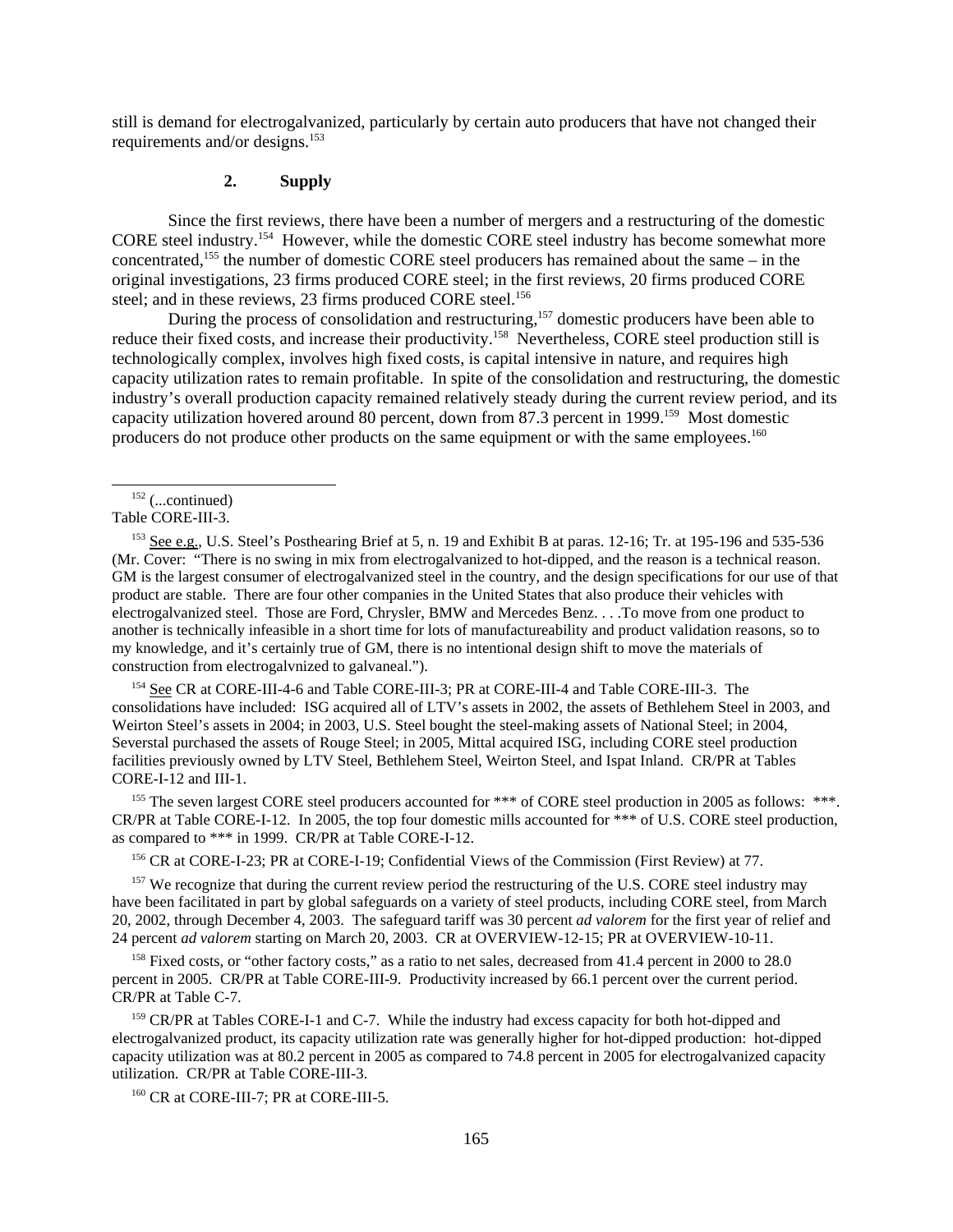In the first reviews, as the orders had a positive effect on the domestic CORE steel producers' performance, they were able to make significant investments to add capacity and improve existing capacity for a net increase of 6.7 million short tons from 1992 to 1999.<sup>161</sup> In the second reviews, while overall domestic CORE steel capacity remained flat from 2000 to 2005, a number of investments were undertaken in 2005 and 2006, which will add 1.9 million short tons of CORE steel capacity by 2008.<sup>162</sup> Specifically, the additional capacity includes: Winner Steel added 700,000 tons of hot-dip galvanized and galannealed steel in 2006; SeverCorr began construction in 2005 on a new mill which is expected to start production in 2007 and reach full capacity in 2008 with 400,000 tons devoted to hot-dip galvanized and galannealed steel production; Mittal plans to bring on line 700,000 tons of hot-dipped galvanizing capability by the end of the first quarter of 2007 and will shut down about 410,000 tons of other hot-dip and aluminizing capacity, for a net increase in CORE steel capacity of 290,000 tons; and Nucor announced plans to add 500,000 short tons of hot-dipped galvanized capacity.<sup>163</sup>

The majority of CORE steel sold by both domestic producers and importers is made to order, but a significant minority is sold from inventory.<sup>164</sup> By the end of the review period, service center inventories were relatively high. After a correction in 2005 they began rising again.<sup>165</sup>

Purchasers reported periodic shortages during the second review, mostly in 2004 and early 2005, when demand and prices peaked.<sup>166</sup> The reported shortages were in the form of allocations, controlled order entries, and attempts to obtain supply quantities in excess of those specified in their contracts, all of which forced some purchasers into the spot market.<sup>167</sup> Some of the shortages can be attributed to unplanned outages at certain domestic facilities and labor disputes at AK Steel.<sup>168</sup>

The percentage of apparent U.S. consumption supplied by the domestic CORE steel industry declined during the second review, from 92.6 percent in 2000 to 88.4 percent in 2005.<sup>169</sup> Imports from subject sources increased their presence in the U.S. market during the second review, as discussed

163 CR at CORE-III-4-7 and Table CORE-III-1; PR at CORE-III-4 and Table CORE-III-1.

<sup>164</sup> Twelve of 17 responding producers reported selling at least 95 percent of their CORE steel produced to order and 18 of 20 responding importers reported selling 75 percent of their CORE steel produced to order. CR at CORE-II-29; PR at CORE-II-21.

<sup>165</sup> CR/PR at Figure CORE-III-1. Service center inventory data, however, are for all steel sheet and are not limited to CORE steel product.

<sup>166</sup> Eleven of 17 producers responding to the Commission's questionnaires and 8 of 26 responding importers reported that they had refused, declined or been unable to supply CORE steel at certain times since 2000. CR/PR at CORE-II-5.

<sup>167</sup> CR at CORE-II-4-6; PR at CORE-II-4. The domestic producers maintain that in 2004 their ability to supply CORE steel may have been constrained to some extent by raw material shortages but there is currently no short supply. In addition, they assert that some shortages alleged by purchasers were not real shortages but resulted from consumers wanting quantities in excess of contract volumes at low contract prices, or from automakers switching the grades they wanted on very short notice. See e.g., U.S. Steel's Posthearing Brief at 4 and 6-8.

 168 CR at CORE-II-4 - II-5 and CORE-III-14; PR at CORE-II-3 - II-5 and CORE-III-11. When the collective bargaining agreement between AK Steel and its union expired on March 1, 2006, AK Steel locked out its union workers and began operating its Middletown Works facility using salaried and replacement workers. Negotiations have continued. CR at CORE-III-14 and n. 27; PR at CORE-III-11 and n. 27.

<sup>169</sup> CR/PR at Tables CORE-I-1 and C-7.

 <sup>161</sup> USITC Pub. 3364 at 55.

 <sup>162</sup> CR at CORE-III-5-6 and Table CORE-III-3; PR at CORE-III-4-5 and Table CORE-III-3. In line with plans to upgrade and add this capacity, the industry's capital expenditures were \$428,147,000 in 2005, increasing from \$295,331,000 in 2000, and research and development expenses increased to \$34,022,000 in 2005, from \$15,950,000 in 2000. CR/PR at Table CORE-III-12.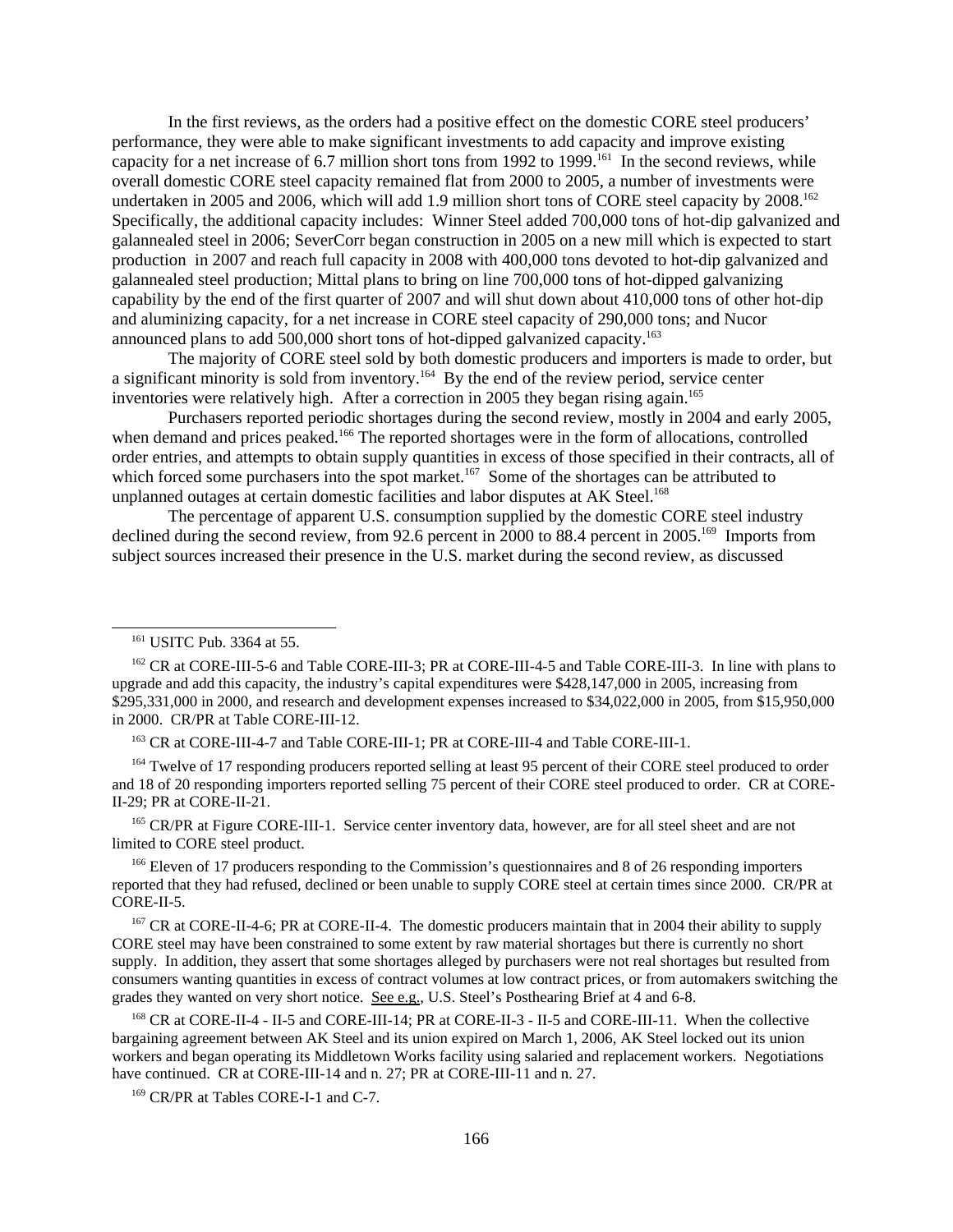below.170 Non-subject imports as a share of apparent U.S. consumption rose irregularly during the current review, and were the highest in 2004 at 9.7 percent, when demand and prices were peaking.<sup>171</sup> Nonsubject imports then declined in  $2005$ <sup>172</sup>

Global production capacity also increased during the second review and is expected to continue increasing in the near future in both the subject countries and non-subject countries, including China, other Asian countries, the EU, Turkey and Russia.173 Although China has been and is expected to remain a net importer of CORE steel for the foreseeable future, the substantial increase in Chinese capacity will likely slow imports into China of CORE steel.<sup>174</sup>

In the original investigations and the first reviews, each of the six major Japanese CORE steel producers owned or was affiliated with a domestic producer.<sup>175</sup> During the current review period, \*\*\* Japanese respondents, \*\*\* Korean producer and \*\*\* German producer are affiliated with domestic producers.<sup>176</sup> Moreover, if the proposed Arcelor/Mittal merger is finalized, Canadian, French and more German producers also will have affiliations with domestic producers.

#### **3. Substitutability**

Domestic and imported CORE steel, both subject and non-subject, is used in the same applications. The majority of purchasers reported that the domestic product is comparable or superior to subject imports from each country in every category.<sup>177</sup> Given the broad interchangeability of CORE steel, price continues to be an important factor in purchasing decisions, as it was in the original investigations and first reviews. As discussed below, domestic CORE steel is sold both by contract and on the spot market with little protection from contracts since price concessions are requested by purchasers if spot prices decline.<sup>178</sup>

# **4. Raw Material/Energy Costs**

Over the second review period, particularly in the latter half, the U.S. CORE steel industry's raw material and energy costs increased substantially and are forecast to remain at high levels for the foreseeable future.179 For example, the world price of zinc, a primary coating material in the production of CORE steel, has risen from \$800 per metric ton in October 2003 to a high of \$3,600 per metric ton in

<sup>&</sup>lt;sup>170</sup> CR/PR at Tables CORE-I-1 and C-7.

<sup>&</sup>lt;sup>171</sup> CR/PR at Table C-7.

<sup>&</sup>lt;sup>172</sup> CR/PR at Table CORE-IV-2. In 2005, the largest sources of non-subject imports were: India, Taiwan, Mexico, Brazil, and China. Imports from China were 148,000 short tons in 2005 (less than one percent of apparent U.S. consumption), but were higher in interim 2006, at 292,426 short tons.

<sup>&</sup>lt;sup>173</sup> CR/PR at Tables CORE-IV-63 and IV-64. The evidence demonstrates that production in East and Southeast Asia resulted in that region being a net exporter of about \*\*\* tons of coated steel sheet in 2005 and that the region is expected to continue to be a net exporter, increasing to about \*\*\* tons in 2007. Id. at Tables CORE-IV-63, IV-64, IV-66, and IV-67.

<sup>&</sup>lt;sup>174</sup> CR/PR at Tables CORE-IV-64 and IV-67.

<sup>&</sup>lt;sup>175</sup> USITC Pub. 3364 at 51.

 <sup>176</sup> CR/PR at Table CORE-I-12.

 <sup>177</sup> CR at CORE-II-24-27; PR at CORE-II-20-21.

<sup>&</sup>lt;sup>178</sup> CR at CORE-V-11; PR at CORE-V-9; U.S. Steel's Posthearing Brief at 12-14; Mittal's Posthearing Brief at 4-5; Nucor/SDI's Prehearing Brief at 50-51.

<sup>&</sup>lt;sup>179</sup> CR/PR at CORE-V-2.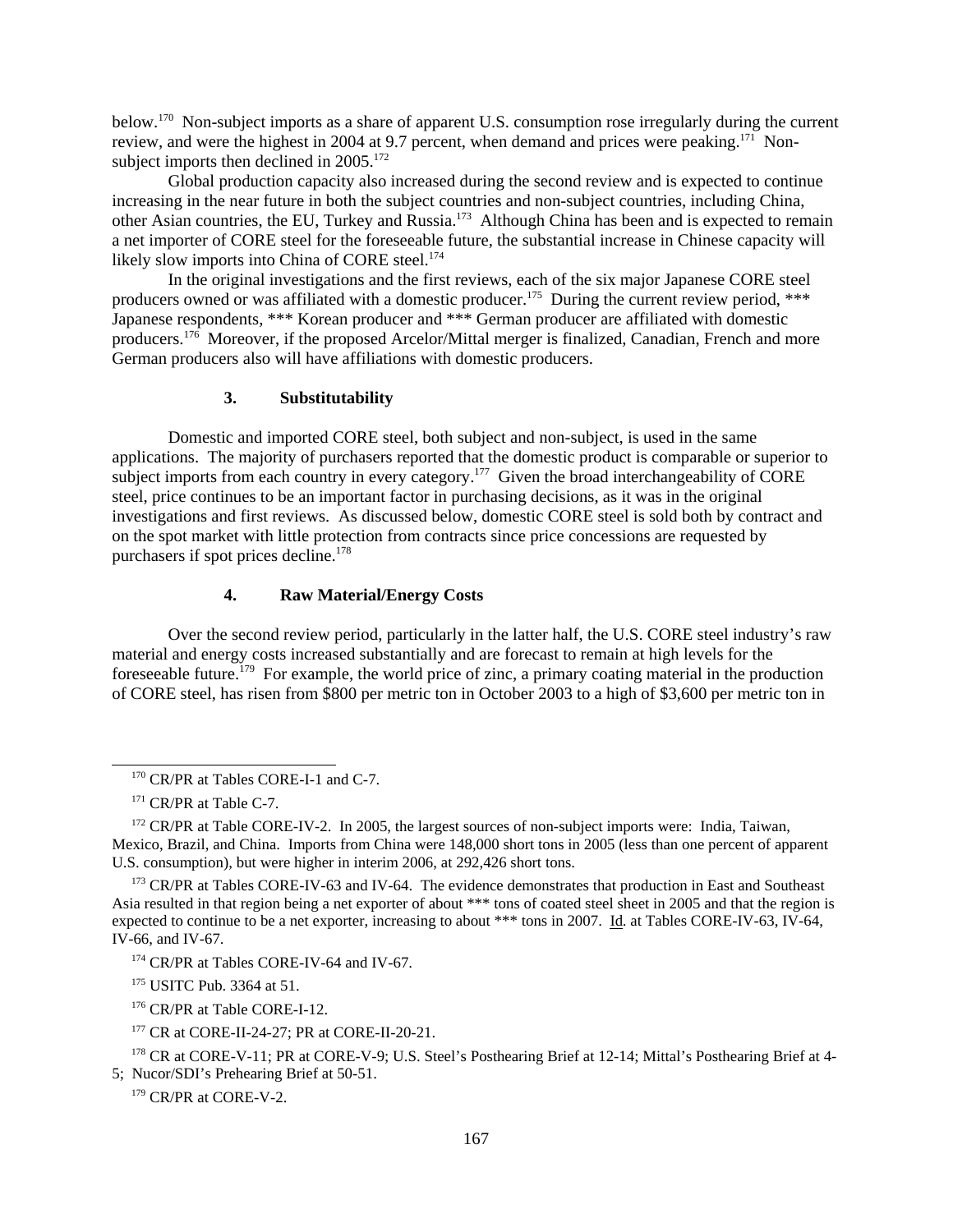May 2006 and was \$3,300 per metric ton in August 2006.<sup>180</sup> Energy costs also have increased substantially from 2000 to 2005.<sup>181</sup> Both producers and importers reported that raw material price increases have had a dramatic effect on CORE steel prices, especially since 2004.<sup>182</sup>

#### **B. Likely Volume of Subject Imports**

In evaluating the likely volume of imports of subject merchandise if the orders under review are revoked, the Commission is directed to consider whether the likely volume of imports would be significant either in absolute terms or relative to production or consumption in the United States.<sup>183</sup> In doing so, the Commission must consider "all relevant economic factors," including four enumerated factors: (1) any likely increase in production capacity or existing unused production capacity in the exporting country; (2) existing inventories of the subject merchandise, or likely increases in inventories; (3) the existence of barriers to the importation of the subject merchandise into countries other than the United States; and (4) the potential for product shifting if production facilities in the foreign country, which can be used to produce the subject merchandise, are currently being used to produce other products.184

In the original determinations, the Commission found that the cumulated subject imports decreased slightly from 1990 to 1991, and then increased sharply to 1.9 million short tons in 1992, along with a significant increase in market share during the same period.<sup>185</sup> In the first reviews, the Commission noted that the volumes of subject imports fell substantially after the orders were issued and had been at levels significantly below the pre-order levels during the review period. It found the volume of cumulated subject imports likely to be significant upon revocation based on: total production capacity in the subject countries that exceeded apparent U.S. consumption in 1999; additional non-subject capacity that could be shifted to produce the subject product; substantial excess capacity in the subject countries and the incentive to maximize and sustain the utilization of available capacity given the producers' high fixed costs; and subject producers' reliance on export markets.<sup>186</sup>

Several factors in the current five-reviews, similar to the first reviews, support the conclusion that the likely volume of subject imports would be significant if the orders were revoked. First, even with the discipline of the orders in place, increases of cumulated subject imports of CORE steel substantially outpaced increases in consumption during the review period. While apparent U.S. consumption increased by 3.4 percent from 2000 to 2005, cumulated subject imports increased by 36.6 percent, from 711,842 short tons in 2000 to 972,681 short tons in 2005.<sup>187</sup> Cumulated subject imports were 14.1 percent higher in the January-June 2006 period compared with the January-June 2005 period.<sup>188</sup> The market penetration of cumulated subject imports increased as the domestic industry's share of the U.S. market declined from

186 USITC Pub. 3364 at 52-53.

<sup>&</sup>lt;sup>180</sup> CR at CORE-IV-104 and Figures CORE-V-1 and V-2; PR at CORE-IV-38 and Figures CORE-V-1 and V-2.

<sup>&</sup>lt;sup>181</sup> CR/PR at CORE-V-1. For example, natural gas prices increased from \$4.45 per thousand cubic feet in 2000 to \$8.21 per thousand cubic feet in 2006, and electricity prices increased from \$4.64 per kilowatt-hour in 2000 to \$5.93 per kilowatt-hour in 2006. Id.

<sup>&</sup>lt;sup>182</sup> CR/PR at CORE-V-3.

 <sup>183 19</sup> U.S.C. § 1675a(a)(2).

 <sup>184 19</sup> U.S.C. § 1675a(a)(2)(A-D).

 <sup>185</sup> USITC Pub. 3364 at 51-52.

<sup>&</sup>lt;sup>187</sup> CR/PR at Table C-7. In the first reviews, apparent U.S. consumption increased by 12.1 percent from 1997 to 1999, while cumulated subject imports increased by about 40 percent for the same period. CR/PR at Table CORE-I-1.

<sup>&</sup>lt;sup>188</sup> CR/PR at Table C-7.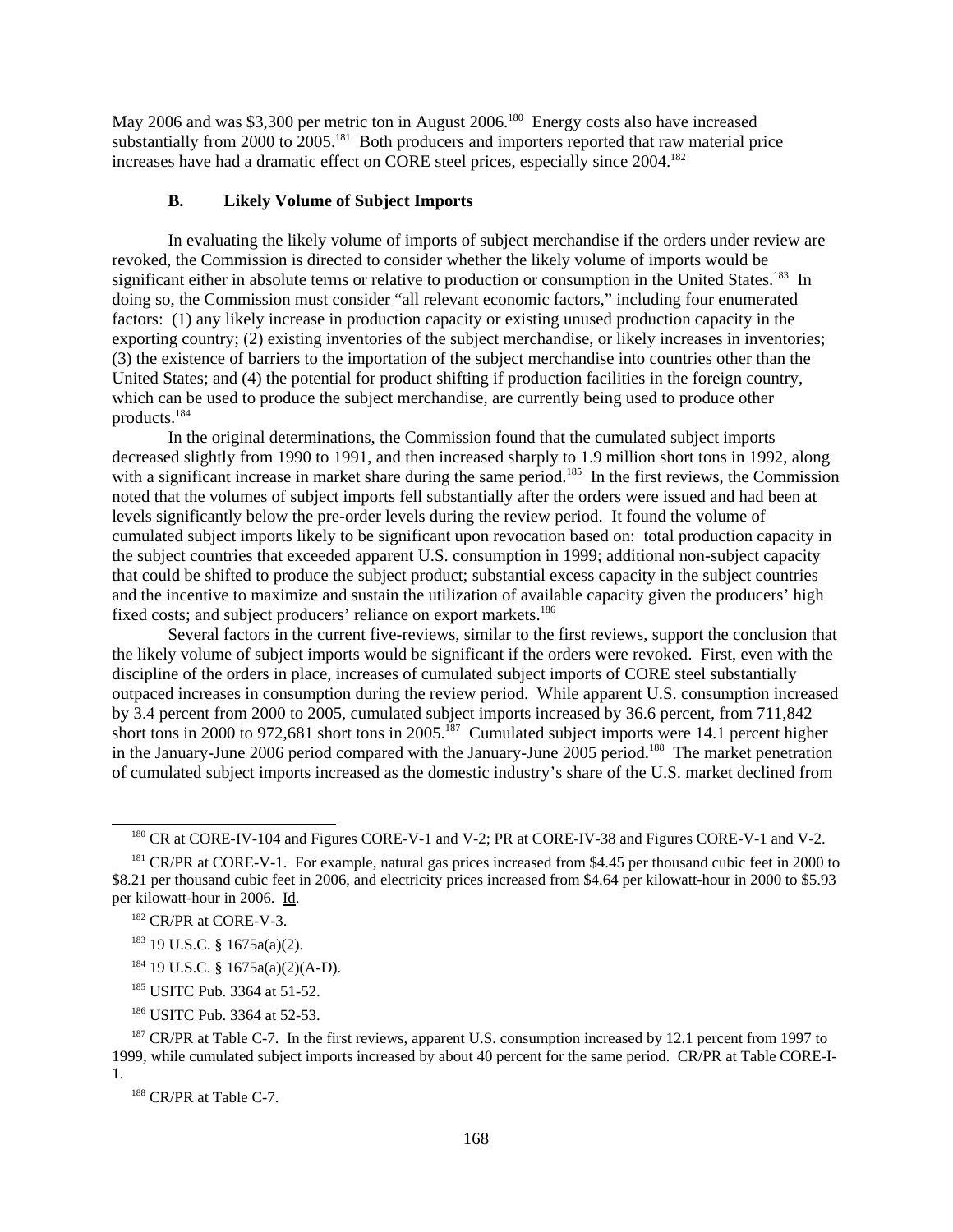2000 to 2005.189 Cumulated subject imports also increased relative to U.S. production during the current review period.<sup>190</sup>

Second, there is considerable and increasing capacity to produce CORE steel in the subject countries. CORE steel production capacity in the subject countries increased by 10.4 percent from 2000 to 2005.<sup>191</sup> It was 37.7 million short tons in 2005, equivalent to 166 percent of apparent U.S. consumption.192 The total subject country production capacity is even more significant considering that additional capacity of 7.1 million short tons currently used to produce non-subject corrosion-resistant steel (such as micro-alloy) could be shifted to production of the subject merchandise.<sup>193</sup>

In spite of the relatively high capacity utilization rates reported by all responding subject producers, there is substantial and increasing excess capacity in the subject countries. In 2005, excess CORE steel capacity was 3.4 million short tons, equivalent to 15.1 percent of apparent U.S. consumption. Moreover, total excess capacity in the subject countries increased by 18.7 percent from 2000 to 2005.<sup>194</sup> Given the high fixed costs associated with CORE steel production, there continues to be an incentive to maximize and sustain the utilization of available capacity.<sup>195</sup> Furthermore, subject CORE steel producers held substantial inventories of subject product, almost 2 million short tons in 2005.<sup>196</sup>

Finally, as evident in the original investigations and first reviews, producers in all subject countries continue to rely heavily on their export markets. In 2005, total cumulated export shipments accounted for 30.3 percent of total cumulated shipments, with individual countries' devotion of resources to exports ranging from \*\*\* percent to \*\*\* percent of their total shipments.<sup>197</sup> Exports from subject countries have increased to the U.S. market, notwithstanding the discipline of the orders, and to other North American markets (Canada and Mexico) during the period of these reviews.<sup>198</sup> This evidence demonstrates that producers in subject countries have an interest in the U.S. market and established distribution channels to readily divert additional shipments to this market if the orders were revoked.<sup>199</sup>

<sup>189</sup> CR/PR at Table C-7.

<sup>190</sup> Calculated from CR/PR at Table C-7. Despite increases in apparent U.S. consumption during the current review period, domestic CORE steel production declined by 1.5 percent from 2000 to 2005. Id.

<sup>191</sup> CR/PR at Tables CORE-IV-12, IV-20, IV-29, IV-38, IV-47, and IV-56. During the period of review, the CORE steel production capacity in all subject countries has increased. See our analysis for each individual subject country in the no discernible adverse impact section of our opinion above.

<sup>192</sup> CR/PR at Tables CORE-IV-12, IV-20, IV-29, IV-38, IV-47, IV-56 and C-7.

 193 Calculated from CR/PR at Tables CORE-IV-20, IV-24, IV-29, IV-33, IV-38, IV-42, IV-47, IV-51, IV-56, and IV-60.

<sup>194</sup> Calculated from CR/PR at Tables CORE-IV-12, IV-20, IV-29, IV-38, IV-47, and IV-56.

<sup>195</sup> See USITC Pub. 2664 at 19; USITC Pub. 3364 at 52; Mittal's Prehearing Brief at 25-26; Nucor/SDI's Prehearing Brief at 6-7; Tr. at 530.

<sup>196</sup> CR/PR at Tables CORE-IV-12, IV-20, IV-29, IV-38, IV-47, and IV-56.

<sup>197</sup> CR/PR at Tables CORE-IV-12 (Australia, exports as a share of total shipments ranged from \*\*\*), IV-20 (Canada, ranged from \*\*\*), IV-29 (France, ranged from \*\*\*), IV-38 (Germany, ranged from \*\*\*), IV-47 (Japan, ranged from \*\*\*), and IV-56 (Korea, ranged from 29.2 percent to 33.6 percent).

<sup>198</sup> CR at CORE-IV-30, IV-41, IV-54, IV-68, IV-81 and Table CORE-I-1; PR at CORE-IV-14, IV-17, IV-20, IV-24, IV-29 and Table CORE-I-1; Nucor/SDI's Posthearing Brief, Answers to Commission Questions at 22.

<sup>199</sup> Respondents argue that their investments and affiliations with domestic producers provide a disincentive to their increasing export shipments to the U.S. market that would harm their U.S. affiliates. See e.g., French Respondents' Prehearing Brief at 13 and 14; German Respondents' Posthearing Brief at 12-14; Japanese Respondents' Posthearing Brief at 13 and Attachment C; Korean Respondents' Posthearing Brief at 11-12 and Answers to Commission Questions at 2-5. We note that the presence of U.S. affiliates of Japanese and Korean producers during the original investigations did not prevent substantial volumes of imports from Japan and Korea from entering the U.S. market, and together with the other subject imports, causing injury to the domestic industry,

(continued...)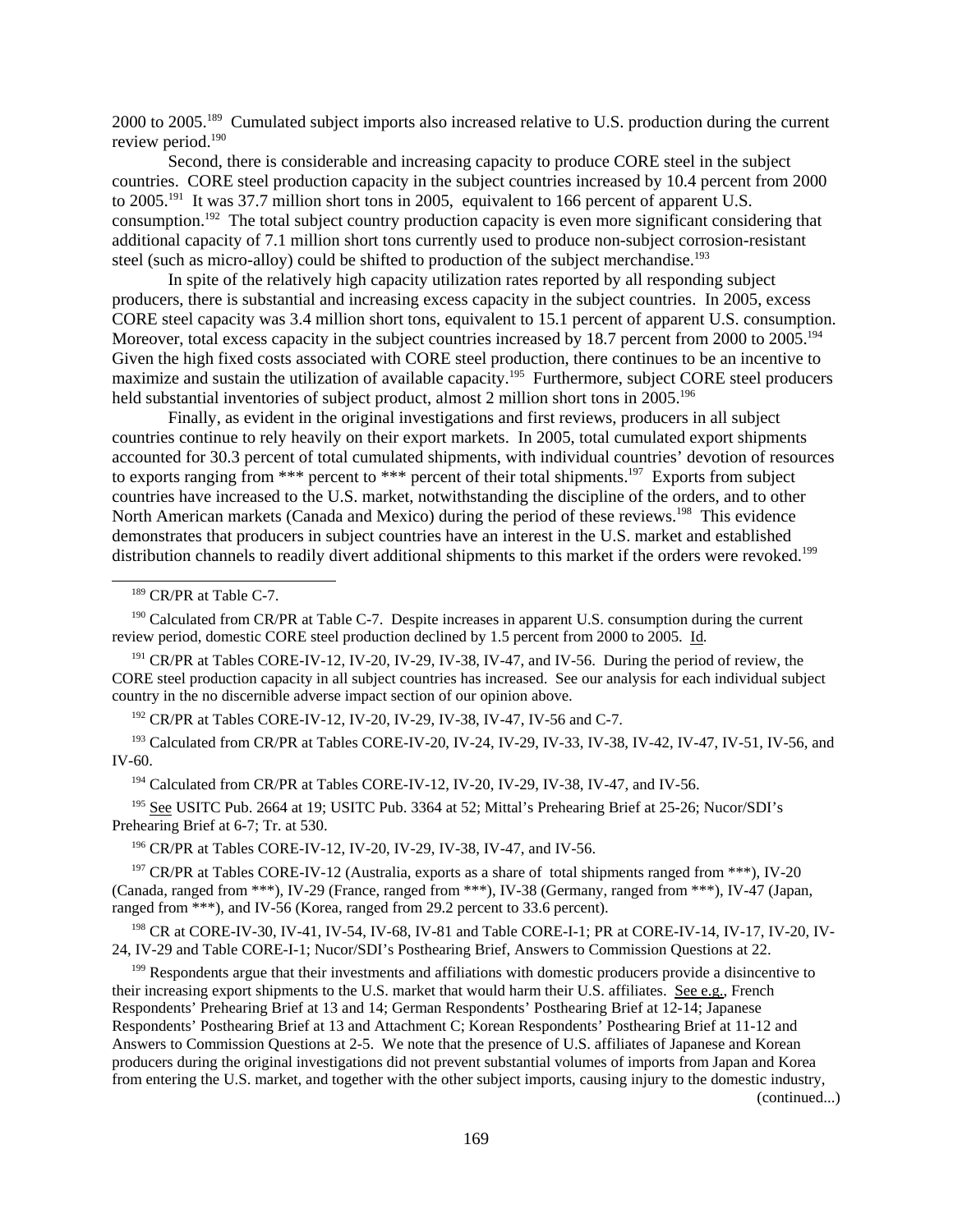Given the subject producers' reliance on export markets, their substantial and increasing excess capacity, taken together with the incentive to maximize production, and their continued and increasing presence in the U.S. market, we find that they likely will export significant and increasing volumes of CORE steel to the U.S. market upon revocation of the antidumping and countervailing duty orders. Thus, we find that the volume of cumulated subject imports likely would be significant if the orders were revoked.

## **C. Likely Price Effects**

In evaluating the likely price effects of subject imports if the orders under review are revoked, the Commission is directed to consider whether there is likely to be significant underselling by the subject imports as compared to the domestic like product and whether the subject imports are likely to enter the United States at prices that otherwise would have a significant depressing or suppressing effect on the price of the domestic like product. $200$ 

In the original investigations, the Commission found that price was an important factor for purchasers. It also found price suppression and/or depression based on import prices that were falling at a greater rate than domestic prices, together with increased import volumes and confirmed lost sales and lost revenue allegations.<sup>201</sup> In the first reviews the Commission found that the increased sales of subject imports would likely be achieved by aggressive pricing, which would result in significant effects on domestic prices. It noted that while contracts provide some measure of insulation from spot market price fluctuations, prices in the spot market could affect prices in the domestic industry's contract business.<sup>202</sup>

In considering the likely price effects of subject imports in these reviews if the orders were revoked, we recognize that domestically produced CORE steel and subject imports are used in the same applications, and are considered interchangeable and comparable.<sup>203</sup> Moreover, the general importance of price in purchasing decisions has not changed since the time of the original investigations and first fiveyear reviews.204 The record in these reviews indicates that price is the factor most frequently cited by U.S. purchasers as the number one factor in their purchasing decisions, with quality the second most frequently cited factor.205 Price also was a factor repeatedly cited by purchasers as a "very important" factor in purchasing decisions; the only factor that purchasers cited as frequently was "availability."<sup>206</sup> Moreover, the evidence shows that the domestic product and subject imports overwhelming compete in the same markets, specifically the automotive and construction industry markets. In light of the high degree of interchangeability and comparable quality, price will be the principal factor influencing purchasing decisions absent the orders. Thus, sustained underselling by even a relatively small amount of subject imports is likely to have significant price-suppressing or -depressing effects.

202 USITC Pub. 3364 at 54.

 $199$  (...continued)

as a whole. Moreover, in the case of the Korean producers, such an affiliation did not preclude substantial increases in subject Korean imports during the current review. In addition, we recognize the intentions, as discussed above, regarding any affiliations with French and German producers resulting from the proposed Arcelor and Mittal merger, but note that these have not been finalized.

<sup>&</sup>lt;sup>200</sup> 19 U.S.C. § 1675a(a)(3). The SAA states that "[c]onsistent with its practice in investigations, in considering the likely price effects of imports in the event of revocation and termination, the Commission may rely on circumstantial, as well as direct, evidence of the adverse effects of unfairly traded imports on domestic prices." SAA at 886.

 <sup>201</sup> USITC Pub. 3364 at 54.

 <sup>203</sup> CR at CORE II-21-24 and Tables CORE-II-5-6; PR at CORE II-13-14 and Tables CORE-II-5-6.

<sup>&</sup>lt;sup>204</sup> CR at CORE II-21-24 and Tables CORE-II-5-6; PR at CORE II-13-14 and Tables CORE-II-5-6.

 $205$  CR/PR at Table CORE-II-5.

 <sup>206</sup> CR/PR at Table CORE-II-6.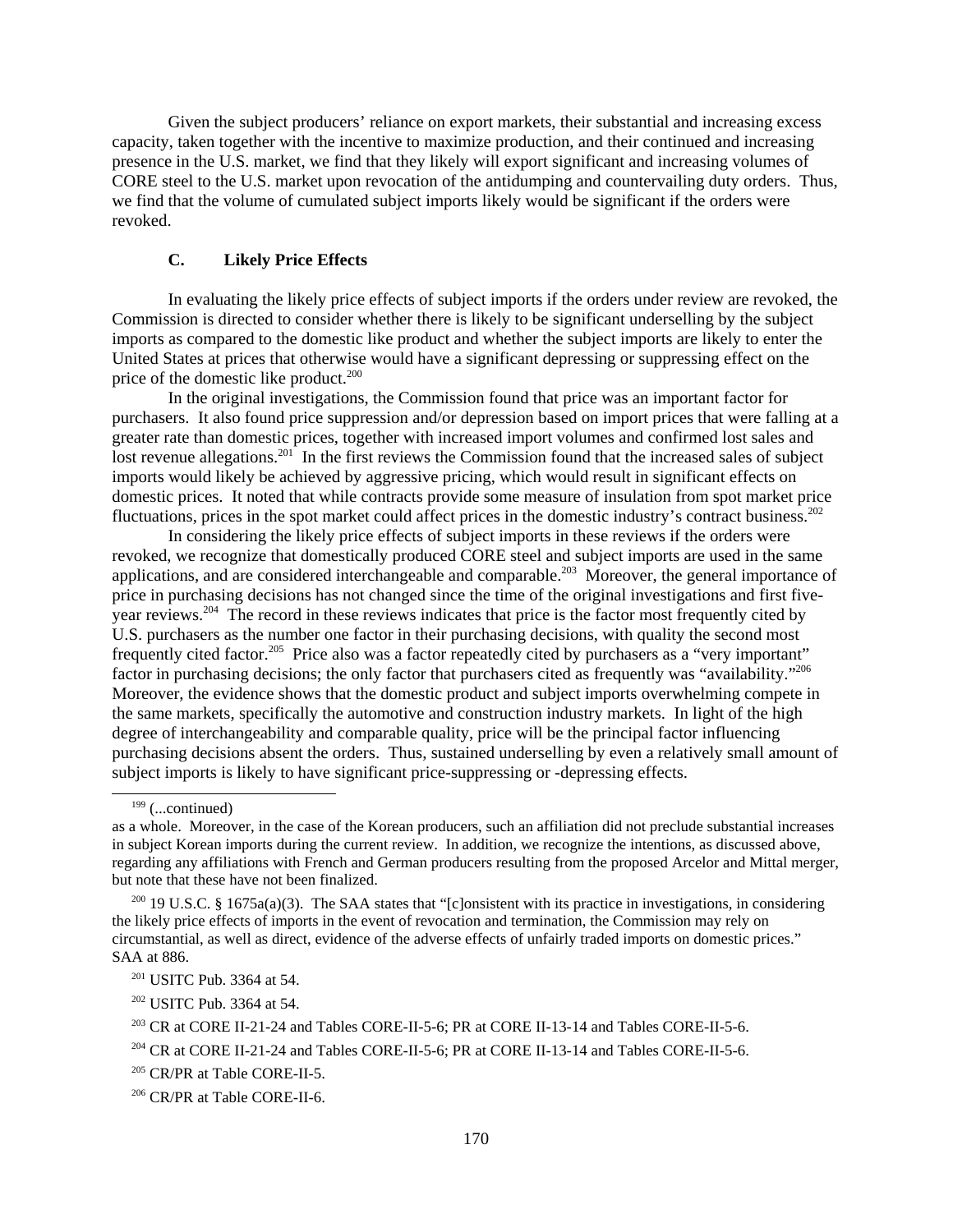Purchasers buy CORE steel frequently, often daily or weekly; some buy the product consistently over the course of a year, and others experience seasonal peaks in their purchasing. Producers generally reported determining prices on a transaction-by-transaction basis, based on market conditions and raw material costs.<sup>207</sup>

A portion of domestic producers' sales are by long-term contracts, but several producers make the majority of their sales on the spot market.<sup>208</sup> Automotive and appliance end users tend to favor longerterm contracts, whereas the construction industry is more short-term and project-based.<sup>209</sup> Auto producers reported that they generally enter into contracts with individual producers to supply steel for certain auto parts and that the life of the vehicles is multiple years.<sup>210</sup> Long-term contracts generally fix either price only or both price and quantity and have no meet-or-release provisions.<sup>211</sup> Both domestic producers and respondents seemed to agree that toward the end of the current review period long-term contracts were becoming shorter \*\*\*.<sup>212</sup> Whereas in the first reviews the Commission found that contracts provided some measure of insulation, the evidence in the current reviews shows that contracts, particularly longterm contracts that do not provide for adjustments based on increases in raw material and energy costs, have been less advantageous for CORE producers than the spot market.<sup>213</sup>

Pricing trends over the current period of review differ among the several products. Commission pricing data generally showed relatively little change for U.S. prices from 2000 through 2003 with increases in 2004 that leveled off or declined slightly in late 2004 or early 2005 and increases for some products in the first half of 2006.<sup>214</sup> While in general prices were somewhat higher at the end of the period of review than in 2000, both producers and importers reported that increases in raw material costs had a dramatic effect on CORE steel prices, particularly since 2004.<sup>215</sup> The pricing data also show a mixture of underselling and overselling by subject imports even with the orders in place.<sup>216</sup>

Because price is important to purchasing decisions, the presence of significant quantities of CORE steel imports that are likely to enter the United States after revocation of the orders will force

209 CR at CORE-V-10, n.15; PR at CORE-V-8-9, n.15.

210 CR at CORE-V-9, n.14; PR at CORE-V-8, n.14.

 $211$  CR at CORE-V-11; PR at CORE-V-9.

212 Nucor/SDI's Prehearing Brief at 50-51; Auto Producers' Prehearing Brief at 27-31.

 213 CR at V-3, nn.6 and 7, and V-10, n.16; PR at V-3, nn.6 and 7, and V-9, n.16. According to domestic producers, even when sales are under contract, if spot prices fall, purchasers do not hesitate to request price concessions under the contracts. Conversely, when prices and costs rise, the domestic producers are locked into below-market prices under the contracts. Nucor/SDI's Prehearing Brief at 50-51; U.S. Steel's Posthearing Brief at 12-14; Mittal's Posthearing Brief, Answers to Commission Questions at Koplan-4-5. Respondents assert that the U.S. industry is unwilling to commit to longer-term contracts because they believe prices will climb even higher than they did during the review period, and they have forced automakers to accept volume limitations in their contracts. Auto Producers' Prehearing Brief at 27-31.

 214 CR at CORE-V-35 and Figures CORE-V-4 to V-11; PR at CORE-V-16 and Figures CORE-V-4 to V-11. The prices of products 5, 7, and 8 (according to Mittal, products 5-8 are higher valued products for the automotive sector) showed little change over the period for contract sales, while prices of non-contract sales increased over the period for products 5 and 7. With the exception of products 5, 7, and 8, contract and non-contract prices generally followed the same trend. Prices of imports of products 2 and 6 from Korea, product 6 from Germany, and products 7 and 8 from Canada followed the general U.S. price trend. CR at CORE-V-35 and n. 23; PR at CORE-V-16 and n. 23.

 215 CR at CORE-V-1, V-3, V-35 and Figures CORE-V-1, V-2, and V-4 to V-11; PR at CORE-V-1, V-3, V-16 and Figures CORE-V-1, V-2, and V-4 to V-11.

<sup>216</sup> CR at CORE-V-17; PR at CORE-V-11.

 $207$  CR at CORE-V-9; PR at CORE-V-8.

<sup>&</sup>lt;sup>208</sup> Eight of 20 U.S. producers reported that 85 percent or more of their sales are on a spot basis, while six producers (\*\*\*) reported that 60 percent or more of their sales are on a long-term contract basis. CR at CORE-V-10; PR at CORE-V-8.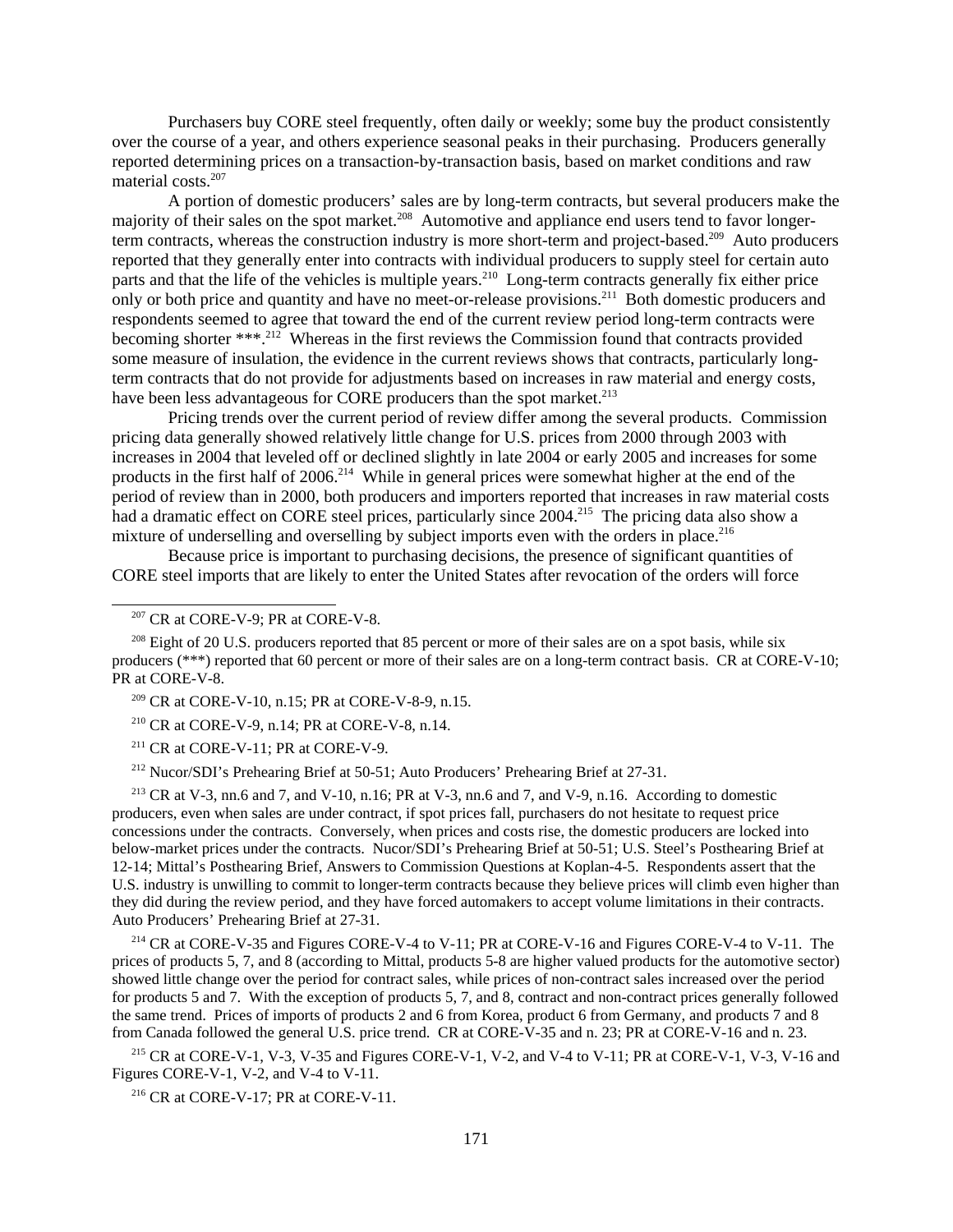domestic CORE steel producers to either lower prices or lose sales. In fact, the Auto Producers explicitly testified at the Commission's hearing that the mere threat of competition from subject imports is likely to drive prices down in the U.S. market, if the orders are revoked. For example, General Motor's economist stated, "We think if you revoke the industry will know that the domestic buyers have an alternative and therefore will be much more willing to sit down in a partnership with us and supply this field we need at globally competitive prices. . . . We have qualified suppliers around the world. . . . But we believe that the threat of potential competition, the alternative is what will drive the domestic steel industry to behave competitively in negotiations, in the supply terms, with the domestic manufacturers."<sup>217</sup>

For the foregoing reasons, we find that the significant likely volume of subject imports is likely to significantly undersell and have significant price depressing or suppressing effects on the prices of the domestic product, if the orders are revoked.

## **D. Likely Impact of Subject Imports**

In evaluating the likely impact of imports of subject merchandise if the orders under review are revoked, the Commission is directed to consider all relevant economic factors that are likely to have a bearing on the state of the industry in the United States, including but not limited to: (1) likely declines in output, sales, market share, profits, productivity, return on investments, and utilization of capacity; (2) likely negative effects on cash flow, inventories, employment, wages, growth, ability to raise capital, and investment; and (3) likely negative effects on the existing development and production efforts of the industry, including efforts to develop a derivative or more advanced version of the domestic like product.<sup>218</sup> All relevant economic factors are to be considered within the context of the business cycle and the conditions of competition that are distinctive to the industry.<sup>219</sup> As instructed by the statute, we have considered the extent to which any improvement in the state of the domestic industry is related to the orders at issue and whether the industry is vulnerable to material injury if the orders are revoked. $220$ 

In the original investigations, the Commission found that the increased volume of lower priced subject imports and their significant market share depressed prices and caused the U.S. industry to suffer lost market share, reduced capacity utilization, and growing financial losses despite increasing apparent consumption. The industry's capital expenditures and research and development expenses also declined, especially during the latter part of the period examined.<sup>221</sup>

In the first reviews, the Commission found that the orders had a positive effect on the domestic industry's performance, its operating margin was higher at the beginning of the review period than during the original investigations, and its capital expenditures and research and development expenses had increased. Nevertheless, it found the industry vulnerable, based on declines in operating income,

 $219$  19 U.S.C. § 1675a(a)(4).

<sup>&</sup>lt;sup>217</sup> Tr. at 421-422; see also Tr. at 455-456 (Mr. Cover: "we can't make a supplier do anything that they don't want to do. Only competition or competitive pressure can do that. So revocation of the orders would allow us to invite proposals from the subject countries. It would allow us to start the validation process. It would allow us and the domestic industry to observe the level of interest and energy that those countries would put into winning our business. I think for those reasons the appearance and the reality of competitive pressure would create more flexibility for us in the domestic supply base and make it a more balanced engagement when we do negotiate each year price and volume.").

 <sup>218 19</sup> U.S.C. § 1675a(a)(4).

 $220$  The SAA states that in assessing whether the domestic industry is vulnerable to injury if the order is revoked, the Commission "considers, in addition to imports, other factors that may be contributing to overall injury. While these factors, in some cases, may account for the injury to the domestic industry, they may also demonstrate that an industry is facing difficulties from a variety of sources and is vulnerable to dumped or subsidized imports." SAA at 885.

 <sup>221</sup> USITC Pub. 3364 at 55.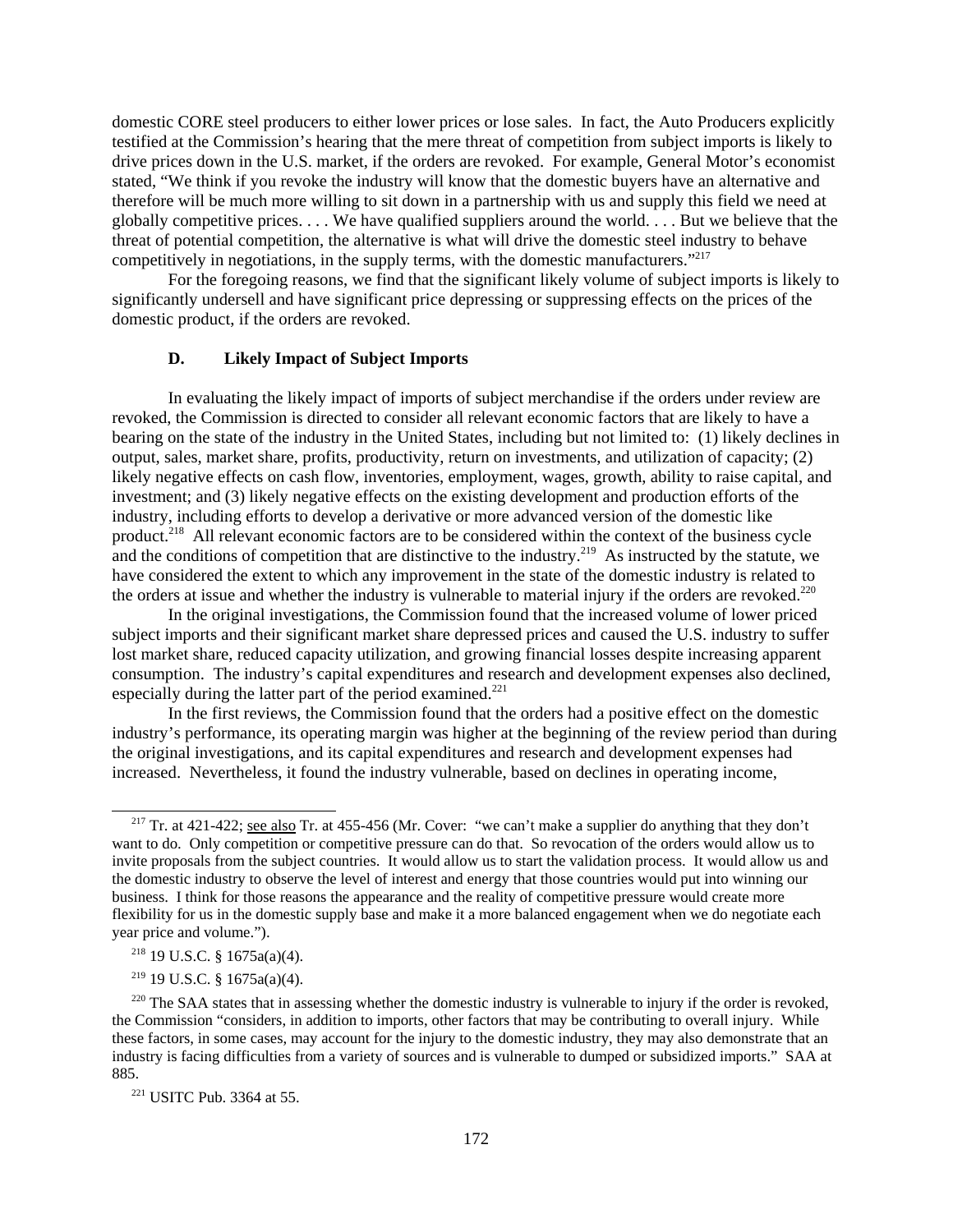operating margins, capacity utilization levels, and unit sales values. It found that the likely significant volumes of subject imports upon revocation would likely undersell the domestic product and suppress or depress U.S. prices, cause the domestic industry to lose market share and have a significant adverse impact on the domestic industry. $222$ 

The domestic CORE steel industry's performance has been mixed during the current reviews. The domestic industry's production and U.S. shipments have fluctuated from year to year and declined overall from 2000 to 2005 by 1.5 percent and 1.2 percent, respectively.<sup>223</sup> These declines occurred while apparent U.S. consumption increased by 3.4 percent and cumulated subject imports increased by 36.6 percent.224 Whereas in the first reviews, the domestic industry's production and U.S. shipments increased from 1997 to 1999, by 13 percent and 10.9 percent, respectively, as apparent U.S. consumption also increased by 12.1 percent.<sup>225</sup> During the current reviews, the domestic industry's share of the U.S. market declined as the presence in the U.S market of the cumulated subject imports increased.<sup>226</sup> Capacity utilization fluctuated from year to year but hovered about 80 percent through the review period, down from 87.3 percent in 1999 at the end of the first reviews.<sup>227</sup>

The domestic industry's financial performance at the beginning of the current reviews was lower than that in the first reviews and similar to its performance during the original investigations. In the first reviews, the domestic CORE steel industry appeared to have positively benefitted from the orders, at least initially, with declines in financial performance at the end of the first review period. That weakening financial performance worsened from 2000 to 2003 at the beginning of the second reviews. Operating margins fluctuated between low income margins and losses from 2000 to 2003 (1.4 percent in 2000, -5.0 percent in 2001, -1.6 percent in 2002, and 0.7 percent in 2003), down from 5.9 percent at the end of the first review in 1999.<sup>228</sup> The domestic industry's performance improved substantially to 10.8 percent in 2004, as apparent U.S. consumption and domestic production increased and capacity utilization reached a period high of 85 percent. While this level of operating income might not suggest vulnerability, even for a high value-added product such as CORE steel, it was not sustained as the domestic industry's operating income declined to  $4.9$  percent in 2005.<sup>229</sup>

Based on the record evidence in these reviews, we find that the domestic industry is currently vulnerable to material injury if the orders are revoked. There are a number of important factors underlying the financial performance of the CORE steel industry. First, the swings in the domestic industry's financial performance correlate to the increases in cost of goods sold, particularly rising raw material and energy costs. As discussed above, raw material costs as a share of net sales increased from 42.1 percent in 2000 to 55.6 percent in 2005, as direct labor costs (11.3 percent to 7.9 percent) and other factory costs (41.4 percent to 28 percent) declined overall from 2000 to 2005.230 The evidence indicates that the automotive producers, which account for 47.6 percent of CORE steel shipments, have generally

<sup>226</sup> CR/PR at Table C-7. Imports of CORE steel from nonsubject sources also increased their presence in the U.S. market during the review period. Id.

<sup>227</sup> CR/PR at Table C-7.

 $228$  CR/PR at Table CORE-I-1. The Commission found the industry vulnerable in the first reviews where operating margins declined from 10.5 percent in 1997 to 5.9 percent in 1999. Id.

229 CR/PR at Table CORE-I-1.

230 CR/PR at Table CORE-III-9.

 <sup>222</sup> USITC Pub. 3364 at 55-57.

 <sup>223</sup> CR/PR at Table C-7.

 $224$  CR/PR at Table C-7.

 <sup>225</sup> CR/PR at Table CORE-I-1.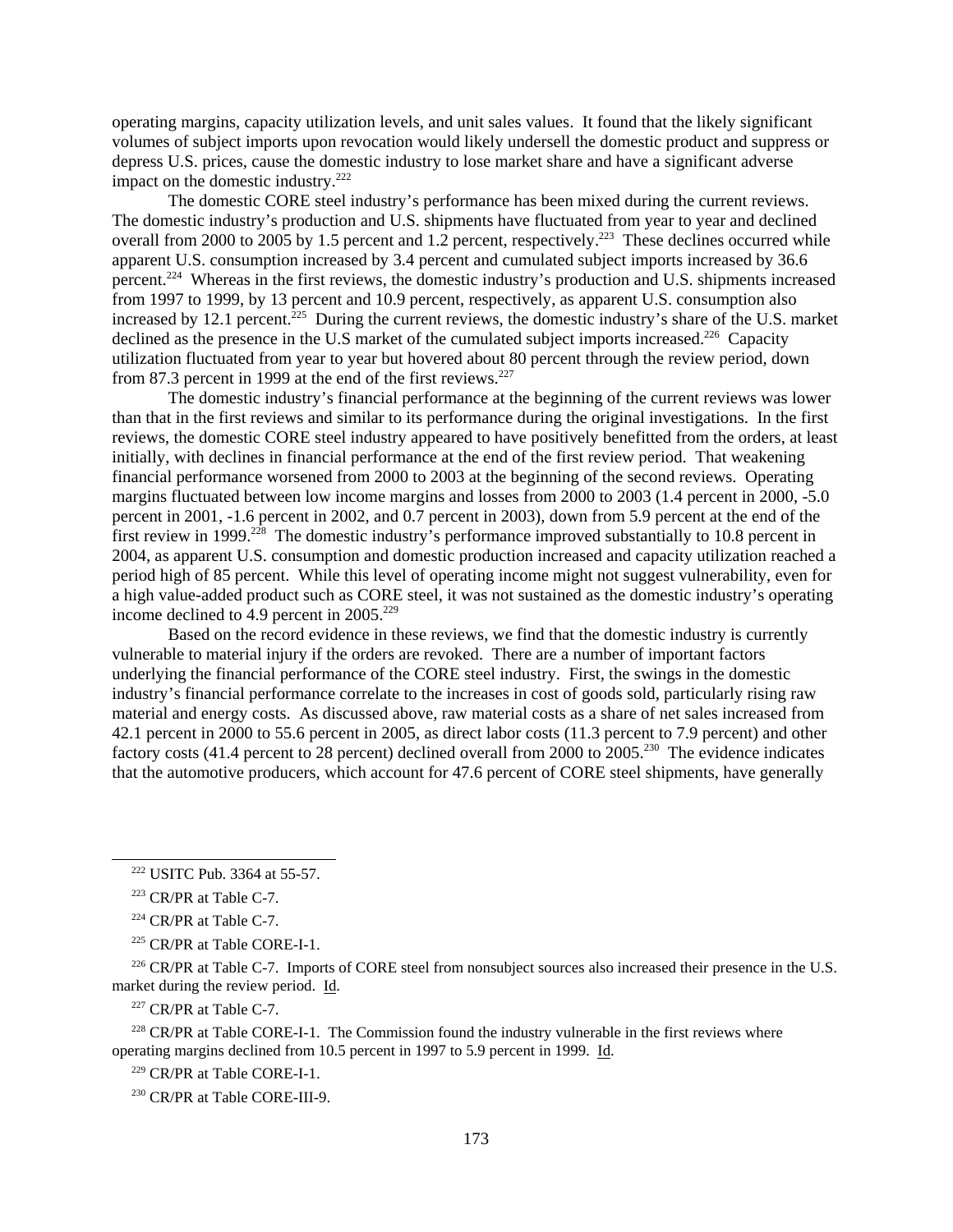not agreed to contracts with adjustments for increases in raw material and energy costs.<sup>231</sup> Thus, the domestic industry has been caught in a cost/price squeeze.<sup>232</sup> As discussed above, the automotive producers explicitly indicated that if the orders were revoked that they would use the threat of competition from subject imports to ensure that the domestic CORE steel producers priced "competitively" and thus that this cost/price squeeze would continue.

Second, the CORE steel producers with substantial shares of their shipments devoted to the automotive sector generally are experiencing worse financial performance than those not serving the automotive sector. For example, the largest three domestic CORE steel producers with substantial shipments to the automotive sector, and their share of production and operating margins:

|       | Share of U.S.<br>production <sup>233</sup> | Share of Sales to the<br><b>Automotive Sector</b> | 2005 Operating Margin |
|-------|--------------------------------------------|---------------------------------------------------|-----------------------|
| ***   | $***$                                      | ***                                               | $***$                 |
| ***   | $***$                                      | $***$                                             | $***$                 |
| $***$ | $***$                                      | $***$                                             | $***$                 |

In response to a request from the Commission, these domestic producers provided the Commission specific materials regarding their sales to the automotive industry which demonstrate the differences in financial performance regarding sales to the automotive industry.<sup>234</sup> For example, \*\*\* had a positive overall operating margin of \*\*\* in 2005. However, its operating margin in 2005 for its sales to the automotive industry, which accounted for \*\*\* of its total sales, was \*\*\*; in 2006, its automotive sales operating margin was \*\*\*.235

<sup>233</sup> CR/PR at Tables CORE-I-12 and III-10 (net sales data); \*\*\* Producer Questionnaire at Question II-3; \*\*\* Producer Questionnaire at Question II-3; \*\*\* Producer Questionnaire at Question II-3. We recognize that \*\*\*, which accounts for \*\*\* of domestic production and sells about \*\*\* of its production to the automotive sector, had an operating margin of \*\*\* in 2005. However, \*\*\* has a niche market – the development and commercialization of \*\*\* to the auto producers. CR at CORE-III-5; PR at CORE-III-4. In contrast, the \*\*\* automotive U.S. CORE steel producer, \*\*\*, which sells about \*\*\* of its production to the automotive sector, had an operating margin of \*\*\* in 2005.

<sup>234</sup> These projections were included in submissions that Commission staff requested from AK Steel, U.S. Steel, and Mittal. See AK Steel Supplemental Submission (December 4, 2006); U.S. Steel Supplemental Submission (November 16, 2006); and Mittal Supplemental Submission (November 22, 2006). We have considered the 2007 projections, particularly the projected operating income and margins, submitted by \*\*\* with caution because each includes assumptions regarding expenses or costs that raise questions about the accuracy of the projections. For example, \*\*\* 2007 projection does not include any expenses for \*\*\*. \*\*\* that zinc and other raw material and energy costs likely will continue to increase.

 $235$  \*\*\* also provided a breakdown of its automotive sales by company – its operating margins on its sales to \*\*\*, which accounted for about \*\*\* of its automotive shipments, were \*\*\* in 2005 and \*\*\* in 2006; its operating margins on its sales to \*\*\*, which also accounted for \*\*\* of its automotive sales, were \*\*\* in 2005 and \*\*\* in 2006. It has mixed operating margins on automotive sales for the other \*\*\*. See AK Steel Supplemental Submission (December 4, 2006); U.S. Steel Supplemental Submission (November 16, 2006); and Mittal Supplemental Submission (November 22, 2006).

<sup>&</sup>lt;sup>231</sup> CR/PR at CORE-V-3 and nn. 6 and 7. We recognize that some recently negotiated contracts for future CORE steel shipments to the automotive sector may contain such adjustment provisions for raw material and energy costs. CR/PR at CORE-V-3, n. 7; Auto Producers' Prehearing Brief at 30

<sup>&</sup>lt;sup>232</sup> See e.g., Mittal's Posthearing Brief, Answers to Commission Questions at Koplan-1-6; U.S. Steel's Prehearing Brief at 81-82.